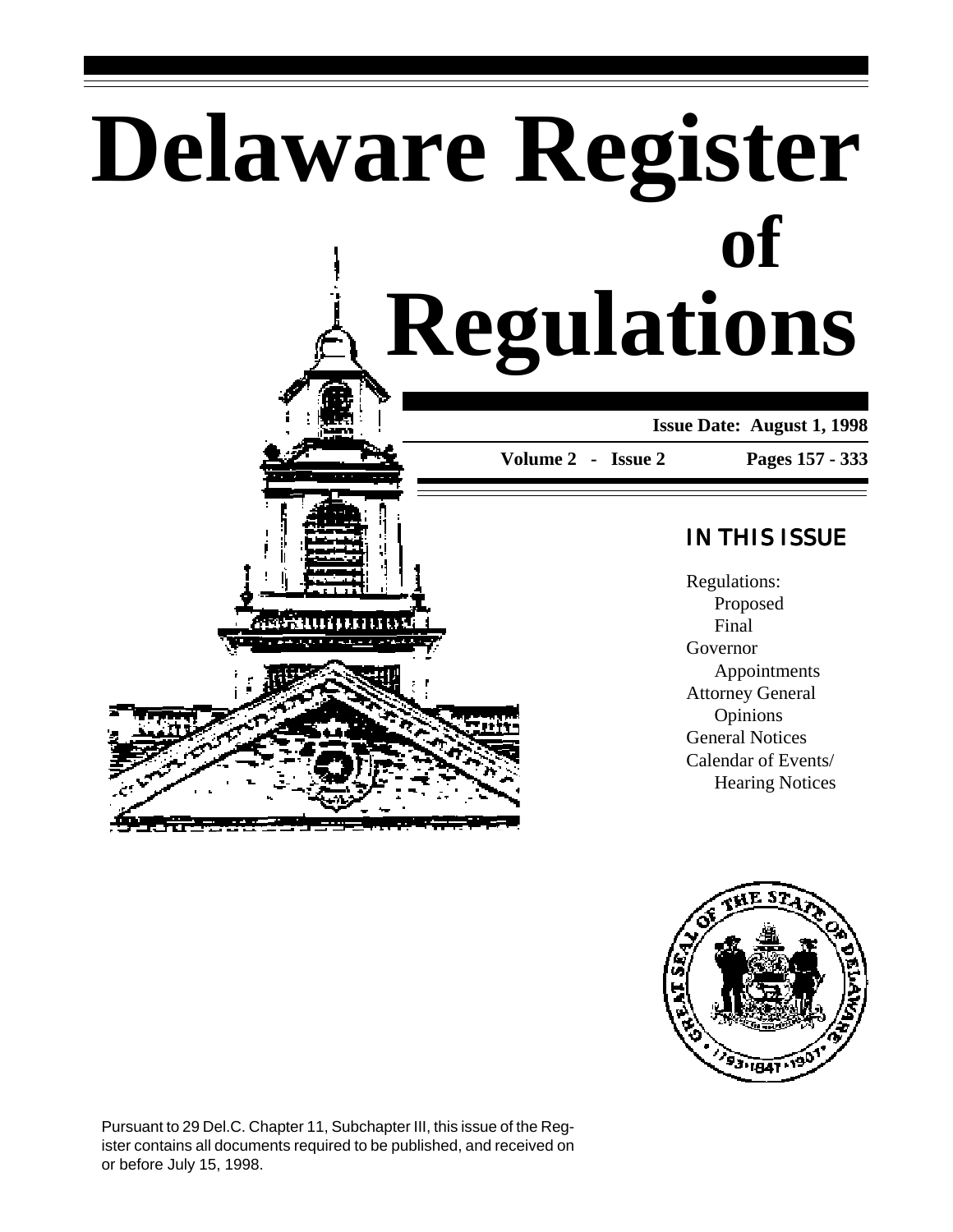# **INFORMATION ABOUT THE DELAWARE REGISTER OF REGULATIONS**

# **DELAWARE REGISTER OF REGULATIONS**

The Delaware Register of Regulations is an official State publication established by authority of 69 Del. Laws, c. 107 and is published on the first of each month throughout the year.

The Delaware Register will publish any regulations that are proposed to be adopted, amended or repealed and any emergency regulations promulgated.

The Register will also publish some or all of the following information:

- Governor's Executive Orders
- Governor's Appointments
- Attorney General's Opinions in full text
- Agency Hearing and Meeting Notices
- Other documents considered to be in the public interest.

# **CITATION TO THE DELAWARE REGISTER**

The Delaware Register of Regulations is cited by volume, issue, page number and date. An example would be:

1:1 **Del. R.** 35 - 37 (July 1, 1997) refers to Volume 1, Issue 1, pages 35 - 37 of the Delaware Register issued on July 1, 1997.

# **SUBSCRIPTION INFORMATION**

The cost of a yearly subscription (12 issues) for the Delaware Register of Regulations is \$100.00 from January - December. Single copies are available at a cost of \$9.00 per issue, including postage. For more information contact the **Division of Research at 302-739- 4114 or 1-800-282-8545 in Delaware.**

# **CITIZEN PARTICIPATION IN THE REGULATORY PROCESS**

Delaware citizens and other interested parties may participate in the process by which administrative regulations are adopted, amended or repealed, and may initiate the process by which the validity and applicability of regulations is determined.

Under 29 **Del.C.** §10115 whenever an agency proposes to formulate, adopt, amend or repeal a regulation, it shall file notice and full text of such proposals, together with copies of the existing regulation being adopted, amended or repealed, with the Registrar for publication in the Register of Regulations pursuant to §1134 of this title. The notice shall describe the nature of the proceedings including a brief synopsis of the subject, substance, issues, possible terms of the agency action, a reference to the legal authority of the agency to act, and reference to any other regulations that may be impacted or affected by the proposal, and shall state the manner in which persons may present their views; if in writing, of the place to which and the final date by which such views may be submitted; or if at a public hearing, the date, time and place of the hearing. If a public hearing is to be held, such public hearing shall not be scheduled less than 20 days following publication of notice of the proposal in the Register of Regulations. If a public hearing will be held on the proposal, notice of the time, date, place and a summary of the nature of the proposal shall also be published in at least 2 Delaware newspapers of general circulation; The notice shall also be mailed to all persons who have made timely written requests of the agency for advance notice of its regulation-making proceedings.

The opportunity for public comment shall be held open for a minimum of 30 days after the proposal is published in the Register of Regulations.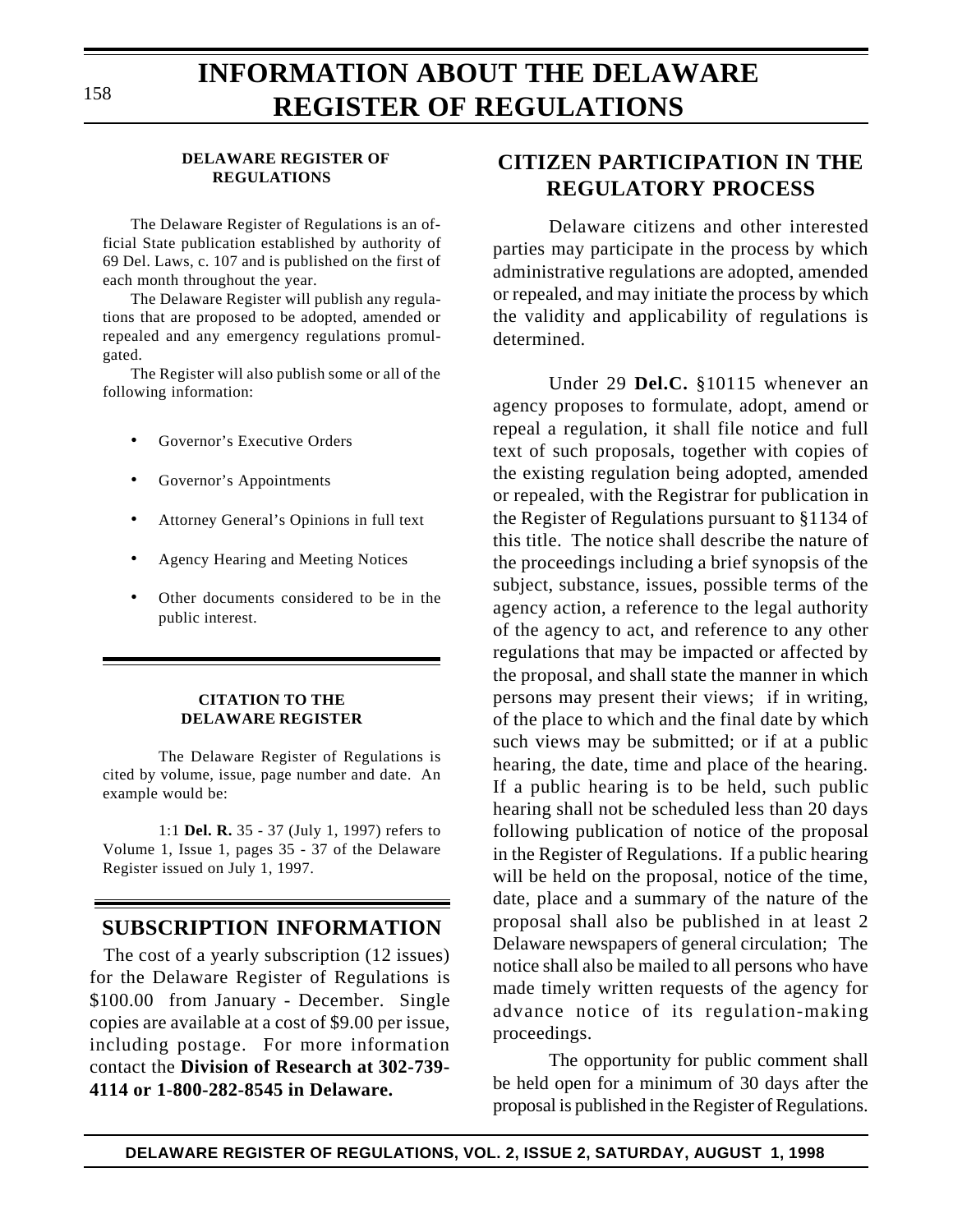# **INFORMATION ABOUT THE DELAWARE REGISTER OF REGULATIONS**

At the conclusion of all hearings and after receipt within the time allowed of all written materials, upon all the testimonial and written evidence and information submitted, together with summaries of the evidence and information by subordinates, the agency shall determine whether a regulation should be adopted, amended or repealed and shall issue its conclusion in an order which shall include: (1) A brief summary of the evidence and information submitted; (2) A brief summary of its findings of fact with respect to the evidence and information, except where a rule of procedure is being adopted or amended; (3) A decision to adopt, amend or repeal a regulation or to take no action and the decision shall be supported by its findings on the evidence and information received; (4) The exact text and citation of such regulation adopted, amended or repealed; (5) The effective date of the order; (6) Any other findings or conclusions required by the law under which the agency has authority to act; and (7) The signature of at least a quorum of the agency members.

The effective date of an order which adopts, amends or repeals a regulation shall be not less than 10 days from the date the order adopting, amending or repealing a regulation has been published in its final form in the Register of Regulations, unless such adoption, amendment or repeal qualifies as an emergency under §10119.

Any person aggrieved by and claiming the unlawfulness of any regulation may bring an action in the Court for declaratory relief.

No action of an agency with respect to the making or consideration of a proposed adoption, amendment or repeal of a regulation shall be subject to review until final agency action on the proposal has been taken.

When any regulation is the subject of an enforcement action in the Court, the lawfulness of such regulation may be reviewed by the Court as a defense in the action.

Except as provided in the preceding section, no judicial review of a regulation is available unless a complaint therefor is filed in the Court within 30 days of the day the agency order with respect to the regulation was published in the Register of Regulations.

# **CLOSING DATES AND ISSUE DATES FOR THE DELAWARE REGISTER OF REGULATIONS**

| ISSUE DATE         | CLOSING DATE       | CLOSING<br><b>TIME</b> |  |
|--------------------|--------------------|------------------------|--|
| <b>SEPTEMBER 1</b> | AUGUST 15          | 4:30P.M.               |  |
| OCTOBER 1          | SEPTEMBER 15       | 4:30P.M.               |  |
| NOVEMBER 1         | OCTOBER 15         | 4:30P.M.               |  |
| <b>DECEMBER 1</b>  | NOVEMBER 15        | 4:30P.M.               |  |
| <b>JANUARY</b> 1   | <b>DECEMBER 15</b> | 4:30P.M.               |  |

# DIVISION OF RESEARCH STAFF:

W illiam S. Montgomery, Director, Division of Research; McDonald T. Coker, Deputy Director; Kathleen K. Amalfitano, Secretary; W alter G.Feindt, Legislatve Attorney; JeffreyW. Hague, Registrar of Regulations; Marlynn H. Hedgecock, Administrative Officer; Maryanne McGonegal, Research Analyst; Ruth Ann Melson, Legislative Librarian; Deborah J. Messina, Print Shop Supervisor; **Deborah A. Porter**, Administrative Secretary; Virginia L. Potts, Administrative Assistant; Don Sellers, Printer; Thom Shiels, Legislative Attorney; Marquerite P. Smith, Public Information Clerk; Mary Jane Starkey, Senior Secretary; Marvin L. Stayton, Printer; Rochelle Yerkes, Senior Secretary.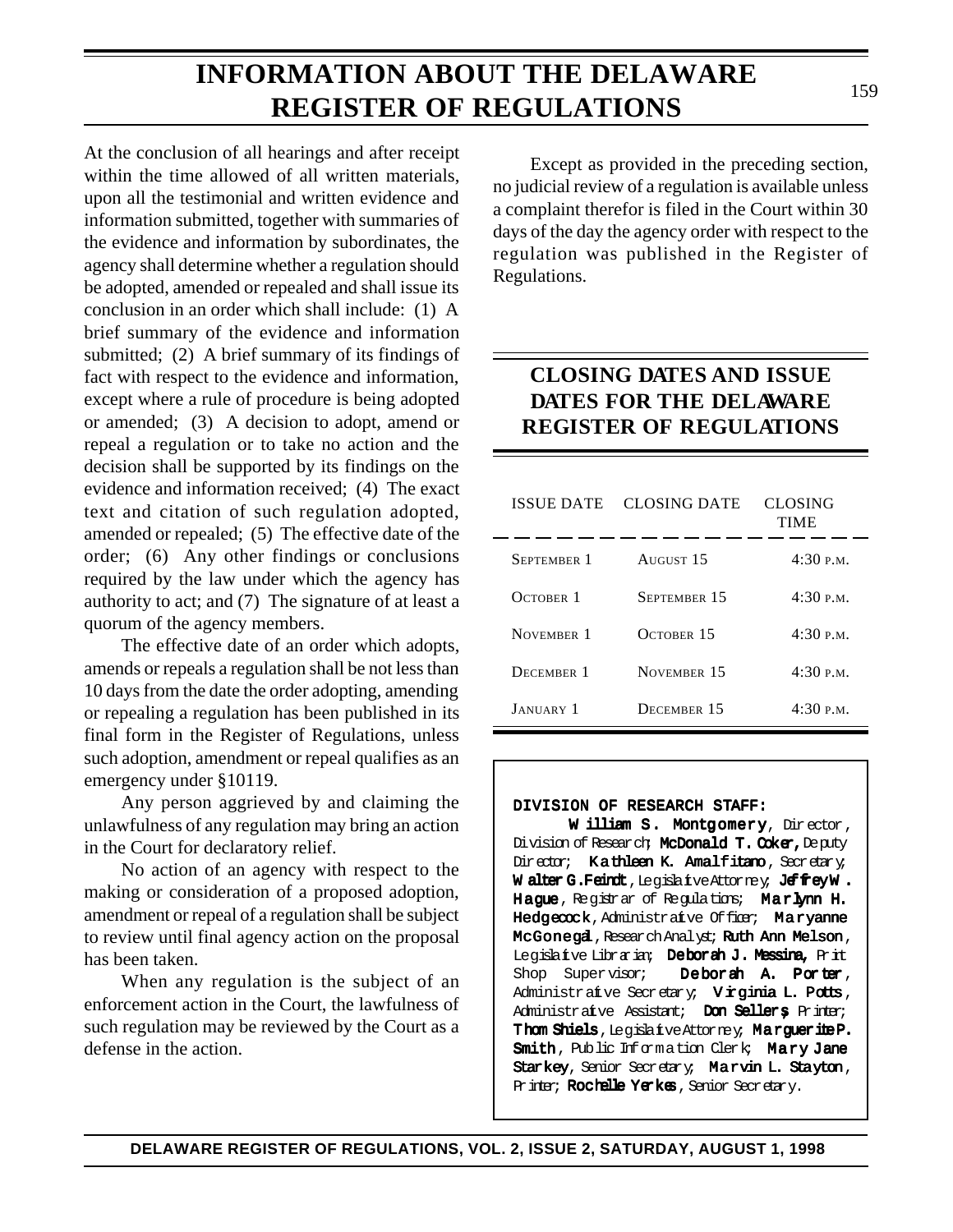# <span id="page-3-0"></span><sup>160</sup> **TABLE OF CONTENTS**

[Cumulative Table of Regulations................................](#page-5-0) 162

# **PROPOSED REGULATIONS**

**DEPARTMENT OF ADMINISTRATIVE SERVICES DIVISION OF PROFESSIONAL REGULATION**

[Board of Clinical Social Work Examiners](#page-7-0) .................. 164

#### **DEPARTMENT OF EDUCATION**

| Repeal of Policy for Establishing a School District |  |
|-----------------------------------------------------|--|
|                                                     |  |
| Middle Level Education Regulation 167               |  |
| Promotion Policy, Repeal of Regulation  171         |  |
| Student Progress, Grading and Reporting, Repeal     |  |
|                                                     |  |
| Summer School Programs, Repeal of Regulation  172   |  |
|                                                     |  |
|                                                     |  |

### **DEPARTMENT OF HEALTH & SOCIAL SERVICES DIVISION OF SOCIAL SERVICES**

[DSSM Sec. 9068, Food Stamp Program](#page-17-0) ..................... 174 [DSSM Sec. 9092, Simplified Food Stamp Program](#page-17-0) ... 174

### **DEPARTMENT OF NATURAL RESOURCES AND ENVIRONMENTAL CONTROL DIVISION OF WATER RESOURCES WATER SUPPLY SECTION**

| <b>Regulations for Licensing Water Well Contractors,</b> |  |
|----------------------------------------------------------|--|
| Pump Installer Contractors, Well Drillers,               |  |
|                                                          |  |

#### **WATERSHED ASSESSMENT SECTION**

| Total Maximum Daily Loads (TMDLs) for          |  |
|------------------------------------------------|--|
| Indian River, Indian River Bay, and            |  |
|                                                |  |
| <b>Total Maximum Daily Loads (TMDLs) for</b>   |  |
| Nanticoke River and Broad Creek, Delaware  185 |  |

#### **DEPARTMENT OF INSURANCE**

[Regulation No. 63, Long-Term Care Insurance](#page-30-0) .......... 187

# **FINAL REGULATIONS**

**DEPARTMENT OF ADMINISTRATIVE SERVICES DIVISION OF PROFESSIONAL REGULATION**

Board of Funeral Services [...........................................](#page-50-0) 207

### **DEPARTMENT OF EDUCATION**

| Policy for School Districts on the Possession, |  |
|------------------------------------------------|--|
| Use and Distribution of Drugs and Alcohol 213  |  |
|                                                |  |
|                                                |  |

# **DEPARTMENT OF HEALTH & SOCIAL SERVICES DIVISION OF SOCIAL SERVICES**

[DMAP 301.25 Composition of Budget Unit](#page-62-0) ............... 219 DMAP Durable Medical Equipment, EPSDT & [Practitioner Provider Manuals..............................](#page-64-0) 221

**DIVISION OF PUBLIC HEALTH**

[Regulations Governing Lead-Based Paint Hazards](#page-77-0) .... 234

### **DEPARTMENT OF NATURAL RESOURCES AND ENVIRONMENTAL CONTROL DIVISION OF AIR & WASTE MANAGEMENT AIR QUALITY MANAGEMENT SECTION**

[Delaware Low Enhanced Inspection and Maintenance](#page-77-0) (LEIM) Program................................................... 234

#### **DEPARTMENT OF INSURANCE**

| Regulation No. 80, Standards for Prompt, Fair and |  |
|---------------------------------------------------|--|
| Equitable Settlements of Claims for               |  |
|                                                   |  |

#### **PUBLIC SERVICE COMMISSION**

| PSC Regulation Docket No. 41, Implementation |  |
|----------------------------------------------|--|
| of the Telecommunications Technology         |  |
|                                              |  |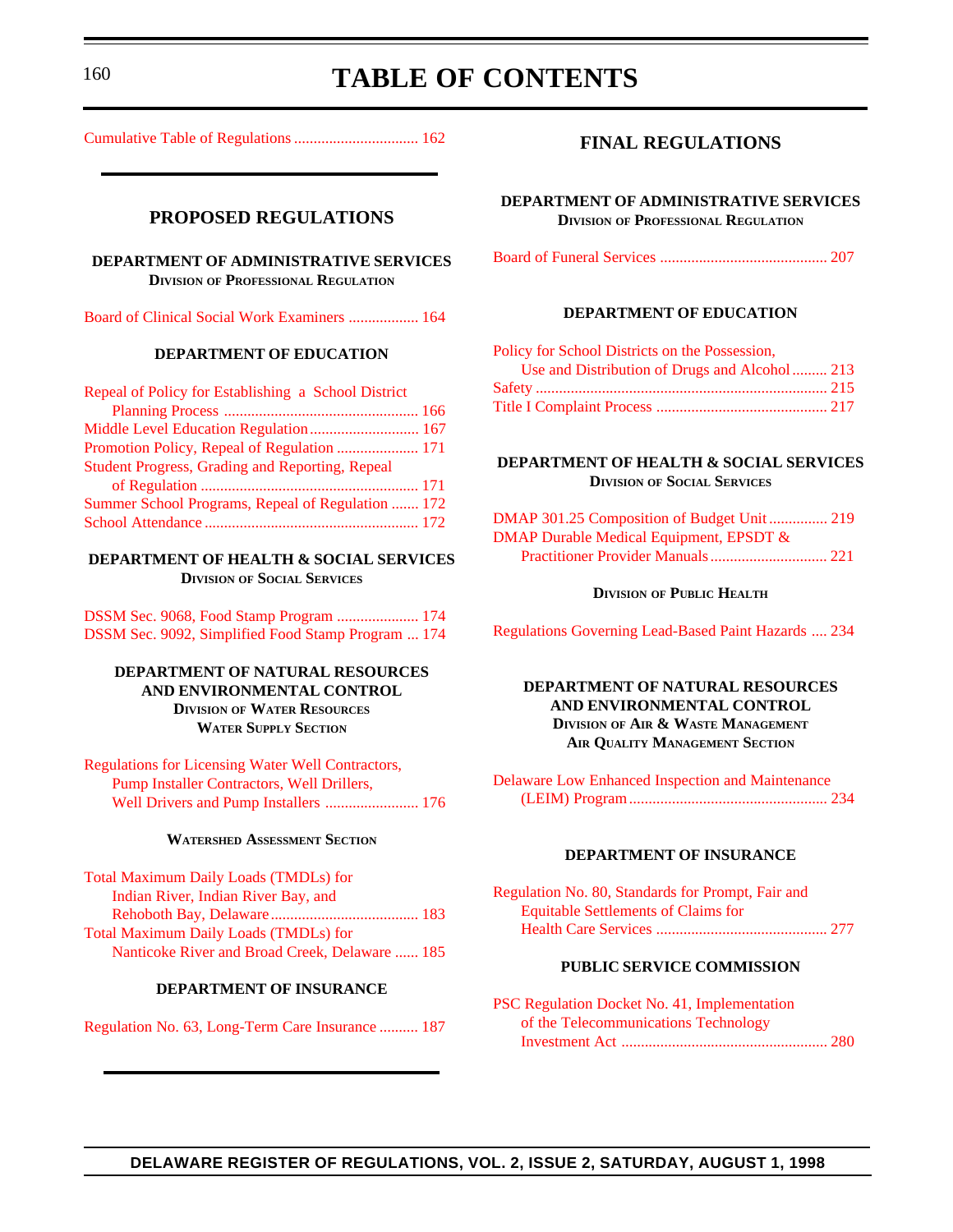# TABLE OF CONTENTS 161

### **DEPARTMENT OF STATE OFFICE OF THE STATE BANKING COMMISSIONER**

| Regulation No. 5.751.0013, Procedures Governing the |
|-----------------------------------------------------|
| Dissolution of a State Chartered Bank or Trust      |
|                                                     |
| Regulation No. 5.852.0002, Application to Become    |
| a Delaware Bank Holding Company 297                 |
| Regulation No. 5.1403.0001, Procedures Governing    |
| <b>Filings and Determinations Respecting</b>        |
| Applications for a Foreign Bank Limited Purpose     |
|                                                     |
| Regulation No. 5.1403.0002, Application by a        |
| Foreign Bank for a Certificate of Authority         |
| to Establish a Foreign Bank Limited Purpose         |
| <b>Branch or Foreign Bank Agency Pursuant to</b>    |
|                                                     |
| Regulation No. 5.1403/1101.0003, Regulations        |
| Governing the Organization, Chartering,             |
| Supervision, Operation and Authority of a           |
| Delaware Foreign Bank Limited Purpose Branch,       |
| a Delaware Foreign Bank Agency and a Delaware       |
| Foreign Bank Representative Office  312             |
| Regulation No. 5.1422.0004, Application by a        |
| Foreign Bank for a License to Establish a           |
| Foreign Bank Representative Office Pursuant         |
| to Subchapter II, Chapter 14, Title 5,              |
| Delaware Code<br>315                                |
| Regulation No. 5.3404.0001, Preneed Funeral         |
| <b>Contracts Regulations Governing Irrevocable</b>  |
|                                                     |
| Regulation No. 5.853.0001P, Procedures Governing    |
| the Registration of Delaware Bank Holding           |
| <b>Companies with the Bank Commissioner</b>         |
| Pursuant to the Provision of Section 853 of         |
| Title 5, Delaware Code, Repeal of  320              |
|                                                     |

# **GOVERNOR**

Governor's Appointments [...........................................](#page-165-0) 322

# **ATTORNEY GENERAL**

| Opinion No. 98-IB03, Authority to Delegate      |  |
|-------------------------------------------------|--|
| Approval of Certain Personnel Transactions  324 |  |
| Opinion No. 98-IB04, FOIA, Complaint Against    |  |
|                                                 |  |

# **GENERAL NOTICES**

#### **DEPARTMENT OF FINANCE DIVISION OF REVENUE**

[Technical Information No. 98-3, Offset of State Tax](#page-170-0) Refunds for Federal Liabilities............................. 327

# **DEPARTMENT OF TRANSPORTATION**

[Subdivision Plan Review Fee Procedures](#page-170-0) ................... 327

# **CALENDAR OF EVENTS/HEARING NOTICES**

| Board of Clinical Social Work Examiners,                  |  |
|-----------------------------------------------------------|--|
|                                                           |  |
| Department of Education, Notice of Monthly                |  |
|                                                           |  |
| Division of Social Services, DSSM Sec. 9068,              |  |
|                                                           |  |
| Division of Social Services, DSSM Sec. 9092,              |  |
| Notice of Public Comment Period  331                      |  |
| <b>DNREC, Division of Water Resources, Regulations</b>    |  |
| for Licensing Water Well Contractors, Pump                |  |
| <b>Installer Contractors, Well Drillers, Well Drivers</b> |  |
| and Pump Installers, Notice of Public Hearing  332        |  |
| <b>DNREC, Division of Water Resources, Total</b>          |  |
| Maximum Daily Loads (TMDLs) for Indian                    |  |
| River, Indian River Bay, and Rehoboth Bay,                |  |
|                                                           |  |
| <b>DNREC, Division of Water Resources, Total</b>          |  |
| Maximum Daily Loads (TMDLs) for Nanticoke                 |  |
| River and Broad Creek, Delaware, Notice of                |  |
|                                                           |  |
| Department of Insurance, Regulation No. 63,               |  |
| Long-Term Health Care Insurance, Notice                   |  |
|                                                           |  |
| Delaware River Basin Commission, Notice of                |  |
|                                                           |  |
|                                                           |  |

#### **DELAWARE REGISTER OF REGULATIONS, VOL. 2, ISSUE 2, SATURDAY, AUGUST 1, 1998**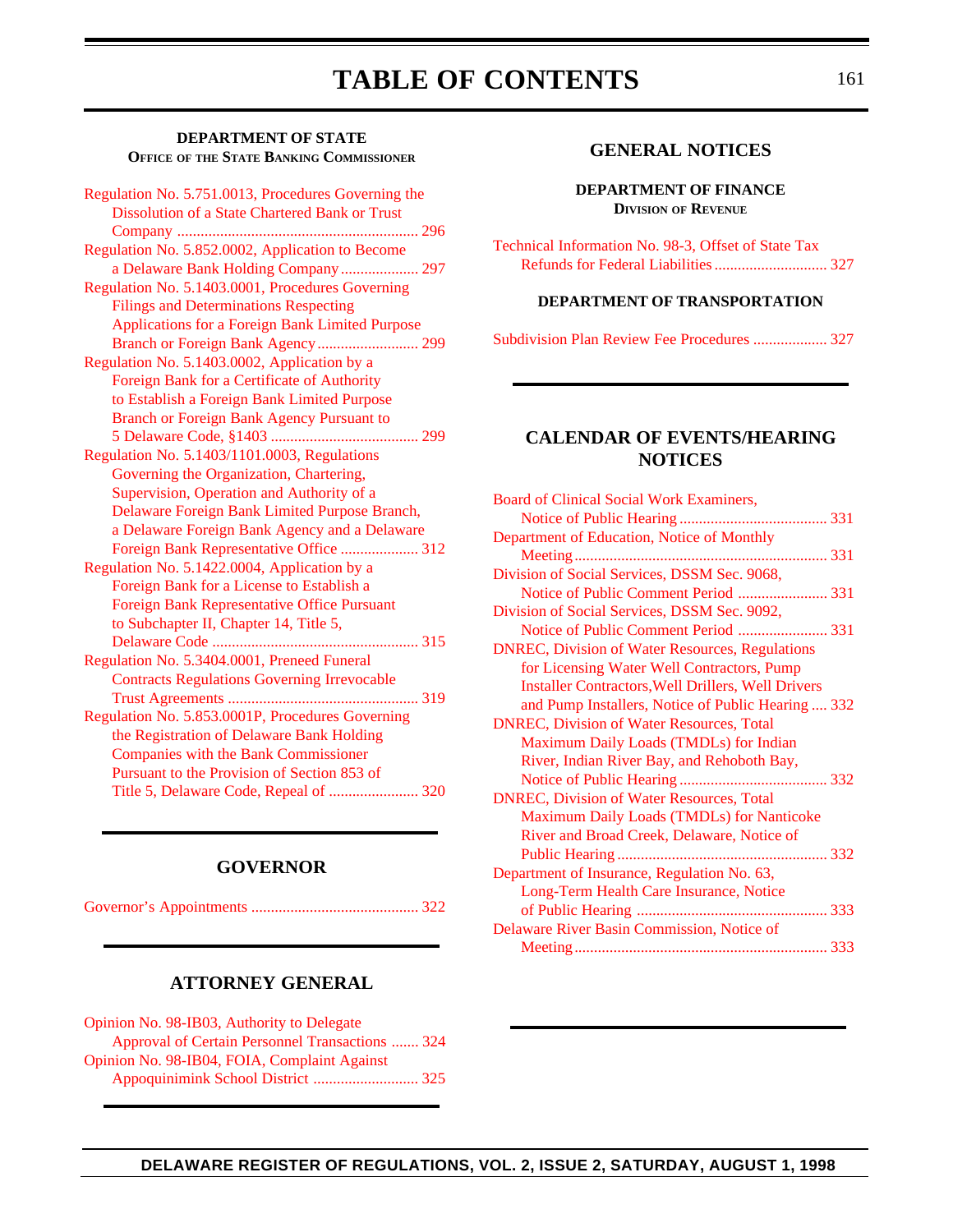# <span id="page-5-0"></span><sup>162</sup> **[CUMULATIVE TABLES](#page-3-0)**

The table printed below lists the regulations that have been proposed, adopted, amended or repealed in the preceding issues of the **Delaware Register of Regulations.**

The regulations are listed alphabetically by the promulgating agency, followed by a citation to that issue of the **Register** in which the regulation was published. Proposed regulations are designated with (Prop.); final regulations are designated with (Final); Emergency regulations are designated with (Emer.); and regulations that have been repealed are designated with (Rep.).

| Department of Administrative Services                                                  |  |    |         |
|----------------------------------------------------------------------------------------|--|----|---------|
| Division of Professional Regulation                                                    |  |    |         |
|                                                                                        |  | 95 | (Final) |
|                                                                                        |  |    | (Final) |
|                                                                                        |  | 6  | (Prop.) |
|                                                                                        |  | 12 | (Prop.) |
| Department of Agriculture                                                              |  |    |         |
| Thoroughbred Racing Commission                                                         |  |    |         |
|                                                                                        |  |    | (Final) |
|                                                                                        |  |    | (Prop.) |
| Department of Education                                                                |  |    |         |
|                                                                                        |  |    | (Final) |
|                                                                                        |  |    | (Final) |
|                                                                                        |  | 32 | (Prop.) |
|                                                                                        |  |    | (Final) |
|                                                                                        |  | 16 | (Prop.) |
|                                                                                        |  | 17 | (Prop.) |
| Middle Level Education Section of Handbook for K-12 Education, Repeal of  2:1 Del.R.   |  | 23 | (Prop.) |
|                                                                                        |  | 21 | (Prop.) |
|                                                                                        |  |    | (Final) |
|                                                                                        |  | 25 | (Prop.) |
| Department of Finance                                                                  |  |    |         |
| Division of Revenue                                                                    |  |    |         |
|                                                                                        |  | 40 | (Prop.) |
| Proposed Techinical Information Memorandum 98-2, Effect of Federal                     |  |    |         |
|                                                                                        |  | 41 | (Prop.) |
| Office of the State Lottery                                                            |  |    |         |
| Video Lottery Regulations, Operations Employees, License Renewal, etc.  2:1 Del.R. 115 |  |    | (Final) |
| Department of Health & Social Services                                                 |  |    |         |
| Division of Public Health                                                              |  |    |         |
| Office of Health Facilities Licensing & Certification                                  |  |    |         |
|                                                                                        |  |    | (Prop.) |
| Division of Social Services                                                            |  |    |         |
|                                                                                        |  |    | (Final) |
|                                                                                        |  | 66 | (Prop.) |
|                                                                                        |  | 65 | (Prop.) |
|                                                                                        |  | 67 | (Prop.) |
| Long Term Care Provider Manual, Durable Medical Equipment  2:1 Del.R.                  |  | 68 | (Prop.) |

### **DELAWARE REGISTER OF REGULATIONS, VOL. 2, ISSUE 2, SATURDAY, AUGUST 1, 1998**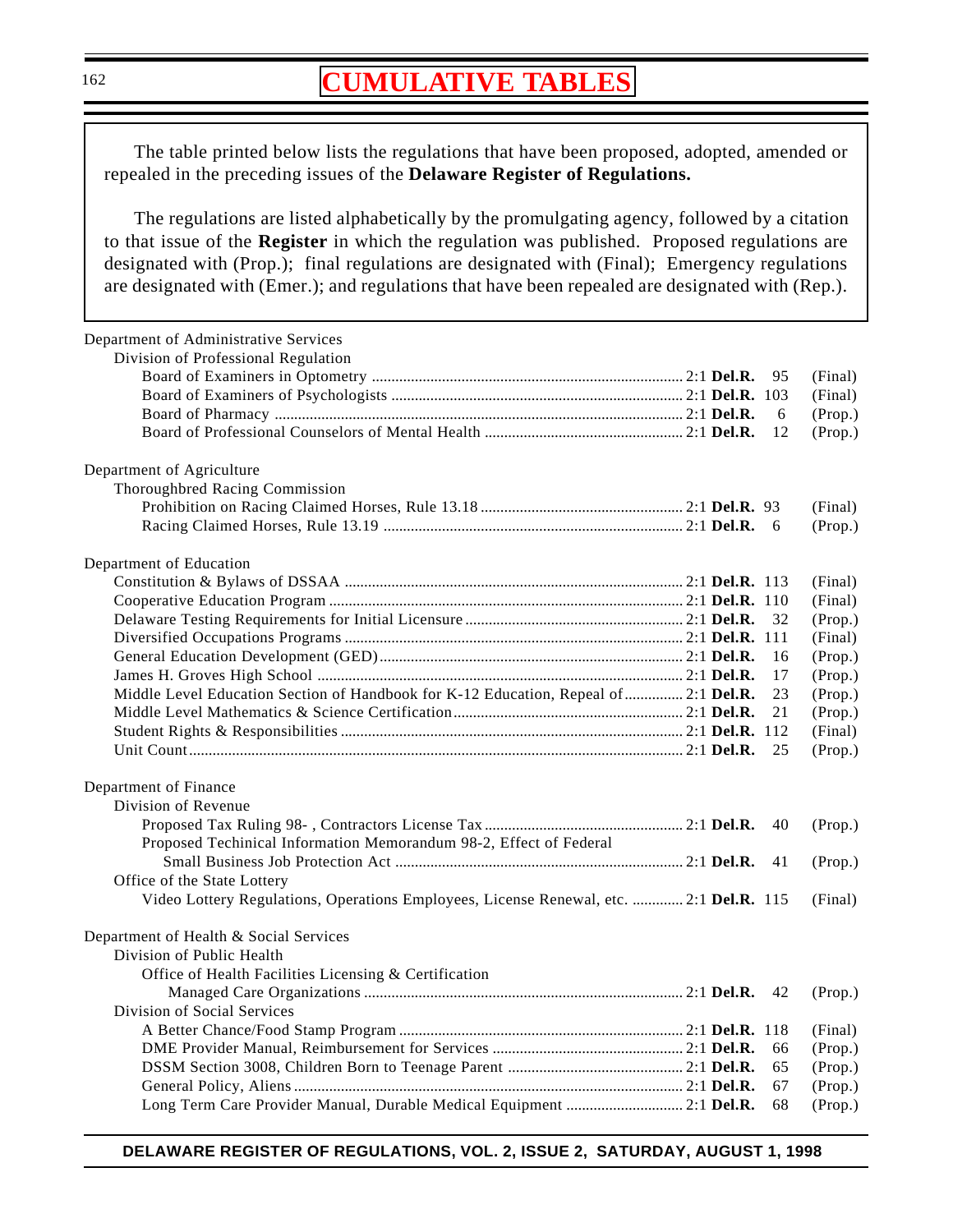# **CUMULATIVE TABLES** 163

|                                                                                                                                                   |    | (Prop.) |
|---------------------------------------------------------------------------------------------------------------------------------------------------|----|---------|
|                                                                                                                                                   |    | (Final) |
|                                                                                                                                                   | 60 | (Prop.) |
| Department of Insurance                                                                                                                           |    |         |
| Regulation No. 37, Defensive Driving Course Discount (Automobiles & Motorcycles 2:1 Del.R. 68                                                     |    | (Prop.) |
| Regulaiton No. 47, Education for Insurance Adjusters, Agents, Brokers, Surplus                                                                    |    |         |
|                                                                                                                                                   |    | (Final) |
|                                                                                                                                                   |    | (Prop.) |
| Department of Natural Resources & Environmental Control                                                                                           |    |         |
| Division of Air & Waste Management                                                                                                                |    |         |
| Air Quality Management Section                                                                                                                    |    |         |
| Regulation 1 & 24, Definition of Volatile Organic Compounds (VOC)  2:1 Del.R. 74<br>Regulation 20, New Source Performance Standards for Hospital/ |    | (Prop.) |
|                                                                                                                                                   | 75 | (Prop.) |
| Department of Services for Children, Youth & Their Families                                                                                       |    |         |
| Office of Child Care Licensing                                                                                                                    |    |         |
|                                                                                                                                                   |    | (Final) |
| Department of Transportation                                                                                                                      |    |         |
|                                                                                                                                                   |    | (Final) |
| Governor's Office                                                                                                                                 |    |         |
|                                                                                                                                                   |    |         |
|                                                                                                                                                   |    |         |
| <b>Public Service Commission</b>                                                                                                                  |    |         |
| PSC Regulation Docket No. 4, Minimum Filing Requirements for all Regulated                                                                        |    |         |
| Companies Subject to the Jurisdiction of the Public Service Commission  2:1 Del.R. 81                                                             |    | (Prop.) |

Ξ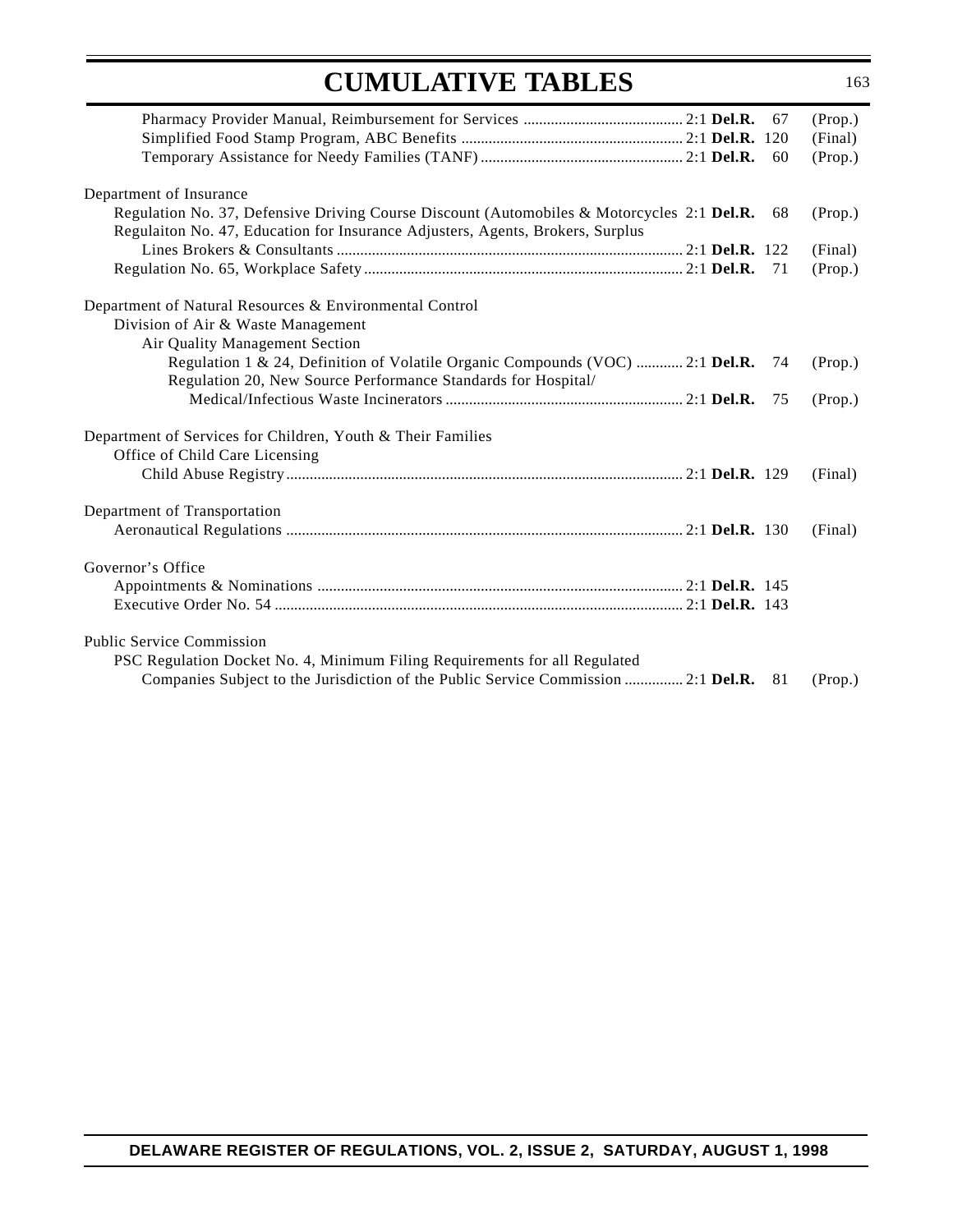# **Symbol Key**

<span id="page-7-0"></span>Roman type indicates the text existing prior to the regulation being promulgated. Underlined text indicates new text. Language which is striken through indicates text being deleted.

# **Proposed Regulations**

Under 29 **Del.C.** §10115 whenever an agency proposes to formulate, adopt, amend or repeal a regulation, it shall file notice and full text of such proposals, together with copies of the existing regulation being adopted, amended or repealed, with the Registrar for publication in the Register of Regulations pursuant to §1134 of this title. The notice shall describe the nature of the proceedings including a brief synopsis of the subject, substance, issues, possible terms of the agency action, a reference to the legal authority of the agency to act, and reference to any other regulations that may be impacted or affected by the proposal, and shall state the manner in which persons may present their views; if in writing, of the place to which and the final date by which such views may be submitted; or if at a public hearing, the date, time and place of the hearing. If a public hearing is to be held, such public hearing shall not be scheduled less than 20 days following publication of notice of the proposal in the Register of Regulations. If a public hearing will be held on the proposal, notice of the time, date, place and a summary of the nature of the proposal shall also be published in at least 2 Delaware newspapers of general circulation; The notice shall also be mailed to all persons who have made timely written requests of the agency for advance notice of its regulation-making proceedings.

# **DEPARTMENT OF ADMINISTRATIVE SERVICES**

**DIVISION OF PROFESSIONAL REGULATION DELAWARE BOARD OF CLINICAL**

**SOCIAL WORK [EXAMINERS](#page-3-0)**

Statutory Authority: 24 Delaware Code, Section 3901, 3906(a)(1) (24 **Del.C.** 3901, 3906(a)(1))

The Delaware Board of Clinical Social Work Examiners shall, pursuant to Title 24, Sections 3901 and 3906(a)(1) of the Delaware Code, and Title 29, Section 10115 of the Delaware Code , conduct a public hearing on the proposed rules and regulations of the Delaware Board of Clinical Social Work Examiners for clinical social workers licensed in the State of Delaware.

The hearing shall be held on Monday, September 21, 1998 at 9:30 a.m. in the Second Floor Conference Room B of the Cannon Building, 861 Silver Lake Boulevard, Dover, Delaware.

The proposed rules and regulations include provisions: (1) requiring an applicant holding a degree from a program outside the United States to supply the Board with an educational credential evaluation; (2) changing the date by which licensees must submit documentation of continuing education hours and providing for good cause extensions of time in which continuing education credits can be submitted; and (3) establishing procedures and requirements for licensees seeking inactive status.

Copies of the proposed rules and regulations of the Delaware Board of Clinical Social Work Examiners may be obtained by contacting Ms. Gayle L. Franzolino at (302) 739- 4522 Extension 220, or by writing the Board of Clinical Social Work Examiners at 861 Silver Lake Blvd., Suite 203, Cannon Building, Dover, DE 19904-2467.

Persons wishing to comment in writing on the proposed rules and regulations must submit such comments to Ms. Gayle L. Franzolino at the above address on or before the scheduled hearing.

#### PROPOSED

#### DELAWARE BOARD OF CLINICAL SOCIAL WORK EXAMINERS RULES AND REGULATIONS

#### 1. ELECTION OF OFFICERS AND RESPONSIBILITIES

1.1 Officers shall be elected in September of each year, for a one year term. Special election to fill vacancies shall be held upon notice and shall be only for the balance of the original term.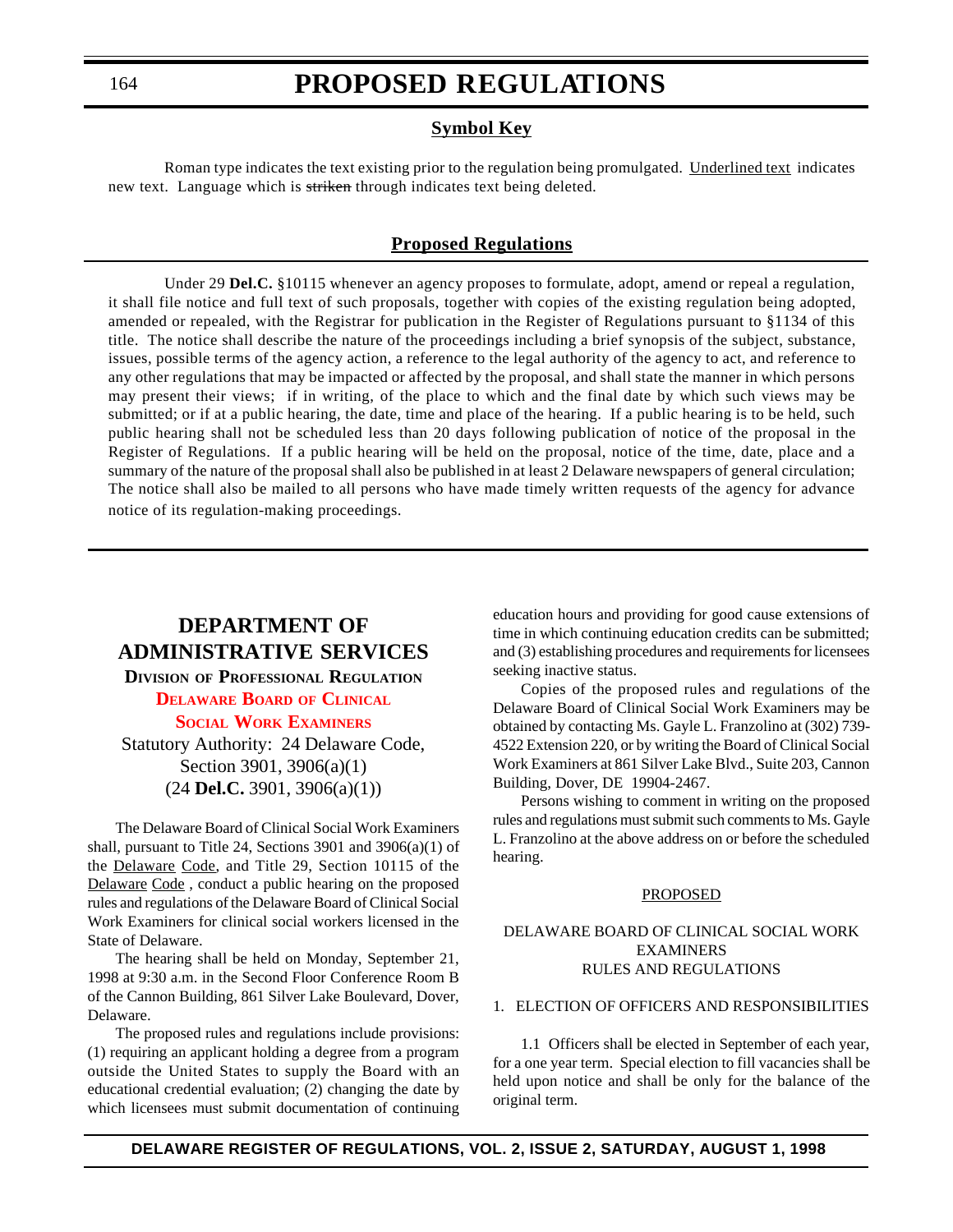1.2 Officers have the following responsibilities:

(a) The President will preside at all meetings and sign official documents on behalf of the Board.

(b) The Vice-President will perform the duties of the President when the latter is unavailable or unable to perform the duties of the President.

(c) The Secretary will preside over meetings in the absence of the President and Vice-President.

#### 2. PROFESSIONAL SUPERVISION

2.1 Acceptable supervision shall be that amount of personal oversight by the licensed professional that would be considered usual and customary in the profession consistent with the applicant's level of skill, education and experience, but in any event should include the following activities, by way of example and not by way of limitation:

(a) Individual case reviews.

(b) Evaluations of diagnosis and courses of treatment.

(c) Proper adherence to agency policy and procedures.

2.2 The amount of supervisory contact shall be at least one hour per week during the supervised period. This contact must be on a one-to-one face-to-face basis.

2.3 The Board shall require submission of the following information from the supervisor(s): supervisor's name, business address, license number, professional field and State in which the license was granted during the period of supervision; agency in which the supervision took place (if applicable); the number of qualifying practice hours toward the statutory requirement; and the number of one-to-one faceto-face supervisory hours.

2.4 A licensed Psychiatrist shall be defined as a licensed Medical Doctor with a specialty in psychiatry or a licensed Doctor of Osteopathic Medicine with a specialty in psychiatry.

#### 3. APPLICATION AND EXAMINATION

3.1 Applications will be kept active and on file for two (2) years. If the applicant fails to meet the licensure requirements and/or pass the examination within two (2) years, the application shall be deemed to have expired and the applicant must reapply in the same manner as for initial application, i.e., by submitting the application documentation along with the proper fee to be eligible to sit for the examination.

3.2 The Board will not review incomplete applications.

3.3 All signatures must be original on all forms.

3.4 The applicant shall have obtained the passing score on the national clinical examination approved by the American Association of State Social Work Boards (AASSWB). The Board shall accept the passing grade as determined by the AASSWB.

3.5 Any applicant holding a degree from a program

outside the United States or its territories must provide the Board with an educational credential evaluation from International Consultants of Delaware, Inc., its successor, or any other similar agency approved by the Board, demonstrating that their training and degree are equivalent to domestic accredited programs. No application is considered complete until the educational credential evaluation is received by the Board. (29 *Del. C.* § 3907(a)(1))

#### 4. RENEWAL

4.1 The licensee's failure to receive notices or letters concerning renewal will not relieve the licensee of the responsibility to personally assure delivery of his/her renewal application to the Board.

4.2 In order to be eligible for license renewal during the first year after expiration, the practitioner shall be required to meet all continuing education credits for continued licensure, pay the licensure fee, and pay any late fee established by the Division of Professional Regulation.

#### 5. CONTINUING EDUCATION

5.1 Required Continuing Education Hours:

(a) All licensees must complete forty-five (45) hours of continuing education during each biennial license period. For license periods beginning January 1, 1999 and thereafter, **Ddocumentation of all continuing education hours** must be submitted to the Board for approval prior to the expiration date of the license. by October 31 of each biennial license period*.*

(b) At the time of the initial license renewal, some individuals will have been licensed for less than two (2) years. Therefore, for these individuals only, the continuing education hours will be prorated as follows:

| License Granted During First Year:  | <b>Credit Hours</b> |
|-------------------------------------|---------------------|
|                                     | Required:           |
| January 1 - June 30                 | 35 hours            |
| July 1 - December 31                | 25 hours            |
|                                     |                     |
| License Granted During Second Year: | <b>Credit Hours</b> |
|                                     | Required:           |
| January 1 - June 30                 | 15 hours            |
| July 1 - December 31                | 5 hours             |

(c) Any licensee seeking to submit continuing education hours for the Board's approval after the end of a licensing period must submit a written request to the Board before the end of the licensing period and pay the appropriate administrative fee. The Board will grant such extensions only on a showing of good cause. No extension shall be for more than 120 days after the end of the licensing period. No license shall be renewed unless the licensee has fulfilled the continuing education requirement or received a good cause extension from the Board.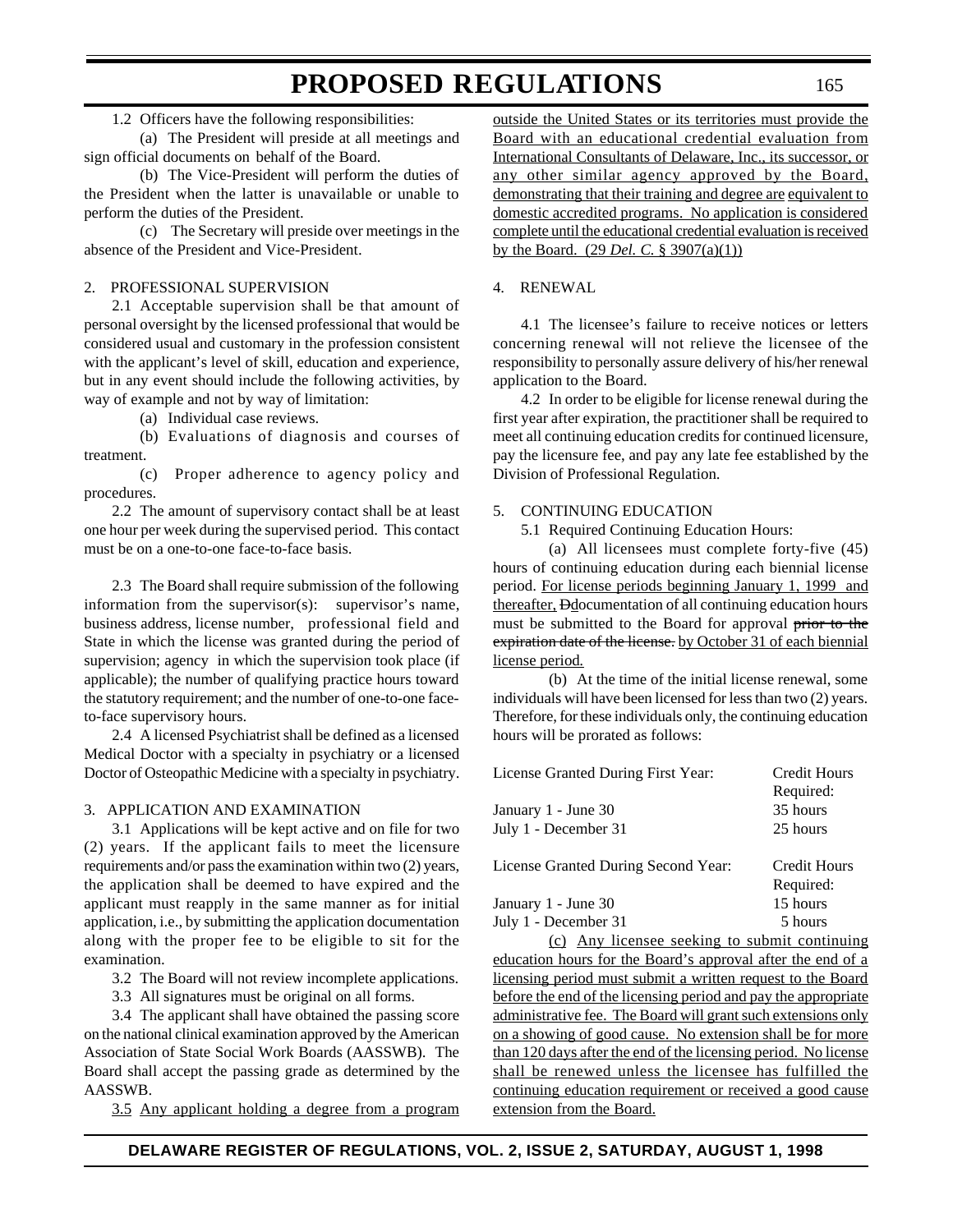<span id="page-9-0"></span>166

# **PROPOSED REGULATIONS**

# 5.2 Definition of Continuing Education:

(a) Continuing education is defined to mean courses in colleges and universities, televised and extension courses, independent study courses, workshops, seminars, conferences and lectures oriented toward the enhancement of clinical social work practice, values, skills and knowledge, including preparation of a first-time clinical course. This definition also includes staff development activities provided by the various agencies.

(b) Any program submitted for continuing education hours must have been attended during the current biennial licensing period.

(c) Clock hour credit will be for the actual number of hours during which instruction was given during the program, excluding meals and breaks.

5.3 Continuing Education Requirements:

- Category I: A minimum of thirty (30) clock hours of continuing education shall be in the assessment, diagnosis, and treatment of mental, emotional, and psycho-social disorders, shall include at least three (3) clock hours in ethical social work practice.
- Category II: The remaining hours can be taken in social research, psychology, sociology, human growth and development, child and family development, health, social action, advocacy, human creativity, and any other offering that directly relates to the licensee's practice. A maximum of five (5) clock hours may be given for a first-time preparation of a clinical social work course, in-service training, workshop, or seminar. A copy of the course syllabus and verification that the course was presented is required for Board approval.
- 5.4 Course Documentation:

To receive continuing education credits, each licensee must provide documentation which identifies the date and place of the course, the number of instructional hours attended, the agenda, outline or brochure of presentation, and certificate of attendance stating hours of attendance. The Board will accept and retain the original or photocopy of such documents.

### 6. INACTIVE STATUS (24 *Del. C.* § 3911(c))

6.1 A licensee asking to have his/her license placed on inactive status must notify the Board of his/her intention to do so, in writing, prior to the expiration of his/her current license. Each subsequent request for extensions of inactive status must be submitted to the Board in writing, before the end of the immediately prior inactive period.

6.2 A licensee on inactive status must comply with Rule 5, "Continuing Education," for each period of inactivity. A licensee on inactive status seeking to re-enter practice must notify the Board in writing of his/her intention, pay the

appropriate fee, and provide the Board with documentation of any continuing education hours required by Rule 5.

6.3 On written request and a showing of hardship, the Board may grant additional time for completion of continuing education requirements to licensees returning to practice from inactive status. "Hardship" includes, but is not limited to, illness and involuntary unemployment.

# **[DEPARTMENT OF EDUCATION](http://www.doe.state.de.us/)**

Statutory Authority: 14 Delaware Code, Section 122(d) (14 **Del.C.** 122(d))

**\* PLEASE NOTE THAT THE FOLLOWING REGULATORY CHANGES WILL BE PRESENTED TO THE STATE BOARD OF EDUCATION AT ITS MONTHLY MEETING ON AUGUST 20, 1998.**

### [REPEAL OF POLICY FOR ESTABLISHING A SCHOOL](#page-3-0) DISTRICT PLANNING PROCESS

The Secretary seeks the approval of the State Board of Education to repeal the regulations, Policy for Establishing a School District Planning Process, L.9.a.,b. and c. on pages A-41 and A-42 in the Handbook for K-12 Education. The policy, established ten years ago, mandated that every school district develop a five year strategic plan and submit it to the Department of Education for approval and then submit progress reports to the Department for review thereafter. The regulation required that the local district's strategic plan include a list of defined components. The repeal is requested because the local districts should be permitted to select their own planning process and to carry it through as they see fit. In addition, school district planning is required through the Consolidated Grant Process which is not addressed in the current policy and the Department of Education has not had the resources to monitor the requirements set forth in the original policy.

### L.9.POLICY FOR ESTABLISHING A SCHOOL DISTRICT PLANNING PROCESS

a. Preface

The State Board of Education believes that systematic planning processes must be installed in each school district so that the districts can efficiently and effectively improve and accommodate change. Change is confronting public education from all quarters: demographic, economic, sociological, political, technological, environmental and educational. School policy makers must understand the changing context in which they find themselves and respond from an informed and reasoned position.

As part of its leadership role the State Board of Education, through a planning process, has developed long range goals to guide public education. The Board desires that each district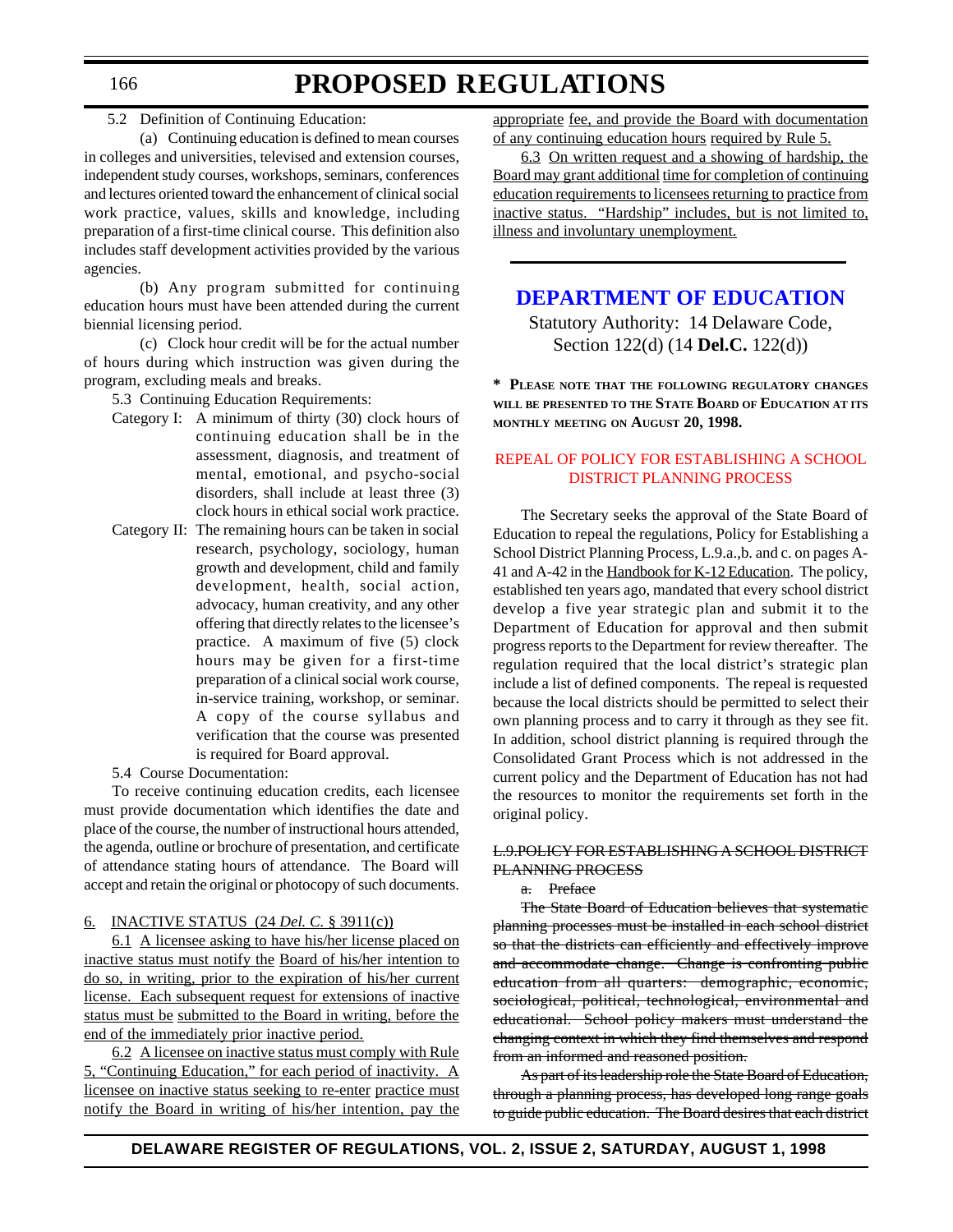<span id="page-10-0"></span>complement this action by developing and installing a planning process that considers the forces of change, builds consensus in the district and focuses resources on attaining both the state and local goals. Further, the Board believes that through an articulated state and local planning partnership, with commonly held goals, public education in Delaware will be positioned to confront change in a proactive manner. Therefore, the following policy is proposed.

b. Policy

Each school district shall develop a strategic planning process for guiding the district for a period of five years. The district planning process shall be submitted to the Department of Public Instruction for State Board of Education approval by August, 1991.

Once approved, the planning process will be implemented during the 1992-1993 school year. The initial district five year plan will be used to guide budgeting for the 1994-1995 school year. Through annual updates the district shall maintain a current five year plan. Progress reports based on the plan shall be submitted to the State Board for review.

c. Strategic Planning Process

The strategic planning process, as a minimum, must include the following components:

Strategies for:

(1) Developing wide community involvement and consensus building in the school district

(2) Developing a mission statement for the district

(3) Documenting the district's history, strengths and shortcomings

(4) Recognizing the unique aspects and/or limitations of the school district

(5) Addressing the national and state goals for education

(6) Developing five-year goals for the district

 $(7)$  Translating the district goals into action at the school level

(8) Budgeting the plan

(9) Developing accountability procedures and indicators of progress

 $(10)$  Updating the plan annually

(State Board Approved September 1990) ]

### EDUCATIONAL IMPACT ANALYSIS PURSUANT TO 14 DEL. C., SECTION 122(d)

#### [MIDDLE LEVEL EDUCATION REGULATION](#page-3-0)

A. TYPE OF REGULATORY ACTION REQUESTED Amendment to Existing Regulation

B. SYNOPSIS OF SUBJECT MATTER OF REGULATION The Secretary seeks the approval of the State Board of Education to repeal parts of the Middle Level Education Section of the Handbook for K-12 Education, Section III, Pages C-1 through C-4, and to amend other parts. Parts A.1. and 2., Middle Level Education Policy, should be repealed with the exception of the second half of the first paragraph under A.2., page C-1, on certification which reads as follows: "Beginning and newly employed teachers, administrators and counselors who work in middle level programs shall, by September, 1998, hold either a Middle Level Endorsement or a Certificate. This endorsement or certificate will assure that the middle level educator has knowledge of the middle level curriculum and the instructional strategies as well as understanding the nature and needs of adolescent students".

Part B.1., Middle Level Programs, should be repealed because it is simply a list of programs provided for technical assistance purposes. Part B.2.a., Programs in English Language Arts, Mathematics, Science and Social Studies, should be repealed because the content is covered in two other regulations. Part B.2.b.(1) and (2), Visual and Performing Arts, should be amended along with Parts II.D.2.a. and b., pages B-4 and B-5, of the Elementary Section and Parts IV.A.3.b.(1) and (2), page D-3, of the Secondary Section of the **Handbook** as a separate regulation which reflect all three existing parts by requiring that all schools provide a program of study in the visual and performing arts. Part B.2.c., Gifted and Talented Education, should be repealed because it only provides technical assistance information. Part B.2.d., Comprehensive Health and Family Life Education, should be repealed because it exists as a separate regulation and only appears in this section for information purposes. Part B.2.e., Physical Education, will remain until a new regulation for K-12 defining health and physical education can be proposed following the development of standards for these areas. Part B.2.f., Home Economics, should be amended to refer to all pre-vocational areas and to career awareness and not just refer to Home Economics and Technology Education. Part B.2.g., Instruction in the Constitution of the United States was repealed previously because it is in the Code. Part B.2.h., Metric System, and Part B.2.i., Consumer Education, were repealed previously. Part B.2.j., Minimum Class Periods, and Part B.2.k., Prevocational Courses, should be repealed because the content is covered in the vocational-technical program regulations. These changes are being recommended because it is the position of the Secretary that although the elements in the existing middle level education policy Parts A.1. and 2. represent good strategies that are research based, the organization of middle level education programs should be left to the discretion of the local districts and local boards. The Department of Education will continue to support this as a model for middle level programs through technical assistance and through the certification requirements, pre-vocational/ career education and visual and performing arts requirements, but final decisions on the overall organization of middle level programs will be local decisions.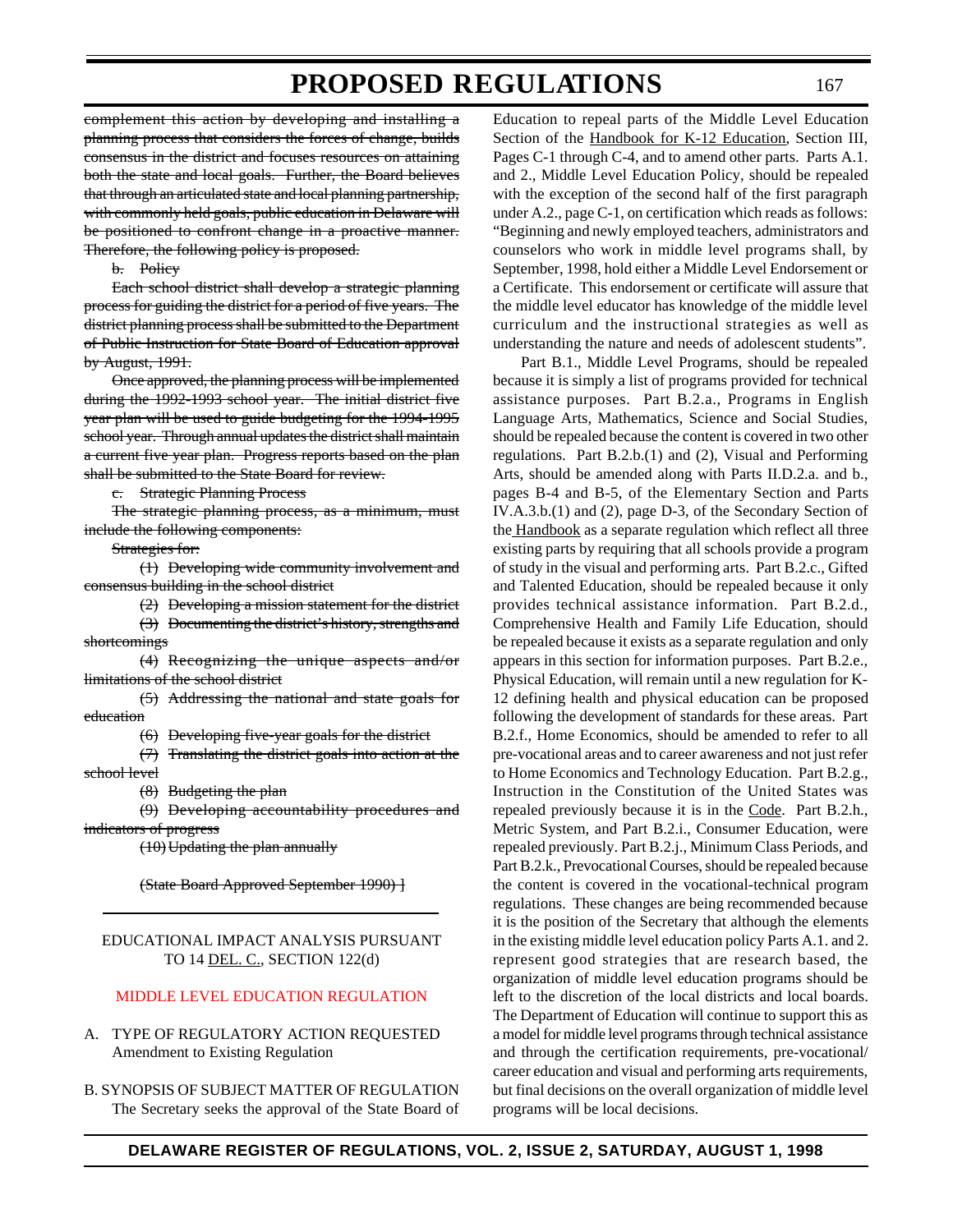### C. IMPACT CRITERIA

1. Will the amended parts of the regulation help improve student achievement as measured against state achievement standards?

The amended parts of the regulation will help to improve student achievement as measured against state improvement standards.

2. Will the amended parts of the regulation help ensure that all students receive an equitable education?

The amended parts of the regulation are written to ensure that all students receive the same opportunities throughout their Middle Level Education Program.

3. Will the amended parts of the regulation help to ensure that all students' health and safety are adequately protected?

The amended parts of the regulation do not address health and safety issues.

4. Will the amended parts of the regulation help to ensure that all students' legal rights are respected?

The amended parts of the regulation do not specifically deal with equal rights issues.

5. Will the amended parts of the regulation preserve the necessary authority and flexibility of decision makers at the local board and school level?

The amended parts of the regulation will preserve the necessary authority and flexibility of decision makers at the local board and school level.

6. Will the amended parts of the regulation place unnecessary reporting or administrative requirements or mandates upon decision makers at the local board and school levels?

The amended parts of the regulation will not place any unnecessary reporting or administrative requirements or mandates upon decision makers at the local board and school levels.

7. Will decision making authority and accountability for addressing the subject to be regulated be placed in the same entity?

The decision making authority and accountability for addressing the subject to be regulated will remain in the same entity.

8. Will the amended parts of the regulation be consistent with and not an impediment to the implementation of other state educational policies, in particular to state educational policies addressing achievement in the core academic subjects of mathematics, science, language arts, and social studies?

The amended parts of the regulation will not be an impediment to the implementation of other state educational policies.

9. Is there a less burdensome method for addressing the purpose of the regulation?

The amended parts of the regulation are needed to provide clarity and focus.

10. What is the cost to the state and local school boards of compliance with the amended parts of the regulation?

The amendment parts of the regulation do not add any additional cost.

#### FROM HANDBOOK FOR K-12 EDUCATION

#### III. MIDDLE LEVEL EDUCATION

A. MIDDLE LEVEL EDUCATION POLICY 1. PHILOSOPHY

The State Board of Education recognizes that Middle Level Education is special and unique in the state's educational system. As such, it is a broad-based program that provides young adolescents with a positive environment during their transition years. It emphasizes the development of the student in the academic, physical, social and emotional realms within a community of learning and caring.

The State Board of Education also recognizes that those who administer effective middle level programs and those who teach and work in them should be appropriately educated for, and personally committed to, the process of helping each student succeed and become future oriented.

1. 2. REQUIREMENTS FOR CERTIFICATION MIDDLE LEVEL EDUCATION PROGRAMS

By September, 1996, every public school in Delaware with students in consecutive grades within the range of grades 5 through 8 shall organize those students into middle level programs either as separate schools or as a separate school within a school. Additionally, Beginning and newly employed teachers, administrators and counselors who work in middle level programs shall, by September, 1998, hold either a middle level endorsement or certificate. This endorsement and/or certificate will assure that the middle level educator has knowledge of the middle level curriculum and instructional strategies as well as an understanding of the nature and needs of young adolescent students.

The following are the essential components of a program designed to meet the learning styles and developmental needs of middle level students. These components of effective Middle Level Education shall be implemented by all reorganized middle level schools.

a. A comprehensive core curriculum for all students with a planned sequence of concepts and skills including, but not limited to: communication skills, multicultural literacy, humanities, social sciences,

# 168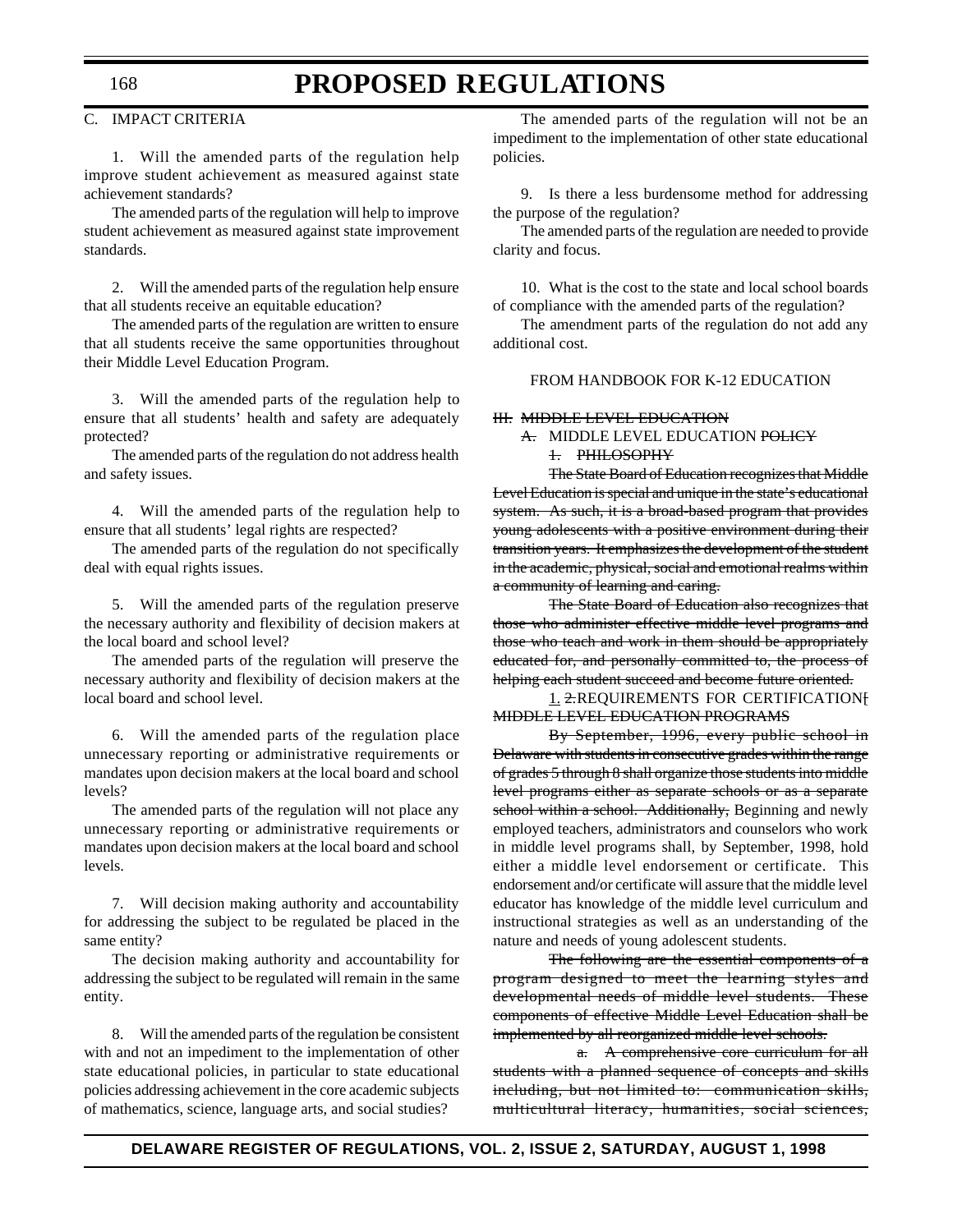mathematics, natural sciences, fine and performing arts, critical/creative thinking, family life/parenting education, health and wellness education, technological literacy and the exploration of occupational and personal interests.

b. Grouping of students into smaller heterogeneous learning communities within the larger school.

c. Interdisciplinary teams of teachers who share responsibility for instruction of the same students, integrate subject matter, and collaborate to meet changing developmental and instructional student needs.

d. Counseling, mentoring and career exploration programs designed to assist students with personal and future decision making, particularly decisions related to high school program choices.

e. Co-curricular activities, including opportunities for volunteerism, which are varied and related to the current interests and developmental stages of middle level students.

f. Staff development programs designed specifically for middle level practitioners based upon the unique needs of middle level students and programs.

g. A school climate where positive relationships with adults and other students create an atmosphere conducive to personal and academic growth as well as a sense of security and structure.

h. Cooperative relationships with health and social service agencies which provide students with the health and family support systems.

i. Partnerships emphasizing a supportive role be developed and maintained with families, business and industry, agencies serving youth and their families, elementary and high school staff and students, and higher education institutions, to help assure the success of middle level students.

The Department of Public Instruction shall provide technical assistance to the districts and schools to assure an effective transition and to help schools organize their programs. Program Guidelines for Middle Level Education will serve as the basis for operating, evaluating, and organizing middle level education.

(State Board Approved April 1991, Revised March 1995)

### B. PROGRAMS

- 1. MIDDLE LEVEL PROGRAMS
	- a. English/Language Arts
	- b. Math
	- c. Science
	- d. Social Studies
	- e. Visual and Performing Arts
	- f. Foreign Language
	- g. Gifted and Talented Education
	- h. Health and Family Life Education
	- i. Physical Education
	- j. Pre-Vocational-Technical Education

Orientation/Exploration

k. Home Economics and Family Life/ Parenting Education

l. Technology Education

2. ADDITIONAL MIDDLE SCHOOL **REQUIREMENTS** 

a. Programs In English Language Arts, Mathematics, Science and Social Studies

(1) Middle level school programs in English language arts, mathematics, science and social studies must be aligned with the state content standards as adopted by the State Board of Education in June, 1995.

b. Visual and Performing Arts (music, visual arts, theatre, dance)

 $(1)$  All schools must provide a program of study in the visual and performing arts as a part of the curriculum to meet the educational and cultural needs of students in each of the middle level grades, five through eight.

(2) Programs in the visual and performing arts must be aligned with the state content standards when they are approved by the State Board of Education. It is anticipated that they will be adopted in June, 1997.

c. Gifted and Talented Education

(1) Refer to Programs for Gifted and Talented Students in the State of Delaware, an annual publication for specific district and higher education program offerings. Also, see "Low-Cost Options for Students with Special Gifts & Talents" (Appendix E) and "Program Standards for Gifted and Talented Programs in the State of Delaware" (Appendix F).

d. Comprehensive Health Education and Family Life Education

Based on the Comprehensive Health Education and Family Life Education Policy, Health and Family Life Education must be provided in grades 5 and 6 for thirty-five (35) hours in each grade of which fifteen (15) hours in each grade must address Drug/Alcohol Education. In grades 7 and 8, separate from other subject areas, there must be a minimum of sixty (60) hours of Comprehensive Health Education of which fifteen (15) hours in each grade must address Drug/Alcohol Education. If all of the sixty (60) hours are provided in one year at grade 7 or 8, an additional fifteen (15) hours of Drug and Alcohol Education must be provided in the other grade. (See Page A-55 of the Handbook for this Policy, State Board Approved September 1987, Revised July 1990)]

2. e.Physical Education

Physical education must be offered at least two class periods per week for a year or five days a week for a semester in both grades 7 and 8. (State Board Approved February 1985)

3. f. Home Economics Career Awareness and Pre-Vocational Programs

Program offerings in home economics and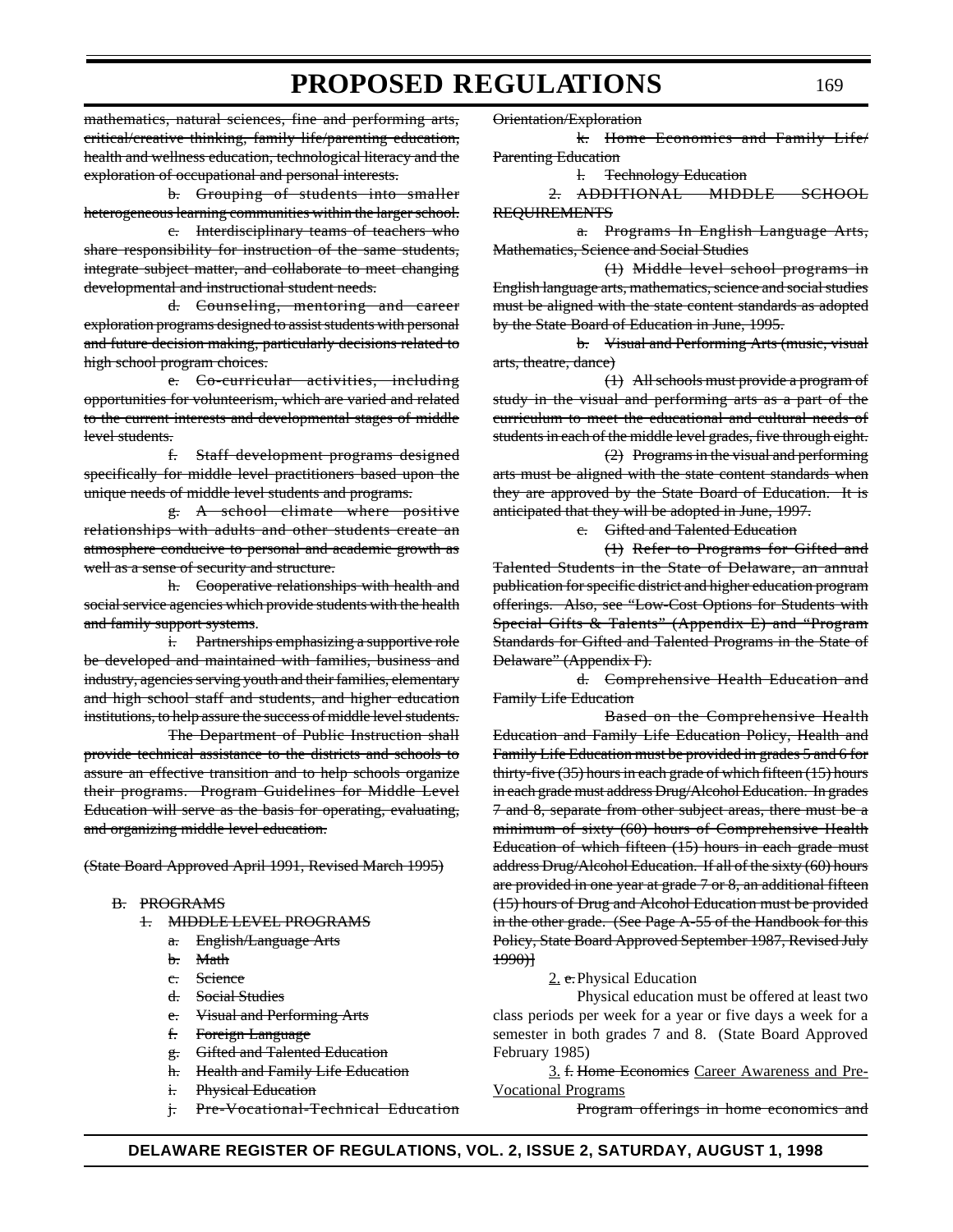170

# **PROPOSED REGULATIONS**

technology education must be available to all students in middle school to insure that they have the exploratory experience and elective studies to develop their special interest skills. It is essential that these programs be staffed by certified home economics and technology education teachers. All middle schools shall provide a program of career awareness and pre-vocational education that will give students the opportunity to explore and understand the skills, aptitudes necessary for successful, adult work experiences.

**States** 

requires that --

In the area of social studies, Delaware Code

g. Instruction in the Constitution of the United

"The instruction in the Constitution of the United States and the Constitution and government of the State of Delaware shall begin not later than opening of the eighth grade..." (See Page A-39 of the Handbook for 14 Del. C. Section 4103)

This requirement must be met through units included in the social studies curriculum.

h. Metric System

A unit of instruction must be provided on the metric system of measurement. This instruction may be offered as part of the science or mathematics curriculum. (See Page A-39, State Board Approved February 1974)

i. Consumer Education

Fifteen classroom hours of introductory study in consumer education is also required in middle level programs. (See Page A-37 State Board Approved Requirement, May 1975)

j. Minimum Class Periods

Although the maximum number of periods allocated to any subject area is left to the discretion of the individual school, it should be emphasized that minimum and appropriate instructional time be devoted to all subject areas. Educational needs of students based upon appropriate diagnostic techniques should aid in determining the number of class sessions per week as well as class length.

(1) The minimum amount of time a subject shall meet per week must not be less than two periods or the equivalent of 90 minutes per week of class time. Schools should endeavor to provide class instruction beyond the minimum required.

k. Pre-Vocational Courses

State Board approval for funding prevocational courses (99.0200) will be contingent upon meeting approved State content standards for pre-vocational education courses and shall be designated as such, independent of any other course, and offered as a self-contained vocational subject as described in b. of this section. (State Board Approved July 1987)

From the Elementary Section of the Handbook for K-12 Education, Pages B-4 to B-5

II.D.2. VISUAL AND PERFORMING ARTS (Music, Visual Arts, Theatre and Dance)

a. All schools must provide a program of study in the visual and performing arts as a part of the curriculum to meet the educational and cultural needs of students in each of the elementary grades, kindergarten through four.

b. Programs in the visual and performing arts must be aligned with the state content standards when they are adopted by the State Board of Education. It is anticipated they will be adopted in June, 1997.

From the Middle Level Section of the Handbook for K-12 Education, Page C-3

III.B.2.b. Visual and Performing Arts (music, visual arts, theatre, dance)

(1) All schools must provide a program of study in the visual and performing arts as a part of the curriculum to meet the educational and cultural needs of students in each of the middle level grades, five through eight.

(2) Programs in the visual and performing arts must be aligned with the state content standards when they are approved by the State Board of Education. It is anticipated that they will be adopted in June, 1997.

From the High School Section of the Handbook for K-12 Education, Page D-3

IV.A.3.b. Visual and Performing Arts (Music, Visual Arts, Theatre, and Dance)

(1) All high schools should provide a program of study in the visual and performing arts as a part of the curriculum to meet the educational and cultural needs of all students as well as those students wishing to pursue indepth study or a career in the visual and performing arts.

(2) Programs in the visual and performing arts must be aligned with the state content standards when they are adopted by the State Board of Education. It is anticipated that they will be adopted in June, 1997.

Visual and Performing Arts (Music, Visual Arts, Theatre, and Dance)

All schools shall provide a program of study in the visual and performing arts as part of the curriculum necessary to meet the educational and cultural needs of students. This program of study shall be aligned with the state content standards in the visual and performing arts.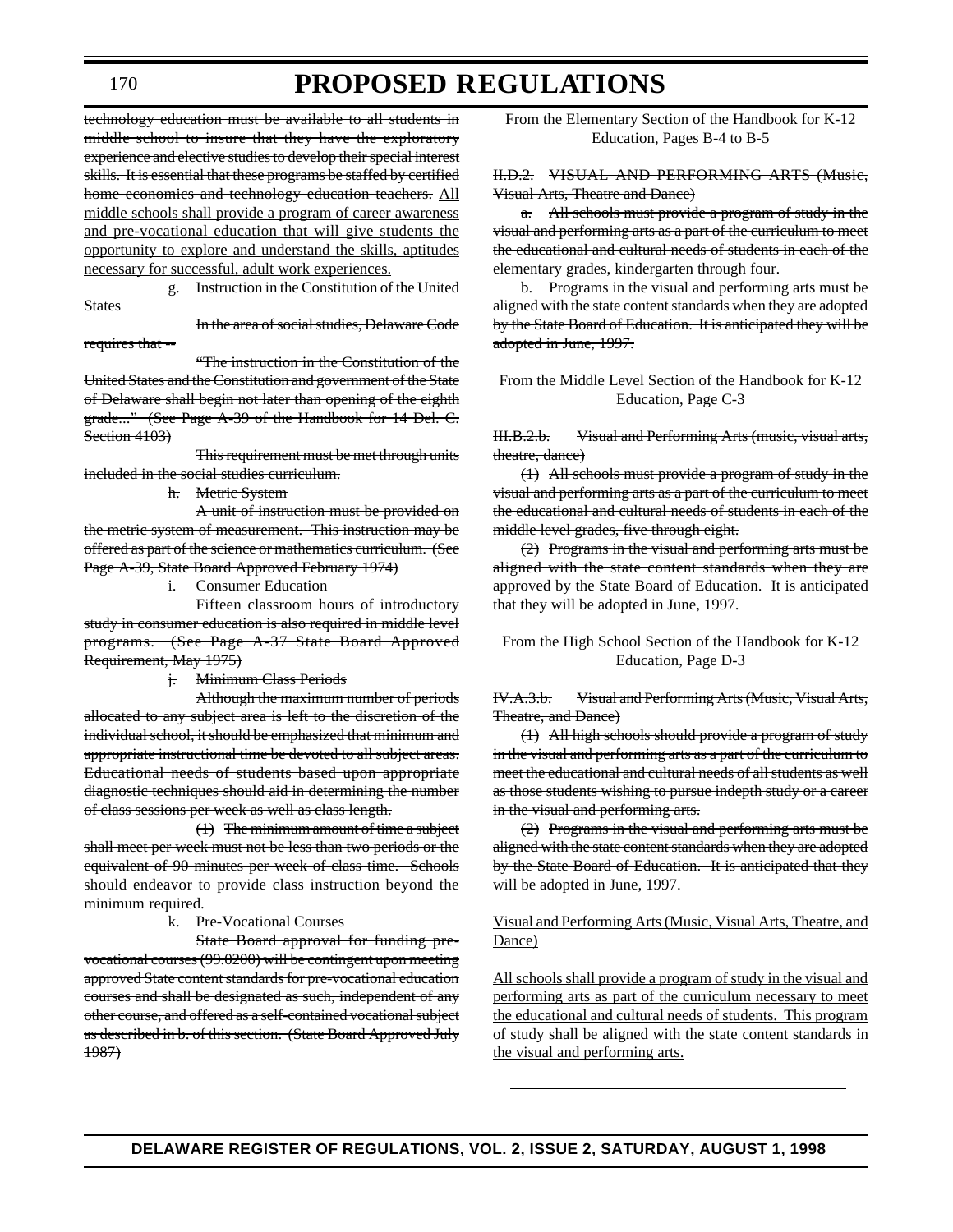### <span id="page-14-0"></span>[REPEAL OF REGULATION, PROMOTION POLICY](#page-3-0)

The Secretary seeks the approval of the State Board of Education to repeal the regulation, Promotion Policy, J.3., page A-27 in the Handbook for K-12 Education. The policy requires each local school district to have a policy on promotion for students K-12 based on student achievement. The regulation also permits the local school district policy to include but not be limited to factors such as emotional stability or instability, physical health and strength and motivational and social skills. The repeal is necessary because 14 Del. C., as amended in June, 1998, now defines the elements of a local district's promotion policy.

#### 3. PROMOTION POLICY

Each local school district shall have a promotion policy for kindergarten through grade 12 and such policy must be based on student achievement. The promotion policy may also include other factors to be considered when decisions must be made regarding student promotion. Such factors may include, but not be limited to, emotional stability or instability, physical health and strength variables, motivation and social skills. Promotion policy guidelines should be assessed on a continuing basis and modified as appropriate. (State Board Approved January 1978)

### [REPEAL OF REGULATIONS, STUDENT PROGRESS,](#page-3-0) GRADING AND REPORTING

The Secretary seeks the approval of the State Board of Education to repeal the regulations, Student Progress, Grading and Reporting, J.1.a.-d. and J.2.a.-c., pages A-25 to A-27 in the Handbook for K-12 Education. These regulations are really technical assistance suggestions for student grading and reporting. The terms are defined and the role and purpose of grading and reporting is explained and the methodology is discussed. Grading and reporting on student progress (as on report cards) has always been a local prerogative. Although the Del. C. requires school profiles, reporting directly to parents/guardians has always been left to each local school district. The Department's guidelines may be helpful but they should not be regulatory.

#### J. STUDENT PROGRESS

#### 1. GRADING

a. Definition

Grading represents that segment of evaluation concerned with the methods and processes by which individual students are assessed to determine the extent to which they have acquired basic concepts, knowledge of facts, skills and processes, fundamental information, and have achieved the instructional objectives of a particular subject or area of study. The assessment is usually distinguished through a numerical rating or alphabetical symbol.

#### b. Role of Grading

A grade or mark thus reflects the degree to which students have developed and progressed educationally in comparison with other members of a class or in terms of their individual capacity or ability. The grade must be considered as the value resulting from the evaluation process associated with learning and the attainment of objectives. It should never be construed as an end in itself. Such an assumption elevates the product beyond the process of learning.

c. Variety of Evaluation Methods

Teachers and administrators should realize that grading is only one aspect of evaluation. It becomes the responsibility of the school administrator to assure that as much appropriate information and knowledge about a student as possible be considered before assigning a grade. The process of evaluating and the criteria for determining the educational achievement of a student must be allencompassing to be reliable. A grade must be based on a multitude of factors, not test scores alone.

d. Grading System

Any grading system used should follow reliable and valid principles of measurement and evaluation. The exact symbols designating the grade are not as important as the processes leading to the designation. It is important, however, that all persons developing or revising a grading system be able to understand the relationship of one grade to another on a percentage scale or numerical scale.

2. REPORTING

a. Definition

Reporting relates to the methods of communication existing between the school, the students, and their families. The purpose or objectives of reporting are as follows:

(1) to inform the students and their families of educational progress and achievement which may reflect both the quantity and quality of class achievement;

(2) to provide information to the students and their families about the purpose and objectives of education;

(3) to assist the teachers in assessing the instructional program and bringing about improvement; and

(4) to provide information necessary for maintaining accurate and appropriate student records for present and future reference.

b. Purpose

Reporting to students and their families the results of an evaluation of the individual student may be in many forms: oral reporting, written reporting, and conferences. Oral reporting may involve an informal or formal conference. The report card is the main instrument for communicating student progress.

c. Achievement and Attitude Reporting

Written reporting constitutes the basis for communicating the grades the students have earned in the various subjects in the school. These grades usually reflect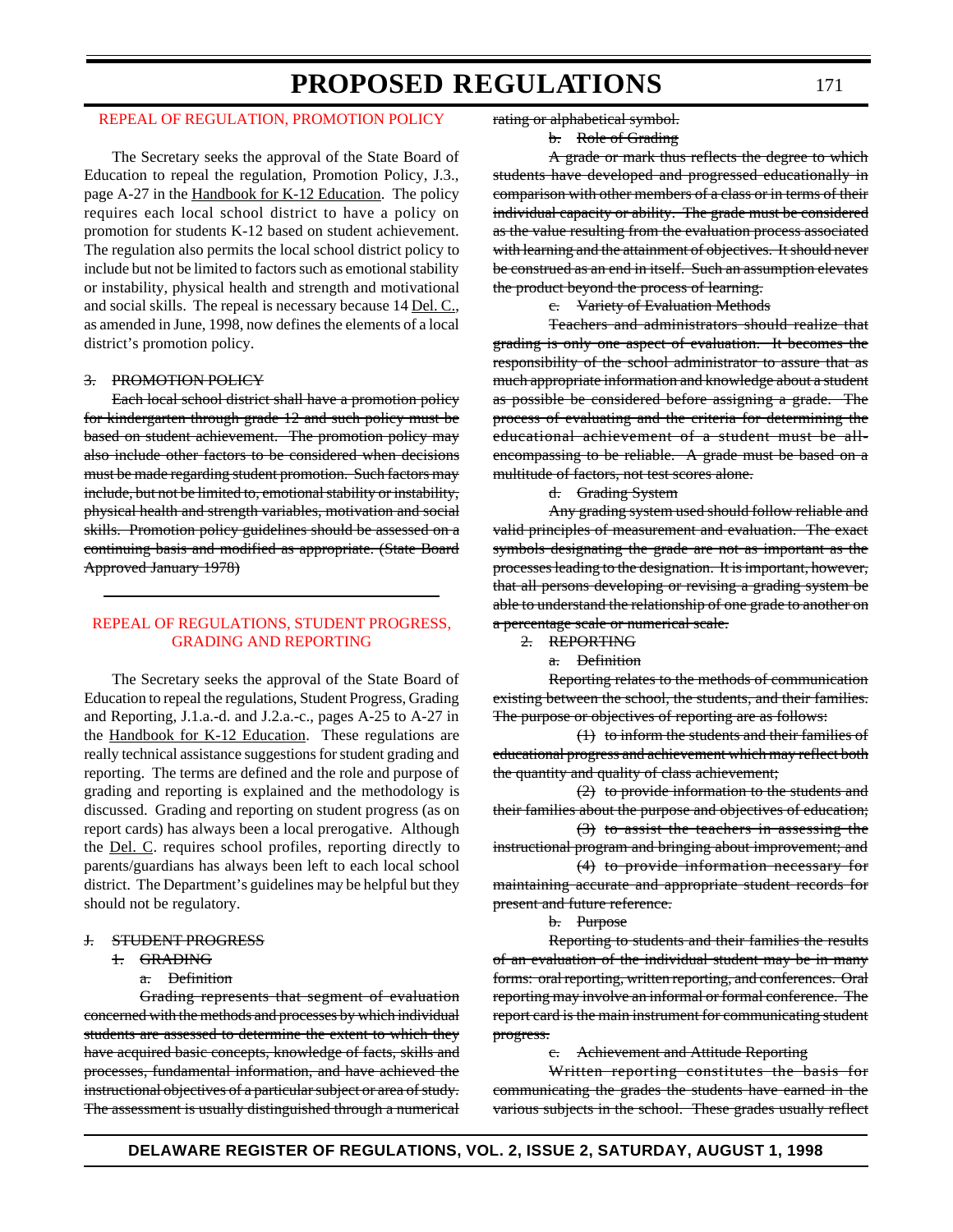#### <span id="page-15-0"></span>172

# **PROPOSED REGULATIONS**

academic achievement, but may relate to attitudinal aspects as well as character traits. It is recommended, however, that a grade should not reflect a composite of achievement and attitude. Separate symbols or ratings should be designated for each of these categories.

It is most important that reporting convey to all concerned the fundamental intentions for which a reporting system was devised.]

# [REPEAL OF REGULATIONS, SUMMER SCHOOL](#page-3-0) PROGRAMS

The Secretary seeks the approval of the State Board of Education to repeal the regulations Summer School Programs, E.3.a. and b., pages A-13 to A-14 in the Handbook for K-12 Education. The regulations, as they are written, are in the form of technical assistance and do not use the terms must or shall. The regulations list the types of summer school experiences that may be offered for students and present guidelines for districts to use when establishing summer school courses for credit. Since it is the local school districts who operate summer school programs, they should establish the policies with the exception of the extended year program which is defined in Del. C.

#### 3. SUMMER SCHOOL PROGRAMS

The organization and administration of the summer school instructional programs should be in accordance with acceptable educational procedures. Summer school programs, conducted under the auspices of the local school district or combined districts, may be established to provide the following experiences:

(1) remedial or make-up courses for credit for those students who have failed the course or else who have received a low grade;

(2) programs designed for completing specific performance requirements;

(3) exploratory courses where the students acquire basic information and skills;

(4) occupational/vocational courses where students acquire personal or specialized skills and/or participate in cooperative work experience programs where appropriate credit is granted;

(5) personal or academic enrichment courses for the acquisition of information and skills;

(6) original or advanced courses for credit for students who want to complete their program of studies early; and

(7) recreational programs which do not grant credit but provide activities of a physical nature.

b. In order to establish educational programs during the summer where credit for satisfactory completion of the scheduled courses is granted, these following guidelines should be considered:

(1) Establish courses of study and student performance expectations prior to attendance. This will permit objective assessment of the content to determine equivalency.

(2) Establish procedures for the admittance and registration of students, and the employment of staff.

(3) Establish a minimum grade of 60 or the letter grade equivalent and/or the approval of the principal as the criteria for acceptance into a remedial or make-up course which was previously failed.

(4) Establish that: make-up or remedial courses for those who have failed should be at least 90 continuous minutes in duration or its equivalent in performance expectations and accomplishments for a six-week period.

(5) Students participating in approved summer school programs should receive the grade achieved. It is the responsibility of the home school administrator to record the grade received and average the grade or enter appropriate notation on the students' records as to make-up or remedial study.

(6) Courses granting full credit of one unit must meet the equivalent of 120 hours.

### EDUCATIONAL IMPACT ANALYSIS PURSUANT TO 14 DEL. C., SECTION 122(d)

#### [SCHOOL ATTENDANCE](#page-3-0)

#### A. TYPE OF REGULATORY ACTION REQUESTED Amendment to Existing Regulation

### B. SYNOPSIS OF SUBJECT MATTER OF REGULATION

The Secretary seeks the approval of the State Board of Education to amend the regulation School Attendance found on page A-8, 4.a.,b.,c., and d. in the Handbook for K-12 Education. The content of the regulation is found in the Del. C., Chapter 27 and was included in the Handbook for technical assistance purposes. The amendment would remove the present language and substitute the following new language. "Every school district shall have an attendance policy which defines and describes the district's rules concerning attendance for students K-12 and the district shall distribute and explain these policies to every student at the beginning of each school year.

#### C. IMPACT CRITERIA

1. Will the amended regulation help improve student achievement as measured against state achievement standards?

The amended regulation concerns policy adoption and does not specifically address student achievement issues.

2. Will the amended regulation help ensure that all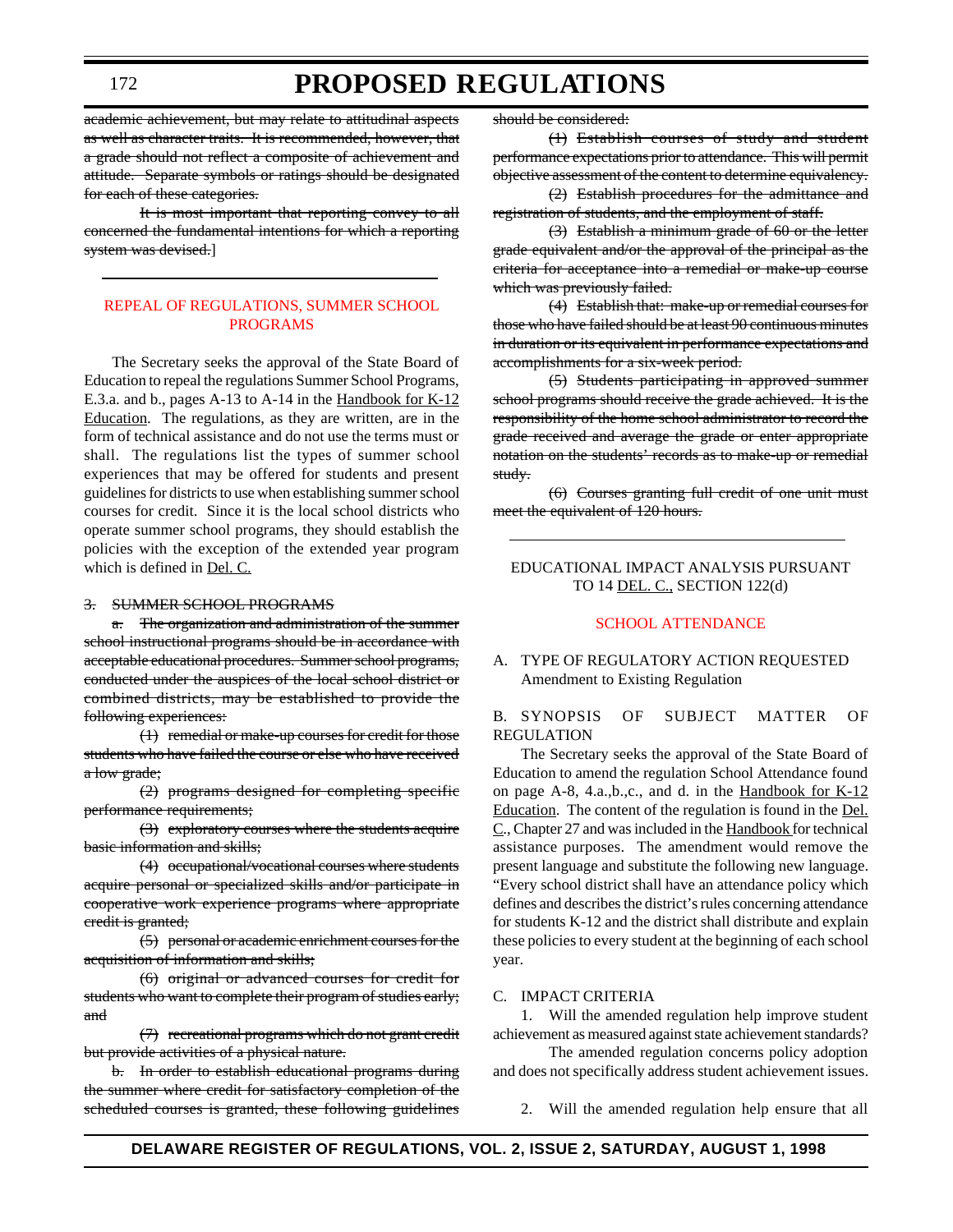students receive an equitable education?

The amended regulation does not address equity issues.

3. Will the amended regulation help to ensure that all students' health and safety are adequately protected?

The amended regulation does not address health and safety issues.

4. Will the amended regulation help to ensure that all students' legal rights are respected?

The amended regulation does not address legal rights issues but it does support the student's right to information concerning district policies.

5. Will the amended regulation preserve the necessary authority and flexibility of decision makers at the local board and school level?

The amended regulation will preserve the necessary authority and flexibility of decision makers at the local board and school level.

6. Will the amended regulation place unnecessary reporting or administrative requirements or mandates upon decision makers at the local board and school levels?

The amended regulation will not place unnecessary reporting or administrative requirements or mandates upon decision makers at the local board and school level.

7. Will decision making authority and accountability for addressing the subject to be regulated be placed in the same entity?

The decision making and accountability for addressing the subject to be regulated will remain in the same entity.

8. Will the amended regulation be consistent with and not an impediment to the implementation of other state educational policies, in particular to state educational policies addressing achievement in the core academic subjects of mathematics, science, language arts and social studies?

The amended regulation will be consistent with and not an impediment to the implementation of other state educational policies.

9. Is there a less burdensome method for addressing the purpose of the amended regulation?

The amended regulation is necessary in order to assure that local district attendance policies are in place and are well publicized.

10. What is the cost to the state and to the local school boards of compliance with the amended regulation?

There is no additional cost to the local school boards.

This policy can be distributed with the student rights and responsibilities materials.

#### AS AMENDED

#### 4. SCHOOL ATTENDANCE

Additional information concerning school attendance- laws, regulations, reasons for necessary and legal absences, the role of the visiting teacher, and recommended forms are found in the publication, Resource Materials for Developing Procedures of Administering School Attendance, Revised January 1990. (See Appendix A)

a. Every parent, guardian or other person in the State having legal control of a child between the ages of 5 and 16 is required to, and shall, send such child to a free public school each day of the minimum school term of 180 days.

(1) Students in special education who attain age 21 after September 30 (except July 1 for Complex or Rare), may continue their school placement until the end of that fiscal year.

b. After a child has once been enrolled in school, the school shall require an excuse from the parent or guardian for every absence, and such excuse shall contain the reason for the absence.

c. The school principal is responsible for recommending to the local board of education guidelines relating to classroom attendance and the establishment of acceptable standards of performance in the subject areas required for graduation or promoting along with acceptable attendance standards for all subject areas.

d. The chief school officer is the attendance officer of the district. A visiting teacher is assigned to each school district or a combination of districts to investigate attendance problems. It is always the first goal of attendance personnel to ascertain the reason for absence and then seek a way to return the child to school. The visiting teacher should be an enforcement officer only as a last resort. However, if the investigation warrants, a school attendance violation notice may be sent to the parents by the chief school officer.

#### SCHOOL ATTENDANCE

1. Every school district shall have an attendance policy which defines and describes the district's rules concerning attendance for students K-12 and the district shall distribute and explain these policies to every student at the beginning of each school year.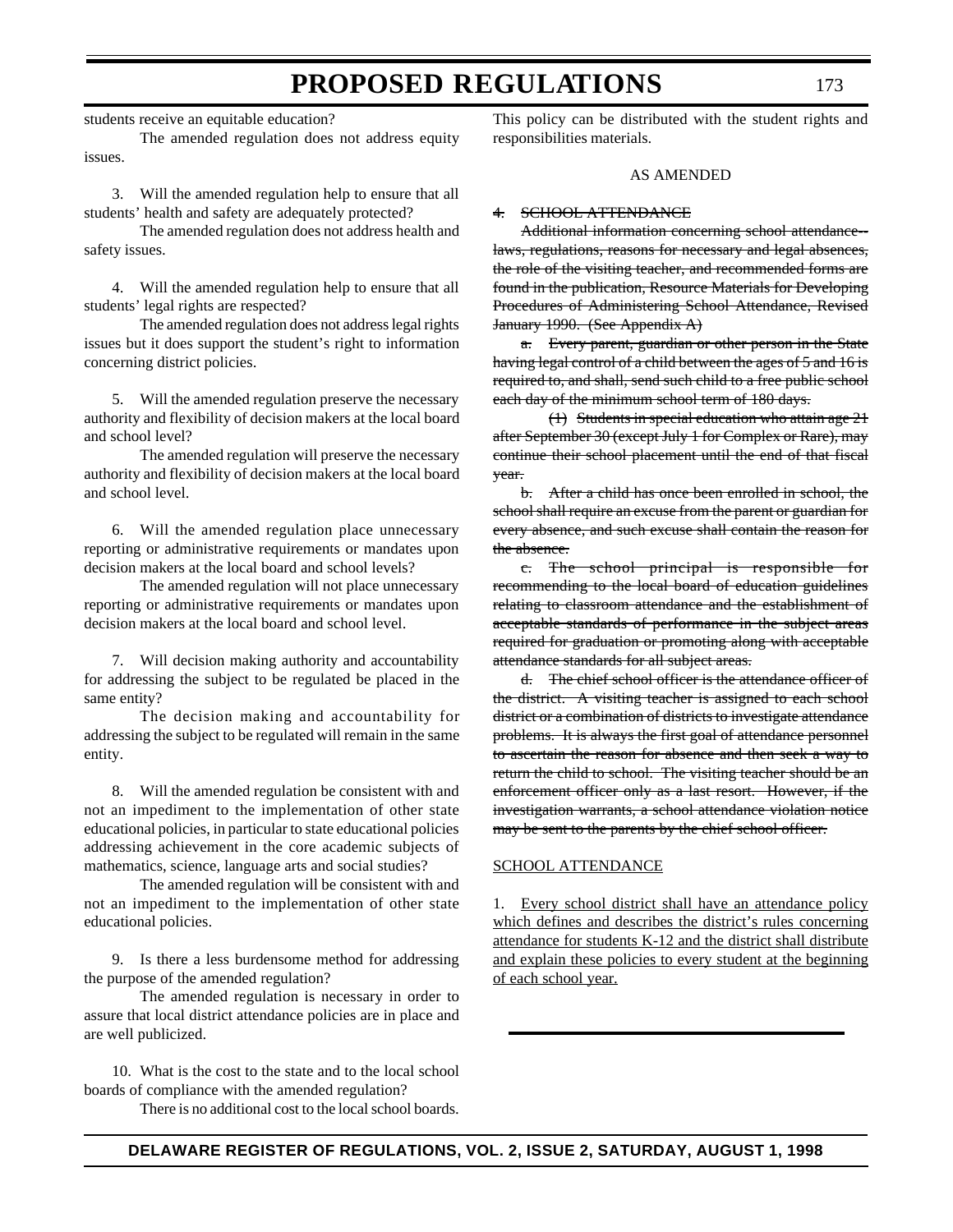# <span id="page-17-0"></span>**[DEPARTMENT OF HEALTH AND](http://www.state.de.us/govern/agencies/dhss/irm/dss/dsshome.htm) SOCIAL SERVICES**

**DIVISION OF SOCIAL SERVICES** Statutory Authority: 31 Delaware Code, Section 512 (31 **Del.C.** 512)

#### [Food Stamp Program](#page-3-0)

The Delaware Health and Social Services, Division of Social Services, is proposing to implement a policy change to the Division of Social Services' Manual Section 9068, regarding certification periods during which a household is eligible to receive food stamp benefits.

#### SUMMARY OF PROPOSED REVISIONS:

Establishes circumstances under which different households will be assigned certification periods of varying lengths.

### COMMENT PERIOD

Any person who wishes to make written suggestions, compilations of data, testimony, briefs or other written materials concerning the proposed new regulations must submit same to the Director, Division of Social Services, P.O. Box 906, New Castle, DE, by August 30, 1998.

#### NATURE OF PROPOSED REVISIONS:

# 9068 Certification Periods

### $[273.10(f)]$

Certification periods means the period of time within which a household shall be eligible to receive benefits. At the expiration of each certification period, entitlement to food stamp benefits ends. Further eligibility will be established only upon a recertification based upon a newly completed application, an interview and verification. Under no circumstances will benefits be continued beyond the end of a certification period without a new determination of eligibility.

The certification periods for all households shall not exceed 12 months.

Households eligible for the child support deduction shall have the following certification periods:

• Households with no record of regular child support payments or payments of arrearages shall be certified for no more than 3 months.

• Households with a record of regular child support payments or payments of arrearages shall be certified for no more than six months.

12-month certification periods are assigned to households when:

• Households consist entirely of elderly or unemployable persons with stable income like Social Security, SSI, pension and/or disability benefits; and

• Households receive their primary source of income from self-employment or regular farm employment with the same employer.

6-month certification periods are assigned to households when:

• Households have stable income and there is little likelihood of major changes in income, deductions and household composition;

• Households consist of ABAWD individuals because the system will close the case after three months of not meeting the work rules;

• Household have a record of regular child support and arrearage payments; and,

• Households have been closed due to the New Hire Match and they come in verifying that they are now working.

3-month certification periods are assigned to households when:

• Household have no record of regular child support or child support arrearage payments;

• Homeless households receive their benefits at a P. O. Box;

• Households receive their benefits at the local office;

• Households have been closed due to the New Hire Match and they come in verifying they are no longer working; and

• Households have unstable circumstances.

#### [Simplified Food Stamp Program](#page-3-0)

The Delaware Health and Social Services, Division of Social Services, is proposing to implement on a permanent basis a policy change to the Division of Social Services' Manual Section 9000 that was implemented previously by emergency order. The change arises from Public Law 104- 193, the Personal Responsibility and Work Opportunity Reconciliation Act of 1996 (national welfare reform), as an option and was first announced in January, 1995, as part of the original *A Better Chance (ABC)* waiver design. These changes were previously published for public comment in the June 1, 1998 Delaware Register of Regulations. However, due to subsequent staff analysis and substantial modification of the proposal, it is being re-proposed for public comment.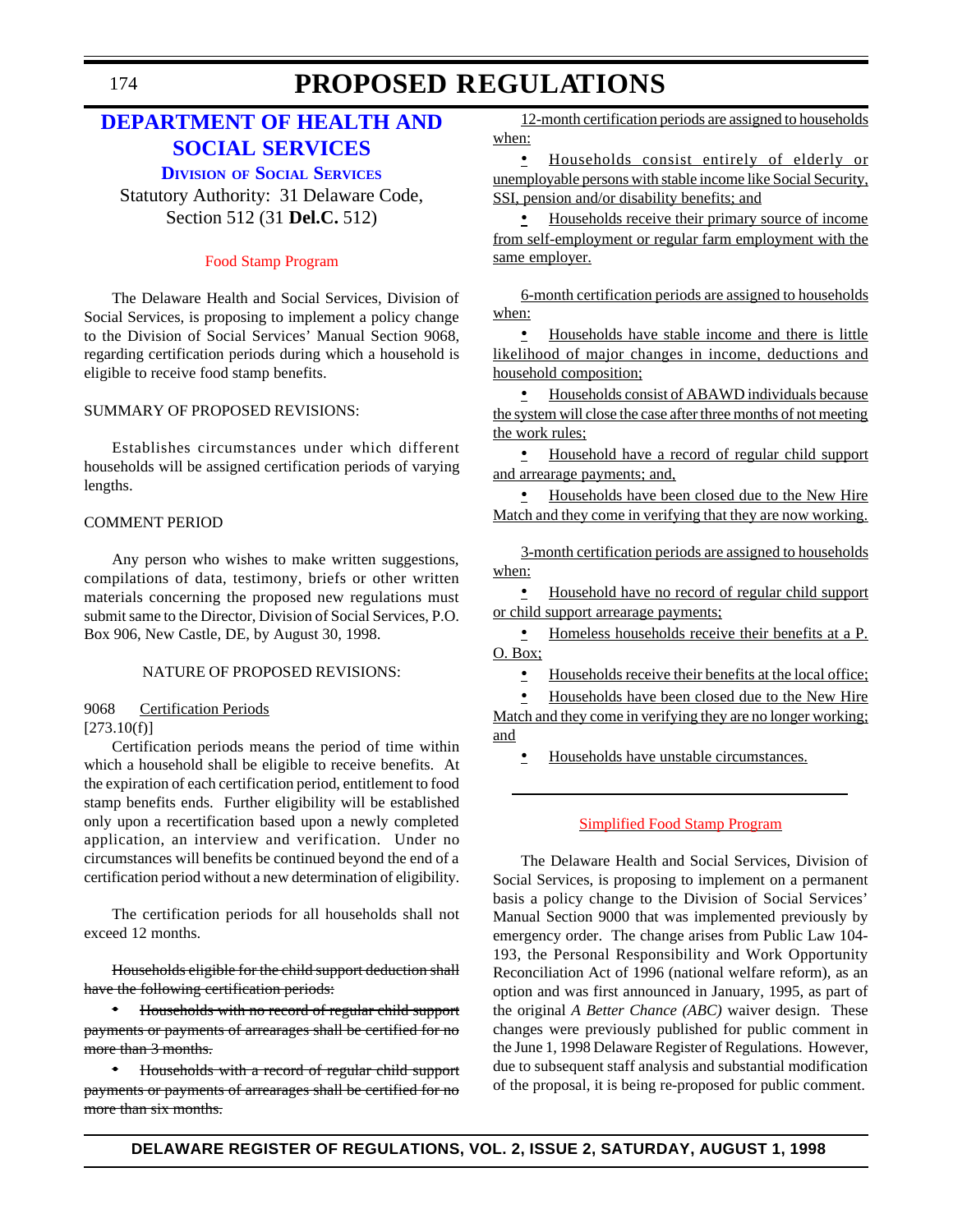#### SUMMARY OF PROPOSED REVISIONS:

Replaces food stamp work exemptions with ABC exemptions, lowering to under 13 weeks the age at which a child exempts a parent/caretaker for ABC clients in Workfare.

Allows the agency to use the food stamp allotment along with the ABC benefit in determining the number of hours a household is required to participate in Workfare, which is a work experience program in which participants work to earn their benefits.

# COMMENT PERIOD

Any person who wishes to make written suggestions, compilations of data, testimony, briefs or other written materials concerning the proposed new regulations must submit same to the Director, Division of Social Services, P.O. Box 906, New Castle, DE, by August 30, 1998.

### NATURE OF PROPOSED REVISIONS:

### 9092 Simplified Food Stamp Program

DSS was approved by Food and Nutrition Service, under the United States Department of Agriculture, to operate a Simplified Food Stamp Program (SFSP). The SFSP permits a state to substitute certain TANF rules and procedures for food stamp rules. Delaware's SFSP component is the work for your welfare (Workfare) program rules.

Households in which all members, or one or more members, receive ABC may participate in the SFSP. Non-Public Assistance (NPA) households will not participate in the SFSP.

The SFSP will follow all the regular food stamp rules for determining eligibility and certifying households. Under the SFSP, the changes in the food stamps rules that will affect Workfare ABC households who receive food stamps are:

replacing food stamp Workfare penalties with the ABC Workfare program requirements and penalties, and

• replacing food stamp work exemptions with ABC exemptions.

The two ABC work exemptions are:

a) A parent caring for a child under 13 weeks of age; or

b) An individual determined unemployable by a health care professional.

The SFSP allows Delaware to require individuals who are receiving ABC and caring for children age 13 weeks and older to participate in Workfare. The SFSP also allows Delaware to use the food stamp allotment along with the ABC grant to determine the number of hours of Workfare participation.

# DELAWARE'S WORKFARE PROGRAM

Work For Your Welfare (Workfare) program

Work for Your Welfare (Workfare) is defined as a work experience program in which participants work to earn their benefits. Those in Workfare must participate for a predetermined number of hours each week and complete 10 hours of job search activities per week.

Required Hours of Workfare Participation

One-parent households will be required to work the maximum participation hours of 25 hours per week. The maximum required work hours for one-parent families will increase to 30 hours per week for FFY 1999.

Two-parent households will be required to work the maximum participation hours of 35 hours per week.

Determine the Workfare required hours of participation: 1. The pre-sanctioned ABC grant is divided by

minimum wage of \$5.15, and the result is rounded down.

• The result is subtracted from the appropriate required monthly maximum participate hours (for example, 25 hours per week would be  $25 \times 4.33 = 108$ .

• The remainder is multiplied by \$5.15 to determine the portion of the food stamp allotment which can be used when imposing a Workfare reduction.

2. The food stamp allotment is divided by minimum wage of \$5.15, and the result is rounded down.

3. The two results (#1 and #2), added together, are the monthly number of hours for which the family/household is required to participate.

4. The monthly number of hours (#3) is divided by 4.33 to get a weekly number of hours, rounded down.

5. Compare the weekly number of hours (#4) to the maximum required for a one or two-parent household. Use the lesser number for the weekly number of hours.

6. The weekly number of hours (#5) is divided by 5 to get the daily participation requirement, rounded down. (This step is needed to give the Contractor and Client an idea of how to schedule the work on a daily basis to assure that the Client is able to meet the required Workfare hours of participation.)

7. Consult the yearly table for the number of days the participant is required to do Workfare. Multiply that number by the daily participation rate (#6) to determine the monthly required participation rate.

# Workfare Reduction

For every hour that a participant fails to work, the ABC check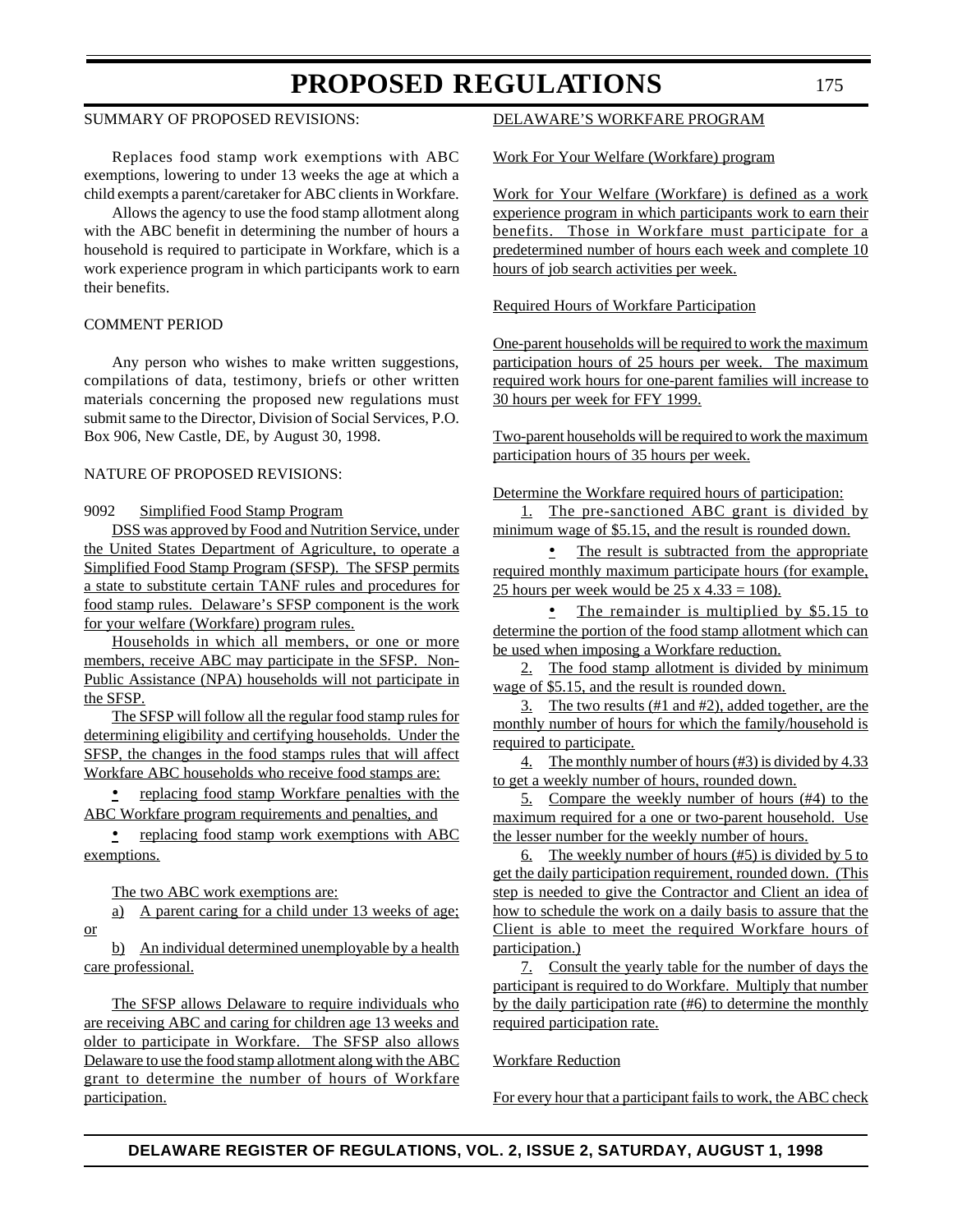will first be reduced by \$5.15. If the ABC grant reduces to zero, any remaining Workfare reduction amount will be used to reduce the food stamp allotment up to the portion used to meet the required hours of participation.

Determination of the Workfare reduction amount:

1. Subtract the actual hours of participation for a month from the required hours for the same month.

2. Any amount greater than zero is multiplied by \$5.15, resulting in the Workfare reduction amount.

3. Subtract the exact Workfare reduction amount (#2) from the ABC grant amount and round down.

4. Subtract any 1/3 E& T/school attendance sanctions from amount in #3 before subtracting any \$68 or \$50 sanctions.

5. If the subtraction of the Workfare reduction amount reduces the ABC benefit to zero and there is a remaining Workfare reduction amount, this amount will be subtracted from the food stamp allotment. Only the portion of the food stamp allotment used to determine the participation hours can be subtracted from the food stamp allotment. (If there is a \$100 Workfare reduction amount left over after the grant reduced to zero, but only \$75 of the allotment was used to determine the hours of participation, only \$75 can be subtracted from the allotment.)

#### Job Search Activities/Failure to Complete

Individuals in Workfare must complete 10 hours of job search activities each week. The failure to complete job search activities will result in a progressive 1/3 grant reduction sanction. For food stamps, if the individual who fails to complete job search activities is caring for a child under the age of six, no sanction will be applied to the household. The pre-sanctioned grant amount will be used in the food stamp calculation to prevent an increase in the food stamps. (Riverside Rule.)

If the individual who fails to complete job search activities is not caring for a child under six years of age, DSS will apply the appropriate food stamp sanction.

The appropriate food stamp sanctions are:

If the individual who failed to complete job search activities is the head of household, the whole food stamp household is sanctioned for the appropriate 1 month, 3 months, or six months period, or until compliance whichever is later.

If the individual is not the head of household, the individual is removed from the food stamp case for the appropriate 1 month, 3 months, or six months period, or until compliance whichever is later.

SUMMARY OF THE SIMPLIFIED FOOD STAMP

### PROGRAM:

• The simplified food stamp program lowers the age at which a child exempts a parent from work requirements in Workfare to under 13 weeks.

• Household will work a pre-determined number of hours in order to receive their ABC benefit.

• Hours not worked will result in a reduction in the potential benefits they could have received.

Failure to complete job search activities will result in a food stamp sanction for those households where the youngest child is 6 years of age or older.

• Food stamps are calculated using the pre-sanctioned grant amount before applying any Workfare reduction amount or appropriate sanction. (Riverside rule)

• Workfare reductions are applied before reductions for any sanctions.

When the ABC grant reduces to zero and a Workfare reduction amount remains, the remainder, or a portion of the remainder, is subtracted from the food stamp allotment. Only the portion of the food stamp allotment that was needed to meet the required hours of participation can be subtracted.

# **DEPARTMENT OF NATURAL RESOURCES AND [ENVIRONMENTAL CONTROL](http://www.dnrec.state.de.us/water.htm)**

**DIVISION OF WATER RESOURCES WATER SUPPLY SECTION** Statutory Authority: 7 Delaware Code, Chapter 60 (7 **Del.C.** Ch. 60)

### TITLE OF THE REGULATIONS:

Regulations for Licensing Water Well Contractors, Pump [Installer Contractors, Well Drillers, Well Drivers and Pump](#page-3-0) Installers.

### BRIEF SYNOPSIS OF THE SUBJECT, SUBSTANCE AND ISSUES:

The proposed changes and additions add a continuing education requirement as a prerequisite for renewing licenses to practice well drilling, well driving and pump installation. Revisions are proposed to section 6 and a new section 7 has been added. Sections 7 through 15 of the current regulations will be renumbered and section references located throughout the current regulations will be corrected as needed.

<span id="page-19-0"></span>176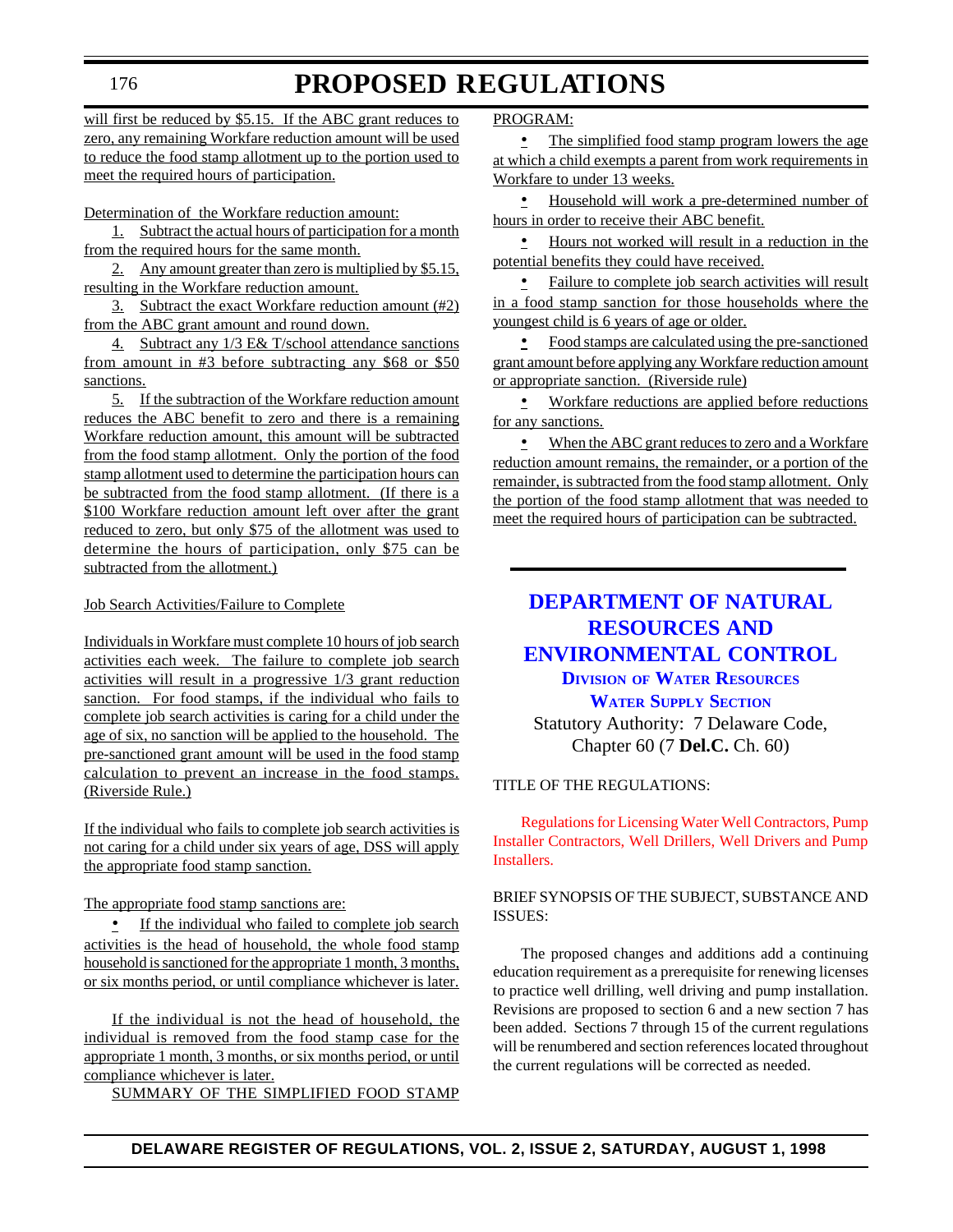N/A

STATUTORY BASIS OR LEGAL AUTHORITY TO ACT:

Title 7, Del. C., Chapter 60

### OTHER REGULATIONS THAT MAY BE AFFECTED BY THE PROPOSAL:

#### None

#### NOTICE OF PUBLIC COMMENT:

The public hearing will be held on August 27, 1998 at 7:00 p.m. in the auditorium of the DNREC office building located at 89 Kings Highway in Dover. Written comments must be received by 4:30 p.m. on August 31, 1998. Comments may be mailed to the attention of Carol W. Apgar, Water Supply Section, 89 Kings Highway, Dover, DE 19901 or E-Mailed to capgar@dnrec.state.de.us.

#### PREPARED BY:

Carol W. Apgar (capgar@dnrec.state.de.us) 302-739- 3665 June 22, 1998

### PROPOSED REVISIONS TO THE REGULATIONS FOR LICENSING WATER WELL CONTRACTORS, PUMP INSTALLER CONTRACTORS, WELL DRILLERS, WELL DRIVERS AND PUMP INSTALLERS

#### JUNE 22, 1998

#### TABLE OF CONTENTS

| SECTION<br><b>TITLE</b>                           | PAGE |
|---------------------------------------------------|------|
|                                                   |      |
| DEFINITIONS                                       |      |
| WATER WELL LICENSING BOARD  2                     |      |
| WHO MUST BE LICENSED. 3                           |      |
| PROCEDURES FOR LICENSING 3                        |      |
|                                                   |      |
| Minimum Requirements for Licensing  4             |      |
| Notification for Examination 4                    |      |
|                                                   |      |
| Reapplication after Failure of Examination. 5     |      |
|                                                   |      |
|                                                   |      |
| Upon Notification of Being Qualified. $\dots$ . 5 |      |
| RENEWAL OF LICENSE RENEWAL  6                     |      |
|                                                   |      |
| Application for Renewal 6                         |      |
|                                                   |      |

| 6.03                  | Reinstatement of Expired Licenses 6       |
|-----------------------|-------------------------------------------|
| 6.04                  | Continuing Education Credits 7            |
| $7\degree$            | <b>APPROVAL OF CONTINUING</b>             |
|                       | EDUCATION PROGRAMS<br>8                   |
| 7.01                  | Continuing Education Program Approval. 8  |
| 7.02                  | Assignment of Credit. 10                  |
| 7.03                  |                                           |
| 78                    | <b>ACCEPTANCE OF INSURANCE</b> 11         |
| 82                    | <b>SUSPENSION OR REVOCATION</b>           |
|                       |                                           |
| <del>8.03</del> 9.03  | Procedures for Hearing 11                 |
| 910                   | SUSPENSION 12                             |
| <del>9.01</del> 10.01 |                                           |
| <del>9.02</del> 10.02 |                                           |
| $\pm 011$             | <b>IDENTIFICATION OF LICENSE HOLDER12</b> |
| $\pm$ 12              | <b>MARKING OF VEHICLES</b>                |
|                       |                                           |
| $\frac{12}{13}$       | <b>INSURANCE REQUIREMENTS</b> 13          |
| 1314                  |                                           |
| $+415$                |                                           |
| $+516$                | RESPONSIBILITIES OF WATER WELL            |
|                       | CONTRACTORS, PUMP INSTALLER               |
|                       | CONTRACTORS, WELL DRILLERS,               |
|                       | WELL DRIVERS AND PUMP                     |
|                       | <b>INSTALLERS</b>                         |
|                       |                                           |

**\* PLEASE NOTE: THE ABOVE PAGE NUMBERS REFER TO THE ORIGINAL DOCUMENT AND NOT TO THE REGISTER.**

#### SECTION 1 – PURPOSE

1.01 It is the purpose of this regulation to protect the public health and to conserve and protect the water resources of the state; to examine and license those persons engaged in the contracting for and the drilling, boring, coring, driving, digging, construction, installation, removal, or repair of water wells and water test wells or the installation or removal of pumping equipment in and for a water well or water test well; and for the Secretary to appoint a Water Well Licensing Board to advise and assist the Secretary in the administration of the licensing program.

#### SECTION 2 – DEFINITIONS

2.01 Application Fee – means the fee set forth by the Secretary to apply for a license in one of the categories of this regulation.

2.02 Board – means the Water Well Licensing Board.

2.03 Certificate of Insurance – means Contractors Liability Insurance.

2.04 Construction of Water Wells – means all acts

**DELAWARE REGISTER OF REGULATIONS, VOL. 2, ISSUE 2, SATURDAY, AUGUST 1, 1998**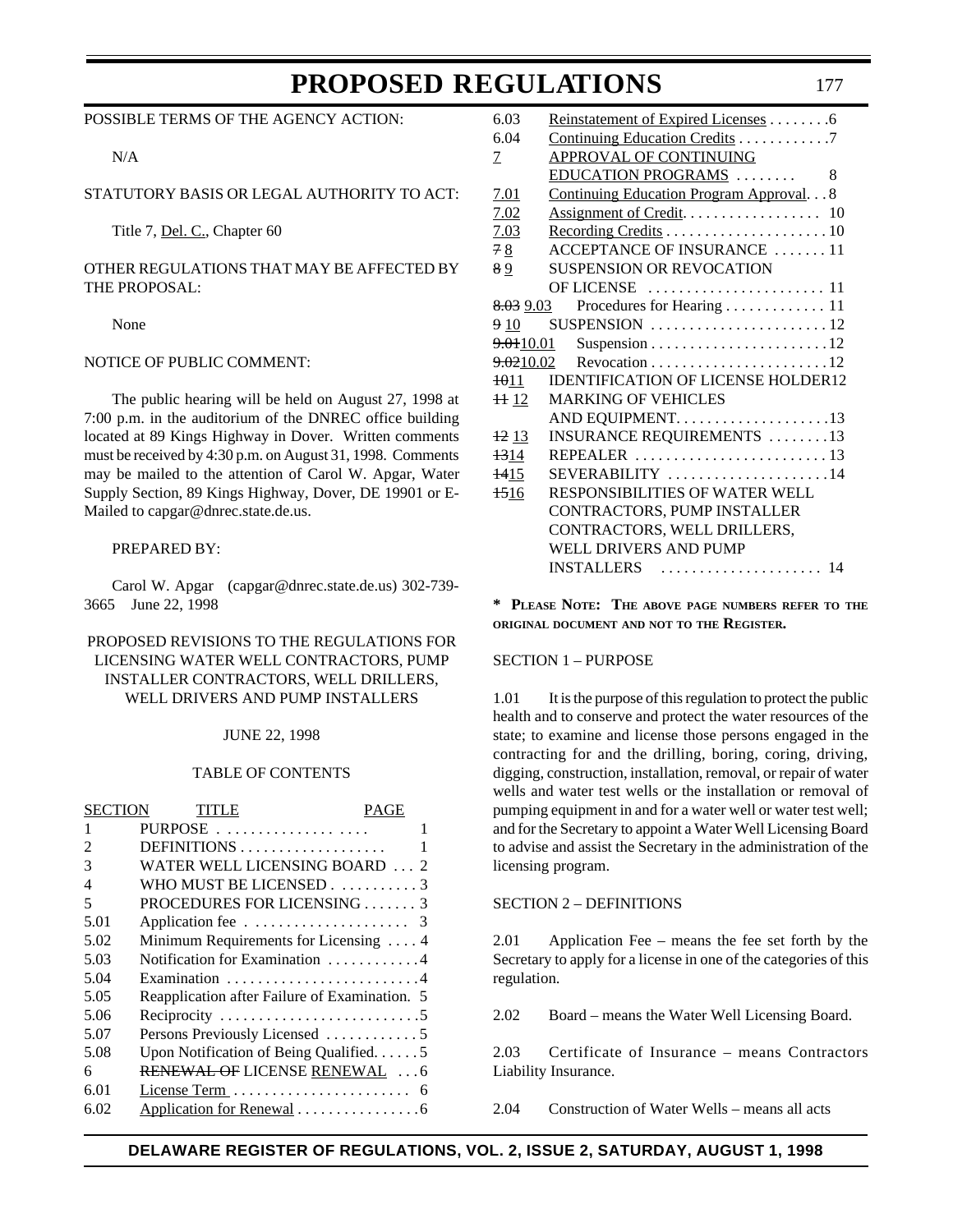necessary to obtain ground water by wells, including the location and excavation of the well, installation of casing, grout, screens, and developing and testing.

2.05 Department – means the Department of Natural Resources and Environmental Control

2.06 Dewatering – means the temporary lowering of the ground water level for the construction of sewer lines, water lines, elevator shafts and foundations.

2.07 Installation – means the actual installation of pumps, and/or pumping equipment for water wells, and the removal for repairs or service and the reinforcement thereof.

2.08 License Fees – means the fee set forth by the Secretary for the licensing of Water Well Contractors, Pump Installer Contractors, Well Drillers, Well Drivers, and Pump Installers.

2.09 Person – means any individual, partnership, corporation, association, institution, cooperative enterprise, municipality, commission, political subdivision or duly established legal entity.

2.10 Pumps and/or Pumping Equipment – means any equipment or materials utilized or intended for use in withdrawing or obtaining ground water from water wells.

2.11 Pump Installer Contractor – means any person engaged in the business of contracting for the installation, modification, and repair of water well pumps and related equipment.

2.12 Pump Installer – means any person in responsible charge of all on-site work in the installation, modification, and repair of water well pumps and related equipment.

2.13 Repair of Water Wells – means work on any well involving re-drilling, deepening, changing casing and screen depths, re-screening, cleaning by use of chemicals, redevelopment, the removal and re-installation of pumps, pumping equipment, and all related equipment to draw water from a water well.

2.14 Secretary – means the Secretary of the Department of Natural Resources and Environmental Control or his duly authorized designee.

2.15 Test Boring and Coring – means the removal and collection of soil samples from the earth by means of augers, core-barrels, spoons, wash casing and bailers for the purpose of obtaining geologic and hydrologic information.

2.16 Water Well – means any excavation that is drilled, cored, bored, washed, driven, dug, jetted, or otherwise constructed when the intended use of such excavation is for the location testing, acquisition or artificial recharge of underground water and where the depth is greater than the diameter or width.

2.17 Water Well Contractor – means any person engaged in the business of contracting for the construction of water wells, and/or the installation of pumping equipment in or for wells.

2.18 Water Well Driller – means any person in responsible charge of all on-site work relating to the drilling, construction, developing and testing of water wells, water well alteration and repair, test boring and coring, and the installation, modification, and repair of water well pumps and related equipment.

2.19 Water Well Driver – means any person in responsible charge for all on-site work relating to the driving, construction, developing and testing of driven wells, dewatering, alteration and repair of driven wells, test boring, coring and the installation, modification and repair of water well pumps and related equipment ordinarily used in driven wells.

# SECTION 3 – WATER WELL LICENSING BOARD

3.01 The Secretary shall appoint, with the power of removal, a Water Well Licensing Board (hereafter referred to as the "Board") to advise and assist the Secretary in the administration of the licensing program. The Board shall consist of six members, four members who are currently licensed by the Department to engage in the construction of water wells or the installation of water well pumping equipment, one member from the office of the State Geologist who shall serve at the pleasure of the Secretary and one member from the Department who shall serve at the pleasure of the Secretary. The member from the Department shall act as secretary of the Board, and be responsible for the keeping of records, the collection of fees, and any other duties delegated either by the Secretary or the Board. All persons appointed to the Board shall be citizens of the United States and residents of the State of Delaware. Initially, the four Board members from the water well industry shall be appointed to staggered terms so that no more than two members' terms shall expire the same year, two being appointed to one year terms, one appointed for a two year term and one appointed for three years. Thereafter, Board members shall be appointed to terms of three years.

3.02 The Water Well Contractor Licensing Board, with the consent of the Secretary shall establish and administer such procedures and guidelines as may be necessary for the

# 178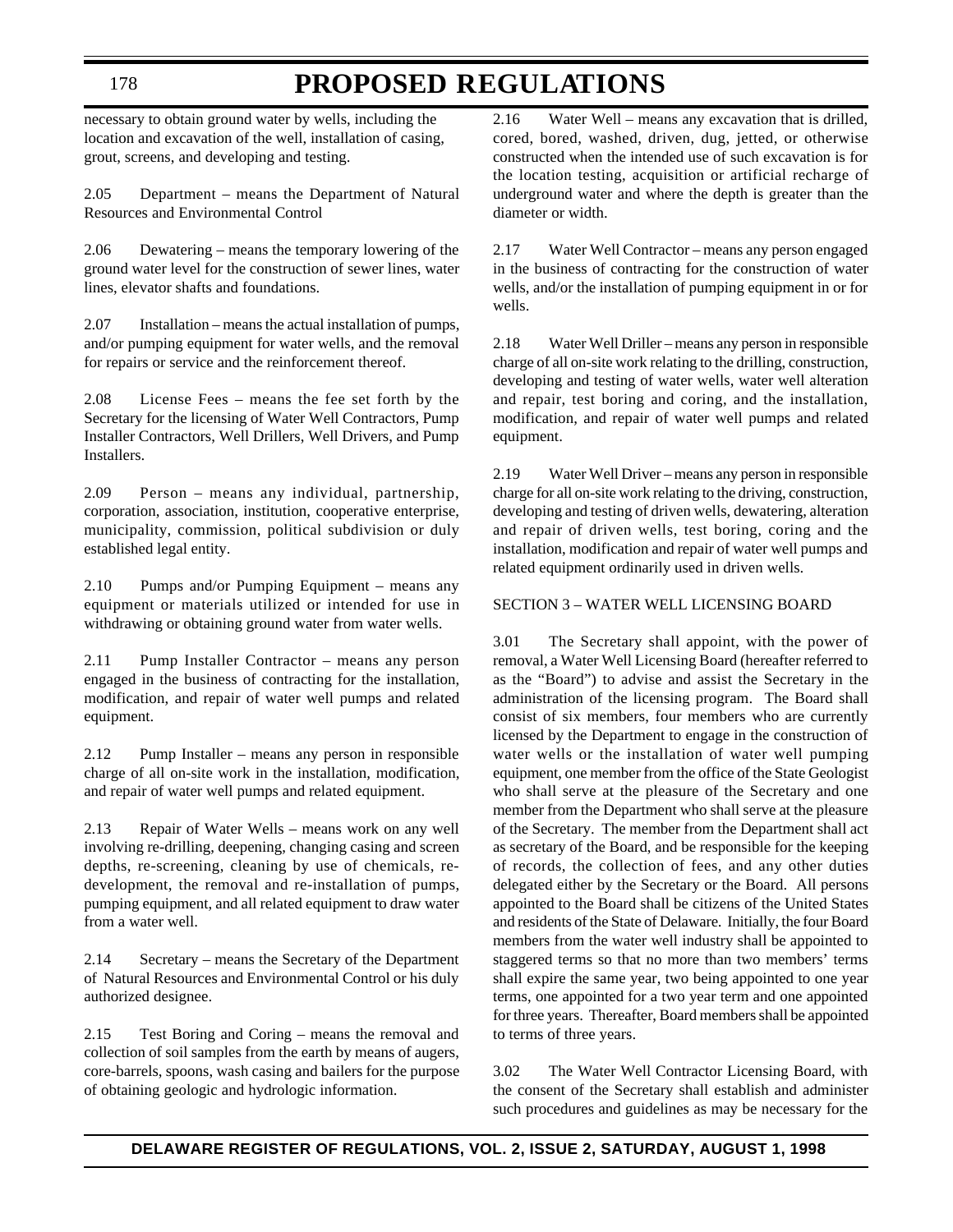179

regulation of those involved in water well construction and pump installation, and shall include at least the following provisions:

a. Examination of candidates, the granting and renewal of licenses, and

b. Suspension and revocation of licenses.

### SECTION 4 – WHO MUST BE LICENSED

4.01 All persons who engage in the business of contracting for water wells, test boring and coring, dewatering, the installation, modification and repair of water well pumps and related equipment within the State of Delaware.

4.02 All persons who engage in the business of water well drilling, water well driving, test boring and coring, dewatering and the installation, modification, and repair of water well pumps and related equipment within the State of Delaware.

4.03 All persons engaged in the business of contracting for the installation, modification, and repair of water well pumps and related equipment within the State of Delaware.

4.04 All persons engaged in installation, modification, and repair of water well pumps and related equipment within the State of Delaware.

### SECTION 5 – PROCEDURES FOR LICENSING

5.01 Application fee: An application for any type of license issued by the Board shall be made on forms furnished by the Board and be accompanied by a non-refundable application fee of \$10.00.

5.02 Minimum Requirements for Licensing:

a. The applicant must be at least eighteen years of age;

b. Has had at least two years experience in the work for which he is applying for a license (one year in the case of a pump installer);

c. Furnishes the Board with references from two persons actively engaged in the well drilling and/or pump installation business; and

d. Demonstrates professional competence by passing a written and/or oral examination prescribed by the Board

e. Eligibility for Examination

The Board shall determine by (a) through (c) of the above criteria whether an applicant meets the necessary requirements to be eligible for examination. After determining that an applicant is eligible for examination, the Board shall notify the applicant of his eligibility for examination. Applicants who are determined ineligible for examination shall be so notified by the Board and may re-apply after 90 days from the date of notification.

### 5.03 Notification for Examination

The Board shall, not less than thirty days prior to the examination, notify each eligible applicant of the time and place of the examination. The examination shall be given at least annually, and at such other times as in the opinion of the Board, the number of applicants warrants. The Board may, if the applicant meets all other requirements issue a temporary license, not to exceed 90 days, until the next examination is given by the Board.

# 5.04 Examination

The examination shall consist of a written and/or oral examination, and shall fairly test the applicant's knowledge and application thereof in the following subjects: Basics of drilling methods and basics of construction; state and local laws and ordinances concerning the construction of water wells and/or installation of pumps and pumping equipment, and rules and regulations promulgated in connection therein.

# 5.05 Reapplication after Failure of Examination

In the event an applicant fails to receive a passing grade on the examination, he shall be so notified by the Board within 30 days and may re-apply for a subsequent examination with payment of the application fee, no less than 90 days after date of said notification. The examination may be taken no more than twice a year.

# 5.06 Reciprocity

The Secretary may license, without examination, upon payment of the required application and license fees, and evidence of required insurance where applicable, applicants who are duly licensed under the laws of any other state having requirements deemed by the Board at least equivalent to those of the State of Delaware.

5.07 Persons Previously Licensed – Exemptions from Examination and Proof of Experience

Any person who has been licensed in the business of Water Well Contractor, Pump Installer Contractor, Well Driller, Well Driver or Pump Installer by the Department for the calendar year 1981, accompanied by satisfactory proof to the Board that he was so licensed, and accompanied by payment of the required fee and the furnishing of the required insurance where applicable, be granted a license in the category of which he was licensed without fulfilling the requirements that he pass the examination prescribed in the Minimum Requirements for Licensing.

5.08 Upon Notification of Being Qualified for Licensing, the Applicant shall where applicable, submit to the Board the following:

a. Certificate of Insurance indicating Contractors Liability Insurance in the minimum amounts required where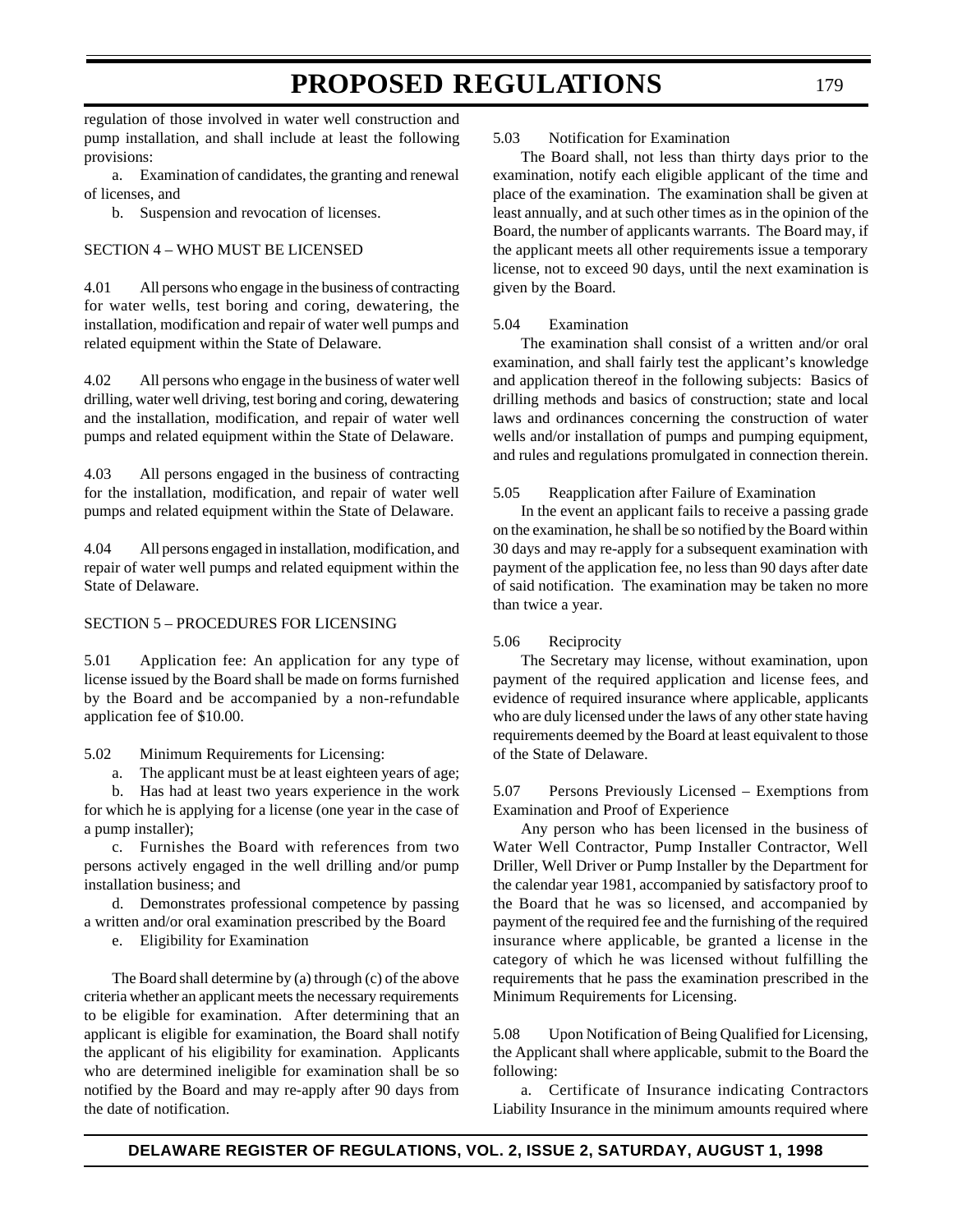applicable and specified herein, and

b. Payment of License fee (payable to the "State of Delaware"),

c. License Fees

|                                   |                  | EFF. 7/1/91 |
|-----------------------------------|------------------|-------------|
| Water Well Contractor             | \$100.00         | \$150.00    |
| Pump Installer Contractor $75.00$ |                  | 115.00      |
| <b>Well Driller</b>               | <del>20.00</del> | 30.00       |
| <b>Well Driver</b>                | 15.00            |             |
| Pump Installer                    | <del>10.00</del> | 15.00       |

#### SECTION 6 – LICENSE RENEWAL OF LICENSE

Every license issued by the Secretary, unless otherwise suspended or revoked, shall expire on December 31<sup>st</sup> of each year, and shall be renewed provided that:

a. On or before December  $31^*$ , each licensee shall submit to the Board a renewal fee (payable to the State of Delaware) as specified in Section 5.09(c).

b. Evidence of Contractor's Liability Insurance where applicable.

# 6.01 License Term

All licenses shall expire on December  $31<sup>st</sup>$  of the year issued unless otherwise indicated on the license.

6.02 Application for Renewal

a. A license may be renewed prior to its expiration date providing the licensee submits the following:

1. A renewal application on forms provided by the Department.

2. Satisfactory evidence that the liability insurance requirements of Section 8 of these regulations have been satisfied.

3. Satisfactory evidence of compliance with the continuing education requirements of figure 1 and sections 6.04 and 7 of these regulations, except as exempted by Section  $6.04(d)(2)$ .

4. Any applicable renewal fee.

b. An expired license may be renewed within one (1) year following its expiration by submitting the information required in Section  $6.02(a)(1-4)$  of these regulations and any applicable late fee.

c. Licensees who apply for renewal of their licenses under Section 6.02(a) and (b) of these regulations shall not be required to take an examination as a condition of license renewal.

6.03 Reinstatement of Expired Licenses

Applicants for the reinstatement of licenses that have been expired for more than one (1) year or more shall be subject to all requirements of Section 5 of these regulations.

6.04 Continuing Education Credits

a. All licensees shall comply with the continuing

education requirements of Section 7.03(b) of these regulations as a condition for the renewal of their license.

b. A licensee holding two (2) or more licenses issued under these regulations may fulfill the continuing education requirements for renewal of all licenses by obtaining the larger of the minimum hours of continuing education subject to the requirements of Section 6.04(d) and (e).

c. The Secretary may consider a request for a temporary extension of a license for a period not to exceed three (3) months, providing sufficient cause can be proven subject to the Secretary's discretion. In order to be considered for such an extension, the applicant must submit a written request containing a statement containing the reason(s) why he or she was or is not able to obtain the necessary credits within the required time frame.

d. Persons holding valid Well Driller or Well Driver licenses shall complete a minimum of ten (10) hours of continuing education credits prior to being granted a license renewal, with the following exceptions:

1. Persons holding Well Driller or Well Driver licenses that are restricted to the installation of dewatering wells and pumping equipment shall complete a minimum of three (3) hours of continuing education credits prior to being granted a license renewal.

2. The requirements of Section 6.04 shall not apply to Well Driller licenses that are restricted to the construction of geotechnical wells using hand-operated tools.

e. Persons holding valid Pump Installer licenses shall complete a minimum of five (5) hours of continuing education credits prior to being granted a license renewal.

f. The licensee shall be responsible for all costs of obtaining the required number of continuing education credit hours.

g. A maximum of one-half  $(\frac{1}{2})$  of the required annual continuing education credits earned in excess of the minimum required to renew a license may be transferred to the next year.

h. Continuing education credits for renewal of a license held for less than one year by a person who did not hold a license during the previous twelve months shall be required as noted in figure 1.

#### CONTINUING EDUCATION CREDITS REQUIRED FOR LICENSE RENEWAL

| Well Driller/   | WD Dewatering                                                                                  | Pump Installer |
|-----------------|------------------------------------------------------------------------------------------------|----------------|
| Driver (WD)     |                                                                                                |                |
|                 |                                                                                                |                |
|                 |                                                                                                |                |
| 5               |                                                                                                |                |
| 5               |                                                                                                | 3              |
|                 |                                                                                                | 3              |
|                 | 3                                                                                              |                |
| 10              | 3                                                                                              |                |
|                 |                                                                                                |                |
| Between 1 and 3 | Between 3 and 6<br>Between 6 and 8<br>Between 8 and 9<br>Between 9 and 10<br>Between 10 and 12 | (Figure I)     |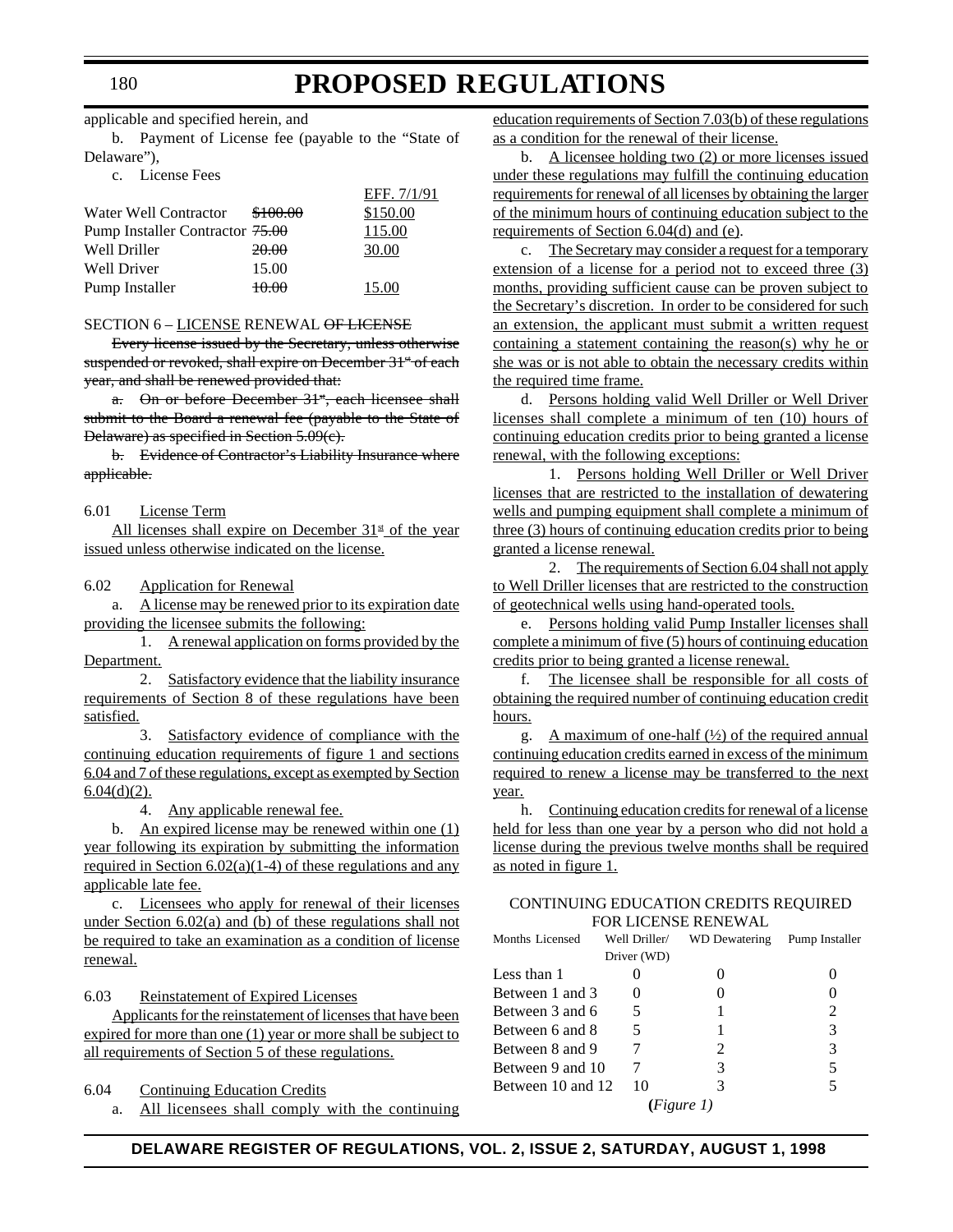### SECTION 7 – CONTINUING EDUCATION PROGRAMS

#### 7.01 Continuing Education Program Approval

a. Continuing education programs shall be designed to improve, advance, or extend the licensee's professional skill and knowledge relating to the practice of well construction or repair and pump installation or repair. Acceptance of continuing education programs shall be based upon the curriculum or program content and the qualifications of the instructor.

b. Prospective continuing education programs shall be submitted for the Secretary's approval on form(s) provided by the Department and:

1. Shall be instructed by persons knowledgeable in well drilling or pump installation and repair, or

2. Shall be conducted by an accredited educational facility.

c. Applications for the approval of curriculums, programs, seminars, etc. shall include the following:

1. Description of subject matter.

2. Length of course or courses in hours.

3. Name and qualifications of instructor(s).

- 4. Proposed time.
- 5. Proposed Date(s).
- 6. Proposed Location.

d. Approval of a program shall remain in effect for as long as it and the instructor remain unchanged, the program content remains unchanged and the program is not outdated.

e. A change in subject matter, length, or instructor(s) shall require resubmission and approval.

f. Credits shall not be accepted for any program attended prior to its approval.

g. Approval shall not be granted for any course, seminar, workshop, etc. dealing with the requirements of the 1999 revisions to the "Regulations for Licensing Water Well Contractors, Pump Installer Contractors, Well Drillers, Well Drivers and Pump Installers" or the 1997 "Regulations Governing the Construction and Use of Wells" except as noted in Section 7.01(h).

h. Approval of programs dealing with proposed revisions or additions to the regulations noted in section 7.01(g) and any other state or local requirements regarding well construction or repair, pump installation or repair may be considered providing the program(s) are held within the first six (6) months of implementation of the requirements.

i. Subject to approval by the Secretary, continuing education credit in the practice of well construction and repair and pump installation and repair may be obtained by, but are not limited to the following:

1. Course work, seminars, workshops, lectures, etc. given by accredited educational facilities.

2. Courses, seminars, workshops, or lectures given by national, state, and local trade associations, product vendors, manufacturers, etc.

3. Extension studies and correspondence courses.

4. Papers written by a licensee and published in a

professional journal or scientific media requiring peer review. 5. Instruction of continuing education courses.

6. Attendance at conferences and conventions sponsored by regional, national and local trade associations.

#### 7.02 Assignment of Credit

a. Continuing education credits shall be awarded on an hour-for-hour basis for attendance at an approved continuing education program unless otherwise indicated in section 6.02 of these regulations unless otherwise indicated in section  $7.02(b)$  through  $(g)$ .

b. Credits shall be awarded in not less than one-half  $(\frac{1}{2})$  hour increments.

c. For programs where continuing education units have been assigned, one unit is equivalent to ten (10) clock hours or one credit hour of approved training.

d. Credits are awarded on a two  $(2)$  for one  $(1)$  hour of continuing education credit for the instructor of an approved training program.

e. Five (5) credit hours are approved for each day of attendance at a national, regional or local trade association conference or convention.

f. One-half  $(\frac{1}{2})$  credit hour is approved for attendance at a local trade association meeting or seminar.

g. Three (3) credit hours shall be awarded for each paper written by a licensee and published in a scientific media or professional journal requiring peer review.

#### 7.03 Recording Credits

a. Approved continuing education credits obtained within the appropriate license renewal period shall be credited as provided in section 7.02 of these regulations.

b. The licensee is responsible for submission of proof of attendance at all approved continuing education programs. Documentation of credits received shall consist of any one of the following, unless otherwise approved by the Secretary:

1. A record of attendance for each course on forms provided by the Department or,

2. An official student transcript issued by the educational facility, or

3. A certificate or other documentation signed by the instructor or sponsor of the program providing the name of the individual who attended, the date the program was held, the name of the program, the number of training hours, and attesting to the satisfactory completion of the program.

c. Inability to substantiate credit hours earned is grounds for disallowance of the credits in question.

#### SECTION 7 8 – ACCEPTANCE OF INSURANCE

7. 8.01 The Board may accept a Certificate of Insurance in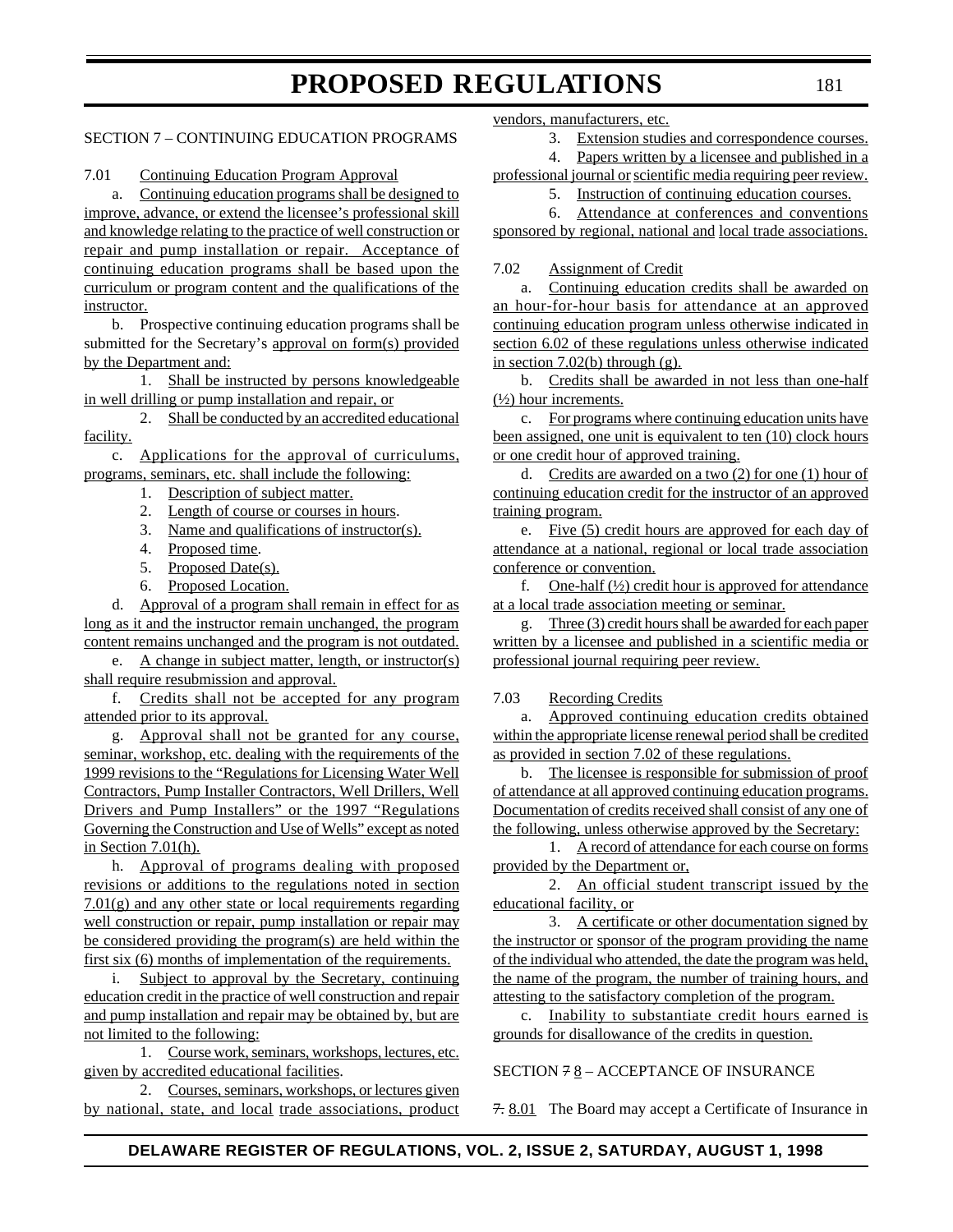#### 182

# **PROPOSED REGULATIONS**

lieu of a policy providing that the Certificate of Insurance is endorsed to include said license holder by name. Said insurance is a condition of licensing and must remain in effect during period when license is valid.

SECTION 8 9 – SUSPENSION OR REVOCATION OF LICENSE

8.01 9.01 The Board shall recommend to the Secretary the revocation of the license of any licensee who, upon hearing by the Board, has been found guilty of fraud or deceit in obtaining his license.

8.02 9.02 The Board shall recommend to the Secretary the suspension or revocation of the license of any licensee who, upon investigation and hearing by the Board, is:

a. Found to be guilty of gross negligence, incompetence, or misconduct in the business of well drilling or pump installation and repair in the State of Delaware, including flagrant violations of the laws, regulations or conditions of permits; or

b. Is no longer able to perform his duties properly.

8.03 9.03 Procedures for Hearings

Whenever the Board finds that the licensee under this regulation may be or may have been engaging in practices which are in violation of any provision of these or other regulations applicable to water well construction and abandonment, the Board shall give written notice to the licensee describing the alleged violation and requesting that the alleged offender appear before the Board for a hearing to show cause why his license should not be suspended or revoked.

a. The Board shall advise the Secretary to notify the alleged violator of his right to a hearing before the Board to show cause why his license should not be suspended or revoked. The notification shall be in the form of a registered or certified letter, return receipt requested, setting forth the alleged violation or violations, and making known to the alleged violator the time and place of the hearing. This notice must be given at least twenty (20) days prior to the hearing.

b. The alleged violator may appear with counsel at the hearing.

c. The Secretary shall appoint one of the members of the Board to act as the hearing officer.

d. A record shall be made of any hearing concerning revocation or suspension of licenses.

e. At the conclusion of the hearing the Board, by a majority of those present vote, shall recommend to the Secretary suspension, revocation or affirmation of the license of the accused based upon evidence and testimony given at the hearing.

f. The Board shall advise the Secretary of its decision within three (3) days of the hearing.

g. The Secretary shall provide the accused with notice by registered or certified mail, return receipt requested, as to his decision within twenty (20) days of the conclusion of the hearing.

h. Any appeal of the Secretary's decision will be subject to the provisions in 7 <u>Del. C</u>., Section 6008.

### SECTION 9 10 - SUSPENSION

 $9.01 \overline{10.01}$  Suspension – Upon expiration of the term of suspension, the license of the suspended person, company or corporation, shall be deemed in good standing the first calendar day after the term of suspension has expired provided that the cause of the suspension has been corrected to the satisfaction of the Board.

 $9.02 \quad 10.02$  Revocation – Upon expiration of the term of revocation, that person, company or corporation may apply for a license in the same manner as a new license is obtained.

#### SECTION  $\theta$  11 – IDENTIFICATION OF LICENSE HOLDER

10.01 11.01 Any person licensed by the Water Well Licensing Board shall possess, while he is working, a valid and current identification card furnished by the Board showing his identity, type of license, and license number and shall exhibit it on demand. Only a person licensed by the Board shall be authorized to operate equipment used in the business of well drilling and/or pump installation, or if an unlicensed person is employed for the operation of the equipment, he shall perform all work under the immediate and continuous supervision of a person licensed by the Board present at the work site.

# SECTION  $H_1$  12 - MARKING OF VEHICLES AND EQUIPMENT

11.01 12.01Any Contractor licensed by the Water Well Licensing Board shall mark each well drilling rig, well driving rig, water tank truck, well and pump service rig used by the Contractor or his employees with legible and plainly visible identification markings.

11.02 12.02 The identification markings used shall be the name of the Company, Corporation, or Contractor, and the Contractor's License Number.

11.03 12.03 The identification marking shall be printed upon each side of the well drilling rig, well driving rig, water tank truck, and well and pump service rig in letters and numerals at least 1 ½ inches high, and the letters and numerals shall be in a color sufficiently different from the color of the vehicle or equipment so that identification markings are plainly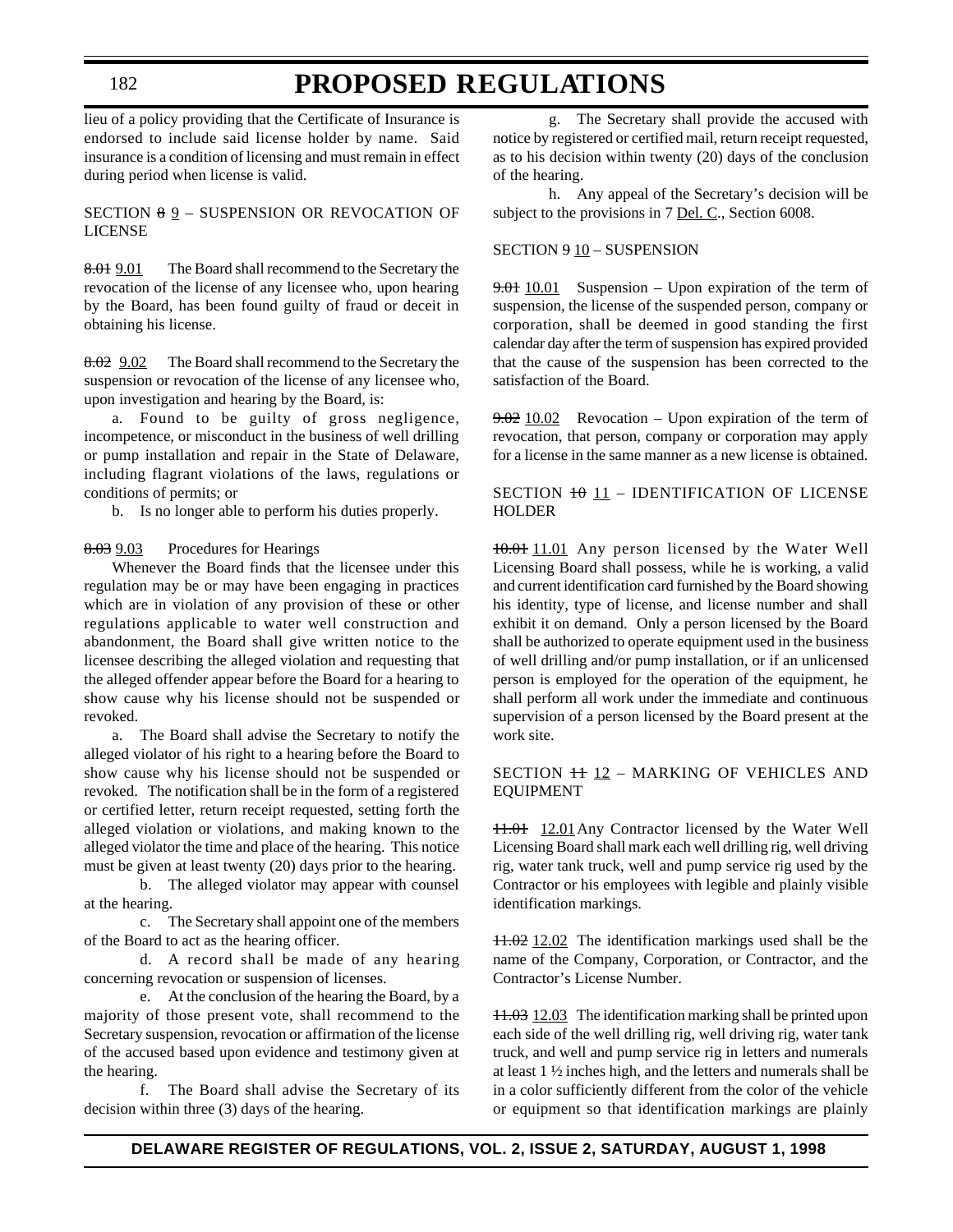<span id="page-26-0"></span>legible.

11.04 12.04 Weatherproof decals or magnetic signs meeting the requirements above are acceptable.

#### SECTION  $12$  13 – INSURANCE REQUIREMENTS

 $12.0$  13.01 The Board shall require, as a condition of licensing, that all Water Well Contractors and Pump Installer Contractors shall carry and maintain the following Contractor's Liability Insurance:

| a. | Contractor's Liability Insurance: |                          |  |
|----|-----------------------------------|--------------------------|--|
|    | <b>Bodily Injury</b>              | \$100 each person        |  |
|    |                                   | \$300 each occurrence    |  |
|    | <b>Property Damage</b>            | \$50,000 each occurrence |  |
|    |                                   | \$50,000 each aggregate  |  |

SECTION  $13$  14 – REPEALER

13.01 14.01 The provisions of this regulation are intended to supercede existing regulations of this state insofar as they relate to the matters included in this regulation.

### SECTION  $14$  15 – SEVERABILITY

14.01 15.01 If any part of this regulation or the application of any part thereof, is held invalid or unconstitutional, the application of such part to the other persons, or circumstances and the remainder of this regulation shall not be affected thereby and shall be deemed valid and effective.

SECTION 15 16 – RESPONSIBILITIES OF WATER WELL CONTRACTORS, PUMP INSTALLER CONTRACTORS, WELL DRILLERS, WELL DRIVERS AND PUMP INSTALLERS

15.01 16.01 Pursuant to these regulations, licensed Water Well Contractors, Pump Installer Contractors, Well Drillers, Well Drivers and Pump Installers shall be responsible for the following:

a. Initiating work only on wells for which the proper approval has been granted;

b. Compliance with all applicable regulations and requirements;

c. The conduct of work carried out by himself and any employee; and

d. The proper submission of completion reports for all work done, signed by the licensed Water Well Driller or Driver.

# **DEPARTMENT OF NATURAL RESOURCES AND [ENVIRONMENTAL CONTROL](http://www.dnrec.state.de.us/water.htm)**

**DIVISION OF WATER RESOURCES WATERSHED ASSESSMENT SECTION** Statutory Authority: 7 Delaware Code, Chapter 60 (7 **Del.C.** Ch. 60)

**[Total Maximum Daily Loads \(TMDLs\) for Indian River,](#page-3-0) Indian River Bay, and Rehoboth Bay, Delaware**

#### **Brief Synopsis of the Subject, Substance, and Issues**

The Department of Natural Resources and Environmental Control (DNREC) is proposing to adopt Total Maximum Daily Load (TMDL) Regulations for nitrogen and for phosphorous for the Indian River, Indian River Bay, and Rehoboth Bay. A TMDL sets a limit on the amount of a pollutant that can be discharged into a waterbody and still protect water quality. TMDLs are composed of three components, including Waste Load Allocations (WLAs) for point source discharges, Load Allocations (LAs) for nonpoint sources, and a Margin of Safety (MOS).

#### **Possible Terms of the Agency Action**

Following adoption of the proposed Total Maximum Daily Load for the Indian River, Indian River Bay, and Rehoboth Bay, DNREC will develop a Pollution Control Strategy (PCS) to achieve the necessary load reductions. The PCS will identify specific pollution reduction activities and timeframes and will be developed in concert with the Department's ongoing Whole Basin Management Program and the affected public.

#### **Statutory Basis or Legal Authority to Act**

The authority to develop a TMDL is provided by Title 7 of the Delaware Code, Chapter 60, and Section 303(d) of the Federal Clean Water Act, 33 U.S.C. 1251 et. seq., as amended.

#### **Other legislation that may be impacted**

None

#### **Notice of Public Comment**

A public workshop will be held on Wednesday, September 2, 1998, 1:00 to 4:00 p.m., at the Virden Center, University of Delaware College of Marine Studies, Lewes, Delaware.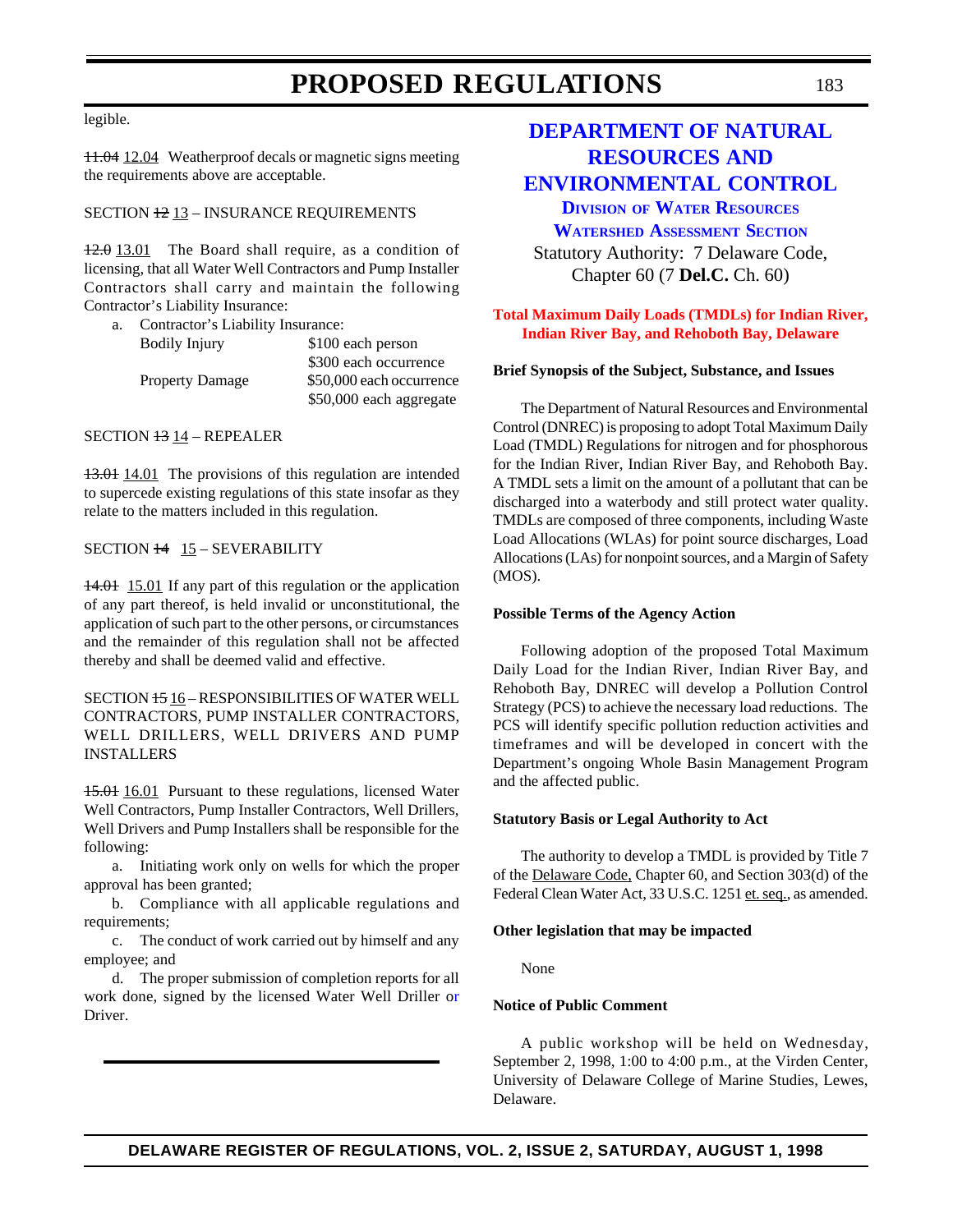184

# **PROPOSED REGULATIONS**

A public hearing will be held on Wednesday, September 2, 1998, at 6:00 p.m. at the Virden Center, University of Delaware College of Marine Studies, Lewes, Delaware. The hearing record will remain open until 4:30 p.m., September 11, 1998. Please bring written comments to the hearing or send them to Rod Thompson, Hearing Officer, DNREC, 89 Kings Highway, Dover, DE, 19901; facsimile: (302) 739- 6242. All written comments must be received by 4:30 p.m., September 11, 1998. For planning purposes, those individuals wishing to make oral comments at the public hearing are requested to notify Betty Turner, (302-739-4590; facsimile: (302) 739-6140; email: bturner@state.de.us) by 4:30 p.m., September 1, 1998.

Additional information and supporting technical documents may be obtained from the Watershed Assessment Section, Division of Water Resources, Department of Natural Resources and Environmental Control, 29 South State Street, Dover, DE 19901, (302) 739-4590, facsimile: (302) 739-6140.

#### **Prepared By:**

John Schneider, Watershed Assessment Section, 739- 4590

#### **Total Maximum Daily Loads (TMDLs) for Indian River, Indian River Bay, and Rehoboth Bay, Delaware**

### A. INTRODUCTION and BACKGROUND

Intensive water quality monitoring performed by the State of Delaware, the federal government, various university and private researchers, and citizen monitoring groups has shown that the Indian River, Indian River Bay, and Rehoboth Bay are highly enriched with the nutrients nitrogen and phosphorous. Although nutrients are essential elements for both plants and animals, their presence in excessive amounts cause undesirable conditions. Symptoms of nutrient enrichment in the Inland Bays have included excessive macroalgae growth (sea lettuce and other species), phytoplankton blooms (some potentially toxic), large daily swings in dissolved oxygen levels, loss of Submerged Aquatic Vegetation (SAV), and fish kills. These symptoms threaten the future of the Inland Bays - very significant natural, ecological, and recreational resources of the State - and may result in adverse impacts to the local and State economies through reduced tourism, a decline in property values, and lost revenues. Hence, excessive nutrients pose a significant threat to the health and well being of people, other animals, and plants living within the watershed.

A reduction in the amount of nitrogen and phosphorous reaching the Inland Bays is necessary to reverse the undesirable effects. These nutrients enter the Bays from

several sources including point sources, nonpoint sources, and from the atmosphere. Point sources of nutrients are end-ofpipe discharges coming from municipal and industrial wastewater treatment plants and other industrial uses. Nonpoint sources of nutrients include runoff from agricultural and urban areas, seepage from septic tanks, and ground water discharges. Atmospheric deposition comes from both local and regional sources, such as motor vehicle exhausts and emissions from power plants that burn fossil fuels.

Section 303(d) of the Federal Clean Water Act (CWA) requires States to develop a list (303(d) List) of waterbodies for which existing pollution control activities are not sufficient to attain applicable water quality standards and to develop Total Maximum Daily Loads (TMDLs) for pollutants or stressors causing the impacts. A TMDL sets a limit on the amount of a pollutant that can be discharged into a waterbody and still protect water quality. TMDLs are composed of three components, including Waste Load Allocations (WLAs) for point source discharges, Load Allocations (LAs) for nonpoint sources, and a Margin of Safety (MOS).

The Delaware Department of Natural Resources and Environmental Control (DNREC) listed the Indian River, Indian River Bay, and Rehoboth Bay on the State's 1996 and 1998 303(d) Lists and proposes the following Total Maximum Daily Load regulation for nitrogen and phosphorous.

B. Total Maximum Daily Loads (TMDLs) Regulation for Indian River, Indian River Bay, and Rehoboth Bay, Delaware

- Article 1. All point sources which are currently discharging into the Indian River, Indian River Bay, and Rehoboth Bay and their tributaries shall be eliminated systematically.
- Article 2. The nonpoint source nitrogen loads from tributaries in the upper Indian River shall be reduced by 85 percent (from the base-line period of 1988 through 1990). These tributaries include Swan Creek, Iron Branch, Pepper Creek, Vines Creek, and Millsboro Pond. This shall result in reducing nitrogen loads from these tributaries during a normal rainfall year from 1285 kilograms per day (2833 pounds per day) to 193 kilograms per day (425 pounds per day).
- Article 3. The nonpoint source phosphorous loads from tributaries in the upper Indian River shall be reduced by 65 percent (from the base-line period of 1988 through 1990). These tributaries include Swan Creek, Iron Branch, Pepper Creek, Vines Creek, and Millsboro Pond. This shall result in reducing phosphorous loads from these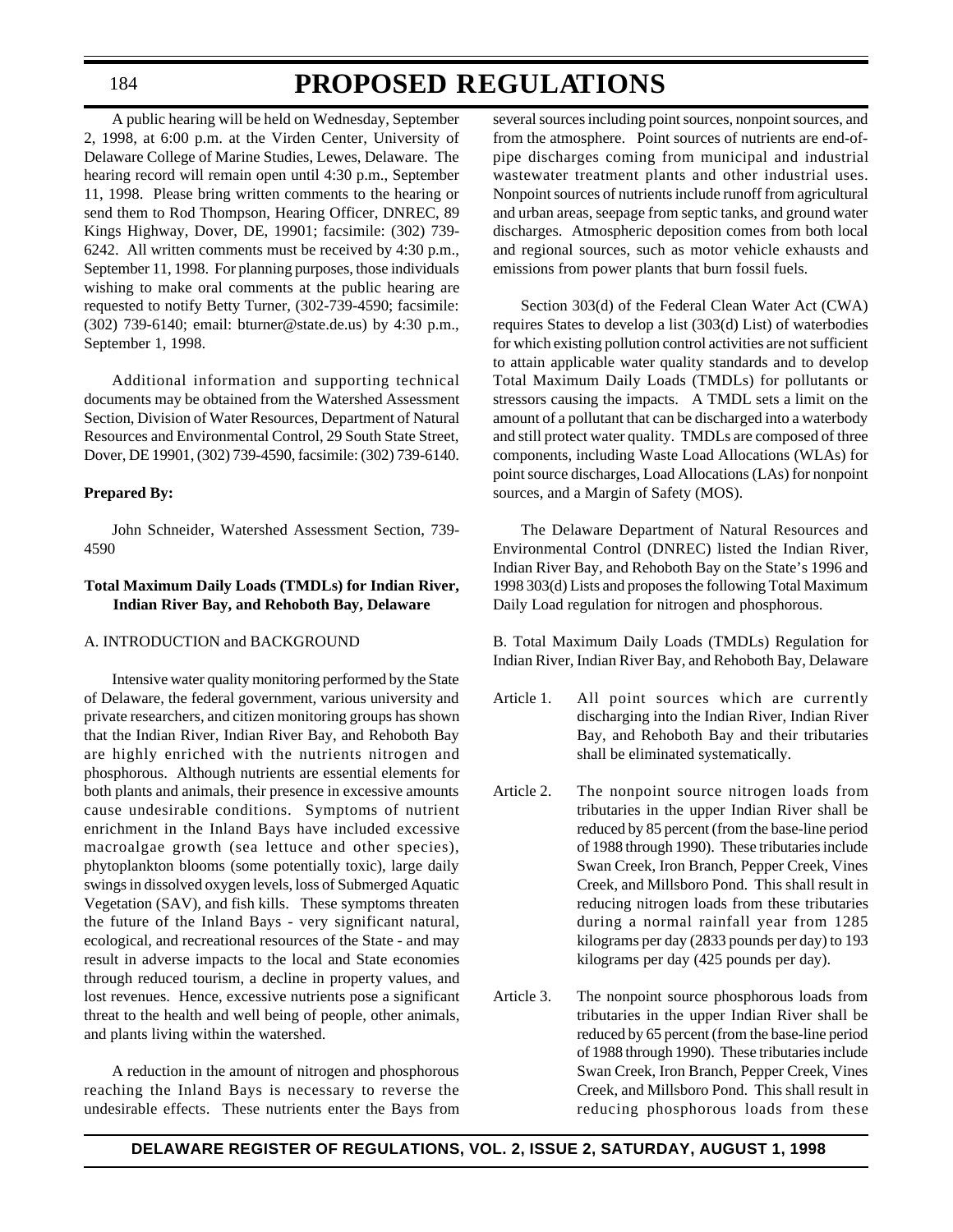<span id="page-28-0"></span>tributaries during a normal rainfall year from 38 kilograms per day ( 84 pounds per day) to 13 kilograms per day (29 pounds per day).

- Article 4. The nonpoint source nitrogen loads from all remaining tributaries to the Indian River, Indian River Bay, and Rehoboth Bay shall be reduced by 40 percent (from the base-line period of 1988 through 1990). This shall result in reducing nitrogen loads from these tributaries during a normal rainfall year from 732 kilograms per day (1614 pounds per day) to 439 kilograms per day (968 pounds per day).
- Article 5. The nonpoint source phosphorous loads from all remaining tributaries to the Indian River, Indian River Bay, and Rehoboth Bay shall be reduced by 40 percent (from the base-line period of 1988 through 1990). This shall result in reducing phosphorous loads from these tributaries during a normal rainfall year from 36 kilograms per day ( 79 pounds per day) to 22 kilograms per day (49 pounds per day).
- Article 6. The atmospheric nitrogen deposition rate shall be reduced by 20 percent (from the base-line period of 1988 through 1990). This shall result in reducing the atmospheric nitrogen deposition rate from 765 kilograms per day (1687 pounds per day) to 612 kilograms per day (1349 pounds per day).
- Article 7. Based upon hydrodynamic and water quality model runs and assuming implementation of reductions identified by Articles 1 through 6, DNREC has determined that, with an adequate margin of safety, water quality standards will be met.
- Article 8. Implementation of this TMDL Regulation shall be achieved through development and implementation of a Pollution Control Strategy. The strategy will be developed by DNREC in concert with the Department's ongoing Whole Basin Management Program and the affected public.

### **[Total Maximum Daily Loads \(TMDLs\) for Nanticoke](#page-3-0) River and Broad Creek, Delaware**

### **Brief Synopsis of the Subject, Substance, and Issues**

The Department of Natural Resources and Environmental Control (DNREC) is proposing to adopt Total Maximum Daily Load (TMDL) Regulations for nitrogen and for phosphorous for the Nanticoke River and Broad Creek. A TMDL sets a limit on the amount of a pollutant that can be discharged into a waterbody and still protect water quality. TMDLs are composed of three components, including Waste Load Allocations (WLAs) for point source discharges, Load Allocations (LAs) for nonpoint sources, and a Margin of Safety (MOS).

#### **Possible Terms of the Agency Action**

Following adoption of the proposed Total Maximum Daily Loads for the Nanticoke River and Broad Creek, DNREC will develop a Pollution Control Strategy (PCS) to achieve the necessary load reductions. The PCS will identify specific pollution reduction activities and timeframes and will be developed in concert with the Department's ongoing Whole Basin Management Program and the affected public,

#### **Statutory Basis or Legal Authority to Act**

The authority to develop a TMDL is provided by Title 7 of the Delaware Code, Chapter 60, and Section 303(d) of the Federal Clean Water Act, 33 U.S.C. 1251 et. seq., as amended

#### **Other legislation that may be impacted**

None

#### **Notice of Public Comment**

A public workshop will be held on Wednesday, September 9, 1998, 1:00 to 4:00 p.m., at the Kiwanis Room, the Boys & Girls Club of Delaware Western Sussex County, 310 Virginia Ave., Seaford, Delaware.

A public hearing will be held on Wednesday, September 9, 1998, at 6:00 p.m., at the Kiwanis Room, the Boys & Girls Club of Delaware Western Sussex County, 310 Virginia Ave., Seaford, Delaware. The hearing record will remain open until 4:30 p.m., September 18, 1998. Please bring written comments to the hearing or send them to Rod Thompson, Hearing Officer, DNREC, 89 Kings Highway, Dover, DE, 19901; facsimile: (302) 739- 6242. All written comments must be received by 4:30 p.m., September 18, 1998. For planning purposes, those individuals wishing to make oral comments at the public hearing are requested to notify Betty Turner, (302-739-4590; facsimile: (302) 739-6140; email: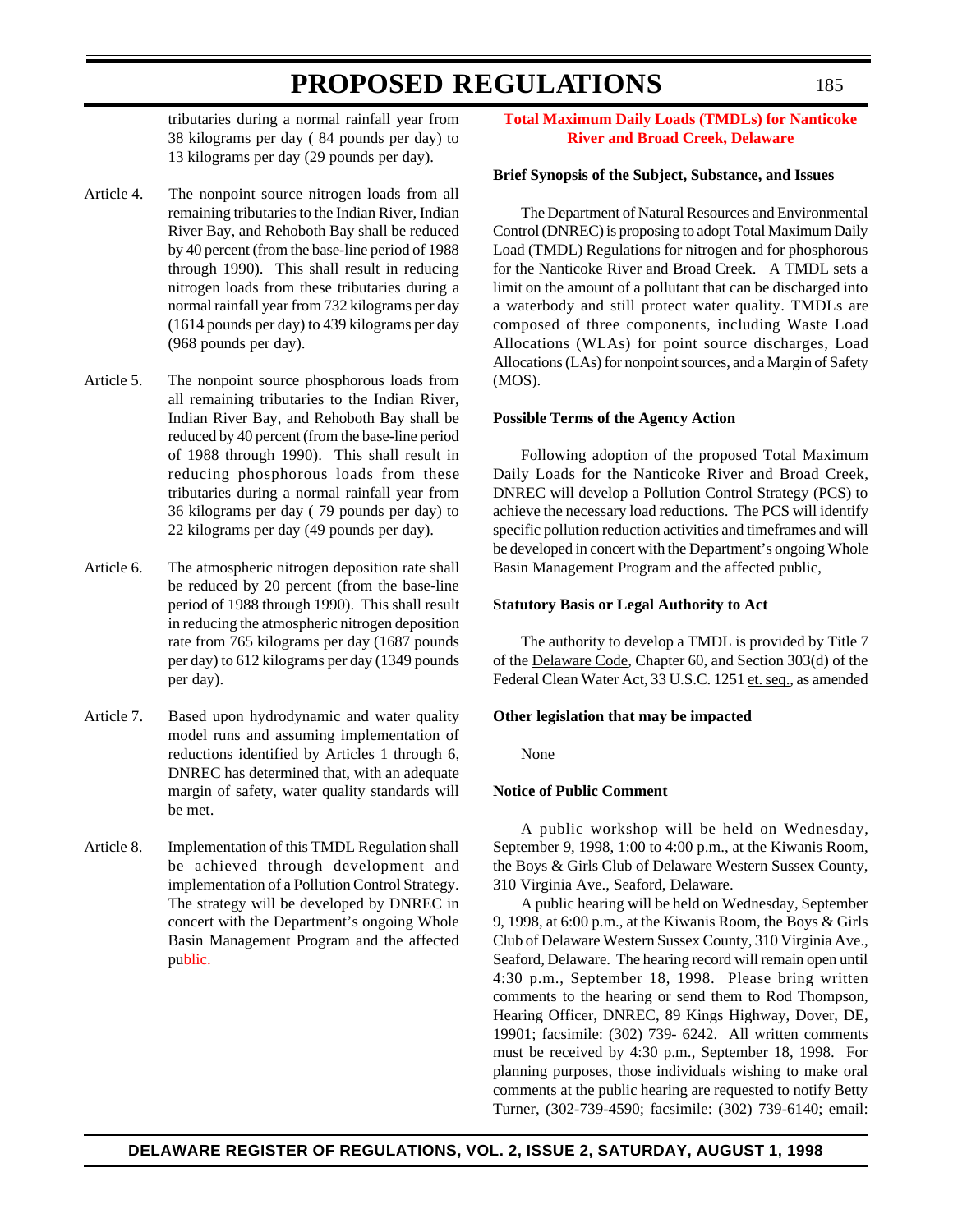#### 186

# **PROPOSED REGULATIONS**

bturner@state.de.us) by 4:30 p.m., September 8, 1998.

Additional information and supporting technical documents may be obtained from the Watershed Assessment Section, Division of Water Resources, Department of Natural Resources and Environmental Control, 29 South State Street, Dover, DE 19901, (302) 739-4590, facsimile: (302) 739-6140.

#### **Prepared By:**

John Schneider, Watershed Assessment Section, 739-4590

### **Total Maximum Daily Load (TMDL) for Nanticoke River and Broad Creek, Delaware**

#### A. INTRODUCTION and BACKGROUND

Intensive water quality monitoring performed by the Department of Natural Resources and Environmental Control (DNREC) and studies performed by others have shown that the Nanticoke River and Broad Creek are highly enriched with the nutrients nitrogen and phosphorus. Although nutrients are essential elements for both plants and animals, their presence in excessive amounts cause undesirable conditions. Symptoms of nutrient enrichment in the Nanticoke River and Broad Creek have included frequent phytoplankton blooms and large daily swings in dissolved oxygen levels. These symptoms threaten the future of the Nanticoke River Subbasin - very significant natural, ecological, and recreational resources of the State.

A reduction in the amount of nitrogen and phosphorous reaching the Nanticoke River and Broad Creek is necessary to reverse the undesirable effects. These nutrients enter the rivers from point sources and nonpoint sources. Point sources of nutrients are end-of-pipe discharges coming from municipal and industrial wastewater treatment plants and other industrial uses. Nonpoint sources of nutrients include runoff from agricultural and urban areas, seepage from septic tanks, and ground water discharges.

Section 303(d) of the Federal Clean Water Act (CWA) requires States to develop a list (303(d) List) of waterbodies for which existing pollution control activities are not sufficient to attain applicable water quality criteria and to develop Total Maximum Daily Loads (TMDLs) for pollutants of concern. A TMDL sets a limit on the amount of a pollutant that can be discharged into a waterbody and still protect water quality. TMDLs are composed of three components, including Waste Load Allocations (WLAs) for point source discharges, Load Allocations (Las) for nonpoint sources, and a Margin of Safety (MOS).

DNREC listed the Nanticoke River and Broad Creek on

the State's 1996 and 1998 303(d) Lists and proposes the following Total Maximum Daily Load regulation for nitrogen and phosphorous.

B. Total Maximum Daily Loads (TMDLs) Regulation for the Nanticoke River and Broad Creek, Delaware

- Article 1. Biological Nutrient Removal (BNR), or equivalent, processes shall be employed in three large municipal wastewater treatment plants in the Nanticoke River and Broad Creek Sub-basin. These three facilities include Seaford Sewage Treatment Plant, Bridgeville Sewage Treatment Plant, and Laurel Sewage Treatment Plant. This shall result in reducing nitrogen load from these three facilities from the current permitted load of 199 kilograms per day (439 pounds per day) to 100 kilograms per day (221 pounds per day). Reduction of phosphorous loads from these three facilities will be from the current permitted load of 33 kilograms per day (73 pounds per day) to 25 kilograms per day (55 pounds per day).
- Article 2. For the remaining wastewater treatment plants in the watershed, discharge of nitrogen and phosphorous loads shall be capped at their current permitted loads. These loads are 568 kilograms per day (1252 pounds per day) of nitrogen and 1.0 kilograms per day (2.2 pounds per day) of phosphorous.
- Article 3. The nonpoint source nitrogen load to the Nanticoke River and Broad Creek shall be reduced by 30 percent (from the 1992 base-line). This shall result in reduction of nitrogen loads during a normal rainfall year from 2274 kilograms per day (5013 pounds per day) to 1723 kilograms per day (3799 pounds per day).
- Article 4. The nonpoint source phosphorus load to the Nanticoke River and Broad Creek shall be reduced by 50 percent (from the 1992 base-line). This shall result in reduction of phosphorous loads during a normal rainfall year from 54 kilograms per day (119 pounds per day) to 36 kilograms per day (79 pounds per day).
- Article 5. Based upon hydrodynamic and water quality model runs and assuming implementation of reductions identified by Articles 1 through 4, DNREC has determined that, with an adequate margin of safety, water quality standards will be met in the Nanticoke River and Broad Creek.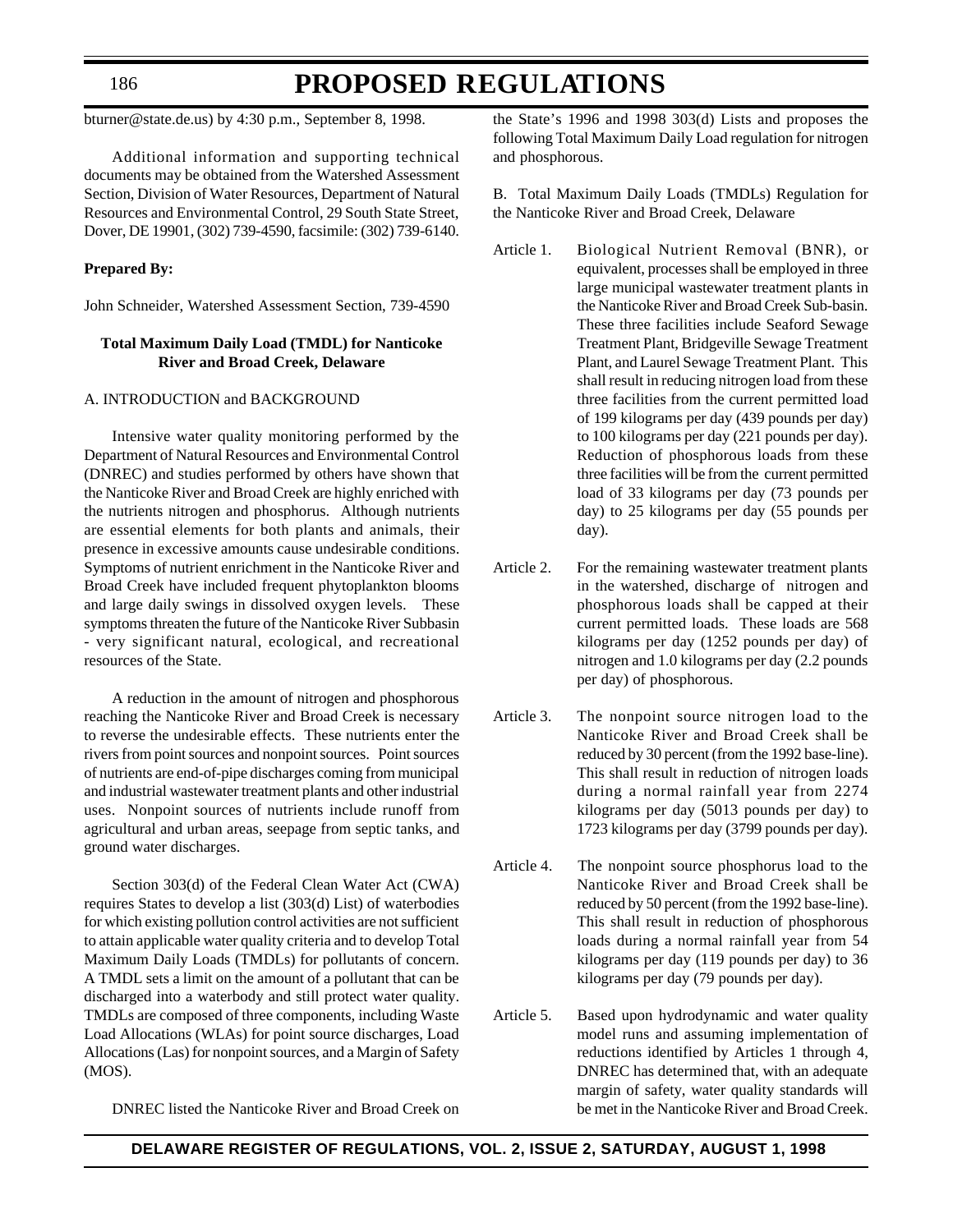<span id="page-30-0"></span>Article 6. Implementation of this TMDL Regulation shall be achieved through development and implementation of a Pollution Control Strategy. The Strategy will be developed by DNREC in concert with the Department's ongoing Whole basin management Program and the affected public.

# **[DEPARTMENT OF INSURANCE](http://www.state.de.us/inscom/index.htm)**

Statutory Authority: 18 Delaware Code, Section 7107 (18 **Del.C.** 7107)

INSURANCE COMMISSIONER DONNA LEE H. WILLIAMS hereby gives notice that a PUBLIC HEARING will be held on Friday, August 21, 1998 at 10:00 a.m. in the 2nd Floor Conference Room of the Delaware Insurance Department at 841 Silver Lake Boulevard, Dover, DE 19904.

The purpose of the Hearing is to solicit comments from the industry, the agent community, and the general public on the agent community's request to strike the cap on agent commissions fro[m Insurance Department Regulation 63,](#page-3-0) Section 24 relating to long term care insurance policies, which reads as follows:

"Section 24. Permitted compensation arrangements

- A. An insurer or other entity may provide commission or other compensation to an agent or other representative for the sale of a longterm care insurance policy or certificate which shall not exceed twentyfive percent (25%) of the total premium paid for that policy year.
- B. No entity shall provide compensation to its agents or other producers and no agent or producer shall receive compensation greater than twenty-five percent (25%) of the total premium paid for that policy year for the sale of a replacement longterm care insurance policy or certificate.
- C. For purposes of this section, "compensation" includes pecuniary or non-pecuniary remuneration or any kind relating to the sale or renewal of the policy or certificate including but not limited to bonuses, gifts, prizes, awards and finders fees."

and to consider numerous consumer protection provisions contained in the National Association of Insurance Commissioners' Long Term Care Model Regulation.

The hearing will be conducted in accordance with the Delaware Administrative Procedures Act, 29 Del. C. Chapter 101. Comments are being solicited from any interested party. Comments may be in writing or may be presented orally at the hearing. Written comments must be received by the Department of Insurance no later than Friday, August 14, 1998 and should be addressed to Fred A. Townsend, 111, Deputy Insurance Commissioner, 841 Silver Lake Boulevard, Dover, DE 19904. Those wishing to testify or those intending to provide oral testimony must notify Fred A. Townsend, III at 302.739.4251, ext. 157 or 800.282.8611 no later than Friday, August 14, 1998.

# REGULATION 63

# LONG-TERM CARE INSURANCE REGULATION

Adopted: July 30, 1990 Amended: December 23, 1996 Amended:

Table of Contents:

- 1. Purpose
- 2. Authority
- 3. Applicability and scope
- 4. Definitions
- 5. Policy definitions
- 6. Policy practices and provisions
- 7. Required disclosure provisions
- 8. Unintentional Lapse
- 8 9. Prohibition against post-claims underwriting
- 9 10. Minimum standards for home health and community care benefits in long-term care insurance policies
- $10 \overline{11}$  Requirement to offer inflation protection
- 1112. Requirements for replacement
- 1213. Reporting requirements and report of lapsed policies
- 1314. Licensing
- 1415. Discretionary powers of Commissioner
- 1516. Reserve standards
- 1617. Loss ratio standards
- 1718. Filing requirement
- 1819. Standard format outline of coverage
- 1920. Filing requirements for advertising
- $2021$ . Standards for marketing
- 2<sup>1</sup>22. Suitability
- 23. Standards for benefit triggers
- 24. Prohibition against pre-existing conditionsand probationary waiting periods in replacement policies or certificates
- 22.25. Requirement to deliver shopper's guide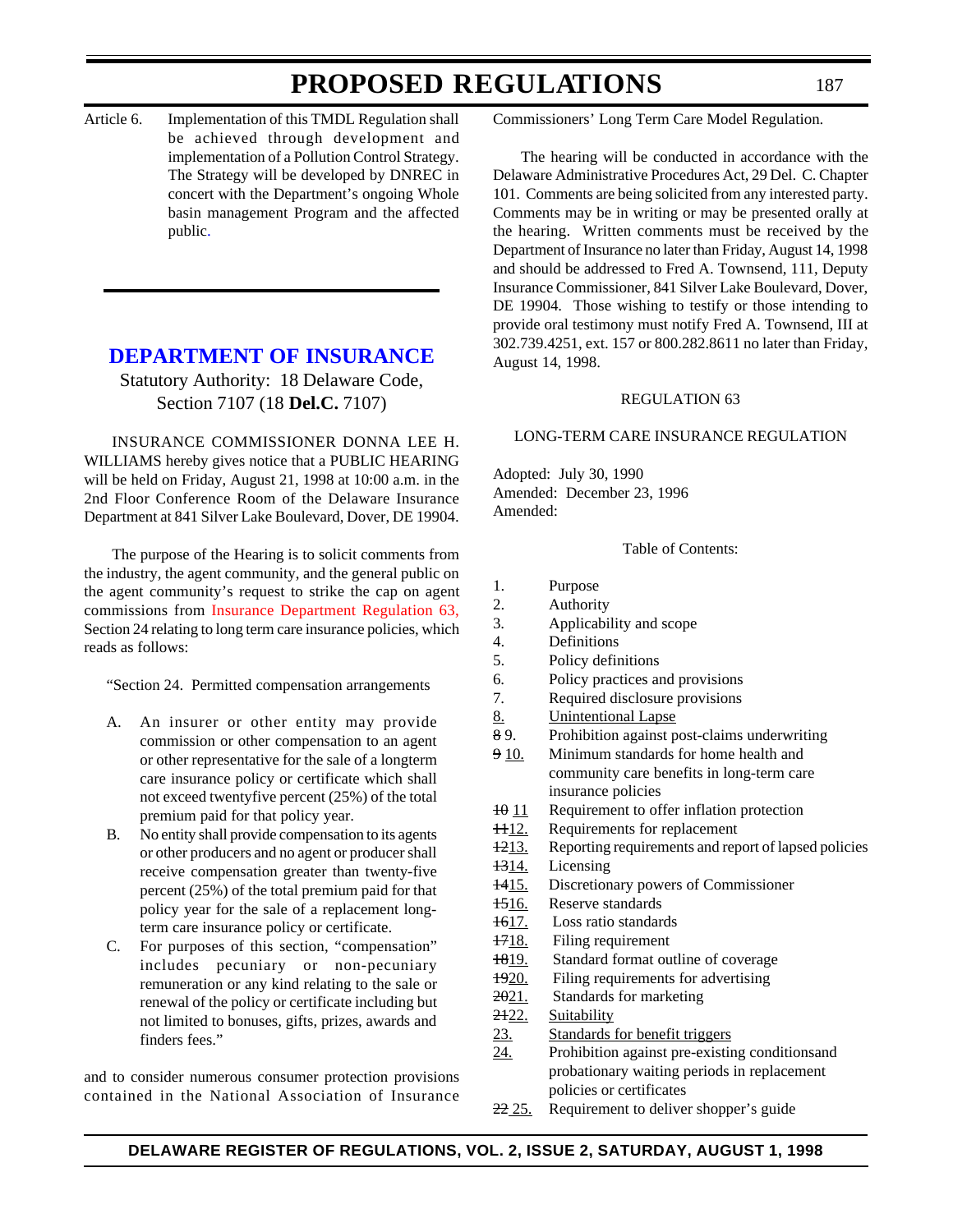| 2326.                                 | Requirement to offer nonforfeiture benefit              |  |
|---------------------------------------|---------------------------------------------------------|--|
|                                       | 24 27. Permitted compensation arrangements              |  |
|                                       | 25.28. Penalties                                        |  |
|                                       | $2629.$ Separability                                    |  |
|                                       | 27 30. Effective Date                                   |  |
| Appendix A. Rescission reporting form |                                                         |  |
|                                       | Appendix B. Long-Term Care Insurance Personal Worksheet |  |
|                                       | Appendix C. "Things You Should Know Before You          |  |
|                                       | Buy Long-Term Care Insurance"                           |  |
|                                       | Appendix D. Long-Term Care Insurance Suitability Letter |  |

Section 1. Purpose

The purpose of this regulation is to implement 18 Del. C., Chapter 71, to promote the public interest, to promote the availability of long-term care insurance coverage, to protect applicants for long-term care insurance, from unfair or deceptive sales or enrollment practices, to facilitate public understanding and comparison of long-term care insurance coverages, and to facilitate flexibility and innovation in the development of long-term care insurance.

Section 2. Authority

This regulation is issued pursuant to the authority vested in the Commissioner under 18 Del. C. Sec. 314.

Section 3. Applicability and scope

Except as otherwise specifically provided, this regulation applies to all long-term care insurance policies and certificates delivered or issued for delivery in this state on or after the effective date hereof, by insurers; fraternal benefit societies; nonprofit health, hospital and medical service corporations; prepaid health plans; health maintenance organizations and all similar organizations.

Section 4. Definitions

For the purpose of this regulation, the terms "Department," "long-term care insurance," "Commissioner," "applicant," "policy" and "certificate" shall have the meanings set forth in 18 Del. C. Sections 102 and 7103.

# Section 5. Policy definitions

No long-term care insurance policy delivered or issued for delivery in this state shall use the terms set forth below, or terms of like or similar meaning, unless the terms are defined in the policy and the definitions satisfy the following requirements:

A. "Activities of daily living" means at least bathing, continence, dressing, eating, toileting and transferring.

A B. "Acute Condition" means that the individual is medically unstable. Such an individual requires frequent monitoring by medical professionals, such as physicians and registered nurses, in order to maintain their health status.

 $B \underline{C}$ . "Adult day care" means a program for six (6) or more individuals, of social and health-related services provided during the day in a community group setting for the purpose of supporting frail, impaired elderly or other disabled adults who can benefit from care in a group setting outside the home.

D. "Chronically ill" means any individual who has been certified by a Licensed Health Care Practitioner as being unable to perform, without assistance from another individual, at least two activities of daily living for a period of at least ninety (90) days; or who requires substantial supervision to protect such individual from threats to health and safety due to severe cognitive impairment.

E. "Cognitive impairment" means a deficiency in a person's short-term or long-term memory, orientation as to person, place, and time, deductive reasoning, or judgment.

C F."Home health care services" means medical and nonmedical services provided to ill, disabled or infirm persons in their residences. Such services may include homemaker services, assistance with activities of daily living and respite care services.

D G. "Medicare" shall be defined as "The Health Insurance for the Aged Act, Title XVIII of the Social Security Amendments of 1965 as Then Constituted or Later Amended," or "Title I, Part I of Public Law 89-97, as Enacted by the Eighty-Ninth Congress of the United States of America and popularly known as the Health Insurance for the Aged Act, as then constituted and any later amendments or substitutes thereof," or words of similar import.

E H. "Mental or nervous disorder" shall not be defined to include more than neurosis, psychoneurosis, psychopathy, psychosis, or mental or emotional disease or disorder.

FI. "Personal care" means the provision of hands-on services to assist an individual with activities of daily living (such as bathing, eating, dressing, transferring and toileting).

G J. "Preexisting Conditions" shall be defined in accordance with 18 Del. C. Sec. 7105 (C).

K. "Qualified Long-Term Care Insurance Policy" means a policy that provides coverage for qualified long-term care services that is intended to meet the requirements of § 7702B(b) of the Internal Revenue Code of 1986, as amended.

# **DELAWARE REGISTER OF REGULATIONS, VOL. 2, ISSUE 2, SATURDAY, AUGUST 1, 1998**

# 188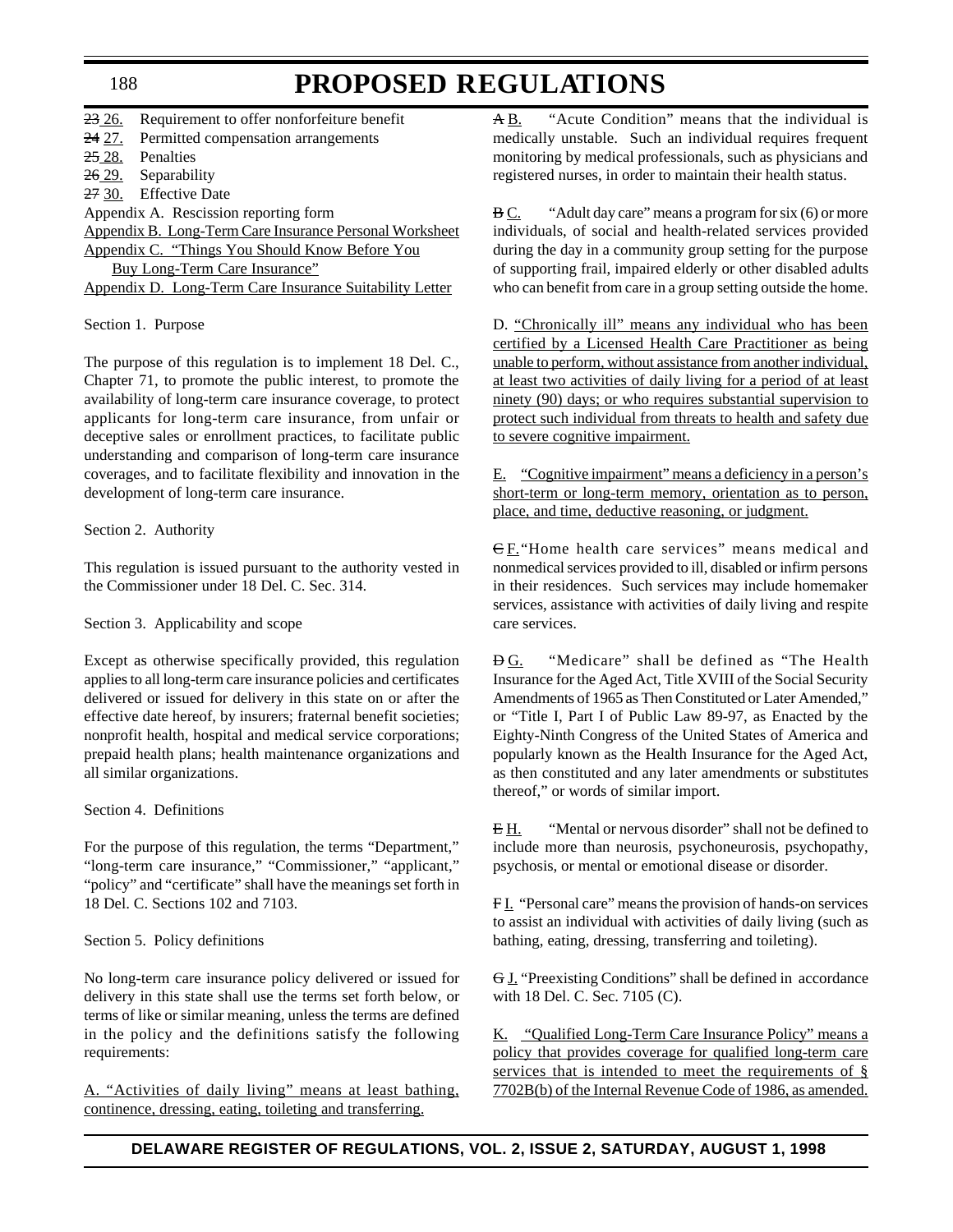L. "Qualified Long-Term Care Services" means necessary diagnostic, preventive therapeutic, curing, treating, mitigating and rehabilitative services and Maintenance or Personal Care Services which are required by a Chronically Ill Individual and are provided pursuant to a Plan of Care prescribed by a Licensed Health Care Practitioner.

HM. "Skilled nursing care," "intermediate care," "personal care," "home care," and other services shall be defined in relation to the level of skill required, nature of the care and the setting in which care must be delivered.

I N. All providers of services, including but not limited to "skilled nursing facility," "extended care facility," "intermediate care facility," "convalescent nursing home," "personal care facility," and "home care agency" shall be defined in relation to the services and facilities required to be available and the licensure or degree status of those providing or supervising the services. The definition may require that the provider be appropriately licensed or certified.

#### Section 6. Policy practices and provisions

A. Renewability. The terms "guaranteed renewable" and "noncancellable" shall not be used in any individual longterm care insurance policy without providing further explanatory language in accordance with the disclosure requirements of Section 7 of this regulation.

(1) No such policy issued to an individual shall contain renewal provisions less favorable to the insured than "guaranteed renewable." However, the Commissioner may authorize nonrenewal on a statewide basis, on terms and conditions deemed necessary by the Commissioner, to best protect the interests of the insureds, if the insurer demonstrates: That renewal will jeopardize the insurer's solvency.

(2) The term "guaranteed renewable" may be used only when the insured has the right to continue the long-term care insurance in force by the timely payment of premiums, during which period the insurer has no unilateral right to make any change in any provision of the policy or rider, and cannot decline to renew and cannot revise rates except on a class basis in accordance with subsection 4 below. This cost disclosure must be approved by the Commissioner and included in any solicitation and also prominently displayed on the initial policy.

(3) Every long-term care insurance policy or certificate issued or delivered in this State must be "guaranteed renewable" as defined in subsection 2 above, and contain a cost disclosure section as defined subsection 4 below.

(4)(a) The following cost disclosure information shall appear in bold print on the cover page of every individual policy and Outline of Coverage issued or delivered in this state: "This policy provides only the following price protection, and no more. Your premiums may not increase

by more than X% during any given calendar year and your benefits may not decrease. Any representations that these increases will not take place are unauthorized and shall not be relied upon."

(b) The following cost disclosure information shall appear in bold print on the cover page of every certificate and Outline of Coverage issued or delivered in this state: "This policy provides only the following price protection, and no more. Your premiums are guaranteed to remain the same for the first three(3) years this policy is in force. Your premiums may not increase by more than X% during any three year rating period. Insurers will be allowed a carry forward of the initially disclosed maximum premium increase, but said carry forward is lost within twenty-four (24) months if not utilized." Any additional language that appears under the cost disclosure section must be approved in advance by the Delaware Insurance Department. The purpose of this cost disclosure section is twofold: first, to make crystal clear to the purchaser what the maximum cost will be from year to year, and second, to prohibit the practice of low pricing during the early years of a policy followed by dramatic increases designed to produce a high ratio of cancellations when the group insured reaches that age at which its members are more likely to file claims. Therefore, this section does not permit annual increases to be accumulated and applied all at once. For example, if the price is \$100 in the initial year of the policy and 10% is the represented annual maximum increase, then during the second year of the policy, the maximum allowable price is \$110, the third year of the policy the maximum allowable price is not more than 110% of the price actually charges during year two of the policy. It is not permissible to charge \$121 during the third year of the policy unless \$110 had actually been charged during year two of the policy. In other words, any permitted annual price increase not implemented during a calendar year is thereafter waived and may not be considered in calculating future prices.

B. Limitations and Exclusions. No policy may be delivered or issued for delivery in this state as long-term care insurance if such policy limits or excludes coverage by type of illness, treatment, medical condition or accident, except as follows:

(1) Preexisting conditions;

(2) Mental or nervous disorders; however, this shall not permit exclusion or limitation of benefits on the basis of Alzheimer's Disease;

(3) Alcoholism and drug addiction;

(4) Illness, treatment or medical condition arising out of:

(a) War or act of war (whether declared or undeclared);

(b) Participation in a felony, riot or insurrection;

(c) Service in the armed forces or units auxiliary thereto;

(d) Suicide (sane or insane), attempted suicide or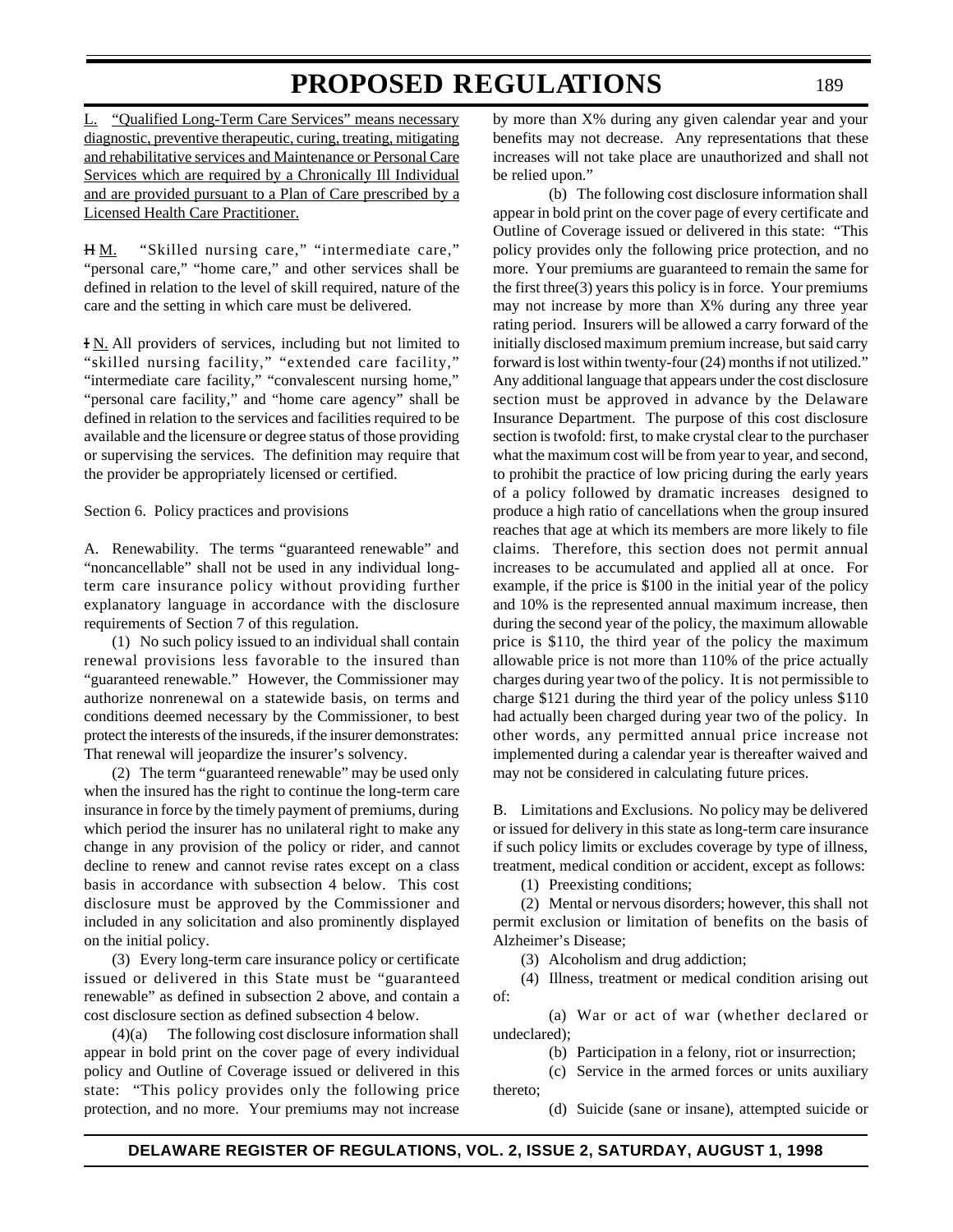intentionally self-inflicted injury; or

(e) Aviation (this exclusion applies only to nonfare-paying passengers).

(5) Treatment provided in a government facility (unless otherwise required by law), services for which benefits are available under Medicare or other governmental program (except Medicaid), any state or federal workers' compensation, employer's liability or occupational disease law, or any motor vehicle no-fault law, services provided by a member of the covered person's immediate family and services for which no charge is normally made in the absence of insurance.

(6) No territorial limitations will be permitted, except that nothing herein shall preclude limiting benefits for specific services to a specific dollar amount, or to that dollar amount which is reasonable and prevailing in a particular geographic area which is defined and clearly delineated in the original offering or solicitation and the initial policy or certificate, or to specific providers within a particular geographic area. Moreover, nothing herein shall prohibit the limitation of services to a particular geographic area when the insured elects to receive services within that specific geographical area. For purposes of this clause, the location of receipt of services must be within 50 miles of the domicile of the insured at the time of entry therein or that area, including the nearest three nursing homes, whichever distance is greater.

C. Extension of Benefits. Termination of long-term care insurance shall be without prejudice to any benefits payable for institutionalization which began while the long-term care insurance was in force and continues without interruption after termination. Such extension of benefits beyond the period the long-term care insurance was in force may be limited to the duration of the benefit period, if any, or to payment of the maximum benefits and may be subject to any policy waiting period, and all other applicable provisions of the policy.

D. Continuation or Conversion.

(1) Group long-term care insurance issued in this state on or after the effective date of this section shall provide covered individuals with a basis for continuation or conversion of coverage.

(2) For the purposes of this section, "a basis for continuation of coverage" means a policy provision which maintains coverage under the existing group policy when such coverage would otherwise terminate and which is subject only to the continued timely payment of premium when due. Group policies which restrict provision of benefits and services to, or contain incentives to use certain providers and/or facilities may provide continuation benefits which are substantially equivalent to the benefits under the existing policy. The Commissioner shall make a determination as to the substantial equivalency of benefits, and in doing so, shall take into consideration the differences between managed care and nonmanaged care plans, including, but not limited to, provider system arrangements, service availability, benefit levels and administrative complexity.

(3) For the purposes of this section, "a basis for conversion of coverage" means a policy provision that an individual whose coverage under the group policy would otherwise terminate or has been terminated for any reason, including discontinuance of the group policy in its entirety or with respect to an insured class, and who has been continuously insured under the group policy (and any group policy which it replaced), for at least six months immediately prior to termination, shall be entitled to the issuance of a converted policy by the insurer under whose group policy he or she is covered, without evidence of insurability.

(4) For the purposes of this section, "converted policy" means an individual policy of long-term care insurance providing benefits identical to or determined by the Commissioner to be substantially equivalent to or in excess of those provided under the group policy from which conversion is made.

Where the group policy from which conversion is made restricts provision of benefits and services to, or contains incentives to use certain providers and/or facilities, the Commissioner, in making a determination as to the substantial equivalency of benefits, shall take into consideration the differences between managed care and non-managed care plans, including, but not limited to, provider system arrangements, service availability, benefit levels and administrative complexity. When the policyholder or certificate holder is no longer in the geographical area of the provider system or available services, the insurer must calculate the financial worth of the group policy and make a cash contribution toward the purchase of any health insurance policy the policyholder may select.

(5) Written application for the converted policy shall be made and the first premium due, if any, shall be paid as directed by the insurer no later than thirty-one (31) days after termination of coverage under the group policy. The converted policy shall be issued effective on the day following the termination of coverage under the group policy, and shall be renewable annually.

(6) Unless the group policy from which conversion is made replaced previous group coverage, the premium for the converted policy shall be calculated on the basis of the insured's age at inception of coverage under the group policy from which conversion is made. Where the group policy from which conversion is made replaced previous group coverage, the premium for the converted policy shall be calculated on the basis of the insured's age at inception of coverage under the group policy replaced.

(7) Continuation of coverage or issuance of a converted policy shall be mandatory, except where: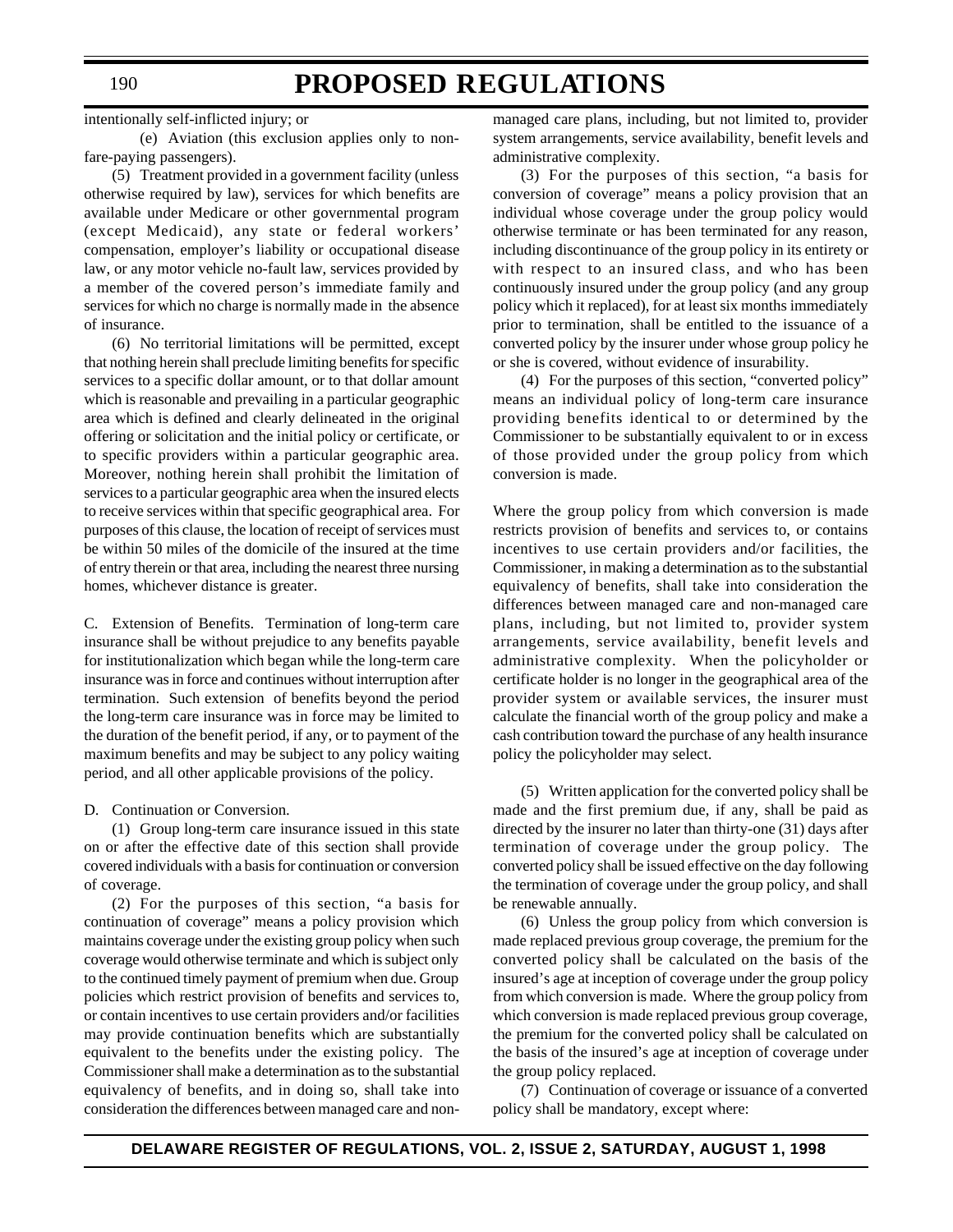(a) Termination of group coverage resulted from an individual's failure to make any required payment of premium or contribution when due; or

(b) The terminating coverage is replaced no later than thirty-one (31) days after termination, by group coverage effective on the day following the termination of coverage:

(i) Providing benefits identical to or benefits determined by the Commissioner to be substantially equivalent to or in excess of those provided by the terminating coverage; and

(ii) The premium for which is calculated in a manner consistent with the requirements of Paragraph (6) of this section.

(8) Notwithstanding any other provision of this section, a converted policy issued to an individual who at the time of conversion is covered by another long-term care insurance policy which provides benefits on the basis of incurred expenses, may contain a provision which results in a reduction of benefits payable if the benefits provided under the additional coverage, together with the full benefits provided by the converted policy, would result in payment of more than 100 percent of incurred expenses. Such provision shall only be included in the converted policy if the converted policy also provides for a premium decrease or refund which reflects the reduction in benefits payable.

(9) The converted policy may provide that the benefits payable under the converted policy, together with the benefits payable under the group policy from which conversion is made, shall not exceed those that would have been payable had the individual's coverage under the group policy remained in force and effect.

(10)Notwithstanding any other provision of this section, any insured individual whose eligibility for group long-term care coverage is based upon his or her relationship to another person, shall be entitled to continuation of coverage under the group policy upon termination of the qualifying relationship by death or dissolution of marriage.

(11)For the purposes of this section: a "Managed-Care Plan" is a health care or assisted living arrangement designed to coordinate patient care or control costs through utilization review, case management or use of specific provider networks.

E. Discontinuance and Replacement.

If a group long-term care insurance policy is replaced by another group long-term care policy issued to the same policyholder, the succeeding insurer shall offer coverage to all persons covered under the previous group policy on its date of termination. Coverage provided or offered to individuals by the insurer and the premiums charged under the new group policy:

(1) Shall not result in any exclusion for pre-existing conditions that would have been covered under the group policy being replaced; and

(2) Shall not vary or otherwise depend on the individual's health or disability status, claim experience or use of long-term care services.

F. The premiums charged to an insured for long-term care insurance shall not increase due to either:(1) The increasing age of the insured at ages beyond sixty-five (65); or(2) The duration the insured has been covered under the policy.

### G. Electronic Enrollment for Group Policies

(1) In the case of a group defined in 18 Del. C. § 7103(4) a. any requirement that a signature of an insured be obtained by an agent or insurer shall be deemed satisfied if:

(a) The consent is obtained by telephonic or electronic enrollment by the group policyholder or insurer. A verification of enrollment information shall be provided to the enrollee;

(b) The telephonic or electronic enrollment provides necessary and reasonable safeguards to assure the accuracy, retention and prompt retrieval of records; and

(c) The telephonic or electronic enrollment provides necessary and reasonable safeguards to assure that the confidentiality of individually identifiable information is maintained.

(2) The insurer shall make available, upon request of the Commissioner, records that will demonstrate the insurer's ability to confirm enrollment and coverage amounts.

# Section 7. Required disclosure provisions

A. Renewability. Individual long-term care insurance policies shall contain a renewability provision consistent herewith. Such provision shall be appropriately captioned, shall appear on the first page of the policy, and shall clearly state the duration, where limited, of renewability and the duration of the term of coverage for which the policy is issued and for which it may be renewed, subject to Section 6., paragraph A.(1) hereof. This provision shall not apply to policies which do not contain a renewability provision, and under which the right to nonrenew is reserved solely to the policyholder.

B. Riders and Endorsements. Except for riders or endorsements by which the insurer effectuates a request made in writing by the insured under an individual long-term care insurance policy, all riders or endorsements added to an individual long-term care insurance policy after date of issue or at reinstatement or renewal which reduce or eliminate benefits or coverage in the policy shall require signed acceptance by the individual insured. After the date of policy issue, any rider or endorsement which increases benefits or cover-age with a concomitant increase in premium during the policy term must be agreed to in writing signed by the insured, except if the increased benefits or coverage are required by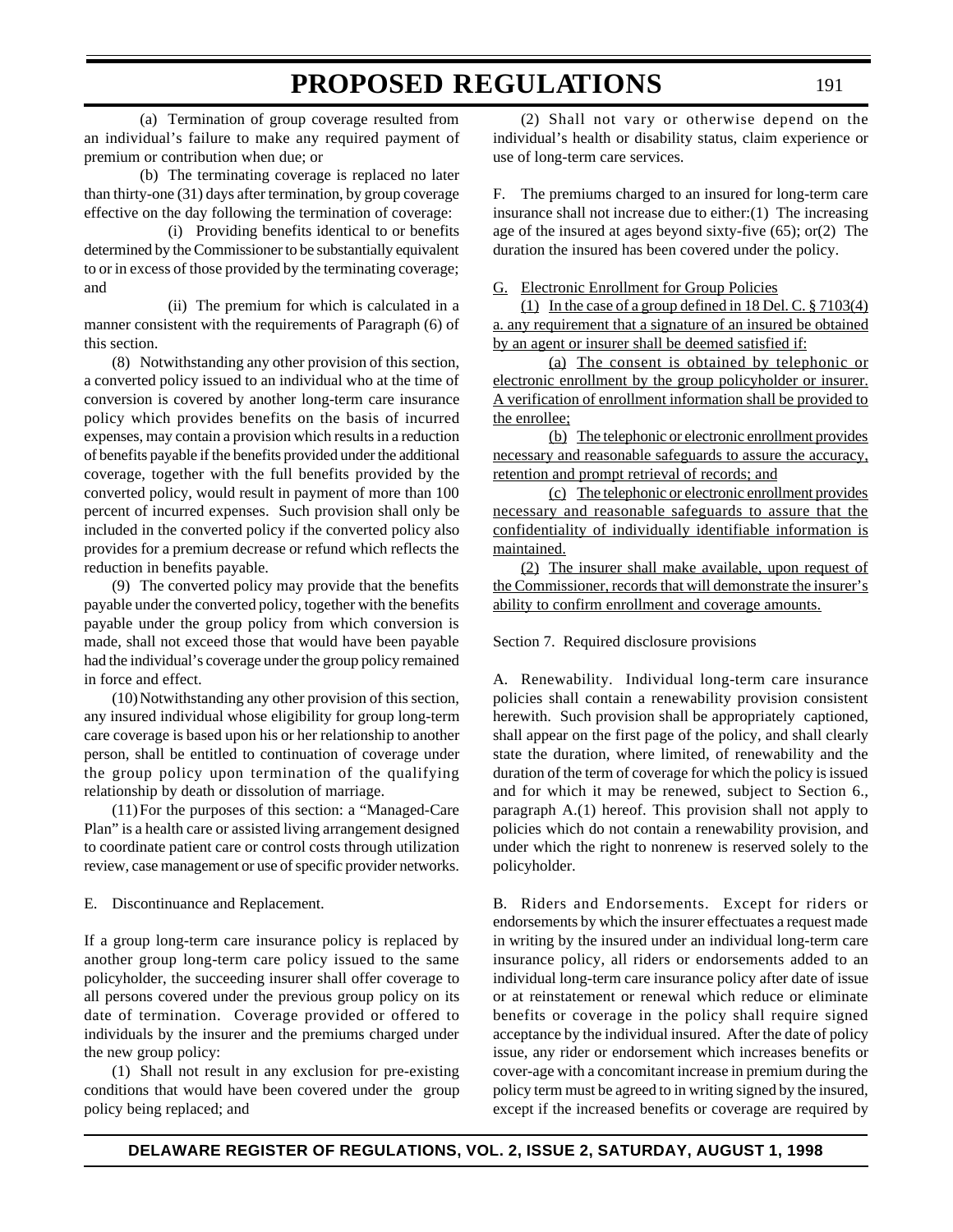192

# **PROPOSED REGULATIONS**

law. Where a separate additional premium is charged for benefits provided in connection with riders or endorsements, such premium charge shall be set forth in the policy, rider or endorsement.

C. Payment of Benefits. A long-term care insurance policy which provides for the payment of benefits based on standards described as "usual and customary", "reasonable and customary", "reasonable and prevailing", or words of similar import shall include a definition of such terms and an explanation of such terms in its outline of coverage.

D. Limitations. If a long-term care insurance policy or certificate contains any limitations with respect to preexisting conditions, such limitations shall appear as a separate paragraph of the policy or certificate and shall be labeled as "Preexisting Condition Limitations."

E. Other Limitations or Conditions on Eligibility for Benefits. A long-term care insurance policy or certificate containing any limitations or conditions for eligibility, except in accordance with 18 Del. C. Section 7105, shall set forth a description of such limitations or conditions, including any required number of days or confinement, in a separate paragraph of the policy or certificate and shall label such paragraph "Limitations or Conditions of Eligibility for Benefits."

F. Disclosure of Tax Consequences.

(1) With regard to life insurance policies which provide an accelerated benefit for long-term care, a disclosure statement is required at the time of application for the policy or rider and at the time the accelerated benefit payment request is submitted that receipt of these accelerated benefits may be taxable, and that assistance should be sought from a personal tax advisor. The disclosure statement shall be prominently displayed on the first page of the policy or rider and any other related documents.

(2) With regard to qualified long-term care insurance policies a disclosure statement shall appear in bold print on the face of the policy and outline of coverage indicating the policy is intended to be a qualified long-term care policy under Section 7702B(b) of the Internal Revenue Code of 1996.

G. Benefit Triggers. Activities of daily living and cognitive impairment shall be used to measure an insured's need for long term care and shall be described in the policy or certificate in a separate paragraph and shall be labeled "Eligibility for the Payment of Benefits." Any additional benefit triggers shall also be explained in this section. If these triggers differ for different benefits, explanation of the trigger shall accompany each benefit description. If an attending physician or other specified person must certify a certain level of functional dependency in order to be eligible for benefits, this

too shall be specified.

Section 8. Unintentional Lapse

Each insurer offering long-term care insurance shall, as a protection against unintentional lapse, comply with the following:

(1)a. Notice before lapse or termination. No individual long-term care policy or certificate shall be issued until the insurer has received from the applicant either a written designation of at least one person, in addition to the applicant, who is to receive notice of lapse or termination of the policy or certificate for nonpayment of premium, or a written waiver dated and signed by the applicant electing not to designate additional persons to receive notice. The applicant has the right to designate at least one person who is to receive the notice of termination, in addition to the insured. Designation shall not constitute acceptance of any liability on the third party for services provided to the insured. The form used for the written designation must provide space clearly designated for listing at least one person. The designation shall include each person's full name and home address. In the case of an applicant who elects not to designate an additional person, the waiver shall state: "Protection against unintended lapse. I understand that I have the right to designate at least one person other than myself to receive notice of lapse or termination of this long-term care insurance policy for nonpayment of premium. I understand that notice will not be given until thirty (30) days after a premium is due and unpaid. I elect NOT to designate a person to receive this notice."

The insurer shall notify the insured of the right to change this written designation, no less often than once every two (2) years.

b. When the policyholder or certificateholder pays premium for a long-term care insurance policy or certificate through a payroll or pension deduction plan, the requirements contained in Subsection (1)a. need not be met until sixty (60) days after the policyholder or certificateholder is no longer on such a payment plan. The application or enrollment form for such policies or certificates shall clearly indicate the payment plan selected by the applicant.

c. Lapse or termination for nonpayment of premium. No individual long-term care policy or certificate shall lapse or be terminated for nonpayment of premium unless the insurer, at least thirty (30) days before the effective date of the lapse or termination, has given notice to the insured and to those persons designated pursuant to Subsection (1)a., at the address provided by the insured for purposes of receiving notice of lapse or termination. Notice shall be given by first class United States mail, postage prepaid; and notice may not be given until thirty (30) days after a premium is due and unpaid. Notice shall be deemed to have been given as of five (5) days after the date of mailing.

2. Reinstatement. In addition to the requirement in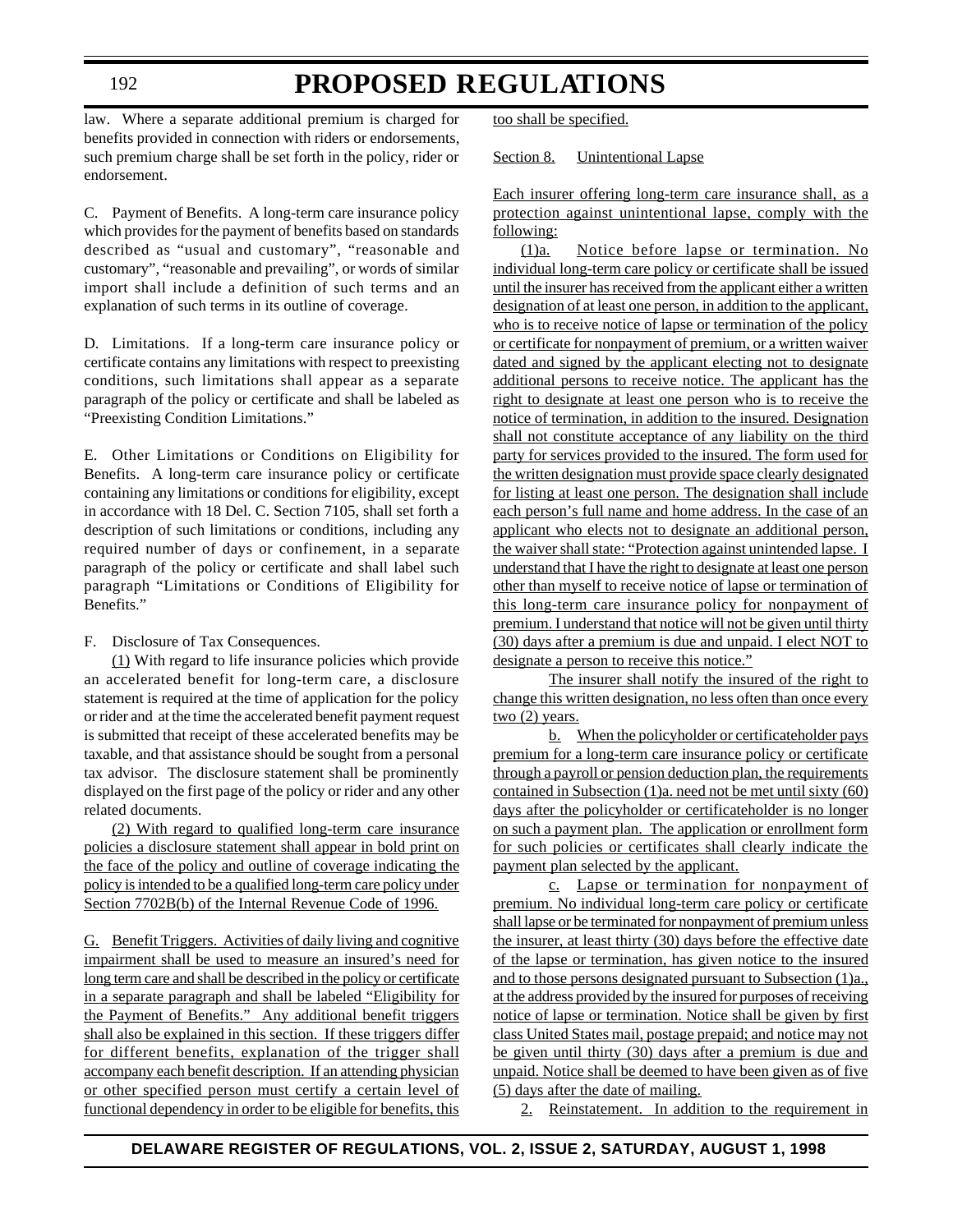Subsection (1), a long-term care insurance policy or certificate shall include a provision that provides for reinstatement of coverage, in the event of lapse if the insurer is provided proof that the policyholder or certificateholder was cognitively impaired or had a loss of functional capacity before the grace period contained in the policy expired. This option shall be available to the insured if requested within five (5) months after termination and shall allow for the collection of past due premium, where appropriate. The standard of proof of cognitive impairment or loss of functional capacity shall not be more stringent than the benefit eligibility criteria on cognitive impairment or the loss of functional capacity contained in the policy and certificate.]

Section 8 9. Prohibition against post-claims underwriting

A. All applications for long-term care insurance policies or certificates except those which are guaranteed issue shall contain clear and unambiguous questions designed to ascertain the health condition of the applicant.

B.(1) If an application for long-term care insurance contains a question which asks whether the applicant has had medication prescribed by a physician, it must also ask the applicant to list the medication that has been prescribed.

(2) If the medications listed in such application were known by the insurer, or should have been known at the time of application, to be directly related to a medical condition for which coverage would otherwise be denied, then the policy or certificate shall not be rescinded for that condition.

C. Except for policies or certificates which are guaranteed issue:

(1) The following language shall be set out conspicuously and in close conjunction with the applicant's signature block on an application for a long-term care insurance policy or certificate: Caution: If your answers on this application are incorrect or untrue [company] has the right to deny benefits or rescind your policy.

(2) The following language, or language substantially similar to the following, shall be set out conspicuously on the long-term care insurance policy or certificate at the time of delivery: Caution: The issuance of this long-term care insurance [policy] [certificate] is based upon your responses to the questions on your application. A copy of your [application] [enrollment form] [is enclosed] [was retained by you when you applied]. If your answers are incorrect or untrue, the company has the right to deny benefits or rescind your policy. The best time to clear up any questions is now, before a claim arises! If, for any reason, any of your answers are incorrect, contact the company at this address: [insert address].

(3) Prior to issuance of a long-term care insurance policy or certificate to an applicant age eighty (80) or older, the insurer shall obtain one of the following:

- (a) A report of a physical examination,
- (b) An assessment of functional capacity,
- (c) An attending physician's statement, or
- (d) Copies of medical records.

D. A copy of the completed application or enrollment form (whichever is applicable) shall be delivered to the insured no later than at the time of delivery of the policy or certificate unless it was retained by the applicant at the time of application.

E. Every insurer or other entity selling or issuing long-term care insurance benefits shall maintain a record of all policy or certificate rescissions, both state and countrywide, except those which the insured voluntarily effectuated and shall annually furnish this information to the Insurance Commissioner in the form prescribed by the National Association of Insurance Commissioners.

Section 9 10. Minimum standards for home health and community care benefits in long-term care insurance policies

A. A long-term care insurance policy or certificate shall not, if it provides benefits for home health or community care services, limit or exclude benefits;

(1) By requiring that the insured/claimant would need skilled care in a skilled nursing facility if home health care services were not provided.

(2) By requiring that the insured/claimant first or simultaneously receive nursing and/or therapeutic services in a home, community or institutional setting before home health care services are covered.

(3) By limiting eligible services to services provided by registered nurses or licensed practical nurses.

(4) By requiring that a nurse or therapist provide services covered by the policy that can be provided by a home health aide, or other licensed or certified home care worker acting within the scope of his or her licensure or certification.

(5) By excluding coverage for personal care services provided by a home health aide;

(6) By requiring that the provision of home health care services be at a level of certification or licensure greater than that required by the eligible service;

(7) By requiring that the insured/claimant have an acute condition before home health care services are covered.

(8) By limiting benefits to services provided by Medicare-certified agencies or providers;

(9) By excluding coverage for adult day care services.

B. A long-term care insurance policy or certificate, if it provides for home health or community care services, shall provide total home health or community care coverage that is a dollar amount equivalent to at least one-half of one year's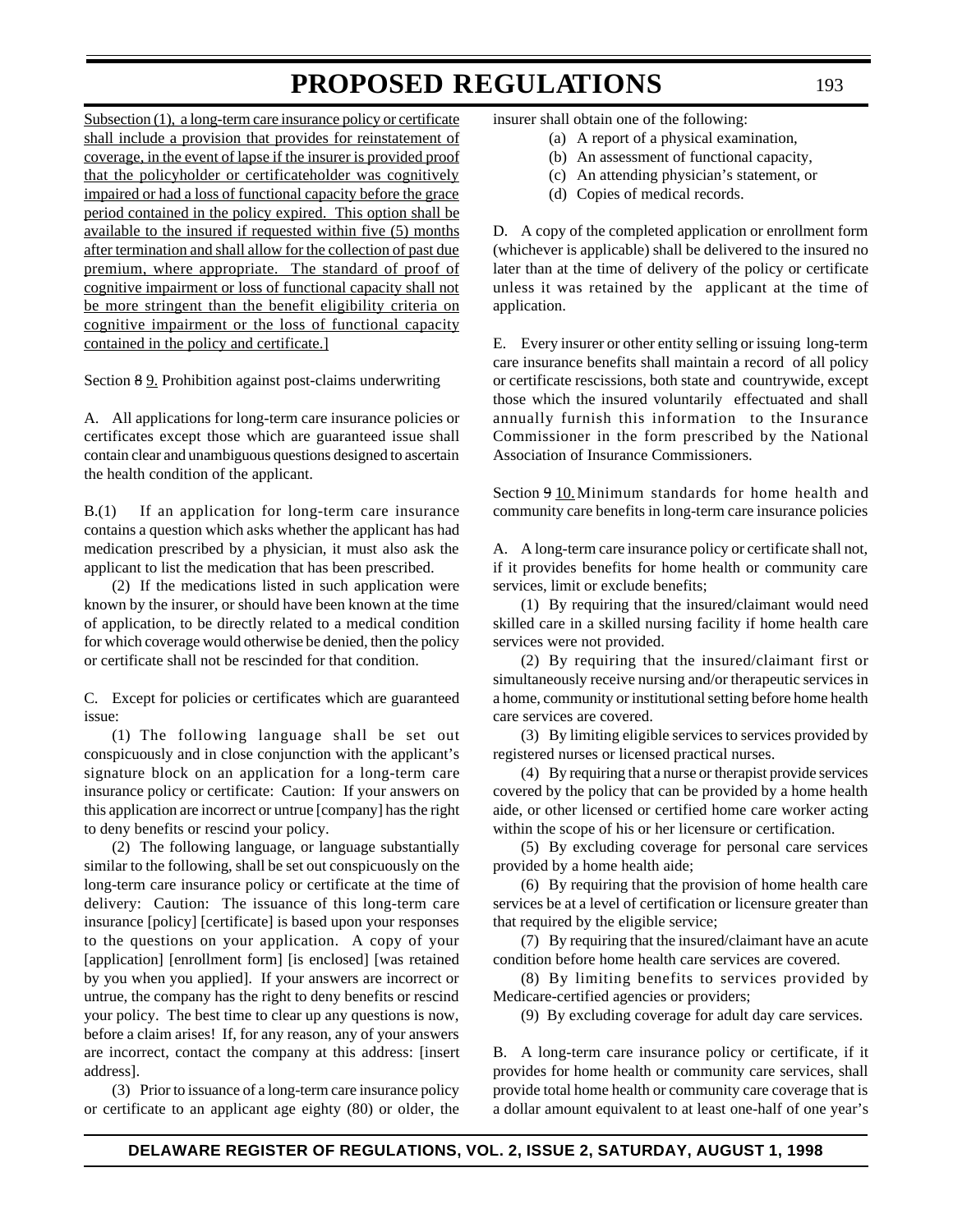### **PROPOSED REGULATIONS**

coverage available for nursing home benefits under the policy or certificate. This requirement shall not apply to policies or certificates issued to residents of continuing care retirement communities.

C. Home health care coverage may be applied to non-home health care benefits provided in the policy or certificate when determining the maximum coverage under the terms of the policy or certificate.

Section  $\theta$  11. Requirement to offer inflation protection

A. No insurer may offer a long-term care insurance policy unless the insurer also offers to the policyholder the option to purchase a policy that provides for benefit levels to increase with benefit maximums or reasonable durations which are meaningful to account for reasonably anticipated increases in the costs of long-term services covered by the policy. Insurers must offer to each policyholder, at the time of purchase, the option to purchase a policy with an inflation protection feature no less favorable than one of the following:

(1) Increases benefit levels annually in a manner so that the increases are compounded annually at a rate not less than five percent (5%);

(2) Guarantees the insured individual the right to periodically increase benefit levels without providing evidence of insurability or health status so long as the option for the previous period has not been declined. The amount of additional benefit shall be no less than the difference between the existing policy benefit and that benefit compounded annually at a rate of at least five percent (5%) for the period beginning with the purchase of the existing benefit and extended until the year in which the offer is made; or

(3) Covers a specific percentage of actual or reasonable charges and does not include a maximum specified indemnity amount of limit.

B. Where the policy is issued to a group, the required offer in Subsection A above shall be made to the group policyholder; except, if the policy is issued to a group defined in 18 Del. C., Section 7103.(4), other than to a continuing care retirement community, the offering shall be made to each proposed certificate holder.

C. The offer in Subsection A above shall not be required of life insurance policies or riders containing accelerated longterm care benefits.

D. Insurers shall include the following information in or with the outline of coverage:

(1) A graphic comparison of the benefit levels of a policy that increases benefits over the policy period with a policy that does not increase benefits. The graphic comparison shall show benefit levels over at least a twenty (20) year period.

(2) Any expected premium increases or additional premiums to pay for automatic or optional benefit increases. An insurer may use a reasonable hypothetical, or a graphic demonstration, for the purposes of this disclosure.

E. Inflation protection benefit increases under a policy which contains such benefits shall continue without regard to an insured's age, claim status or claim history, or the length of time the person has been insured under the policy.

F. An offer of inflation protection which provides for automatic benefit increases shall include an offer of a premium which the insurer expects to remain constant. Such offer shall disclose in a conspicuous manner that the premium may change in the future unless the premium is guaranteed to remain constant.

G.(1) Inflation protection as provided in subsection A(1) of this section shall be included in a long-term care insurance policy unless an insurer obtains a rejection of inflation protection signed by the policyholder as required in this subsection.

(2) The rejection shall be considered part of the application and shall state:

I have reviewed the outline of coverage and the graphs that compare the benefits and premiums of this policy with and without inflation protection. Specifically, I have reviewed Plans -------- and I reject inflation protection.

Section  $H_1$  12. Requirements for replacement

A. Application forms shall include the following questions designed to elicit information as to whether, as of the date of the application, the applicant has another long-term care insurance policy or certificate in force or whether a long-term care policy or certificate is intended to replace any accident and sickness or long-term care policy or certificate presently in force. A supplementary application or other form to be signed by the applicant and the agent, except where the coverage is sold without an agent, containing such questions may be used. With regard to a replacement policy issued to a group defined in 18 Del. C., 7103 (4), the following questions may be modified only to the extent necessary to elicit information about health or long-term care insurance policies other than the group policy being replaced; provided, however, that the certificate holder has been notified of the replacement.

(1) Do you have another long-term care insurance policy or certificate in force (including health care services contract, health maintenance organization contract)?

(2) Did you have another long-term care insurance policy or certificate in force during the last twelve (12) months?

(a) If so, with which company?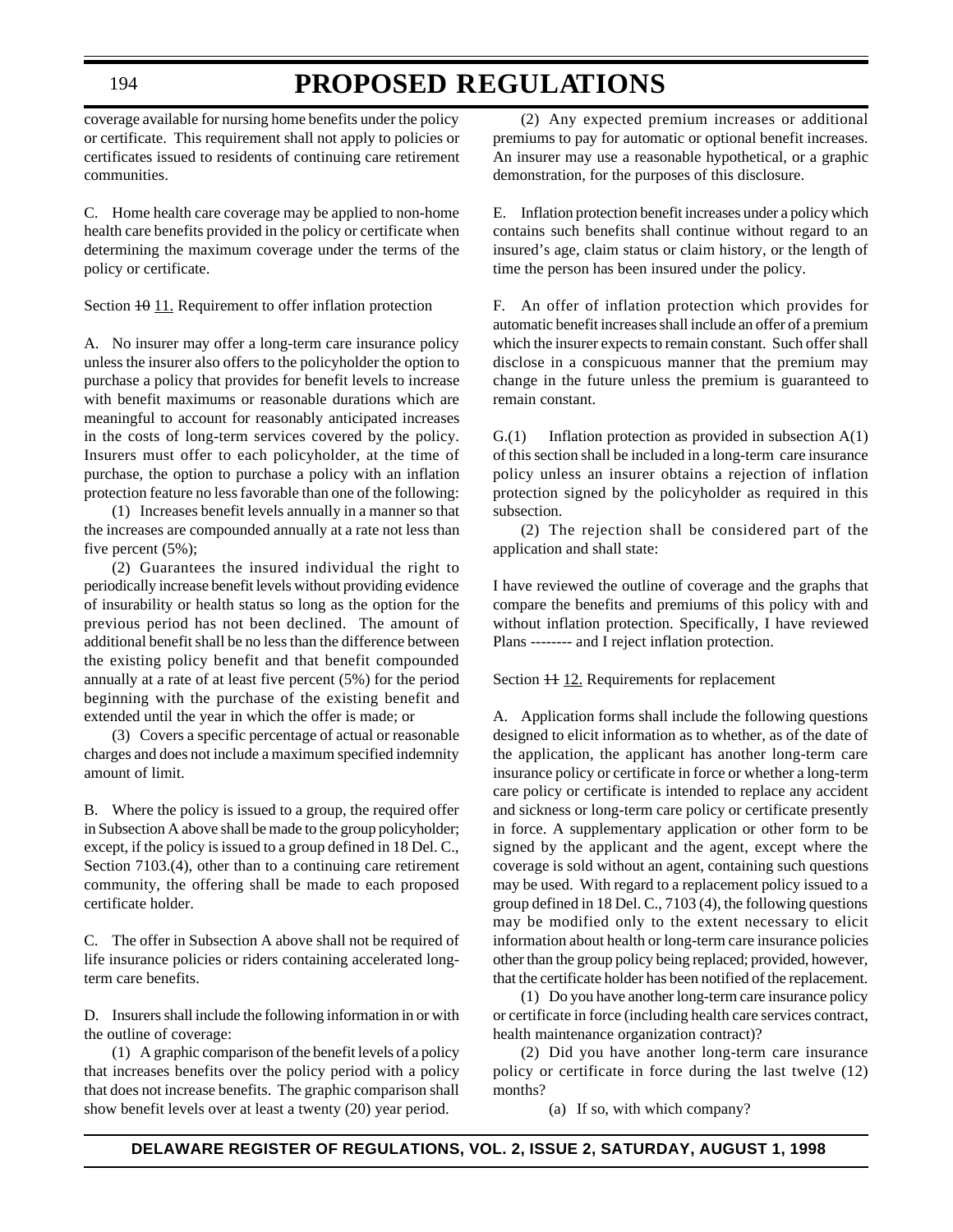(b) If that policy lapsed, when did it lapse?

(3) Are you covered by Medicaid?

(4) Do you intend to replace any of your medical or health insurance with this policy {certificate}?

B. Agents shall list any other health insurance policies they have sold to the applicant.

(1) List policies sold which are still in force.

(2) List policies sold in the last five (5) years which are no longer in force.

C. Solicitations Other than Direct Response. Upon determining that a sale will involve replacement, an insurer; other than an insurer using direct response solicitation methods, or its agent; shall furnish the applicant, prior to issuance or delivery of the individual long-term care insurance policy, a notice regarding replacement of accident and sickness or long-term care coverage. One copy of such notice shall be retained by the applicant and an additional copy signed by the applicant shall be retained by the insurer. The required notice shall be provided in the following manner:

### NOTICE TO APPLICANT REGARDING REPLACEMENT OF INDIVIDUAL ACCIDENT AND SICKNESS OR LONG-TERM CARE INSURANCE

According to [your application] [information you have furnished], you intend to lapse or otherwise terminate existing accident and sickness or long-term care insurance and replace it with an individual long term care insurance policy to be issued by [company name] Insurance Company. Your new policy provides thirty (30) days within which you may decide, without cost, whether you desire to keep the policy. For your own information and protection, you should be aware of and seriously consider certain factors which may affect the insurance protection available to you under the new policy.

You should review this new coverage carefully, comparing it with all accident and sickness or long-term care insurance coverage you now have, and terminate your present policy only if, after due consideration, you find that purchase of this long-term care insurance is a wise decision.

### STATEMENT TO APPLICANT BY AGENT [BROKER OR OTHER REPRESENTATIVE]:

(Use additional sheets, as necessary).

I have reviewed your current medical or health insurance coverage. I believe the replacement of insurance involved in this transaction materially improves your position. My conclusion has taken into account the following considerations, which I call to your attention:

1. Health conditions which you may presently have (preexisting conditions), may not be immediately or fully covered under the new policy. This could result in denial or delay in payment of benefits under the new policy, whereas a similar claim might have been payable under your present policy.

2. State law provides that your replacement policy or certificate may not contain new pre-existing conditions or probationary periods.

3. If you are replacing existing long-term care insurance coverage, you may wish to secure the advice of your present insurer or its agent regarding the proposed replacement of your present policy. This is not only your right, but it is also in your best interest to make sure you understand all the relevant factors involved in replacing your present coverage.

4. If, after due consideration, you still wish to terminate your present policy and replace it with new coverage, be certain to truthfully and completely answer all questions on the application concerning your medical health history. Failure to include all material medical information on an application may provide a basis for the company to deny and future claims and to refund your premium as though your policy had never been in force. After the application has been completed and before you sign it, reread it carefully to be certain that all information has been properly recorded.

(Date)

(Agent's Signature)

\_\_\_\_\_\_\_\_\_\_\_\_\_\_\_\_\_\_\_\_\_\_\_\_\_\_\_\_\_\_\_

\_\_\_\_\_\_\_\_\_\_\_\_\_\_\_\_\_\_\_\_\_\_\_\_\_\_\_\_\_\_\_

\_\_\_\_\_\_\_\_\_\_\_\_\_\_\_\_\_\_\_\_\_\_\_\_\_\_\_\_\_\_\_\_

The above "Notice to the Applicant" was delivered to me on:

(Date)

(Applicant's Signature)

\_\_\_\_\_\_\_\_\_\_\_\_\_\_\_\_\_\_\_\_\_\_\_\_\_

D. Direct Response Solicitations. Insurers using direct response solicitation methods shall deliver a notice regarding replacement of accident and sickness or long-term care coverage to the applicant upon issuance of the policy. The required notice shall be provided in the following manner:

### NOTICE TO APPLICANT REGARDING REPLACEMENT OF INDIVIDUAL ACCIDENT AND SICKNESS OR LONG-TERM CARE INSURANCE

According to [your application] [information you have furnished], you intend to lapse or otherwise terminate existing accident and sickness or long-term care insurance and replace it with the long-term care insurance policy delivered herewith issued by [company name] Insurance Company. Your new policy provides thirty (30) days within which you may decide,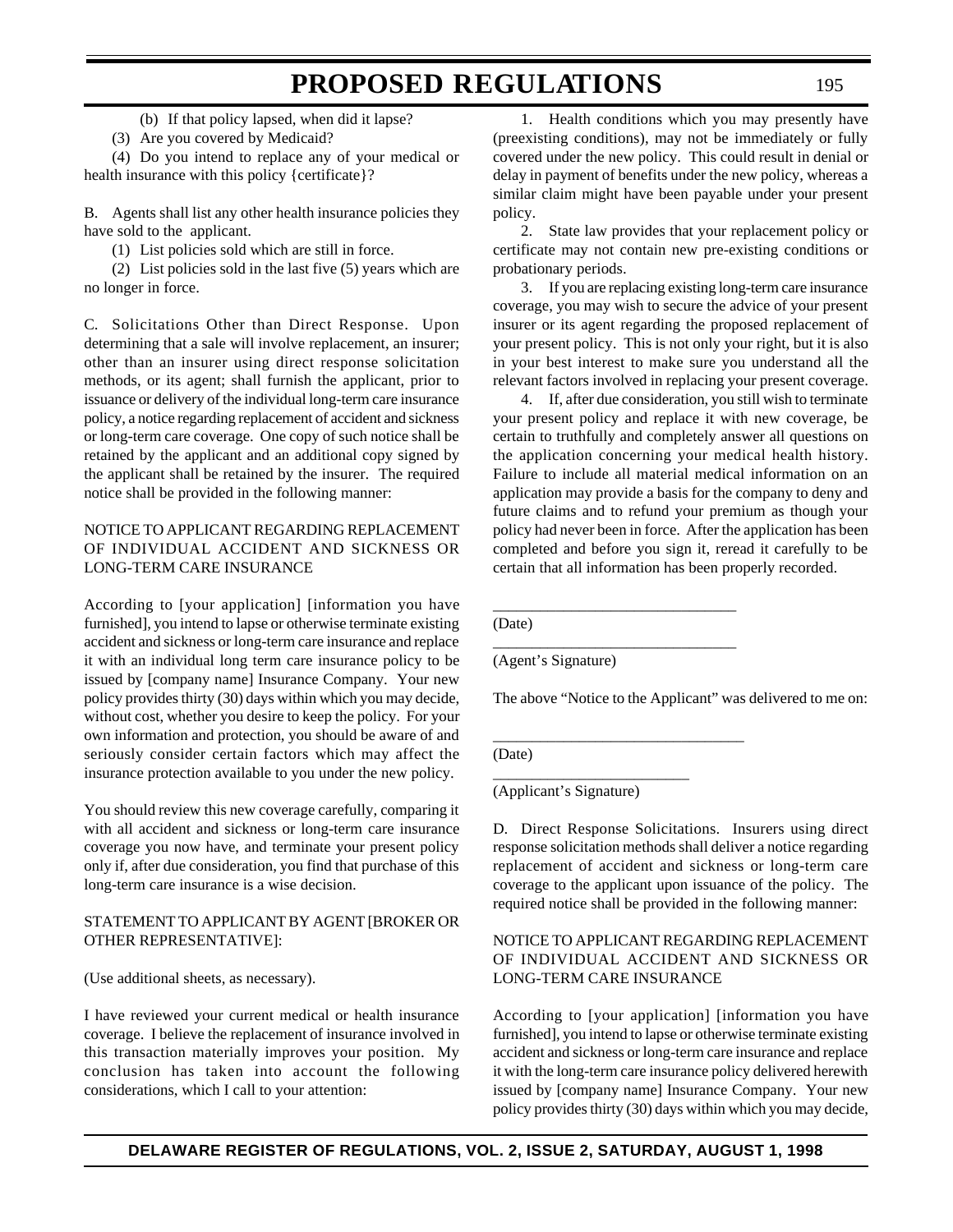## **PROPOSED REGULATIONS**

without cost, whether you desire to keep the policy. For your own information and protection, you should be aware of and seriously consider certain factors which may affect the insurance protection available to you under the new policy.

You should review this new coverage carefully, comparing it with all accident and sickness or long-term care insurance coverage you now have, and terminate your present policy only if, after due consideration, you find that purchase of this long-term care coverage is a wise decision.

1. Health conditions which you may presently have (preexisting conditions), may not be immediately or fully covered under the new policy. This could result in denial or delay in payment of benefits under the new policy, whereas a similar claim might have been payable under your present policy.

2. State law provides that your replacement policy or certificate may not contain new pre-existing conditions or probationary periods.

3. If you are replacing existing long-term care insurance coverage, you may wish to secure the advice of your present insurer or its agent regarding the proposed replacement of your present policy. This is not only your right, but it is also in your best interest to make sure you understand all the relevant factors involved in replacing your present coverage.

4. [To be included only if the application is attached to the policy.] If, after due consideration, you still wish to terminate your present policy and replace it with new coverage, read the copy of the application attached to your new policy and be sure that all questions are answered fully and correctly. Omissions or misstatements in the application could cause an otherwise valid claim to be denied. Carefully check the application and write to [company name and address] within (30) thirty days if any information is not correct and complete, or if any past medical history has been left out of the application.

------------------------------

(Company Name)

E. Where replacement is intended, the replacing insurer shall notify, in writing, the existing insurer of the proposed replacement. The existing policy shall be identified by the name of the insurer, name of the insured and policy number or address including zip code. Such notice shall be made within five (5) working days from the date the application is received by the insurer or the date the policy is issued, whichever is sooner.

Section  $\frac{12}{13}$ . Replacement requirements

A. Every insurer shall maintain records for each Delawarelicensed agent of that agent's amount of replacement sales as a percentage of the agent's total annual sales and the amount

of lapses of long-term care insurance policies sold by the agent as a percent of the agent's total annual sales.

B. Each insurer shall report annually by June 30 the ten precedent (10%) of its Delaware-licensed agents with the greatest percentages of lapses and replacements as measured by subsection A. above.

C. Reported replacement and lapse rates do not alone constitute a violation of insurance laws or necessarily imply wrongdoing. The reports are for the purpose of reviewing more closely agent activities regarding the sale of long-term care insurance.

D. Every entity providing long-term care insurance in this state shall file annually as an attachment to its annual statement an exhibit that discloses the total number of long-term care insurance policies, by form number, in force in this state and the total number of policies, by form number, that have lapsed over the previous five years. Companies must provide inforce policy and lapsed policy information in the following manner:

### POLICY FORM #

| <b>SOLD</b> |      |      | LAPSED LAPSED LAPSED LAPSED LAPSED TOTAL |      |      |    |
|-------------|------|------|------------------------------------------|------|------|----|
| 1985        | 1985 | 1986 | 1987                                     | 1988 | 1989 |    |
| 100         | 6    | 21   | 11                                       | 32   | 14   | 84 |
| 1986        |      | 1986 | 1987                                     | 1988 | 1989 |    |
| 100         |      | 6    | 11                                       | 21   | 32   | 70 |
| 1987        |      |      | 1987                                     | 1988 | 1989 |    |
| 100         |      |      | 6                                        | 21   | 28   | 50 |
| 1988        |      |      |                                          | 1988 | 1989 |    |
| 100         |      |      |                                          | 6    | 14   | 20 |
| 1989        |      |      |                                          |      | 1989 |    |
| 100         |      |      |                                          |      | 6    |    |
|             |      |      |                                          |      |      |    |

E. Every insurer shall report, annually by June 30 the number of replacement policies sold as a percentage of its total annual sales and as a percentage of its total number of policies in force as of the preceding calendar year.

F. For purposes of this section, "policy" shall mean only long-term care insurance and "report" shall mean on a statewide basis.

### Section  $\frac{13}{14}$ . Licensing

No agent is authorized to market, sell, solicit or otherwise contact any person for the purpose of marketing long-term care insurance unless the agent has demonstrated his or her knowledge of long-term care insurance and the appropriateness of such insurance by passing a test required by this state and maintaining appropriate licenses. For purposes of this section: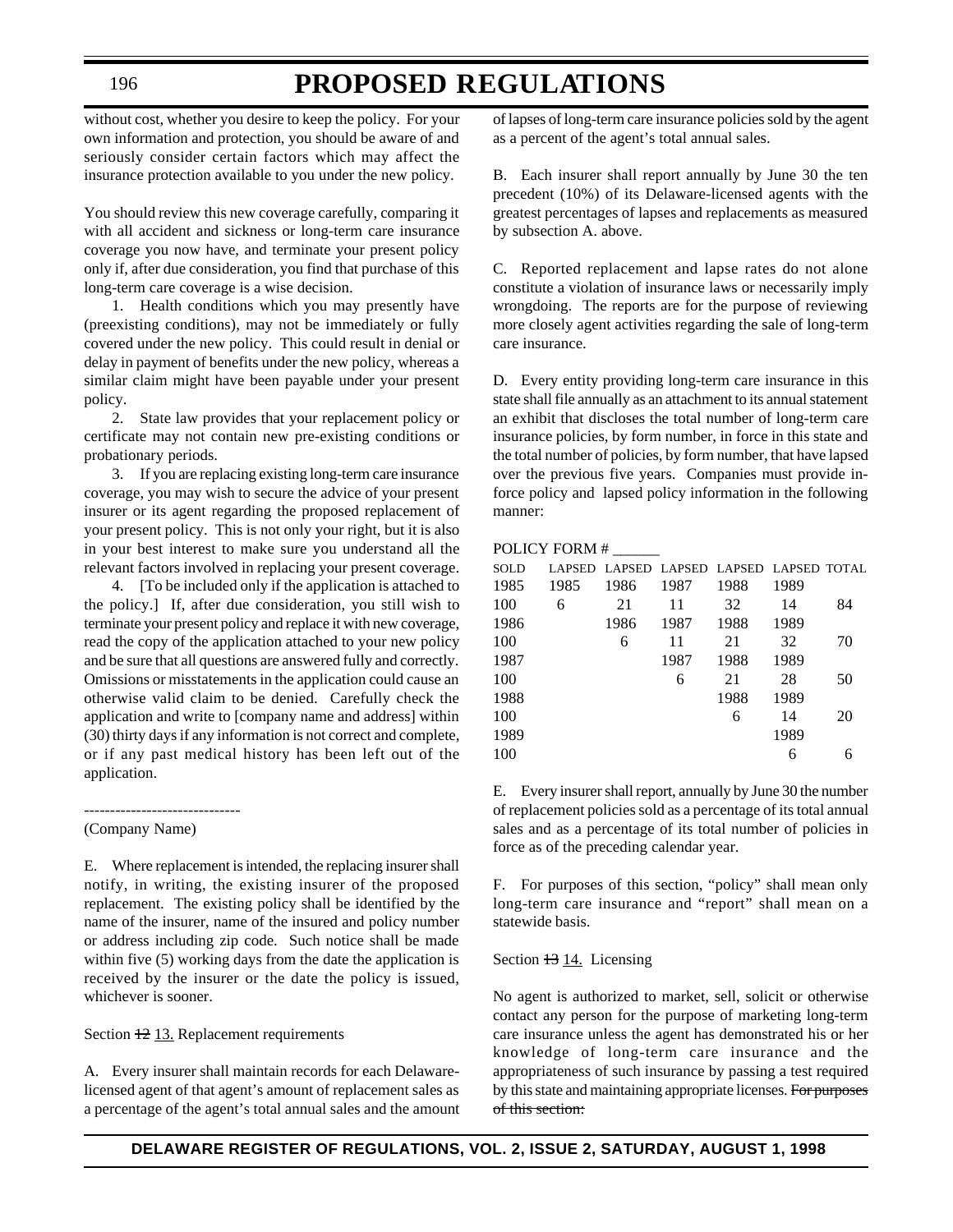A. The examination for licensure as a health insurance agent or broker shall be expanded to include a minimum of at least ten (10) questions in the area of long-term care insurance. Agents shall comply with the licensing provisions contained in 18 Del. C. §§ 1716(a)(4) and 1725(a) relating to lines of authority and examinations, respectively.

B. To continue to sell long-term care insurance policies or certificates, agents and broker shall be required - in addition to current annual Continuing Education Unit requirements to successfully complete an additional three (3) hours of longterm care insurance-specific Continuing Education coursework, to be administered by the Delaware Insurance Department.

 $E_{\text{B}}$ . Insurers shall submit to the Delaware Insurance Department, no later than May 1 of each year, a complete list of every Delaware-licensed agent or broker who sold a longterm care insurance policy or certificate during the previous calendar year.

Section 14 15. Discretionary powers of Commissioner

The Commissioner may, upon written request and after an administrative hearing, issue an order to modify or suspend a specific provision or provisions of this regulation with respect to a specific long-term care insurance policy or certificate upon a written finding that:

A. The modification or suspension would be in the best interest of the insureds; and

B. The purposes to be achieved could not be effectively or efficiently achieved without the modification or suspension; and

C. (1) The modification or suspension is necessary to the development of an innovative and reasonable approach for insuring long-term care; or

(2) The policy or certificate is to be issued to residents of a life care or continuing care retirement community or some other residential community for the elderly and the modification or suspension is reasonable related to the special needs or nature of such a community; or

(3) The modification or suspension is necessary to permit long-term care insurance to be sold as part of, or in conjunction with, another insurance product.

Section  $15$  16. Reserve standards

A. When long-term care benefits are provided through the acceleration of benefits under group or individual life policies or riders to such policies, policy reserves for such benefits shall be determined in accordance with 18 Del. C. Sec. 1113.

Claim reserves must also be established in the case when such policy or rider is in claim status. Reserves for policies and riders subject to this subsection should be based on the multiple decrement model utilizing all relevant decrements except for voluntary termination rates. Single decrement approximations are acceptable if the calculation produces essentially similar reserves, if the reserve is clearly more conservative, or if the reserve is immaterial. The calculations may take into account the reduction in life insurance benefits due to the payment of long-term care benefits. However, in no event shall the reserves for the long-term care benefit and the life insurance benefit be less than the reserves for the life insurance benefit assuming no long-term benefit. In the development and calculation of reserves for policies and riders subject to this subsection, due regard shall be given to the applicable policy provisions, marketing methods, administrative procedures and all other considerations which have an impact on projected claim costs, including, but not limited to, the following:

- (1) Definition of insured events;
- (2) Covered long-term care facilities;
- (3) Existence of home convalescence coverage;
- (4) Definition of facilities;
- (5) Existence or absence of barriers to eligibility;
- (6) Premium waiver provision;
- (7) Renewability;
- (8) Ability to raise premiums;
- (9) Marketing method;
- (10)Underwriting procedures;
- (11)Claims adjustment procedures;
- (12)Waiting period;
- (13)Maximum benefit;
- (14)Availability of eligible facilities;
- (15)Margins in claim costs;
- (16)Optional nature of benefit;
- (17)Delay in eligibility for benefit;
- (18)Inflation protection provisions; and
- (19)Guaranteed insurability options.

Any applicable valuation morbidity table shall be certified as appropriate as a statutory valuation table by a member of the American Academy of Actuaries.

B. When long-term care benefits are provided other than as in Subsection A above, reserves shall be determined in accordance with 18 Del. C. Sec. 1108.

Section 16 17. Loss ratio

A. Benefits under individual long-term care insurance policies and group policies with fewer than 250 insureds shall be deemed reasonable in relation to premiums provided the expected loss ratio is at least sixty percent, calculated in a manner which provides for adequate reserving of the longterm care insurance risk. Long-term care benefits provided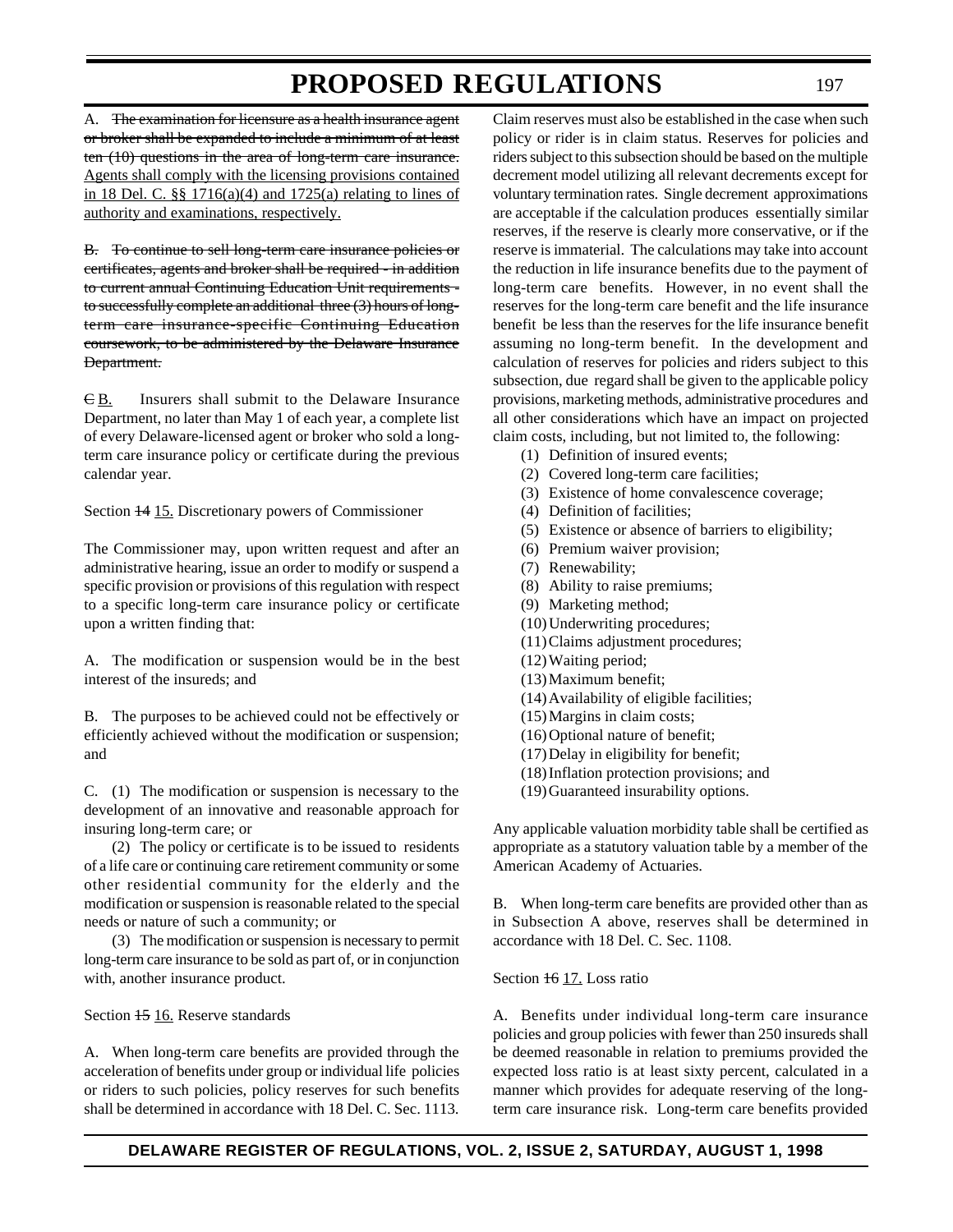## **PROPOSED REGULATIONS**

through the acceleration of the death benefit under a life insurance policy or annuity, where the charge or the premium for the acceleration benefit is identifiable and where the payment of such long-term care benefits cannot result in the decrease of the total amount of benefits payable under the policy (i.e., long-term care benefits plus balance payable upon death), shall be exempt from this section. In evaluating the expected loss ratio, due consideration shall be given to all relevant factors, including:

A. Statistical credibility of incurred claims experience and earned premiums;

B. The period for which rates are computed to provide coverage;

C. Experienced and projected trends;

D. Concentration of experience within early policy duration;

- E. Expected claim fluctuation;
- F. Experience refunds, adjustments or dividends;
- G. Renewability features;
- H. All appropriate expense factors;
- I. Interest;
- J. Experimental nature of this coverage;
- K. Policy reserves;
- L. Mix of business by risk classification; and

M. Product features such as long elimination periods, high deductibles and high maximum limits.

B. Every entity providing long-term care insurance in this State shall file annually its rates, rating schedule and supporting documentation including ratios of incurred losses to earned premiums by number of years of policy duration demonstrating that it is in compliance with the foregoing applicable loss ratio standards and that the period for which the policy is rated is reasonable in accordance with accepted actuarial principles and experience.

For purposes of this section, policy forms shall be deemed to comply the loss ratio standards if:

(i) for the most recent year, the ratio of the incurred losses to earned premiums for policies or certificates which have been in force for three years or more is greater that or equal to the applicable percentages contained in this section; and

(ii) the expected losses in relation to premiums over the entire period for which the policy is rated comply with the requirements of this section. An expected third-year loss ratio which is greater than or equal to the applicable percentage shall be demonstrated for policies or certificates in force less than three years.

Section  $17 \underline{18}$ . Filing requirement

Prior to an insurer or similar organization offering group longterm care insurance to a resident of this state pursuant to 18

Del. C. Section 7104 it shall file with the Commissioner evidence that the group policy or certificate thereunder has been approved by a state having statutory or regulatory longterm care insurance requirements substantially similar to those adopted in this state.

Section  $18$  19. Standard format outline of coverage

This section of the regulation implements, interprets and makes specific, the provisions of 18 Del. C. Section 7105, in prescribing a standard format and the content of an outline of coverage.

A. The outline of coverage shall be a free-standing document, using no smaller than ten point type.

B. The outline of coverage shall contain no material of an advertising nature.

C. Text which is capitalized or underscored in the standard format outline of coverage may be emphasized by other means which provide prominence equivalent to such capitalization or underscoring.

D. Use of the text and sequence of text of the standard format outline of coverage is mandatory, unless otherwise specifically indicated.

E. Format for outline of coverage;

[COMPANY NAME] [ADDRESS - CITY & STATE] [TELEPHONE NUMBER] LONG-TERM CARE INSURANCE OUTLINE OF COVERAGE [Policy Number or Group Master Policy and Certificate Number]

[Except for polices or certificates which are guaranteed issue, the following cautionary statement, or language substantially similar, must appear on the outline of coverage.]

Caution: The issuance of this long-term care insurance [policy] [certificate] is based upon your responses to the questions on your application. A copy of your [application] [enrollment form] [is enclosed] [was retained by you when your applied]. If your answers are incorrect or untrue, the company has the right to deny benefits or rescind your policy. The best time to clear up any questions is now, before a claim arises! If, for any reason, any of your answers are incorrect, contact the company at this address: [insert address].

1. This policy is [an individual policy of insurance] ([a group policy] which was issued in the [indicate jurisdiction in which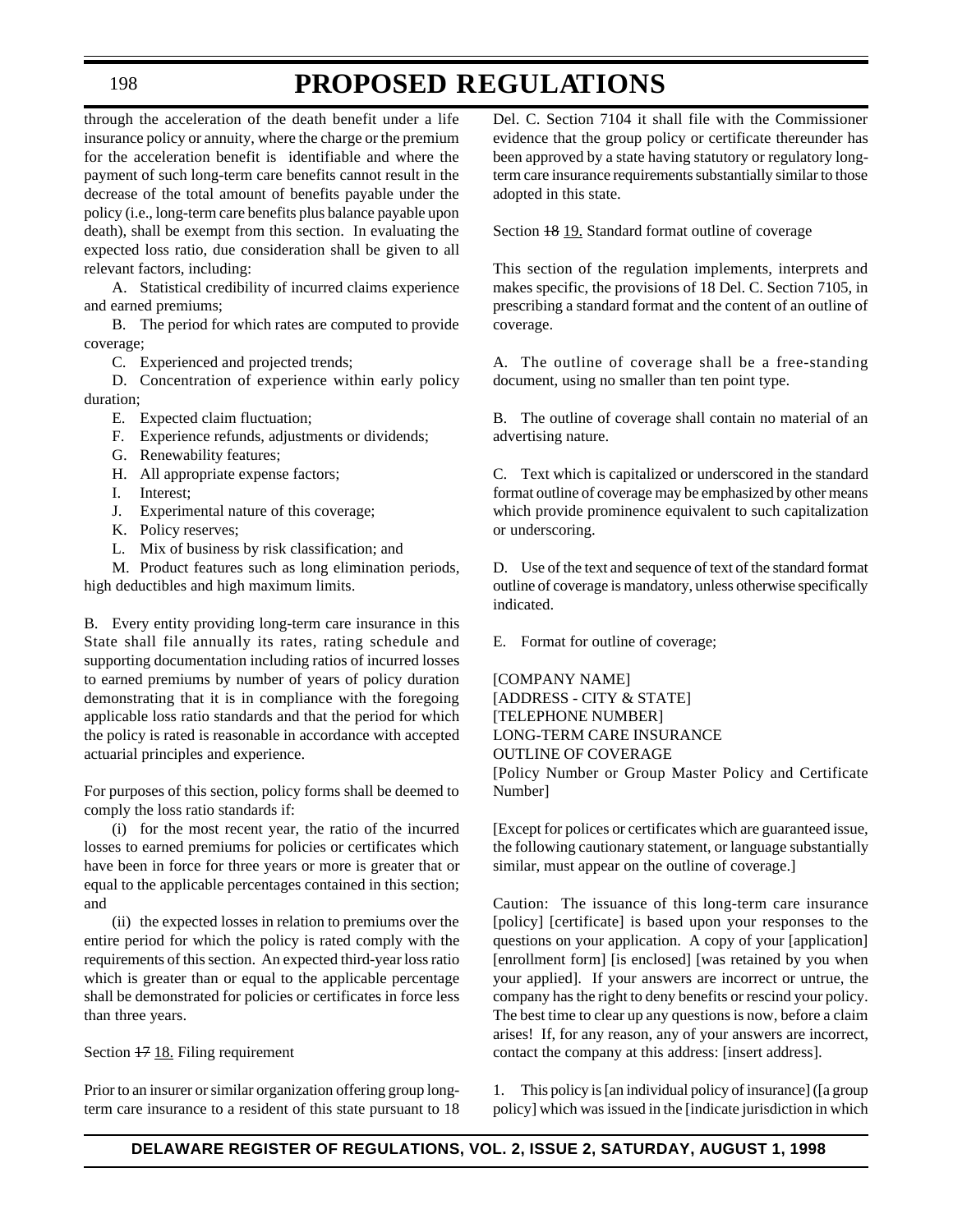group policy was issued]).

2. PURPOSE OF OUTLINE OF COVERAGE. This outline of coverage provides a very brief description of the important features of the policy. You should compare this outline of coverage to outlines of coverage for other policies available to you.

This is not an insurance contract, but only a summary of coverage. Only the individual or group policy contains governing contractual provisions. This means that the policy or group policy sets forth in detail the rights and obligations of both you and the insurance company. Therefore, if you purchase this coverage, or any other coverage, it is important that you READ YOUR POLICY (OR CERTIFICATE) CAREFULLY!

3. TERMS UNDER WHICH THE POLICY OR CERTIFICATE MAY BE RETURNED AND PREMIUM REFUNDED.

(a) [Provide a brief description of the right to return--"free look" provision of the policy.]

(b) [Include a statement that the policy either does or does not contain provisions providing for a refund or partial refund of premium upon the death of an insured or surrender of the policy or certificate. If the policy contains such provisions, include a description of them.]

4. THIS IS NOT MEDICARE SUPPLEMENT COVERAGE. If you are eligible for Medicare, review the Medicare Supplement Buyer's Guide provided by the insurance company.

(a) [For agents] Neither [insert company name] nor its agents represent Medicare, the federal government or any state government.

(b) [For direct response] [insert company name] is not representing Medicare, the federal government or any state government.

5. LONG-TERM CARE COVERAGE. Policies of this category are designed to provide coverage for one or more necessary or medically necessary diagnostic, preventive, therapeutic, rehabilitative, maintenance, or personal care services, provided in a setting other than an acute care unit of a hospital, such as in a nursing home, in the community or in the home.

This policy provides coverage in the form of a fixed dollar indemnity benefit for covered long-term care expenses, subject to policy [limitations] [waiting periods] and [coinsurance] requirements. [Modify this paragraph if the policy is not an indemnity policy.]

### 6. BENEFITS PROVIDED BY THIS POLICY.

(a) [Covered services, related deductible(s), waiting periods, elimination periods and benefit maximums.]

- (b) [Institutional benefits, by skill level.]
- (c) [Non-institutional benefits, by skill level.]

[Any benefit sereens triggers must be explained in this section.] If these screens triggers differ for different benefits, explanation of the sereen trigger should accompany each benefit description. If an attending physician or other specified person must certify a certain level of functional dependency in order to be eligible for benefits, this too must be specified. If activities -of daily living (ADLs) are used to measure an insured's need for long-term care, then these qualifying criteria or screens triggers must be explained.]

(d) Activities of daily living and cognitive impairment shall be used to measure an insured's need for long-term care and must be defined and described as part of the outline of coverage.

### 7. LIMITATIONS AND EXCLUSIONS.

[Describe:

- (a) Preexisting conditions;
- (b) Non-eligible facilities/provider;

(c) Non-eligible levels of care (e.g., unlicensed providers, care of treatment provided by a family member, etc.);

- (d) Exclusions/exceptions;
- (e) Limitations.]

[This section should provide a brief specific description of any policy provisions which limit, exclude, restrict, reduce, delay, or in any other manner operate to qualify payment of the benefits described in (6) above.]

### THIS POLICY MAY NOT COVER ALL THE EXPENSES ASSOCIATED WITH YOUR LONG-TERM CARE NEEDS.

8. RELATIONSHIP OF COST OF CARE AND BENEFITS. Because the costs of long-term care services will likely increase over time, you should consider whether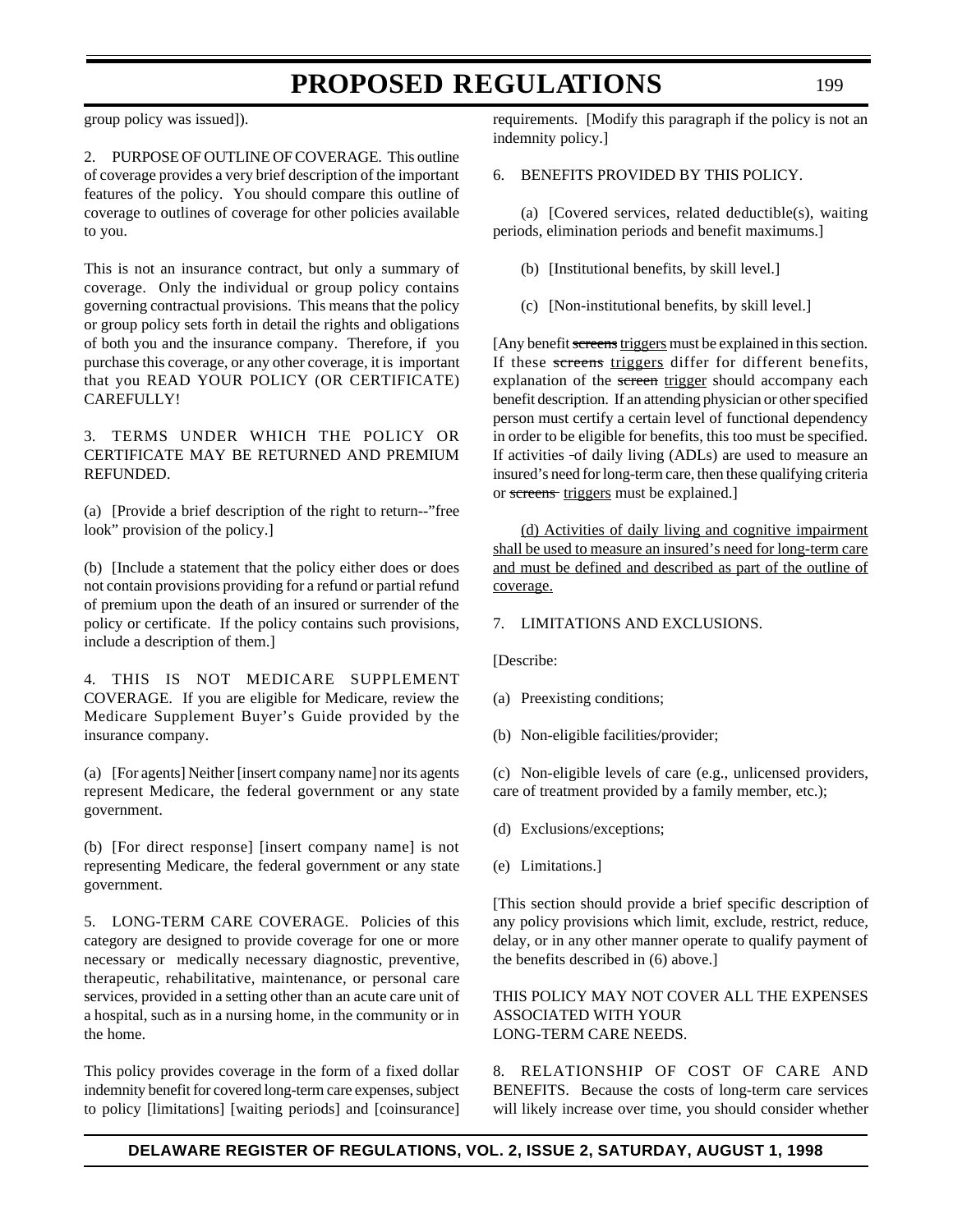## **PROPOSED REGULATIONS**

and how the benefits of this plan may be adjusted. [As applicable, indicate the following:

(a) That the benefit level will not increase over time;

(b) Any automatic benefit adjustment provisions;

(c) Whether the insured will be guaranteed the option to buy additional benefits and the basis upon which benefits will be increased over time if not only by a specified amount or percentage;

(d) If there is such a guarantee, include whether additional underwriting or health screening will be required, the frequency and amounts of the upgrade options, and any significant restrictions or limitations;

(e) And finally, describe whether there will be any additional premium charge imposed, and how that is to be calculated.]

9. TERMS UNDER WHICH THE POLICY (OR CERTIFICATE) MAY BE CONTINUED IN FORCE OR DISCONTINUED.

(a) Describe the policy renewability provisions;

(b) For group coverage, specifically describe continuation/ conversion provisions applicable to the certificate and group policy;

(c) Describe waiver of premium provisions or state that there are not such provisions;

(d) State whether or not the company has a right to change premium, and if such a right exists, describe clearly and concisely each circumstance under which premium may change.

10. ALZHEIMER'S DISEASE AND OTHER ORGANIC BRAIN DISORDERS.

[State that the policy provides coverage for insureds clinically diagnosed as having Alzheimer's disease or related degenerative and dementing illnesses. Specifically describe each benefit screen or other policy provision which provides preconditions to the availability of policy benefits for such an insured.]

### 11. PREMIUM.

[(a) State the total annual premium for the policy;

(b) If the premium varies with an applicant's choice among benefit options, indicate the portion of annual premium which corresponds to each benefit option.]

### 12. ADDITIONAL FEATURES.

[(a) Indicate if medical underwriting is used;

(b) Describe other important features.]

Section  $\frac{19}{20}$ . Filing requirements for advertising

Prior to use, every insurer, health care service plan or other entity providing long-term care insurance in this State shall provide a copy of any long-term care insurance advertisement intended for use in this State whether through written, radio or television medium to the Insurance Commissioner of the State Delaware for review and approval by the Commissioner.

Section  $2\theta$  21. Standards for marketing

A. Every insurer, health care service plan or other entity marketing long-term care insurance coverage in this state, directly or through its producers, shall:

(1) Establish marketing procedures to assure that any comparison of policies by its agents or other producers will be fair and accurate.

(2) Establish marketing procedures to assure excessive insurance is not sold or issued.

(3) Display prominently by type, stamp or other appropriate means, on the first page of the outline of coverage and policy, the following: "Notice to Buyer: This policy may not cover all of the costs associated with long-term care incurred by the buyer during the period of coverage. The buyer is advised to review carefully all policy limitations."

(4) Inquire and otherwise make every reasonable effort to identify whether a prospective applicant or enrollee for long-term care insurance already has accident and sickness or long-term care insurance and the types and amounts of any such insurance.

(5) Every insurer or entity marketing long-term care insurance shall establish auditable procedures for verifying compliance with this subsection~A.

(6) If the state of Delaware is the state in which the policy or certificate is delivered or issued for delivery, the insurer shall, at solicitation, provide written notice to the prospective policyholder or certificate holder that the Senior Outreach Advisory Resource Program (SOAR) Elderinfo Program, a senior counseling program approved by the Commissioner, is available and the name, address and telephone number of the SOAR Elderinfo Program.

B. In addition to the practices prohibited in 18 Del. C., Chapter 23, Unfair Trade Practices, the following acts and practices are prohibited:

(1) Twisting. Knowingly making any misleading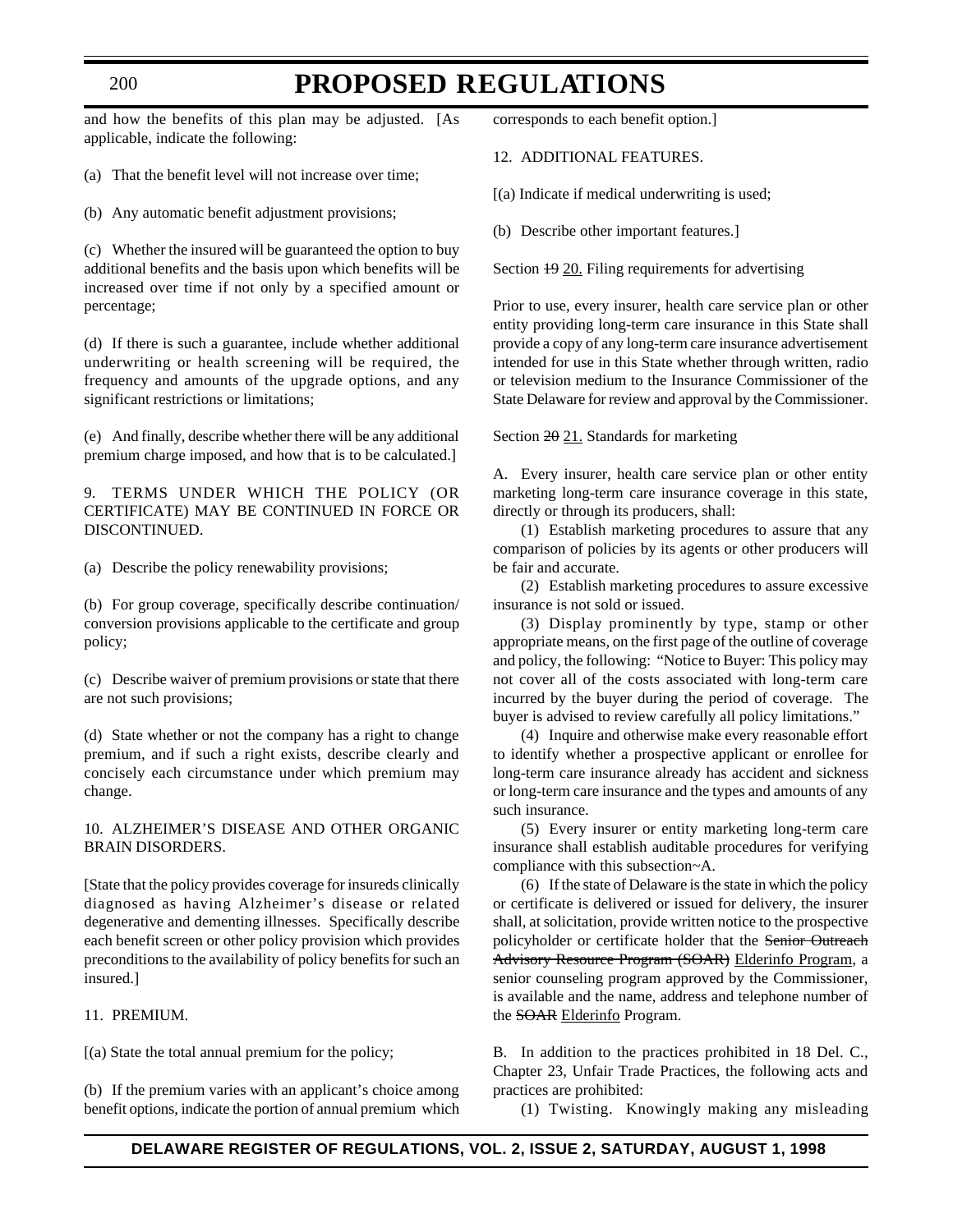representation or incomplete or fraudulent comparison of any insurance policies or insurers for the purpose of inducing, or tending to induce, any person to lapse, forfeit, surrender, terminate, retain, pledge, assign, borrow on or convert any insurance policy or to take out a policy of insurance with another insurer.

(2) High Pressure Tactics. Employing any method of marketing having the effect of or tending to induce the purchase of insurance through force, fright, threat, whether explicit or implied, or undue pressure to purchase or recommend the purchase of insurance.

(3) Cold lead advertising. Making use directly or indirectly of any method of marketing which fails to disclose in a conspicuous manner that a purpose of the method of marketing is solicitation of insurance and that contact will be made by an insurance agent or insurance company.

### Section 22. Suitability

A. This section shall not apply to life insurance policies that accelerate benefits for long-term care.

B. Every insurer, health care service plan or other entity marketing long-term care insurance ("insurer") shall:

(1) Develop and use suitability standards to determine whether the purchase or replacement of long-term care insurance is appropriate for the needs of the applicant;

(2) Train its agents in the use of its suitability standards; and

(3) Maintain a copy of its suitability standards and make them available for inspection upon request by the Commissioner.

C. (1) To determine whether the applicant meets the standards developed by the insurer, the agent and insurer shall develop procedures that take the following into consideration:

(a) The ability to pay for the proposed coverage and other pertinent financial information related to the purchase of the coverage;

(b) The applicant's goals or needs with respect to long-term care and the advantages and disadvantages of insurance to meet these goals or needs; and

(c) The values, benefits and costs of the applicant's existing insurance, if any, when compared to the values, benefits and costs of the recommended purchase or replacement.

(2) The insurer, and where an agent is involved, the agent shall make reasonable efforts to obtain the information set out in Paragraph (1) above. The efforts shall include presentation to the applicant, at or prior to application, the "Long-Term Care Insurance Personal Worksheet." The personal worksheet used by the issuer shall contain, at a minimum, the information in the format contained in Appendix B, in not less than twelve (12) point type. The

insurer may request the applicant to provide additional information to comply with its suitability standards. A copy of the insurer's personal worksheet shall be filed with the Commissioner.

(3) A completed personal worksheet shall be returned to the insurer prior to the insurer's consideration of the applicant for coverage, except the personal worksheet need not be returned for sales of employer group long-term care insurance to employees and their spouses.

(4) The sale or dissemination outside the company or agency by the issuer or agent of information obtained through the personal worksheet in Appendix B is prohibited.

D. The insurer shall use the suitability standards it has developed pursuant to this section in determining whether issuing long-term care insurance coverage to an applicant is appropriate.

E. Agents shall use the suitability standards developed by the insurer in marketing long-term care insurance.

F. At the same time as the personal worksheet is provided to the applicant, the disclosure form entitled "Things You Should Know Before You Buy Long-Term Care Insurance" shall be provided. The form shall be in the format contained in Appendix C, in not less than twelve (12) point type.

G. If the issuer determines that the applicant does not meet its financial suitability standards, or if the applicant has declined to provide the information, the issuer may reject the application. In the alternative, the issuer shall send the applicant a letter similar to Appendix D. However, if the applicant has declined to provide financial information, the issuer may use some other method to verify the applicant's intent. Either the applicant's returned letter or a record of the alternative method of verification shall be made part of the applicant's file.

H. The insurer shall report annually to the Commissioner the total number of applications received from residents of this state, the number of those who declined to provide information on the personal worksheet, the number of applicants who did not meet the suitability standards, and the number of those who chose to confirm after receiving a suitability letter.

Section 23. Standards for Benefit Triggers

A. A long-term care insurance policy shall condition the payment of benefits on a determination of the insured's ability to perform activities of daily living and on cognitive impairment. Eligibility for the payment of benefits shall not be more restrictive than requiring either a deficiency in the ability to perform not more than three (3) of the activities of daily living or the presence of cognitive impairment.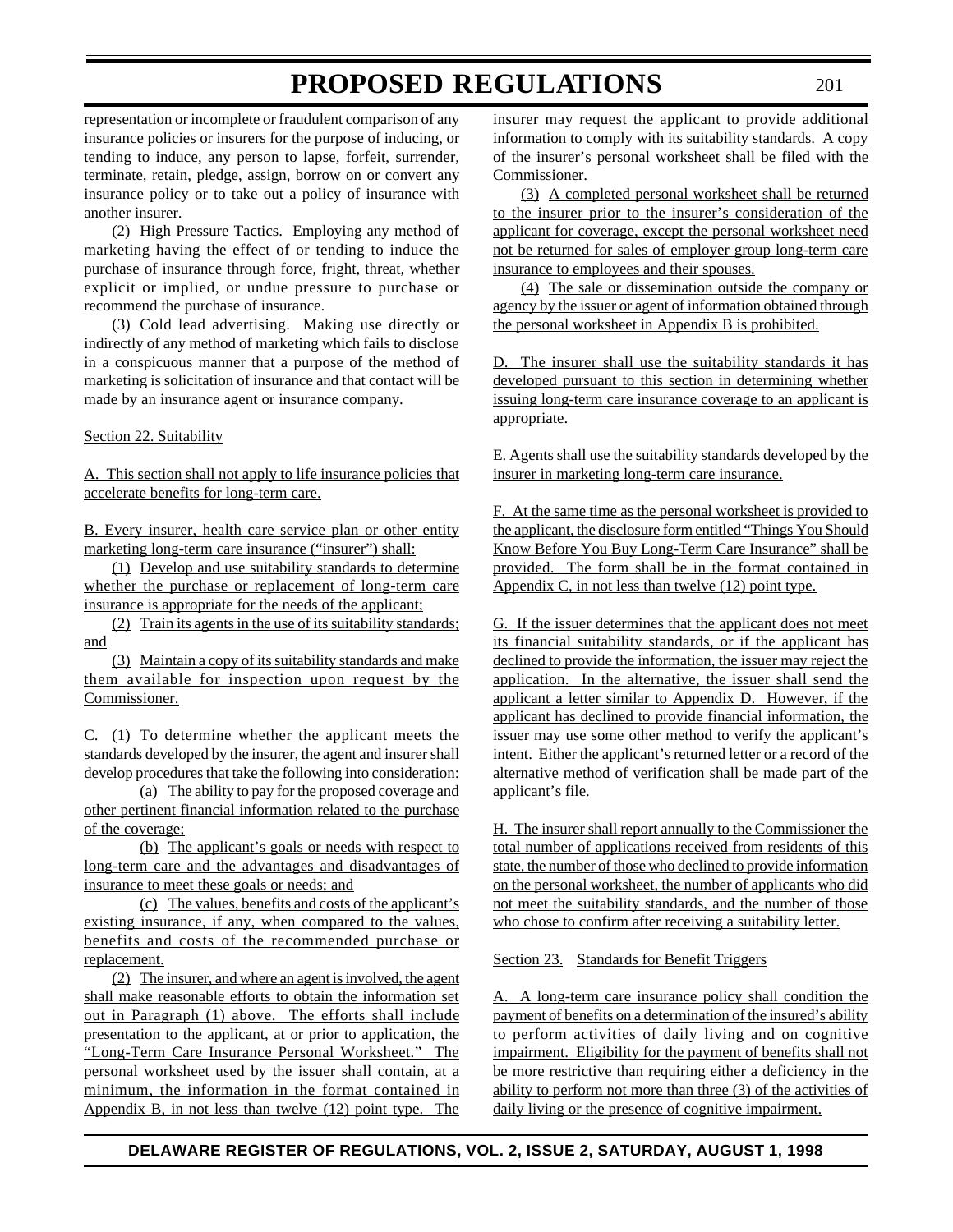B. (1)Activities of daily living shall include at least the following as defined in Section 5 and in the policy:

- (a) Bathing;
- (b) Continence;
- (c) Dressing;
- (d) Eating;
- (e) Toileting; and
- (f) Transferring;

(2) Insurers may use activities of daily living to trigger covered benefits in addition to those contained in Paragraph (1) as long as they are defined in the policy.

C. An insurer may use additional provisions for the determination of when benefits are payable under a policy or certificate; however the provisions shall not restrict, and are not in lieu of, the requirements contained in Subsections A and B.

D. For purposes of this section the determination of a deficiency shall not be more restrictive than:

(1) Requiring the hands-on assistance of another person to perform the prescribed activities of daily living; or

(2) If the deficiency is due to the presence of a cognitive impairment, supervision or verbal cueing by another person is needed in order to protect the insured or others.

E. Assessments of activities of daily living and cognitive impairment shall be performed by licensed or certified professionals, such as physicians, nurses or social workers.

F. Long term care insurance policies shall include a clear description of the process for appealing and resolving benefit determinations.

G. The requirements set forth in this section shall be effective (12 months after adoption of this provision) and shall apply as follows:

(1) Except as provided in Paragraph (2), the provisions of this section apply to a long-term care policy issued in this state on or after the effective date of the amended regulation.

(2) For certificates issued on or after the effective date of this section, under a group long-term care insurance policy as defined in 18 Del. C. § 7103(4)a. [effective, the provisions of this section shall not apply.

Section  $-21$  24. Prohibition against pre-existing conditions and probationary periods in replacement policies or certificates

If a long-term care insurance policy or certificate replaces another long-term care insurance policy or certificate, the replacing insurer shall waive any time periods applicable to pre-existing conditions and probationary periods in the new long-term care insurance policy or certificate to the extent that similar exclusions have been satisfied under the original

policy.

Section  $22 25$ . Requirement to deliver shopper's guide

A. A long-term care insurance shopper's guide in the format developed by the National Association of Insurance Commissioners, or one developed or approved by the Commissioner, shall be provided to all prospective applicants of a long-term care insurance policy or certificate.

(1) In the case of agent solicitations, an agent must deliver the shopper's guide prior to the presentation of an application or enrollment form.

(2) In the case of direct response solicitations, the shopper's guide must be presented in conjunction with any application or enrollment form.

B. Life insurance policies or riders containing accelerated long-term care benefits are not required to furnish the abovereferenced guide, but shall furnish the policy summary required under 18 Del. C., Section 7105 (j).

Section 23 26. Requirement to offer nonforfeiture benefit

A. No policy or certificate may be delivered or issued for delivery in this state unless the insurer also offers to the policyholder or certificateholder the option to purchase a policy that provides for nonforfeiture benefits to the defaulting or lapsing policyholder or certificateholder.

This section does not apply to life insurance policies or riders containing accelerated long-term care benefits.

(1) For purpose of this section, attained age rating is defined as a schedule of premiums starting from the issue date which increases with increasing age at least one percent per year to age fifty (50), and at least three percent (3%) per year beyond age fifty (50).

(2) For purposes of this section, the nonforfeiture benefit shall be a shortened benefit period providing paid-up longterm care insurance coverage after lapse. The same benefits (amounts and frequency in effect at the time of lapse but not increased thereafter) will be payable for a qualifying claim, but the lifetime maximum dollars or days of benefit shall be determined as specified in Paragraph (3).

(3) The standard nonforfeiture credit will be equal to 100 percent of the sum of all premiums paid, including the premiums paid prior to any changes in benefits. The insurer may offer additional shortened benefit period options, as long as the benefits for each duration equal or exceed the standard nonforfeiture credit for that duration. However, the minimum nonforfeiture credit shall not be less than thirty (30) times the daily nursing home benefit at the time of lapse. In either event, the calculation of the nonforfeiture credit is subject to the limitation of Subsection B.

(4) No policy or certificate shall begin a nonforfeiture benefit later than the end of the third year following the policy

202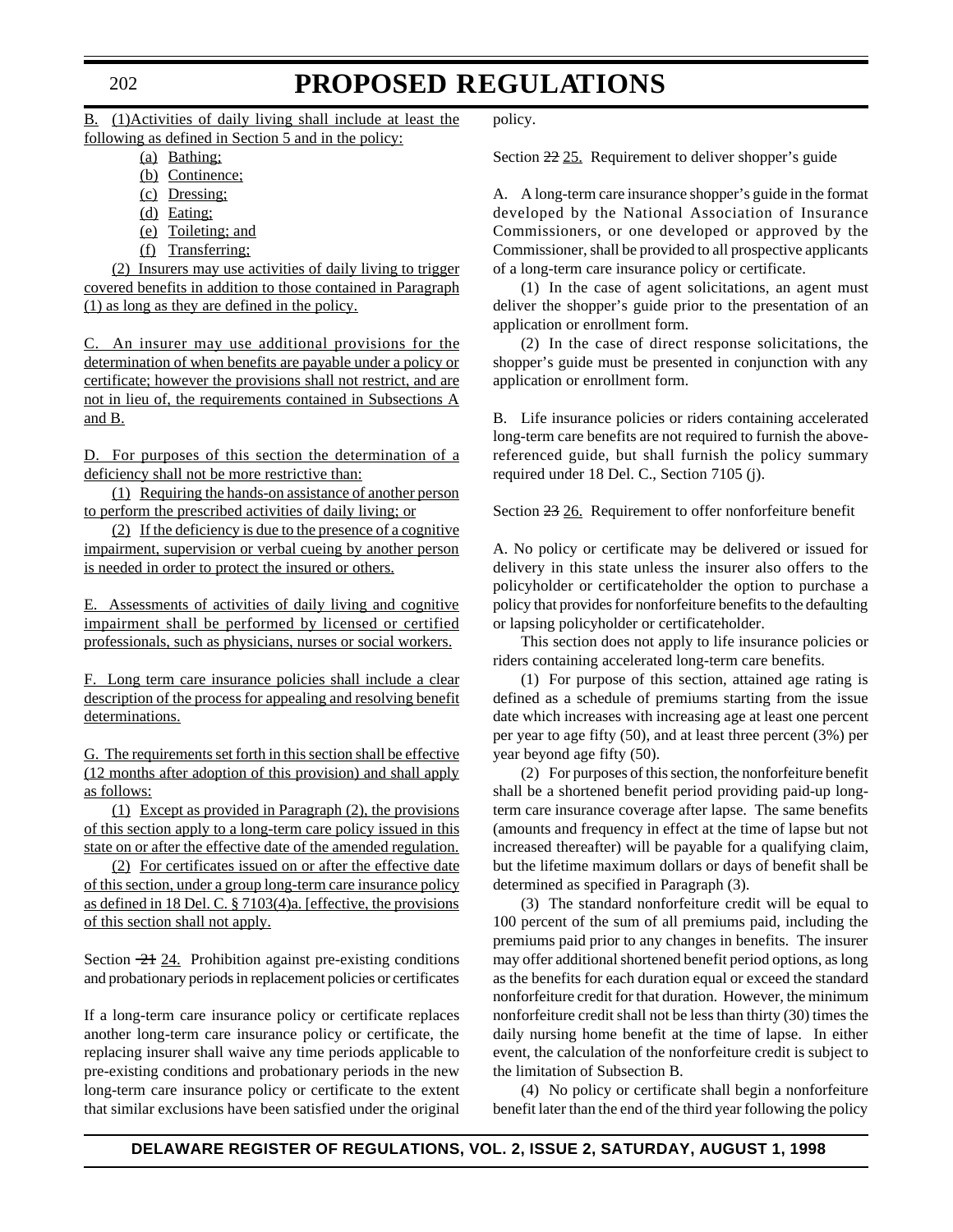or certificate issue date except that for a policy or certificate with attained age rating, the nonforfeiture benefit shall begin on the earlier of:

(a) The end of the tenth year following the policy or certificate issue date; or

(b) The end of the second year following the date the policy or certificate is no longer subject to attained age rating.

(5) Nonforfeiture credits may be used for all care and services qualifying for benefits under the terms of the policy or certificate, up to the limits specified in the policy or certificate.

B. All benefits paid by the insurer while the policy or certificate is in premium paying status and in the paid up status will not exceed the maximum benefits which would have been payable if the policy or certificate had remained in premium paying status.

C. There shall be no difference in the minimum nonforfeiture benefit as required under this section for group and individual policies.

D. The requirements set forth in this section shall become effective on May 1, 1997, except for certificates issued on or after the effective date of this section under a group longterm care insurance policy as defined in 18 Del. C., Section 7103, which policy was in force at the time this amended regulation became effective.

E. Premiums charged for a policy or certificate containing nonforfeiture benefits shall be subject to the loss ratio requirements of Section 16 treating the policy as a whole.

F. (1) A nonforfeiture benefit as provided in subsection A.(2) and (3) of this section shall be included in a long-term care insurance policy or certificate unless an insurer obtains a rejection of a nonforfeiture benefit signed by the policyholder or certificateholder as required in this section.

(2) The rejection shall be considered part of the application and shall state: I have reviewed the outline of coverage and the nonforfeiture benefit as described therein. Specifically, I have reviewed Plan \_\_\_\_\_\_\_\_\_\_\_\_\_\_\_\_\_\_\_\_\_\_\_\_ and I reject the nonforfeiture benefit.

Section 24 27. Permitted compensation arrangements

A. An insurer or other entity may provide commission or other compensation to an agent or other representative for the sale of a long-term care insurance policy or certificate which shall not exceed twenty-five percent (25%) of the total premium paid for that policy year.

B. No entity shall provide compensation to its agents or other

producers and no agent or producer shall receive compensation greater than twenty-five percent (25%) of the total premium paid for that policy year for the sale of a replacement longterm care insurance policy or certificate.

C. For purposes of this section, "compensation" includes pecuniary or non-pecuniary remuneration or any kind relating to the sale or renewal of the policy or certificate including but not limited to bonuses, gifts, prizes, awards and finders fees.

A. An insurer or other entity may provide commission or other compensation to an agent or other representative for the sale of a long-term care insurance policy or certificate only if the first year commission or other first year compensation is no more than 200 percent of the commission or other compensation paid for selling or servicing the policy or certificate in the second year or period.

B. The commission or other compensation provided in subsequent (renewal) years must be the same as that provided in the second year or period and must be provided for a reasonable number of renewal years.

C. No entity shall provide compensation to its agents or other producers and no agent or producer shall receive compensation greater than the renewal compensation payable by the replacing insurer on renewal policies.

D. For purposes of this section, "compensation" includes pecuniary or non-pecuniary remuneration of any kind relating to the sale or renewal of the policy or certificate including but not limited to bonuses, gifts, prizes, awards and finders fees.]

Section 25 28. Penalties

In addition to any other penalties provided by the laws of this state, any insurer and any agent found to violate any requirement of this state relating to the regulation of longterm care insurance or the marketing of such insurance shall be subject to a fine of up to three (3) times the amount of any commissions paid for each policy involved in the violation or up to \$10,000, whichever is greater.

Section 26 29. Separability

If any provision of this regulation or the application thereof to any person or circumstance is for any reason held to be invalid, the remainder of the regulation and the application of such provision to other persons or circumstances shall not be affected thereby.

Section 27 30. Effective Date

This regulation became effective July 30, 1990, except Section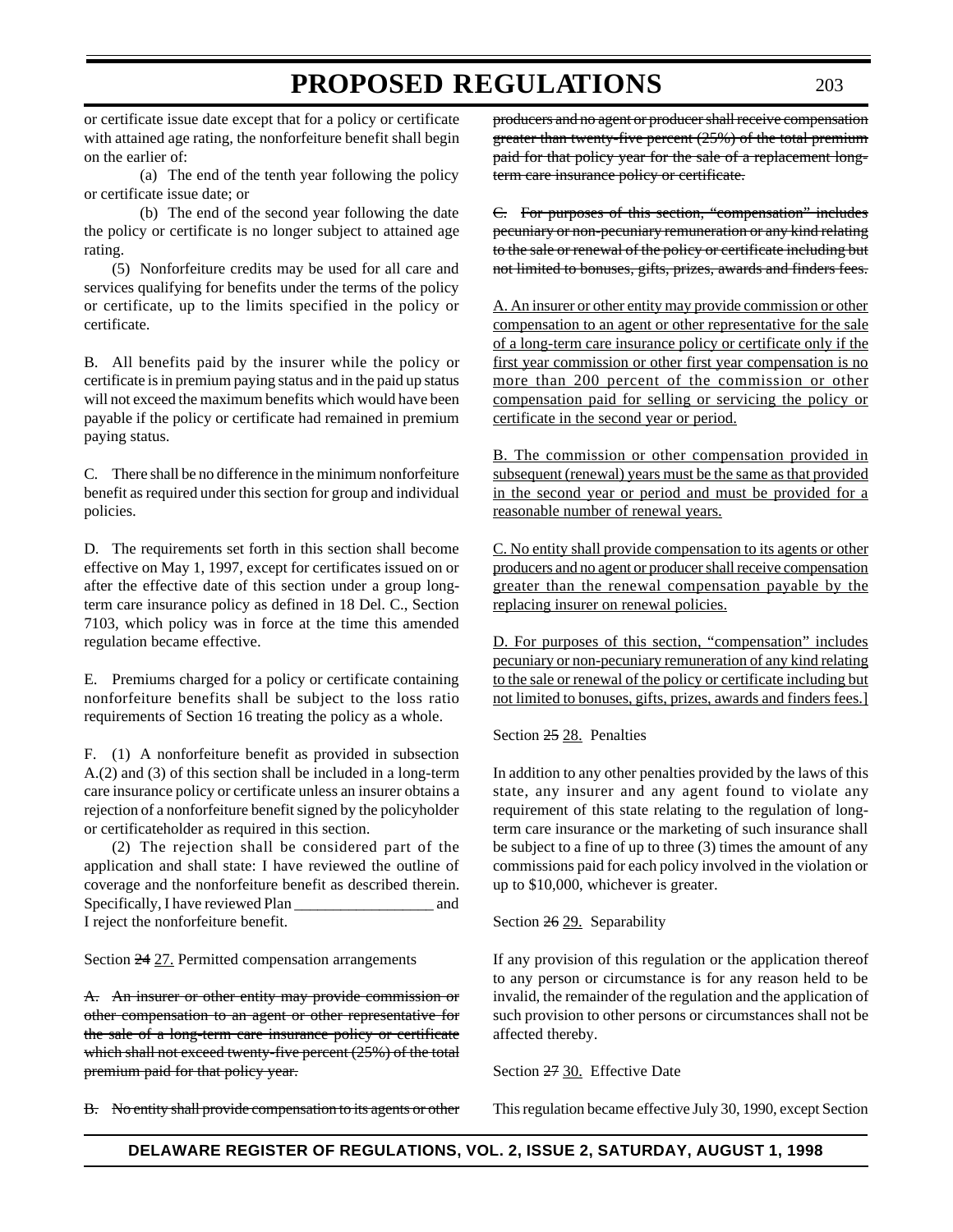# **PROPOSED REGULATIONS**

13 became effective July 1, 1993. Amendment #1 adopted nonforfeiture benefits (Section~23) on December 23, 1996, to become effective on May 1, 1997. Subsequent amended provisions of this Regulation shall become effective 45 days from the Commissioner's order amending this regulation.

Donna Lee H. Williams Insurance Commissioner

Appendix B

### Long Term Care Insurance Personal Worksheet

People buy long-term care insurance for a variety of reasons. These reasons include to avoid spending assets for long-term care, to make sure there are choices regarding the type of care received, to protect family members from having to pay for care, or to decrease the chances of going on Medicaid. However, long term care insurance can be expensive, and is not appropriate for everyone. State law requires the insurance company to ask you to complete this worksheet to help you and the insurance company determine whether you should buy this policy.

### Premium

The premium for the coverage you are considering will be [\$\_\_\_\_\_\_\_\_\_ per month, or \$\_\_\_\_\_\_\_ per year,] [a one-time single premium of \$

[The company cannot raise your rates on this policy.] [The company has a right to increase premiums in the future.] The company has sold long-term care insurance since [year] and has sold this policy since [year]. [The last rate increase for this policy in this state was in [year], when premiums went up by an average of \_\_\_\_\_\_%]. [The company has not raised its rates for this policy.]

Drafting Note: The issuer shall use the bracketed sentence or sentences applicable to the product offered. If a company includes a statement regarding not having raised rates, it must disclose the company's rate increases under prior policies providing essentially similar coverage.

[ Have you considered whether you could afford to keep this policy if the premiums were raised, for example, by 20%?]

Drafting Note: The issuer shall use the bracketed sentence unless the policy is fully paid up or is a noncancellable policy.

### Income

Where will you get the money to pay each year's premiums?

Income Savings Family members

What is your annual income? (check one) Under \$10,000 \$[10-20,000] \$[20-30,000] \$[30-50,000] Over \$50,000

Drafting Note: The issuer may choose the numbers to put in the brackets to fit its suitability standards.

How do you expect your income to change over the next 10 years? (check one)

No change Increase Decrease

If you will be paying premiums with money received only from your own income, a rule of thumb is that you may not be able to afford this policy if the premiums will be more than 7% of your income.

### Savings and Investments

Not counting your home, what is the approximate value of all of your assets (savings and investments)? (check one)

```
Under $20,000 $20,000-$30,000 $30,000-$50,000
Over $50,000
```
How do you expect your assets to change over the next ten years? (check one) Stay about the same Increase Decrease

If you are buying this policy to protect your assets and your assets are less than \$30,000, you may wish to consider other options for financing your long-term care.

### Disclosure Statement

The information provided above accurately describes my financial situation

I choose not to complete this information.

### Signed:

(Applicant) (Date)

[ I explained to the applicant the importance of completing this information.

### Signed:

(Agent) (Date)

Agent's Printed Name: 1

[Note: In order for us to process your application, please return this signed statement to [name of company], along with your application.]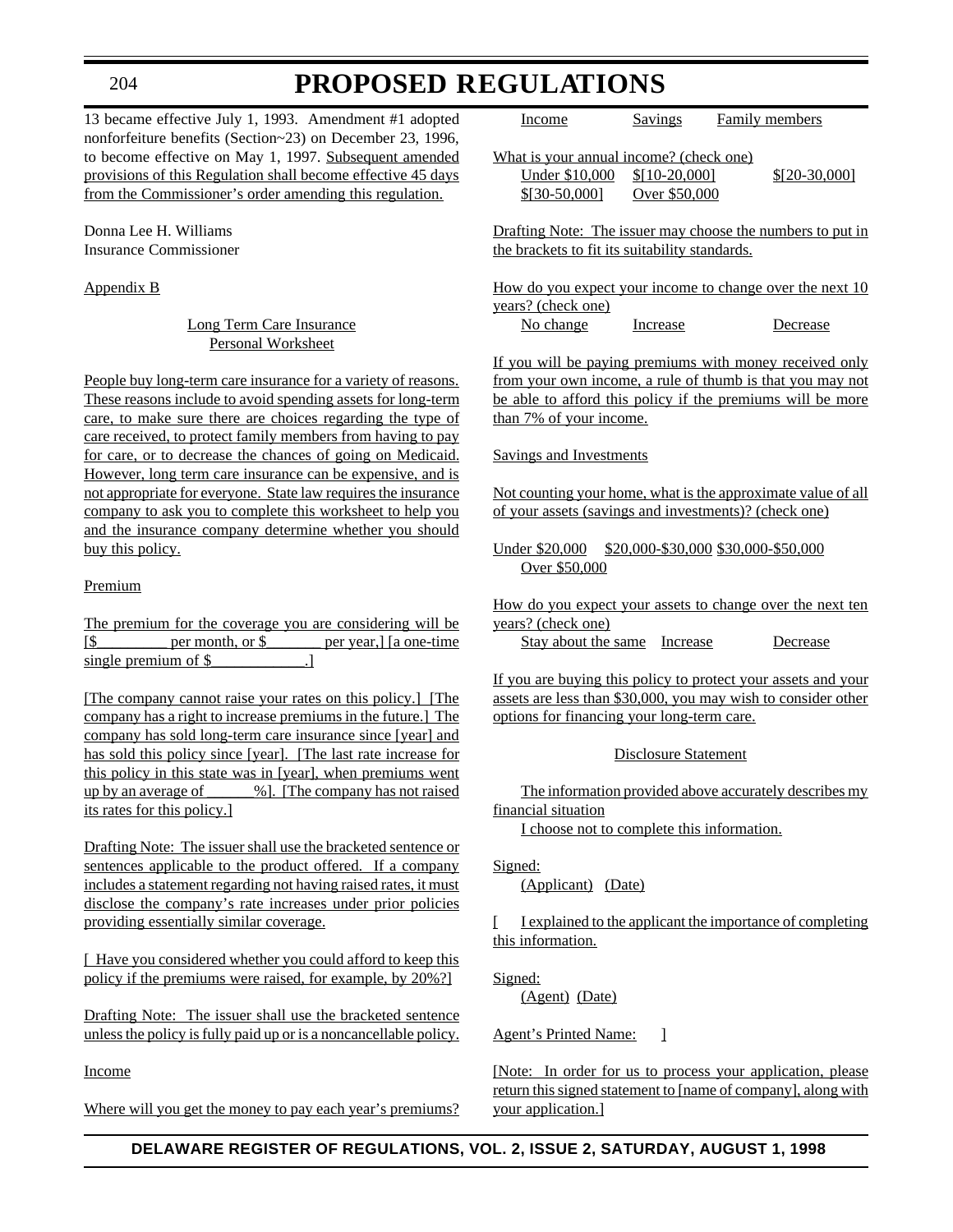[My agent has advised me that this policy does not appear to be suitable for me. However, I still want the company to consider my application.

Signed: 1 (Applicant) (Date)

Drafting Note: Choose the appropriate sentences depending on whether this is a direct mail or agent sale.

The company may contact you to verify your answers.

Drafting Note: When the Long-Term Care Insurance Personal Worksheet is furnished to employees and their spouses under employer group policies, the text from the heading "Disclosure Statement" to the end of the page may be removed.

### Appendix C

### Things You Should Know Before You Buy Long-Term Care Insurance

Long-Term Care

most of the costs for your care in a nursing home. Many policies also pay for care at home or other community settings. Since policies can vary in coverage, you should read this policy and make sure you understand what it covers before you buy it. Insurance

> • [You should **not** buy this insurance policy unless you can afford to pay the premiums every year.] [Remember that the company can increase premiums in the future.]

• A long-term care insurance policy may pay

Drafting Note: For single premium policies, delete this bullet; for noncancellable policies, delete the second sentence only.

The personal worksheet includes questions designed to help you and the company determine whether this policy is suitable for your needs. • Medicare does **not** pay for most long-term care. • Medicaid will generally pay for long-term care if you have very little income and few assets. You probably should not buy this policy if you are now eligible for Medicaid. • Many people become eligible for Medicaid after they have used up their own financial resources by paying for long-term care services. • When Medicaid pays your spouse's nursing Medicare Medicaid

home bills, you are allowed to keep your house

and furniture, a living allowance, and some of your joint assets.

• Your choice of long-term care services may be limited if you are receiving Medicaid. To learn more about Medicaid, contact your local or state Medicaid agency.

• Make sure the insurance company or agent gives you a copy of a book called the National Association of Insurance Commissioners' "Shopper's Guide to Long-Term Care Insurance." Read it carefully. If you have decided to apply for long-term care insurance, you have the right to return the policy within 30 days and get back any premium you have paid if you are dissatisfied for any reason or choose not to purchase the policy. Shopper's Guide

• Free counseling and additional information Counseling about long-term care insurance are available through your state's insurance counseling program. Contact your state insurance department or department on aging for more information about the senior health insurance counseling program in your state.

### Appendix D

Long-Term Care Insurance Suitability Letter

### Dear [Applicant]:

Your recent application for long-term care insurance included a "personal worksheet," which asked questions about your finances and your reasons for buying long-term care insurance. For your protection, state law requires us to consider this information when we review your application, to avoid selling a policy to those who may not need coverage.

[Your answers indicate that long-term care insurance may not meet your financial needs. We suggest that you review the information provided along with your application, including the booklet "Shopper's Guide to Long-Term Care Insurance" and the page titled "Things You Should Know Before Buying Long-Term Care Insurance." Your state insurance department also has information about long-term care insurance and may be able to refer you to a counselor free of charge who can help you decide whether to buy this policy.]

[You chose not to provide any financial information for us to review.]

Drafting Note: Choose the paragraph that applies.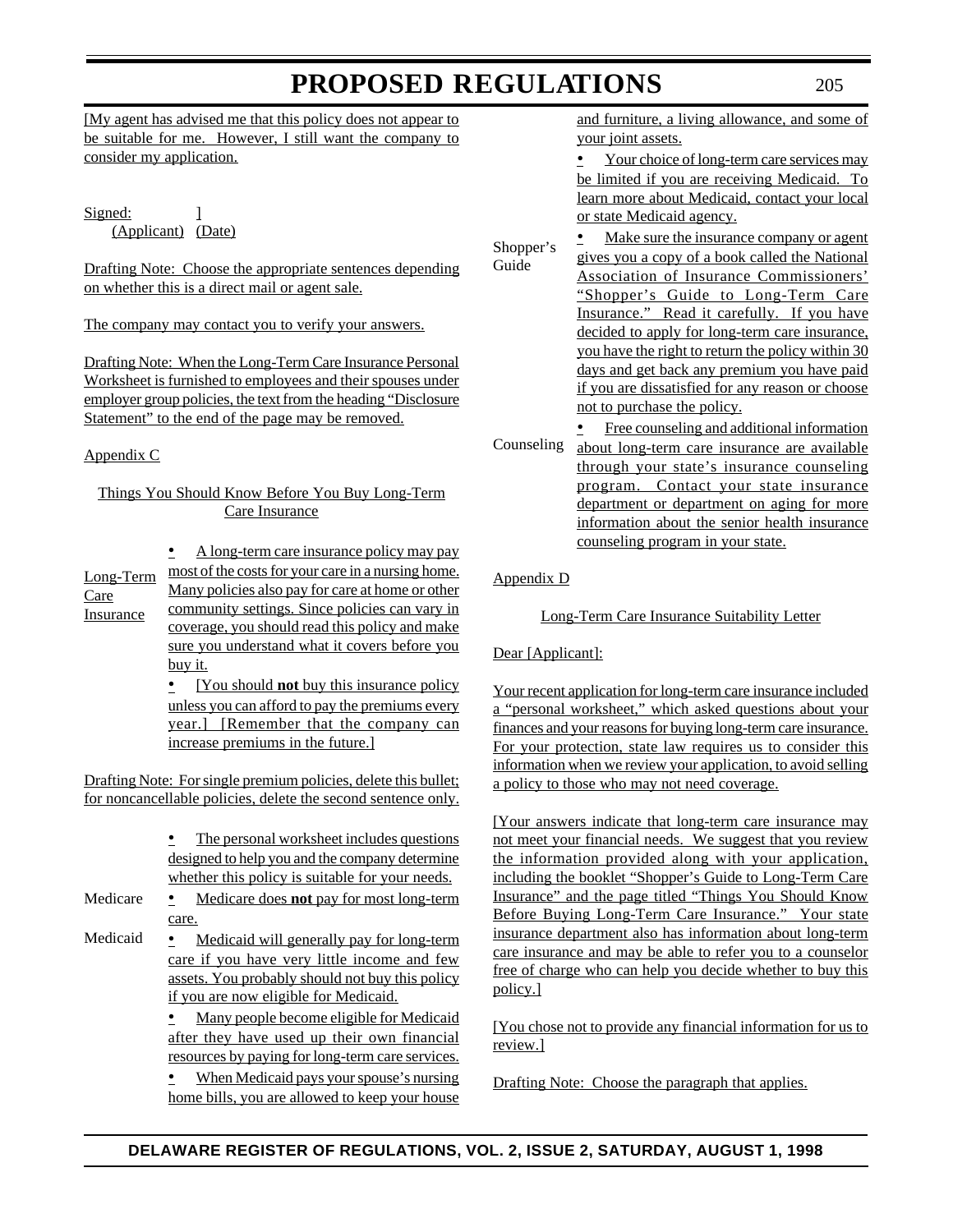# **PROPOSED REGULATIONS**

We have suspended our final review of your application. If, after careful consideration, you still believe this policy is what you want, check the appropriate box below and return this letter to us within the next 60 days. We will then continue reviewing your application and issue a policy if you meet our medical standards.

If we do not hear from you within the next 60 days, we will close your file and not issue you a policy. You should understand that you will not have any coverage until we hear back from you, approve your application and issue you a policy.

Please check one box and return in the enclosed envelope.

Yes, [although my worksheet indicates that long-term care insurance may not be a suitable purchase,] I wish to purchase this coverage. Please resume review of my application.

Drafting Note: Delete the phrase in brackets if the applicant did not answer the questions about income.

No. I have decided not to buy a policy at this time.

APPLICANT'S SIGNATURE DATE

Please return to [issuer] at [address] by [date].]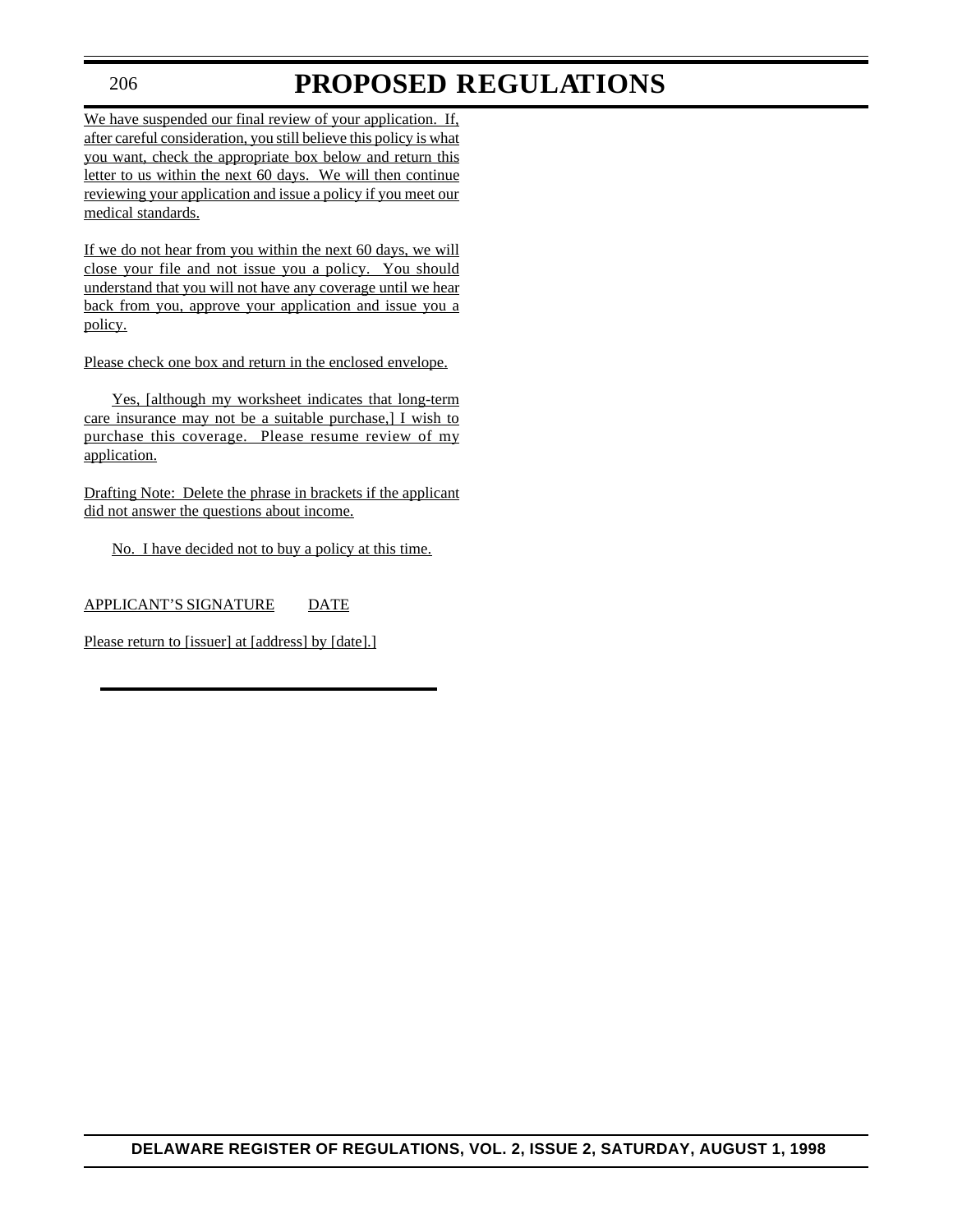### **Symbol Key**

Roman type indicates the text existing prior to the regulation being promulgated. Underlined text indicates new text added at the time of the proposed action. Language which is striken through indicates text being deleted. **[Bracketed Bold language]** indicates text added at the time the final order was issued. **[Bracketed striken through]** indicates language deleted at the time the final order was issued.

### **Final Regulations**

The opportunity for public comment shall be held open for a minimum of 30 days after the proposal is published in the Register of Regulations. At the conclusion of all hearings and after receipt within the time allowed of all written materials, upon all the testimonial and written evidence and information submitted, together with summaries of the evidence and information by subordinates, the agency shall determine whether a regulation should be adopted, amended or repealed and shall issue its conclusion in an order which shall include: (1) A brief summary of the evidence and information submitted; (2) A brief summary of its findings of fact with respect to the evidence and information, except where a rule of procedure is being adopted or amended; (3) A decision to adopt, amend or repeal a regulation or to take no action and the decision shall be supported by its findings on the evidence and information received; (4) The exact text and citation of such regulation adopted, amended or repealed; (5) The effective date of the order; (6) Any other findings or conclusions required by the law under which the agency has authority to act; and (7) The signature of at least a quorum of the agency members.

The effective date of an order which adopts, amends or repeals a regulation shall be not less than 10 days from the date the order adopting, amending or repealing a regulation has been published in its final form in the Register of Regulations, unless such adoption, amendment or repeal qualifies as an emergency under §10119.

### **DEPARTMENT OF ADMINISTRATIVE SERVICES**

**DIVISION [OF PROFESSIONAL](#page-3-0) REGULATION**

**BOARD OF FUNERAL SERVICES**

Statutory Authority: 24 Delaware Code, Section 3105(a)(1)  $(24$  Del. C. 2105 $(a)(1))$ 

Before the Board of Funeral Services

In re: Rules and Regulation of the Board of Funeral Services

Order Adopting the Rules and Regulations Of the Board of Funeral Services

#### Summary of the Evidence and Information Submitted

1. The Honorable Stephanie A. Ulbrich, chair, Joint Sunset Committee, addressed the Board in a letter dated April 30, 1998 and indicated language in proposed Rules 1.6 and 1.8 was inconsistent with the enabling act. The letter is attached as Exhibit A.

2. No other written or verbal information was received.

Finding of Fact

1. Reviewing and updating the rules satisfies the legislative purpose of developing standards to assure competence and providing a mechanism of handling complaints.

2. Proposed Rules 1.6 and 1.8 should be changed to be consistent with the law. No further notice is necessary. 29 Del, C. Sections 10 1 13 (b) and 10 1 18 (c).

3. If the proposed legislation is enacted, further changes to bring these rules into compliance with the new law with respect to the educational requirements can be accomplished without the formality of Register of Regulation publication pursuant to the sections supra.

#### Text and Citation

The exact text and citation of each rule is attached hereto as Exhibit B and incorporated herein.

### **Decision**

Pursuant to the authority in 24 Del, C. Section 3105(a)(1) and after due notice as required under the Administrative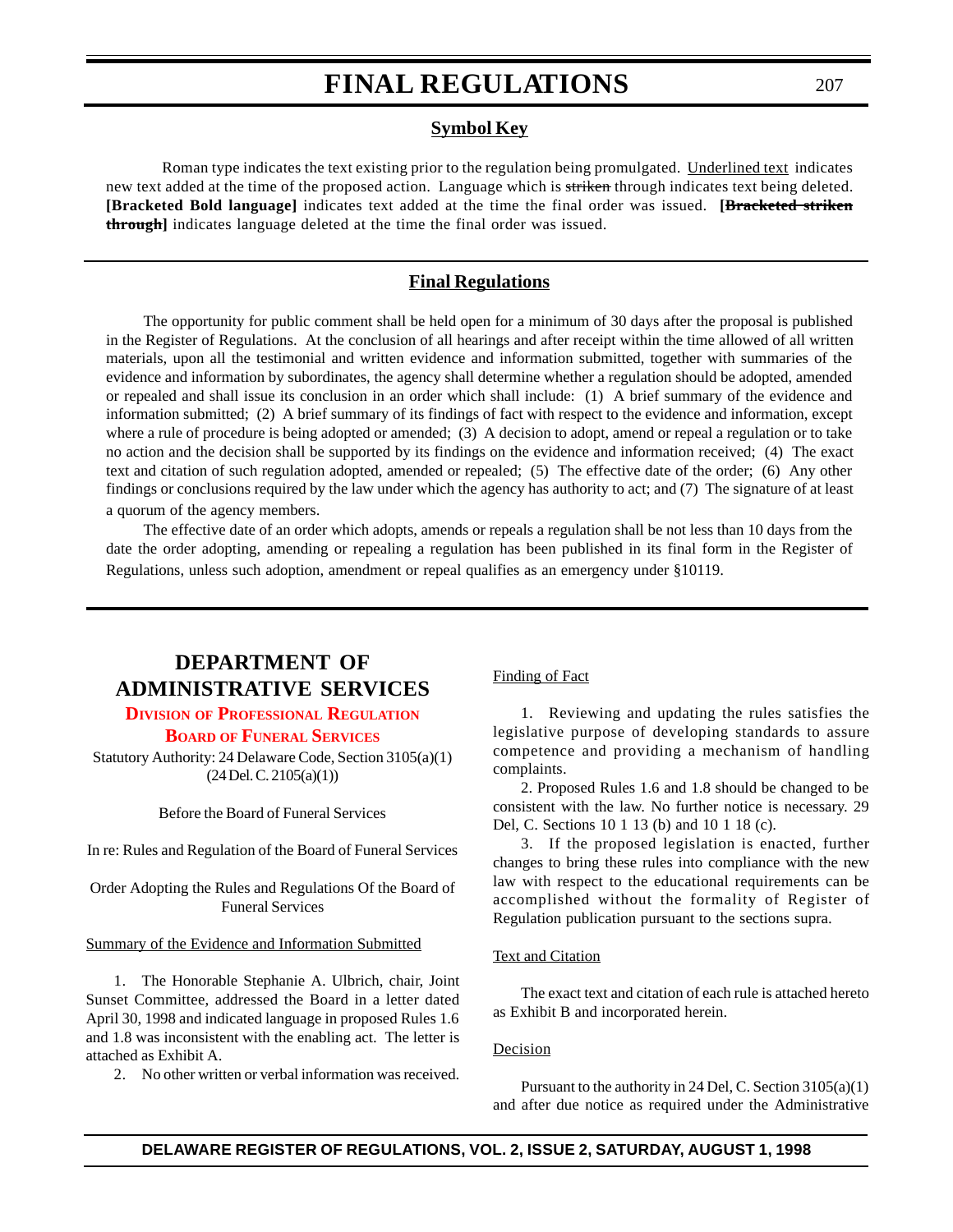# **FINAL REGULATIONS**

procedures Act, the Board of Funeral Services by the undersigned members hereby promulgates and adopts the Rules in Exhibit B to be effective ten days following publication in the Delaware Register of Regulation.

SO ORDERED THIS 20th day of May, 1998.

Richard W. Harra, President Gary J. Wallick, Secretary Barbara R. Robbins Charles P. Arcaro J. Thomas Sturgis, Jr., Ph.D. Dorothy J. Sapp Edward G. Minus, Sr.

April 30, 1998

Ms. Barbara R. Robbins, immediate past president Board of Funeral Services 861 Silver Lake Blvd., Ste. 203 Dover, DE 19904-2467

Dear Ms. Robbins:

Thank you for your letter of March 19, 1998, regarding the requirements for licensure for persons providing funeral services. The Sunset Committee will discuss its 1997 recommendation regarding requirements for licensure for funeral directors during an upcoming meeting.

I understand the Board has scheduled a public hearing for proposed rules and regulations. Proposed Rule 1.6 appears to violate statutory language and a Sunset Committee recommendation. The proposal states that the Division "shall administer a State examination based solely upon the laws and regulations of Delaware and other jurisdictions which impact on, relate to and govern its profession." Current 3107, 24 Del. C., requires that the examination shall be "based solely upon the laws of Delaware governing the profession."

The Sunset Committee in 1997 recommended that 3107, 24 Del. C., be rewritten to "clarify that the Division of Professional Regulation has sole authority to contract for the validated examination on state law and that the examination be strictly on state law governing the practice of funeral services." The Sunset recommendation did not change the current statutory mandate, but rather clarifies the Division's authority and reinforces that the examination is to cover strictly state law. These same comments apply to proposed Rule 1.8 regarding the content of the state examination.

Please ask the Board to consider these comments on the proposed Rule changes.

It is evident that your Board has worked to comply with the Sunset Committee recommendations. I look forward to continuing to work with you and your new Board President, Richard Harra, to implement the Sunset recommendations The legislation has been prepared and will be ready for introduction as soon as the Committee discusses the education requirements.

Please do not hesitate to contact me if you have any questions.

Representative Stephanie A. Ulbrich, chair Joint Sunset Committee

### RULES AND REGULATIONS OF THE DELAWARE BOARD OF FUNERAL SERVICES

A revision of the Rules and Regulations governing the State Board of Funeral Services of the State of Delaware, adopted and promulgated this 20th day of May, 1998 at Dover, Delaware. These Rules and Regulations are hereby adopted pursuant to 24 <u>Del. C.</u> Section 3105 (a)(1) and the Administrative Procedures Act, 29 Del. C. Section 10115. These regulations supersede and replace any previous adopted rules, regulations or bylaws by the State Board of Funeral Services.

\*\*\*\*\*\*\*\*\*\* Duties of the Officers

1. The President shall preside at all meetings, call meetings, sign certificates with other Board members or other forms that may be required by him or her by law.

2. In the absence of the President, the Secretary shall preside at the meetings and call meetings when the President is absent. However, the signatory duties of the President may not be transferred to the Secretary.

3. In accordance with 29 Del. C. Section 8807, the Division of Professional Regulation shall maintain and keep all records of licensed funeral directors in the State of Delaware issuing a number and date to each license.

4. The Division shall also cause to be collected all fees including license application fees, renewal fees or any other fee required to be filed for paid in accordance with the provisions of 24 Del. C. ch. 31, et seq.

5. In accordance with the Freedom of Information Act, 29 Del. C. Section 10004 (c) the Division of Professional Regulation shall publish an agenda of all meetings which shall include the time, dates and places of said meetings and an agenda. The Board shall also give public notice of the regular meetings and its intent to hold an executive session closed to the public at least seven days in advance. However, the agenda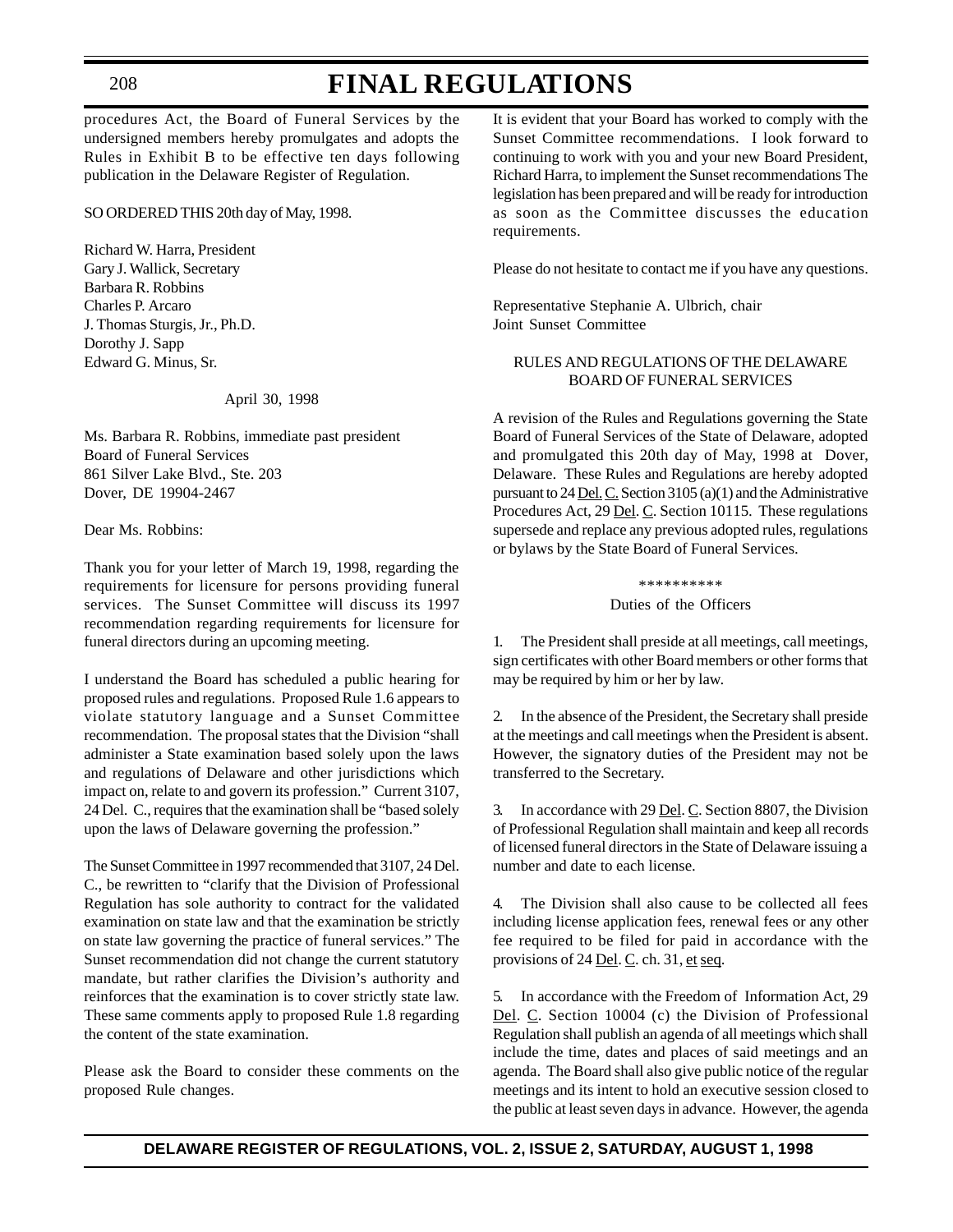may be subject to change to include additional items not on the agenda including executive sessions closed to the public which arise at the time of the Board's meeting.

6. The Division of Professional Regulation shall insure that accurate and detailed minutes of all business to come before the Board at all Board meetings be transcribed in accordance with 29 <u>Del. C</u>. Section 8807 and 24 <u>Del</u>. C. Section 3104 (d).

### RULES AND REGULATIONS - LICENSURE REQUIREMENTS

### Rule 1.0

Requirements for licensing of those applying for a Funeral Director's License in the State of Delaware. The qualifications of applicants for licensure as funeral director are contained in 24 <u>Del</u>. C. Section 3106 (a) (1-5) and 24 <u>Del</u>. C. Section 3108.

### Rule 1.2

A year of academic training shall consist of at least thirty (30) semester hours successfully completed by the applicant at an accredited college or university. Two years of academic training shall consist of at least sixty (60) semester hours successfully completed by the applicant at an accredited college or university. The applicant shall request that a copy of an official transcript be sent to the Board.

### Rule 1.3

If an applicant has attended a school or college fully accredited by the American Board of Funeral Service Education or its successor, and has received a certificate of satisfactory completion in a one year program, the applicant shall be required to complete an additional (60) semester credit hours at an accredited college or university.

### Rule 1.4

An applicant who has attended a school or college fully accredited by the American Board of Funeral Service Education "ABFSE" or its successor and who, after attending such ABFSE accredited school or college, has received an Associate degree in Funeral Services, wherein such "degree" required the successful completion of at least sixty (60) semester credit hours, shall in addition thereto to such ABFSE accredited Associate's Degree, receive and complete academic training at an accredited college or university and successfully completed at least thirty (30) additional semester credit hours to be eligible for licensure as a funeral director in accordance with the requirements contained within 24 Del. C. Section 3106.

### Rule 1.5

In order for an applicant to apply for internship of one year's duration under the auspices of a licensed Delaware Funeral Services practitioner pursuant to 24 Del. C. Section 3106 (a)(3), the applicant shall have certified that he or she has graduated from an accredited high school or its equivalent, and completed at least two years of academic training from an accredited college or university. In addition, the applicant shall certify that he or she has completed one year of academic training in funeral services from a school or college fully accredited by the American Board of Funeral Service Education or its successor.

### Rule 1.6

As required by 24 <u>Del</u>. C. Section 3107, the Division, upon request of an eligible applicant, shall administer a State examination based solely upon the laws and regulations of Delaware [and other jurisdictions which impact on, relate to and govern its profession.] An applicant for full licensure whether via initial or reciprocal licensure; prior to applying for the Division's test based upon the law and regulations of Delaware [and other jurisdictions which impact on Delaware licensees] ("State" examination) shall first sit for and successfully complete the national examination required by 24 Del. C. Section 3105 (a)(3), the written examination prepared by a national professional organization recognized by the American Board of Funeral Services Education by a passing score determined by the organization preparing the test recognized by the American Board of Funeral Services Education. The national examination may be taken before or during the internship.

### Rule 1.7

As required by 24 <u>Del</u>. C. Section 3106 (a)(3), an applicant other than one seeking licensure via reciprocity shall satisfactorily complete an internship of one year's duration in a licensed Delaware funeral establishment under the auspices of a licensed Delaware funeral service practitioner. An applicant must successfully complete the required total of ninety (90) semester hours of academic training (as required by Rules 1.2 through 1.4) prior to beginning the internship. An application to sit for the State examination as required by 24 Del. C. Section 3107 shall be accompanied by a notarized statement from the Funeral Service Practitioner under whom the applicant "intern" as defined by 24 Del. C. Section 3103 (8) served his internship. The notarized statement shall attest that the applicant has concluded his/her internship and submitted to the Board satisfactory evidence of the completion of twenty-five (25) embalming reports and four (4) completed quarterly work reports.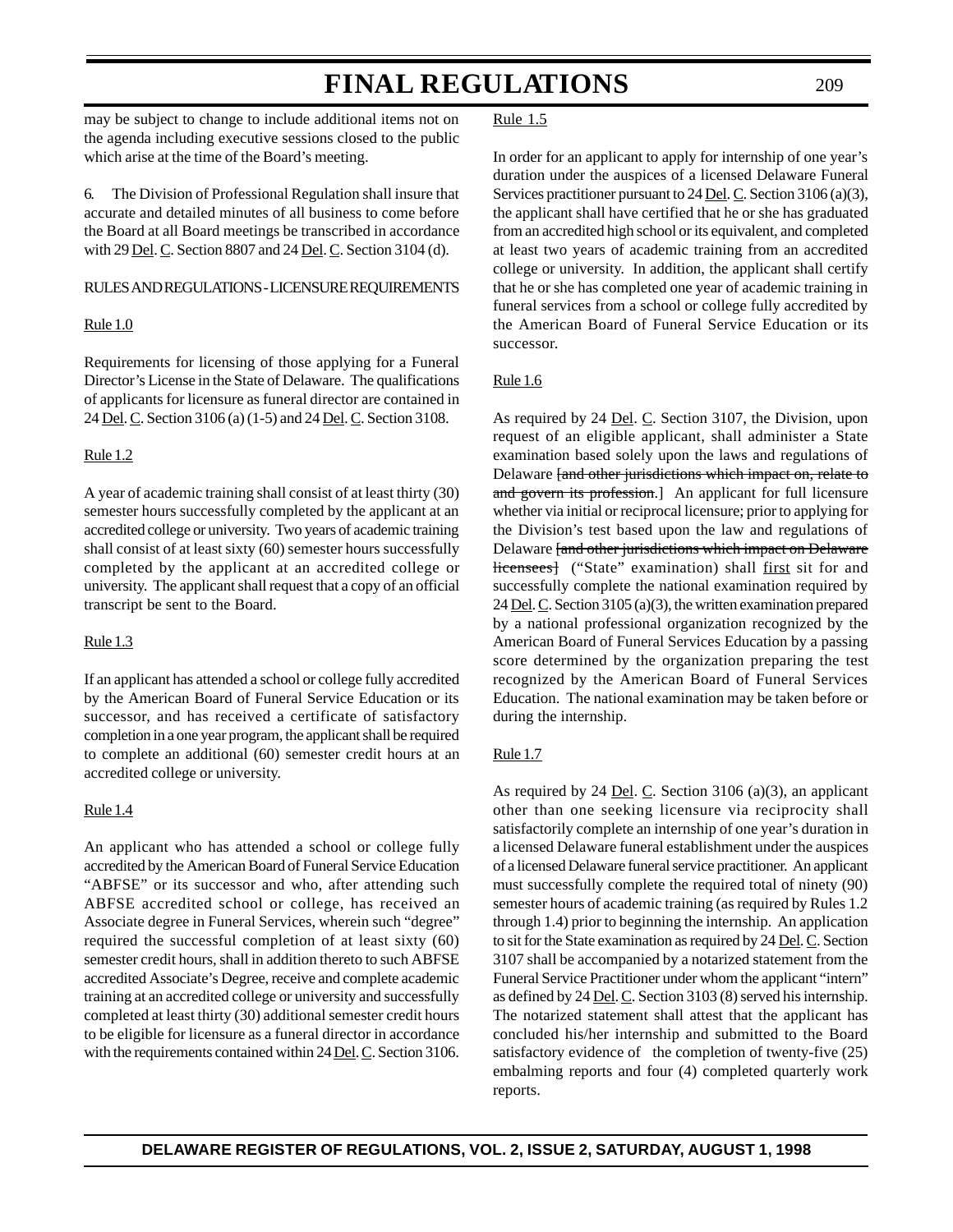# **FINAL REGULATIONS**

### Rule 1.8

The State examination required by 24 Del. C. Section 3107 shall consist of questions pertaining to the law and regulations of the State of Delaware [and other jurisdictions] which may govern, impact on, and relate to the profession including preneed funeral services contracts, consumer protection law and regulations, and laws and regulations governing crematories and cemeteries. An applicant shall be deemed to have successfully passed the "state examination" with a minimum grade of 70%.

Federal Trade Commission Regulations

### Rule 2.0

A licensed funeral director in the State of Delaware shall comply with all Federal Trade Commission Regulations governing the pricing of funeral services and merchandise and the method of payment for funeral services as defined under 24 Del. C. Section 3101 (4). Upon the issuance of a funeral director's license, a licensed funeral director represents that he/she is familiar with all Federal Trade Commission rules and regulations and shall abide by the same. A licensee may be subject to discipline pursuant to 24 Del. C. Ch.31, et seq. if these rules or regulations have been violated by the licensee.

Establishment Permits

#### Rule 3.0

The requirements for the issuance, continuance, and proper maintenance of a funeral establishment permit are contained in 24 Del. C. Section 3121. In accordance with 24 Del. C. Section 3121 (1) the funeral establishment shall be conducting funeral services from a building that is appropriate as defined in 24 Del. C. Section 3101 (5). All establishments, both newly issued and those grandfathered by Section 3121 (a)(2) shall in said building have preparation rooms which shall be locked. Licensed funeral directors shall exercise full control over preparation rooms and supplies.

### Rule 3.1

All funeral establishments provided a permit in accordance with the requirements of 24 Del. C. Section 3121 shall, in addition to conforming with all safety requirements of the State Department of Health and Social Services, provide the following:

1.(a.) A room for the preparation and embalming of human remains;

1.(b.) Said preparation room shall contain embalming

equipment and supplies.

### Rule 3.2

Funeral Establishment Permit: Circumstances for termination and continuation.

The statutory requirements for the issuance of a funeral establishment permit are contained in 24 Del. C. Section 3121.

To be exempt from the provisions of 24 Del. C. Section 3121 (a)(2), the funeral establishment shall have been maintained, operated and conducted on a continuous basis prior to September 6, 1972 until the present date. Further, only the record owner of the funeral establishment shall be entitled to obtain said exemption. No assignment of the exemption rights contained in 24 Del. C. Section 3121 (a)(2) is permitted and no other licensed funeral director may apply for or be assigned said rights.

### Rule 3.3

If a licensed funeral director relocates or otherwise moves a funeral establishment that has been granted an exemption pursuant to the provision of 24 Del. C. Section 3121 (a)(2) from its original location, the exemption allowed under Section 3121 (a)(2) shall immediately become null and void. For purposes of this section the terms "move" or "relocate" is defined as to place such establishment outside the original building's location at its exact address of record unless the building where the funeral establishment permit is contained is renovated.

Duplicate Certificate

### Rule 4.0

Any licensed funeral director may obtain a duplicate funeral director's certificate upon proof of satisfactory evidence to the Board that the original has been lost or destroyed and a payment of a fee as set by the Division of Professional Regulation.

Suspension, Revocation, or Lapse of Funeral Director's License

### Rule 5.0

During any period a licensed funeral director's license has lapsed, been revoked or suspended by the Board in accordance with 24 Del. C. Section 3110 or Section 3115, no other licensed funeral director in the State of Delaware may register death certificates or secure burial permits for the licensee whose license has been revoked, suspended or has lapsed. Nor shall the licensee whose license has lapsed, been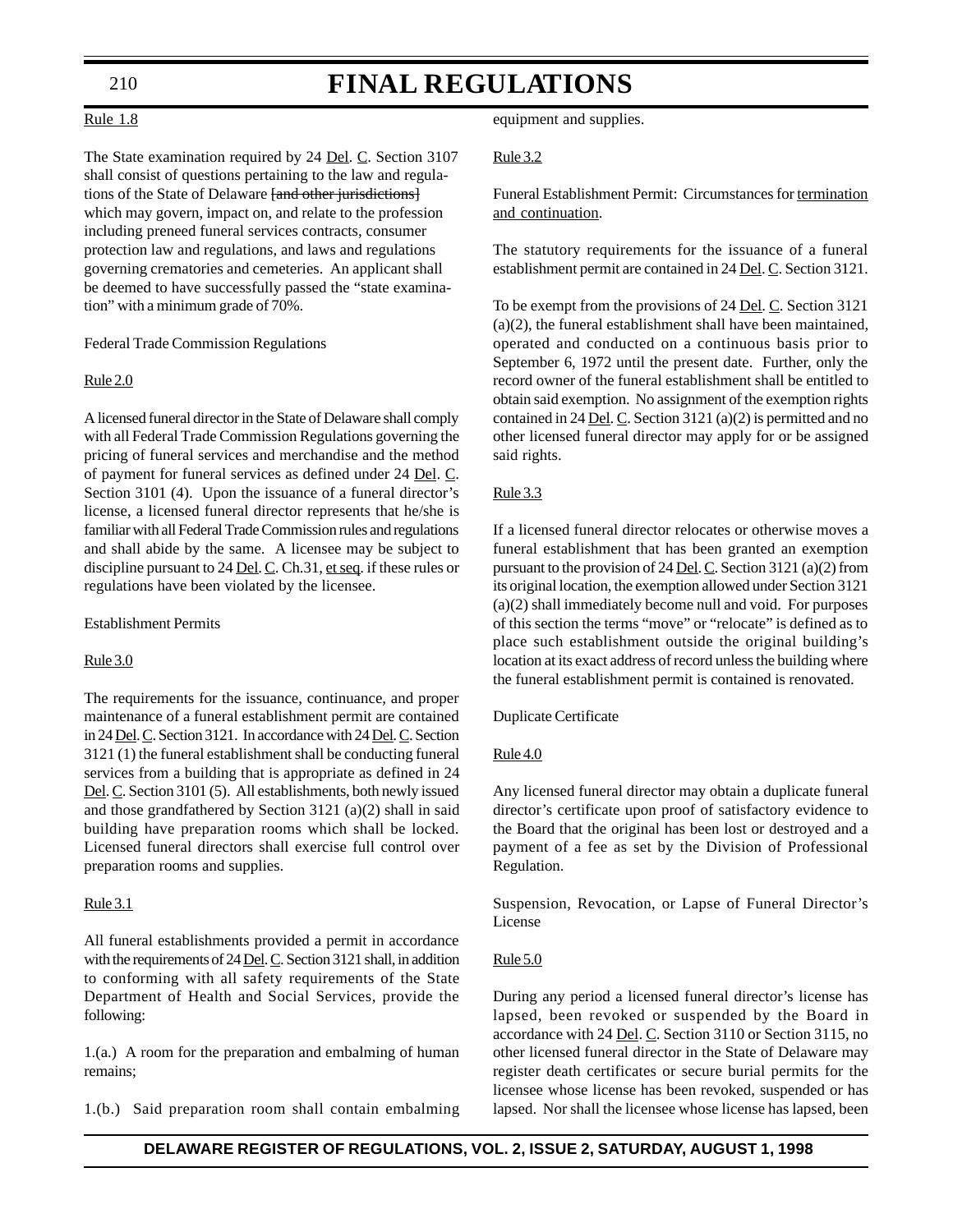revoked or suspended by the Board, be able to register death certificates or secure burial permits. The Board may notify the Division of Public Health, the Department of Health and Social Services, the Medical Examiner's Office or other appropriate state or federal agency that said funeral director is prohibited from practicing funeral services as defined by Chapter 31 of Title 24.

### Cash Advance

### Rule 6.0

A licensed funeral director in the State of Delaware is prohibited from billing or causing to be billed any item that is referred to as a "cash advance" item unless the net amount paid for such item is for funeral services in the same amount as is billed by the funeral director. A cash advance item is payment made by the funeral director for the consumer to a third party including but not limited to cemetery fees, crematory fees, death certificates and florists.

(The effective date of these regulations is the 6th day of December, 1989 in accordance with 29 Del. C. Section 10118 (b).)

The following rules are adopted by the board as a supplement to the Rules and Regulations governing the State Board of Funeral Services, previously adopted and promulgated on the 6th day of December, 1989 pursuant to Del. C. Section 3105  $(a)(1)$  and the Administrative Procedures Act, 29 Del. C. Section 10115.

### Code of Ethics

### Rule 7.0

The following is adopted as the code of ethics for all funeral service licensees in the State of Delaware.

1. As funeral directors, we herewith fully acknowledge our individual and collective obligation to the public, especially to those we serve, our mutual responsibilities for the proper welfare of the funeral services profession.

2. To the public we pledge; vigilant support of public health laws; proper legal regulations for the members of our profession; devotion to high moral and service standards; conduct befitting good citizens, honesty in all offerings of service and merchandise to the public and all business transactions.

3. To those we serve we pledge; confidential business and professional relationships; cooperation with the customs, laws, religions and creeds; observance of all respect due to the deceased; high standards of confidence and dignity in conduct

of all services; truthful representation of all services and merchandise.

4. To our profession we pledge; support of high educational standards and proper licensing law; encouragement of scientific research; adherence to sound business practices; adoption of improved technique; observance of all the rules of fair competition and maintenance of favorable personnel relations.

### Effective Date:

The effective date of these regulations is the 11th day of August 1998 in accordance with 29 Del. C. Section 10118 (b).

Continuing Education Regulations

### Rule 8.0

### 1. Board Authority

This rule is promulgated under the authority of 24 <u>Del.</u> C. Section 3105 which grants the Board of Funeral Services (hereinafter "the Board") authority to provide for rules for continuing funeral services education as a prerequisite for license renewal.

### 2. Requirements

1. Every licensed funeral director in active practice shall complete at least 10 hours/credits of approved continuing education (hereinafter "CE") during the two year licensure period prior to the time of license renewal. Licensees who earn more than the required amount of CE credit hours during a given licensure period may carry over no more than 50% of the total CE credit hours required for the next licensure period.

2. When a Delaware licensee on inactive status files a written application to return to active practice with the Board, the licensee shall submit proof of having completed the required CE credit hours for the period just prior to the request to return to active practice.

3. Upon application for renewal of a license, a funeral director licensee shall submit to the Board proof of completing the required number of CE credit hours.

### 3. Waiver of the CE Requirement

1. The Board has the power to waive any part of the entire CE requirement for good cause if the licensee files a written request with the Board. For example, exemptions to the CE requirement may be granted due to health or military service. Application for exemption shall be made in writing to the Board by the applicant for renewal. The Board shall decide the merits of each individual case at a regularly scheduled meeting.

2. Other exemptions include the following: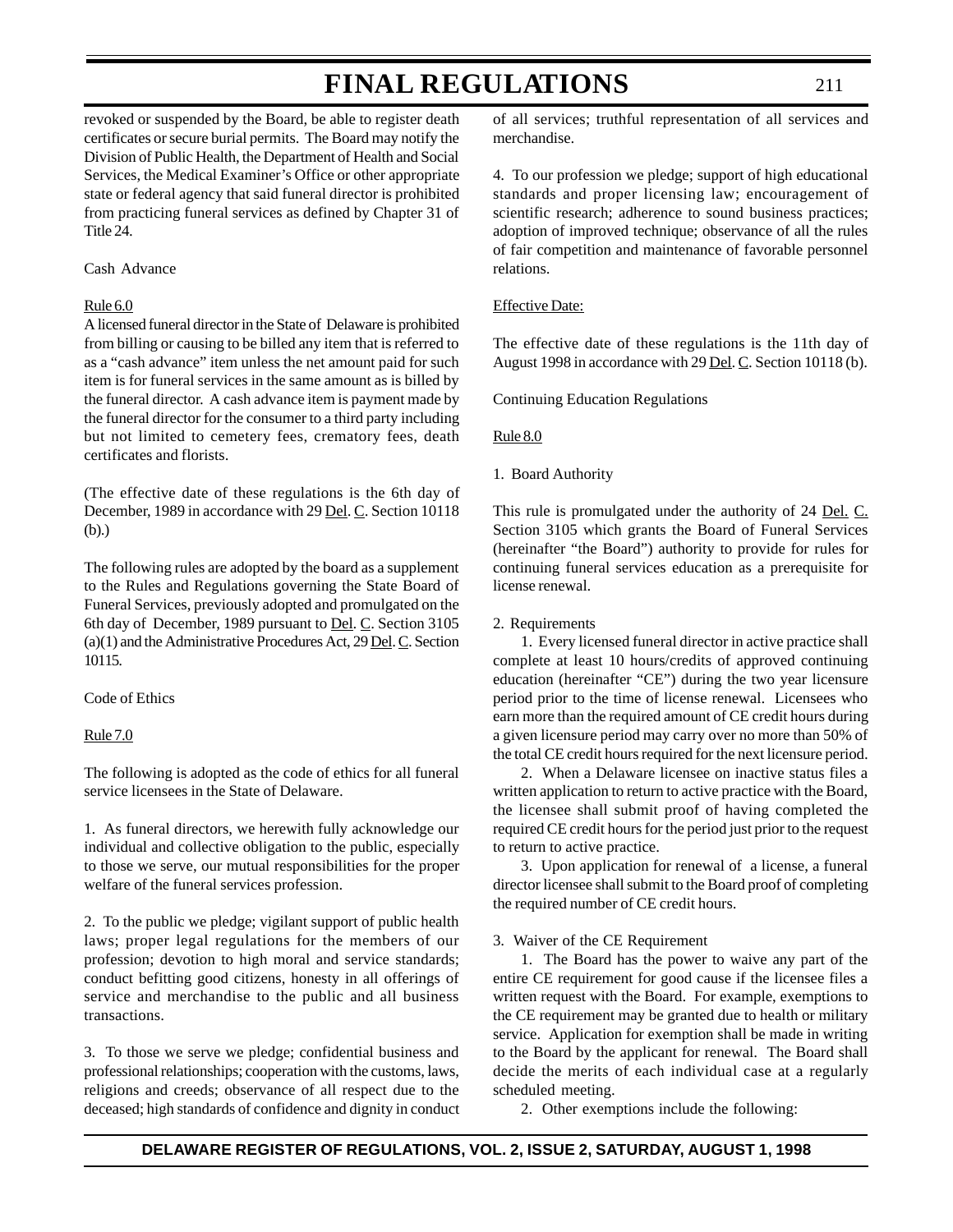a. Newly licensed funeral directors, including those newly licensed by reciprocity, are exempt during the time from initial licensure until the commencement of the first full licensure period.

### 4. Continuing Education Program Approval

1. Each contact hour (at least fifty minutes) is equivalent to 1.0 CE credit hour. One college credit hour is equivalent to 5 CE credit hours.

2. Eligible program providers or sponsors include but are not limited to, educational institutions, government agencies, professional or trade associations and foundations and private firms.

Sources of CE credits include but are not limited to the following:

a. Programs sponsored by national funeral service organizations.

b. Programs sponsored by state associations.

c. Program provided by local associations.

d. Programs provided by suppliers.

e. Independent study courses for which there is an assessment of knowledge.

f. College courses.

3. The recommended areas include but are not limited to the following:

a. Grief counseling

b. Professional conduct, business ethics or legal aspects relating to practice in the profession.

c. Business management concepts relating to delivery of goods and services.

d. Technical aspects of the profession.

e. Public relations.

f. After care counseling.

4. Application for CE program approval shall include the following:

a. Date and location.

b. Description of program subject, material and content.

c. Program schedule to time segments in subject content areas for which approval of, and determination of credit is required.

d. Name of instructor(s), background, expertise.

e. Name and position of person making request for program approval.

5. Requests for CE program approval shall be submitted to the Board on the application provided by the Board. Application for approval may be made after the program; however, if the program is not approved, the applicant will be notified and no credit given.

6. Approval of CE credits and program formats by the Committee shall be valid for a period of two years from the date of approval. Changes in any aspect of the approved program shall render the approval invalid and the presenter

will be responsible for making reapplication to the Committee.

7. Upon request, the Board shall mail a current list of all previously approved programs.

### 6. Certification of Continuing Education - Verification and **Reporting**

1. The program provider/sponsor has sole responsibility for the accurate monitoring of program attendance. Certificates of attendance shall be supplied by the program provider/sponsor and be distributed only at the completion of the program.

2. Verification of completion of a independent study program will be made with a student transcript.

3. The funeral director licensee shall maintain all original certificates of attendance for CE programs for the entire licensure period. Proof shall consist of completed CE form provided by the Board and shall be filed with the Board on or before thirty (30) days prior to the expiration date of the biennial renewal period.

4. Applications for renewal may be audited by the Board to determine whether or not the recommended requirements of continuing education have been met by the licensee.

5. If a licensee is found to be non-compliant in continuing education, the licensee's license shall lapse at the expiration of the present licensing period. The Board shall reinstate such license within twelve (12) months of such lapse upon presentation of satisfactory evidence of successful completion of continuing education requirements and upon payment of all fees due.

6. Programs approved for continuing education credit by another state funeral board other than Delaware shall be automatically approved for all Delaware licensees upon written application and verification of CE credits by the applicable state board.

#### 7. Continuing Education Committee

1. The Board of Funeral Services shall appoint a committee known as the Continuing Education Committee. The Committee shall consist of the following who shall elect a chairperson:

a. One (1) Board member (non-licensed).

b. One (1) non-Board member who shall be a licensed funeral director who is owner/operator of a funeral establishment.

c. One (1) non-Board member who shall be a licensed funeral director who does not own or operate a funeral establishment.

2. Membership on this Committee shall be on a rotating basis, with each member serving a three year term and may be eligible for reappointment. The Committee members shall continue to serve until a new member is appointed.

3. The Continuing Education Committee shall oversee matters pertaining to continuing education and make

212

### **FINAL REGULATIONS**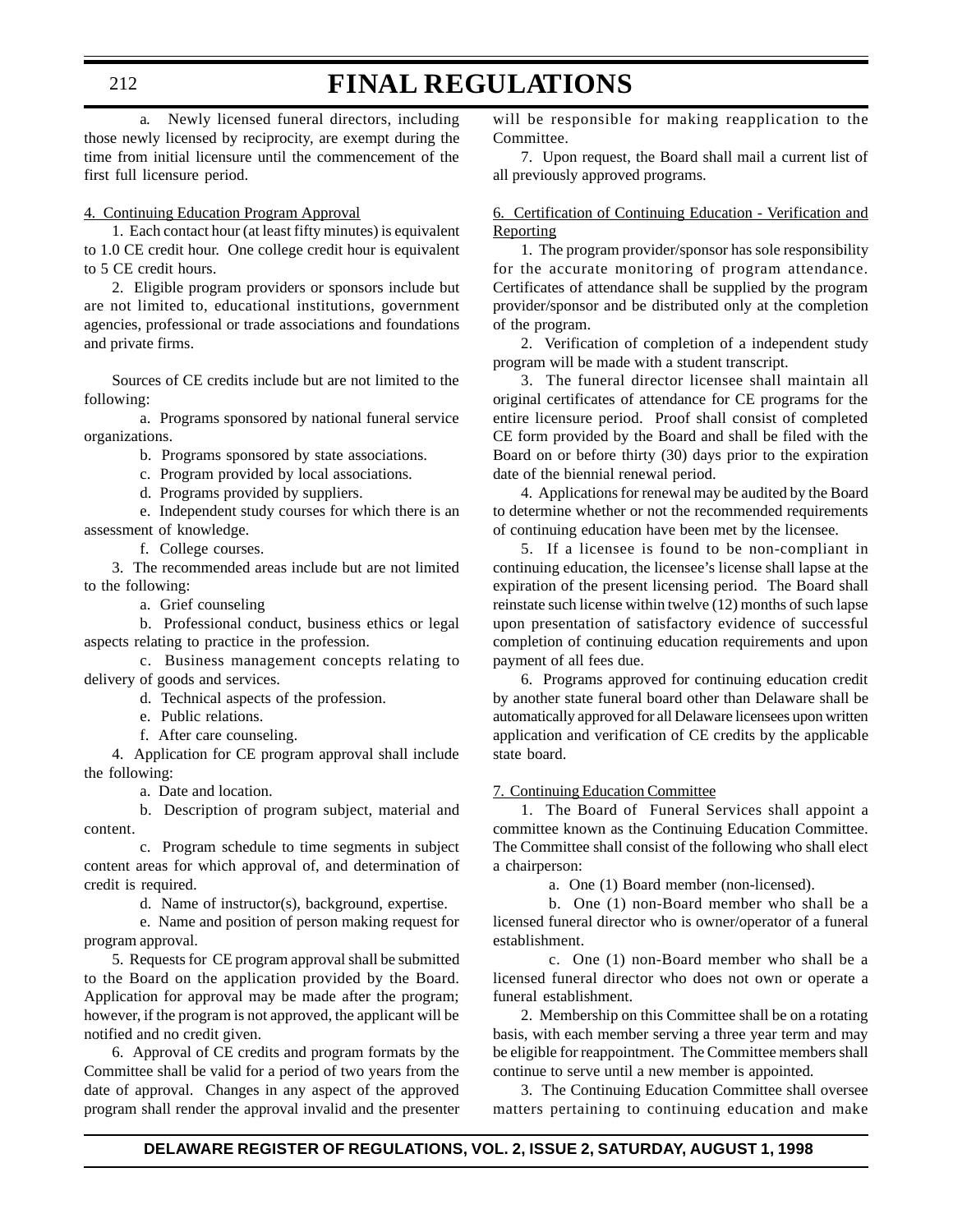recommendations to the Board with regard to approval of submitted programs for CE by licensees and with regard to the Board's review of audited licensees. The Board shall have final approval on all matters.

### **[DEPARTMENT OF EDUCATION](http://www.doe.state.de.us/)**

Statutory Authority: 14 Delaware Code, Section 122(d) (14 **Del.C.** 122(d))

BEFORE THE DEPARTMENT OF EDUCATION OF THE STATE OF DELAWARE

### REGULATORY IMPLEMENTING ORDER

### [POLICY FOR SCHOOL DISTRICTS ON THE POSSESSION,](#page-3-0) USE AND DISTRIBUTION OF DRUGS AND ALCOHOL

### I. SUMMARY OF THE EVIDENCE AND INFORMATION **SUBMITTED**

The regulation Policy for School Districts on the Possession, Use and Distribution of Drugs and Alcohol found on pages 130 to 133 in The School Nurse, A Guide to Responsibilities, and pages A-55 - A-60 in the Handbook for K-12 Education must be amended. This regulation defines key terms, identifies the minimum number of elements that each local district must have in their local drug and alcohol policies and defines the position of the Department of Education. The amendment is necessary to change the wording of the first paragraph of section III to read as follows, "Each school district shall have a policy on file and update it periodically. The policy shall contain at a minimum the following". The other change is to substitute the Department of Education for the Department of Public Instruction in the last paragraph following section III.K. Following concerns expressed by the State Board of Education at the first hearing on the regulation in March, items 1.B. and 1.E. have been deleted because they are technical assistance information and not regulation.

Notice of the proposed amendment of the regulation was published in the News Journal and the Delaware State News on March 16, 1998, in the form hereto attached as Exhibit A. There were no comments received concerning the amendment from the newspaper advertisements.

### II. FINDINGS OF FACT

The Secretary and the State Board of Education find that it is necessary to amend the regulation in order to update the language of the regulation and to delete two items which are

technical assistance and not regulation.

**FINAL REGULATIONS**

### III. DECISION TO AMEND THE REGULATION

For the foregoing reason the Secretary and the State Board of Education conclude that it is necessary to amend the regulation. Therefore, pursuant to 14 Del. C., Section 122, the regulation attached hereto as Exhibit B is hereby amended. Pursuant to the provisions of 14 Delaware Code, Section 122(e), the amended regulation hereby adopted shall be in effect for a period of five years from the effective date of this order as set forth in Section V. below.

### IV. TEXT AND CITATION

The text of the regulation amended hereby shall be in the form attached hereto as Exhibit B, and said amended regulation shall be cited in The School Nurse, A Guide to Responsibilities and in the document entitled Regulations of the Department of Education.

### V. EFFECTIVE DATE OF ORDER

The actions herein above referred to were taken by the Secretary pursuant to 14 Del. C., Section 122, in open session at the State Board's regularly scheduled meeting on July 16, 1998. The effective date of this Order shall be ten days from the date this order is published in the Delaware Register of Regulations.

IT IS SO ORDERED this 16th day of July, 1998.

Dr. Iris T. Metts Secretary of Education

Consented to this 16<sup>th</sup> day of July, 1998.

### STATE BOARD OF EDUCATION

Dr. James L. Spartz, President Jean W. Allen, Vice President Nancy A. Doorey John W. Jardine, Jr. Dr. Joseph A. Pika Dennis J. Savage Dr. Claibourne D. Smith

### EXHIBIT B

Policy for School Districts on the Possession, Use or Distribution of Drugs and Alcohol

I. The following policy on the possession, use, or distribution of drugs and alcohol shall apply to all public school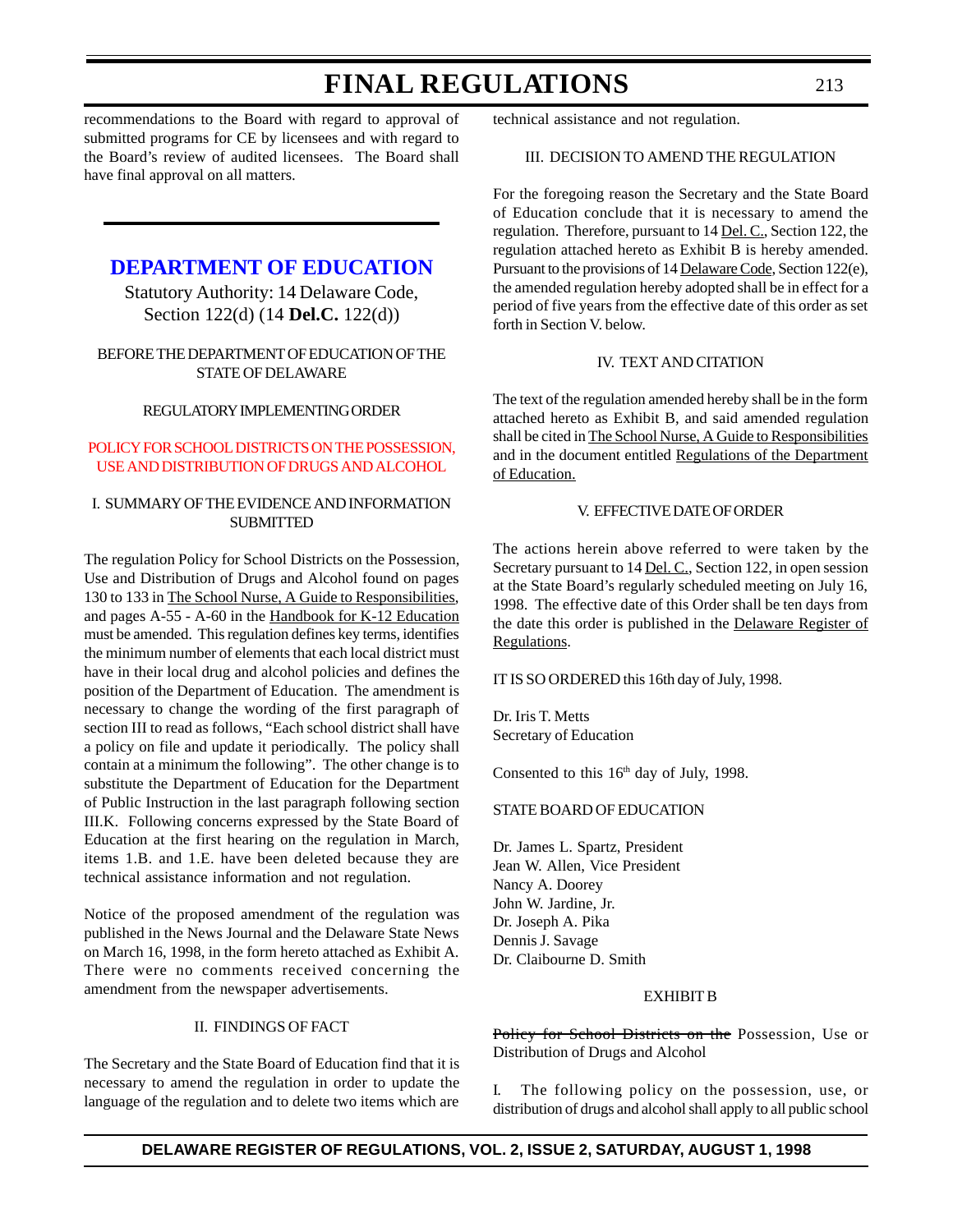### districts.

A. The possession, use and/or distribution of alcohol, a drug, a drug-like substance, a look-alike substance and/or drug paraphernalia are wrong and harmful to students and are prohibited within the school environment.

**[B. Communications devices, such as, but not limited to, mobile phones and electronic beepers, ordinarily have no place in the school environment. These devices may be allowed in school, according to individual school and/or district codes of conduct.**

**B. Student lockers are the property of the school and may be subjected to search at any time with or without reasonable suspicion.]**

**[D. C.]** Student motor vehicle use to and in the school environment is a privilege which may be extended by school districts to students in exchange for their cooperation in the maintenance of a safe school atmosphere. Reasonable suspicion of a student's use, possession or distribution of alcohol, a drug, a drug-like substance, a look-alike substance or drug paraphernalia, or of a student's possession of an unauthorized electronic beeper or other communication device in the school environment, may result in the student being asked to open an automobile in the school environment to permit school authorities to look for such items. Failure to open any part of the motor vehicle on the request of school authorities may result in the police being called to conduct a search, and will result in loss of the privilege to bring the vehicle on campus.

**[E. Students of majority age, i.e. age 18 or older, are responsible for their own actions. All such students will be treated as adults for the purposes of reporting violations of this policy and of the law to the police. Such students shall also be on notice that their parents and/ or guardians will be notified (if their address and/or telephone number is known to the school) of the students actions in accordance with this policy.]**

**[F. D.]** All alcohol, drugs, drug-like substances, lookalike substances and/or drug paraphernalia found in a student's possession shall be turned over to the principal or designee, and be made available, in the case of a medical emergency, for identification. All substances shall be sealed and documented, and, in the case of substances covered by 16 *Del. C.,* ch 47, turned over to police as potential evidence.

II. The following definitions shall apply to this policy and will be used in all district policies.

A. "Alcohol" shall mean alcohol or any alcoholic liquor capable of being consumed by a human being, as defined in Section 101 of Title 4 of the *Delaware Code*, including alcohol, spirits, wine and beer.

B. "Drug" shall mean any controlled substance or counterfeit substance as defined in Section 4701 of Title 16 of the *Delaware Code*, including, for example, narcotic drugs such as heroin or cocaine, amphetamines, anabolic steroids,

and marijuana, and shall include any prescription substance which has been given to or prescribed for a person other than the student in whose possession it is found.

C. "Drug paraphernalia" shall mean all equipment, products and materials as defined in Section 4701 of Title 16 of the *Delaware Code*, including, for example, roach clips, miniature cocaine spoons and containers for packaging drugs.

D. "Prescription drugs" shall mean any substance obtained directly from or pursuant to a valid prescription or order of a practitioner, as defined in 16 *Del. C.,* Sec. 4701 (24), while acting in the course of his or her professional practice, and which is specifically intended for the student in whose possession it is found.

E. "Drug-like substance" shall mean any noncontrolled and/or nonprescription substance capable of producing a change in behavior or altering a state of mind or feeling, including, for example, some over-the-counter cough medicines, certain types of glue, caffeine pills.

F. "Nonprescription medication" shall mean any overthe-counter medication; some of these medications may be a "drug-like substance."

G. "Look-alike substance" shall mean any noncontrolled substance which is packaged so as to appear to be, or about which a student makes an express or implied representation that the substance is, a drug or a noncontrolled substance capable of producing a change in behavior or altering a state of mind or feeling. See *Del. C.,* Sec. 4752A.

H. "Possess," "possessing," or "possession" shall mean that a student has on the student's person, in the student's belongings, or under the student's reasonable control by placement of and knowledge of the whereabouts of, alcohol, a drug, a look-alike substance, a drug-like substance or drug paraphernalia.

I. "Use" shall mean that a student is reasonably known to have ingested, smoked or otherwise assimilated alcohol, a drug or a drug-like substance, or is reasonably found to be under the influence of such a substance.

J. "Distribute," "distributing" or "distribution" shall mean the transfer or attempted transfer of alcohol, a drug, a look-alike substance, a drug-like substance, or drug paraphernalia to any other person with or without the exchange of money or other valuable consideration.

K. "School environment" shall mean within or on school property, and/or at school sanctioned or supervised activities, including, for example, on school grounds, on school buses, at functions held on school grounds, at extracurricular activities held on and off school grounds, on field trips and at functions held at the school in the evening.

L. "Expulsion" shall mean exclusion from school for a period determined by the local district not to exceed 180 school days. The process for readmission shall be determined by the local district. (State Board Approved January 1991, Revised August 1991)

214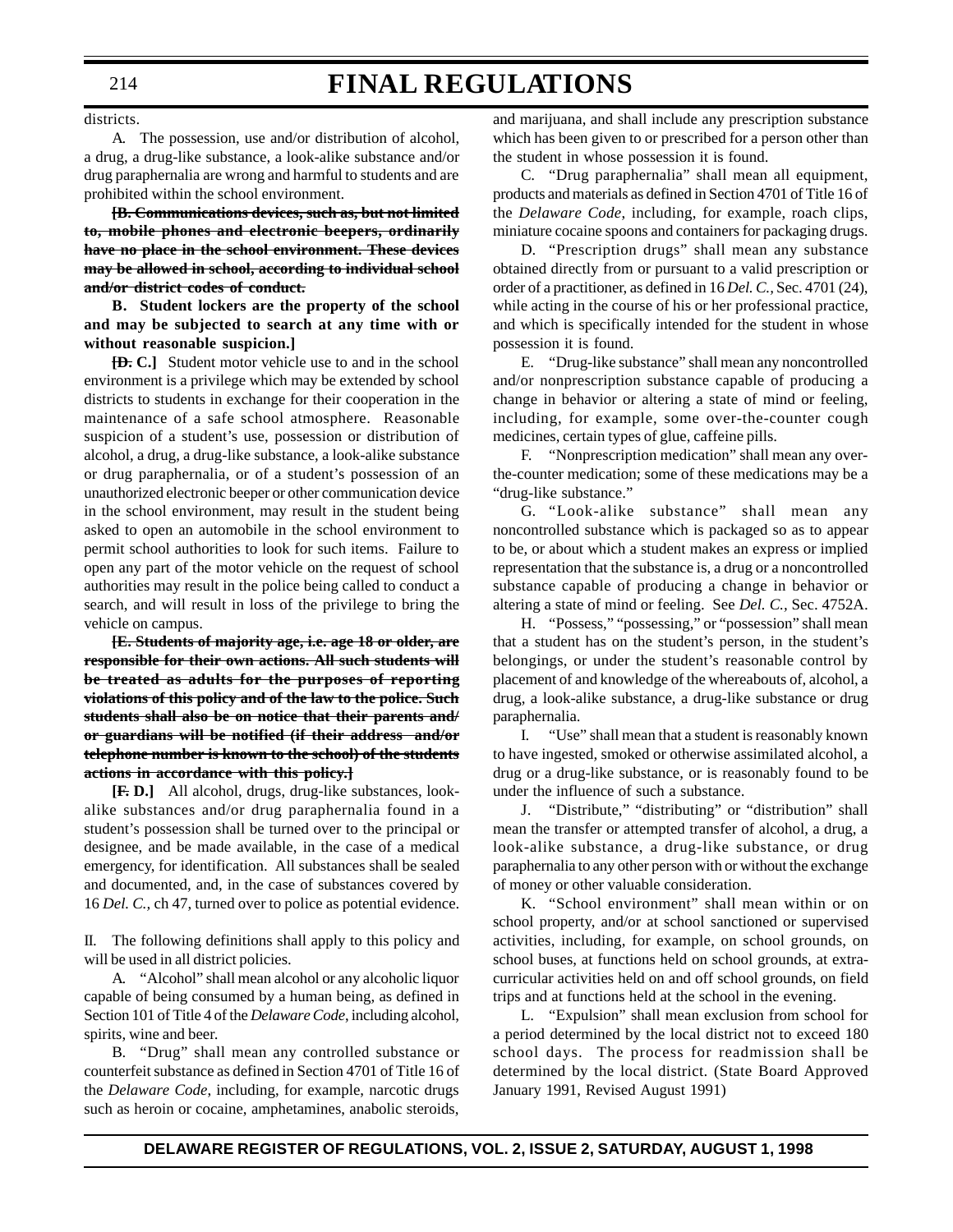III. Each school district shall develop and submit to the Department of Public Instruction by September 1, 1991, for the review and approval, policies and/or regulations which shall include, as a minimum, the following:

Each school district shall have a policy on file and update it periodically. The policy shall include, as a minimum the following:

A. A system of notification of each student and of his/ her parent at the beginning of the school year, and whenever a student enters or re-enters the school during the school year, of the state and district policies and regulations.

B. A statement that it is anticipated that the state and district policies shall apply to all students, except that with respect to handicapped students, the federal law will be followed, and a determination of whether the violation of the alcohol and drug policy was due to the student's handicapping condition will be made prior to any discipline or change or placement in connection with the policy.

C. A written policy which sets out procedures for reporting incidents, how authorities and/or parents are to be contacted, and how confidentiality is to be maintained.

D. A written policy on how evidence is to be kept, stored and documented, so that the chain of custody is clearly established prior to giving such evidence over to the police.

E. A written policy on search and seizure.

F. A program of intervention and assistance, which includes:

1. Having in each school building at least one person to whom staff can refer students to receive initial counseling and to obtain information on counseling/treatment services available to the student, on the student's rights, if any, to those services, and on the confidentiality which the student can expect.

2. A written statement, available to be given to students or their parents, on what resources are available in the school environment and in the community for counseling and for drug and/or alcohol treatment.

3. A system which ensures that all staff members are aware of resources in and referral procedures within the school environment, and encourage students to seek support and assistance.

4. A system which encourages or requires that a student with alcohol or drug problems be assessed to determine the extent of alcohol or drug involvement and that the student receive the appropriate level of counseling or treatment needed.

5. A policy of notification of the conditions under which the district will provide or pay for alcohol and/or drug counseling/treatment and/or testing, and the extent to which the cost of such services must be borne by the student.

G. A discipline policy which contains, at a minimum, the following penalties for infractions of state and district drug policies.

1. Use/Impairment: For a first offense, if a student is found to be only impaired and not in violation of any other policies, he/she will be suspended for up to 10 days, or placed in an alternative school setting for up to 10 days, depending upon the degree of impairment, the nature of the substance used, and other aggravating or mitigating factors. For a second or subsequent offense, a student may be expelled or placed in an alternative school setting for the rest of the school year.

2. Possession of alcohol, a drug, a drug-like substance, and/or a look-alike substance, in an amount typical for personal use, and/or drug paraphernalia: For a first offense, the student will be suspended for 5-10 days, or placed in an alternative school setting for 5-10 days. For a second or subsequent offense, a student may be expelled for the rest of the school year.

3. Possession of a quantity of alcohol, a drug, a drug-like substance, a look-alike substance and/or drug paraphernalia in an amount which exceeds an amount typical for personal use, and/or distribution of the above named substances or paraphernalia: the student will be suspended for 10 days, or placed in an alternative school setting for 10 days. Depending on the nature of the substance, the quantity of the substance and/or other aggravating or mitigating factors, the student also may be expelled.

H. A policy in cases involving a drug-like substance or a look-alike substance for establishing that the student intended to use, possess or distribute the substance as a drug.

I. A policy which establishes how prescription and non-prescription drugs shall be handled in the school environment and when they will be considered unauthorized and subject to these state and local policies.

J. A policy which sets penalties for the unauthorized possession of communication devices.

K. A policy which sets out the conditions for return after expulsion for alcohol or drug infractions.

The policy shall include the designation of a district committee composed of teachers, parents, school nurses, and community leaders. Any revisions in the local school district policy will be submitted to the Department of Public Instruction Education for review and approval.

### BEFORE THE DEPARTMENT OF EDUCATION OF THE STATE OF DELAWARE

### REGULATORY IMPLEMENTING ORDER

### **[SAFETY](#page-3-0)**

### I. SUMMARY OF THE EVIDENCE AND INFORMATION **SUBMITTED**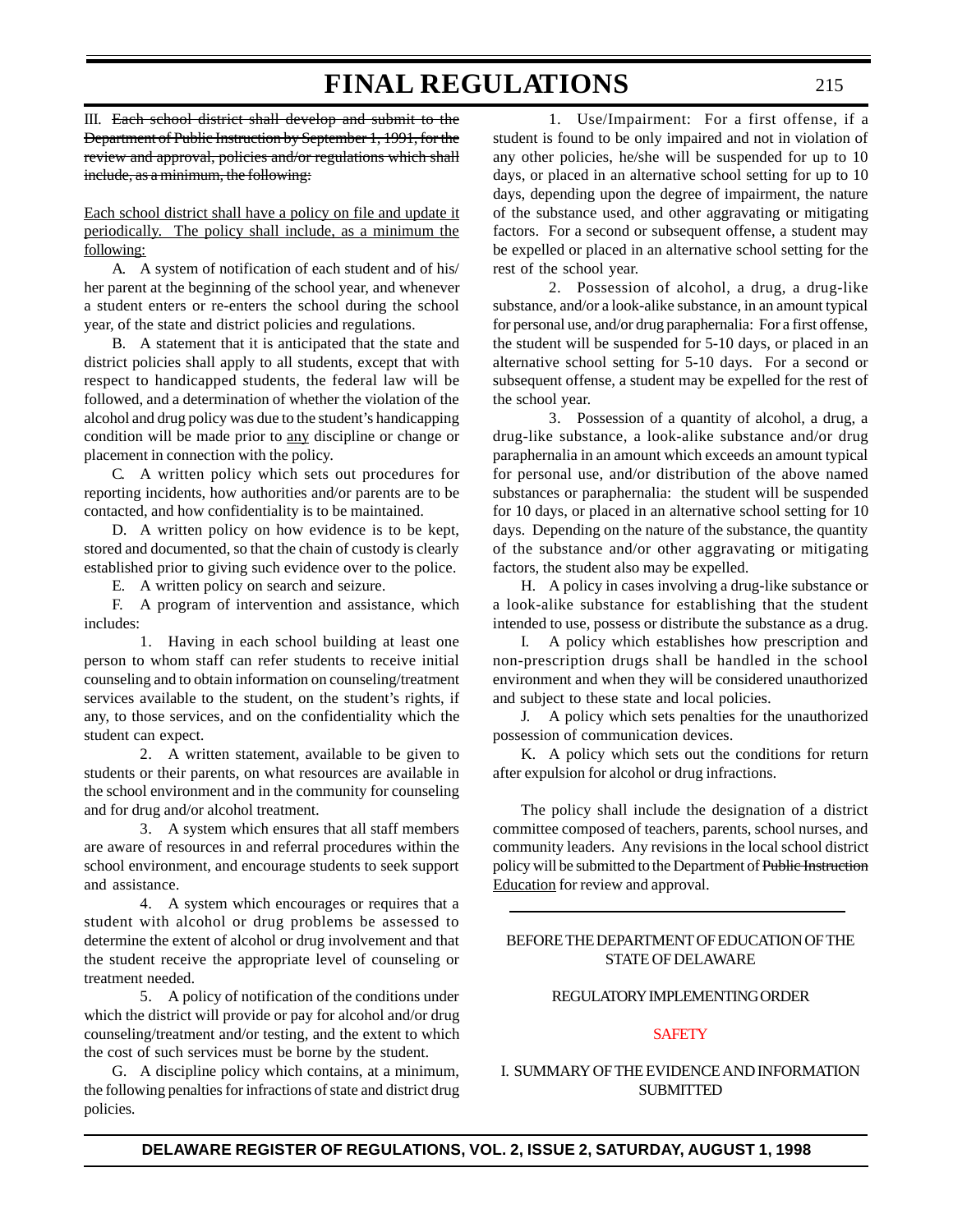The Secretary seeks the approval of the State Board of Education to repeal the regulation on Safety, pages A-46 and A-47, section I.M.2. a., b., and d. in the Handbook for K-12 Education. This section includes references to safety issues all addressed to the school principal. This section, with the exception of item c., should be repealed because it is mainly there for technical assistance purposes and where a regulation was adopted as directed by Delaware Code, Title 14, Chapter 2, Section 204, the Code has been repealed. Part a. states that the principal is responsible for a safe school environment and should become responsible for the laws relating to such a responsibility. This does not need to be made into a regulation. Part b. refers to the use of eye protection devices for students and refers to the Delaware Code, Title 14, Section 8302, Requirements for Eye Protection in Educational Institutions in the State of Delaware. This requirement is in the Code and does not need to be regulated by the Department of Education. Part c. will be amended later as a separate regulation as recommended by the State Board at their April meeting. Part d. says that the principal will properly supervise the arrival and departure of school buses and will hold exit drills twice each year. The Delaware School Transportation Manual addresses the responsibilities of principals concerning the arrival and departure of school buses. Part d. should not be regulated because it is already covered in school transportation regulations. Parts e. and f. address the issues of playground equipment and playground safety. The 14 Del. C., Section 204, Kindergartens and Playgrounds and other Schools law has been repealed and the existence of the law was the reason for the regulatory language of parts e. and f. in the Handbook for K-12 Education. Title 14, Section 1056, of the Del. C., gives the local school boards the responsibility for the use, control and management of their playground equipment, hence the Department of Education does not need to make regulations on playground equipment and safety.

Notice of the proposed regulation was published in the News Journal and the Delaware State News on April 17, 1998, in the form hereto attached as Exhibit A. The notice invited written comments and none were received from the newspaper advertisements.

### II. FINDINGS OF FACT

The Secretary finds that it is necessary to repeal this regulation because the information contained in the regulation is either technical assistance, a repeat of existing Del. C. language or Department of Education Regulations, or it is the prerogative of the local school board to make regulations governing the issue.

#### III. DECISION TO REPEAL THE REGULATION

For the foregoing reasons, the Secretary concludes that it is

necessary to repeal the regulation. Therefore, pursuant to 14 Del. C., Section 122, the regulation attached hereto as Exhibit B is hereby repealed.

### IV. TEXT AND CITATION

The text of the regulation repealed hereby shall be in the form attached hereto as Exhibit B, and said regulation shall be removed from the Handbook for K-12 Education.

#### V. EFFECTIVE DATE OF ORDER

The actions hereinabove referred to were taken by the Secretary pursuant to 14 Del. C., Section 122, in open session at the said Board's regularly scheduled meeting on July 16, 1998. The effective date of this Order shall be ten (10) days from the date this Order is published in the Delaware Register of Regulations.

IT IS SO ORDERED this 16th day of July, 1998.

DEPARTMENT OF EDUCATION Dr. Iris T. Metts, Secretary of Education

Approved this 16th day of July, 1998.

#### STATE BOARD OF EDUCATION

Dr. James L. Spartz, President Jean W. Allen, Vice President Nancy A. Doorey John W. Jardine, Jr. Dr. Joseph A. Pika Dennis J. Savage Dr. Claibourne D. Smith Repeal of Regulation for Safety

The Secretary seeks the approval of the State Board of Education to repeal the regulation on Safety, pages A-46 and A-47, section I.M.2. a., b., and d. in the Handbook for K-12 Education. This section includes references to safety issues all addressed to the school principal. This section, with the exception of item c., should be repealed because it is mainly there for technical assistance purposes and where a regulation was adopted as directed by Delaware Code, Title 14, Chapter 2, Section 204, the Code has been repealed. Part a. states that the principal is responsible for a safe school environment and should become responsible for the laws relating to such a responsibility. This does not need to be made into a regulation. Part b. refers to the use of eye protection devices for students and refers to the Delaware Code, Title 14, Section 8302, Requirements for Eye Protection in Educational Institutions in the State of Delaware. This requirement is in the Code and does not need to be regulated by the Department of Education. Part c. will be amended later as a separate regulation as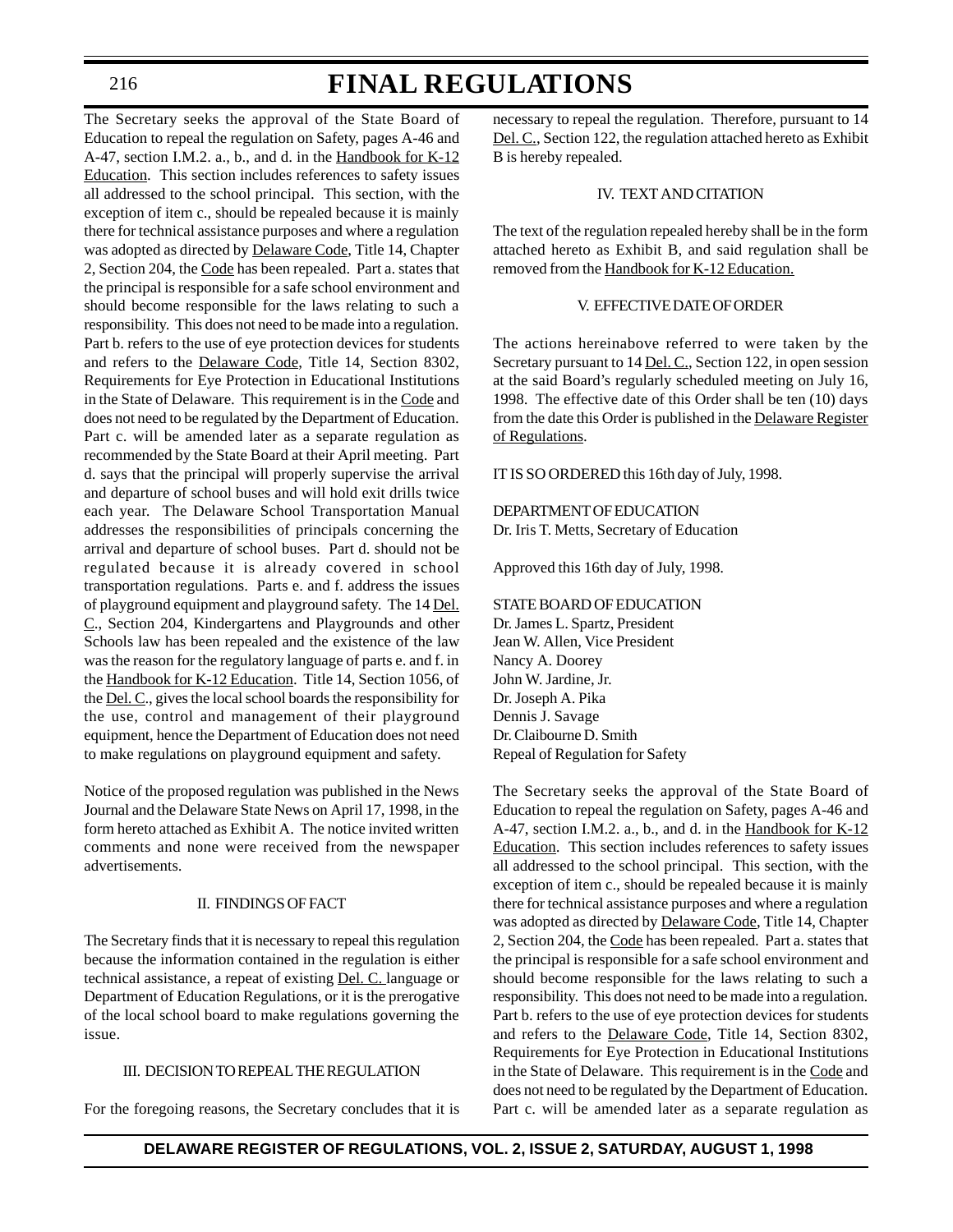recommended by the State Board at their April meeting. Part d. says that the principal will properly supervise the arrival and departure of school buses and will hold exit drills twice each year. The Delaware School Transportation Manual addresses the responsibilities of principals concerning the arrival and departure of school buses. Part d. should not be regulated because it is already covered in school transportation regulations. Parts e. and f. address the issues of playground equipment and playground safety. The 14 Del. C., Section 204, Kindergartens and Playgrounds and other Schools law has been repealed and the existence of the law was the reason for the regulatory language of parts e. and f. in the Handbook for K-12 Education. Title 14, Section 1056, of the Del. C., gives the local school boards the responsibility for the use, control and management of their playground equipment, hence the Department of Education does not need to make regulations on playground equipment and safety.

### I.M.2. SAFETY

a. The principal is responsible for the provision of a safe environment for students and should become familiar with the laws which relate to such responsibility.

b. 14 Del. C. ¤8302 requires the use of eye protection devices for students and staff while participating in hazardous activities. (For further information see Requirements for Eye Protection in Educational Institutions in the State of Delaware, [February 1975].)

c. Pupils being released from school for other than medical purposes shall be released only to their parents or to persons authorized by their parents. The school superintendent, principal, or others delegated by the superintendent or principal, shall check carefully to make certain that the person claiming to represent the parent is so authorized. Written authority is preferable; however, a check may be made by telephoning the parent for confirmation.

d. The principal will see that all buses are properly supervised on arrival and departure. Exit drills shall be carried out at least twice each year. The principal as well as teachers and drivers should be familiar with the State of Delaware School Transportation Manual, (April 1976).

e. Each district shall adopt a policy statement that shall address the installation, maintenance, operation, periodic selfinspection and use of playgrounds and playground equipment with emphasis on safe use by students and public.

f. The building principal is responsible for forming an ad-hoc advisory committee to assist in implementing and monitoring established district policy concerning playground safety. Awareness of the Playground Safety Policy should be provided to students, staff, parents and community through safety instruction programs and widespread dissemination.

BEFORE THE DEPARTMENT OF EDUCATION OF THE STATE OF DELAWARE

#### REGULATORY IMPLEMENTING ORDER

### [TITLE I COMPLAINT PROCESS](#page-3-0)

### I. SUMMARY OF THE EVIDENCE AND INFORMATION **SUBMITTED**

The Secretary seeks the approval of the State Board of Education to amend a section of the Handbook for K-12 Education entitled Title I Complaint Process, Section I.F.2., pages A-15 and A-16. This regulation needs to be amended to reflect the requirements of the Elementary Secondary Education Act (ESEA) of 1965 as amended by the Improving America's Schools Act (IASA) of 1994. The amendment to the federal act requires the State to adopt written procedures for receiving and resolving any complaint from an organization or individual that the State or an agency or consortium of agencies is violating a Federal Statute or regulation that apply to a covered program as listed in the Federal Statute. The amendments to the Delaware Department of Education Regulation change the Department of Public Instruction to the Delaware Department of Education, change the name of the regulation to Federal Programs General Complaint Procedures, list all of the programs covered by the complaint process as defined in the Federal Statute and add the Goals 2000: Educate America Act of 1994 to the list of covered programs. Section 3 (formerly 2.b.) of the DOE regulation also has been changed to encourage individuals to file a complaint with the local school district prior to filing a complaint with the Delaware Department of Education, but does not preclude filing first with the state agency.

Notice of the proposed amendment was published in the News Journal and Delaware State News on June 16, 1998, and no comments were received from the newspaper advertisements.

#### II. FINDINGS OF FACT

The Secretary finds that it is necessary to amend this regulation because the Federal statute requires that the State adopt written procedures for receiving and resolving any complaints from an organization or individual that the State or an agency or consortium of agencies is violating a Federal statute or regulation that apply to a covered program listed in the statute.

### III. DECISION TO AMEND THE REGULATION

For the foregoing reasons, the Secretary concludes that it is necessary to amend the proposed regulation. Therefore, pursuant to 14 Del. C., Sec. 122, the regulation attached hereto as Exhibit B is hereby amended. Pursuant to the provisions of 14 Delaware Code, Section 122(e), the amended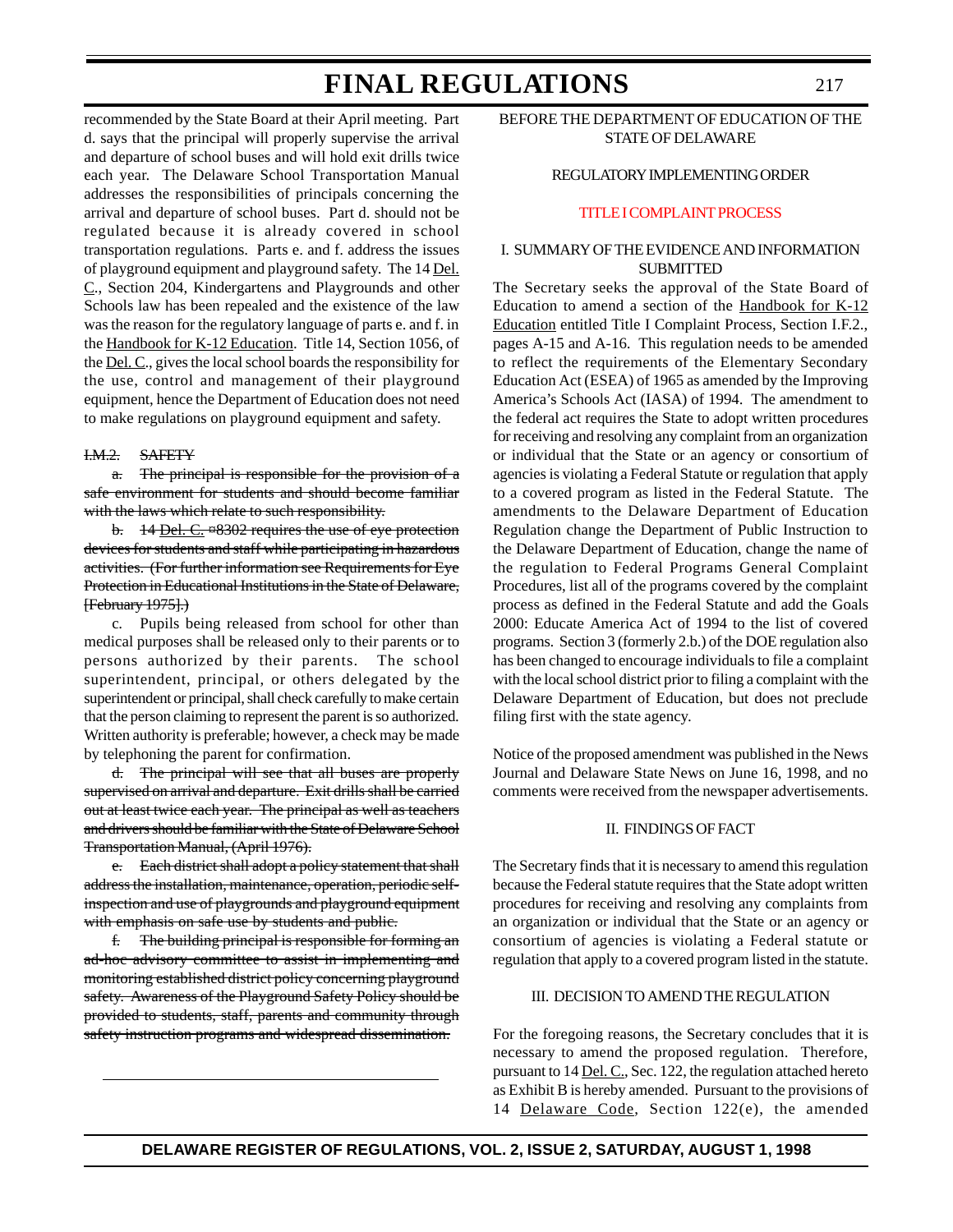## **FINAL REGULATIONS**

regulationereby adopted shall be in effect for a period of five years from the effective date of this order as set forth in Section V. below.

### IV. TEXT AND CITATION

The text of the regulation amended hereby shall be in the form attached hereto as Exhibit B, and said regulations shall be cited in the document entitled Regulations of the Department of Education.

### V. EFFECTIVE DATE OF ORDER

The actions hereinabove referred to were taken by the Secretary pursuant to 14 Del. C., Sec. 122, in open session at the said Board's regularly scheduled meeting on July 16, 1998. The effective date of this Order shall be ten (10) days from the date this Order is published in the Delaware Register of Regulations.

IT IS SO ORDERED this 16th day of July, 1998.

### DEPARTMENT OF EDUCATION Dr. Iris T. Metts, Secretary of Education

Approved this 16th day of July, 1998.

### STATE BOARD OF EDUCATION

Dr. James L. Spartz, President Jean W. Allen, Vice President Nancy A. Doorey John W. Jardine, Jr. Dr. Joseph A. Pika Dennis J. Savage Dr. Claibourne D. Smith

### EXHIBIT B

### FROM THE HANDBOOK FOR K-12 EDUCATION

### I.F.2. TITLE I COMPLAINT PROCEDURES

a. An organization or an individual may file a written, signed complaint with the Title I Office of the Delaware Department of Public Instruction (Title I Office) concerning an alleged violation by a Local Education Agency (LEA) or the State Education Agency (SEA) of a Federal statute or regulations that apply to the Title I LEA Program, in accordance with 200.73-75 of the Title I regulations and the following procedures:

(1) The complaint must include  $(a)$  a statement that the SEA or an LEA has violated a requirement of a Federal statute or regulations that apply to the Title I LEA Program; and (b) the facts on which the statement is based.

(2) The Title I Office shall resolve the complaint and issue a written report including findings of fact and a decision to the parties included in the complaint within sixty calendar days of the receipt of the complaint. An extension of the time limit may be made by the Title I Office only if exceptional circumstances exist with respect to a particular complaint.

(3) The Title I Office may conduct an independent on-site investigation of a complaint, if it determines that an on-site investigation is necessary.

b. An organization or an individual may file a written, signed complaint with the LEA, in lieu of the Title I Office, concerning an alleged violation by the LEA of a Federal statute or regulations that apply to the Title I LEA Program.

(1) The complaint must include  $(a)$  a statement that the LEA has violated a requirement of a Federal statute or regulations that apply to the Title I LEA Program and (b) the facts on which the statement is based.

(2) The superintendent or the agency head of the LEA shall resolve the complaint and issue a written report including findings of fact and a decision to the parties involved in the complaint within thirty calendar days of the receipt of the complaint.

(3) An appeal of the LEA decision may be made by the complainant to the Title I Office of the Department of Public Instruction. The appeal shall be in writing and signed by the individual making the appeal. The Title I Office shall resolve the appeal in the same manner as a complaint, as indicated in A.1. through 3.

c. Any party to the complaint has the right to request the Secretary, U. S. Department of Education, to review the final decision of the Title I Office. The request for an appeal of the decision to the Secretary shall be made in writing to the Title I Office within sixty days of the receipt of the decision.

d. Complaints and appeals to the Title I Office shall be mailed to the following address:

> Title I Office Department of Public Instruction P.O. Box 1402 Dover, Delaware 19903

(State Board Approved February 1990)

### AS AMENDED

### FEDERAL PROGRAMS GENERAL COMPLAINT PROCEDURES\*

1. Programs that are covered by this complaint process include: Part A of Title I, Improving Basic Programs Operated by the Local Education Agency; Part B of Title I, Even Start Family Literacy Program; Part C of Title I, Migrant Education; Part D of Title I, Children and Youth who are Neglected, Delinquent, or at Risk of Dropping Out; Title II Eisenhower

**DELAWARE REGISTER OF REGULATIONS, VOL. 2, ISSUE 2, SATURDAY, AUGUST 1, 1998**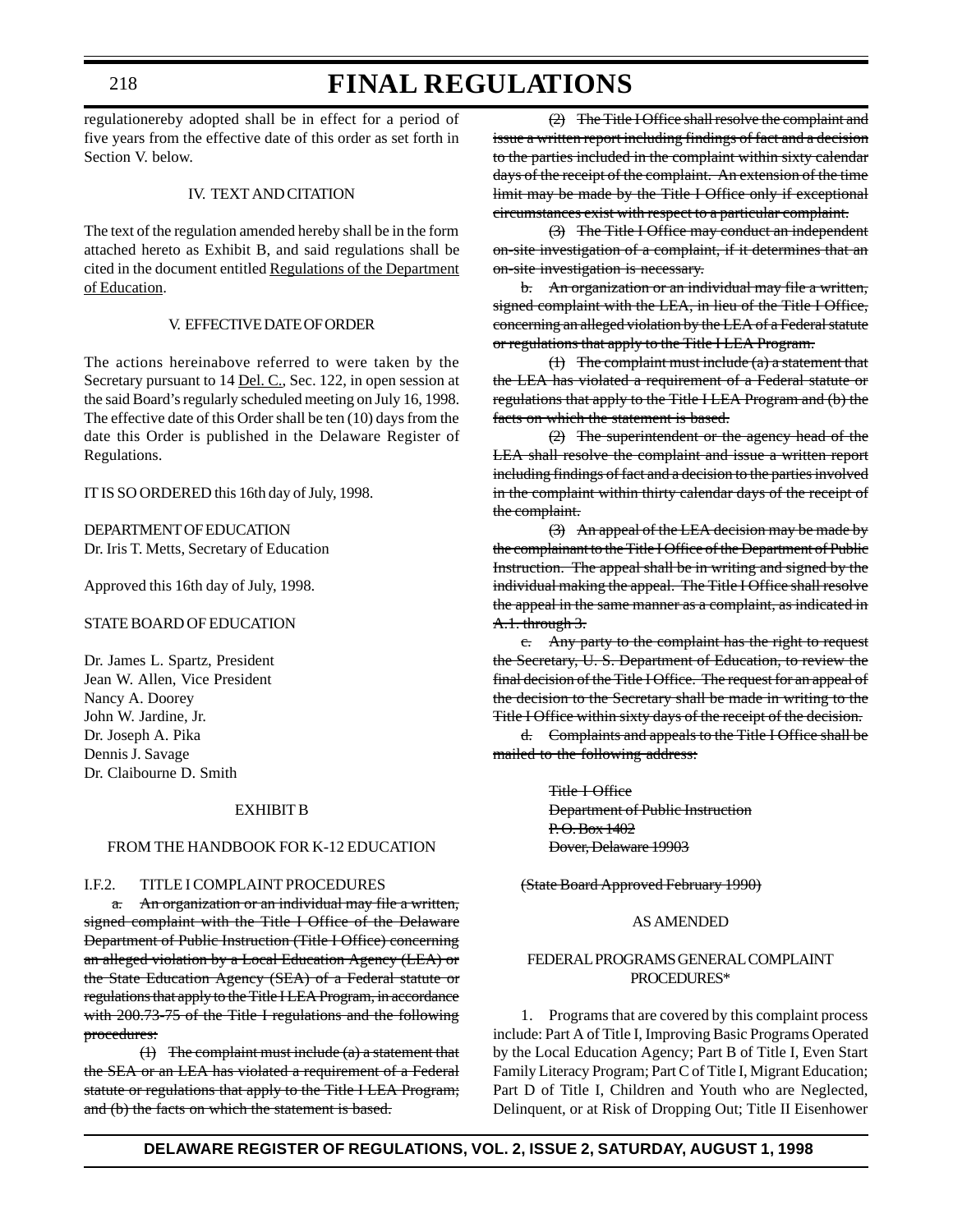Professional Development Program; Subpart 2 of Part A Title III, State and Local Programs for School Technology Resources; Part A of Title IV, Safe and Drug Free Schools and Communities; and Title VI, Innovative Education Program Strategies, as required under the Elementary Secondary Education Act (ESEA) of 1965, as amended by the Improving America's Schools Act (IASA) of 1994. In addition the Delaware Department of Education is extending the complaint procedures to include programs under the Goals 2000: Educate America Act of 1994.

2. An organization or an individual may file a written, signed complaint regarding an alleged violation of Federal Program Statutes or regulations. The complaint shall be filed with the Department of Education and may involve either a Local Education Agency or the State Education Agency.

a. The complaint shall include (a) a statement that the State Education Agency or a Local Education Agency has violated a requirement of a Federal statute or regulation that applies to these Local Education Agency programs. And (b) the facts on which the statement is based.

b. The Delaware Department of Education shall resolve the complaint and issue a written report including findings of fact and a decision to the parties included in the complaint within sixty calendar days of the receipt of the complaint. An extension of the time limit may be made by the Department of Education only if exceptional circumstances exist with respect to a particular complaint.

c. The Delaware Department of Education may conduct an independent on-site investigation of the complaint, if it determines that an on-site investigation is necessary.

3. An organization or an individual is encouraged to file a written, signed complaint with the Local Education Agency, prior to submission of the complaint to the Delaware Department of Education, concerning an alleged violation by the Local Education Agency of a Federal statute or regulation that applies to the Local Education Agency's program.

a. The complaint shall include (a) a statement that the Local Education Agency has violated a requirement of a Federal statute or regulation that applies to the Local Education Agency's programs and (b) the facts on which the statement is based.

b. The superintendent or the agency head of the Local Education Agency shall resolve the complaint and issue a written report including findings of fact and a decision to the parties involved in the complaint within thirty calendar days of the receipt of the complaint.

c. An appeal of the Local Education Agency decision may be made by the complainant to the Department of Education. The appeal shall be in writing and signed by the individual making the appeal. The Department of Education shall resolve the appeal in the same manner as a complaint, as indicated in 2. a, b and c.

4. Any party to the complaint has the right to request

the Secretary, U. S. Department of Education, to review the final decision of the Delaware Department of Education. The request for an appeal of the decision to the Secretary shall be made in writing to the Delaware Department of Education within sixty days of the receipt of the decision.

5. Complaints and appeals to the Delaware Department of Education shall be mailed to the following address:

Director of Unified Planning and Quality Assurance Department of Education P. O. Box 1402 Dover, Delaware 19903

\* IDEA Part B, as amended, has other specific remedies and procedural safeguards specified under Section 615 of the Act to protect disabled students. See the State's Administrative Manual: Programs for Exceptional Children.

### **[DEPARTMENT OF HEALTH AND](http://www.state.de.us/govern/agencies/dhss/irm/dss/dsshome.htm) SOCIAL SERVICES**

### **DIVISION OF SOCIAL SERVICES**

Statutory Authority: 31 Delaware Code, Section 505 (31 **Del.C.** 505)

BEFORE THE DELAWARE DEPARTMENT OF HEALTH AND SOCIAL SERVICES

IN THE MATTER OF:

 | REVISION OF THE REGULATIONS | OF THE MEDICAID/MEDICAL ASSISTANCE PROGRAM | DMAP 301.25

### NATURE OF THE PROCEEDINGS:

The Delaware Department of Health and Social Services ("Department") initiated proceedings to update policies related to Medicaid eligibility. The Department's proceedings to amend its regulations were initiated pursuant to 29 Delaware Code Section 10114 and its authority as prescribed by 31 Delaware Code Section 512.

The Department published its notice of proposed regulation changes pursuant to 29 Delaware Code Section 10115 in the April Register of Regulations, requiring written materials and suggestions from the public concerning the proposed regulations to be produced by May 1, at which time the Department would receive information, factual evidence and public comment to the said proposed changes to the regulations.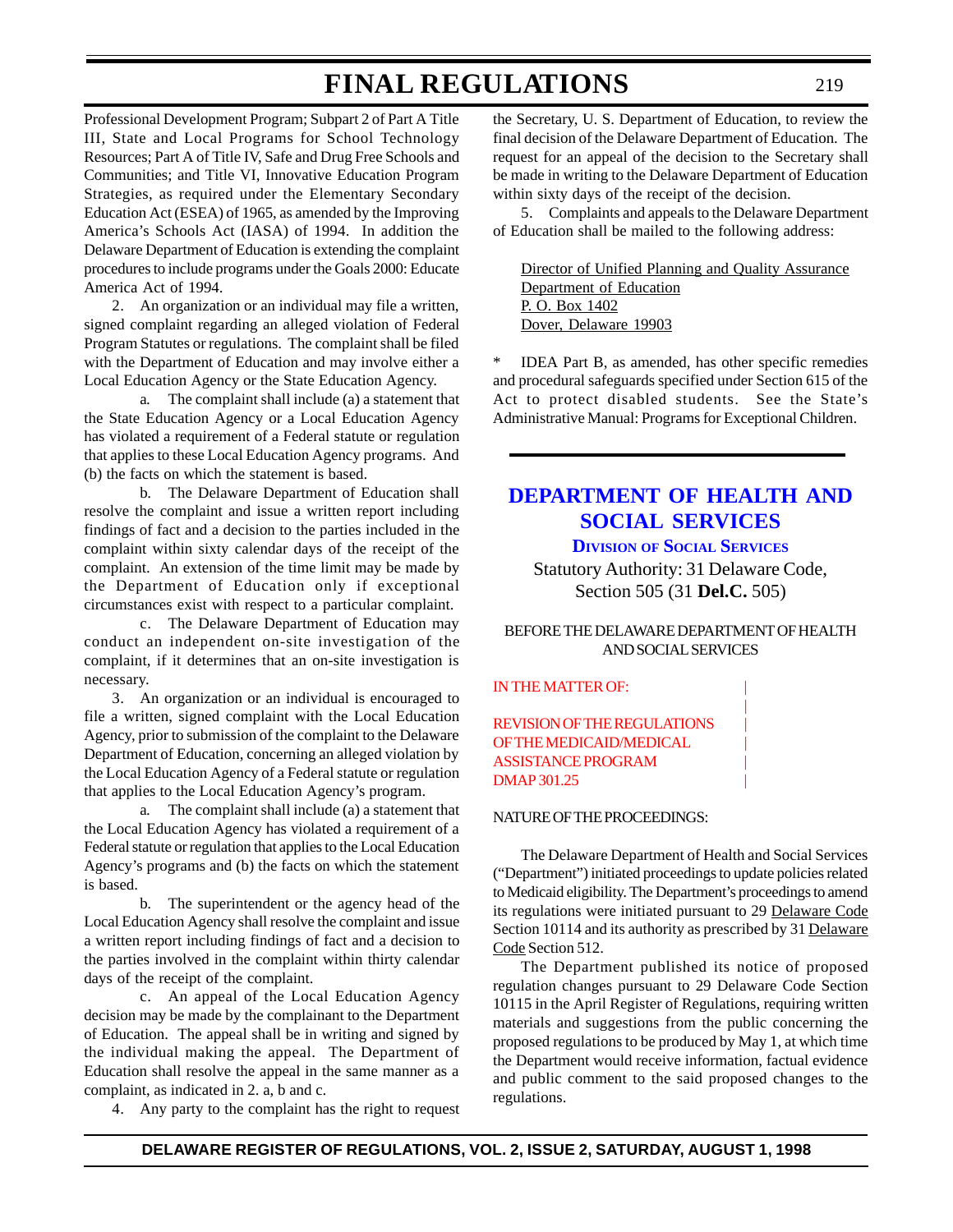No written or verbal comments were received relating to this proposed rule.

### FINDINGS OF FACT:

The Department finds that the proposed changes as set forth in the April Register of Regulations should be adopted as written.

THEREFORE, IT IS ORDERED, that the proposed regulations of the Medicaid/Medical Assistance Program are adopted and shall be final effective August 10, 1998.

June 1, 1998 Date of Signature

Gregg C. Sylvester, M.D. Secretary

Delaware Medical Assistance Program Eligibility Manual

REVISION:

### DMAP 301.25 Composition of Budget Unit

The budget unit is composed of various adults who are legally/ financially responsible for each other and various children (related or unrelated) for whom the adults have legal responsibility or for whom the adults have accepted parentallike responsibility.

One family and/or household may be composed of one or more budget units and an individual may belong to more than one budget unit. However, the budget unit must exclude any individual who is receiving Medicaid under another program (such as SSI, AFDC, GA, Disabled Children, Waiver, Deemer). Any individual who is receiving assistance under the QMB or SLMB programs may be included or excluded from the budget unit. The eligibility worker will first include the QMB or SLMB individual in the budget unit. If the income of the QMB or SLMB individual makes another individual ineligible, we will exclude the QMB or SLMB individual and his or her income from the budget unit. The budget unit must exclude any individual who is receiving SSI. Any individual who is receiving assistance under ABC, GA, Disabled Children, HCBS, QMB, SLMB, or other Medicaid only group may be included or excluded from the budget unit. If the income of the individual who is receiving medical assistance under another eligibility group makes another individual ineligible, we will exclude the individual who is receiving assistance under another eligibility group.

The budget unit may be modified to exclude related individuals with income except:

• a parent is always financially responsible for the minor (under age 18) natural/adopted, non-emancipated child, or unborn child,

a spouse is always financially responsible for a spouse,

-an unmarried partner is always financially responsible for his child or unborn child and the child's or unborn child's mother. Unmarried partners who do not have children for whom they are responsible will be placed in separate budget units.

unmarried partners with a mutual child (child in common) are always financially responsible for the child or unborn child. Neither partner is responsible for the other, even though both parents are responsible for their mutual child.

NOTE: The parent, spouse, or partner may be excluded from the poverty level budget unit if he or she is receiving assistance under another Medicaid group.

### Individuals to Include in the Budget Unit:

- Pregnant woman and unborn child(ren)
- The spouse

[NOTE: If the income of the stepfather makes some of the stepchildren ineligible, put them in another budget unit with their natural mother.

If the income of the stepparent makes some of the stepchildren ineligible, do not count the stepparent income. The stepparent and his or her own children remain in the budget unit.

Unmarried partners if the couple have a child for whom they are responsible. An unmarried partner (who is not the parent of the child) may be excluded when his or her income makes the child or the other unmarried partner ineligible.

Unmarried partners if the couple have a child for whom they have assumed parental-like responsibility. The child and the unmarried partners will first be included in the budget unit. An unmarried partner (who is not the parent of the child) must be excluded when his or her income makes the child or the other unmarried partner ineligible.

• Include both unmarried partners when determining the eligibility of a mutual child or a mutual unborn child. The pregnant woman will count as two (or more).

• Other natural or adopted children under age 18 that both parents have in common. Families have the choice of

220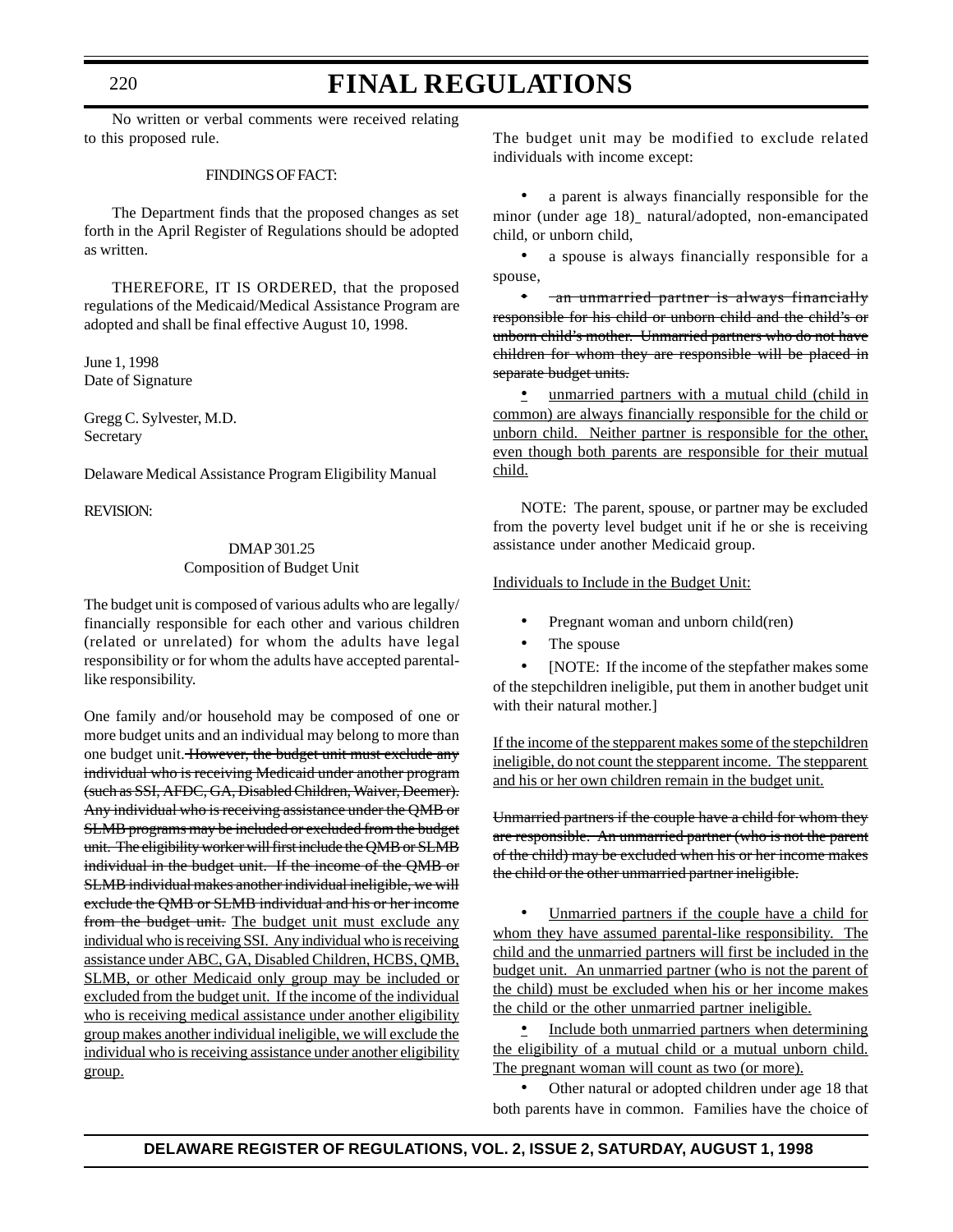including or excluding siblings. . If a sibling has income that would make the budget unit ineligible, the sibling with income is excluded. The exclusion of a sibling with income reduces the budget unit size and the income standard used to determine eligibility. The sibling with the income is ineligible and cannot be put in a separate budget unit. If a child has income, include the child with income in the budget unit, but do not count that child's income when determining the eligibility of the siblings, the parents, or other individuals in the budget unit. The child's income is counted when determining his or her own eligibility. Please note that the income of a child who is a minor parent is counted when determining the eligibility of his or her own child.

Other related or unrelated children under age 18 (such as a niece, cousin, friend's child, minor sibling of adult). This is permissible because there is no technical requirement that the child be living in the home of a specified relative. If the children are ineligible in the big budget unit, place them in a separate budget unit. If the income of an adult sibling renders the minor sibling ineligible, place the minor in a separate budget unit. Include the adult sibling who has assumed parental-like responsibility for a minor sibling in the budget unit. If the income of the adult sibling renders the minor ineligible, place the minor in a separate budget unit.

The parents of a pregnant minor living together in the same home. Do not include her parents if the pregnant minor is considered emancipated. See technical eligibility for an explanation of emancipation.

Individuals to Exclude From the Budget Unit:

• Individuals who are recipients of SSI, AFDC, AFDC/ AU, GA or any Medicaid program. A QMB or SLMB may be included or excluded in the budget unit.

Individuals who are recipients of SSI are excluded... Individuals who are recipients of ABC, GA, Medicaid only, QMB, SLMB, may be included or excluded in the budget unit.

Parents of the father of a baby or unborn when the pregnant minor is living there with his parents. We will include the parents of the father if he is under age 18 and is applying for Medicaid.

• A stepparent, if the income of the stepparent makes the stepchildren ineligible.

• A sibling, if the income of the sibling makes the budget unit ineligible. The sibling with income may not be placed in a separate budget unit.

NOTE: If an individual is not included in the budget unit, do not include his or her income.

Individuals in Separate Budget Units:

Siblings age 18 or over. For example, two sisters age 18 or over who live together will be in separate budget units. Related adults age 18 or over. For example, two sisters age 18 or over who live together will be in a separate budget unit.

Unrelated adults age 18 or over. Single adults will not be budgeted together unless they have children. If an unmarried couple is living together and they have a child for whom they are responsible, they may be placed in the same budget unit. Single adults and unmarried partners will not be budgeted together unless they have children. If an unmarried couple is living together and they have a child for whom they have assumed parental-like responsibility, the child and the unmarried partners may be placed in the same budget unit.

NOTE: An unmarried partner (who is not the parent of the child) must be excluded when his or her income makes the child or the other unmarried partner ineligible.

Foster parents are not budgeted with the foster child. Needy foster parents are placed in a separate budget unit.

### **[DEPARTMENT OF HEALTH AND](http://www.state.de.us/govern/agencies/dhss/irm/dss/dsshome.htm) SOCIAL SERVICES**

**DIVISION OF SOCIAL SERVICES**

Statutory Authority: 31 Delaware Code, Section 505 (31 **Del.C.** 505)

### BEFORE THE DELAWARE DEPARTMENT OF HEALTH AND SOCIAL SERVICES

|

### IN THE MATTER OF:

### [REVISION OF THE REGULATIONS](#page-3-0) | OF THE MEDICAID/MEDICAL ASSISTANCE PROGRAM |

### NATURE OF THE PROCEEDINGS:

The Delaware Department of Health and Social Services ("Department") initiated proceedings to update policies related to durable medical equipment, EPSDT, and practitioner services. The Department's proceedings to amend its regulations were initiated pursuant to 29 Delaware Code Section 10114 and its authority as prescribed by 31 Delaware Code Section 512.

The Department published its notice of proposed regulation changes pursuant to 29 Delaware Code Section 10115 in the May Register of Regulations, requiring written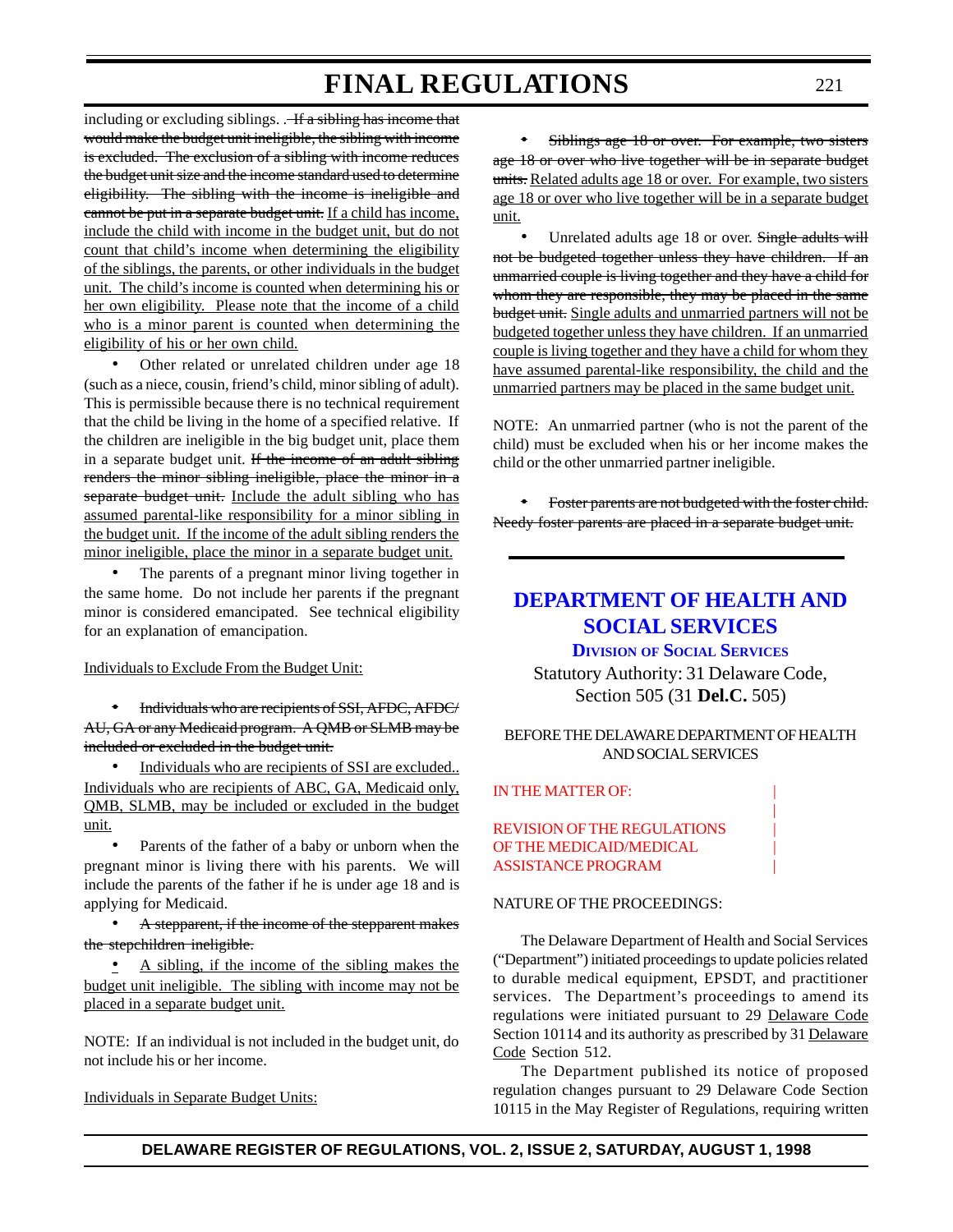# **FINAL REGULATIONS**

materials and suggestions from the public concerning the proposed regulations to be produced by June, at which time the Department would receive information, factual evidence and public comment to the said proposed changes to the regulations.

No written or verbal comments were received relating to this proposed rule.

### FINDINGS OF FACT:

The Department finds that the proposed changes as set forth in the May Register of Regulations should be adopted as written.

THEREFORE, IT IS ORDERED, that the proposed regulations of the Medicaid/Medical Assistance Program are adopted and shall be final effective August 10, 1998.

June 5, 1998

Gregg C. Sylvester, M.D. Secretary

Delaware Medical Assistance Program Provider Manuals

REVISIONS:

Durable Medical Equipment Provider Specific Policy Manual

I. DEFINITION AND OVERVIEW

III. CRITERIA FOR COVERAGE

Powered Air Flotation Fluidized Bed/Mattress

Incontinence Products

Coverage for Recipients age 4 Years and Over

Incontinence products for recipients age four years and older may be covered by the DMAP when prescribed by a physician as medically necessary for the treatment of incontinence related to a diagnosed condition. Treatment of incontinence aims to control the condition through bladder or bowel retaining, or other behavior management techniques, diet modification, drug therapy, and possibly surgery. All reasonable attempts at control treatment are expected to be made.

The DMAP may cover disposable incontinence products for recipients age four years and over. The DME supplier must maintain the physician's prescription for an incontinent product in their client files and the prescription must be renewed every six months.

The physician must prescribe the most appropriate type of incontinence products for the recipient and the DME supplier must dispense the least costly appropriate product of that type. Physicians are expected to prescribe an accurate daily allowance, and DME suppliers are cautioned not to routinely dispense the Medicaid maximum allowance of eight units per day unless medically necessary,

The DMAP considers the following types on incontinent products suitable for recipients who have incontinence: diapers/briefs, incontinent undergarments, guards, pads or liners. Medicaid recognizes that some patients may require two types of incontinent products to meet their needs, but the daily combined usage of both is not to exceed the expected daily allowance of eight units per day.

The DME supplier must use the locally assigned procedure code WW798 - Disposable Incontinence Products - Medically Necessary - For Ages Over 4 Years. Billing must include a description of the product dispensed, manufacturer's name, and product number. The supplier must use locally assigned procedure code WW800 or WW801, depending on the age of the recipient, when reusable incontinent products are prescribed for the treatment of incontinence.

The DMAP does not cover menstruation sanitary supplies, nor additional incontinent supplies for menstruation. Further, Medicaid will not cover Pull-up disposable training pants as they are not viewed as an appropriate treatment for incontinence and do not represent the least costly appropriate alternative health service available. Disposable incontinent supplies are not to be dispensed under HCPCS procedure code A5149 (incontinence/ostomy supply, miscellaneous).

Coverage of Diapers for Children Under 4 Years of Age

Individual consideration may be given for the coverage of disposable diapers for those children under four years of age when the use is outside the normal range (the DMAP considers eight diapers per day to be normal usage). A letter from the attending practitioner must be submitted to the Medical Review Team detailing medical necessity. The letter must address the child's diagnosis, the effects of the condition, the duration of the condition, the functional level of the child, the number of diapers used per day, why the excessive number is medically necessary, and if attempted, the results of toilet training. Authorization is required for the coverage of diapers for children under four years of age. If the service is approved, the DME provider will be required to submit a CMN using the locally assigned procedure code WW799.

Exceeded Units

The DMAP has established an upper limit on medically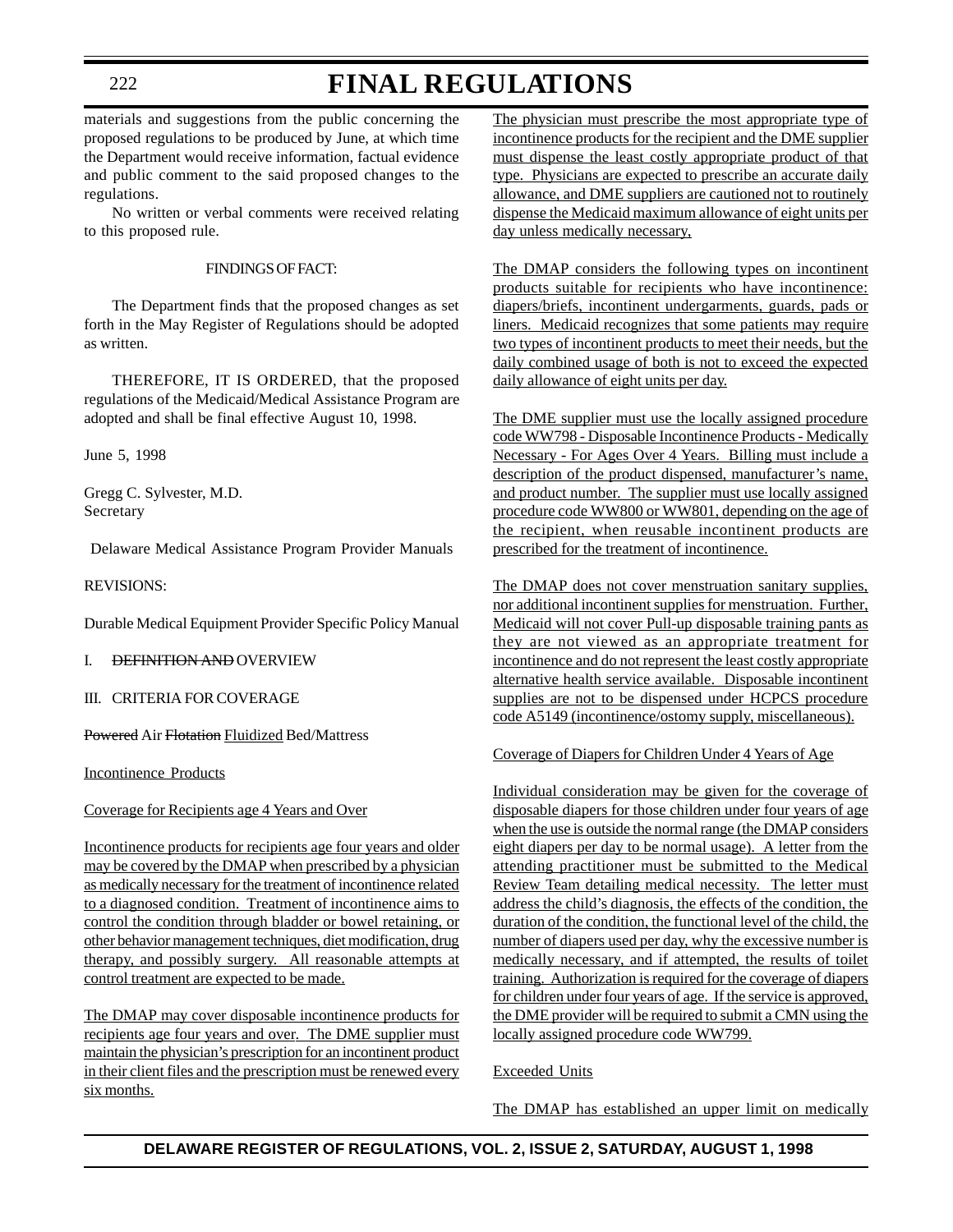necessary incontinence products for recipients age four years and over. This limit (8 per day) represents the maximum usage and will be waived only in extraordinary circumstances. If the recipient's need exceeds the limit, the DME supplier is required to submit a letter from the attending practitioner documenting the recipient's diagnosis, why the excessive number is medically necessary, the total number of incontinence products needed, and the period of time for which the approval is being requested. The letter will be returned to the DME provider if these requirements are not met.

### VI. EPSDT PROGRAM SPECIFIC POLICY

Non-Covered Services

### **Diapers**

Diapers routinely used for children under 4 years of age are not covered. Refer to Equipment Specific Coverage Criteria for Diapers Section III, Criteria for Coverage, Incontinence Products, for a description of requirements for coverage of diapers under age four (4). specific coverage exceptions.

### Pull-Up Disposable Training Pants

Pull-Up disposable training pants are not an appropriate treatment for incontinence and do not represent the least costly appropriate alternative health service available. Therefore, they are considered to be a non-covered service. H incontinence products are required during a lengthy training period we will continue our policy of covering diapers during toilet training when it is medically necessary.

The DMAP does not generally cover incontinence liners, diaper doublers, sanitary pads, etc.

#### **Diapers**

The DMAP may reimburse DME suppliers for disposable diapers for eligible recipients four years of age and older. Disposable diapers for children age four and above are covered when prescribed by a physician as medically necessary for the treatment of incontinence related to a diagnosed condition.

Individual consideration will be given for the coverage of disposable diapers for those children under four years of age when the use is outside the normal range (the DMAP considers 8 diapers per day to be normal usage). A letter from the attending practitioner must be submitted to the EPSDT Medical Review Team detailing medical necessity. The letter must address the child's diagnosis, the effects of the condition, the duration of the condition, the functional level of the child, the number of diapers used per day, why the excessive number is medically necessary, and if attempted, the results of toilet training. Prior authorization is required for the coverage of diapers for children under four years of age. If the service is approved, the DME provider will be required to submit a CMN using the local HCPCS code WW799.

The DMAP has established an upper limit on medically necessary disposable diapers for children over four years of age. This limit (8 per day) represents the maximum usage and will be waived only in extraordinary circumstances. If the patient's need exceeds the limit, the DME supplier is required to submit a letter from the attending practitioner documenting the patient's diagnosis, why the excessive number is medically necessary, the total number of diapers needed, and the period of time for which the approval is being requested. The letter will be returned to the DME provider if these requirements are not met.

### Equipment Specific Coverage Criteria

### **Biliblanket** Phototherapy Blanket

The DMAP will cover biliblankets phototherapy blankets to treat abnormal bilirubin levels in newborns. The DME provider should use code WW802 WW839 when requesting authorization for the biliblanket.phototherapy blanket. The EPSDT Medical Review Team may authorize the rental of a biliblanket Rental may be authorized for up to, but not to exceed, 9 7 days. The DME provider must attach a letter of medical necessity from the attending practitioner to the CMN. The letter must include all bilirubin laboratory data. The DME provider may only bill for days the unit was in use and must attach all bilirubin laboratory data to the CMN. A separate physician's letter of medical necessity will be required when use exceeds the 7 day limit.

#### Augmentative Communication Devices

The DMAP may cover augmentative communication devices that are medically necessary for individuals under the age of 21 through the EPSDT program. The DME provider is required to attach a letter of medical necessity from the attending practitioner to the CMN. In addition, supportive documentation, as appropriate, must address the following areas:

Full evaluation by an expert examiner (such as a Speech-Language Pathologist).

- Full school speech-language evaluation.
- · School IEP.
- Trial assessment with the requested device.
- Comparison to other devices not selected.

The DME provider is further required to attach the catalog literature or manufacturer's invoice for the requested device to the CMN. This literature must document the cost to the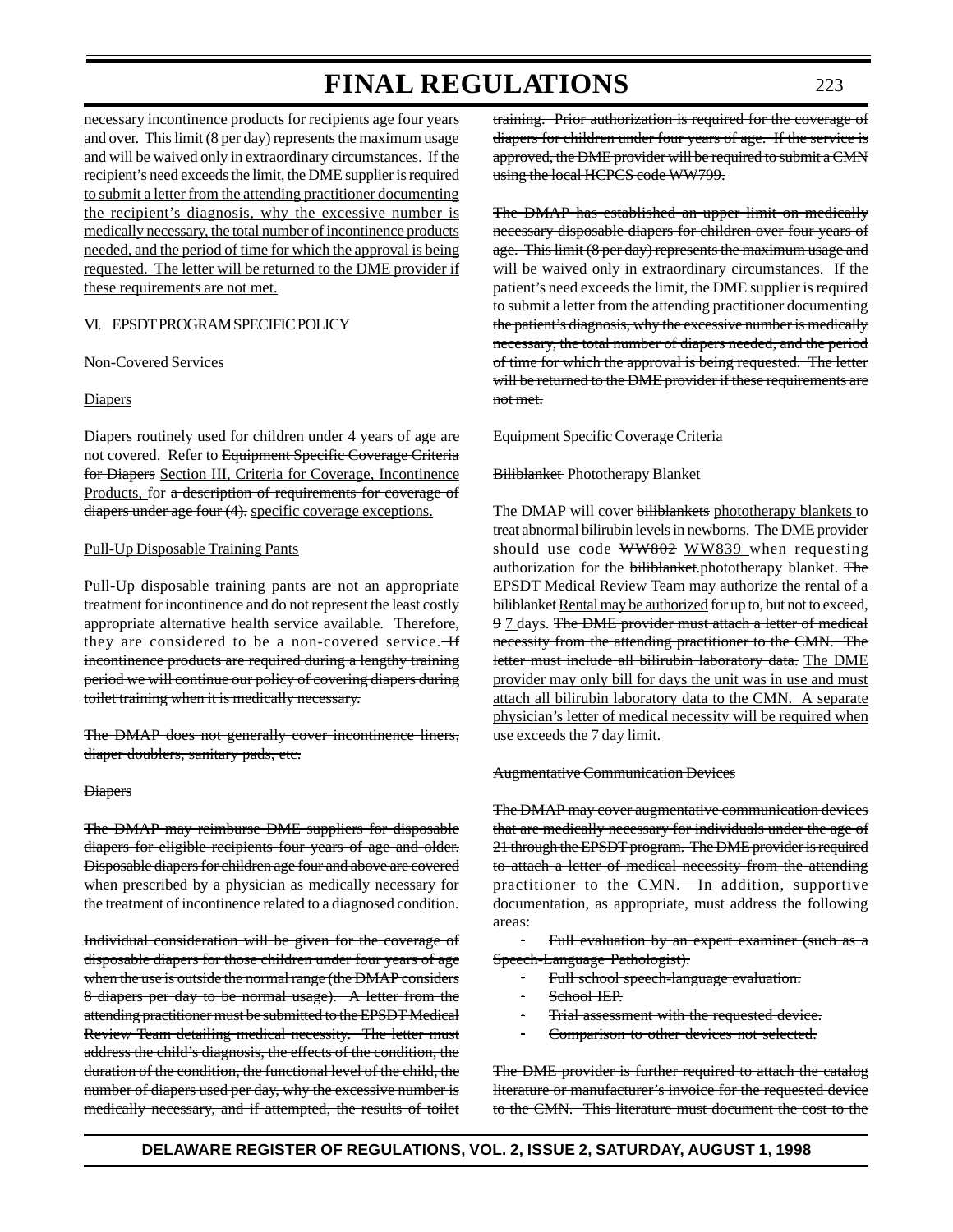provider for the device.

### Orthotics/Prosthetics

The DMAP may cover orthotics/prosthetics for children under the age of 21 through the EPSDT program. Requests for these items require prior authorization with a CMN. and a practitioner's letter of medical necessity. It is important that the supplier include ICD-9 CM diagnosis(es) that are relevant to the procedure codes being authorized on the CMN.

The DME provider must request prior authorization by using HCPCS procedure codes that begin with "L" followed by four (4) digits. The DME provider must not re-define the procedure and must use a code that describes the exact item dispensed. If the use of a miscellaneous code is necessary, the provider must include a description of the device and itemized explanation of all charges.

The replacement of an orthotic or prosthetic, due to growth, requires documentation of the previous and current measurements and a full explanation that all possible adjustments have been made. The supplier may be requested to submit documentation of measurements and/or adjustments for replacement of an orthotic or prosthetic due to growth.

### Enuresis Alarm

The DMAP will cover enuresis alarms for children over age four years. This bed-wetting alarm requires prior authorization and a letter of medical necessity from the attending practitioner. with the CMN. The supplier must include the appropriate ICD-9 CM diagnosis code(s) on the CMN When requesting authorization for the enuresis alarm the supplier is required to use the locally assigned code WW838. The following information must be documented in the practitioner's letter of medical necessity:

- Physical findings in relation to nocturnal enuresis.
- Effects of any behavior modification programs.
- Effects of any medication therapy, if applicable.

### **Mic-Key Skin Level Gastrostomy Kit**

This kit must be prior authorized with a CMN. and a letter of medical necessity is required from the attending practitioner. When requesting prior authorization for this kit the provider must use code WW800 848 on the CMN. Code WW 800 849 may also be used when additional supplies, such as the Secur-Lok extension set (12" length), is needed. must be used when requesting adapters for skin level gastrostomy kits (the request is limited to 5 adapters per month). If approved, the DMAP will cover up to, but not exceed, 5 adapters per month. When requesting other additional supplies needed with the skin level gastrostomy kit code WW800 must be used. Approval for additional supplies will not be given prior to the dates of service.

The CMN submitted to the DMAP for an authorization number must be signed by the attending practitioner.

### VII AUGMENTATIVE & ALTERNATIVE COMMUNICATION DEVICES & SERVICES

### A. SCOPE OF COVERAGE

Augmentative and alternative communication (AAC) devices are defined as electronic or non-electronic aids, devices, or systems that assist a Medicaid beneficiary to overcome or ameliorate (reduce to the maximum degree possible) the communication limitations that preclude or interfere with meaningful participation in current and projected daily activities. Meaningful participation means effective and efficient communication of messages which takes into account the beneficiary's preferences. Examples of AAC devices include:

- · communication boards or books;
- electrolarynxes;
- · speech amplifiers; and

electronic devices that produce speech and/or written output.

AAC devices include devices that are constructed for use as communication devices as well as systems that may include a computer, when an important use of the computer will be as the beneficiary's communication device. AAC devices also include related components and accessories, including software programs, symbol sets, overlays, mounting devices, switches, cables and connectors, auditory, visual, and tactile output devices, and necessary supplies, such as rechargeable batteries.

AAC services are treatment to assist Medicaid beneficiaries in meeting the full range of their communication needs. AAC services are within the scope of practice of speech-language pathologists. The goal of AAC services will be accomplished by:

developing and improving expressive communication and/or language comprehension skills and abilities that may be adversely affected by e.g., congenital or developmental disabilities;

· maintaining and protecting beneficiaries' existing expressive communication and/or language comprehension skills and abilities from loss or deterioration due to e.g., progressive impairments and disabilities; and

restoring beneficiaries' expressive communication and/or language comprehension skills and abilities damaged or lost due to e.g., diseases, disability, or traumatic injury.

The scope of AAC services includes diagnostic, screening, preventive, and corrective service provided by or under the direction of a speech-language pathologist. Specific activities

### 224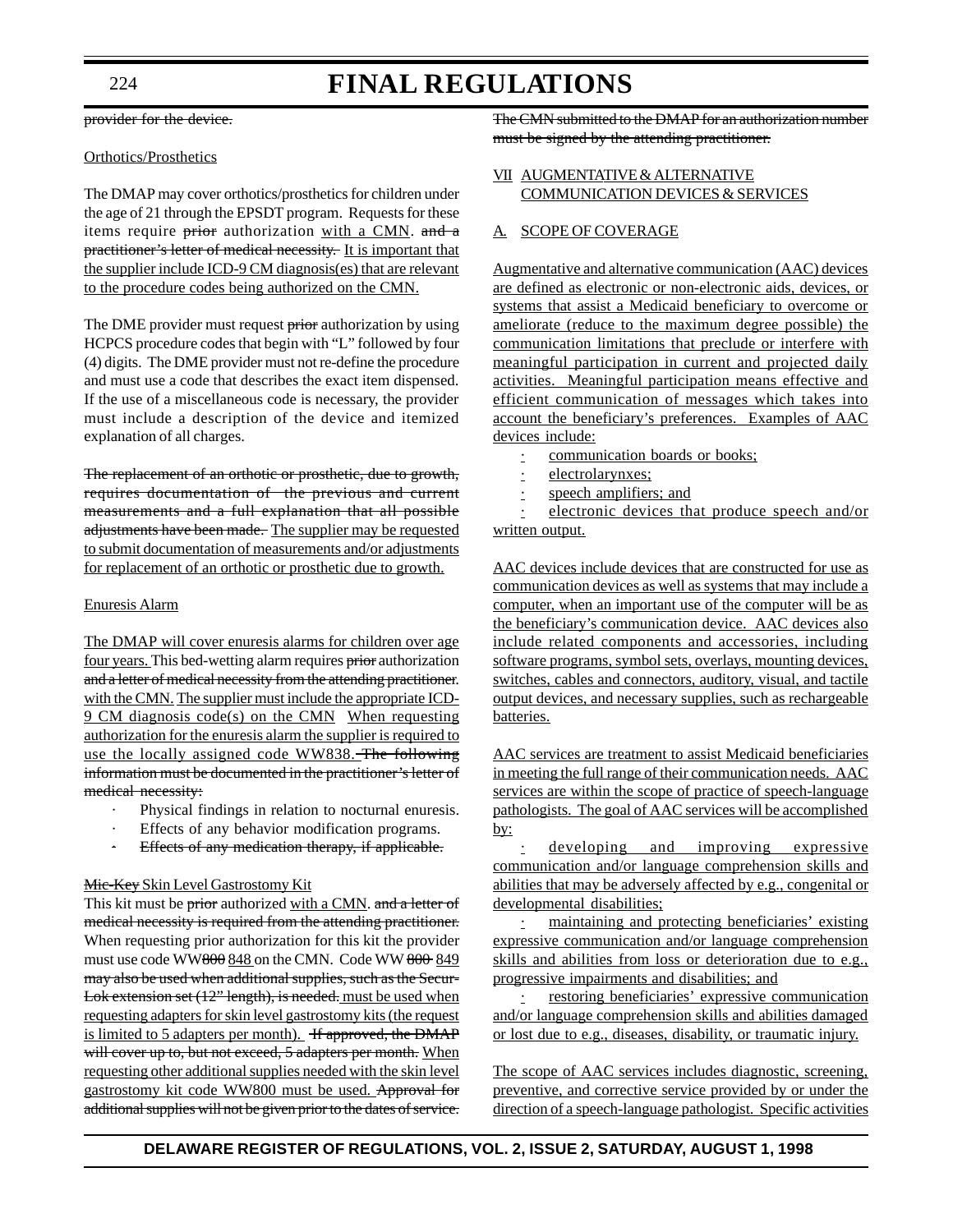include evaluation for, recommendation of, design, set-upcustomization and training related to the use of AAC devices.

Settings in Which AAC Services May be Provided

AAC services are covered under multiple Medicaid categories, including, but not limited to:

an individual's home as part of home health services, which includes supplies, equipment, and appliances suitable for use in the home;

- · inpatient hospital services;
- out-patient hospital services;
- nursing facility services; and

intermediate care facilities for persons with mental retardation, developmental disabilities and related condition.

Because all AAC devices are customized to overcome or ameliorate each beneficiary's communication limitations, and are for the sole and exclusive use of a single beneficiary, the cost of AAC devices for residents of nursing facilities and/or ICF/MR-DD facilities is not included in the facility's "per diem" or daily rate for that beneficiary.

Treatment Plan & Physician Endorsement of Medical Necessity Required

Assessment is necessary prior to the development of the treatment plan and physician endorsement. For detailed information refer to Section B, Assessment, Data Reporting and Procedural Requirements.

A speech-language pathology treatment plan is required for all requests for DMAP funding for AAC devices and AAC services. Other health professionals, as appropriate, may participate in the development of the treatment plan. The treatment plan must be prepared by a speech by a speechlanguage pathologist who:

has a certificate of clinical competence from the American Speech-Language-Association;

· has completed the equivalent educational requirements and work experience necessary for the certificate; or

· has completed the academic program and is acquiring supervised work experience to qualify for the certificate.

A physician must document endorsement of such plan through either completion of a DMAP approved form or letter of medical necessity. For individuals enrolled in a managed care plan, the endorsing physician must be the primary care physician.

The AAC devices and AAC services must be an integral part of the treatment plan. The treatment plan must address each beneficiary's unique communication abilities and the expressive communication or receptive (language

comprehension) limitations that preclude or interfere with meaningful participation in current and projected daily activities. It must:

· conform to the scope of coverage stated in this policy;

· be based on the evaluation criteria and data reporting requirements stated in this policy;

· satisfy the medical need criteria stated in the policy; and

· indicate that the beneficiary has demonstrated potential to benefit from AAC devices and/or services at a basic and reasonable level.

### Eligible Individuals

AAC services will be provided to beneficiaries with significant expressive communication or receptive (language comprehension) impairments: beneficiaries who currently lack adequate functional communication skills and abilities through gestures, speech and/or writing. These impairments include but are not limited to: apraxia of speech, dysarthria, and cognitive communication disabilities.

### Trial Use Periods for AAC Devices

A trial use period for AAC devices is not required but may be recommended by the speech-language pathologist who conducts the AAC evaluation as described in Section C, Review Criteria of this policy. The results of trial use periods are often instructive in determining the most appropriate AAC intervention, and thus are preferred. If the results of the assessment are clinically inconclusive, Medicaid may require a trial use period.

Medicaid authorization for rental of AAC device(s) will be approved for trial use periods when the speech-language pathologist prepares a request consistent with the requirements as described in the Trial Use Period Request section of this policy. The reasons for a trial use period request include, but are not limited to: the characteristics of the beneficiary's communication limitations; lack of familiarity with a specific AAC device; and concern that the beneficiary has not had sufficient experience with the requested device to permit determination of the device's appropriateness.

### Trial Use Period Request

If a speech-language pathologist or Medicaid seeks a trial use period, a plan for this period must be developed by the speechlanguage pathologist that includes:

· the duration of the trial period;

description of the speech-language pathologist's qualifications that satisfy Medicaid's provider participation requirements;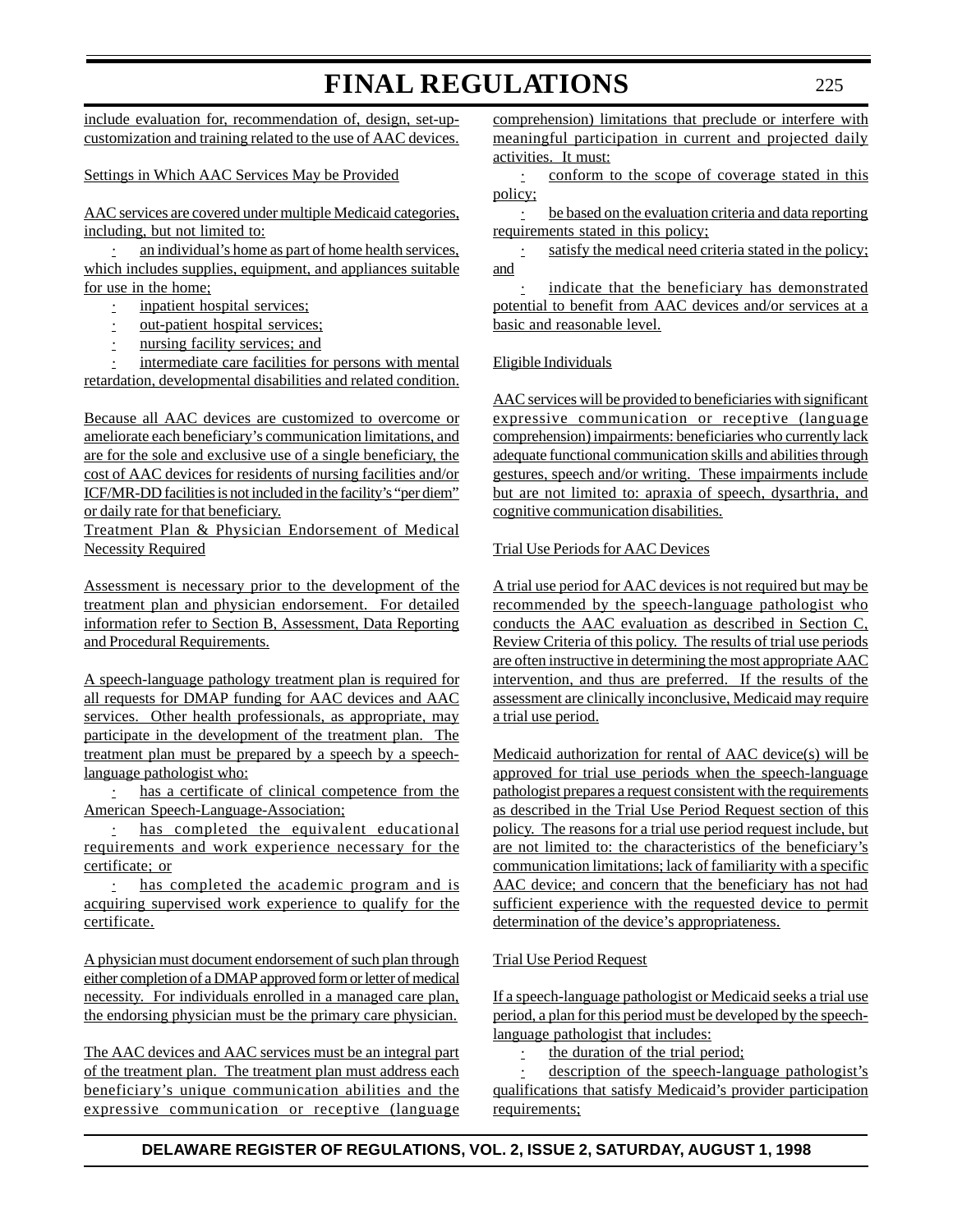description of the speech-language pathologist's AAC services training and experience (and the AAC services experience of all other professionals, as appropriate) involved in the assessments of the beneficiary's functioning and communication limitations;

· beneficiary identifying information, such as name, Medical Assistance ID#, date of the assessment, medical diagnosis (primary, secondary, tertiary), and significant medical history;

 $\pm$  the AAC device(s) to be examined during the trial period, including all the necessary components (e.g., mounting device, software, switches or access control mechanism);

· description of the AAC devices assessment components, such as vocabulary requirements, representational system(s), display organization and features, rate enhancement techniques, message characteristics, speech synthesis, printed output, display characteristics, feedback, auditory and visual output, access techniques and strategies, and portability and durability concerns, if any.

the identification of the service provider(s), e.g., speech-language pathologists, educators, residential providers, etc. who will assist the beneficiary in learning and using the AAC device(s) during the trial period;

· the identification of the AAC service provider(s) who will assess the trial period; and

the data collection schedule and the evaluation criteria, specific to the beneficiary, that will be used to determine the success or failure of the trial period.

Trial use period proposals must request Medicaid funding for rental of, or otherwise state the source of all necessary components of the AAC devices, including AAC services provider(s) who will assist the beneficiary during the trial use period.

Trial periods may be extended and/or different AAC devices provided, when requested by the speech-language pathologist responsible for evaluating the trial use period.

### Trial Use Period Results

Results of trial use periods must be submitted with a prior approval request. The results must include the following:

identification of the requested AAC devices including all required components, accessories, peripheral devices, supplies, and the device vendor;

identification of the beneficiary's and communications partner's AAC devices preference, if any;

justification stating why the recommended AAC device (including description of the significant characteristics and features) is better able to overcome or ameliorate the communicate limitations that preclude or interfere with the beneficiary's meaningful participation in current and projected daily activities, as compared to the other AAC devices considered; and

· justification stating why the recommended AAC device (including description of the significant characteristics and features) is the least costly, equally effective alternative form of treatment to overcome or ameliorate the communication limitations that preclude or interfere with the beneficiary's meaningful participation in current and projected daily activities.

### Purchase or Rental

The speech-language pathologist is required to estimate whether it is more cost effective to rent or purchase the requested AAC device. In addition to price, material factors in determining cost effectiveness include availability, expected useful life, upgradability, and warranty availability, and terms. The determination to rent or purchase will be based upon cost effectiveness and must also take into account the comparative delay in providing the device to the beneficiary. No AAC device will be denied approval solely because it is not available for rental.

AAC devices purchased by the Medicaid program become the property of the beneficiary.

### Repair and Replacement

### AAC Device(s) Repair

Medicaid will pay for repair to keep AAC device(s), accessories and other system components ("devices") in working condition. Repair will be covered for the anticipated useful lifetime of the device(s), and for as long thereafter as the device(s) continue to be the appropriate treatment for the beneficiary. Medicaid payment for repair will include diagnostic testing of the device, parts, labor and shipping, when not otherwise available without charge pursuant to a manufacturer's warranty.

### Medicaid AAC device repair will be subject to the following procedure:

When a device ceases to function properly, the beneficiary, a person acting on behalf of a beneficiary, or Medicaid staff will notify the device manufacturer or the manufacturer's designee for the purpose of repair, and follow the manufacturer's or designee's instructions to send the device for assessment.

When a device is received by the manufacturer or manufacturer's designee for the purpose of repair, the manufacturer or designee will conduct an assessment of the device to determine whether it can be repaired, and if so, prepare a written estimate of the diagnostics, parts, labor, shipping, and total cost of the repair, as well as the effectiveness (i.e., estimated durability) of the repair.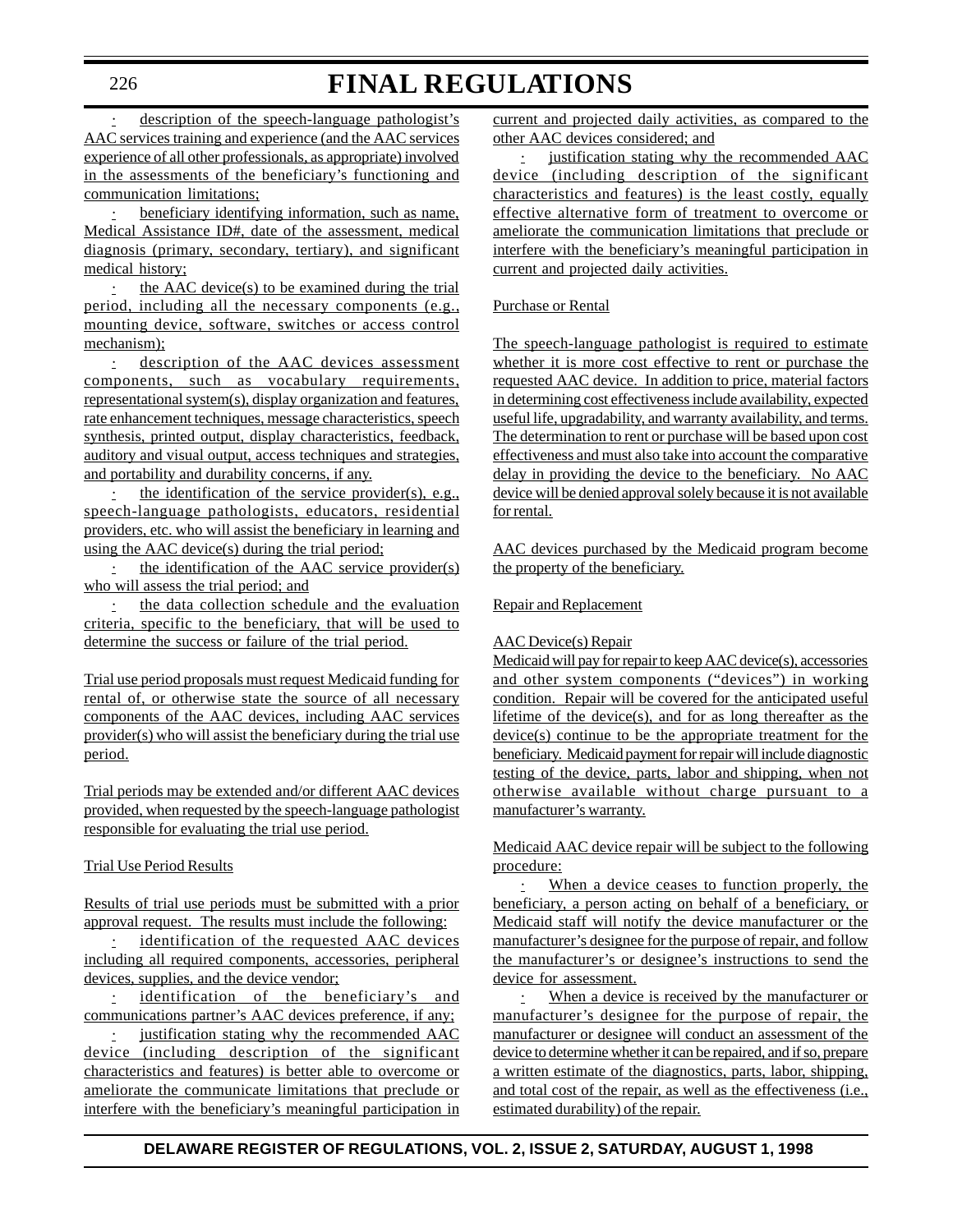If Medicaid was the original payment source for the device, the manufacturer or manufacturer's designee for the purpose of repair will:

repair the device if the total cost of the repair is less than or equal to \$300.00; or

notify the beneficiary or the person acting on the beneficiary's behalf that the total cost of the (non-battery) repair, including shipping, will be greater than \$300.00, and that prior approval must first be obtained before the repair can proceed. When the repair is completed, the manufacturer or representative for the purpose of repair will return the repair device to the beneficiary.

If Medicaid was not the original payment source for the device, the manufacturer or manufacturer's designee for the purpose of repair will notify the beneficiary or the person acting on the beneficiary's behalf of the repair cost and that prior approval must first be obtained before the repair can proceed.

If the manufacturer or manufacturer's designee for repair concludes the device is not able to be repaired, written notice will be provided to the beneficiary or person acting on the beneficiary's behalf that prior approval must be sought to replace the device.

Procedure for Repair or Replacement of AAC Device Batteries

If the assessment conducted by the manufacturer or manufacturer's designee for repair identifies the device battery as the malfunctioning or non-functioning part, the following procedure will be followed;

· repair of the battery will occur independent of the \$300.00 period approval threshold; and

independent of whether Medicaid was the original payment source for the device, or replacement of the battery will occur without the need of prior approval.

Repair or replacement of an AAC device battery will be performed, and the device returned to the beneficiary, or person acting on the beneficiary's behalf, as soon as possible.

Rental of AAC Device During Assessment, Repair and/or Replacement Period

When the manufacturer or manufacturer's designee receives notification from the beneficiary or a person acting on the beneficiary's behalf that an AAC device is malfunctioning or non-functioning, and is being returned for assessment, the manufacturer is authorized to provide the beneficiary, on a rental basis, an AAC device during the assessment, repair and/or replacement period. The rental period is authorized to continue without regard to the need for prior approval for the repair and/or replacement of the beneficiary's AAC device. Rental of an AAC device during the assessment, repair and/or replacement period is not limited to devices for which Medicaid was the original payment source.

AAC Device Repairs Greater Than \$300.00 and AAC Device Replacement

Requests for prior approval for AAC device repairs greater than \$300.00 and for AAC device replacements must be accompanied by the following information:

· description of the speech-language pathologist's AAC services training and experience (and the AAC services experience of all other professionals, as appropriate) involved in the assessments of the beneficiary's functioning and communication limitations; and

· beneficiary identifying information, such as name, Medical Assistance ID#, date of the assessment, medical diagnosis (primary, secondary, tertiary), and significant medical history.

The speech-language pathologist also must report whether there have been any significant changes in any of the subject areas identified in the Required Assessment & Data Reporting section of this policy. The information must include the items specifically listed in the Sensory Status, Postural, Mobility & Motor Status, Current Speed, Language & Expressive Communication Status, Communication Needs Inventory, Summary of Communication Limitations, AAC Devices Assessment Components, and the Treatment Plan and Follow-Up sections and whether the device remains the speech language pathologist's recommendation for beneficiary's use.

AAC Devises Replacement or Modification

Modification or replacement of AC devices will be covered by Medicaid subject to the following limitations:

All modification or replacement requests will require prior approval;

· Prior approval request for replacement AAC devices may be submitted for identical or different devices;

Requests for prior approval for replacement of identical AAC devices must explain how replacement is more cost-effective than repair of current device(s). Data must be provided about age, repair history (frequency, duration and cost), and repair projections (estimated durability of repairs).

· Requests for prior approval for modification or replacement of AAC devices with different devices due to changed circumstances may be submitted at any time and must include the following additional information:

1. aba significant change has occurred in the beneficiary's expressive communication impairments and/ or receptive communication limitations. Modification or replacement requests due to changed individual circumstance must be supported y a new assessment of communication limitations; or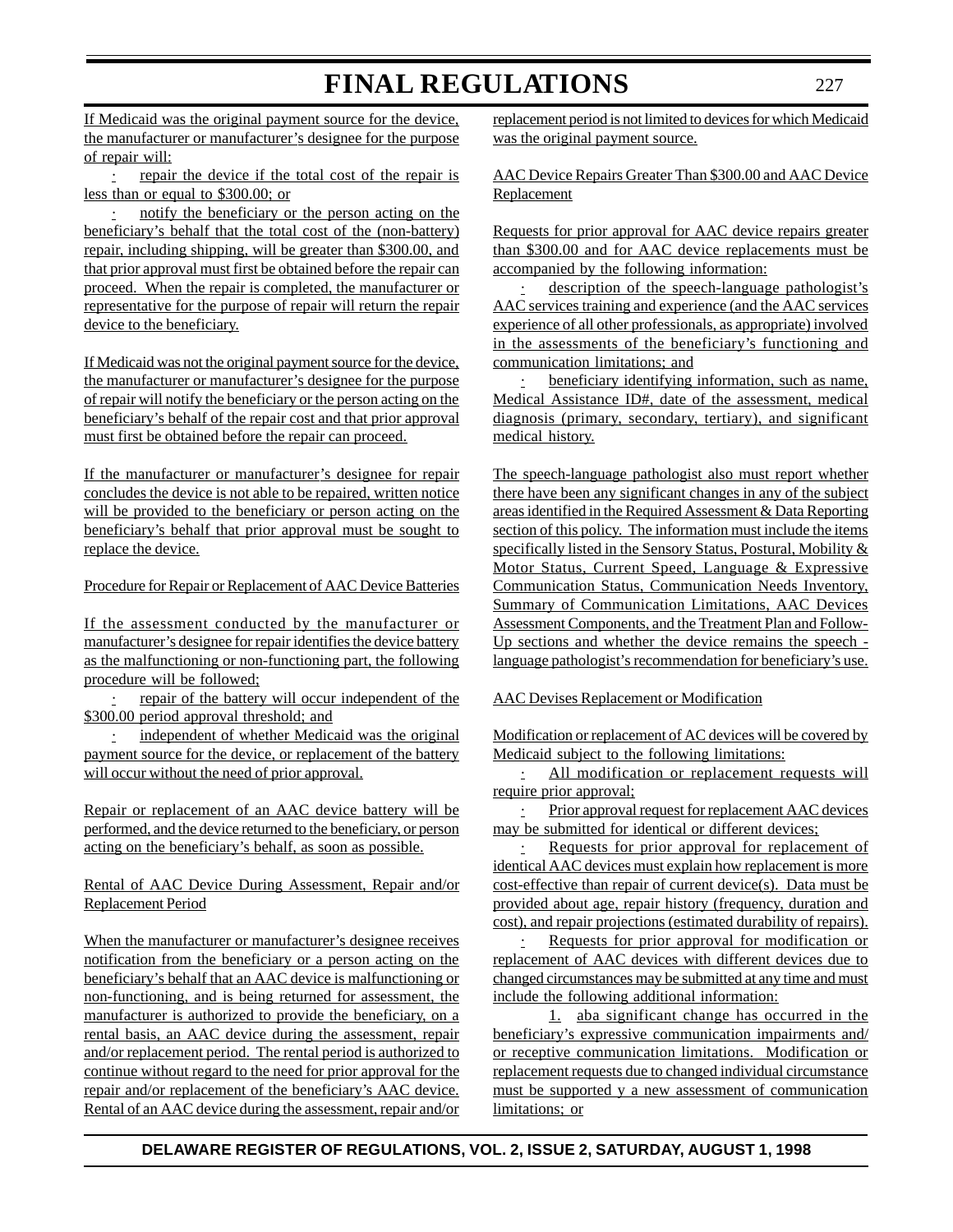2. abalthough there has been no significant change in the beneficiary's communication limitations, there has been a significant change in the characteristics, features or abilities of available AAC devices (i.e., a technological change) that will overcome or permit a significant further amelioration of the beneficiary's communication limitations as compared to the current AAC device. A detailed description of all AAC device changes and the purpose of the changes must be provided. In assessing such requests, Medicaid will place particular emphasis on whether the existing device reasonably achieves its purpose.

requests for prior approval for replacement of AAC devices due to loss or damage (either for identical devices or different devices) must include additional information including a complete explanation of the cause of the loss or damage, and a plan to prevent the recurrence of the loss or damage.

### B. ASSESSMENT, DATA REPORTING AND PROCEDURAL **REQUIREMENTS**

### Role Of The Speech-Language Pathologist

An assessment of individual functioning and communication limitations that preclude or interfere with meaningful participation in current and projected daily activities is required for Medicaid funding for AAC devices and AAC services. The assessment must provide the information detailed in the Required Assessment & Data Reporting section of this chapter. It must be completed by a speech-language pathologist (with input from other health professionals, e.g., occupational therapists and rehabilitation engineers).

### Prior Approval

All requests for AAC device(s):

require prior approval;

require physician endorsement consistent with the definition of AAC as discussed in section A, Scope of Coverage;

· must include a sign-off by the beneficiary, guardian or similar representative as well as the vendor; and

· repairs that are greater than \$300.00, and requests for modification or replacement of AAC devices require prior approval.

Required Assessment & Data Reporting

The following data are required to be submitted in support of a prior approval request for AAC devices:

Speech-Language Pathologist Identifying Information

Description of the speech-language pathologist's qualifications that satisfy the requirements in this policy.

Description of the speech-language pathologist's AAC services training and experience (and the AAC services experience of all other professionals, as appropriate) involved in the assessments of the beneficiary's functioning and communication limitations.

Beneficiary Information

1) Identifying Information:

- · Name
- Medical Assistance ID number
- · Date of the Assessment

Medical diagnosis (primary, secondary, tertiary)

- Significant medical history
- 2) Sensory Status:
	- · Vision
	- **Hearing**

Description of how vision, hearing, tactile and/ or receptive communication impairments or disabilities affect expressive communication

- 3) Postural, Mobility & Motor Status:
	- · Motor status
	- · Optimal positioning
	- Integration of mobility with AAC devices

Beneficiary's access methods (and options) for

AAC devices

4) Current Speech, Language & Expressive Communication Status

· Identification and description of the beneficiary's expressive or receptive (language comprehension) communication impairment diagnosis

· Speech skills and prognosis

· Language skills and prognosis

Communication behaviors and interaction skills (i.e., styples and patterns)

· Indication of past treatment, if any

Description of current communication

strategies, including use of an AAC device, if any

5) Communication Needs Inventory

· Description of beneficiary's current and projected (e.g., within 2 years) communication needs

· Communication partners and tasks, including partners' communication abilities limitations, if any

· Communication environments and constraints which affect AAC device selection and/or features (e.g., verbal and/or visual output and/or feedback; distance communication needs)

6) Summary of Communication Limitations

Description of the communication limitations that preclude or interfere with meaningful participation in current and projected daily activities (i.e., why the beneficiary's current communication skills and behaviors prevent meaningful participation in the beneficiary's current and projected daily activities)

7) AAC Devices Assessment Components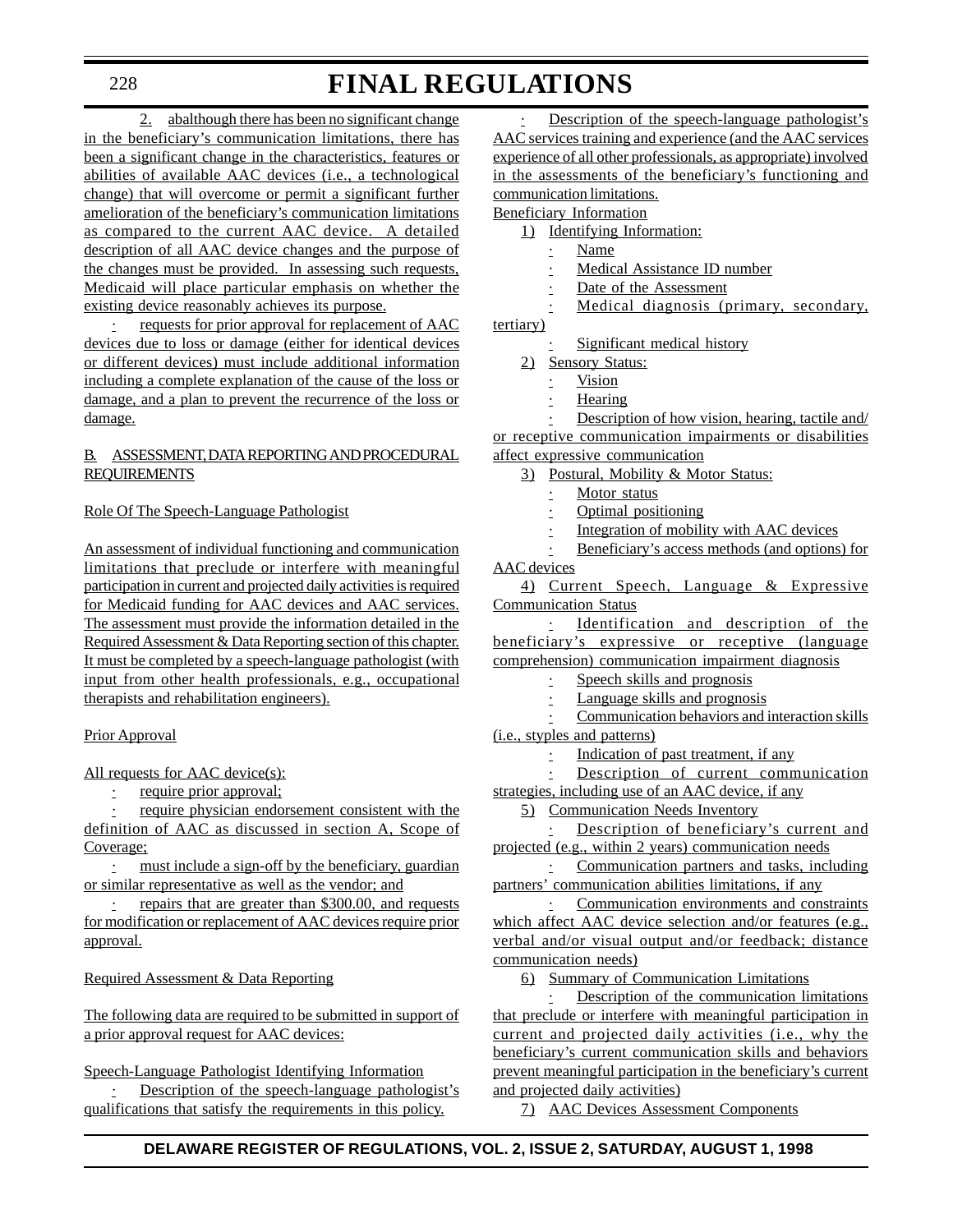- · Vocabulary requirements
- · Representational system(s)
- · Display organization and features
- Rate enhancement techniques

Message characteristics, speech synthesis, printed output, display characteristics, feedback, auditory and visual output

· Access techniques and strategies

Portability and durability concerns, if any

8) Identification of AAC Devices Considered for **Beneficiary** 

Identification of the significant characteristics and features of the AAC devices considered for the beneficiary

· Identification of the cost of the AAC devices considered for the beneficiary (including all required components, accessories, peripherals, and supplies, as appropriate)

9) AAC Device Recommendation

· Identification of the requested AAC devices including all required components, accessories, peripheral devices, supplies, and the device vendor

· Identification of the beneficiary's and communication partner's AAC devices preference, if any

Justification stating why the recommended AAC device (including description of the significant characteristics and features) is better able to overcome or ameliorate the communication limitations that preclude or interfere with the beneficiary's meaningful participation in current and projected daily activities, as compared to the other AAC devices considered

· Justification stating why the recommended AAC device (including description of the significant characteristics and features) is the least costly, equally effective alternative form of treatment to overcome or ameliorate the communication limitations that preclude or interfere with the beneficiary's meaningful participation in current and projected daily activities

10) Treatment Plan & Follow Up

- · Description of short term communication goals
- · Description of long term communication goals

Assessment criteria to measure beneficiary's

progress toward achieving short and long term communication goals

· Description of amount, duration and scope of the AAC services required for the beneficiary to achieve short and long term communication goals

· Schedule of data collection

Identification and experience of AAC services provider responsible for training (these services providers may include, e.g.: occupational therapists, rehabilitation engineers, the beneficiary's parents, teachers and other services providers)

# C. REVIEW CRITERIA

Medicaid funding for AAC devices will be approved when the devices are established to be medically necessary and the least costly, equally effective, alternative form of treatment to overcome or ameliorate the communication limitations that preclude or interfere with the beneficiary's meaningful participation in current and projected daily activities.

**Medical Necessity** 

The medical need for AAC devices and services must be established by a speech-language pathologist (and other health professionals, as appropriate) according to the evaluation and data reporting criteria stated in section B, Required Assessment and Data Reporting**,** and be supported by a physician's completion of a DSS-approved form or letter of medical necessity.

In general, medical necessity is established when the requested device or service meets the criteria of the DSS-approved medical necessity standard. See Appendix H in the General Policy for the DSS-approved medical necessity standard.

Subject to these criteria, assessment of "medical necessity" for AAC devices and services will be guided by the following specific standards:

# Medical Need Criteria for AAC Devices

Medical need will be established for beneficiaries:

· who have a diagnosis of a significant expressive or receptive (language comprehension) communication impairment or disability;

whose impairment or disability either temporarily or permanently causes communication limitations that preclude or interfere with the beneficiary's meaningful participation in current and projected daily activities;

· who have had a speech-language pathologist (and other health professionals, as appropriate) who:

1) abperform an assessment and submit a report pursuant to the criteria set forth in section B, Required Assessment and Data Reporting;

2) abrecommend speech-language pathology treatment in the form of AAC devices and AAC services; and

3) abprepare a speech-language pathology treatment plan that describes the specific components of the AAC devices and the required amount, duration and scope of the AAC services that will overcome or ameliorate communication limitations that preclude or interfere with the beneficiary's meaningful participation in current and projected daily activities.

· whose requested AAC devices and AAC services constitute the least costly, equally effective form of treatment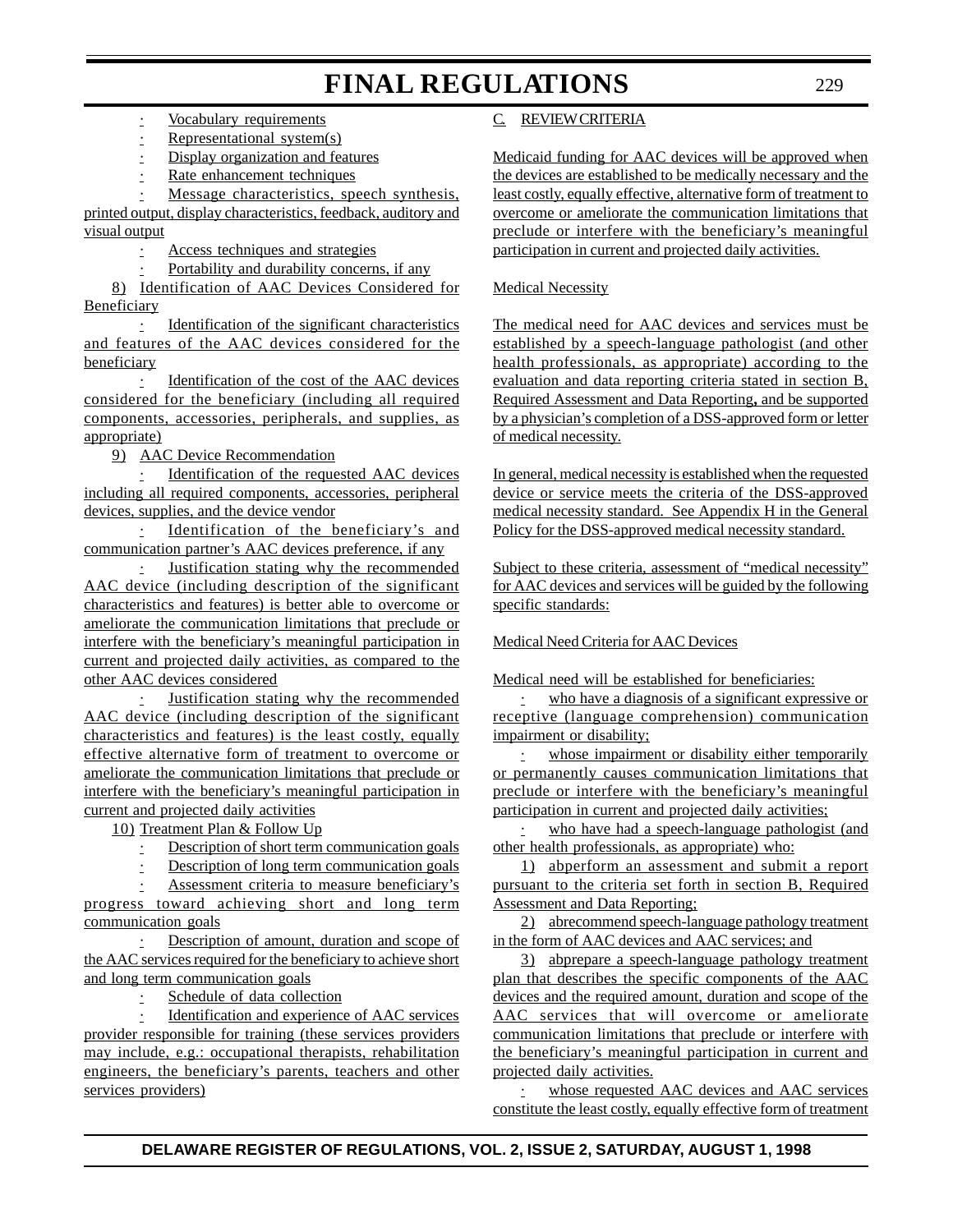that will overcome or ameliorate communication limitations that preclude or interfere with the beneficiary's meaningful participation in current and projected daily activities.

## General Principles Governing Medical Need Determination

The cause of the beneficiary's impairment or disability (e.g., congenital, developmental, or acquired) or the beneficiary's age at the onset of the impairment or disability may be relevant considerations I the determination of medical need.

Whether a beneficiary's daily activities, communication partners and communication environments are related to or intersect with other benefits and/or services programs (e.g., school, early intervention services, adult services programs, employment) does not preclude a determination that the beneficiary has a medical need for AAC devices and AAC services.

No cognitive, language, literacy, prior treatment, or other similar pre-requisites must be satisfied by a beneficiary in advance of a request for AAC devices and AAC services.

· The unavailability of an AAC devices, component or accessory for rental will not serve as the basis for denying a prior approval request for that device, component or accessory. The prior approval request must document the manner in which a comparable device may be substituted for assessment purposes in the event that a trial period is required.

· The unavailability of a warranty for an AAC device or other component or accessory will not serve as the basis for denying a prior approval request for that device, component or accessory, although Medicaid encourages providers to consider the availability of a reasonable warranty as a factor within the device selection process.

Additional Information Needed - Request for Peer Review

When the medical need for an AAC device cannot be established pursuant to the criteria stated in the Medical Need Criteria for AAC Devices in this section, based on the information submitted in support of a prior approval request, Medicaid will determine and take the following steps:

1) if information required by the Medical Need Criteria for AAC Devices in this section is not included in the prior approval request, then Medicaid will make contact directly with the speech-language pathologist who conducted the assessment for the beneficiary, identify the specific additional information that is needed, and request that the additional information be submitted; and/or

2) abif an interpretation is required of information in the prior approval request, then Medicaid will seek the advice of speech-language pathologist(s) with extensive AAC experience recommend to Medicaid by the American Speech-Language & Hearing Association (ASHA), the United States Society for Augmentative & Alternative Communication (USSAAC) and/or RESNA, who will provide the required information

· Requested additional information and/or interpretations must be produced as soon as practicable but in no event more than 21 working days from the date of the request.

· Requests for additional information and/or requests for interpretations of information submitted will be made prior to issuance of any denial of a prior approval request.

# Time Limits and Notice for Decision Making

Review of prior approval request required by the Medical Need Criteria for AAC Devices in this section will be completed within a reasonable amount of time (in most cases no longer than 60 days). If review has not been completed within 45 days, the beneficiary, guardian, or similar representative will be notified of the status of the pending application.

· Requests for additional information and/or request for interpretations will be made as soon as the need is identified.

· Decisions on prior approval requests that are not timely issued may entitle the beneficiary to pursue an appeal.

· Written notice of decisions to deny prior approval or to approve a funding request with or without modifications will be provided directly to the beneficiary and vendor. Written notice will be provided to other persons, as appropriate.

# D. GLOSSARY

Augmentative and Alternative Communication (AAC)

AAC approaches support, enhance, or augment the communication of individuals who are not independent communicators in all situations. An individual's AAC system should not be a single technique, device, or strategy, but rather an array of techniques, devices and strategies from which the individual chooses in order to effectively address the demands of a given communication opportunity.

# AAC Devices

Electronic or non-electronic aids, devices or systems that assist a beneficiary to overcome or ameliorate (to the maximum degree possible) the communication limitations that preclude or interfere with meaningful participation in current and projected daily activities. Examples of AAC devices include: communication boards or books, electrolarynxes, speech amplifiers, and electronic devices that produce speech and/or written output. AAC devices include devices that are constructed for use as communication devices as well as systems that may include a computer, when an important use of the computer will be as the beneficiary's communication device. AAC devices also include related components and accessories, including software program, symbol sets, overlays, mounting devices,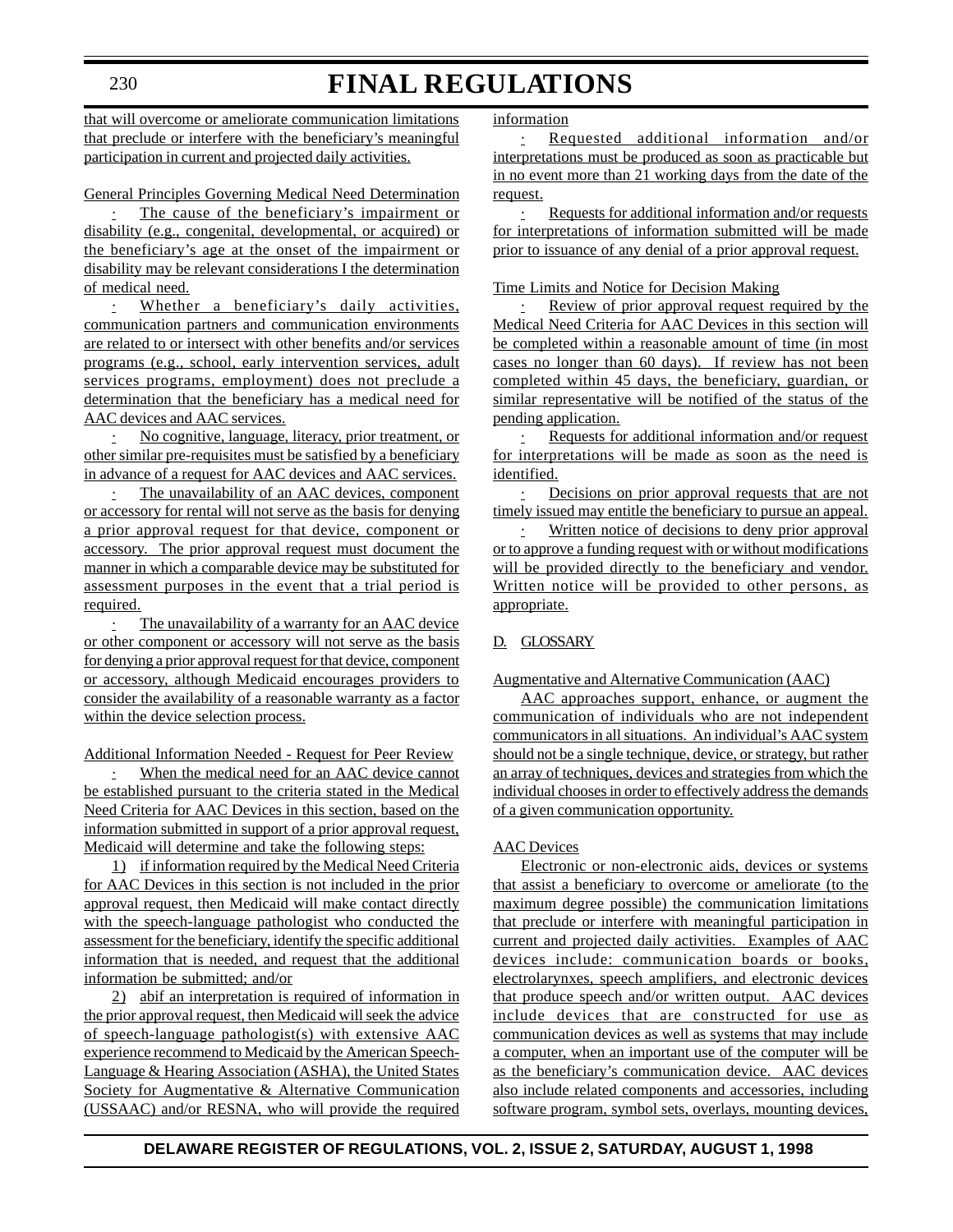switches, cables and connectors, auditory, visual., and tactile output devices, and necessary supplies, such as rechargeable batteries.

### AAC Services

Treatment to assist beneficiaries in meeting the full range of their communication needs. The scope of AAC services includes diagnostic, screening, preventive, and corrective services provided by or under the direction of a speechlanguage pathologist. Specific activities include evaluation for, recommendation of, design, sup-up, customization, programming, and training related to the use of AAC devices.

### Beneficiary's Preferences

The means and mode of message transmission a beneficiary prefers to use in a given communication interaction.

## Current and Projected Daily Activities

The activities of daily living in which the individual now participates and in which it is anticipated the individual will participate when the individual's communication limitations have been overcome or ameliorated via the application of AAC approaches.

## Expressive Communication Limitations

Difficulties in language production via any expressive communication modality (speech, writing, sign language, gesture, facial expression, graphic symbol selection).

### Meaningful Participation

Effective and efficient communication of messages, taking into account the beneficiary's preferences regarding means and mode of transmission.

Receptive Communication Limitations

Difficulties in language understanding via any communication modality (speech, writing, sign language, gesture, facial expression, graphic symbol selection).

### EPSDT Provider Specific Policy Manual

## II. QUALIFIED PROVIDERS

Providers of EPSDT services could include the State's health department, pediatricians, family practitioners and other private practicing physicians, therapy service providers, providers of specialized supplies and equipment, health maintenance organizations, prepaid health plans, community/migrant health centers, private dentists, and other agencies that are routinely involved with a child's physical and mental health needs.

### IV. CONTENTS/DESCRIPTION OF SERVICES

EPSDT Special Needs Dental Program include dental services

provided by private dentists who are enrolled with the DMAP and are paid directly for dental services when provided to "special needs" children who meet the following eligibility criteria:

### Special Needs Eligibility Criteria

Medicaid eligible children who have been diagnosed by their primary care provider with one or more of the following medical conditions may be treated by a dentist who is enrolled with the DMAP without prior approval by the DPH Dental Clinic:

- · Autism
- **Bleeding Disorders**
- **Craniofacial Anomalies**

· Oral/Maxillofacial Trauma (requiring immediate service)

Serious Emotional/Behavioral Disorders\*

Severe Chronic Illness (respiratory, cardiac, renal, gastrointestinal)

- Severe Orthopedic Disorders/Wheelchair-bound
- Spinal Bifida
- **Baby Bottle Syndrome**
- · Cancer
- **HIV** Infection
- **Mental Retardation**
- Seizure Disorders

\*When the diagnosed condition requires general anesthesia sedation, restraints, or other similar measures which preclude treatment in a DPH clinic setting.

All other Medicaid eligible children must first be evaluated by the DPH Dental Clinic before referral and treatment by a private dentist can be approved (except for orthodontics; see "Orthodontics" entry). This means that otherwise healthy children who need services which cannot be provided by DPH must still be referred to a private dentist by DPH.

### Covered Services

For eligible children meeting the criteria, or for otherwise healthy children who need services which cannot be provided in the DPH Dental Clinic (and for whom a referral has been made by DPH), the DMAP will cover medically necessary dental services for the relief of pain and infections, restoration of teeth, and maintenance of dental health. Covered services include:

- **Examinations**
- **Prophylactics**
- Fluoride treatments
- Permanent and temporary fillings
- **Extractions**
- **Pulpotomies**
- **Endodontics**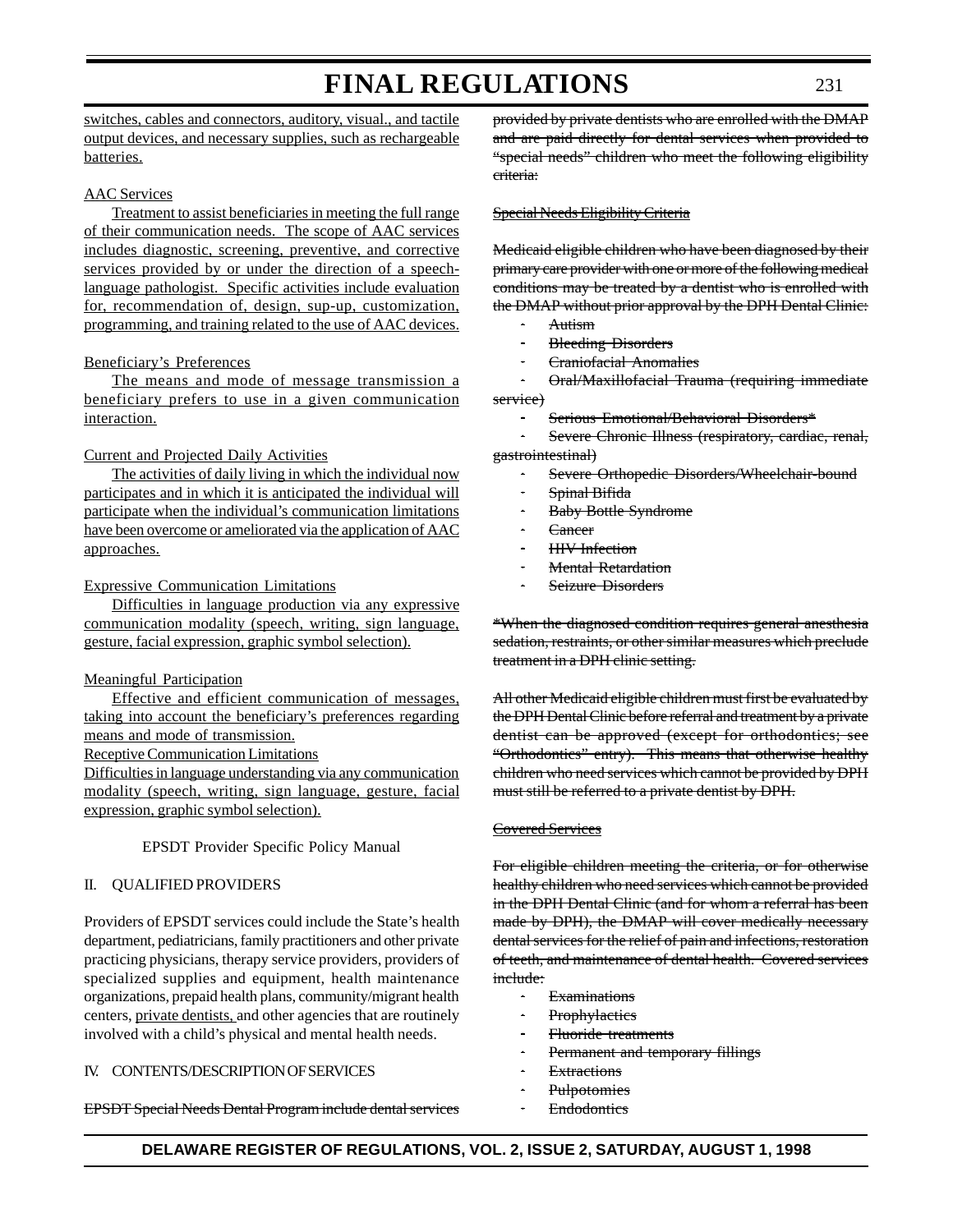- · In-office sedation
- Stainless steel crowns
- · Oral surgery
- **Periodontics**
- **Prosthodontics**
- Emergency services
- · Adjunctive services

## **Orthodontics**

Orthodontics is a covered services under the DMAPs EPSDT Program for children under age twenty-one (21) years who have been diagnosed with a "handicapping" or "crippling" malocclusion. However, all orthodontic care must still be referred by and approved by the DPH dental clinic. Payment of orthodontic services will continue to be managed by the DPH through its Special Dental Program.

## Provider Enrollment

To be eligible for payment by the DMAP under the Special Needs Dental Program, dental providers must enroll and contract with the State of Delaware Department of Health and Social Services.

# **Billing and Reimbursement**

All dental services must be billed on a HCFA-1500 claim form and must be submitted directly to EDS, the Medicaid fiscal agent. Claims must be submitted within one year of the date of service to be considered for payment.

See Appendix A for the local HCPCS procedure code used by the DMAP for billing Special Needs Dental service.

When billing for Special Needs Dental service the place of service "3" (doctor's office) and the type of service "9" (other medical service) must be entered in the appropriate block on the claim form.

All services provided during a dental visit should be totaled and charged on one claim line corresponding to the dental procedure code given in Appendix A. Do not itemize each individual charge for a client's service. Dental services will be reimbursed at a negotiated rate.

## Third Party Liability

Medicaid is the payer of last resort. When a Medicaid client carries dental insurance coverage, that plan must be billed before Medicaid. A copy of the insurance voucher, explanation of benefits, or denial statement must be attached to the dental claim and any third party payment must be indicated in the appropriate field on the claim.

## EPSDT Dental Program

Dental services are covered by the DMAP for children under age 21 through the EPSDT program. While dental services continue to be provided through the DPH dental clinics, private dentists may enroll with the DMAP to help create broader access to dental care.

Under this dental policy there are minimal program requirements. An enrolled dental provider may treat any Medicaid eligible child and will be paid directly by the DMAP. The EPSDT dental program does not require prior authorization for services and does not require prior approval by DPH.

This EPSDT Dental Program incorporates the previous "Special Needs Dental Program" and provides general guidelines for the treatment of all Medicaid eligible children whether or not they have special needs. For those Medicaid clients who are "special needs" children, these guidelines dictate the requirements for the provision of dental care.

# Eligibility Criteria

Children under age 21 who are currently covered by the DMAP (Medicaid), are eligible to receive medically necessary dental services. Eligible children need not have been evaluated and referred by the DPH Dental Clinics to be treated by dental providers enrolled in the DMAP. Clients aged 21 or older are not eligible for dental services under Medicaid; billings for clients 21 and older will be denied as non-covered services.

## Covered Services

Medicaid covers medically necessary dental services in appropriate care settings for the relief of pain and infections, restoration of teeth, and maintenance of dental health. Covered services include:

| Examinations  | Prosthodontics             |
|---------------|----------------------------|
| Endodontics   | Sealants                   |
| Prophylactics | In-office Sedation         |
| Oral Surgery  | Permanent and temporary    |
|               | fillings                   |
| Radiographs   | Periodontics               |
| Extractions   | <b>Fluoride Treatments</b> |
| Pulpotomies   | <b>Adjunctive Services</b> |
|               | (treatment of dental)      |
|               | pain, anesthesia, drug     |
|               | management, etc.)          |

## **Orthodontics**

Orthodontics is a covered service under Medicaid's EPSDT Dental Program for children under age 21 who have been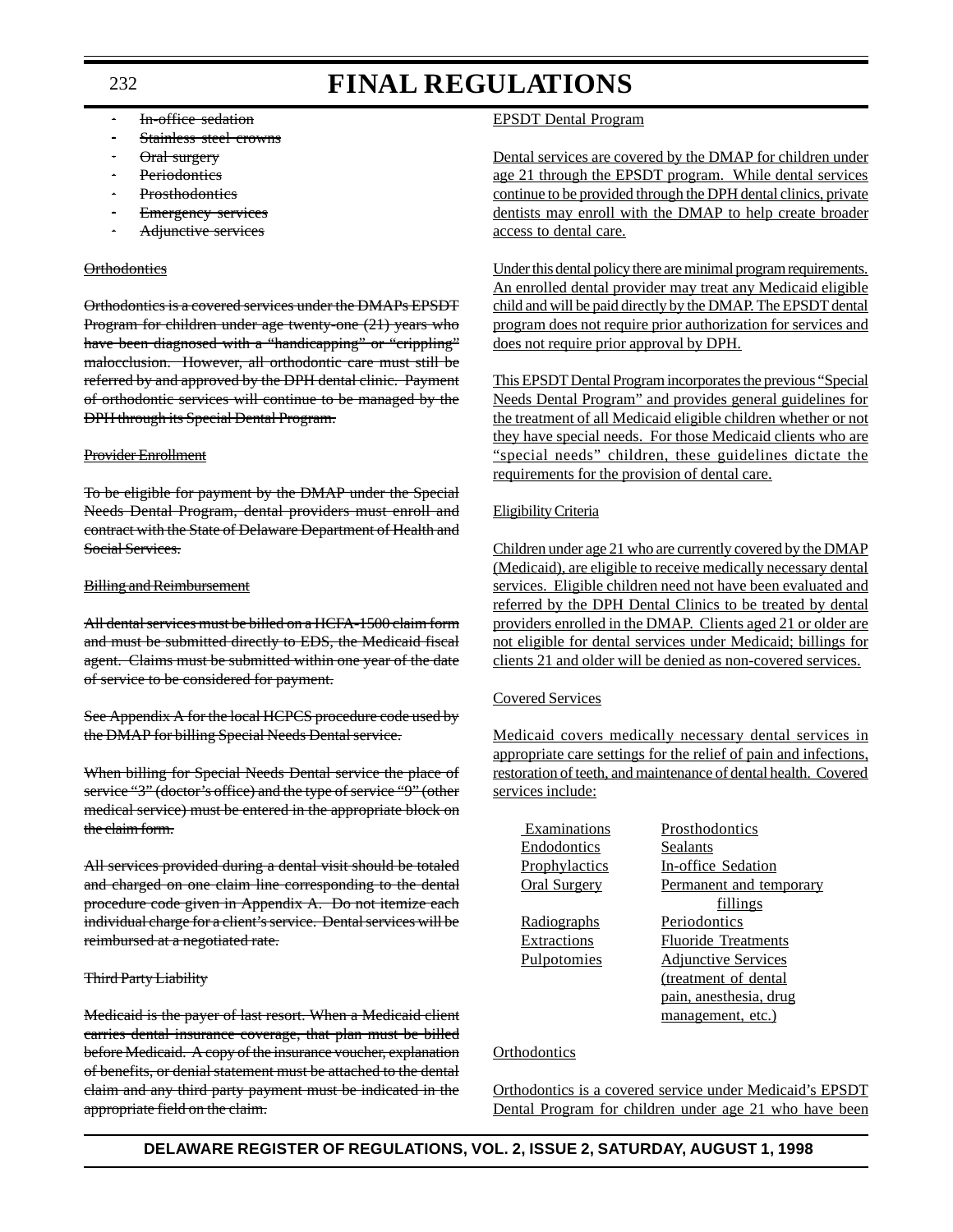diagnosed with a "handicapping" or "crippling" malocclusion. However, all orthodontic care must still be referred by and prior approved by the DPH dental clinics. Payment of orthodontic services will continue to be managed by the DPH through its Special Dental Program.

## Billing and Reimbursement

A locally assigned HCPCS procedure code is required for billing dental services provided to Medicaid eligible children. The locally assigned HCPCS procedure code, definition, unit of service definition, service limitations, prior authorization requirement, rate, place and type of service codes, and diagnosis codes are found in Appendix A.

When billing for EPSDT dental services the type of service "9" (Other Medical Service) and the appropriate place of service (as listed below) must be entered in the proper block on the claim form.

# Place of Service:

| 1 - Inpatient Hospital  | C - Residential Treatment Center   |
|-------------------------|------------------------------------|
| 2 - Outpatient Hospital | D - Specialized Treatment Facility |
| 3 - Doctor's Office     | <u>G - Emergency Room</u>          |
| 4 - Patient's Home      | J - Clinic                         |
| 7 - Nursing Home        |                                    |

When billing for EPSDT dental services the diagnosis code "521" (Disorder of Tooth Development and Eruption) must be entered in the proper block on the claim form.

All services provided during a dental visit should be totaled and charged on one claim line corresponding to the dental HCPCS procedure code from Appendix A. One unit of service covers all charges incurred during the visit. Do not itemize each individual charge for a client's service on the claim form. However, you should maintain office records or files showing each individual service and charge for review purposes.

Dental services will be reimbursed at a pre-determined rate set by the State.

# Third Party Liability

Medicaid is the payer of last resort. When a Medicaid client carries dental insurance coverage, that plan must be billed before Medicaid. A copy of the insurance voucher, explanation of benefits, or denial statement must be attached to the dental claim, and any third party payment must be indicated in the appropriate field on the claim. Medicaid will coordinate benefits and pay any balance due up to its fee.

The managed care organizations contracted by the State to

provide medical care to Medicaid clients do not provide dental coverage under the Diamond State Health Plan.

# Medicaid Card

The provider should check the recipient's Medicaid card for current eligibility before every service (cards are generally good for the whole month). Dental care is not a covered benefit for all Medicaid clients even if they have a Medicaid card. Clients aged 21 and older are not covered.

## Freedom of Choice of Provider

Clients are permitted free choice of providers. If a dental provider decides not to bill Medicaid for a service, the provider must advise the client prior to the delivery of service that the client will be responsible for the bill. The client then retains the right to decide to be treated and to pay for the service personally or to seek another dental provider who will accept the Medicaid payment.

# Medicaid Payment

Medicaid payment is considered payment in full. Therefore, dental providers may not charge clients for balances not covered by Medicaid, and may not charge clients for services and reimburse them once Medicaid pays the claim. However, providers may bill a client when Medicaid denies a claim because the client is not eligible on the date of service, when the service is a non-covered benefit in the Medicaid Program (example. age 21 or older, cosmetic care, etc.), or when missed appointments are usually charged to patients and the Medicaid client was informed prior to the appointment that missed appointments are considered "not covered" by Medicaid.

## **Confidentiality**

Client information may only be used for purposes directly related to the administration of the Medicaid Program. Client information may not be made public and lists of Medicaid clients may not be made and distributed to others. See the Medicaid Provider Contract for further details.

Specialized Supplies and Equipment Further information on coverage of equipment for children under age 21 is available in the EPSDT and Augmentative and Alternative Communication Devices and Services sections of the Durable Medical Equipment Provider Manual.

Practitioner Provider Specific Policy Manual

## IX. SPECIFIC CRITERIA FOR ORAL SURGEONS

Dental services, including the extraction of teeth, are restricted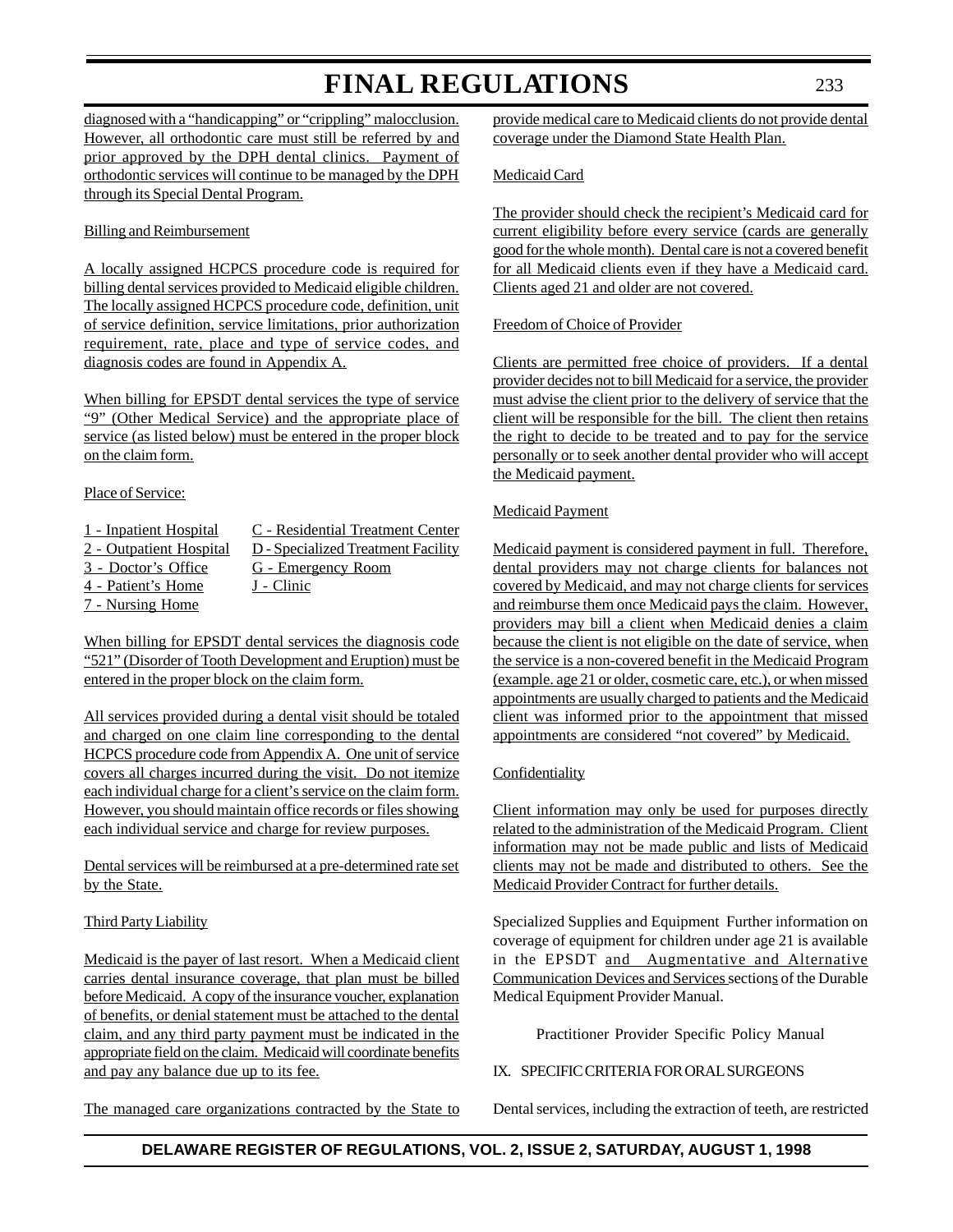## 234

# **FINAL REGULATIONS**

to recipients under twenty-one 21 (through age 20) years of age and are generally must be provided by the Division of Public Health (DPH Dental Clinics Referrals to private dentists are made by DPH when the scope of work required cannot be provided by the clinic. Dental services which cannot be provided by DPH may only be rendered by a private dentist/ oral surgeon following an evaluation and referral by DPH.

Dental services are also provided by private dentist through the EPSDT Dental Program. Eligible children do not need to be evaluated or referred by the DPH dental clinic to be treated by dental providers enrolled with the DMAP in the EPSDT Dental Program.

Services that are authorized by DPH must be billed directly to DPH not the DMAP.

Dental procedures for recipients age 21 and over are not covered in any setting.

# **[DEPARTMENT OF HEALTH AND](http://www.state.de.us/govern/agencies/dhss/irm/dph/dphhome.htm) SOCIAL SERVICES**

# **DIVISION OF PUBLIC HEALTH**

Statutory Authority: 16 Delaware Code, Section 122(3)(t)(1) (16 Del.C.122(3)(t)(1))

# SUMMARY OF EVIDENCE [STATE OF DELAWARE REGULATIONS GOVERNING](#page-3-0) LEAD-BASED PAINT HAZARDS

The Public Hearing was held on June 24, 1998, at the Jesse Cooper Building, Dover, DE before John J. Beaman, Hearing Officer, to discuss the proposed Delaware Health and Social Services Lead-Based Paint Hazards regulations. The announcements regarding the hearings were advertised on June 1, 1998, in the Delaware State News, the News Journal and the Delaware Registry of Regulations in accordance with Delaware Law. Mr. Thomas V. May made the agency's presentation. Attendees were allowed and encouraged to discuss and ask questions regarding all sections of the proposed regulations. They offered no negative opinions and most questions regarded clarification of the sections. The public comment period was open from June 1 to July 2, 1998. One written comment was received and supported the regulations. No negative comments were received. Verifying documents are attached to the Hearing Officer's record. The regulations have been approved by the Delaware Attorney General's Office.

STATE OF DELAWARE REGULATIONS GOVERNING LEAD-BASED PAINT HAZARDS

ADOPTED JULY 15, 1998, BY THE SECRETARY OF DELAWARE HEALTH AND SOCIAL SERVICES UNDER AUTHORITY OF 16 DEL. C. CHAPTER 1, §122(3)(t) EFFECTIVE DATE: AUGUST 11, 1998

**\* Please note: There were no changes to this regulation from the proposed regulation to the final regulation. Due to space limitations the full text of the regulation is not reproduced here, the full-text of the regulations was published in the June 1, 1998 Register of Regulations page 1906 (1:12 Del.R. 1906) or from the Department of Health and Social Services.**

# **DEPARTMENT OF NATURAL RESOURCES AND [ENVIRONMENTAL CONTROL](http://www.dnrec.state.de.us/air/aqm_page/aqm_nets.htm)**

**DIVISION OF AIR & WASTE MANAGEMENT AIR QUALITY MANAGEMENT SECTION** Statutory Authority: 7 Delaware Code, Section 6010 (7 **Del.C.** 6010)

1. Title of The Regulations:

[Delaware's Low Enhanced Inspection and Maintenance](#page-3-0) (LEIM) Program.

2. Brief Synopsis of The Subject, Substance And Issues:

Adoption of Regulation No. 31 - LOW ENHANCED INSPECTION AND MAINTENANCE PROGRAM in Kent and New Castle Counties (severe ground-level ozone nonattainment areas of the State), with appendices, covering both exhaust emission testing and pressure testing portions; Plan for Implementation of Regulation No. 31 (with appendices); Amend Regulation No. 26 - MOTOR VEHICLE EMISSIONS AND INSPECTION PROGRAM which is now reflective of the Sussex County I/M Program.

3. Possible Terms of the Agency Action:

N/A

4. Statutory Basis or Legal Authority to Act:

Title 7, Del. C., Chapter 60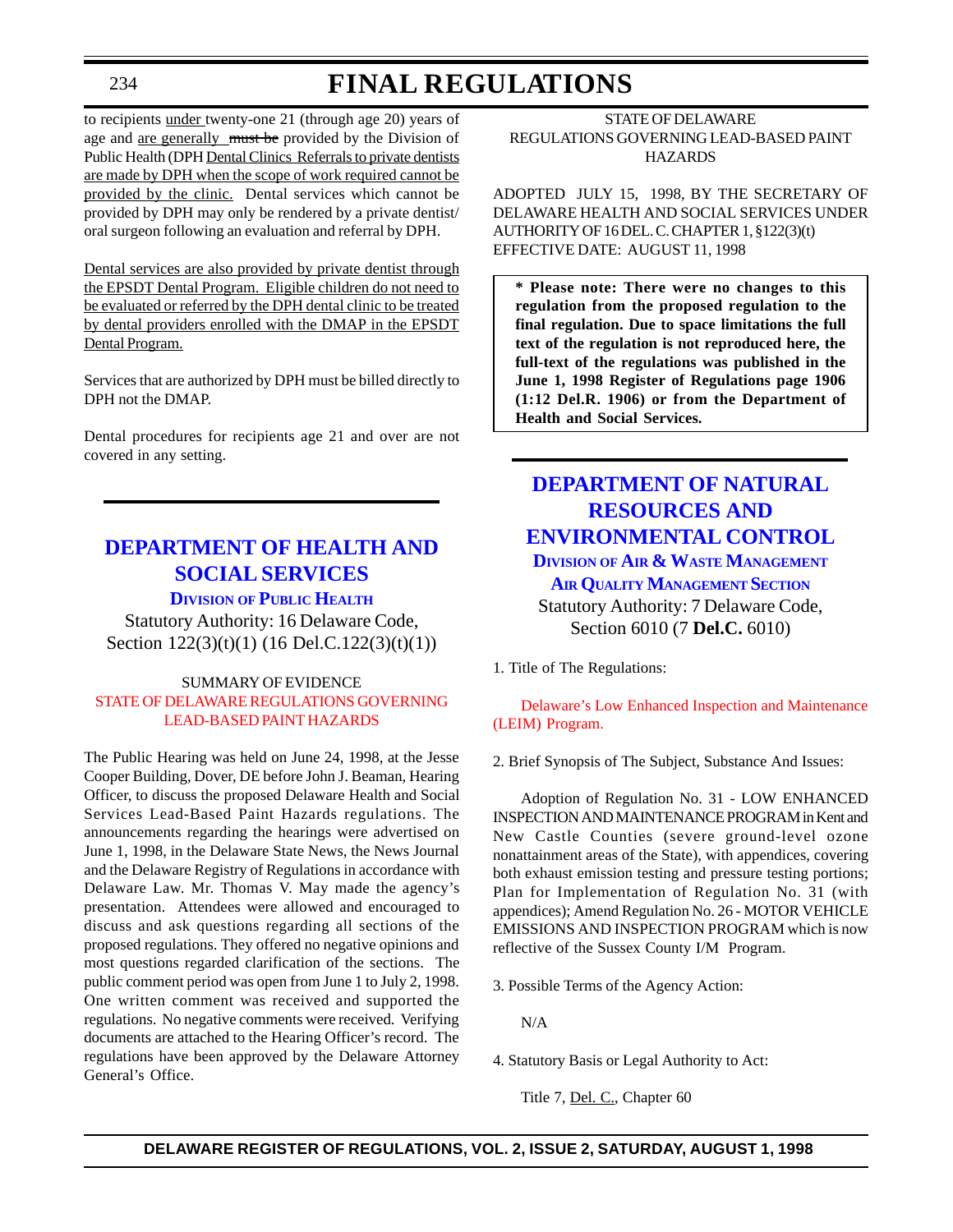Clean Air Act Amendments of 1990

5. Other Regulations That May Be Affected by The Proposal:

Elimination of Regulation No. 33 - MOTOR VEHICLE PRESSURE TEST AND EMISSION CONTROL DEVICE INSPECTION PROGRAM which is now contained in Regulation No. 31.

6. Notice of Public Comment:

The public hearing was held on May 21, 1998 at 6:00 p.m. in the auditorium of the DNREC office building located at 89 Kings Highway in Dover. Secretary's Order signed Jun 16, 1998 and notice placed in Delaware State News, News Journal. Sunday News Journal.

7. Prepared By:

Philip A. Wheeler (pwheeler@dnrec.state.de.us) 302-739-4791 June 22, 1998

# REGULATION NO. 26

## MOTOR VEHICLE EMISSIONS INSPECTION PROGRAM 08/13/98

Section 1 -Applicability and General Provisions

1.1 Except as provided in Section 4 of this regulation, the standards, requirements and procedures set forth in this regulation are applicable to all motor vehicles titled and registered within Sussex County and as specified by the Department, including any motor vehicles owned or operated by the federal, state and local governments and their agencies.

08/13/98 Section 2 -Definitions

DIVISION: The Division of Motor Vehicles in the Department of Public Safety of the State of Delaware.

WAIVER: An exemption issued to a motor vehicle that cannot comply with the applicable emissions standard and cannot be repaired for reasonable cost.

DEPARTMENT: The Department of Natural Resources and Environmental Control of the State of Delaware.

EMISSIONS: Products of combustion discharged into the atmosphere from the tailpipe of a motor vehicle engine.

EMISSIONS INSPECTION AREA:The emissions inspection area will constitute the entire State effective April 1, 1990.

EMISSIONS STANDARD(S): The maximum concentration of either hydrocarbon (HC) or carbon monoxide (C0), or both, allowed in the emissions from the tailpipe of a motor vehicle as established by the Secretary of the Department of Natural Resources and Environmental Control or his designee in Technical Memorandum #2 entitled "Motor Vehicle Inspection and Maintenance Program - Emission Limit Determination" dated 12/29/87.

FAILED MOTOR VEHICLE: Any motor vehicle which does not comply with applicable emission standards during the initial test or any retest.

FLEET INSPECTION STATION: A facility approved by the Department to conduct emissions inspections of the motor vehicles of a qualified fleet as determined by the Department.

MODEL YEAR: The year of manufacture of a vehicle as designated by the manufacturer, or the model year designation assigned by the Division to a vehicle constructed by other than the original manufacturer.

MOTOR VEHICLE: Includes every vehicle, as defined in 21 Del. Code, Section 101, which is self-propelled, except farm tractors and off-highway vehicles.

MOTOR VEHICLE OFFICER: A person who has completed an approved emissions inspection equipment training program and is employed by an official inspection station. NEW MOTOR VEHICLE: A motor vehicle of the current or preceding model year that has never been previously titled or registered in this or any other jurisdiction and whose ownership document remains as a manufacturer's certificate of origin.

OFFICIAL INSPECTION STATION: The Motor Vehicle Safety Inspection Stations in Wilmington, New Castle, Dover and Georgetown, Delaware, operated by the Division.

REASONABLE COST: The actual cost of parts and labor which is necessary to cause the failed motor vehicle to comply with applicable emissions standards or which contributes toward compliance. It shall not include the cost of those repairs determined by the Division to be necessary due to alteration or removal of any part of the emission control system of the motor vehicle, or due to any damage resulting from the use of improper fuel in the failed motor vehicle.

REGISTERED GROSS VEHICLE WEIGHT(G.V.W.): The vehicle gross weight designated by the Division on the vehicle registration card which is the total weight of the vehicle and its maximum allowable load.

VEHICLE: Means every device in, upon or by which any person or property is or may be transported or drawn upon a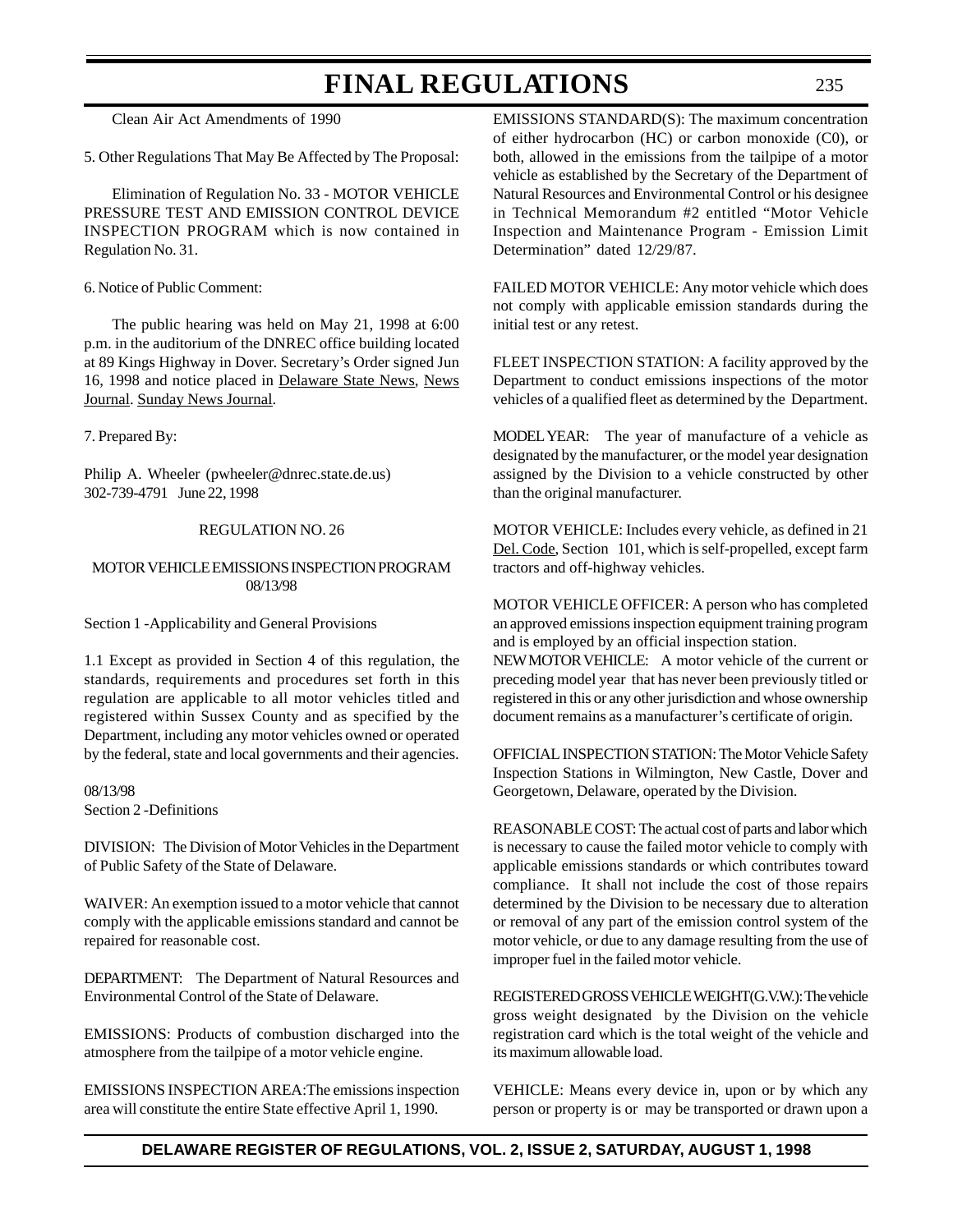public highway, excepting devices moved by human power or used exclusively upon stationary rails or tracks and excepting off-highway vehicles.

#### 05/09/85

Section 3 - Registration Requirement

3.1 Effective January 1, 1983, no motor vehicle that is subject to this regulation may be granted registration in the State of Delaware unless the motor vehicle is in compliance with the applicable emissions standards, regardless of its pass/fail status of other tests normally performed at the official inspection station.

## 02/08/95

Section 4 - Exemptions

4.1 The following motor vehicles are exempt from the provisions of this regulation:

A. All farm vehicles not required by law to be registered B. All historic vehicles, kit cars or antique vehicles

displaying antique vehicle registration plates.

C. All motor vehicles with a registered G.V.W. over 8,500 pounds.

D. All motorcycles.

E. All vehicles that are registered in Delaware, but are not operated in Delaware consistent with established procedures of the Division.

F. All vehicles that obtain power by a means other than gasoline internal combustion. (Example: diesel, electric, propane, etc.)

4.2 Any exemption issued to a vehicle under this Section will not have an expiration date and will expire only upon a change in the vehicle status for which exemption was initially granted.

### 07/06/82

Section 5 - Enforcement

5.1 Enforcement shall be in accordance with the provisions of 7 Del. C., Chapter 67.

### 6/18/98

Section 6 - Compliance, Waivers and Extensions of Time

6.1 Compliance with applicable emissions standards shall be determined at an official inspection station or at a fleet inspection station. The idle test procedure prescribed by the Department in Technical Memorandum #1 entitled "Motor Vehicle Inspection and Maintenance Program - Vehicle Test Procedure and Machine Calibration", dated 6/9/82, shall be the official test procedure. A pass/fail printout from the emission testing equipment given to the driver will serve as the driver's record of the test results.

A. Any motor vehicle shall be deemed to be in compliance with Section 3.1 if the test results are equal to or less than the emissions standards applicable to the motor vehicle.

B. Except as provided in Section 6.1 C, any motor vehicle shall be deemed to be in noncompliance with Section 3.1 if the test results are greater than the emissions standards applicable to the motor vehicle.

C. Any motor vehicle which fails its initial emissions test shall be deemed to be in compliance with Section 3.1 if not later than the registration expiration date, the motor vehicle either (1) is repaired at reasonable cost and is in compliance with applicable emissions standards as determined by an emissions retest at an Official Inspection Station, or (2) is granted a waiver pursuant to Section 6.2, or (3) is granted an extension of time not to exceed one month.

D. Whenever the owner of a failed motor vehicle determines to the satisfaction of the Division that it cannot be repaired at reasonable cost, the owner may be granted a waiver provided the owner makes application to the Division prior to the registration expiration date or by such other time as may be specified by the Division.

### 6.2 - Waiver issuance criteria

A. Waivers shall be issued only after a vehicle has failed a retest performed after all qualifying repairs have been completed, and a minimum of 10% improvement (reduction) in hydrocarbons (HC) and carbon monoxide (CO) has resulted from those repairs.

B. Any available warranty coverage shall be used to obtain needed repairs before expenditures can be counted towards the cost limits in Section 6.2 E of this regulation. The operator of a vehicle within the statutory age and mileage coverage under section 207(b) of the Clean Air Act shall present a written denial of warranty coverage from the manufacturer or authorized dealer for this provision to be waived for approved tests applicable to the vehicle.

C. Waivers shall not be issued to vehicles for tampering-related repairs. The cost of tampering-related repairs shall not be applicable to the minimum expenditure in Section 6.2 F of this regulation. An exemption for tampering-related repairs may be issued if it can be verified that the part in question or one similar to it is no longer available for sale. Repairs shall be appropriate to the cause of the test failure, and a visual check shall be made to determine if repairs were actually made if, given the nature of the repair, it can be visually confirmed. Receipts shall be submitted for review to further verify that qualifying repairs were performed.

D. A minimum of \$75 for pre-81 vehicles and \$200 for 1981 and later vehicles shall be spent on related repairs in order to qualify for a waiver. This minimum cost should not be construed as an amount which must be spent as a condition of compliance after an initial failure. This cost relates only to the minimum cost which must be incurred when determining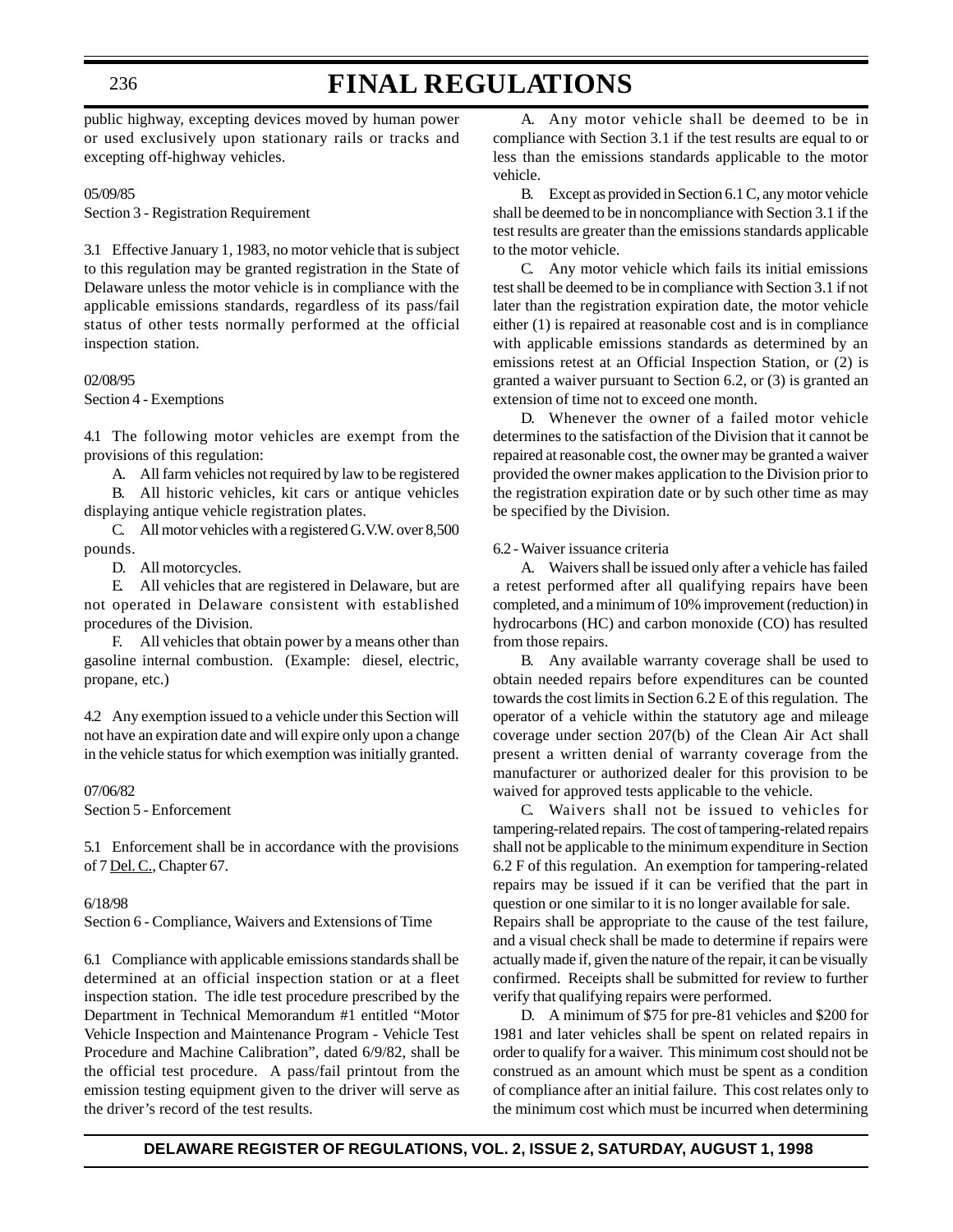the eligibility of granting a waiver. In addition, this regulation does not prevent the vehicle owner from performing selfrepairs.

6.3 The Division shall be responsible for specifying any forms or procedures to be followed in making applications pursuant to Section 6.2.

6.4 Waivers issued pursuant to this regulation are valid until the date of current registration expiration.

#### 6.5 Quality control of waiver issuance.

A. The program shall include methods of informing vehicle owners or lessors of potential warranty coverage, and ways to obtain warranty repairs.

B. The program shall insure that repair receipts are authentic and cannot be revised or reused.

C. The program shall insure that waivers are only valid for one test cycle.

#### 07/06/82

Section 7 - Inspection Facility Requirements

7.1 Motor Vehicle Officers employed by the Division shall meet the requirements specified in this regulation.

7.2 Test equipment used by the Division shall be a type approved by the Department and testing procedures shall be conducted in accordance with the provisions of this regulation.

7.3 No person employed by the Division to test motor vehicle emissions shall engage in or have an interest in the operation of repair facilities located in this State; perform emission related repairs for compensation; or recommend repair facilities to owners or operators of vehicles being tested.

#### 07/06/82

Section 8 - Certification of Motor Vehicle Officers

8.1 A person may not perform the duties of a motor vehicle officer for testing motor vehicle emissions or operating emission testing equipment to determine the compliance or noncompliance of a motor vehicle as required by this regulation at an official inspection station unless that person has applied for and has received certification in accordance with the provisions of this Section.

8.2 To become certified, a person shall successfully complete a training course for this purpose approved by the Division.

#### 08/13/98

Section 9 - Calibration and Test Procedures and Approved Equipment

9.1 All emissions testing for the purpose of determining compliance with emissions standards shall be performed using equipment approved by the Department and calibration and test procedures as provided in this regulation.

9.2 Calibration and test procedures: Reserved.

### TECHNICAL MEMORANDUM #1 Reserved

(Revised 12/29/87) TECHNICAL MEMORANDUM #2 MOTOR VEHICLE INSPECTION AND MAINTENANCE PROGRAM EMISSION LIMIT DETERMINATION

The five vehicle age groups have different allowable emission rates in the idle mode due to the sophistication of the emission control equipment installed by the manufacturer. The only exception being the pre-1968 age group which had no pollution control apparatus, save for a few vehicles with positive crankcase ventilation (PCV) valves. Installation of PCV valves was virtually a voluntary measure by auto manufacturers.

During the time period March 1 through June 30, 1982, data was being gathered by a mandatory emission inspection with voluntary repair, at the two vehicle safety inspection lanes in New Castle County. The Sun Model CEA-3023 Computer Emission Analyzer (hereafter called the analyzer) has the ability to store, on conventional data cassettes, all of the input required and the results of a test on every vehicle tested. This is to include date, time, vehicle age group, vehicle registration number, hydrocarbon (HC) and carbon monoxide (CO) emission limits for the particular vehicle age group and the actual HC and CO emissions from the tested vehicle. A paper printout of this information is given to the driver upon being tested. Test procedures were consistent with those described in Appendix B to Technical Memorandum #1.

During the voluntary emission program, the HC and CO emission limits programmed into the analyzer were, with one exception, the same as those used by the State of New Jersey in its I & M program. Using these limits or "cut points" for each vehicle type gave a very good frame of reference to analyze the limits applicable to Delaware.

In general, about 25% of the vehicles tested during that voluntary program failed to pass the New Jersey standards.

Emission limits for each age group and the failure rate as a percent are shown in Table 1.

Table 1

| $HC^{(1)}$ |      |     |
|------------|------|-----|
| pre 1968   | 1400 | 18% |
| 1968-1970  | 700  | 22% |
| 1971-1974  | 500  | 20% |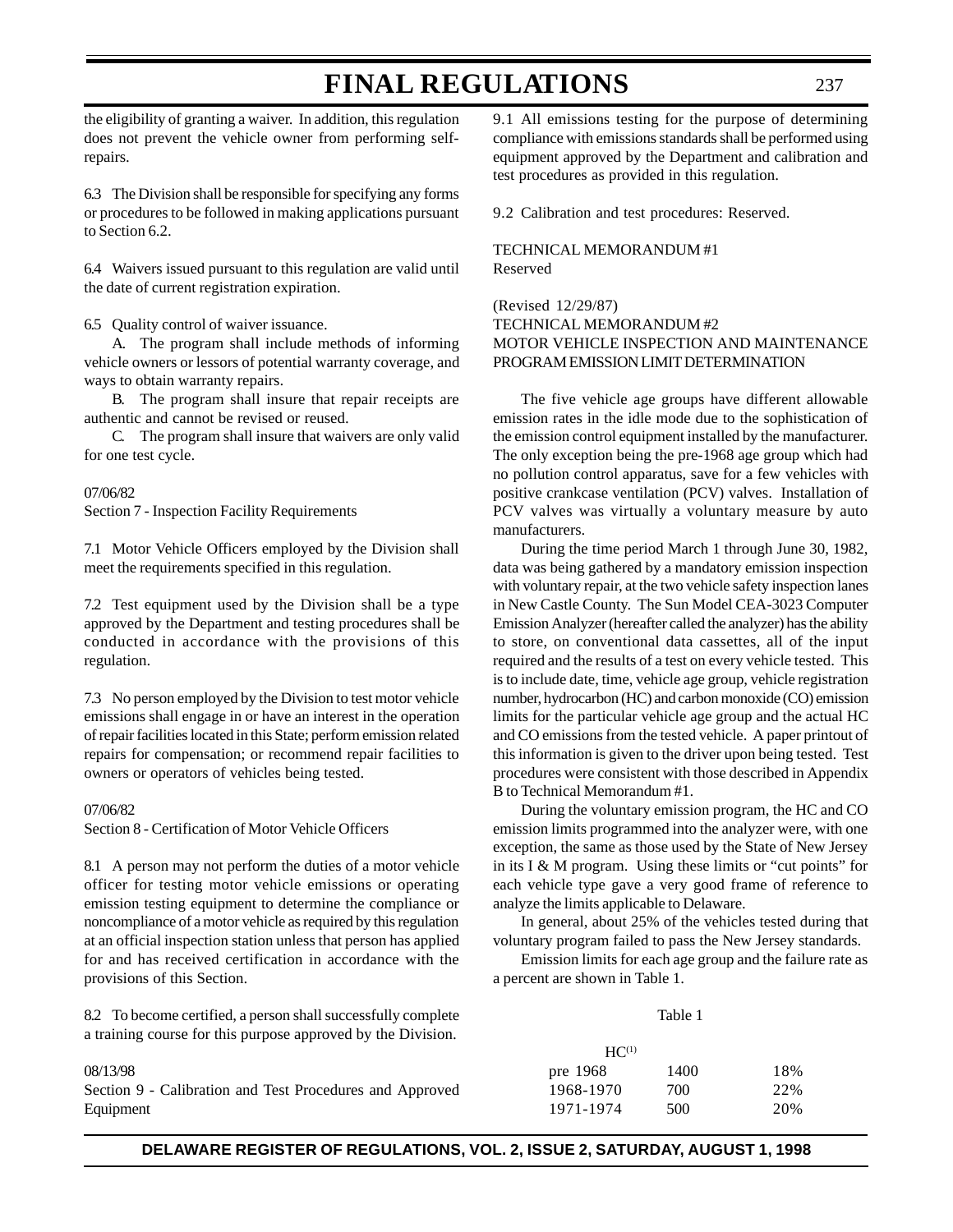| <b>FINAL REGULATIONS</b><br>238 |     |      |                                                                   |
|---------------------------------|-----|------|-------------------------------------------------------------------|
| 1975-1979                       | 300 | 29%  | failure of CO limits will not affect registration of the vehicle. |
| $1980 +$                        | 100 | l 5% |                                                                   |

Notes (1) Hydrocarbon (HC) emissions expressed as parts per million (ppm) of non-methane HC

(2) The New Jersey standards for 1980 and later models are 300 ppm of HC

The rate of emission reduction required by the I  $& M$ program adoption must be at least 35% reduction of total HC emissions from tailpipe at the end of 1987. The 35% is defined as the difference in emissions of HC between the vehicle fleet not having I  $& M$  and that having I  $& M$ , in the urbanized portion of the ozone non-attainment area. Since the mechanics of testing only those vehicles registered to an address within the "urbanized"(1) area would be difficult at best, the entire county was included in the calculations for reductions.(2) The types of vehicles to be tested for emissions were broadened to include the two classes of light duty trucks, those under 6,000 pounds G. V. W. and those in the 6,000 to 8,500 pound G.V.W. class. These two measures reduced the estimated failure rate from the 20% of the urbanized auto and station wagon fleet, which is the target rate to accomplish the 35% reduction in the emissions, down to 15%.

Attached as Appendix A to this Technical Memorandum is an April 16, 1982, letter from the I & M staff at EPA's Ann Arbor office. This letter details their evaluation of a 10% stringency factor on the three LD classes of vehicles in NCC to provide at least 35% reduction in tailpipe emissions. Following up the EPA analysis is a similar analysis for the Delaware-specific data. With a 15% stringency factor the results show that a 39.7% reduction in HC will be realized when the same 1,083 factor for "entire county inspection" is applied. This is obviously a reduction in tailpipe HC emissions adequate to meet the EPA requirements.

The selection of cut points for each vehicle class was accomplished by computer storage and retrieval of the data. For each vehicle age group, the frequency of each emission reading was determined and the appropriate percentile selected as the cut point for that particular age group. For simplicity and reduced computer storage requirements each individual reading was grouped in sets of 5 ppm, in the case of HC, and in sets of 0.05%, in the case of CO.

Light duty trucks (pickups and vans) have different levels of emission controls than those of autos. Age groups of the two light duty gasoline truck classes LDGT1<sup>(3)</sup> and LDGT2<sup>(4)</sup> had to be fit into one of the auto age group levels of emission control. This determination was made by utilizing Table 7 of the January, 1981, EPA document entitled "Recommendations Regarding the Selection of Idle Emission Inspection Cutpoints for Inspection and Maintenance Programs". The final result of this exercise is shown in Table 2, and this table represents the cutpoints adopted in the 1982 S.I.P. revision. Since the County of New Castle is non-attainment for ozone which is affected by HC, the rates shown for CO will be recorded, but (1) The urbanized area as defined by the U.S. Bureau of the Census.

(2) This expanded the potential vehicle fleet by a factor of 1.083 which is the ratio of total NCC population to the urbanized area population.

(3) Truck with GVW less than 6,000 pounds

(4) Truck with GVW greater than 6,000 but less than 8,500 pounds Table 2

| LDGV         | LDGT1        | LDGT <sub>2</sub> | HС            |
|--------------|--------------|-------------------|---------------|
| pre 1968     | pre 1968     | pre 1970          | $1600$ ppm    |
| 1968-1971    | 1968-1970    | 1970-1972         | $1100$ ppm    |
| 1972-1974    | 1971-1974    | 1973-1978         | $800$ ppm     |
| 1975-1979    | 1975 & later | 1979 & later      | $600$ ppm     |
| 1980 & later |              |                   | $235$ ppm $*$ |
|              |              |                   |               |

\*The emission limit of 235 ppm for 1980+ vehicles is the "warranty" emission limit of 220 ppm plus the accuracy of the testing equipment (+/- 15 ppm)

#### REVISION NUMBER 1 - 5/9/85

The following changes are made effective July 1, 1985, and consist of revisions to existing Table 2 of the approved 1982 Ozone SIP Revision

|              | Table 2 (As Revised) |            |  |
|--------------|----------------------|------------|--|
| LDGV         | LDGT                 | HС         |  |
| 1968-1970    | 1970-1972            | $1100$ ppm |  |
| 1971-1974    | 1973-1978            | 800 ppm    |  |
| 1975-1979    | 1979-1983            | $500$ ppm  |  |
| 1980         |                      | $275$ ppm  |  |
| 1981 & later | 1984 & later 220 ppm |            |  |

Whenever the Department determines that the cutpoints used during 1985 or any subsequent year do not provide the minimal required hydrocarbon reduction, the following cutpoints will become effective on the first day of a new calendar year.

#### Table 2

| <b>LDGV</b>  | LDGT                 | HC.        |
|--------------|----------------------|------------|
| 1968-1970    | 1970-1982            | $1000$ ppm |
| 1971-1974    | 1973-1978            | 700 ppm    |
| 1975-1979    | 1979-1983            | 450 ppm    |
| 1980         |                      | $275$ ppm  |
| 1981 & later | 1984 & later 220 ppm |            |

This determination shall be based on vehicle test data from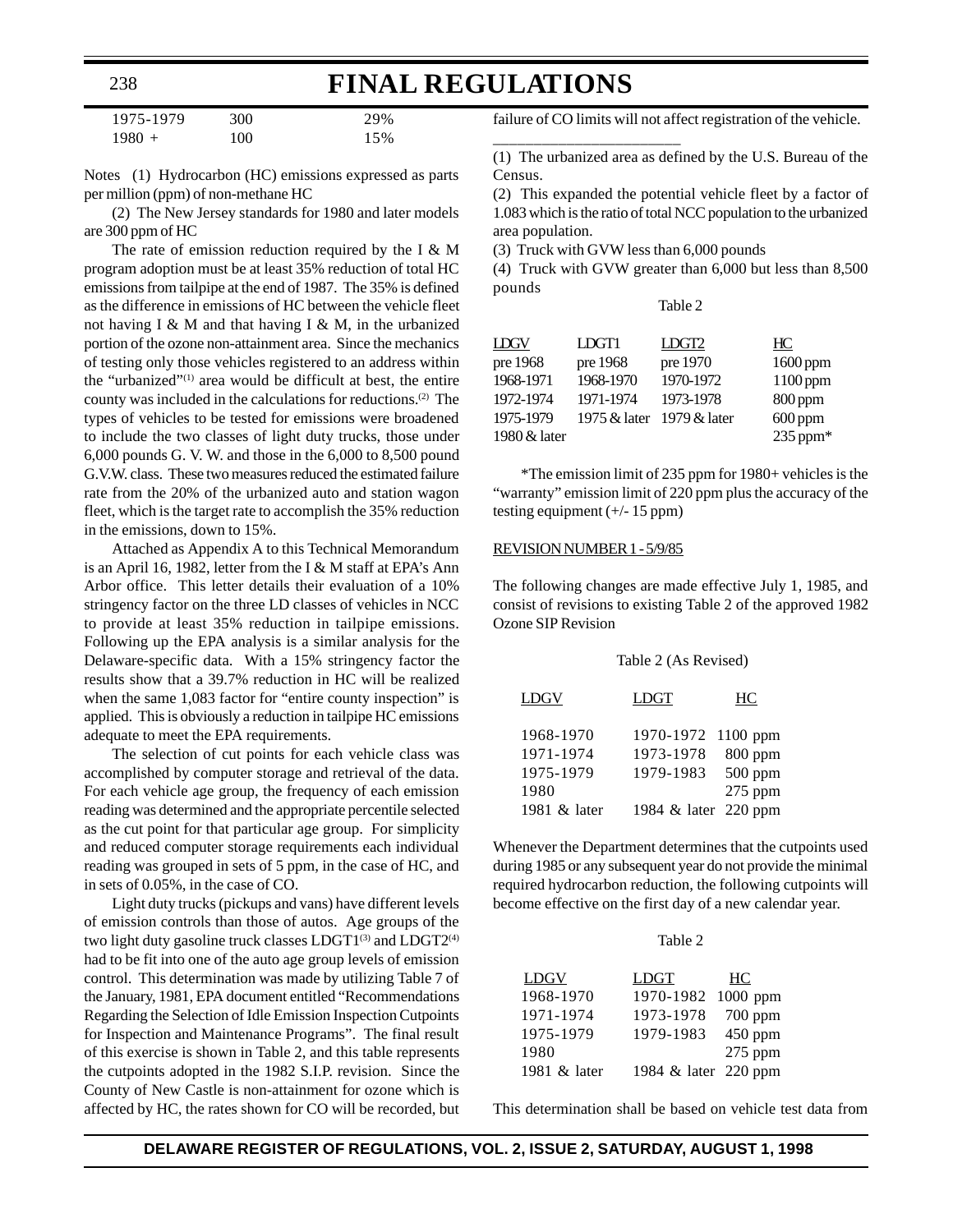the first ten months of the past year. Public notice prominently placed in the Wilmington newspapers will announce details of the changes and the circumstances which caused the adjustments to be made.

#### REVISION NUMBER 2 - 12/29/87

The following changes are made effective January 1, 1988, and consist of revisions to existing Table 2 of the approved 1982 Ozone SIP Revision.

## Table 2 (As Revised)

| LDGV                | LDGT                      | HС        |
|---------------------|---------------------------|-----------|
| 1968-1970 1970-1972 |                           | 900 ppm   |
| 1971-1974 1973-1978 |                           | $600$ ppm |
| 1975-1979 1979-1983 |                           | $400$ ppm |
| 1980                |                           | $220$ ppm |
|                     | 1981 & later 1981 & later | $220$ ppm |

Whenever the Department determines that the cutpoints used during 1988 or any subsequent year do not provide the minimal required hydrocarbon reduction, the following cutpoints will become effective on the first day of a new calendar year.

#### Table 2 (As Revised)

| LDGV | LDGT                      | HC        |
|------|---------------------------|-----------|
|      | 1968-1970 1970-1972       | 800 ppm   |
|      | 1971-1974 1973-1978       | 500 ppm   |
|      | 1975-1979 1979-1983       | 350 ppm   |
| 1980 |                           | $220$ ppm |
|      | 1981 & later 1981 & later | $220$ ppm |

This determination shall be based on vehicle test data from the first ten months of the past year. Public notice prominently placed in the Wilmington newspapers will announce details of the changes and the circumstances which caused the adjustments to be made.

A. The following changes are made effective January 31, l990, and will be retained indefinitely unless circumstances occur which will be described in Part B.

#### TABLE 2

| <b>GROUP</b>                | AUTO/                                         | STA, WAG, UNDER 8501# LIMIT | PICKUP/VAN HYDROCARBON | <b>CARBON</b><br><b>DIOXIDE</b><br><b>LIMIT</b> |
|-----------------------------|-----------------------------------------------|-----------------------------|------------------------|-------------------------------------------------|
| $\mathcal{D}_{\mathcal{L}}$ | $768 - 70$ $70 - 72$<br>$'71 - 74$ $'73 - 78$ |                             | $900$ ppm<br>$600$ ppm | 9.00<br>6.00                                    |

| 75-79 79-83   |         | $400$ ppm | 4.00 |
|---------------|---------|-----------|------|
| '80-          | (NONE)  | $220$ ppm | 2.00 |
| $^{\circ}81+$ | $.84 +$ | $220$ ppm | 1.20 |

B. Whenever the Department determines that the cutpoints proposed in Part A do not provide the minimal required hydrocarbon reduction, the following cutpoints will become effective on the first day of calendar quarter (i.e. January, April, July or October).

### TABLE 2

| GROUP | AUTO/     | STA. WAG. UNDER 8501# | PICKUP/VAN HYDROCARBON<br>LIMIT | <b>CARBON</b><br><b>DIOXIDE</b> |
|-------|-----------|-----------------------|---------------------------------|---------------------------------|
|       |           |                       |                                 | $LIMIT(\%)$                     |
|       | $'68-70$  | $70 - 72$             | $800$ ppm                       | 8.00                            |
| 2     | $'71-74$  | $'73-78$              | $500$ ppm                       | 5.00                            |
| 3     | $75 - 79$ | $79 - 83$             | 350 ppm                         | 3.50                            |
| 4     | '80       | (NONE)                | $220$ ppm                       | 2.00                            |
| 5     | '81 PLUS  | '84 PLUS              | $220$ ppm                       | 1.20                            |
|       |           |                       |                                 |                                 |

### Low enhanced Inspection and Maintenance Program Regulation No. 31

08/13/98 Section 1 - Applicability.

(a) This program shall be known as the "Low enhanced Inspection and Maintenance Program" or "LEIM Program", and shall be identified as such in the balance of this regulation.

(b) This regulation shall apply to New Castle and Kent Counties.

(c) This regulation shall apply to all vehicles registered in the following postal ZIP codes:

19701 19702 19703 19706 19707 19708 19709 19710 19711 19712 19713 19714 19715 19716 19717 19718 19720 19730 19731 19732 19733 19734 19735 19936 19703 19938 19800 19801 19802 19803 19804 19805 19806 19807 19808 19809 19810 19850 19890 19894 19896 19897 19898 19899 19901 19902 19903 19904 19934 19936 19938 19942 19943 19946 19952 19953 19954 19955 19960 19961 19962 19963\* 19964 19977 19979 19980

\* Note: If vehicles registered in Sussex County and with this ZIP code, this regulation is not applicable.

(d) The legal authority for implementation of the LEIM Program is contained in 7 Del.C. Chapter 60, §6010(a). Appendix 1 (d) contains the letter from the State of Delaware,

# **DELAWARE REGISTER OF REGULATIONS, VOL. 2, ISSUE 2, SATURDAY, AUGUST 1, 1998**

239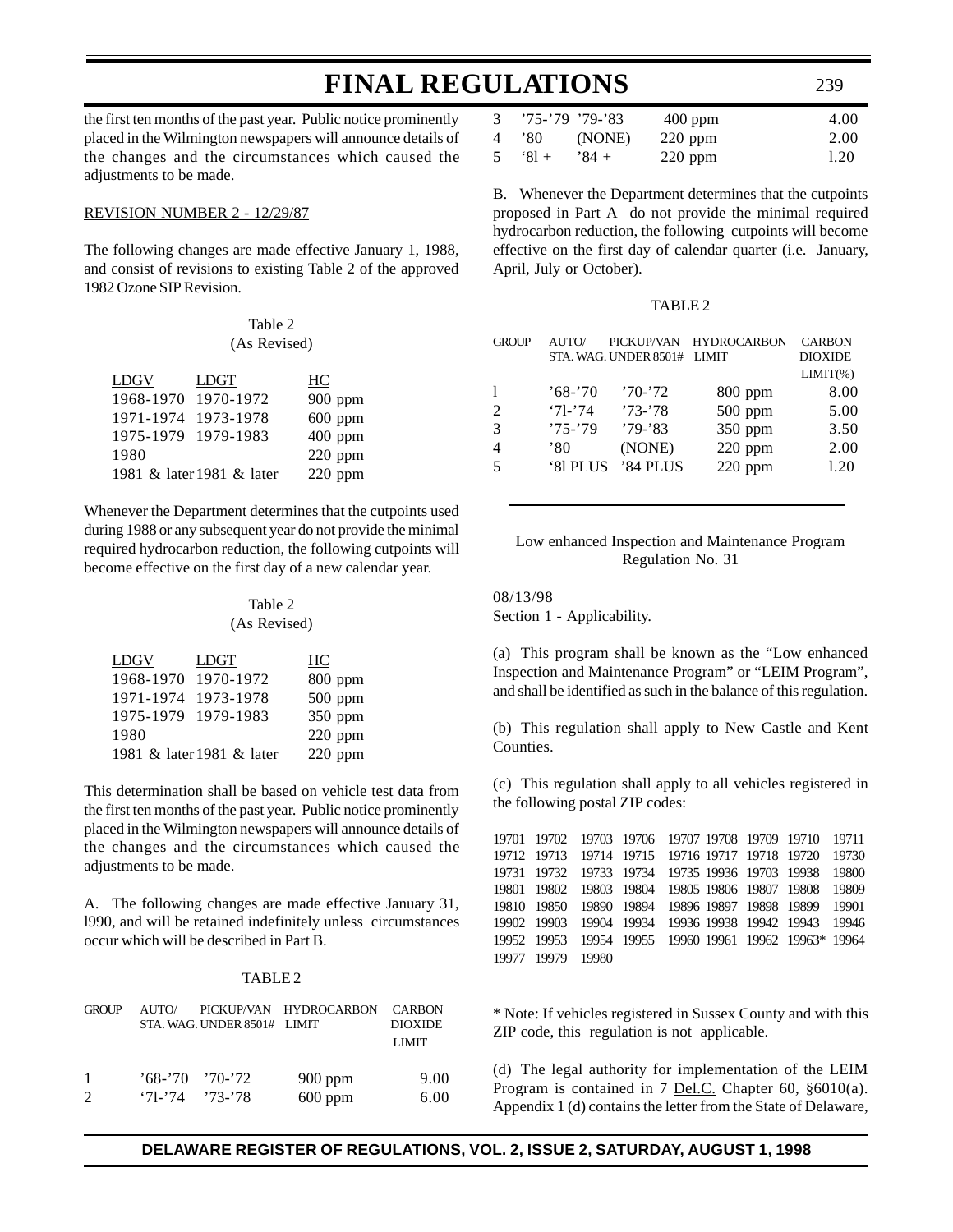### 240

# **FINAL REGULATIONS**

Secretary of the Department to EPA Regional Administrator, W. Michael McCabe committing to continue the I/M program through the enforcement of this regulation out to the attainment year and remain in effect until the applicable area is redesignated to attainment status and a Maintenance Plan is approved by the EPA. 7 Del. C. Chapter 60, §6010(a) does not have a sunset date.

(e) Requirements after attainment.

This LEIM program shall remain in effect if the area is redesignated to attainment status, until approval of a Maintenance Plan, under Section 175A of the Clean Air Act, which demonstrates that the area can maintain the relevant standard for the maintenance period (10 years) without benefit of the emission reductions attributable to the continuation of the LEIM program.

# (f) Definitions

Alternative Fuel Vehicle: Any vehicle capable of operating on one or more fuels, none of which are gasoline, and which is subject to emission testing to the same stringency as a similar gasoline fueled vehicle.

Certified Repair Technician: Automotive repair technician certified jointly by the College (or other training agencies or training companies approved by the Department) and the Department of Natural Resources and Environmental Control and the Division of Motor Vehicles as having passed a recognized course in emission repair. (See Appendix 7 (a))

Certified Manufacturer Repair Technician: Automotive repair technician certified by the Department of Natural Resources and Environmental Control and the Division of Motor Vehicles, as trained in doing emission repairs on vehicles of a specific manufacturer. (See Appendix 7 (a))

College: The Delaware Technical and Community College

Compliance Rate: The percentage of vehicles out of the total number required to be inspected in any given year that have completed the inspection process to the point of receiving a final certificate of compliance or a waiver.

Director: The Director of the Division of Motor Vehicles in the Department of Public Safety.

Division: The Division of Motor Vehicles in the Department of Public Safety of the State of Delaware.

Department: The Department of Natural Resources and Environmental Control of the State of Delaware.

Emissions: Products of combustion and fuel evaporation discharged into the atmosphere from the tailpipe, fuel system

or any emission control component of a motor vehicle.

Emissions Inspection Area: The emissions inspection area shall constitute the entire counties of New Castle and Kent.

Emissions Standard(s): The maximum concentration of hydrocarbons (HC), carbon monoxide (CO) or oxides of nitrogen  $(NO_{v})$ , or any combination thereof, allowed in the emissions from a motor vehicle as established by the Secretary, as described in this regulation.

Failed Motor Vehicle: Any motor vehicle which does not comply with applicable exhaust emission standards, evaporative system function check requirements and emission control device inspection requirements during the initial test or any retest.

Flexible Fuel Vehicle: Any vehicle capable of operating on more than one fuel type, one of which includes gasoline, which must be tested to program standards for gasoline. This is in contrast to alternative fuel vehicles.

Going Concern: An individual or business with a primary, full time interest in the repair of motor vehicles.

GPM: Grams per mile (grams of emissions per mile of travel).

Manufacturer's Gross Vehicle Weight: The vehicle gross weight as designated by the manufacturer as the total weight of the vehicle and its maximum allowable load.

Model Year: The year of manufacture of a vehicle as designated by the manufacturer, or the model year designation assigned by the Division to a vehicle constructed by other than the original manufacturer.

Motor Vehicle: Includes every vehicle, as defined in 21 Del. Code, Section 101, which is self-propelled, except farm tractors, off-highway vehicles, motorcycles and mopeds.

Motor Vehicle Technician: A person who has completed an approved emissions inspection equipment training program and is employed or under contract with the State of Delaware.

New Motor Vehicle: A motor vehicle of the current or preceding model year that has never been previously titled or registered in this or any other jurisdiction and whose ownership document remains as a manufacturer's certificate of origin, unregistered vehicle title.

Official Inspection Station: All official Motor Vehicle Inspection Stations located in New Castle and Kent counties, operated by, or under the auspices of, the Division.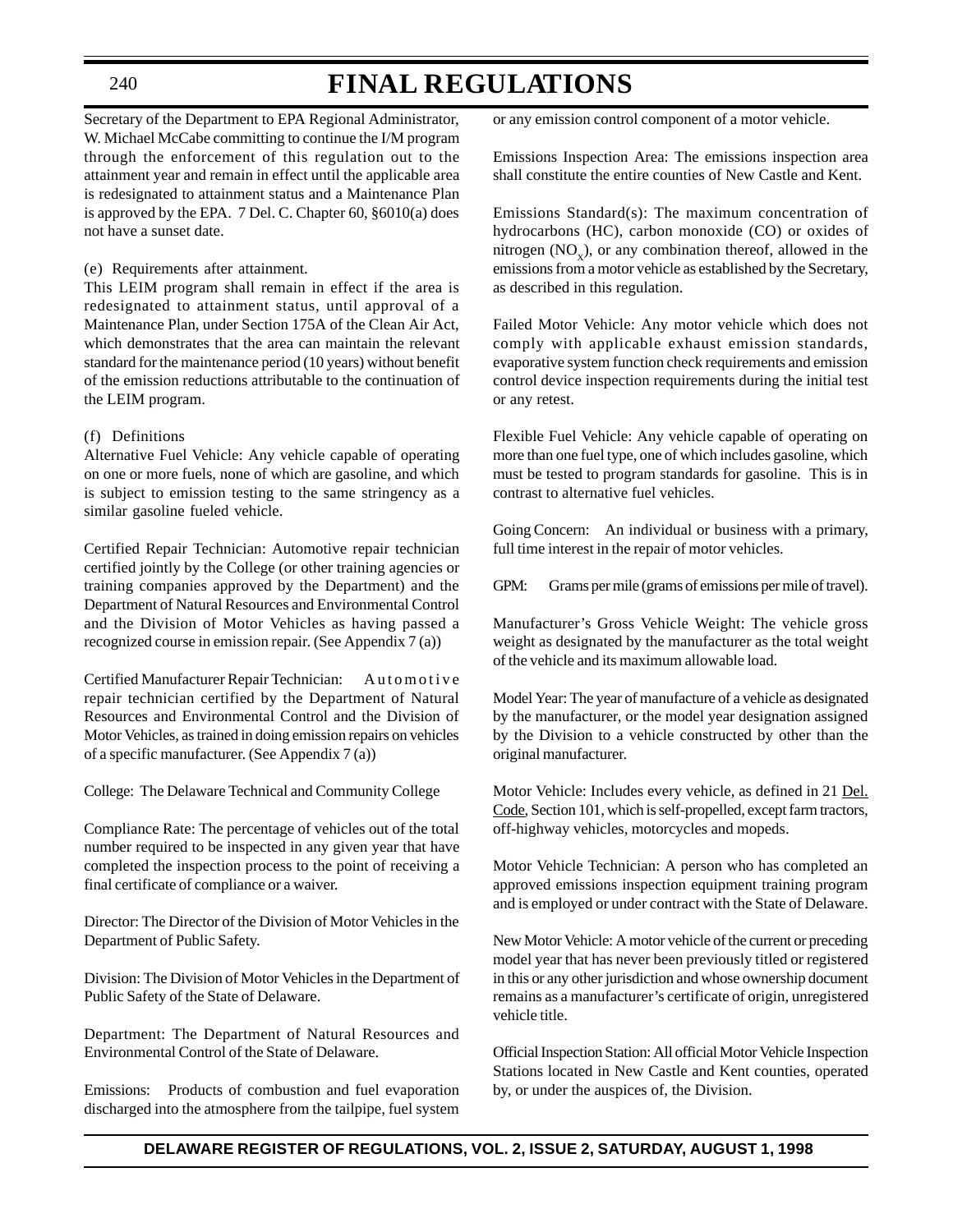Operator: An employee or contractor of the State of Delaware performing any function related to motor vehicle inspections in the State.

Performance Standard: The complete matrix of emission factors derived from the analysis of the model program as defined in 40 CFR Part 51 Subpart S, by using EPA's computerized Mobile5a emission factor model. This matrix of emission factors is dependent upon various speeds, pollutants and evaluation years.

PFI: The Plan for Implementation of Regulation No. 31, which can be also considered to be the technical support document for that regulation.

Reasonable Cost: The actual cost of parts and labor which is necessary to cause the failed motor vehicle to comply with applicable emissions standards or which contributes towards compliance. It shall not include the cost of those repairs determined by the Division to be necessary due to the alteration or removal of any part of the emission control system of the motor vehicle, or due to any damage resulting from the use of improper fuel in the failed motor vehicle.

Registration Fraud: Any attempt by a vehicle owner or operator to circumvent the requirements to properly and legally register any motor vehicle in the State of Delaware.

Secretary: The Secretary of the Department of Natural Resources and Environmental Control.

Stringency Rate: The tailpipe emission test failure rate expected in an I/M program among pre-1981 model year passenger cars or pre-1984 light-duty trucks.

Vehicle Type: EPA classification of motor vehicles by weight class which includes the terms light duty and heavy duty vehicle.

Waiver: An exemption issued to a motor vehicle that cannot comply with the applicable exhaust emissions standard and cannot be repaired for a reasonable cost.

Waiver Rate: The number of vehicles receiving waivers expressed as a percentage of vehicles failing the initial exhaust emission test.

#### 08/13/98

Section 2 -Low Enhanced I/M performance standard.

### (a) On-road testing:

The performance standard shall include on-road testing of at least 0.5% of the subject vehicle population, or 20,000 vehicles whichever is less, as a supplement to the periodic inspection required in paragraph (a) of Section 3. The requirements are contained in Section 12 of this regulation.

(b) On-board diagnostics (OBD): [Reserved]

#### 08/13/98

Section 3 - Network type and program evaluation*.*

(a) The LEIM Program shall be a test-only, centralized system operated in New Castle and Kent Counties by the State of Delaware's Division of Motor Vehicles.

- (1) Network type:
	- Centralized testing.
- (2) Start date: January 1, 1995
- (3) Test frequency:
	- Biennial testing.
- (4) Model year coverage:

Idle test of all covered vehicles: Model years 1968 and newer for light duty vehicles and model years 1970 and newer for light duty trucks.

(5) Vehicle type coverage:

Light duty vehicles, and light duty trucks, rated up to 8,500 pounds Gross Vehicle Weight Rating (GVWR).

(6) Exhaust emission test type:

Idle test of all covered vehicles according to the requirements found in Appendix 6 (a).

(7) Emission standards:

(Emissions limits according to model year may be found in Appendix 3 (a) (7) )

Maximum exhaust dilution measured at no less than 6% CO plus carbon dioxide  $(CO_2)$  on all tested vehicles (as described in Appendix B of the EPA Rule).

(8) Emission control device inspections:

Visual inspection of the catalyst on all 1975 and later model year vehicles with the exception of new motor vehicles registered in Delaware.

(9) Evaporative system function checks:

Evaporative system integrity (pressure) test on 1975 and later model year vehicles with the exception of the five most recent model years.

(10) Stringency:

A 20% emission test failure rate among pre-1981 model year vehicles.

(11) Waiver rate:

A 3% rate, as a percentage of failed vehicles.

- (12) Compliance rate:
- A 96% compliance rate.
- (13) Evaluation date:

Low enhanced I/M program areas subject to the provisions of this paragraph shall be shown to obtain the same or lower emission levels as the model program described in this paragraph by 2000 for ozone nonattainment areas and 2001 for CO nonattainment areas, and for severe and extreme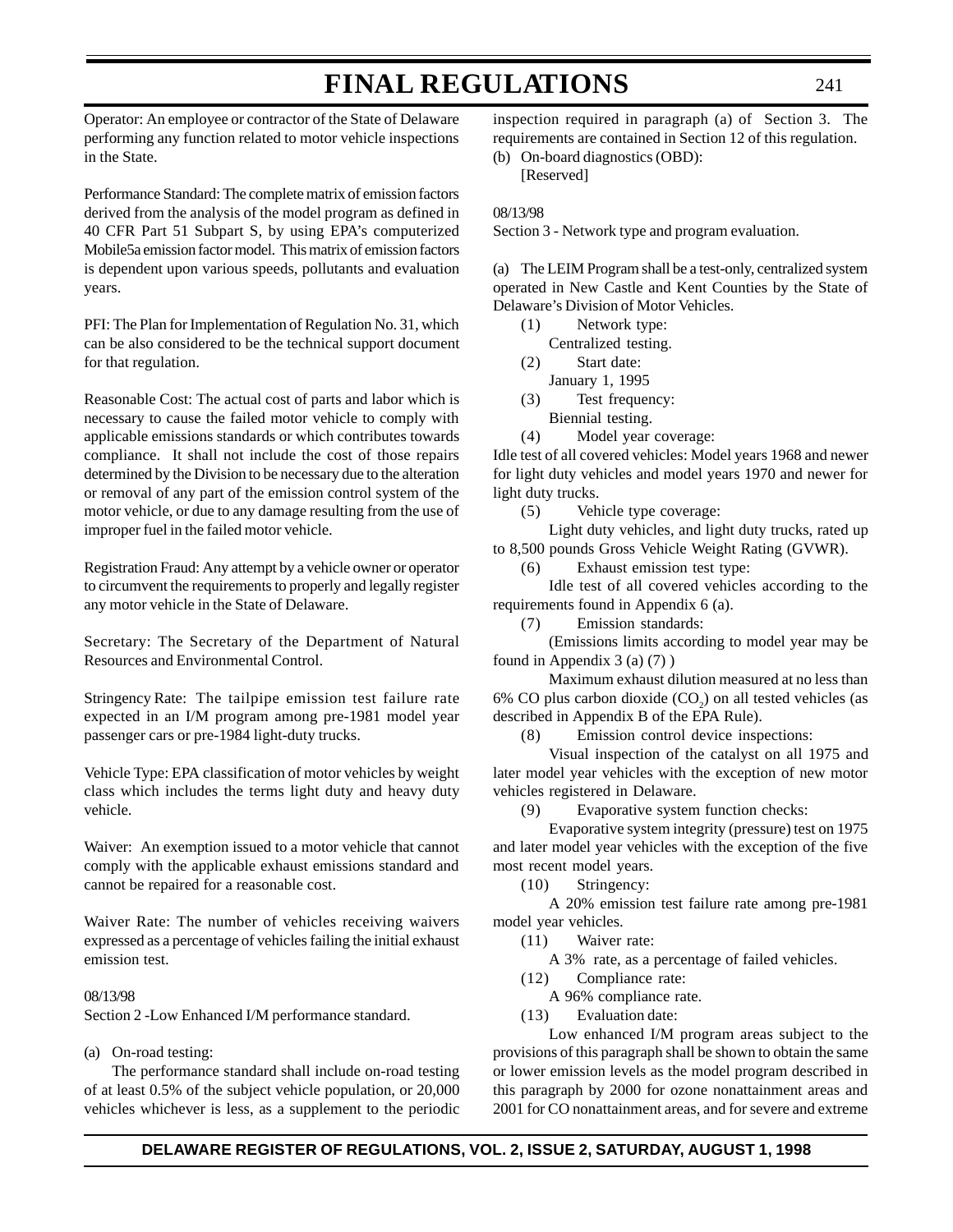242

# **FINAL REGULATIONS**

ozone nonattainment areas, on each applicable milestone and attainment deadline, thereafter. Milestones for  $NO<sub>x</sub>$  shall be the same as for ozone.

(b) On-board diagnostics (OBD): [Reserved]

(c) Program Evaluation

(1) Program evaluation shall be used in determining actual emission reductions achieved from the LEIM program for the purposes of satisfying the requirements of sections  $182(g)(1)$  and  $182(g)(2)$  of the Clean Air Act, relating to reductions in emissions and compliance demonstration.

(2) Transient mass emission test procedure [Reserved].

08/13/98

Section 4 - Test frequency and convenience.

(a) The LEIM Program shall be operated on a biennial frequency, which requires an inspection of each subject vehicle at least once every two years, regardless of any change in vehicle status, at an official inspection station. New vehicles must be presented for LEIM program testing not more than 36 months after initial titling.

(b) This system of inspections and registration renewals allows the additional benefit of coupling both enforcement systems together. Local, County and State police shall continue to enforce registration requirements, which shall require inspection in order to come into compliance. Requirements of inspection of motor vehicles before receiving a vehicle registration is found in the Delaware Criminal and Traffic manual Title 21 Chapter 21. Violations of registration provisions and the resulting penalties are found in the Delaware Criminal and Traffic Law Manual, Title 21, Chapter 21. One 60 day extension shall be available to allow testing and repair.(See Appendix 4 (a) for the citations)

(c) Stations shall be open to the public at hours designed for maximum public convenience. These hours shall equal a minimum of 42 hours per week. Stations shall remain open continuously through the designated hours, and every vehicle presented for inspection during these hours shall receive a test prior to the daily closing of the station. Testing hours shall be Monday and Tuesday: 8:00 am to 4:30 pm, Wednesday: 12 noon to 8 pm, Thursday and Friday 8:00 am to 4:30 pm. These hours may be subject to change by the State. Official inspection stations shall adhere to regular, extended testing hours and shall test any subject vehicle presented for a test during its test period.

08/13/98 Section 5 - Vehicle coverage. (a) Subject Vehicles

The LEIM program is based on coverage of all 1968 and later model year, gasoline powered, light duty vehicles and 1970 and later model year light duty trucks up to 8,500 pounds GVWR. The following is the complete description of the LEIM program:

Vehicles registered or required to be registered within the emission inspection area, and fleets primarily operated within the emissions inspection area boundaries and belonging to the covered model years and vehicle classes comprise the subject vehicles, which are as follows: (See Appendix 5 (a) for DMV Out of State Renewals)

(1) All vehicles titled/registered in Delaware from model year 1968 light duty vehicles and 1970 and later model year light duty trucks and whose vehicle type are subject to the applicable test schedule.

(2) All subject fleet vehicles shall be inspected at an official inspection station.

(3) Subject vehicles which are registered in the program area but are primarily operated in another LEIM area shall be tested, either in the area of primary operation, or in the area of registration. Alternate schedules may be established to permit convenient testing of these vehicles (e.g., vehicles belonging to students away at college should be rescheduled for testing during a visit home).

(4) Vehicles which are operated on Federal installations located within an emission inspection shall be tested, regardless of whether the vehicles are registered in the emission inspection jurisdiction. This requirement applies to all employee-owned or leased vehicles (including vehicles owned, leased, or operated by civilian and military personnel on Federal installations) as well as agency-owned or operated vehicles, except tactical military vehicles, operated on the installation. This requirement shall not apply to visiting agency, employee, or military personnel vehicles as long as such visits do not exceed 60 calendar days per year. In areas without test fees collected in the lane, arrangements shall be made by the installation with the LEIM program for reimbursement of the costs of tests provided for agency vehicles, at the discretion of the Director. The installation manager shall provide documentation of proof of compliance to the Director. The documentation shall include a list of subject vehicles and shall be updated periodically, as determined by the Director, but no less frequently than each inspection cycle. The installation shall use one of the following methods to establish proof of compliance:

(i) Presentation of a valid certificate of compliance from the LEIM program, from any other LEIM program at least as stringent as the LEIM program described herein, or from any program deemed acceptable by the Director.

(ii) Presentation of proof of vehicle registration within the geographic area covered by the LEIM program, except for any Inspection and Maintenance program whose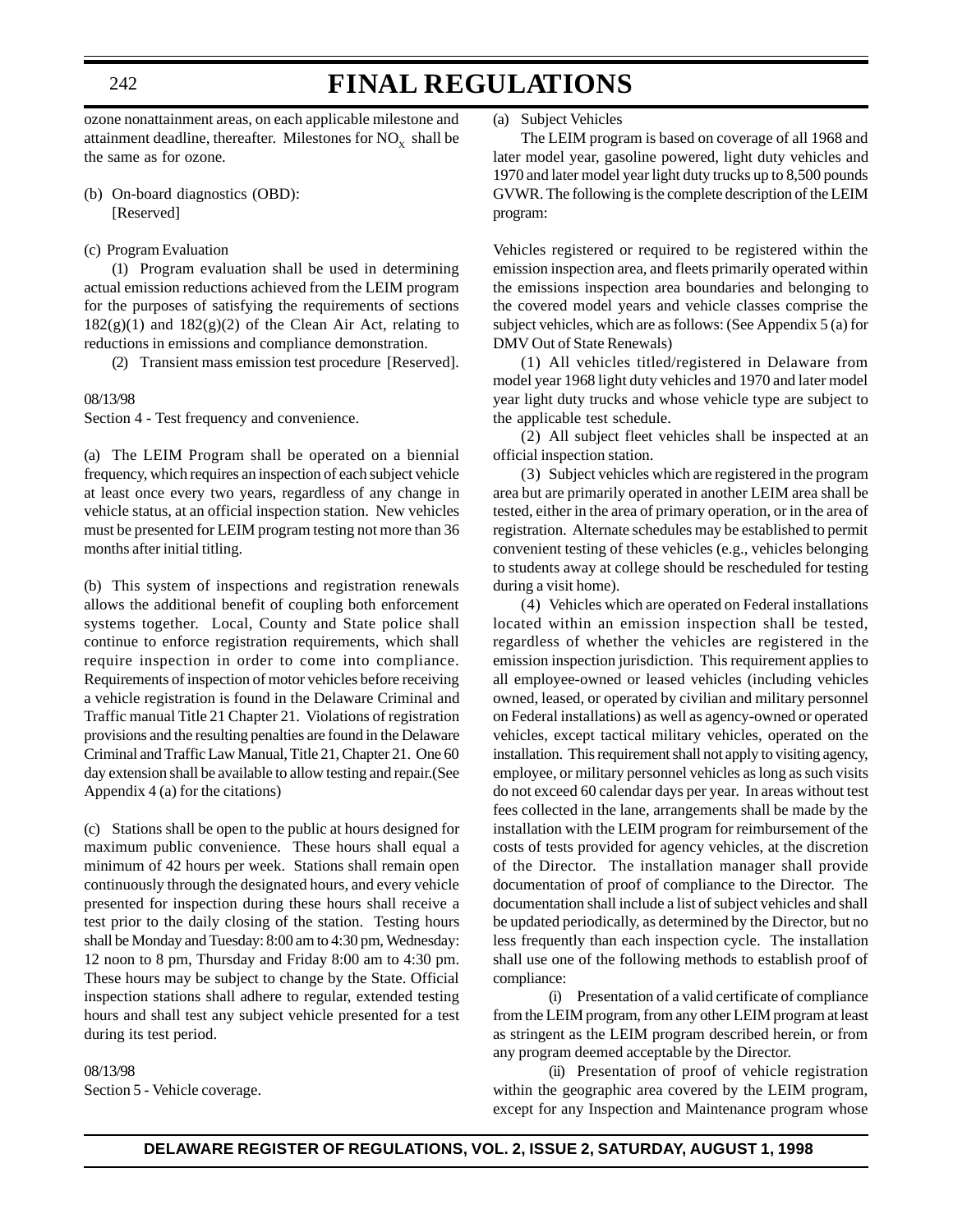enforcement is not through registration denial.

(iii) Another method approved by the Director.

(5) Vehicles powered solely by a "clean fuel" such as compressed natural gas, propane, alcohol and similar nongasoline fuels shall be required to report for inspection to the same emission levels as gasoline powered cars until standards for clean fuel vehicles become available and are adopted by the State.

(6) Vehicles able to be powered by more than one fuel, such as compressed natural gas and/or gasoline, must be tested and pass emissions standards for all fuels when such standards have become adopted by the Department..

### (b) Exemptions

The following motor vehicles are exempt from the provisions of this regulation:

(1) Vehicles manufactured and registered as Kit Cars

(2) Tactical military vehicles used exclusively for military field operations.

(3) All motor vehicles with a manufacturer's gross vehicle weight over 8,500 pounds.

(4) All motorcycles and mopeds

(5) All vehicles powered solely by electricity generated from solar cells and/or stored in batteries.

(6) Non-road sources, or vehicles not operated on public roads

(7) Vehicles powered solely by Diesel fuel.

(c) Any exemption from inspection requirements issued to a vehicle under this Section shall not have an expiration date and shall expire only upon a change in the vehicle status for which the exemption was initially granted.

(d) Fleet owners are required to have all non-exempted vehicles under their control inspected at an official inspection station during regular station hours.

(e) Vehicles shall be pre-inspected prior to the emission inspection, and shall be prohibited from testing should any unsafe conditions be found. These unsafe conditions include, but are not limited to significant exhaust leaks, and significant fluid leaks. The Division and the Department shall not be responsible for major vehicle component failures during the test, of parts which were deficient or excessively worn prior to the start of the test.

### 08/13/98

Section 6 -Test procedures and standards.

(a) Test procedure requirements. (The test procedure use to perform this test shall conform to the requirements shown in Appendix  $6(a)$ ).

(1) Initial tests (i.e., those occurring for the first time in a test cycle) shall be performed without repair or adjustment at the inspection facility, prior to the test.

(2) An official test, once initiated, shall be performed in its entirety regardless of intermediate outcomes except in the case of invalid test condition or unsafe conditions.

(3) Tests involving measurements shall be performed with equipment that has been calibrated according to the quality control procedures established by the Department

(4) Vehicles shall be rejected from testing, as covered in this section, if the exhaust system is missing or leaking, or if the vehicle is in an unsafe condition for testing.

(5) After an initial failure of any portion of any emission test in the LEIM program, all vehicles shall be retested without repairs being performed. This retest shall be indicated on the records as the second chance test. After failure of the second chance test, prior to any subsequent retests, proof of appropriate repairs must be submitted indicating the type of repairs and parts installed (if any). This shall be done by completing the "Vehicle Emissions Repair Report Form" (Appendix  $6(a)$  (5) which will be distributed to anyone failing the emissions test.)

(6) Idle testing using BAR 90 emission analyzers (analyzers that have been certified by the California Bureau of Automotive Repair) shall be performed on all 1968 through current (minus three years) model year vehicles in New Castle and Kent Counties.

(7) Emission control device inspection.

Visual emission control device checks shall be performed through direct observation or through indirect observation using a mirror. These inspections shall include a determination as to whether each subject device is present.

(8) Evaporative System Integrity Test. Vehicles shall fail the evaporative system integrity test(s) if the system(s) cannot maintain the equivalent pressure of eight inches of water using USEPA approved fast pass methodology. Additionally, vehicles shall fail evaporative system integrity testing if the canister is missing or obviously disconnected, the hoses are crimped off, or the fuel cap is missing. Evaporative system integrity test procedure is found in See Appendix 6 (a) (8) .

(9) On-board diagnostic checks. [Reserved]

(b) Test standards

(1) Emissions standards.

HC, CO,  $CO + CO_2$  (or  $CO_2$  alone), emission standards shall be applicable to all vehicles subject to the LEIM program and repairs shall be required for failure of any standard regardless of the attainment status of the area.

(i) Steady-state short tests.

Appropriate model program standards shall be used in idle testing of vehicles from model years 1968 light duty vehicles and model years 1970 light duty trucks and newer.

(2) Visual equipment inspection standards performed by the Motor Vehicle Technician.

(i) Vehicles shall fail visual inspections of subject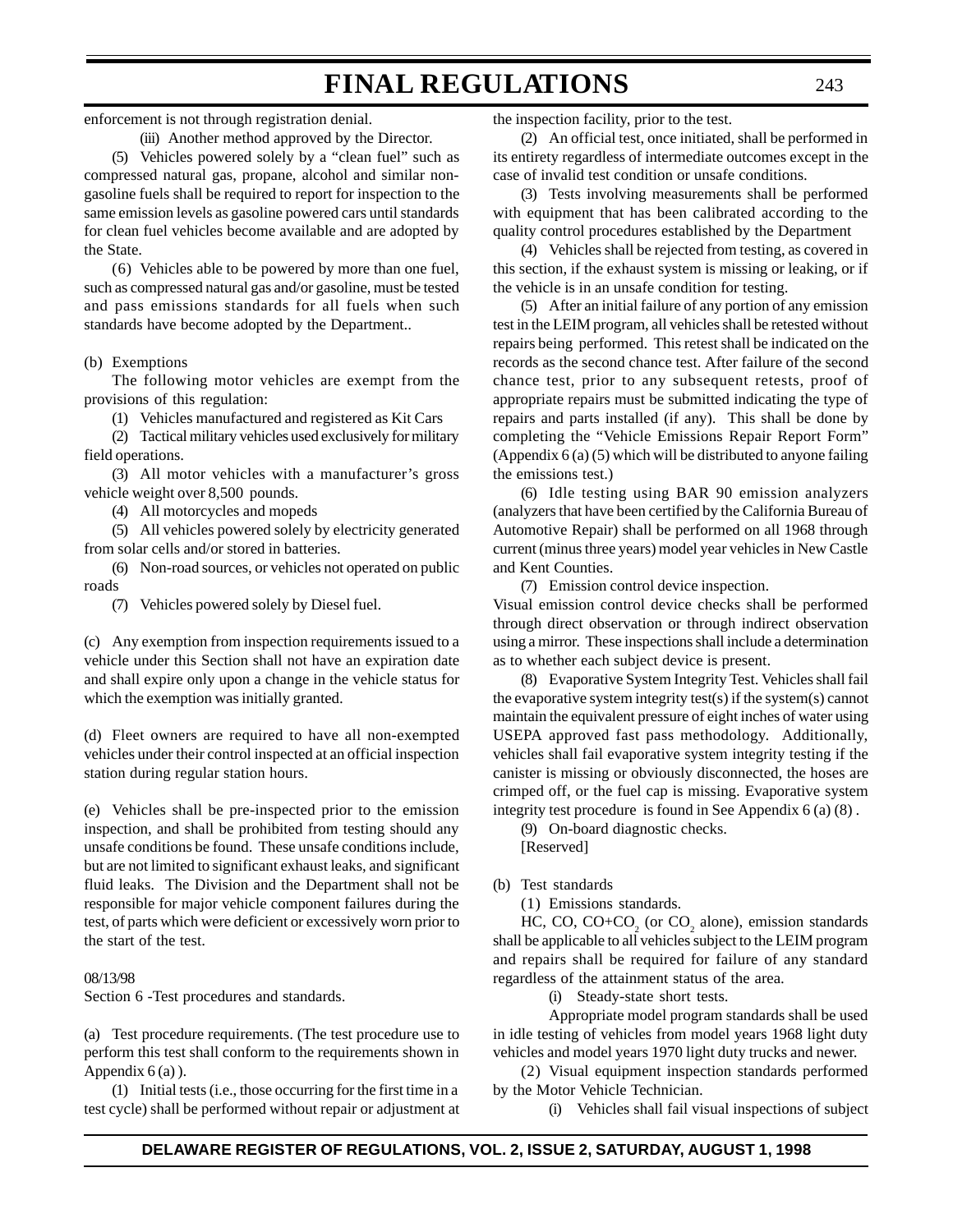emission control devices if such devices are part of the original certified configuration and are found to be missing, modified, disconnected, or improperly connected.

(3) On-board diagnostics test standards. [Reserved].

### (c) Applicability.

In general, section  $203(a)(3)(A)$  of the Clean Air Act prohibits altering a vehicle's configuration such that it changes from a certified to a non-certified configuration. In the inspection process, vehicles that have been altered from their original certified configuration are to be tested by the Motor Vehicle Technician in the same manner as other subject vehicles.

(1) Vehicles with engines of a model year older than the chassis model year shall be required to pass the standards commensurate with the chassis model year.

(2) Vehicles that have been switched from an engine of one fuel type to another fuel type that is subject to the LEIM program (e.g., from a diesel engine to a gasoline engine) shall be subject to the test procedures and standards for the current fuel type, and to the requirements of paragraph  $(c)(1)$  of this section.

(3) Vehicles that are switched to a fuel type for which there is no certified configuration shall be tested according to the most stringent emission standards established for that vehicle type and model year. Emission control device requirements may be waived if the Division determines that the alternatively fueled vehicle configuration would meet the new vehicle standards for that model year without such devices.

(4) Vehicles converted to run on alternate fuels, frequently called a dual-fuel vehicle, shall be tested and required to pass the most stringent standard for each fuel type.

(5) Mixing vehicle classes (e.g., light-duty with heavy-duty) and certification types (e.g., California with Federal) within a single vehicle configuration shall be considered tampering.

#### 08/13/98

Section 7 - Waivers and compliance via diagnostic inspection.

### (a) Waiver issuance criteria.

(1) Motorists shall expend a reasonable cost, as defined in Section 1 of this Regulation in order to qualify for a waiver. Effective January 1, 1997 for vehicles registered in New Castle County and July 1, 1997 for vehicles registered in Kent County, in order to qualify for waiver repairs on any 1981 or later model year vehicle shall be performed by a certified repair technician or a certified manufacturer repair technician, as defined in Section 1 of this regulation, and must have been appropriate to correct the emission failure. Repairs of primary emission control components may be performed by non-technicians (e.g., owners) to apply toward the waiver limit. The waiver

would apply to the cost of parts for the repair or replacement of the following list of emission control component systems: Air induction system (air filter, oxygen sensor), catalytic converter system (convertor, preheat catalyst), thermal reactor, EGR system (valve, passage/hose, sensor) PCV System, air injection system (air pump, check valve), ignition system (distributor, ignition wires, coil, spark plugs). The cost of any hoses, gaskets, belts, clamps, brackets or other emission accessories directly associated with these components may also be applied to the waiver limit.

(2) Any available warranty coverage shall be used to obtain needed repairs before expenditures can be counted towards the cost limits in paragraph (a)(4) of this section. The operator of a vehicle within the statutory age and mileage coverage under section 207(b) of the Clean Air Act shall present a written denial of warranty coverage from the manufacturer or authorized dealer for this provision to be waived for approved tests applicable to the vehicle.

(3) Receipts shall be submitted for review to further verify that qualifying repairs were performed.

(4) A minimum expenditure for repairs of \$75 for pre-81 model year vehicles or a minimum expenditure of \$200 for 1981 model year and newer vehicles shall be spent in order to qualify for a waiver. The minimum repair cost for 1981 and newer vehicles shall increase to \$450 starting January 1, 2000. For each subsequent year, the \$450 minimum expenditure shall be adjusted in January of that year by the percentage, if any, by which the Consumer Price Index for the preceding calendar year differs from the Consumer Price Index for 1989.

(5) The issuance of a waiver applies only to those vehicles failing an exhaust emission tests. No waivers are granted to vehicles failing the evaporative emission integrity test.

(6) Waivers shall be issued by the Division Director only after:

(i) a vehicle has failed a retest for only the exhaust emissions portions of the program, performed after all qualifying repairs have been completed;

(iii) and a minimum of 10% improvement (reduction) in hydrocarbons (HC) and carbon monoxide (CO) has resulted from those repairs. This requirement [Section 7 (a) (6) (ii)] will cease to be in effect starting January 1, 2000.

(7) Qualifying repairs include repairs of primary emission control components performed within 90 days of the test date.

(8) Waivers issued pursuant to this regulation are valid until the date of current registration expiration.

(9) Waivers will not be issued to vehicles for tampering-related repairs. The cost of tampering-related repairs shall not be applicable to the minimum expenditure in paragraph (a)(4) of this section. The Director will issue exemptions for tampering-related repairs if it can be verified that the part in question or one similar to it is no longer available for sale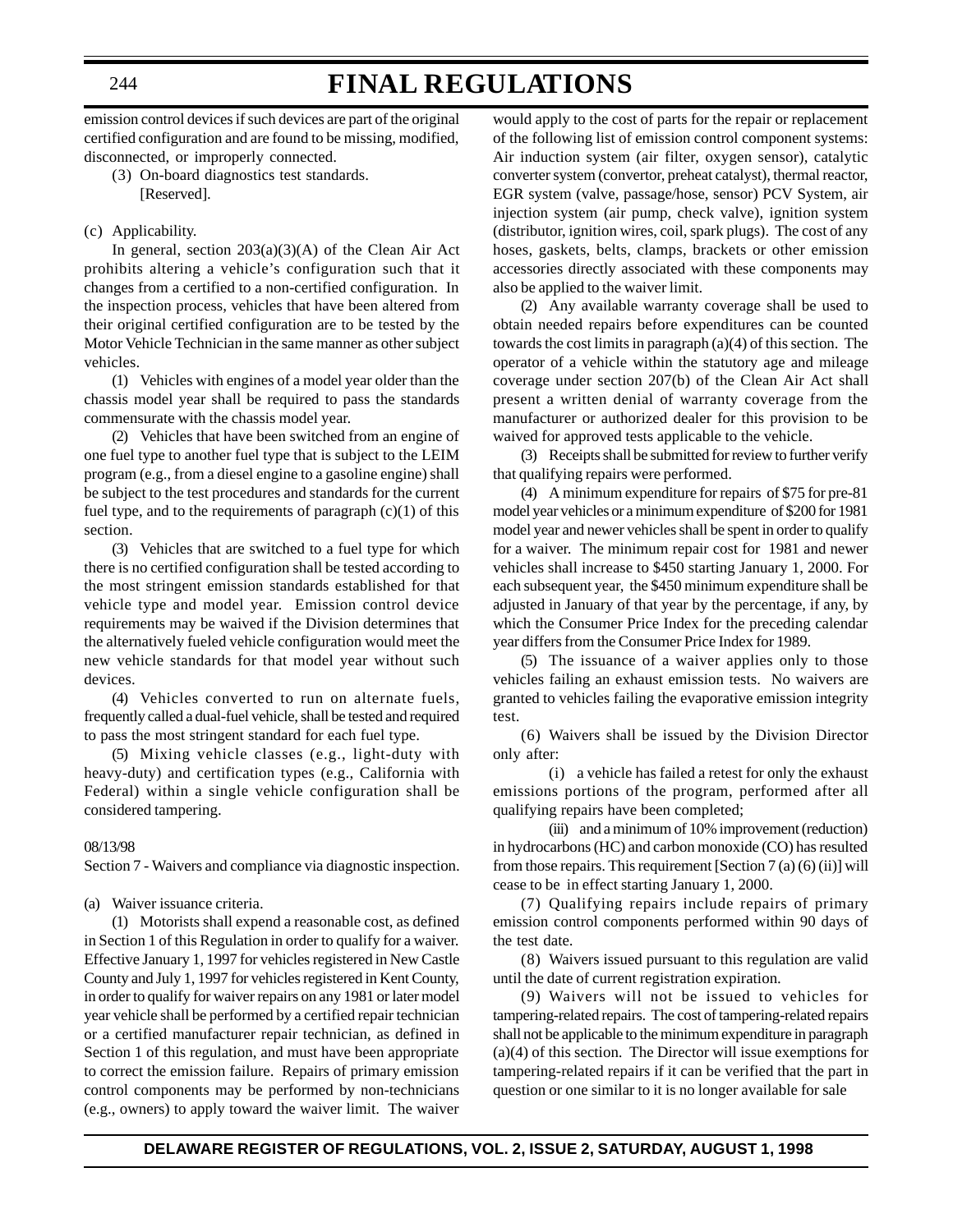## (b) Compliance via diagnostic inspection.

Vehicles subject to an emission test at the cutpoints shown in Appendix 3 (a)(7) of Regulation 31 may be issued a certificate of compliance without meeting the prescribed emission cutpoints, if, after failing a retest on emissions, a complete, documented physical and functional diagnosis and inspection performed by a Delaware Certified Emission Repair Technician shows that no additional emission-related repairs are needed.

(c) (1) In order to meet the requirements of the EPA Rule, the State commits to maintaining a waiver rate equal to or less than 3% of the failed vehicles.

(2) The Secretary shall take corrective action to lower the waiver rate should the actual rate reported to EPA be above 3%.

(3) Actions to achieve the 3% waiver rate, if required, shall include measures such as not issuing waivers on vehicles less than 6 years old, raising minimum expenditure rates, and limiting waivers to once every four years. If the waiver rate cannot be lowered to levels committed to in the SIP, or if the State chooses not to implement measures to do so, then the Secretary shall revise the I/M emission reduction projections in the SIP and shall implement other LEIM program changes needed to ensure the performance standard is met.

#### 08/13/98

Section 8 - Motorist compliance enforcement.

(a) Registration denial.

Registration denial enforcement (See Appendix 8 (a), the Systems Requirement Definition for the Registration Denial process) is defined as rejecting an application for initial registration or re-registration of a used vehicle (i.e., a vehicle being registered after the initial retail sale and associated registration) unless the vehicle has complied with the LEIM program requirement prior to granting the application. This enforcement is the express responsibility of the Division with the assistance of police agencies for on road inspection and verification. The law governing the registration of motor vehicles is found in the Delaware Criminal and Traffic Law Manual, Title 21, Chapter 21. Pursuant to section  $207(g)(3)$  of the Act, nothing in this section shall be construed to require that new vehicles shall receive emission testing prior to initial retail sale. In designing its enforcement program, the Director shall:

(1) Provide an external, readily visible means of determining vehicle compliance with the registration requirement to facilitate enforcement of the LEIM program. This shall be in the form of a window sticker and tag sticker which clearly indicate the vehicles compliance status and next inspection date;

(2) Adopt a schedule of biennial testing that clearly determines when a vehicle shall have to be inspected to comply prior to (re)registration;

(3) Design a registration denial system which features the electronic transfer of information from the inspection lanes to the Division's Data Base, and monitors the following information:

(i) Expiration date of the registration;

(ii) Unambiguous vehicle identification information; and

(iii) Whether the vehicle received either a waiver or a certificate of compliance, and;

(iv) The Division's unique windshield certificate identification number to verify authenticity; and

(v) The Division shall finally check the inspection data base to ensure all program requirements have been met before issuing a vehicle registration.

(4) Ensure that evidence of testing is available and checked for validity at the time of a new registration of a used vehicle or registration renewal.

(5) Prevent owners or lessors from avoiding testing through manipulation of the title or registration system; title transfers do not re-start the clock on the inspection cycle.

(6) Limit and track the use of time extensions of the registration requirement to only one 60 day extension per vehicle to prevent repeated extensions.

(b) (1) (i) Owners of subject vehicles must provide valid proof of having received a passing test or a waiver to the Director's representative in order to receive registration from the Division.

(ii) State and local enforcement branches, such as police agencies, as part of this program, shall cite motorist who do not visibly display evidence of compliance with the registration and inspection requirements.

(iii) Fleet and all other registered applicable vehicle compliance shall be assured through the regular enforcement mechanisms concurrent with registration renewal, on-road testing and parking lot observation. Fleets shall be inspected at official inspection stations.

(iv) Federal fleet compliance shall be assured through the cooperation of the federal fleet managers as well as also being subject to regular enforcement operations of the Division.

#### 08/13/98

Section 9 - Enforcement against operators and motor vehicle technicians.

#### (a) Imposition of penalties

The State of Delaware shall continue to operate the LEIM program using State of Delaware Employees for all functions. Should enforcement actions be required for violations of program requirements, the Agreement between State of Delaware Department of Public Safety Motor Vehicle Division and Council 81 of the American Federation of State,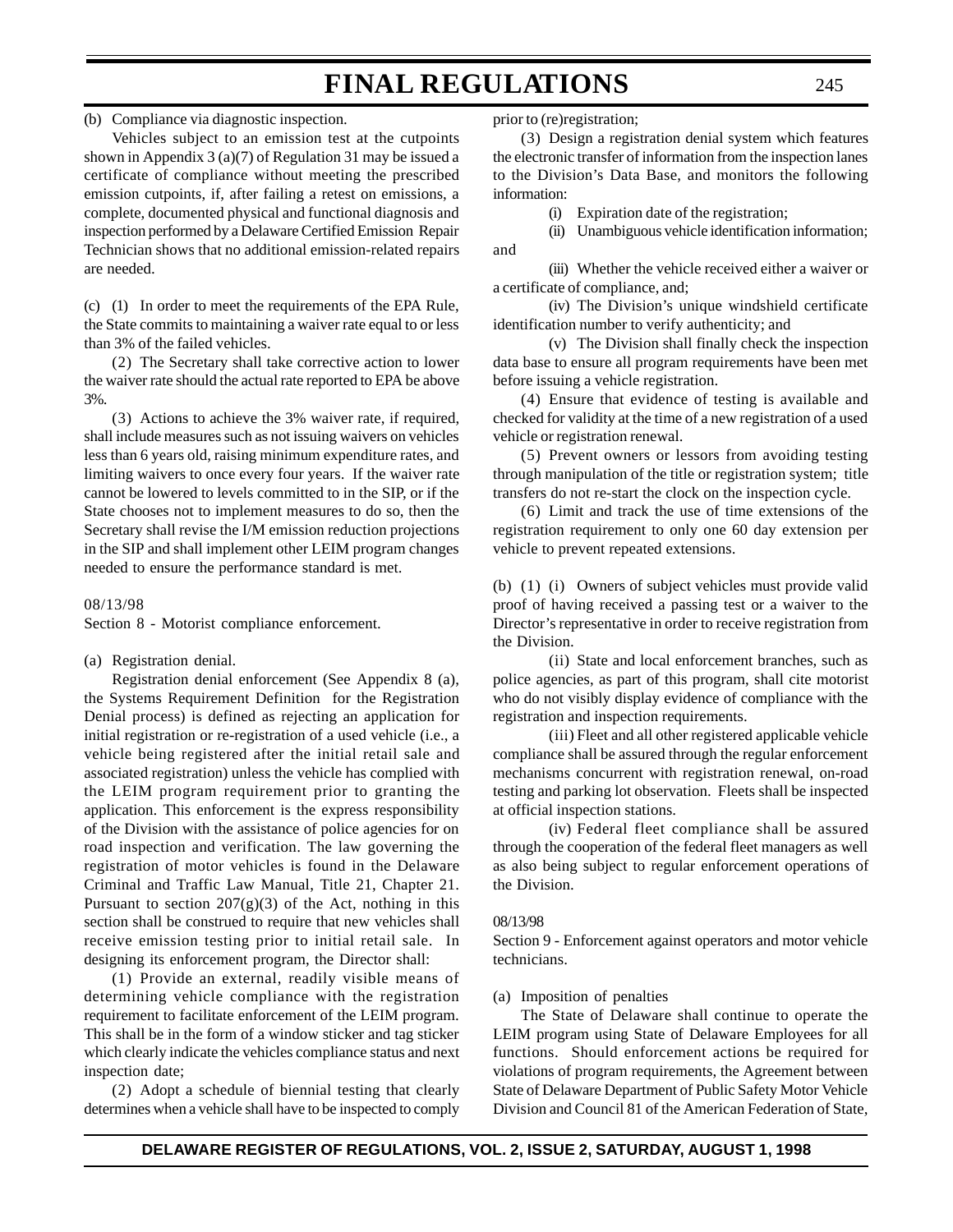#### 246

# **FINAL REGULATIONS**

County and Municipal Employees, Section 8, Disciplinary Action, and, the State of Delaware Merit Rules, shall be adhered to in all matters. Applicable provisions of these documents are found in Appendix 9 (a).

#### (b) Legal authority.

(1) The Director shall have the authority to temporarily suspend station Motor Vehicle Technicians' certificates immediately upon finding a violation or upon finding the Motor Vehicle Technician administered emission tests with equipment which had a known failure and that directly affects emission reduction benefits, in accordance with the Agreement between State of Delaware Department of Public Safety Motor Vehicle Division and Council 81 of the American Federation of State, County and Municipal Employees, Section 8 Disciplinary Action.

(2) The Director shall have the authority to impose disciplinary action against the station manager or the Motor Vehicle Technician, even if the manager had no direct knowledge of the violation but was found to be careless in oversight of motor vehicle technicians or has a history of violations, in accordance with the Agreement between State of Delaware Department of Public Safety Motor Vehicle Division and Council 81 of the American Federation of State, County and Municipal Employees, and the State of Delaware Merit Rules. The lane manager shall be held fully responsible for performance of the motor vehicle technician in the course of duty.

#### 08/13/98

Section 10 - Improving repair effectiveness.

A prerequisite for a retest shall be a completed repair form that indicates which repairs were performed. (See Section 6 (a) (5) of this Regulation).

08/13/98 Section 11 - Compliance with recall notices. [Reserved]

08/13/98 Section 12 - On-road testing.

(a) Periodic random Delaware registered vehicle pullovers on Delaware highways will occur without prior notice to the public for on-road vehicle exhaust emission testing.

(b) Vehicles identified by the on-road testing portion of the LEIM program shall be notified of the requirement for an outof-cycle emission retest , and shall have 30 days from the date of the notice to appear for inspection. Vehicles not appearing for a retest shall be out of compliance, and be liable for penalties under Title 21 of Delaware Criminal and Traffic Law Manual and the Division will take action to suspend the vehicle registration.

#### 08/13/98

Section 13 - Implementation deadlines.

All requirements related to the LEIM program shall be effective ten days after the Secretary's order has been signed and published in the State Register. This regulation supersedes the existing Regulation Numbers 26 and 33 for Kent and New Castle Counties effective ten days after the Secretary's order has been signed and published in the State Register.

### APPENDIX 1 (d)

Commitment to Extend the I/M Program to the Attainment Date Letter from Secretary Tulou to EPA Regional Administrator, W. Michael McCabe

July 8, 1998

Mr. W. Michael McCabe Regional Administrator EPA, Region III 841 Chestnut Building Philadelphia, PA 19107

Dear Mr. McCabe:

This correspondence is to address one of the cited deficiencies published in the May 19, 1997 EPA rulemaking, concerning Delaware's Inspection and Maintenance regulation. I understand that this letter will address the following deficiency:

Provide a statement from an authorized official that the authority to implement Delaware's I/M program as stated above will continue through the attainment date . . .

The Delaware I/M regulation has no sunset provision and there is nothing in the Delaware statute that requires our regulations to have a sunset date nor to be reauthorized in order to continue beyond a sunset date.

We fully expect, barring the repeal of 7 Del. Chapter 67, the Delaware I/M regulation will be implemented to the full extent of the law through the attainment date and most likely through the maintenance period when that occurs.

Please feel free to contact Darryl Tyler, Program Administrator of the Air Quality Management Section at (302) 739-4791, if you should have any questions.

Sincerely, Christophe A. G. Tulou, Secretary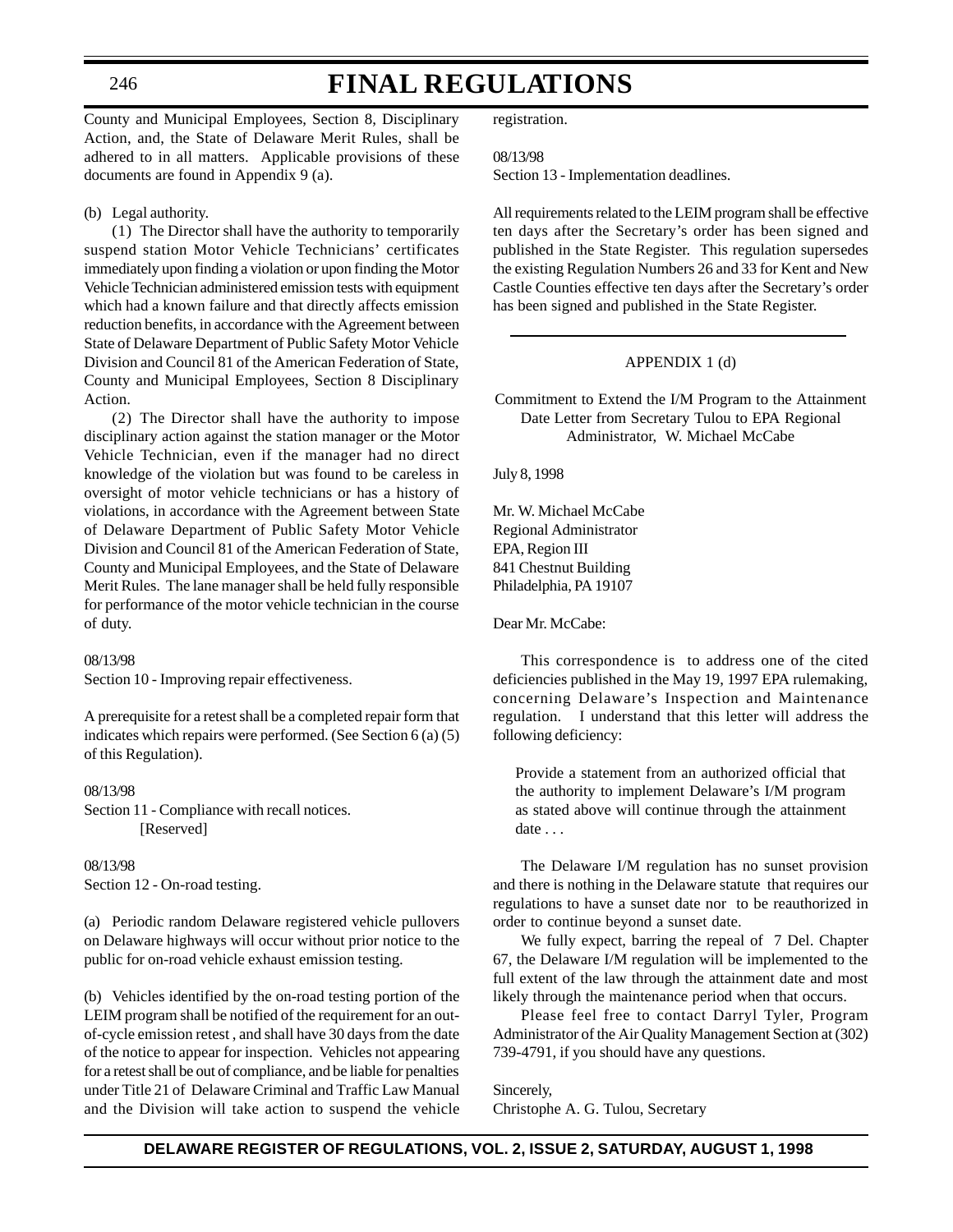cc: Jeffrey W. Bullock, Governor's Chief of Staff

J. Jonathan Jones, Governor's Policy Assistant for Federal Affairs

Secretary Karen L. Johnson, Delaware Department of Public Safety

Secretary Anne P. Canby, Delaware Department of Transportation

| APPENDIX $3 - (a)(7)$                      |
|--------------------------------------------|
| EXHAUST EMISSION LIMITS ACCORDING TO MODEL |
| YEAR.                                      |

| Group          | <b>Auto/Station Wagons</b><br>(passenger vehicles) | Pickup/Van<br>under 8501# | HC<br>I imit<br>(ppm) | ന<br>I imit<br>$\frac{0}{0}$ |
|----------------|----------------------------------------------------|---------------------------|-----------------------|------------------------------|
| -1             | 1968-70                                            | 1970-72                   | 900                   | 9.00                         |
| 2              | 1971-74                                            | 1973-78                   | 600                   | 6.00                         |
| 3              | 1975-79                                            | 1979-83                   | 400                   | 4.00                         |
| $\overline{4}$ | 1980                                               | (none)                    | 220                   | 2.00                         |
| .5             | $1981 +$                                           | $1984 +$                  | 220                   | 1.20                         |
|                |                                                    |                           |                       |                              |

## APPENDIX 4 (a) SECTIONS FROM DELAWARE CRIMINAL AND TRAFFIC LAW MANUAL PENALTIES FOR NON-COMPLIANCE OF VEHICLE REGISTRATION

### 21 Del. C. 21, §§ 2115, 2116

#### § 2115

"No person shall:

(1) Operate or, being the owner of any motor vehicle, trailer or semitrailer, knowingly permit the operation upon a highway of any motor vehicle, trailer or semitrailer which is not registered or which does not have attached thereto and displayed thereon the number plate or plates assigned thereto by the Department and unexpired registration plate or plates, subject to the exemptions allowed in this title, or under temporary or limited permits as otherwise provided by this title;

(2) Display or cause or permit to be displayed or have in possession any registration card, number plate or registration plate, knowing the same to be fictitious or to have been canceled, revoked, suspended or altered;

(3) Lend to, or knowingly permit the use by, one not entitled thereto any registration card, number plate or registration plate issued to the person so lending or permitting the use thereof;

(4) Fail or refuse to surrender to the Department upon demand any registration card, number plate or registration plate which has been suspended, canceled or revoked as provided in this title;

(5) Use a false or fictitious name or address in any application for the registration or inspection of any vehicle, or for any renewal or duplicate thereof, or for any certificate or transfer of title, or knowingly make a false statement, knowingly conceal a material fact or otherwise commit a fraud in any such application;

(6) Drive or move or, being the owner, cause or knowingly permit to be driven or moved, on any highway any vehicle or combination of vehicles which is in such unsafe condition as to endanger any person or which is equipped in any manner in violation of this title, but the provisions of this title with respect to equipment on vehicles shall not apply to implements of husbandry, road machinery, road rollers or farm tractors except as herein made applicable;

(7) Own or operate any qualified motor vehicle as defined under the International Registration Plan, as authorized in Chapter 4 of this title, not properly displaying an apportioned plate with required registration credentials, or operate a qualified motor vehicle without having in that person's possession a trip permit registration as authorized in § 2103(6) of this title. Any person who violates this subsection shall, for the first offense, be fined not less than \$115 nor more than \$345, and for each subsequent offense not less than \$345 nor more than \$575. In addition, such person shall also be fined in an amount which is equal to the cost of registering the vehicle at its gross weight at the time of the offense or at the maximum legal limit, whichever is less, which fine shall be suspended if, within 5 days of the offense, the court is presented with a valid registration card for the gross weight at the time of the offense or the maximum legal limit for such vehicle.

(8) Do any act forbidden or fail to perform any act required under this chapter. (36 Del. Laws, c. 10, § 25; 40 Del. Laws, c. 38, § 10; Code 1935, § 5563; 43 Del. Laws, c. 244, § 14; 21 Del. C. 1953, § 2115; 49 Del. Laws, c. 220, § 21; 70 Del. Laws, c. 186, § 1; 70 Del. Laws, c. 202, § 2.)

Revisor's note.—Section 3 of 70 Del. Laws, c. 202, effective July 10, 1995, provides: "If any provision of this act or the application thereof to any person or circumstances is held invalid, such invalidity shall not affect other provisions or applications of the act which can be given effect without the invalid provision or application, and to that end the provisions of this act are declared to be severable."

Effect of amendments.—70 Del. Laws, c. 202, effective July 10, 1995, inserted present (7) and redesignated former (7) as (8)."

#### § 2116

"(a) Whoever violates this chapter shall, for the first offense, be fined not less than \$10 nor more than \$100 or be imprisoned not less than 30 days nor more than 90 days o; both. For each subsequent like offense, the person shall be fined not less than \$50 nor more than \$200 or imprisoned not less than 90 days nor more than 6 months or both, in addition to which any person, being the operator or owner of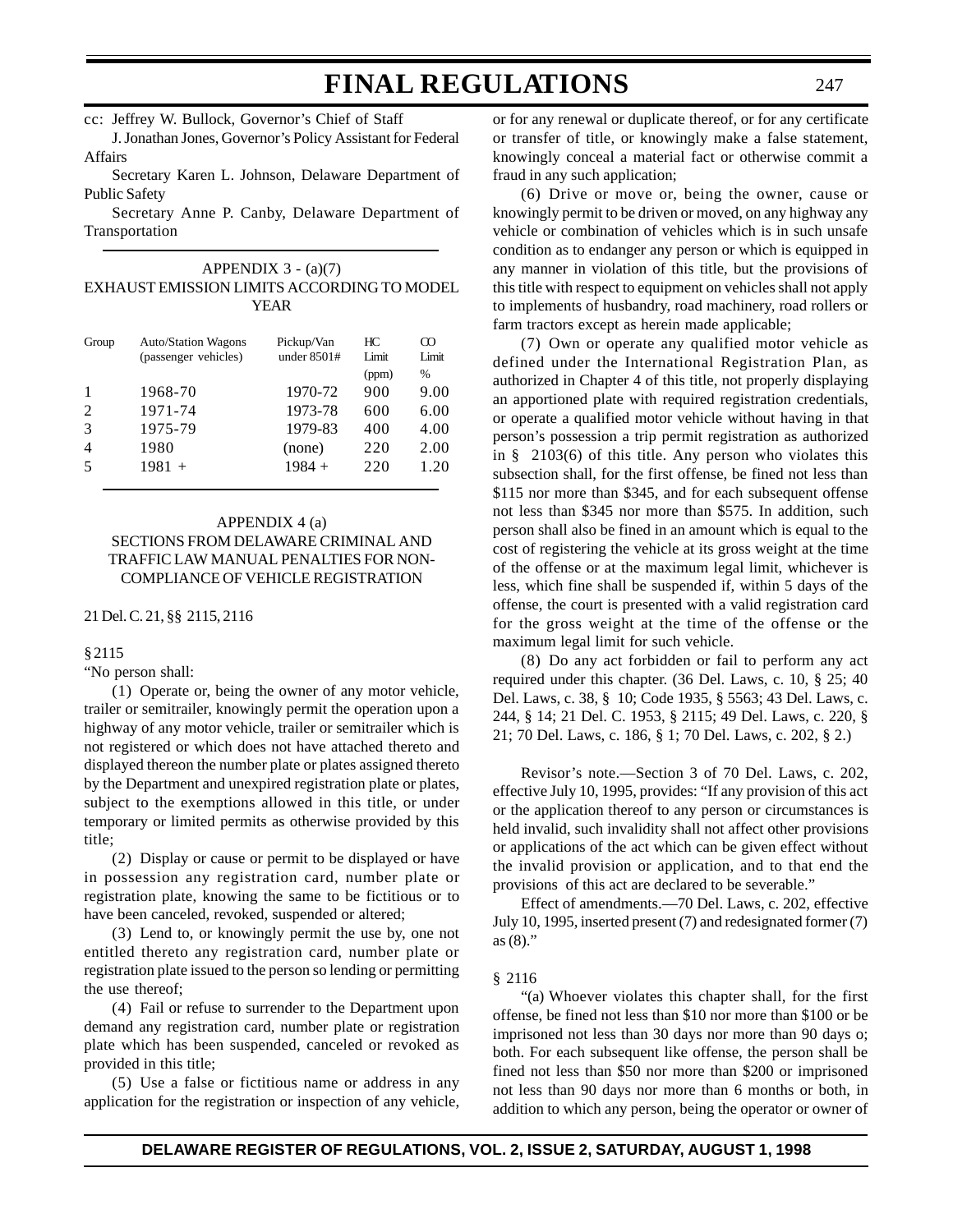any vehicle which requires a registration fee which is calculated upon the gross weight of the vehicle and any load thereon shall be fined at a rate double that which is set forth in this subsection and be imprisoned as provided herein or both. In addition, such person shall also be fined in an amount which is equal to the cost of registering the vehicle at its gross weight at the time of the offense or at the maximum legal limit, whichever is less; which fine shall be suspended, if within 5 days of the offense the court is presented with a valid registration card for the gross weight at the time of the offense for the maximum legal limit for such vehicle.

(b)(1) Notwithstanding the provisions of subsection (a) of this section, whoever violates  $\S 2115(1)-(5)$  of this title shall, for the first offense, be fined not less than \$50 nor more than \$200, be imprisoned not less than 30 days nor more than 90 days, or be penalized by both fine and imprisonment. For each subsequent like offense, such person shall be fined not less than \$100 nor more than \$300, be imprisoned not less than 90 days nor more than 6 months, or be penalized by both fine and imprisonment.

(2) Any owner or operator of a vehicle which requires a registration fee which is calculated upon the gross weight of the vehicle, and any load thereon, and who violates § 2115(1)-(5) of this title, shall be fined at a rate double that which is set forth in this subsection, or be imprisoned as provided herein, or be both fined and imprisoned. In addition, such person shall also be fined an amount which is equal to the costs of registering the vehicle either at its gross weight at the time of the offense, or at the maximum legal limit, whichever is less. Such fine shall be suspended if, within 5 days of the offense, the court is presented with a valid registration card for the actual gross weight of the vehicle at the time of the offense.

(c) This section shall not apply to violations for which a specific punishment is set forth elsewhere in this chapter.

(d) For any violation of the registration provisions of § 2102 or § 2115 of this subchapter and in absence of any traffic offenses relating to driver impairment' the violator's copy of the traffic summons shall act as that violator's authority to drive the vehicle involved by the most direct route from the place of arrest to either the violator's residence or the violator's current place of abode. (36 Del. Laws, c. 10, § 32; 37 Del. Laws, c. 10, §§ 10, 11; Code 1935, § 5570; 21 Del. C. 1953, § 2116; 59 Del. Laws, c. 332, §§ 1, 2; 64 Del. Laws, c. 207, § 2; 69 Del. Laws, c. 307, §§ 1, 3, 4.)."

#### Appendix 5 (a)

### DIVISION OF MOTOR VEHICLES POLICY ON OUT-OF-STATE RENEWALS

The following is the Division's policy for accomplishing a registration renewal on a vehicle located outside the State

of Delaware when the vehicle owner is unable to return the vehicle for inspection prior to the renewal date. Vehicles located within a 200 mile radius of a Division of Motor Vehicles facility will be inspected at a division inspection station prior to renewal. All other vehicles may be renewed by accomplishing the following procedures:

(1) Refer all inquiries on out-of-state renewal to the Dover Correspondence Office (739-3147). Normally, customers will be provided the out-of-state renewal package by the Dover Administrative Office Correspondence Section. Lane locations may provide the renewal package to walk-in customers, but the completed paperwork must be mailed to Dover for processing.

(2) When all documents are completed and the vehicle has passed inspection, copies of the Application for Out-of-State Registration and the inspection report (MV Form 210(a) will be provided to Dover Lane (Tom Kersey) and DNREC Air Quality Section (Phil Wheeler).

(3) Tom Kersey or his designated representative will load the inspection information on the MV210(a) form into the computer system. The MV210(a) form will be saved for two years by the Dover lane.

(4) When the inspection information has been loaded, Tom Kersey will send a Vehicle Inspection Report to Dover Correspondence, the renewal can be completed and the registration card and plate sticker can be mailed to the customer.

(5) All documents will be saved by the Registration Correspondence Section for two years.

(6) Random audit procedures: Correspondents prior to renewing selected vehicles will call the inspection station and inspector shown on the MV210(a) form. One out of every ten vehicles will be selected to verify the vehicle was inspected. The verification will be conducted prior to sending copies to DNREC and Dover lane. Indicate on the bottom of Page 2 of the form the date and time of verification and the name of the person performing the verification. Sandy Tracy will be in charge of the verification and selection process.

### APPENDIX 6 (a) IDLE TEST PROCEDURE

From 40 CFR 51 Appendix B to Subpart S — Test Procedures

#### (I) Idle Test

(a) General requirements. (1) Exhaust gas sampling algorithm. The analysis of exhaust gas concentrations shall begin 10 seconds after the applicable test mode begins. Exhaust gas concentrations shall be analyzed at a minimum rate of two times per second. The measured value for pass/fail determinations shall be a simple running average of the measurements taken over five seconds.

(2) Pass/fail determination. A pass or fail determination shall be made for each applicable test mode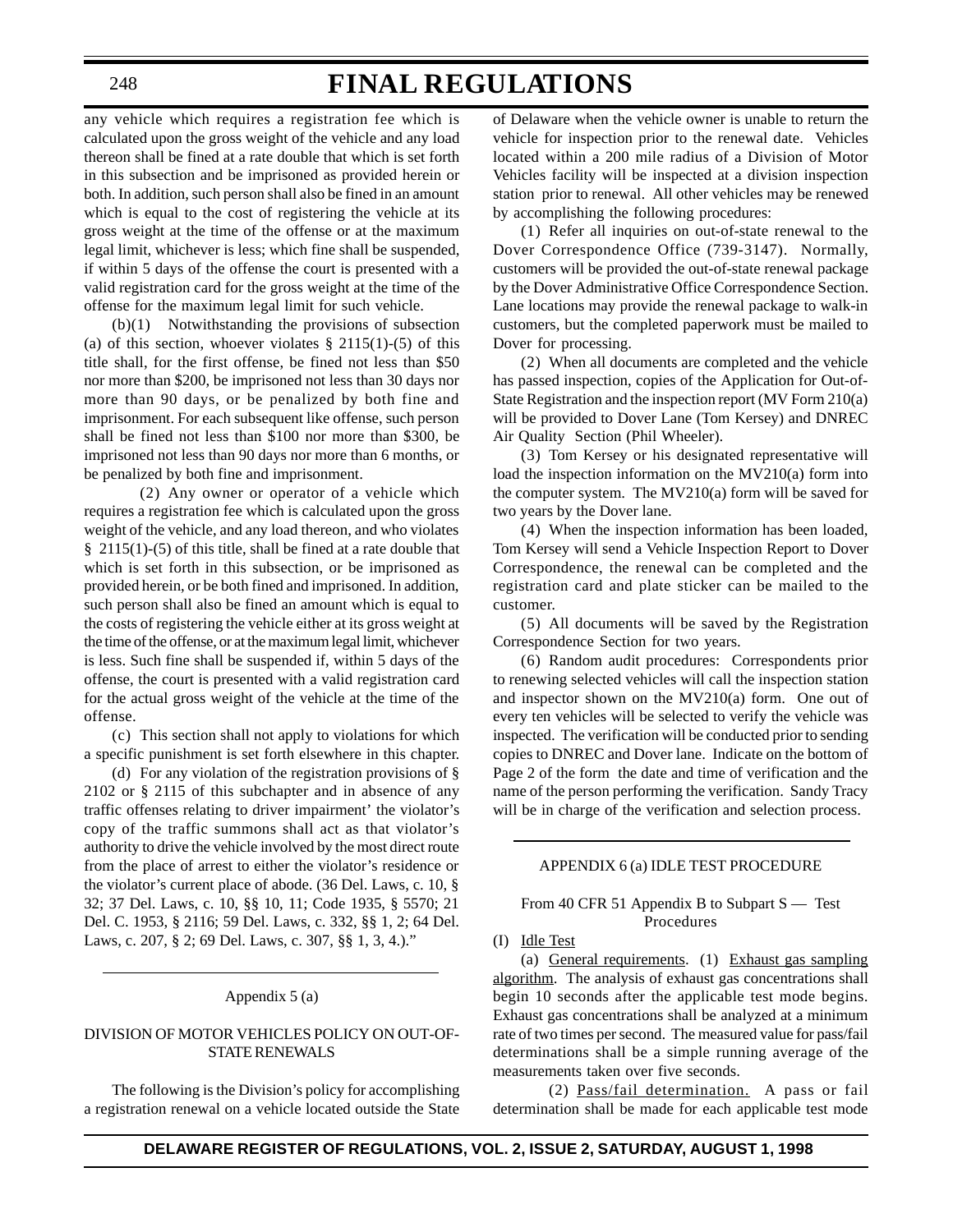based on a comparison of the short test standards contained in Appendix C to this subpart, and the measured value for HC and CO as described in paragraph  $(I)(a)(1)$  of this appendix. A vehicle shall pass the test mode if any pair of simultaneous measured values for HC and CO are below or equal to the applicable short test standards. A vehicle shall fail the test mode if the values for either HC or CO, or both, in all simultaneous pairs of values are above the applicable standards.

(3) Void test conditions. The test shall immediately end and any exhaust gas measurements shall be voided if the measured concentration of CO plus CO2 falls below six percent or the vehicle's engine stalls at any time during the test sequence.

(4) Multiple exhaust pipes. Exhaust gas concentrations from vehicle engines equipped with multiple exhaust pipes shall be sampled simultaneously.

(5) The test shall be immediately terminated upon reaching the overall maximum test time.

(b) Test sequence. (1) The test sequence shall consist of a first-chance test and a second-chance test as follows:

(i) The first-chance test, as described under paragraph (c) of this section, shall consist of an idle mode.

(ii) The second-chance test as described under paragraph (I)(d) of this appendix shall be performed only if the vehicle fails the first-chance test.

(2) The test sequence shall begin only after the following requirements are met:

(i) The vehicle shall be tested in as-received condition with the transmission in neutral or park and all accessories turned off. The engine shall be at normal operating temperature (as indicated by a temperature gauge, temperature lamp, touch test on the radiator hose, or other visual observation for overheating).

(ii) The tachometer shall be attached to the vehicle in accordance with the analyzer manufacturer's instructions.

(iii) The sample probe shall be inserted into the vehicle's tailpipe to a minimum depth of 10 inches. If the vehicle's exhaust system prevents insertion to this depth, a tailpipe extension shall be used.

(iv) The measured concentration of CO plus CO2 shall be greater than or equal to six percent.

(c) First-chance test. The test timer shall start  $(tt=0)$ when the conditions specified in paragraph  $(I)(b)(2)$  of this appendix are met. The first-chance test shall have an overall maximum test time of 145 seconds (tt=145). The first-chance test shall consist of an idle mode only.

(1) The mode timer shall start (mt=0) when the vehicle engine speed is between 350 and 1100 rpm. If engine speed exceeds 1100 rpm or falls below 350 rpm, the mode timer shall reset to zero and resume timing. The minimum mode length shall be determined as described under paragraph  $(I)(c)(2)$  of this appendix. The maximum mode length shall be 90 seconds elapsed time (mt=90).

(2) The pass/fail analysis shall begin after an elapsed time of 10 seconds (mt=10). A pass or fail determination shall be made for the vehicle and the mode shall be terminated as follows:

(i) The vehicle shall pass the idle mode and the test shall be immediately terminated if, prior to an elapsed time of 30 seconds (mt=30), measured values are less than or equal to 100 ppm HC and 0.5 percent CO.

(ii) The vehicle shall pass the idle mode and the test shall be terminated at the end of an elapsed time of 30 seconds (mt=30), if prior to that time the criteria of paragraph  $(I)(c)(2)(i)$  of this appendix are not satisfied and the measured values are less than or equal to the applicable short test standards as described in paragraph  $(I)(a)(2)$  of this appendix.

(iii) The vehicle shall pass the idle mode and the test shall be immediately terminated if, at any point between an elapsed time of 30 seconds (mt=30) and 90 seconds (mt=90), the measured values are less than or equal to the applicable short test standards as described in paragraph  $(I)(a)(2)$  of this appendix.

(iv) The vehicle shall fail the idle mode and the test shall be terminated if none of the provisions of paragraphs  $(I)(c)(2)(i)$ ,  $(ii)$  and  $(iii)$  of this appendix is satisfied by an elapsed time of 90 seconds (mt=90). Alternatively, the vehicle may be failed if the provisions of paragraphs  $(I)(c)(2)(i)$  and  $(ii)$  of this appendix are not met within an elapsed time of 30 seconds.

(v) Optional. The vehicle may fail the first-chance test and the second-chance test shall be omitted if no exhaust gas concentration lower than 1800 ppm HC is found by an elapsed time of 30 seconds (mt=30).

(d) Second-chance test. If the vehicle fails the first-chance test, the test timer shall reset to zero  $(t=0)$  and a second-chance test shall be performed. The second-chance test shall have an overall maximum test time of 425 seconds (tt=425). The test shall consist of a preconditioning mode followed immediately by an idle mode.

(1) Preconditioning mode. The mode timer shall start (mt=0) when the engine speed is between 2200 and 2800 rpm. The mode shall continue for an elapsed time of 180 seconds (mt=180). If engine speed falls below 2200 rpm or exceeds 2800 rpm for more than five seconds in any one excursion, or 15 seconds over all excursions, the mode timer shall reset to zero and resume timing.

(2) Idle mode. (i) Ford Motor Company and Honda vehicles. The engines of 1981-1987 Ford Motor Company vehicles and 1984-1985 Honda Preludes shall be shut off for not more than 10 seconds and restarted. This procedure may also be used for 1988-1989 Ford Motor Company vehicles but should not be used for other vehicles. The probe may be removed from the tailpipe or the sample pump turned off if necessary to reduce analyzer fouling during the restart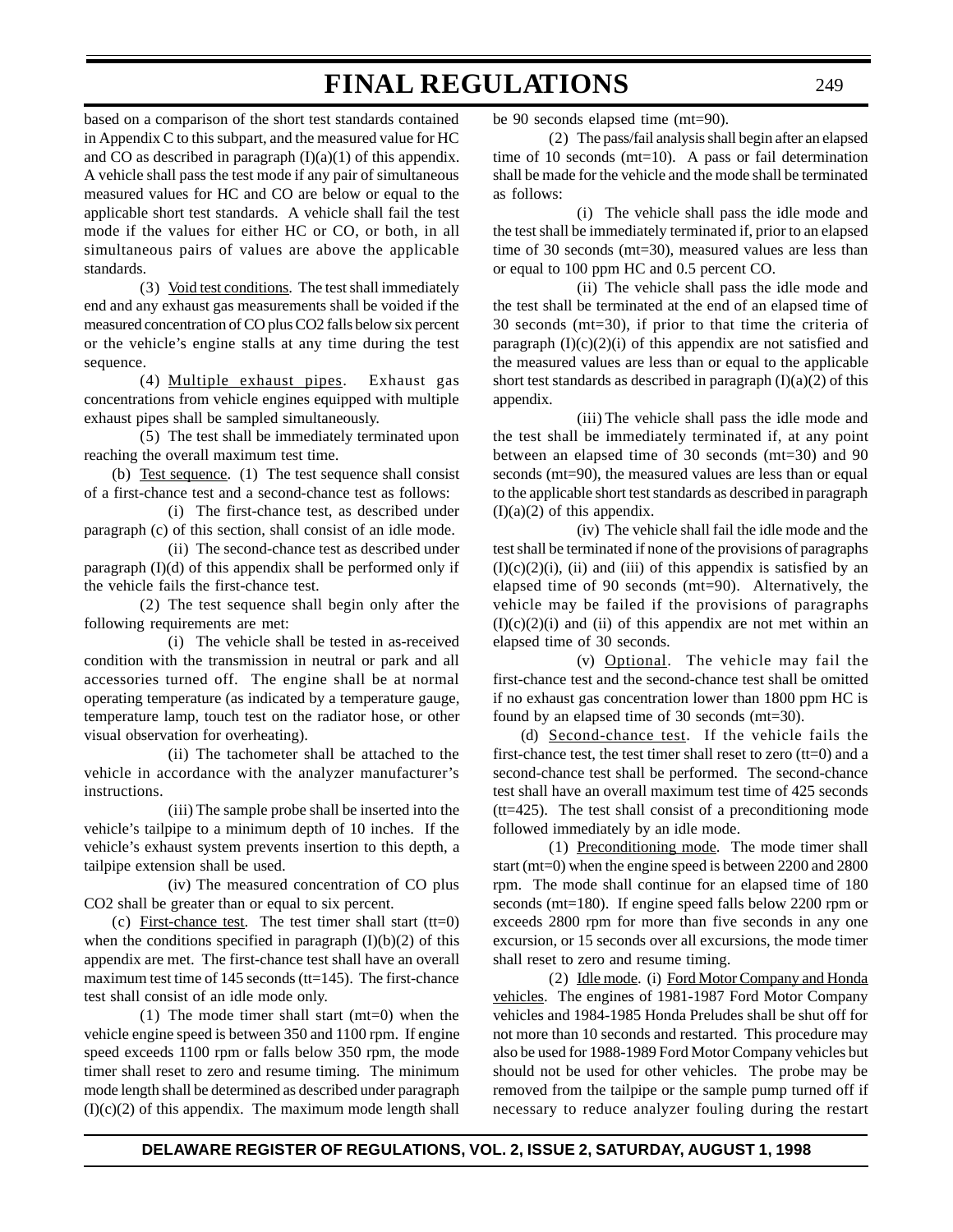#### procedure.

(ii) The mode timer shall start (mt=0) when the vehicle engine speed is between 350 and 1100 rpm. If engine speed exceeds 1100 rpm or falls below 350 rpm, the mode timer shall reset to zero and resume timing. The minimum idle mode length shall be determined as described in paragraph  $(I)(d)(2)(iii)$  of this appendix. The maximum idle mode length shall be 90 seconds elapsed time (mt=90).

(iii) The pass/fail analysis shall begin after an elapsed time of 10 seconds (mt=10). A pass or fail determination shall be made for the vehicle and the idle mode shall be terminated as follows:

(A) The vehicle shall pass the idle mode and the test shall be immediately terminated if, prior to an elapsed time of 30 seconds (mt=30), measured values are less than or equal to 100 ppm HC and 0.5 percent CO.

(B) The vehicle shall pass the idle mode and the test shall be terminated at the end of an elapsed time of 30 seconds (mt=30), if prior to that time the criteria of paragraph  $(I)(d)(2)(iii)(A)$  of this appendix are not satisfied and the measured values are less than or equal to the applicable short test standards as described in paragraph  $(I)(a)(2)$  of this appendix.

(C) The vehicle shall pass the idle mode and the test shall be immediately terminated if, at any point between an elapsed time of 30 seconds (mt=30) and 90 seconds (mt=90), measured values are less than or equal to the applicable short test standards described in paragraph  $(I)(a)(2)$  of this appendix.

(D) The vehicle shall fail the idle mode and the test shall be terminated if none of the provisions of paragraphs  $(I)(d)(2)(iii)(A)$ ,  $(d)(2)(iii)(B)$ , and  $(d)(2)(iii)(C)$ of this appendix.

(E) Are satisfied by an elapsed time of 90 seconds (mt=90).

### APPENDIX  $6$  (a) (5) Vehicle Emission Repair Report Form

**\* FOR INFORMATION ABOUT THE FORM PLEASE CONTACT THE DEPARTMENT OF NATURAL RESOURCES & ENVIRONMENTAL CONTROL.**

## APPENDIX  $6$  (a)(8) EVAPORATIVE SYSTEM INTEGRITY (PRESSURE) TEST

ESP Alternative Pressure Test

The EPA has defined an evaporative pressure test that involves removing hoses from the charcoal canister. An alternative, less intrusive test technique has been developed by ESP. The EPA pressure test is performed by removing the gas tank fuel

vapor vent line from the charcoal canister and pressurizing the gas tank through this line with nitrogen gas. The pressure in the gas tank is then monitored for two minutes and if the pressure drops below a specified level, the vehicle is failed. The canister is often difficult to access and the vent hoses difficult to remove and replace. The alternative test consists of pressurizing the gas tank from the gas tank filler neck instead of the canister. The gas cap is removed and replaced by a gas cap adapter through which the fuel tank is filled with nitrogen gas. The vent hose is clamped at the canister, the gas tank is pressurized and the pressure in the tank monitored for two minutes. Clamping the hose rather than removing it is less likely to lead to breakage or hoses left disconnected, reducing the liability arising from the test procedure. The gas cap is tested on a test rig where the gas cap can be pressurized on its own. Removing the gas cap and pressurizing the tank from the filler neck has the following advantages:

Half of the leaks in the gas tank occur in the gas cap. On those vehicles where the canister and vent lines are inaccessible, 50% of the emissions reduction available from the evaporative system integrity check can be achieved by just testing the gas cap.

Testing the gas cap separately allows leaking gas caps to be identified. The customer can be recommended to replace the gas cap rather than pay to have a repair station isolate the cause of the leak.

The test is less intrusive as the vapor line to the charcoal canister is clamped off rather than removed. On some vehicles the vapor line can be reached even when the canister:, itself is inaccessible. The gas tank can be more rapidly pressurized through the large filler neck opening than from the canister as the vapor line to the tank typically has a narrow orifice in the line. This is particularly important when pressurizing the large vapor space in nearly empty gas tanks. The more rapid pressure test potentially increases the throughput of the lane. The ESP method will result in a 50% time saving in the fill time or approximately 30 seconds. The 30 second time saving in the multi-position lane will result in a lane throughput increase of one to two vehicles per hour.

The ESP Alternative Pressure Test is a more accurate test because it compensates for the volume of vapor space. During the development of this technique, ESP discovered that differences in fuel level in the gas tank can result in an order of magnitude change in test results. ESP's alternative approach is designed to compensate for the pressure drop change of the vapor space condition. Without the ESP method of testing, it is expected that errors of omission and commission will result. The variability of the test results derived from the EPA prescribed method will result in problems such as, customer complaints for "Ping-Pong" effects and general public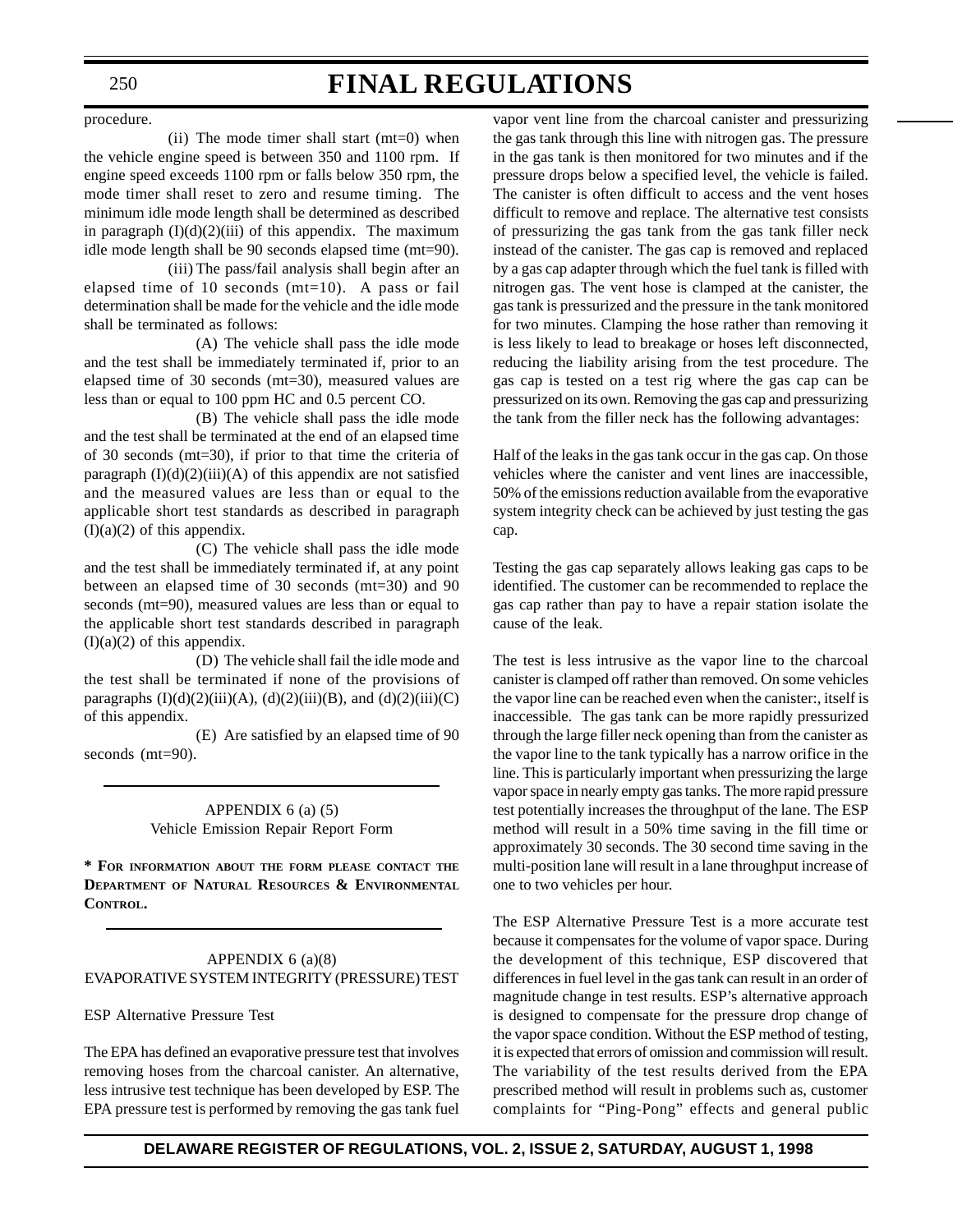dissatisfaction with the program. To further reduce the problem of ping-ponging, ESP has developed a pressure drop table for repair stations, that will enable the repair technicians to perform the pressure test with a much higher degree of correlation to the centralized test.

## APPENDIX 7 (a) EMISSION REPAIR TECHNICIAN CERTIFICATION PROCESS

Effective January 1, 1997 for vehicles registered in New Castle County and July 1, 1997 for vehicles registered in Kent County, in order to qualify for waiver repairs on any 1981 or later model year vehicle shall be performed by a certified repair technician or a certified manufacturer repair technician, as defined in Section 1 of this regulation. The cost of such repairs must total no less than \$200. Under the policy developed by the Department, a Certified Emission Repair Technician may be certified as trained to do repairs on all makes of vehicles or vehicles of a specific manufacturer. Auto repair technicians seeking to become certified under Regulation 31 have the following options in attaining the certification:

1. All those applying for certification can "test out" and gain certification without further emission repair training as provided by the College or Auto Manufacturer or other training organization. The "test out" process is administered by the College as follows:

• Applicants without L1 ASE (Automobile Service Excellence) certification must first take the "Fundamental Inspection Repair System Training" final exam. Those achieving a score of 75% or better are eligible to take the "Delaware Emission Education Program" certification exam.

• Applicants achieving a score of 75% or better on the certification exam will become certified on all makes of vehicles. Applicants with L1 ASE certification can test out by taking the "Delaware Emission Education Program" certification exam ONLY.

2. The testing procedure discussed above will determined what, if any, training is needed for applicants seeking certification.

• Technicians scoring below 75% on the "Fundamental Inspection Repair System Training" final exam must take a 60 hour fundamental emission repair training course provided by the College.

Those completing the 60 hour program and scoring 75% or better on the final exam can advance into a 40 hour class which is the next level of training, or attempt to test out and take the certification exam, scoring 75% or better to become certified.

• Technicians scoring below 75% on the "Delaware

Emission Education Program" certification exam must take a 40 hour emission repair training course provided by the College and then score 75% or better on the final exam to become certified.

3. Technicians who are L1 ASE certified and who have approved manufacturer's emission repair training will be certified for each make of vehicle of each manufacturer that the technician was trained to do emission repairs. The procedure for certification is as follows:

The Department will evaluate each of the manufacturer's "OEM Emissions Path" to determine if it meets a reasonable minimum standard. This evaluation must contain proof that the manufacturer's course work clearly covers the Delaware I/M regulation (e.g. waiver process, etc.)

• Candidate manufacturer technician submits:

His/her transcript from the manufacturer on courses taken and passed and; Proof of ASE L1 certification to the Department.

• Candidate manufacturer technician takes and passes a Delaware-specific short test which is intended to test the candidate on the Delaware regulation, any specifics on waivers that should be known, and general questions on vehicle repair.

The Department and the Division issues manufacturing-specific certification with clearly marked authority on the certificate.

### APPENDIX 8 (a) Registration Denial System Requirements Definition

## April 30, 1997

Prepared by: Barry W. Pugh and Edited by: Cheryl Roe - DMV July 8, 1988 Version 1.1

| Section I, Management Summary |    |
|-------------------------------|----|
| Goals and Objectives          |    |
| Project Scope                 | 8  |
| Management Overview           | 15 |
| Background                    | 16 |
| <b>System Control</b>         | 17 |
| Vehicle Inspection            | 18 |
| Vehicle Registration          | 18 |
| Temporary Tags -              | 18 |
| Window Stickers -             | 18 |
| Title Vehicle -               | 19 |
| Waiver Process -              | 19 |
| Override Function -           | 19 |
| Renewal Notice -              | 20 |
|                               |    |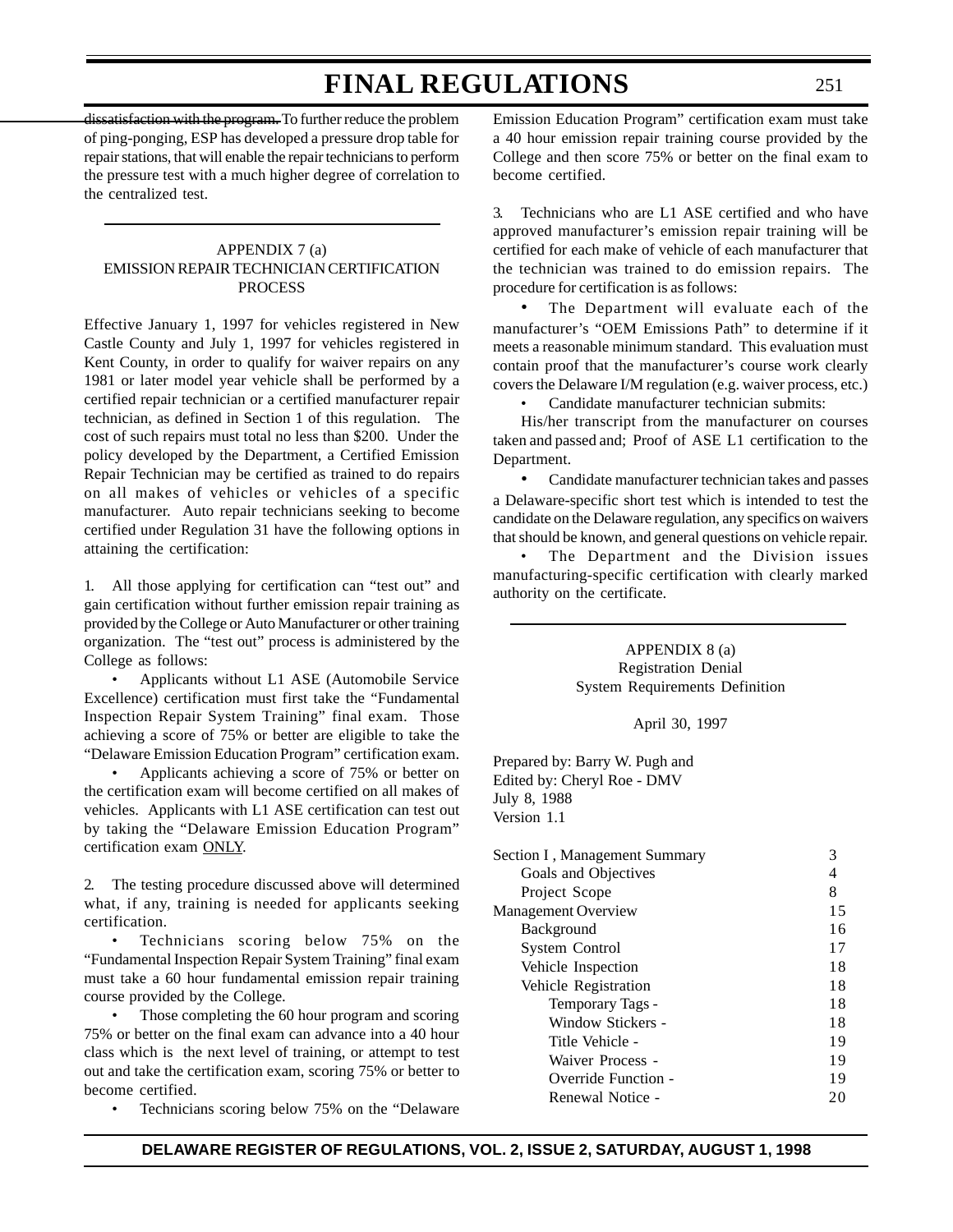| Registration Renewal -                  | 20 |
|-----------------------------------------|----|
| External Agency (Unregistered Vehicles) | 21 |
| <b>Audit Reporting</b>                  | 21 |
| <b>Information Inquiry</b>              | 21 |
|                                         |    |

**\* PLEASE NOTE THE ABOVE PAGE NUMBERS REFER TO THE ORIGINAL DOCUMENT AND NOT TO THE REGISTER OF REGULATIONS**

# Section I , Management Summary Goals and Objectives

Improved Customer Service, Convenience and Control:

1. Implement Bar Coding interface to the Title and Registration function.

2. Design an interface between Registration Renewal and Titles to the Registration Denial system that will enable the State of Delaware to obtain an improved rating though Cleaner Air.

3. Design a Temporary tag tracking system.

4. Design an automated Waiver/Override system.

5. Design a Repair Facility and Repair Technician tracking system.

6. Design improved data inquiry capabilities and distribute to necessary customers.

Improved Personnel Training and System On-Line Help:

1. On-Line Help Training within each of the applications.

2. On-Line Training through specialized system testing.

3. Improved Operating Procedures.

Improved System Security and Flexibility:

1. System Security

Override system parameter changes based on functionality.

· Override system parameter changes based on specific fields.

Improved tracking of transactions, personnel and dates.

· Improved reporting to DMV management.

2. Provide additional facilities for trouble shooting and problem investigation capabilities.

Flexibility and Responsiveness to External Requirements:

1. Ability to create and maintain the registration denial tables.

2. Maintain tracking history information for the following functions:

Temporary and Window Sticker inventory

Temporary Tag history

Window Sticker history

Vehicle Inspection history

- Lane Inspector history
- Waiver history
- Override history
- Repair Facility and Repair Technical history
- **Registration Notices**
- External Agency history
- Audit request history

Improved Business Control Over the System:

1. Operators:

Tighter control over the issuance of registration notices, vehicle inspections, registration renewal, title and registration denial, temporary tags and waivers.

Improved controls over the issuance of window stickers.

Better customer service through the offering of inspection overrides and the tracking of external agency vehicle inspections.

Provide for the tracking of Certification of all Lane Inspectors and the Re-Certification.

2. Transactions:

Add on-line Waiver, Override, Vehicle Inspections, Temporary tags and Window Stickers.

3. Auditing:

Reduction of the number of vehicles being renewed without an inspection.

Reduction of the number of multiple temporary tags being issued to the same vehicle owners.

Identification of missing temporary tags and window stickers from DMV inventory.

Decrease the number of false inspection readings.

Decrease the number of external agency vehicles traveling the Delaware highways without receiving vehicle inspections.

Increase inspection accountability through more accurate vehicle inspection testing.

· Increase reporting accuracy to the Environmental Protection Agency.

Improved System Functionality:

1. Title and Registration Denial:

Improved editing on title and registration application.

Design interface between vehicle inspections, temporary tags and waivers.

2. Linkage to mainframe MVALS database:

Information transfer from vehicle inspection database.

Information transfer from temporary tags, window stickers and the title and registration database.

Information transfer of registration denial data to DNREC and EPA.

# **DELAWARE REGISTER OF REGULATIONS, VOL. 2, ISSUE 2, SATURDAY, AUGUST 1, 1998**

# 252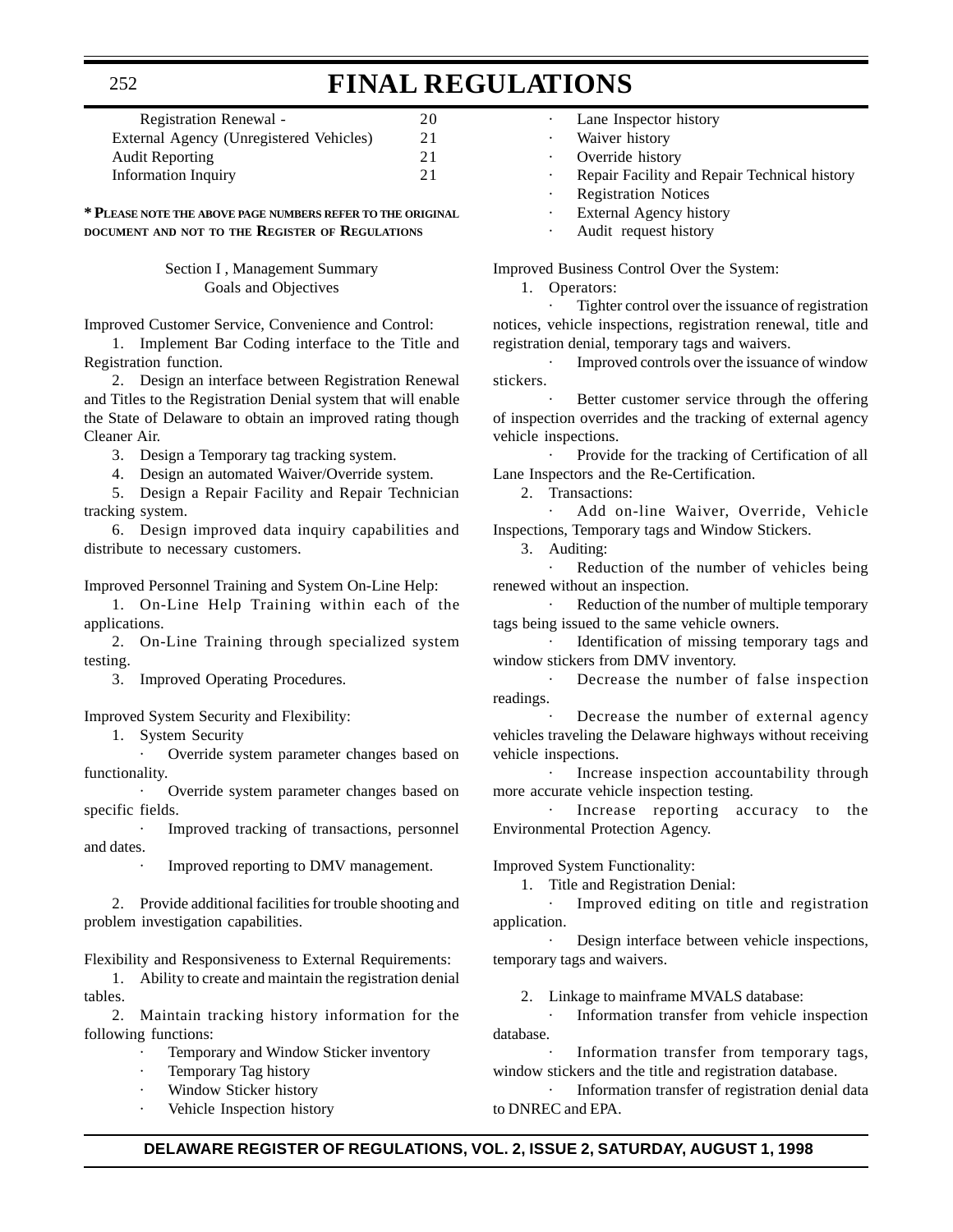Control the issuance of temporary tags though lot range controls.

Control the temporary tag inventory through the delivery and distribution of temporary tags.

3. Bar Code interface on title and registration cards.

4. Automation and change to reports:

Provide on-line tracking of inspectors by location, date and time.

Provide an inventory control system enabling the Division to review temporary tags and window stickers.

Provide Title and Registration clerks the ability to review active and historical inspection results on-line.

Provide an interface to the Title and Registration application to effectively associate a vehicle inspection with a specific registration and deny access until the vehicle has been successfully approved.

Provide inspector information of a specific registration in association with a vehicle inspection.

Provide on-line reporting activity by specific testing, location, time and inspector on a weekly, monthly and fiscal basis.

Provide the ability to track vehicle repairs and associate them with the proper vehicle registration.

Track overrides that are associated with a vehicle inspection.

· Provide on-line access to inspection results data to the Department of Natural Resources and Environmental Control.

Provide the ability to select specific inspection information and print specific analysis reports.

· Provide the ability to create on-line reports to EPA on a weekly, monthly and fiscal basis.

Provide customers with notification of inspection 90 days prior to the expiration date.

5. External Agency Vehicle Identification

Provide the ability to identify/track external agency vehicles being operated in Delaware.

Provide the ability to ensure the external agency vehicles have complied with the Federal standards.

Provide the ability to automatically send and receive vehicle inspection information.

Provide the ability to report inspection result to the Environmental Protection Agency.

### Project Scope

This document does not include portions of the project already in progress or being addressed by other selected DMV vendors such as Environmental Systems Products, Inc. (ESP). It centers on the mainframe application development and maintenance that must be completed to support the requirements of the project. It assumes the vehicle inspection information to be correct and residing in the databases already established for the Registration Denial project and that ESP has provided OIS with complete and detailed technical documentation of the database content, data manipulation, calculations and report specifications. The State Implementation Plan (SIP) for the Enhanced Inspection and Maintenance Program prepared by the Delaware Department of Natural Resources and Environmental Control (DNREC) is the basis of this scope. The SIP is scheduled to be submitted to the Federal Environmental Protection Agency (EPA) in January 1997 for review and approval. This scope most certainly will be subject to change based upon the EPA review and their findings.

#### Background:

Motor vehicle inspection and maintenance programs are an integral part of the effort to reduce mobile source air pollution. Of all highway vehicles it appears that, passenger cars and light trucks emit most of the vehicle-related pollutants. Although progress has been made in the reduction of these pollutants, the continuous increase in vehicle miles traveled on the highways has offset much of the technological progress thus far. Under the Clear Air Act, the Federal Environmental Protection Agency is attempting to achieve major emission reductions from these transportation sources. Until the development and commercialization of cleaner burning engines and fuels are successful, the main source of air pollution reduction will come from the proper maintenance of the vehicles during customer use.

To put the inspection program in perspective, it is important to understand that today's motor vehicles are totally dependent upon properly functioning emission controls to keep pollution levels low. Minor malfunctions in the emission control system can increase emissions significantly. Since these emissions may not be noticeable and the subsequent malfunctions do not necessarily affect vehicle drive ability, it is difficult to detect which vehicles fall into this category. The new inspection equipment and programming provided by Environmental System Products (ESP) will capture that important data and record it on the mainframe for access by the registration renewal and vehicle titling programs. Those systems will verify the results and permit vehicles passing the inspection tests to proceed through the DMV system without change. Failing vehicles will require repair and re-testing until they pass or receive a vehicle waiver from DMV management.

#### Project Scope:

DMV has suggested that the project be designed and implemented in phases. Phasing the project installation makes a great deal of sense since many of the components of the entire project are still not totally defined. DMV's recommendation is:

Phase I:

· Create database images to store the ESP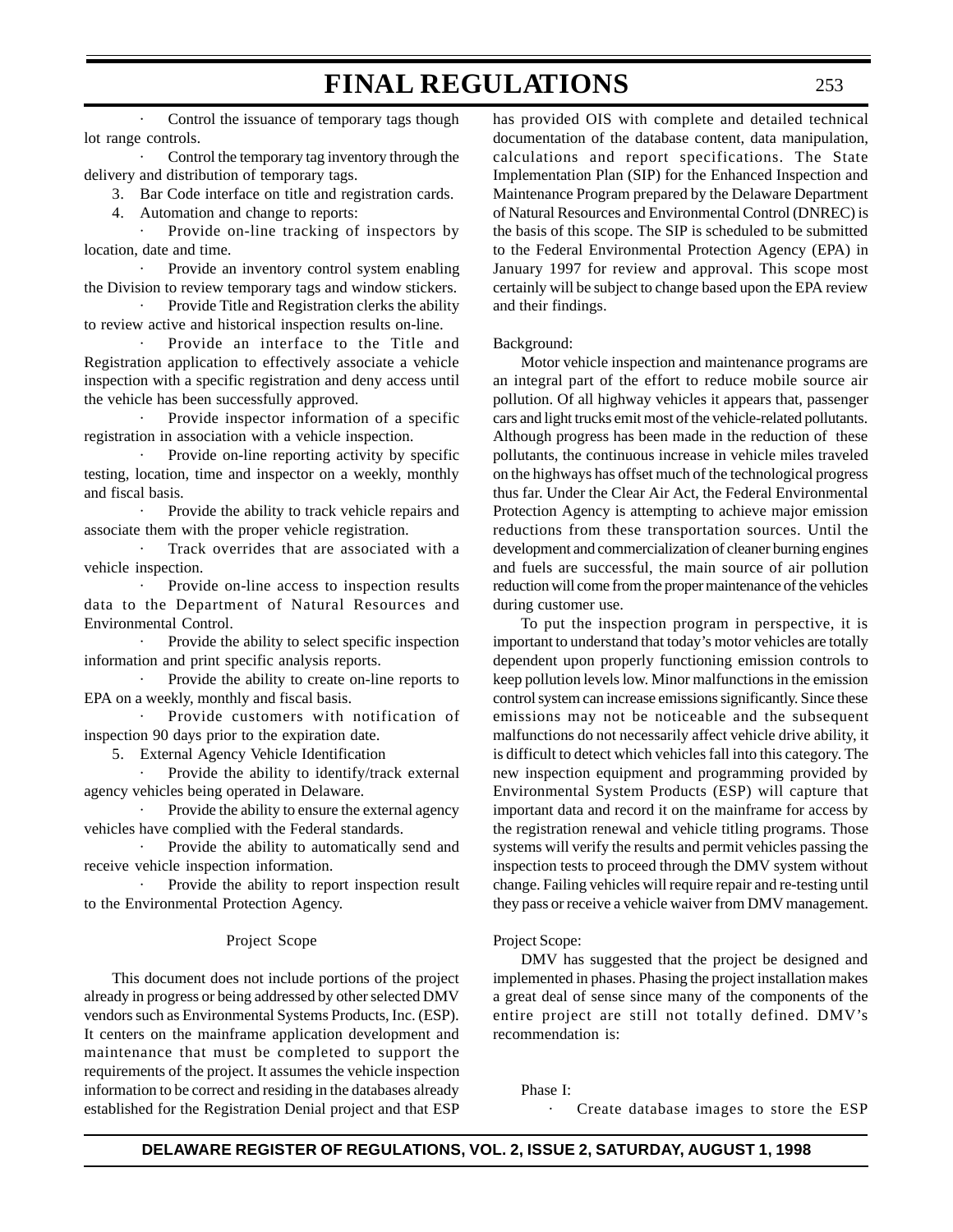information.

Test ESP system and database content.

Analyze database content and verify accuracy.

Install Phase I into production and begin accumulating EPA information.

Phase II:

· Design, code and test Registration Renewal Denial.

Design, code and test a new (summary) Vehicle Waiver system.

Design, code and test a new Inspection Results Override system.

Design, code and test new rules for Registration and Title Denial.

Design, code and test a new temporary tag extension tracking system.

Design, code and test preliminary DMV management reports.

Test on-line access to MVALS by DNREC personnel at their site locations.

- Add bar coding to the registration card print.
- Implement Phase II into production.

#### Phase III:

· Design, code and test Title Denial.

Design, code and test inspection results database "time remaining" routines for:

- Registration Renewal Denial.
- Registration Renewal Notices.
- · Title Denial.
- Add bar coding to the Title form.
- · Implement Phase III into production.

Phase IV:

Design, code and test reporting for DNREC and EPA auditing.

Test on-line access to MVALS reports by DNREC personnel at their site locations.

Design. code and test a new inventory control system for window stickers.

Implement Phase IV into production.

#### Phase V:

Design, code and test DAFB vehicle tracking system.

Design, code and test Federal vehicle tracking system. (PV, PO, etc.)

Implement Phase V into production.

## Phase VI:

· Design, code and test a new Certified Repair Technicians system.

Design, code and test a new Certified Lane

Technicians system.

Design, code and test a new (detail) Waiver system.

Create special files and/or downloads and reports to assist the DAFB in their conversion efforts.

Design, code and test the identification and reporting of covert vehicles.

#### Phase I:

The Registration Denial project centers around an automated vehicle inspection system (installed by ESP) and subsequent customer permission to title or renew a registration in the State of Delaware. The new ESP system will replace the need to issue inspection cards and the associated manual inspection card tracking systems currently in place. Instead, the new system will record the information results and data of a physical vehicle inspection in databases locally on the lane PC server and remotely at OIS on the IBM mainframe. The mainframe databases will be the final residence of the data and those databases will be used for all system decisions and reporting. That database information will be used by the MVALS programs to determine if the vehicle is in compliance with Federal and Delaware codes and laws governing legal vehicle registration. If the vehicle passes all of the inspection tests, it becomes eligible to legally travel Delaware roadways. Inspection results are related to the vehicle and applicable for 2 years.

The inspection results database and supporting databases must be mapped back to the reporting requirements of DMV management, DNREC and EPA in this phase to be absolutely positive all of the informational contents are present. Inconsistencies in the mapping may require modifications to the ESP data capture.

#### Phase II:

The vehicle will be rejected by MVALS if it does not pass all the inspection criteria. In this case, a temporary (60 day) tag may be issued to give the customer time to correct the detected problems with the vehicle. The design will incorporate tracking and reporting on the temporary tags after the time of issuance. When a vehicle is rejected, the customer may elect to repair the deficiency and attempt to pass the inspection again. Vehicle repairs may be made by a Certified Technician or by the customer. If the vehicle continues to fail the inspection but does not decrease measured emissions by set percentage guidelines, DMV may elect to issue an inspection waiver based upon established rules, limitations and customer expenditure amounts. A vehicle summary of waiver expenditure information for this inspection period must be recorded and tracked in a new database by vehicle. This new database must be read during the registration renewal process, for all failing vehicles, to be sure a current record exists prior to allowing the vehicle to be legally registered. A vehicle waiver overrides the most recent inspection result. It is related to a vehicle and effective

# **DELAWARE REGISTER OF REGULATIONS, VOL. 2, ISSUE 2, SATURDAY, AUGUST 1, 1998**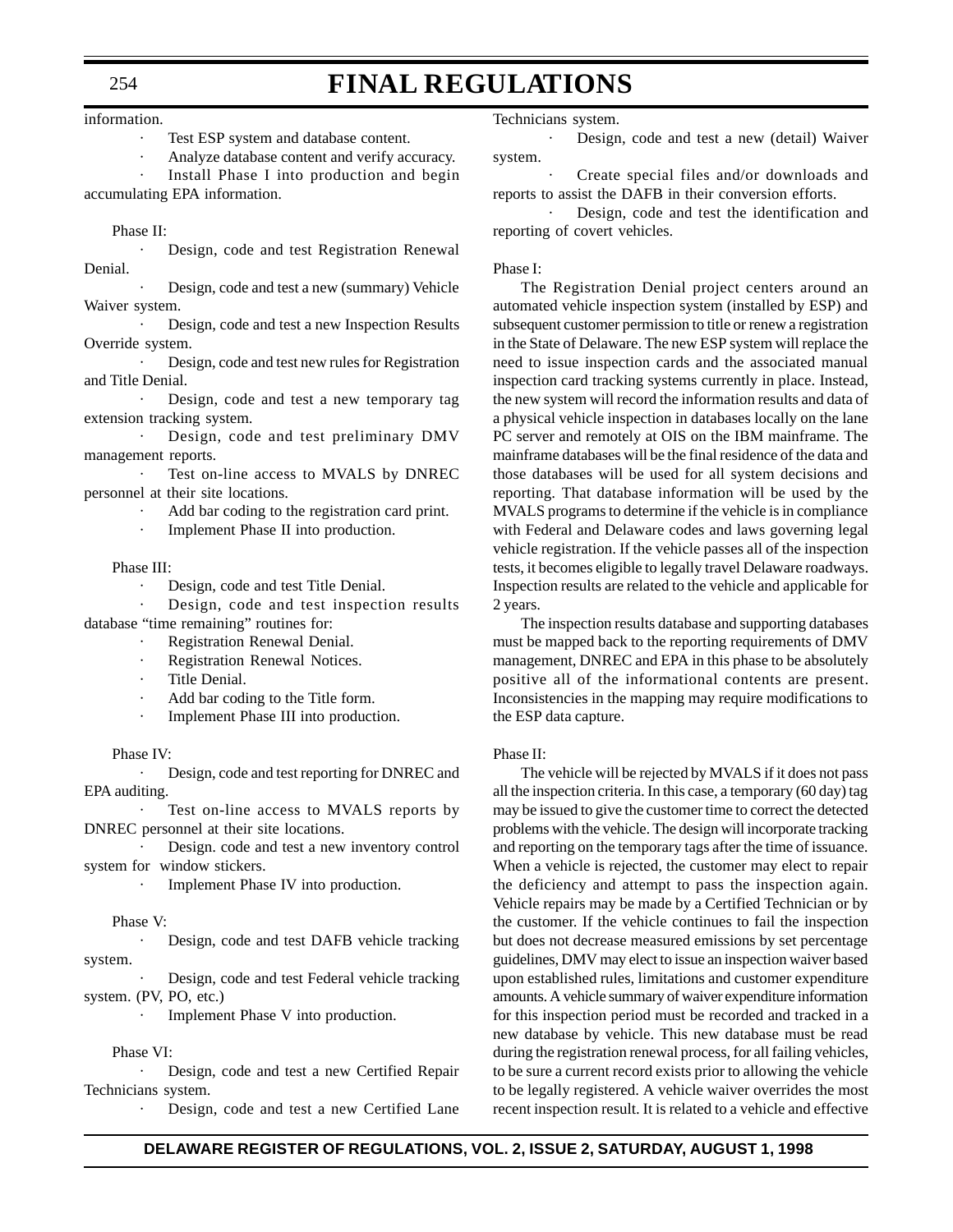for 2 years. The waiver and inspection results databases must be accessible to DNREC personnel for inquires using MVALS.

At times DMV management may elect to override the results of an inspection and permit the vehicle legal registration without further inspections by the lane technicians. The system must permit management to override the vehicle inspection result record with a passing grade. When an override is granted, the system must record the new (overridden) information and track who, when and why the override was given. The new record will be stored in the inspection results database along with information about the operator, date and time. An override reason must be supplied before the record is written to the database. Override capability and permissible override categories must be controlled by an external means to permit DMV management to modify who can override inspection results and what can be modified.

Upon a successful inspection or if the results were overridden or a waiver is issued, a registration renewal card containing a PDF417 bar code and a new window sticker will be issued (when implemented) upon payment of fees by the customer.

#### Phase III:

When a vehicle is titled in the State of Delaware, it must also comply with safety and emission tests prior to becoming registered. The titling system must be modified to access the new inspection results database to make the appropriate decisions. Vehicle titling must be modified to parallel the upgrades installed into the registration renewal system. It must apply all of the same rules, waiver conditions and override capabilities. A title containing a PDF417 bar code and a new window sticker will be issued (when implemented) upon payment of fees by the customer.

After a vehicle has been renewed or titled and successfully passed inspection, or granted a waiver, the customer has the option to choose a renewal period of 6 months, 1 year or 2 years. Since inspection results and waivers are valid for 2 years, the system must determine the amount of time remaining on the inspection based upon the renewal period chosen by the customer. This algorithm must be incorporated in the registration renewal, registration renewal notification and title systems.

#### Phase IV:

DMV management, DNREC and the Federal EPA require reports to be generated from the data captured on the inspection results database. DMV management requires specific counts of vehicles, the types of tests that are performed and the results and percentages of the testing. They will also require management reports and online inquires to monitor the inspection system performance, database contents and results. DNREC and the Federal EPA reporting requirements are normally completed on an annual arrangement and require reports concerning; the numbers and types of

tests, vehicle breakdowns by make and year, first test and retest results, information about the testing facilities and the results of both covert and overt audits.

DNREC must be permitted access to the inspection results and waiver databases through an on-line function that will be created within the MVALS application. This function will allow DNREC to review the inspection results and (summary) waiver information on all vehicles. To insure DMV is in compliance with the Federal regulations, DNREC will be given the capability to order printed reports on-line from MVALS concerning the inspection results and waiver information.

Tracking and re-calling certified lane technicians is definitely going to be another new responsibility of the Division. DMV must track all State inspectors requiring testing and re-certification in order to comply with the new Federal EPA regulations. Reports on this activity must be submitted to the Federal EPA on an annual basis.

### Phase V:

In addition to the normal vehicle registration activity occurring for Delaware citizens, with the new EPA requirements, DMV must inspect approximately 10,000 additional vehicles owned by; the (non-military) Federal Government, the military and military personnel from the Dover Air Force base (DAFB). The majority of these vehicle inspections will be on personally  $\Delta$  owned vehicles (POV) from the DAFB. The DAFB presents a unique opportunity to DMV because POV's are normally not registered in Delaware. Delaware does not require out of state vehicles to be inspected. However, with the new federal regulations, DMV is required to ensure that vehicles residing within the jurisdiction are in compliance with the state-regulated inspection program. This now includes all non-military Federally owned vehicles and vehicles stationed at federal military sites throughout the state even if they are not registered in Delaware. Notifying, tracking and re-calling (test failures) POV's will require cooperation and coordination with DAFB motor pool and security personnel. Additional software and databases may be required to assist in a successful implementation.

#### Phase VI:

As stated previously, the State Implementation Plan (SIP) for the Enhanced Inspection and Maintenance Program prepared by the Delaware Department of Natural Resources and Environmental Control (DNREC) is the basis of this scope. The SIP is scheduled to be submitted to the Federal EPA in January 1997 for review and approval. This phase is subject to change based upon the EPA review and their findings. The following tasks are not definite requirements but may become so after the EPA has made their final decision.

Certified repair technician information is currently being gathered and retained by the Delaware Technical Community College. DMV would like access to the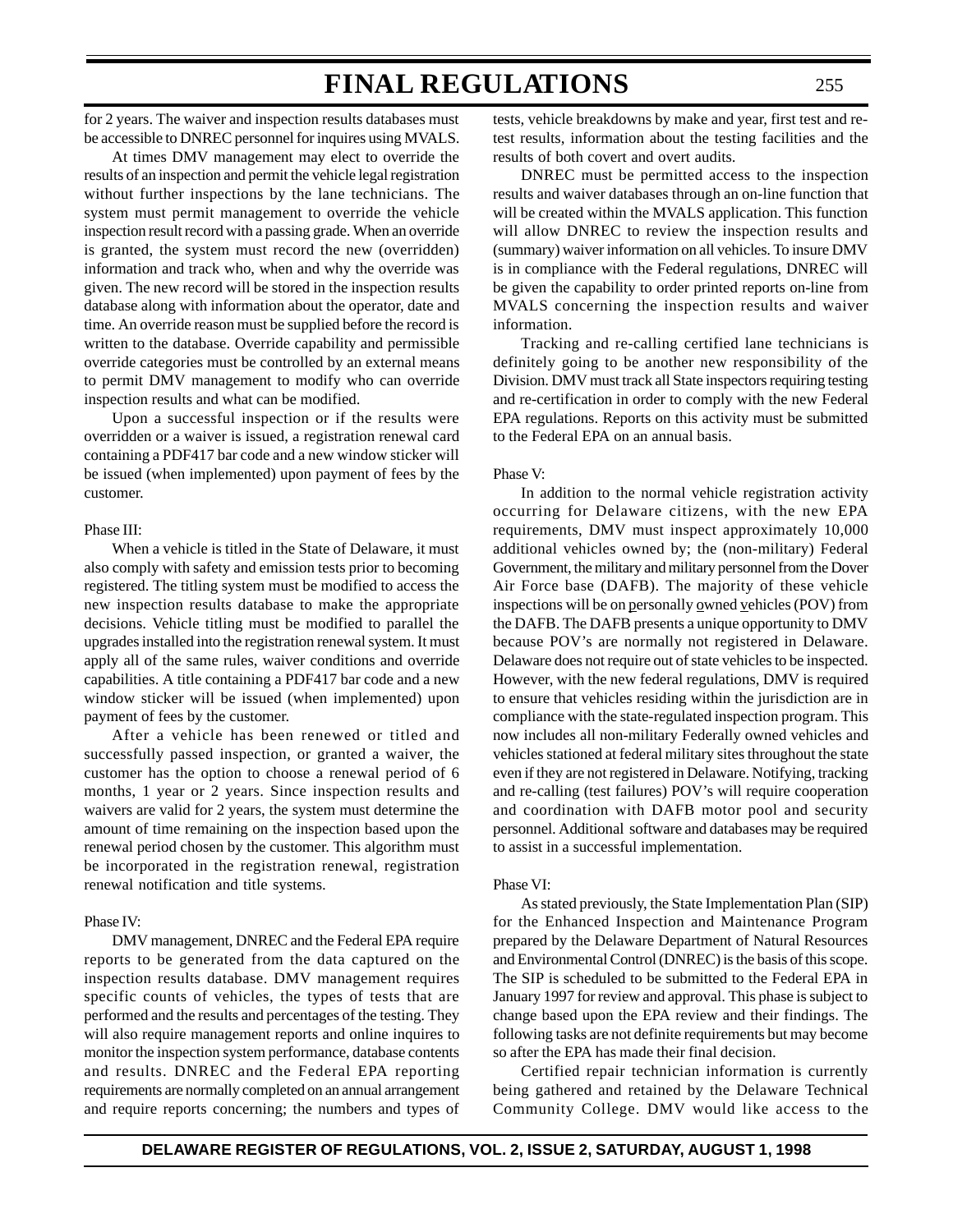information to enable them to incorporate the data into the motor vehicle inspection reports that will be produced on failed inspections. Tracking reports will include the number of vehicles passing and failing by Certified Technician and the repairs performed by the technician on each vehicle. DMV may require the information to be downloaded from DTCC or if that is not possible, they may have need to maintain the information in duplicity.

When a vehicle is titled or renewed in the State of Delaware, the Division must comply with the security requirements established by the EPA. It requires the Division to track and report all stickers issued to vehicles that have passed the inspection program. It will be necessary to track a history of these documents when being issued, re-issued and/or replaced.

In Phase II, summary waiver information is going to be stored in a new database to assist in tracking vehicle waivers that are issued. It is planned that DNREC will retain the detail backup paperwork and copies necessary to comply with the Federal regulations. If DNREC requires DMV to record the details of a waiver, the system must be modified to comply. Waiver details would include recording the place of purchase, the line items purchased for repair and the individual amounts of each.

If additional programming or design support is required to assist the DAFB or other Federal agencies in meeting their schedules and requirements, DMV may supply resources to assist in the effort. The agencies requiring assistance may require reports, file downloads and programming expertise to expeditiously complete their commitment.

DNREC is currently handling all assignments and identification of covert vehicles. If they require assistance in this effort or require DMV to specially track them in the MVALS system, additional design and programming will be required. Reports on the activity of the covert vehicles would also be required.

#### Exclusions:

Not included in the scope of this project are:

Data capture, recording, tracking and reporting of repair facilities.

Special demarcation of Kent and Sussex county boundaries.

Design or software programming to handle identification of covert and overt vehicles.

- Purchase of software for bar code printing.
- Covert vehicle identification and reporting issues.
- Vehicle manufacture notification requirements.

I accept this Project Scope as written and agree on the contents within.

| Approved by:                                                           | Michael Shahan<br>Director of Motor Vehicles    |  |  |  |
|------------------------------------------------------------------------|-------------------------------------------------|--|--|--|
| Approved by:                                                           | Jack Eanes<br>DMV Chief of Vehicle Service      |  |  |  |
| Approved by:                                                           | Cheryal Roe<br><b>DMV</b> Systems Administrator |  |  |  |
| Approved by:                                                           | John J. Nold<br>Executive Director, OIS         |  |  |  |
| Prepared by: Barry W. Pugh<br><b>OIS Consultant, MicroTek Software</b> |                                                 |  |  |  |

#### Management Overview

#### Background

Motor vehicle inspection and maintenance programs are an integral part of the effort to reduce mobile- source air pollution. Of all highway vehicles, it appears that passenger cars and light trucks emit most of the vehicle-related pollutants. Although progress has been made in the reduction of -these pollutants, the continuous increase in vehicle miles traveled on the highways has offset much of the technological progress thus far. Under the Clear Air Act, the Federal Environmental Protection Agency (EPA) is attempting to achieve major emission reductions from these transportation sources. Until the automotive manufacturers develop and commercialize cleaner burning engines and fuels, the main source of air pollution reduction will derive from the proper maintenance of the vehicles during customer use. The contents of this System Requirement Definition are subject to change based upon EPA review of the Delaware State Implementation Plan (SIP) and their findings.

To put the inspection program in perspective, it is important to understand that today's motor vehicles are totally dependent upon properly functioning emission controls to keep pollution levels low. Minor malfunctions in the emission control system can increase emissions significantly. Since these emissions may not be noticeable and the subsequent malfunctions do not necessarily affect vehicle drive ability performance, it is difficult to detect which vehicles fall into this category. The new inspection equipment and programming provided by Environmental System Products (ESP) will capture that important inspection data and record it on the mainframe for access by the registration renewal and vehicle titling programs. Those systems will verify the results and permit vehicles passing the inspection tests to proceed through the DMV titling and registration systems without change. Failing vehicles will require repair and re-testing until they pass inspection or receive a vehicle waiver from DMV management. All subsequent action, beginning with the initial inspection

# 256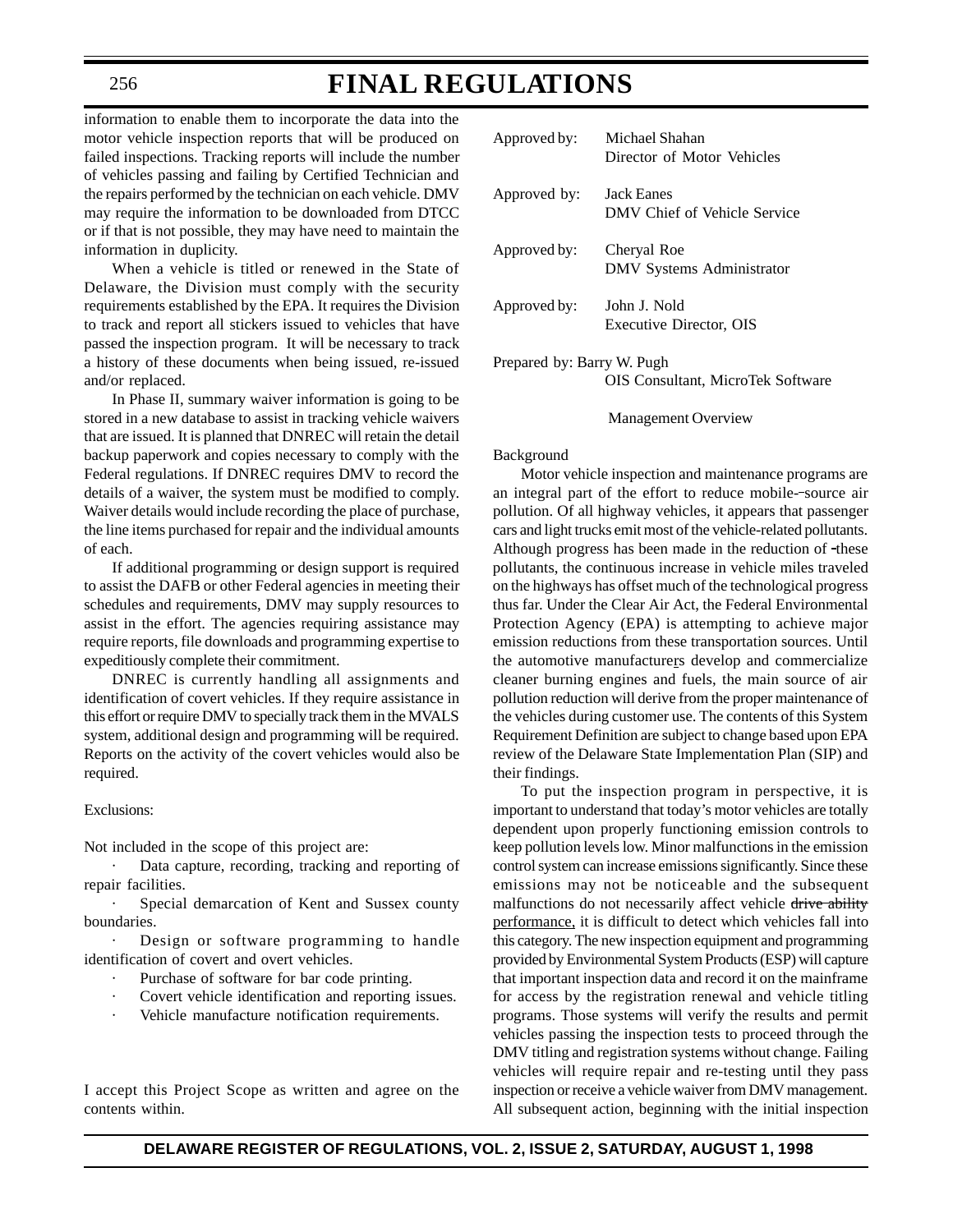test – such as re-test inspection results, waivers, and overrides – will be recorded by the system.

The Project Scope document refers to six implementation phases within the development process of this project. Those six implementation phases translate into six high-level requirement specifications categories. It is important to understand that the six requirement categories do not all directly relate to the six installation phases. Part or all of each requirement category will be implemented to establish the six--phase approach for implementation. The categories defined in the System Requirements Definition document are:

1. System Control - This section of the requirements document encompasses system rule file maintenance, new temporary tag and window sticker inventory file maintenance, and certified lane technician maintenance. All of the functions within this design category must be implemented before the system can become operational.

2. Vehicle Inspection - This corresponds to is Phase I of the Project Scope and must be implemented in  $\frac{it}{s}$ its entirety before other components may be installed that depend on the Inspection Result data produced. The requirements document refers to, but does not detail, the client/ server system developed by ESP. Since this document was developed after the ESP design, it only addresses utilization of the data produced. Additional information regarding the design of the system can be located in the ESP design document.

3. Vehicle Registration - The requirements described under this section cover vehicle titling, registration renewal, vehicle titling, temporary tag distribution, window sticker distribution, inspection result verification/handling, and vehicle repair tracking. All of the components in this section must be implemented before the system can go on-line. online. Registration renewal will be the first section to be implemented, with the title section to follow. To support either section, temporary tag distribution, window sticker distribution, and inspection result overrides and waivers must be installed. The certified repair facility and technician tracking components may be installed after the system becomes operational.

4. External Agency - External agencies are vehicles that are not registered with the State of Delaware. Examples of these vehicles are:; Dover Air Force Base motor pools and civilian vehicles;, the Postal Service vehicles;, Reserved Armed Forces vehicles;, etc. Identification of these those vehicles will not be as straight forward straightforward as the vehicles registered in Delaware because since DMV does not keep records for them today. The Clean Air Act requires those vehicles to comply with the EPA emission standards as long as they continue to operate in Delaware. This section addresses the requirements and how to accomplish them. As each agency is introduced to the system, new program components may be required. Each agency may

be processed differently than the previous, based upon their technical capabilities. DMV will strive to develop a standardized approach and demand adherence from all external agencies. The components described in this section are required before introducing the first external agency to the system.

5. Audit Reporting - Requirements for three auditing techniques have been identified:; standard auditing reports and functions;, special auditing functions; and auditing as required by DNREC. Auditing the system on a periodic basis ; daily, weekly, etc. is considered a standard procedure. Reports and screens will be programmed to run automatically for all of the standard auditing procedures. Special audits and DNREC (overt and covert) audits will be are discussed and will permit flexibility in selection and formatting of the information. Registration Denial data transfer to local PC's will also be an option.

6. Information Inquiry - The components in this section represent additional inquiry functions required to view the new information. Three separate areas have been defined as requiring access to the information:; DMV, the State Police, and DNREC. Each will share many of the same inquiry components with "information blocks" applied when information is required by one agency and not the other. System rules will be developed to control the information selection and screen displays. Portions of this section will be required as the initial system is installed. Advanced inquiry facilities will be identified and included as the detail system specifications are developed.

The following paragraphs supply additional detail in reference to the above system requirement categories. If more detail is required, please refer to the Section II - Data Requirements and Section III - Process Requirements located later in this document.

## System Control

The requirements described in this section are designed to keep the inventory files and system rules updated and in control of the system. Currently there are five separate processes defined:

1. The Registration Denial Rule Maintenance process will permit DMV management to maintain all of the associated rules concerning the Registration Denial system. Rules pertain to system variables that actually "drive" the system decision--making process. Externalizing the rules permits more flexibility and better overall control of the system by DMV.

2. A Temporary Tag Inventory maintenance system will be developed to control the acquisition and distribution of all temporary tags. The maintenance system will allow control [of] and accounting [for] [of] each temporary tag distributed by DMV. Control begins when new inventory is received. It will be tracked until the vehicle to which the tag was assigned is purged from the DMV files. The inventory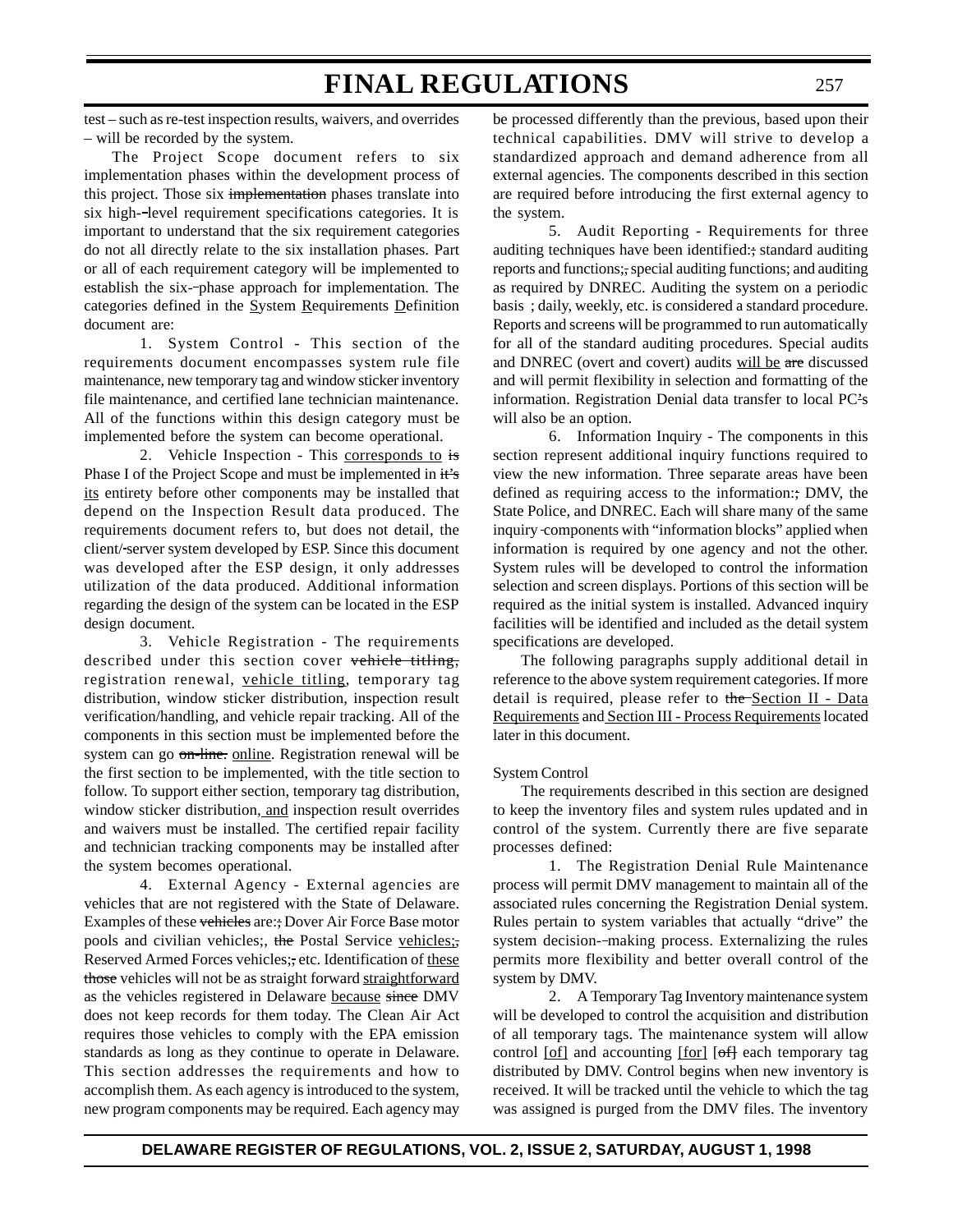and temporary tag history files will be closely related.

3. A Window Sticker inventory control system will permit similar (as temporary tags) control (as in the case of temporary tags) over the window stickers issued by DMV. The maintenance system will allow control of and accounting for of each window sticker distributed by DMV. A vehicle window sticker history file will be incorporated with the present DMV title file.

4. The Certified Lane Technician maintenance system will allow DMV to track and record information about their lane technician employees. Information such as certification test results, re-certification results, and demographic data will be retained and reported.

5. The last new maintenance system planned will track Certified Repair Facilities and associated Certified Repair Technicians. The system will permit maintenance and reporting of repair facilities employing certified repair technicians and their certification test results.

#### Vehicle Inspection

This section describes the physical vehicle inspection that normally occurs for every registered vehicle in Delaware. The process is completed prior to a vehicle being titled, and then (normally) every 2 years after for registration renewals. The entire process occurs at the inspection lane(s) and is conducted at various checkpoints within. The ESP system controls the events that occur during the inspection process and helps ensure that each station checkpoint records the appropriate results. The results of each checkpoint test will be recorded and stored in the ESP station manager computer and then transmitted to the OIS mainframe in Dover, Delaware E., for permanent storage and retention. ESP handles all pass and fail parameters, anti-tampering verification and recording, permissible limits of the test, and calculating the 10% reduction in emission gases from the initial inspection for waiver processing. ESP also issues the final pass or fail grade for the vehicle.

#### Vehicle Registration

The normal DMV administrative "life cycle lifecycle" of a vehicle is described in this section. It begins when the vehicle is purchased and titled in the State of Delaware. Under normal circumstances, a vehicle will undergo an inspection to initiate this process. However Although, most new vehicles purchased in the state are exempt from an initial inspection. During the vehicle "life cycle, lifecycle" it may be issued a temporary tag, window sticker, or a waiver for emissions;, or the inspection test results may be overridden by DMV management. As the next (next cycle) vehicle-registration renewal period nears, a registration renewal notice is printed and sent to the customer. That notice prompts the owner to bring the vehicle to DMV for an inspection and registration renewal. The process (Notice, Inspection, Renewal) continues as long as the vehicle ownership does not change

and the vehicle remains in Delaware. The major new portions components of the Vehicle Registration component for Registration Denial are:

#### Temporary Tags

Once a vehicle is issued a temporary tag, the paperwork flows into DMV for record keeping. A clerk will enter the temporary tag information into the computer using a new temporary tag data- entry program. The program will complete a stolen vehicle check as [is] currently done while adding a title. A record will be added to the Temporary Tag History file for that  $(X)$  tag number. That record will then be available for inquiry by DMV and law enforcement. It can be found by entering the VIN or the (X) temporary tag number. The record will remain linked to the vehicle by VIN until the vehicle is purged from the DMV files. As the record is being recorded in the Temporary Tag History file, the temporary tag number will be consumed from the Temporary Tag Inventory file. Temporary tags are not tracked by today's todays system and will be valuable new information for DMV and law enforcement agencies. The introduction of this system will be completely new to DMV.

#### Window Stickers

After a vehicle is titled or renewed, it will be assigned a new window sticker. The current processes will be modified to assign the next available window sticker to the vehicle from the clerk's  $[s]$  inventory. As a safety precaution the clerk must enter the window sticker number, and the program will verify the number against the available window stickers in the clerk's inventory. If the number is not found, a window sticker override will be permitted. A reason for the override must be supplied by the clerk. The program will consume the window sticker from the clerk's inventory and add the information to the Window Sticker History file. The Window Sticker History will remain on the DMV files for a minimum of one inspection cycle. Replacement window sticker issuance and fee collection will be made available on the Cash Collection miscellaneous menu. Window sticker inventories, distribution, and tracking are new processes to DMV.

#### Title Vehicle

Vehicle titling is required by law, and all vehicles owned by Delaware residents traveling the highways must be titled. The title function encompasses several functions today, such as; adding, correcting, and transferring titles. All of the functions used by the title section will be a effected by the changes being made for the Registration Denial project. Titling can only occur after the vehicle has passed all of the inspection tests required of the particular vehicle class. There are a few exceptions, such as the fact that a vehicle may be permitted an override (and pass) of a failed test by DMV management. Or, a vehicle may receive a waiver if it meets the vehicle repair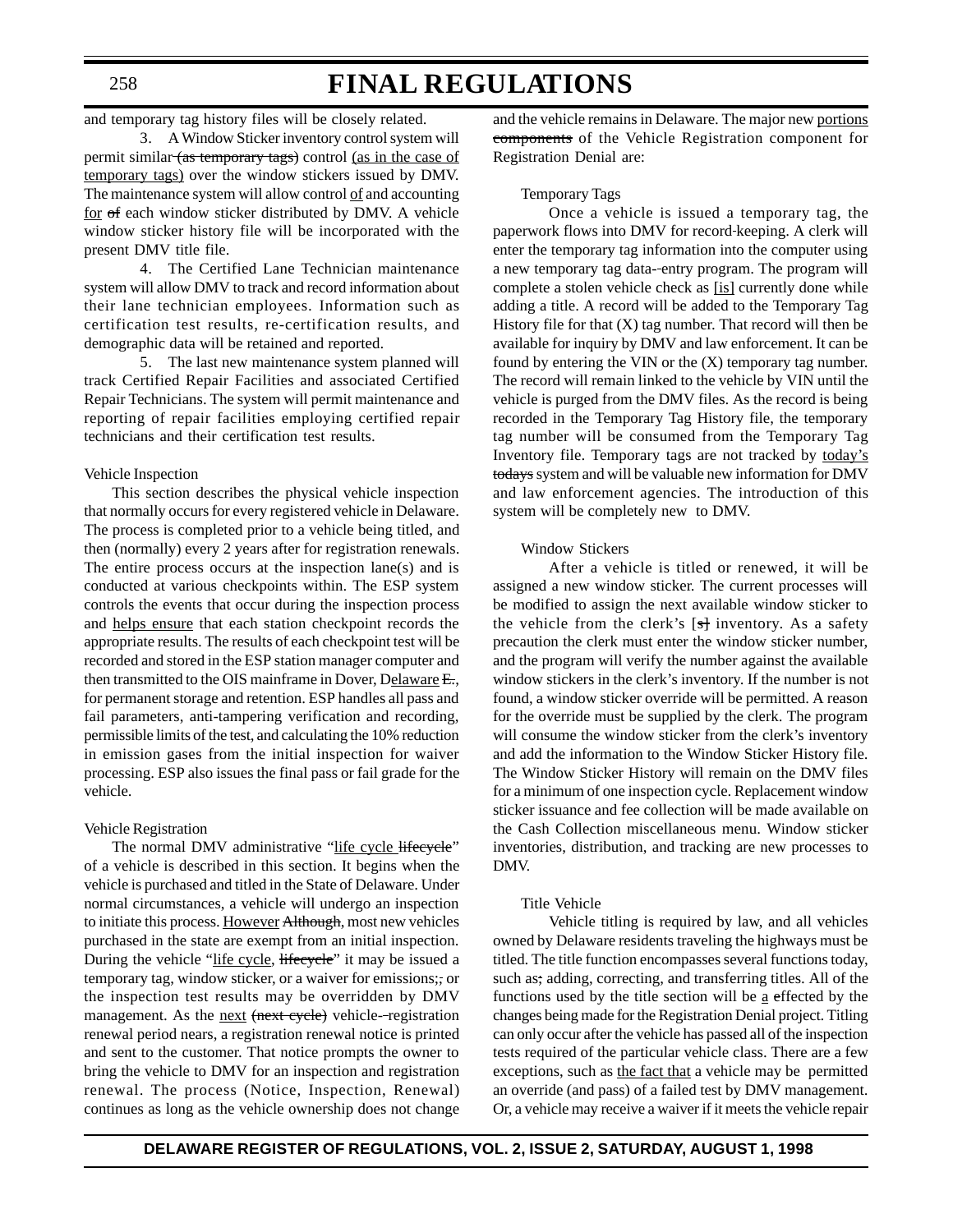expense limits and obtains a ten percent emission reduction measured from the initial test. A window sticker must also be issued to the vehicle.

The Correct Title function permits the title clerk to correct information on the Title file that may have been entered incorrectly during the Title Add function. New features -must be included in the program to calculate the remaining time left on an inspection and restrict expiration date modification to the last day of that inspection. Additionally, extensions beyond that inspection date will not be permitted by the program without another inspection. The program will require the capability to assign a new window sticker without regard to inspection dates, a. Although, the Correct Title function for a tag change will not issue a new window sticker. The window sticker stays with the vehicle in all cases.

The Transfer Title function permits the title clerk to transfer vehicle title and associated information from one owner to another. Transfers occur anytime vehicle ownership changes for any reason. Expiration dates cannot be transferred to another vehicle. In all cases, a vehicle expiration date remains with the vehicle, not the tag.

The introduction of inspection result verification and handling, window sticker inventories and distribution, waivers, and overrides are new concepts that will be introduced to DMV with the installation of this system.

#### Waiver Process

This process allows a clerk, or DMV management, to store vehicle waiver repair information into the system for a specific vehicle. The system will record the waiver information and retain links to the Inspection Results, Title, and Certified Technician files. Those linked files will be used for tracking and reporting the effectiveness of repair technicians and the waiver information permitted by DMV. The waiver information will be validated by the Title and Registration Renewal systems. When present and within the confines of the rules set by DMV, the vehicle will be permitted to proceed through the system without a passing inspection record. Waivers may be entered directly from the Titles and Registration Renewal screens or through an administrative function. The repair facility and repair technician information completing the vehicle repairs must be present in their respective files before a waiver can be entered. The repair facility and technician information may only be modified by DMV supervisors and above. Recording and verifying this information via computer is a completely new function to DMV.

### Override Function

This function will be used by DMV management (and selected supervisors) and permit them to perform four major functions against the Inspection Result file. It will allow:

1. Adding an Inspection Result record to the

file. This will only be permitted when the ESP system is down and vehicle inspections revert back to the Bar 84 technique. This function will be extremely secure and verified each time a new entry is attempted.

2. Modification of the Inspection Result content. This is the function normally known as an override. The function will be restricted to particular DMV personnel, and even those permitted will have data- level restrictions. Overrides will be permitted on a case--by--case level and normally restricted to only safety item failures.

3. Transferring Inspection Results from one registration to another. This option will be used when the lane technician makes a mistake while entering the vehicle identification information. When a mistake has been made, the inspection results will be logged under the wrong registration. The customer will not be permitted to continue through the process unless the mistake is rectified. The system will track the transfer (from and to) information and create another record for the proper vehicle. The original inspection record will not be included in any statistical reporting.

4. Deleting individual Inspection Result records from the file. This is aA very rarely used, but required, function to delete an inspection result record from the file. This option will be used when an inspection result record was created (Option #1 above) under the wrong registration. The record will be marked for deletion, but it will not be physically deleted from the file until the proper authorization is given by DMV management. This function will be highly secured and available only to those that absolutely require the function.

Daily auditing reports will be produced by the system and distributed to DMV management for all of the above functions. All of the functions listed above are completely new to DMV.

#### Renewal Notice

This process will be modified to produce additional customer notices for one- year renewal and State Police inspection requests. It will examine the Titles and Inspection Results files to identify the vehicles whose registrations are about to expire. It will determine if the vehicle requires an inspection or just a registration renewal. It will also find vehicles that have been requested to report to DMV for a special inspection by the State Police. While processing the selected records, it will determine if a vehicle must receive an inspection or if the current inspection is valid for the vehicle registration renewal. Vehicles that have been inspected within the last year may renew their registration for one additional year without another inspection. All the requirements of the owner to obtain a registration renewal will be printed on the renewal notice. The two--year inspection rule applies in all cases and will be printed on the notice. The reporting changes are modifications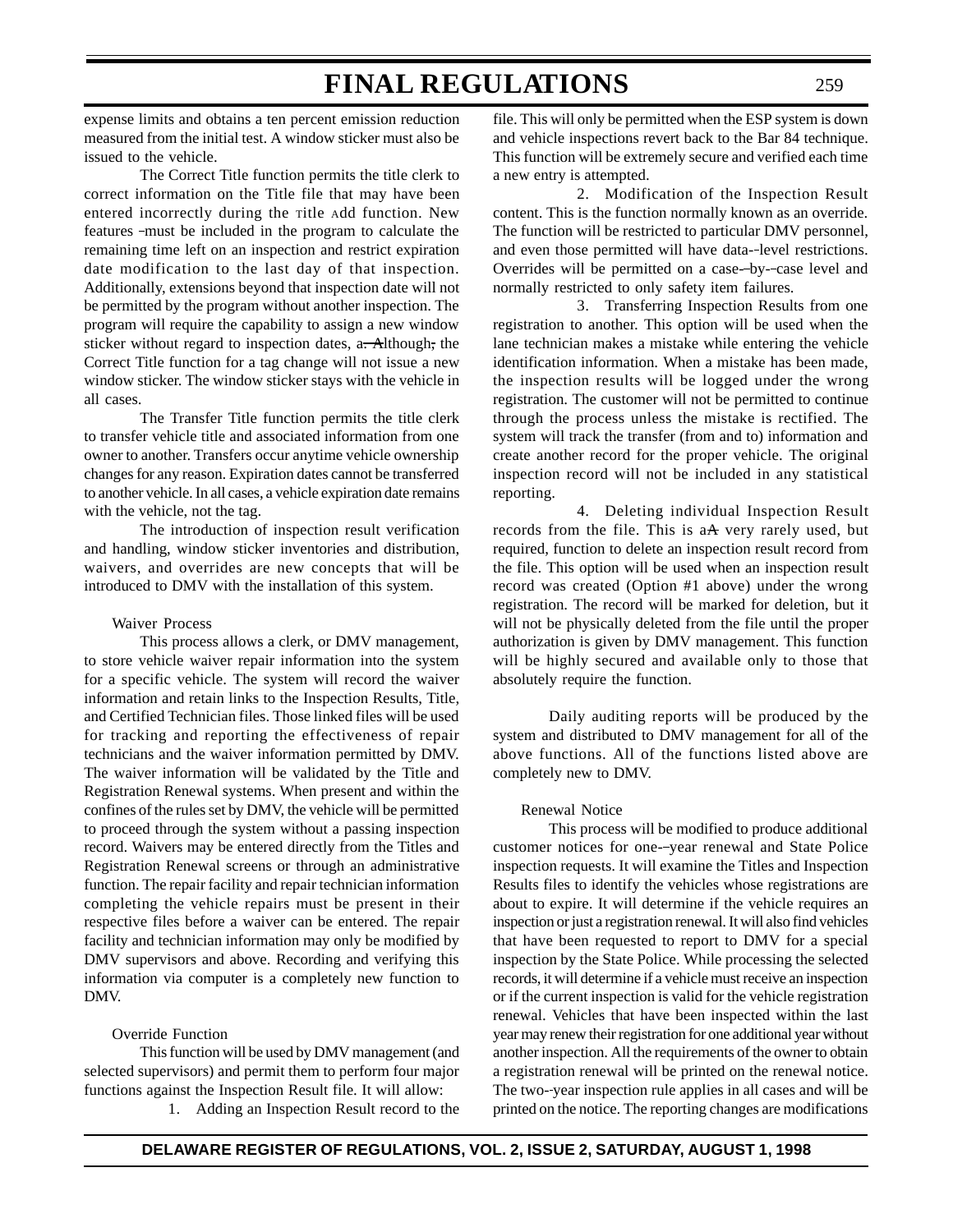to the current process. Adding a maintenance program to update vehicles stopped by the State Police is a new requirement of DMV.

#### Registration Renewal

The registration renewal process will be modified to verify the inspection results file before permitting a renewal. As in Like the title process, a renewal will only occur after the vehicle has passed all of the inspection tests required for a particular vehicle class, or it was permitted an override (and pass) of a failed inspection, or a waiver was issued. A waiver requires proof of repair expenses and a ten percent emission reduction from the initial inspection before a renewal may be issued. The renewal process updates the current title record in the Title file. Once the title record is updated, the system prints a 2-D bar code on the updated registration card and issues the next available window sticker from the clerk's inventory. If the vehicle does not pass the inspection, a temporary tag will be issued, without a window sticker, by the registration clerk. Temporary tag issuance will be accessible through the renewal screen. As with the title functions, inspection result verification and handling, window sticker and temporary tag inventories, waivers, and overrides are new concepts to the registration clerks.

#### Management Overview

External Agency (Unregistered Vehicles)

This process is designed to permit DMV to identify and test vehicles stationed in Delaware that are owned by external agencies and not registered in Delaware (such as those owned by the DAFB, the Postal Service, and other federal motor pools). Those vehicles must be identified and tested to be sure they are in compliance with the federal emission standards. It is the responsibility of the individual agency to perform the followup to ensure that all vehicles are, and remain, in compliance. The system design for this function will incorporate:

automatically receiving and loading the vehicle and owner information into a database that will be used by ESP;

using the information to inspect and test the vehicle (ESP);

recording the test results and subsequent re-test results;

providing the Inspection Results data to the external agency in either a report or an online on-line inquiry so that notices may be forwarded by the agency;

and reporting vehicles inspected and statistical information.

The introduction of this system will be completely new to DMV.

#### Audit Reporting

This process will match the Title, Inspection Result, and

at times the Vehicle Audit Information files and create reports about the information. Specific calculations and formats will be determined as the design process continues. External rules will be used to control the processing. All of the following components are new to DMV:.

Standard Audit Reports - The reports will be standard reports that will run unattended periodically and produce the necessary reporting and audit information. The reports will be designed in conjunction with DMV management to support the information required by DNREC and the EPA. Some of the reports will be written as part of the Phase II installation since EPA will require reports before the system will be fully installed.

Specialized Audit Reports - The reports will be specialized (by data selection, not report format or content) processes that will run to produce the necessary reporting and audit information. Special reports may be produced from the Inspection Result, Repair Facility, Technician, Waiver, and inventory files. All reports will be designed with DMV management to support any special requirements of DNREC and the EPA.

Covert Audit Reports - These reports, like the specialized reports, will be specific processes (by data selection, not report format or content) that will run to produce the necessary reporting and audit information. An automated process will be created to allow DNREC the ability to access and report the contents of the Title and Inspection Result files. The audit function is a direct responsibility of DNREC. Additional functionality will be created as DNREC defines the requirements. All reports will be designed with DNREC management in support of the information they require.

#### Information Inquiry

There will be a great deal of new information created by the Registration Denial Registration penial system. That new information will be accessible by DMV, the State Police, and DNREC, and they will require new systems to permit online on-line inquiries into the data. Modifications will also be required to current systems to provide access to the data without writing new inquiry systems. Access to allow specific personnel permission to view the information will be granted based upon security levels and new rules set up in the system. Changes include modification to the current Delaware State Police (CICS) processes to permit inquiry and viewing of the new data captured by DMV. The current DMV inquiry systems will be modified to access the new data and display the information <u>for</u> back to the requester.

### APPENDIX 9 (a) ENFORCEMENT AGAINST OPERATORS AND

## **DELAWARE REGISTER OF REGULATIONS, VOL. 2, ISSUE 2, SATURDAY, AUGUST 1, 1998**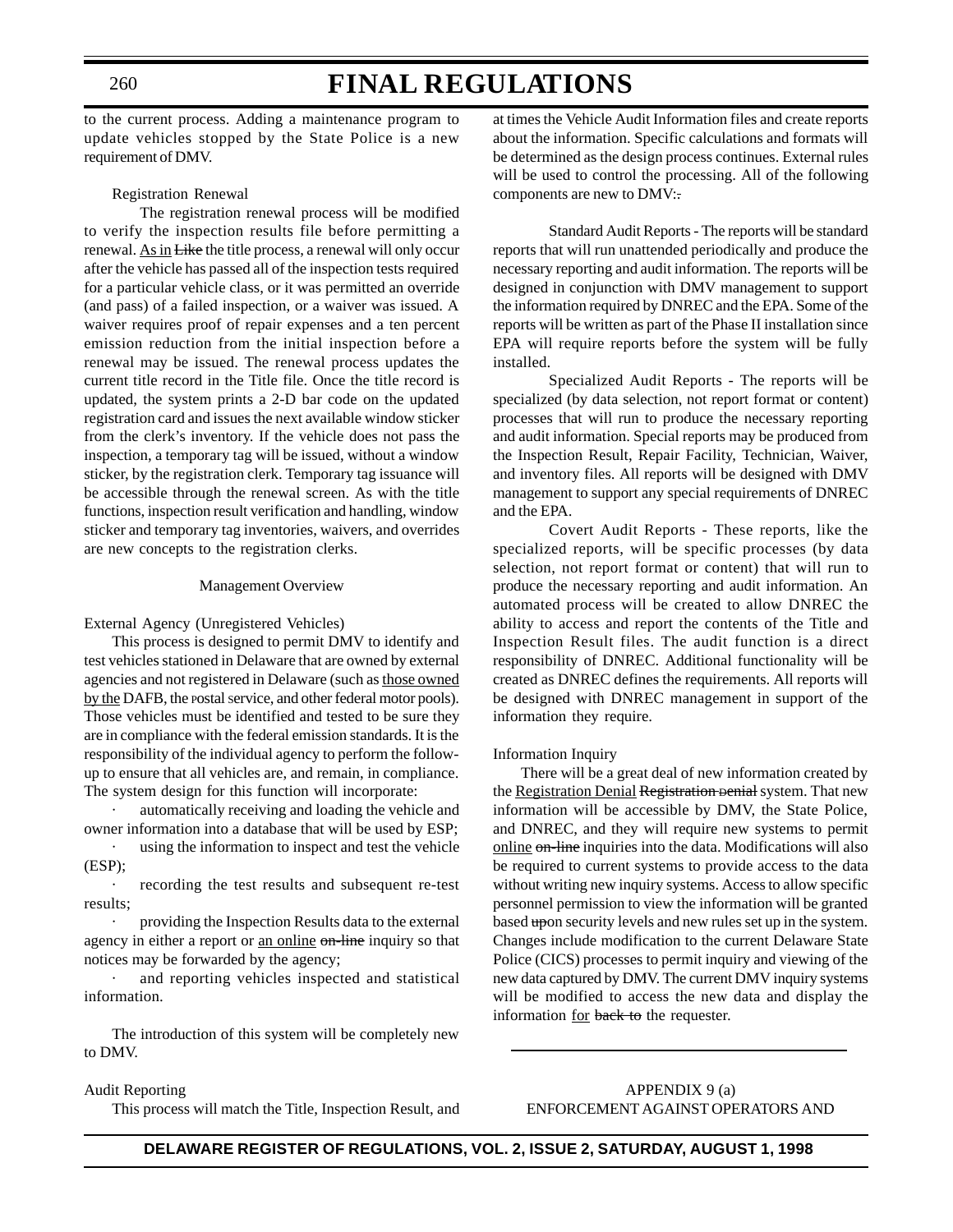### INSPECTORS

Agreement between State of Delaware Department of Public Safety Motor Vehicle Division and Council 81 of the American Federation of State, County and Municipal Employees, Section 8, Disciplinary Action. (Subject to change as the result of future union negotiations)

## ARTICLE 8 - DISCIPLINARY ACTION

8.1 The Employer agrees that any disciplinary action up to and including dismissal shall be taken only for just cause.

 8.2 Employee suspensions shall not exceed 30 calendar days except under the following circumstances: a court action is pending in the matter which led to the suspension; as a result of an arbitration award; or as a result of a grievance settlement involving a dismissal action where arbitration is pending.

8.3 Monetary fines shall not be imposed as a disciplinary measure.

8.4 Prior to the implementation of a dismissal action, employees shall be notified in writing that such action is being considered and provided the reasons for the proposed action.

8.41 Employees shall be entitled to a pre-termination hearing, provided they submit a written request for such hearing to the Division Director and State Deputy Director for Labor Relations within 5 work days of receiving the above referenced notification. The employee may be suspended without pay during this period.

8.42 The pre-termination hearing shall be held within a reasonable time after the employee has requested such hearing in compliance with 8.41.

8.43 Pre-termination hearings shall be informal meetings for the purpose of providing employees an opportunity to respond to the proposed action, and offer any reasons why dismissal may not be justified or too severe a penalty.

8.44 Prior to implementing a suspension without pay, the Employer shall follow the notification requirements set forth in 8.4.

8.5 Employees shall be entitled to a pre-suspension meeting with the Employer prior to the implementation of the suspension, provided they make a written request for such meeting to the Division Director within 5 working days after receiving the notice.

8.51 The pre-suspension meeting shall be held within a reasonable time after the employee has requested such meeting in compliance with 8.5.

8.52 The pre-suspension meeting shall be an informal meeting for the purpose of providing employees an opportunity to respond to the proposed action, and offer any reasons why the proposed suspension may not be justified or too severe a penalty.

8.6 Employees may be accompanied by a Union representative at any meeting/hearing held under this Article.

8.7 Any employee failure to comply with the requirements set forth in 9.41 and 9.5 shall be treated as a waiver of any rights set forth in this Article.

8.8 Disciplinary documentation shall not be cited by the Employer in any action involving a similar subsequent offense after 2 years, except if employees raise their past work record as a defense or mitigating factor.

State of Delaware Merit Rules

## CHAPTER 15 EMPLOYEE ACCOUNTABILITY

15. 1 Employees shall be held accountable for their conduct. Measures up to and including dismissal shall be taken only for just cause. "Just cause.' means that management has sufficient reasons for imposing accountability. Just cause requires:

showing that the employee has committed the charged offense;

• offering specified due process rights specified in this chapter; and

imposing a penalty appropriate to the circumstances.

15.2 Employees shall receive a written reprimand where appropriate based on specified misconduct, or where a verbal reprimand has not produced the desired improvement.

15.3 Prior to finalizing a dismissal, suspension, fine or demotion action, the employee shal1 be notified in writing that such action is being proposed and provided the reasons for the proposed action.

15.4 Employees shall receive written notice of their entitlement to a pre-decision meeting in dismissal, demotion for just cause, fines and suspension cases. If employees desire such a meeting, they shall submit a written request for a meeting to their Agency's designated personnel representative within 15 calendar days from the date of notice. employees may be suspended without pay during this period provided that a management representative has first reviewed with the employee the basis for the action and provides an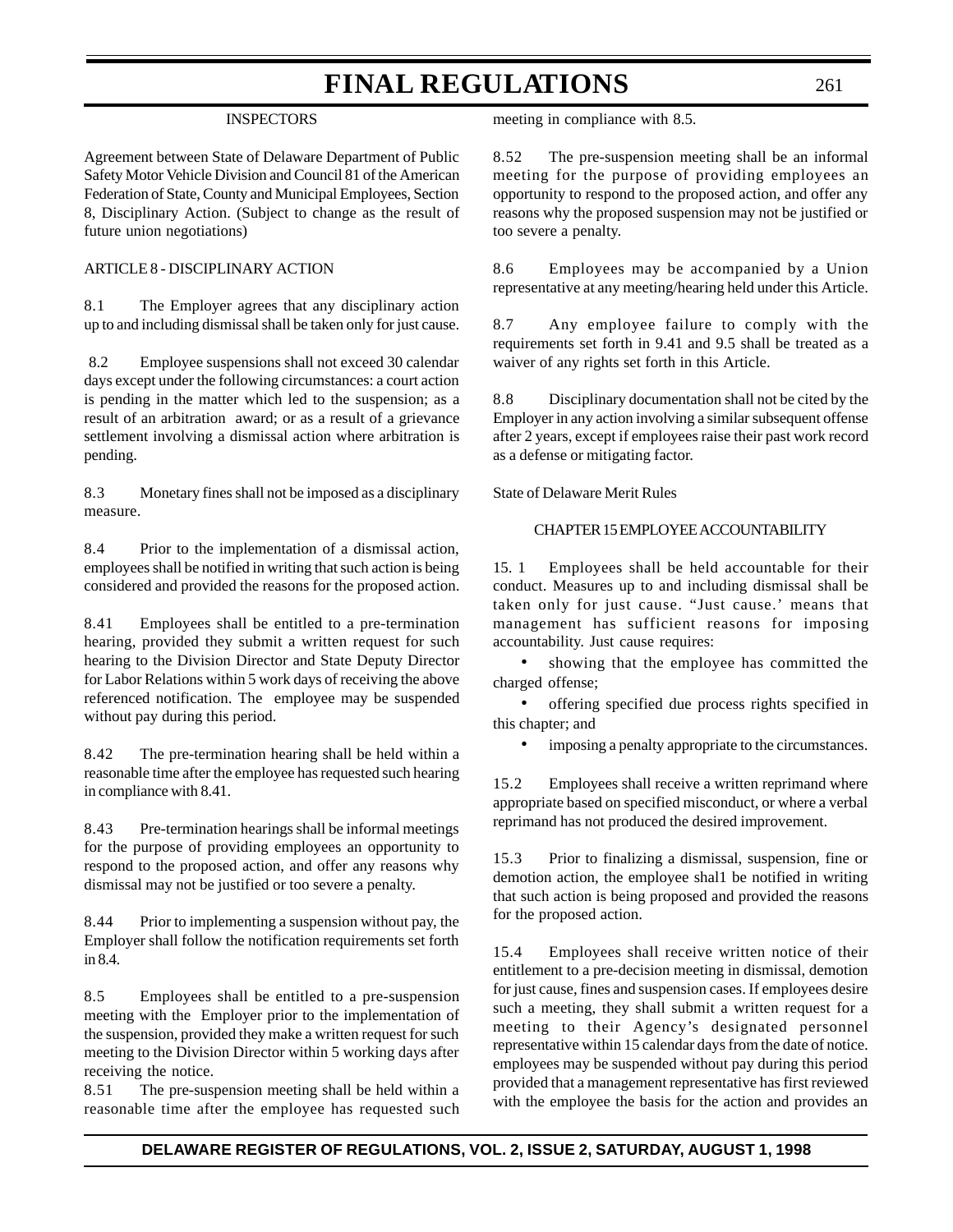opportunity for response. Where employees' continued presence in the workplace would jeopardize others' safety, security, or the public confidence, they may be removed immediately from the workplace without loss of pay.

15.5 The pre-decision meeting shall be held within a reasonable time not to exceed 15 calendar days after the employee has requested the meeting in compliance with 15.4.

15.6 Pre-decision meetings shall be informal meetings to provide employees an opportunity to respond to the proposed action, and offer any reasons why the proposed penalty may not be justified or is too severe.

15.7 Fines of not more than 10 days pay may be imposed, provided they do not cause employees to be paid less than the federal minimum wage as set forth in the Fair Labor Standards Act.

# Low Enhanced Inspection and Maintenance Program Plan for Implementation (PFI)

08/13/98 Section 1 - Applicability.

This program shall be known as the "Low Enhanced Inspection and Maintenance Program" or the "LEIM Program", and shall be identified as such in the balance of this document.

Enhanced programs are required in serious or worse ozone nonattainment areas, depending upon population and nonattainment classification or design value. The determination of whether an area has a Low Enhanced or a High Enhanced program depends on the emission reductions required for the area. If minimal reductions are needed to meet the Rate of Progress Plan/Attainment requirements, the A Low Enhanced program is acceptable, otherwise the a High Enhanced program must be adopted and implemented.

The following analysis first portrays the tests of the EPA Rule, first for classification and population criteria and then for extent of area of coverage. For both analyses, various criteria are used to determine applicability. Following each criteria is an analysis which identifies the areas of Delaware where each criteria may or may not apply. The rule language is shown in italics.

(a) Nonattainment area classification and population criteria.

(1) States or areas within an ozone transport region shall implement enhanced I/M programs in any metropolitan statistical area (MSA), or portion of an MSA, within the state or area with a 1990 population of 100,000 or more as defined by the Office of Management and Budget (OMB) regardless of

the area's attainment classification. In the case of a multi-state MSA, enhanced I/M shall be implemented in all ozone transport region portions if the sum of these portions has a population of 100,000 or more, irrespective of the population of the portion in the individual ozone transport region state or area.

Applicability: This criteria includes New Castle and Kent Counties. This criteria excludes Sussex County due to no 1990 MSA.

(2) Apart from those areas described in paragraph  $(a)(1)$  of this section, any area classified as serious or worse ozone nonattainment, or as moderate or serious CO nonattainment with a design value greater than 12.7 ppm, and having a 1980 Bureau of Census-defined (Census-defined) urbanized area population of 200,000 or more, shall implement enhanced I/M in the 1990 Census-defined urbanized area.

Applicability: This criteria includes New Castle and Kent Counties. This criteria excludes Sussex County, with a classification of Marginal.

(3) Any area classified, as of November 5, 1992, as marginal ozone nonattainment or moderate CO nonattainment with a design value of 12.7 ppm or less shall continue operating I/M programs that were part of an approved State Implementation Plan (SIP) as of November 15, 1990, and shall update those programs as necessary to meet the basic I/M program requirements of this subpart. Any such area required by the Clean Air Act, as in effect prior to November 15, 1990, as interpreted in EPA guidance, to have an I/M program shall also implement a basic I/M program. Serious, severe and extreme ozone areas and CO areas over 12.7 ppm shall also continue operating existing I/M programs and shall upgrade such programs, as appropriate, pursuant to this subpart.

Applicability: This criteria does not apply to New Castle or Kent Counties since they are required to adopt enhanced I/M. This criteria does not apply to Sussex since the SIP Revision to include that county in the statewide basic I/M program was not adopted by EPA by November 15, 1990.

(4) Any area classified as moderate ozone nonattainment, and not required to implement enhanced I/M under paragraph (a)(1) of this section, shall implement basic I/M in any 1990 Census-defined urbanized area in the nonattainment area.

Applicability: This criteria applies to no Delaware counties since no counties are classified as Moderate.

(5) Any area outside an ozone transport region classified as serious or worse ozone nonattainment, or moderate or serious CO nonattainment with a design value greater than 12.7 ppm, and having a 1990 Census-defined urbanized area population of less than 200,000 shall

# 262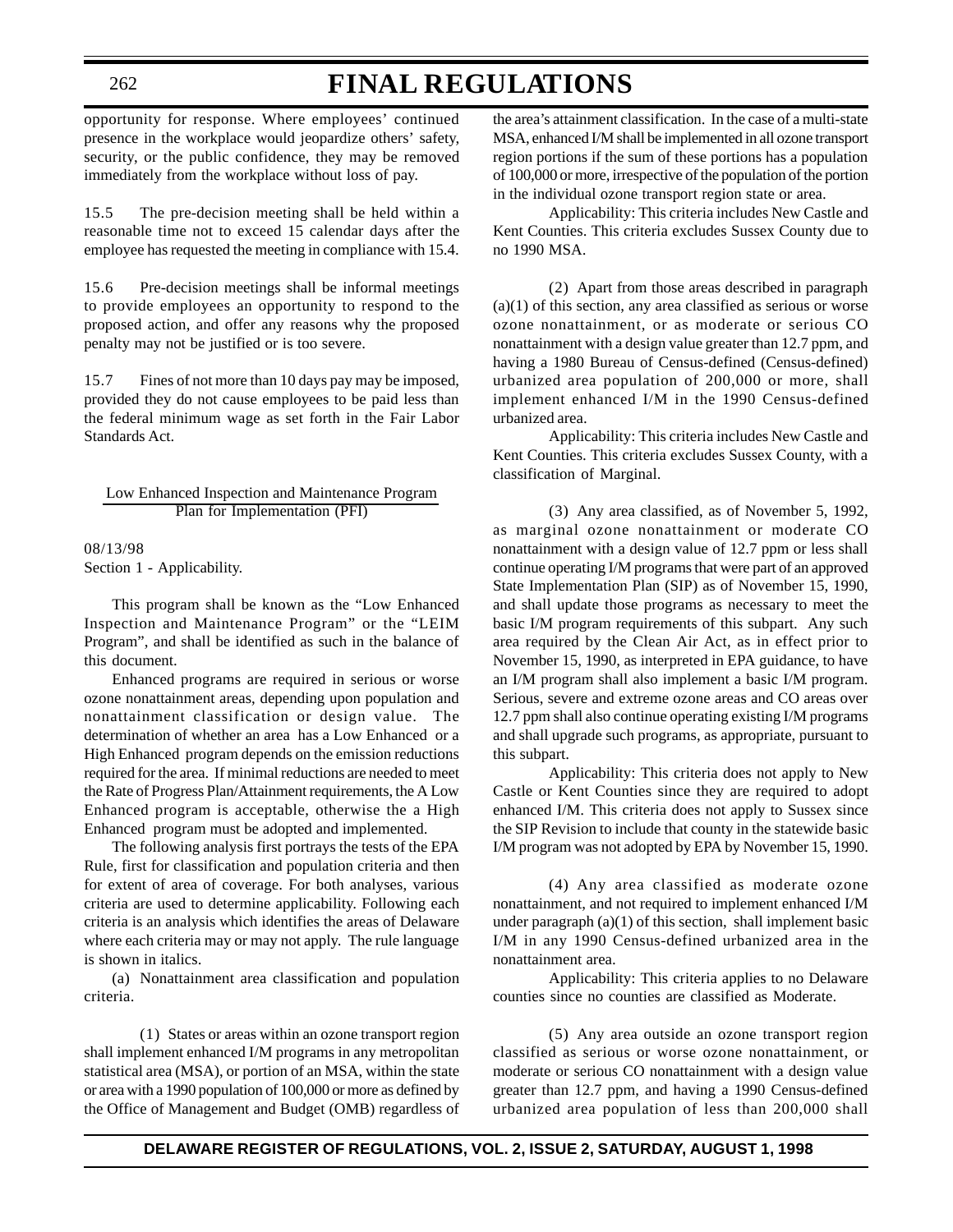implement basic I/M in the 1990 Census-defined urbanized area.

Applicability: This criteria applies to no Delaware counties since no counties are outside the ozone transport region.

(6) If the boundaries of a moderate ozone nonattainment area are changed pursuant to section  $107(d)(4)(A)(i)$ -(ii) of the Clean Air Act, such that the area includes additional urbanized areas, then a basic I/M program shall be implemented in the newly included 1990 Census-defined urbanized areas.

Applicability: This criteria applies to no Delaware counties since no counties are classified as Moderate.

(7) If the boundaries of a serious or worse ozone nonattainment area or of a moderate or serious CO nonattainment area with a design value greater than 12.7 ppm are changed any time after enactment pursuant to section  $107(d)(4)$ (A) such that the area includes additional urbanized areas, then an enhanced I/M program shall be implemented in the newly included 1990 Census-defined urbanized areas, if the 1980 Census-defined urban area population is 200,000 or more. If such a newly included area has a 1980 Census-defined population of less than 200,000, then a basic I/M program shall be implemented in the 1990 Census-defined urbanized area.

Applicability: This criteria applies to no Delaware counties since no counties (other than Kent) have urbanized areas.

(8) If a marginal ozone nonattainment area, not required to implement enhanced I/M under paragraph (a)(1) of this section, is reclassified to moderate, a basic I/M program shall be implemented in the 1990 Census-defined urbanized area(s) in the nonattainment area. If the area is reclassified to serious or worse, an enhanced I/M program shall be implemented in the 1990 Census-defined urbanized area, if the 1980 Census-defined urban area population is 200,000 or more. If less than 200,000, a basic I/M program shall be implemented in the 1990 Census-defined urbanized area(s) in the nonattainment area.

Applicability: This criteria could only apply to Sussex, however data does not demonstrate that Sussex should be reclassified to Moderate nonattainment.

(9) If a moderate ozone or CO nonattainment area is reclassified to serious or worse, an enhanced I/M program shall be implemented in the 1990 Census-defined urbanized area, if the 1980 Census-defined urban area population is 200,000 or more. In the case of ozone areas reclassified as serious or worse, if the 1980 Census-defined population of the urbanized area is less than 200,000, a basic I/M program shall be implemented in the 1990 Census-defined urbanized area(s) in the nonattainment area.

Applicability: This criteria applies to no Delaware counties since no counties are classified as Moderate.

### (b) Extent of area coverage.

(1) In an ozone transport region, the program shall entirely cover all counties within subject MSAs or subject portions of MSAs, as defined by OMB in 1990, except largely rural counties having a population density of less than 200 persons per square mile based on the 1990 Census can be excluded provided that at least 50% of the MSA population is included in the program. This provision does not preclude the voluntary inclusion of portions of an excluded rural county. Non-urbanized islands not connected to the mainland by roads, bridges, or tunnels may be excluded without regard to population.

Applicability: This criteria does not apply to New Castle or Kent Counties since they are already classified as Severe. This criteria does not apply to Sussex since there are no MSAs in Sussex.

(2) Outside of ozone transport regions, programs shall nominally cover at least the entire urbanized area, based on the 1990 census. Exclusion of some urban population is allowed as long as an equal number of non-urban residents of the MSA containing the subject urbanized area are included to compensate for the exclusion.

Applicability: This criteria applies to no Delaware counties since no counties are outside the ozone transport region.

(3) Emission reduction benefits from expanding coverage beyond the minimum required urban area boundaries can be applied toward the reasonable further progress requirements or can be used for offsets, provided the covered vehicles are operated in the nonattainment area, but not toward the enhanced I/M performance standard requirement.

Applicability: Delaware does not plan to include credits from vehicles registered in Sussex and operated in Kent or New Castle due to the tentative nature of this analysis.

(4) In multi-state urbanized areas outside of ozone transport regions, I/M is required in those states in the subject multi-state area that have an urban area population of 50,000 or more, as defined by the Bureau of Census in 1990. In a multi-state urbanized area with a population of 200,000 or more that is required under paragraph (a) of this section to implement enhanced I/M, any state with a portion of the urbanized area having a 1990 Census-defined population of 50,000 or more shall implement an enhanced program. The other coverage requirements in paragraph (b) of this section shall apply in multi-state areas as well.

Applicability: This criteria applies to no Delaware counties since no counties are outside the ozone transport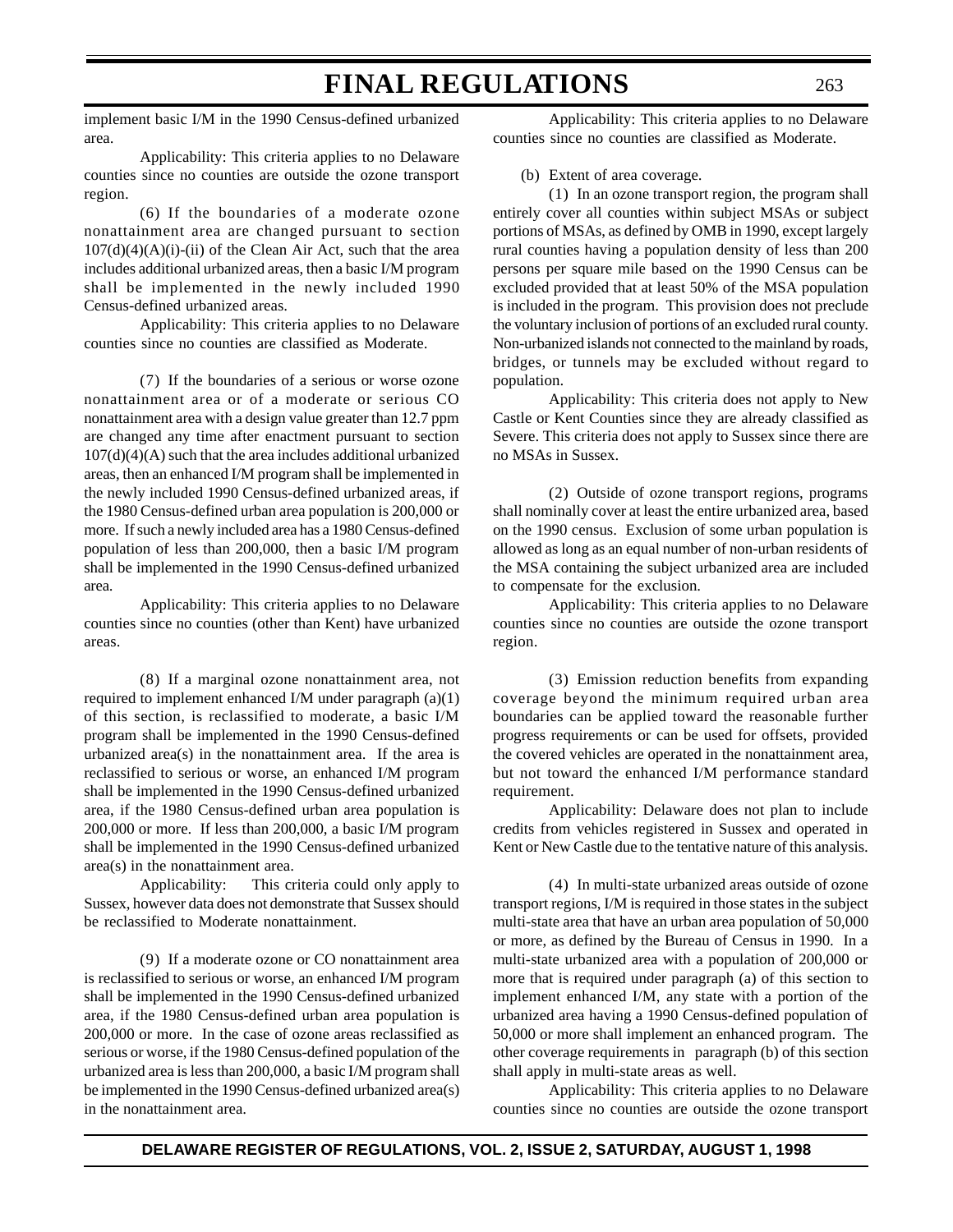region.

The conclusion of this analysis is that New Castle and Kent Counties are subject to the LEIM program requirements.

(c) Requirements after attainment.

[This requirement is included in Regulation 31, Section 1 (e)]

(d) Definitions: (Note: Definitions are found in Regulation 31).

#### 08/13/98

Section 2 - Low Enhanced I/M performance standard.

(a) The LEIM programs will be designed and implemented to meet or exceed a minimum performance standard, which is expressed as emission levels in area-wide average grams per mile (gpm), achieved from highway mobile sources as a result of the LEIM program. The performance standard was established using the following LEIM program inputs and local characteristics, such as vehicle mix and local fuel controls. The Delaware LEIM program inputs can be found in Appendix 2 (b).

(1) Network type:

Centralized testing.

- (2) Start date: January 1, 1995
- (3) Test frequency:
- Annual testing.
- (4) Model year coverage: Testing of 1968 and newer vehicles.
- (5) Vehicle type coverage:

Light duty vehicles, and light duty trucks, rated up to 8,500 pounds Gross Vehicle Weight Rating (GVWR).

(6) Exhaust emission test type:

Idle test of all covered vehicles. (As described in appendix B of Subpart S of 40 CFR 51.

(7) Emission standards:

Those specified in 40 CFR Part 85, Subpart W. Emission standards for 1981 and newer

vehicles of 1.2% CO, and 220 ppm HC for the idle test (as described in Appendix B of the EPA Rule); and

Maximum exhaust dilution measured as no less than 6% CO plus carbon dioxide  $(CO_2)$  on all tested vehicles (as described in Appendix B of the EPA Rule).

(8) Emission control device inspections:

Visual inspection of the positive crankcase ventilation valve on all 1968 through 1971 model year vehicles, inclusive, and of the exhaust gas recirculation valve on all 1972 and newer model year vehicles.

- (9) Evaporative system function checks: none
- (10) Stringency:

A 20% emission test failure rate among pre-1981 model year vehicles.

(11)Waiver rate:

A 3% waiver rate, as a percentage of failed vehicles.

- (12) Compliance rate:
	- A 96% compliance rate.
- (13) Evaluation date:

Enhanced LEIM program areas subject to the provisions of this paragraph shall be shown to obtain the same or lower emission levels as the model program described in this paragraph by 2000 for ozone nonattainment areas and 2001 for CO nonattainment areas, and for severe and extreme ozone nonattainment areas, on each applicable milestone and attainment deadline, thereafter. Milestones for NOx shall be the same as for ozone.

(b) The emission factors determined from the application of the above inputs to Mobile5a are shown in the document submitted to EPA, in November, 1995, entitled State of Delaware Demonstration of Meeting the Environmental Protection Agency Performance Standard for the Low-Enhanced Motor Vehicle Inspection and Maintenance Program. This document has been provided in Appendix 2 (b).

- (c) On-board diagnostics (OBD):
	- [Reserved]
- (d) Modeling requirements:

[Modeling requirements may be found in the document cited in paragraph (b) above]

### 08/13/98

Section 3 - Network type and program evaluation.

(a) Program evaluation.

The LEIM program includes an ongoing evaluation by the Department to quantify the emission reduction benefits of the program, and to determine if the LEIM program is meeting the requirements of the Clean Air Act and Regulation 31.

(1) LEIM program evaluation reports will be prepared by the Department on a biennial basis, starting two years after the initial start date of mandatory testing as required in Section 24 of this PFI. The first report will be due to EPA by July 1, 1998, and every two years thereafter.

(2) The LEIM program evaluation test data will be submitted to EPA and used by the State to calculate local fleet emission factors, to assess the effectiveness of the program, and to determine if the performance standard is being met. The most recent version of EPA's mobile source emission factor model, will be used to reflect the appropriate emission reduction effectiveness of LEIM program elements within Section 2 of this PFI based on actual performance.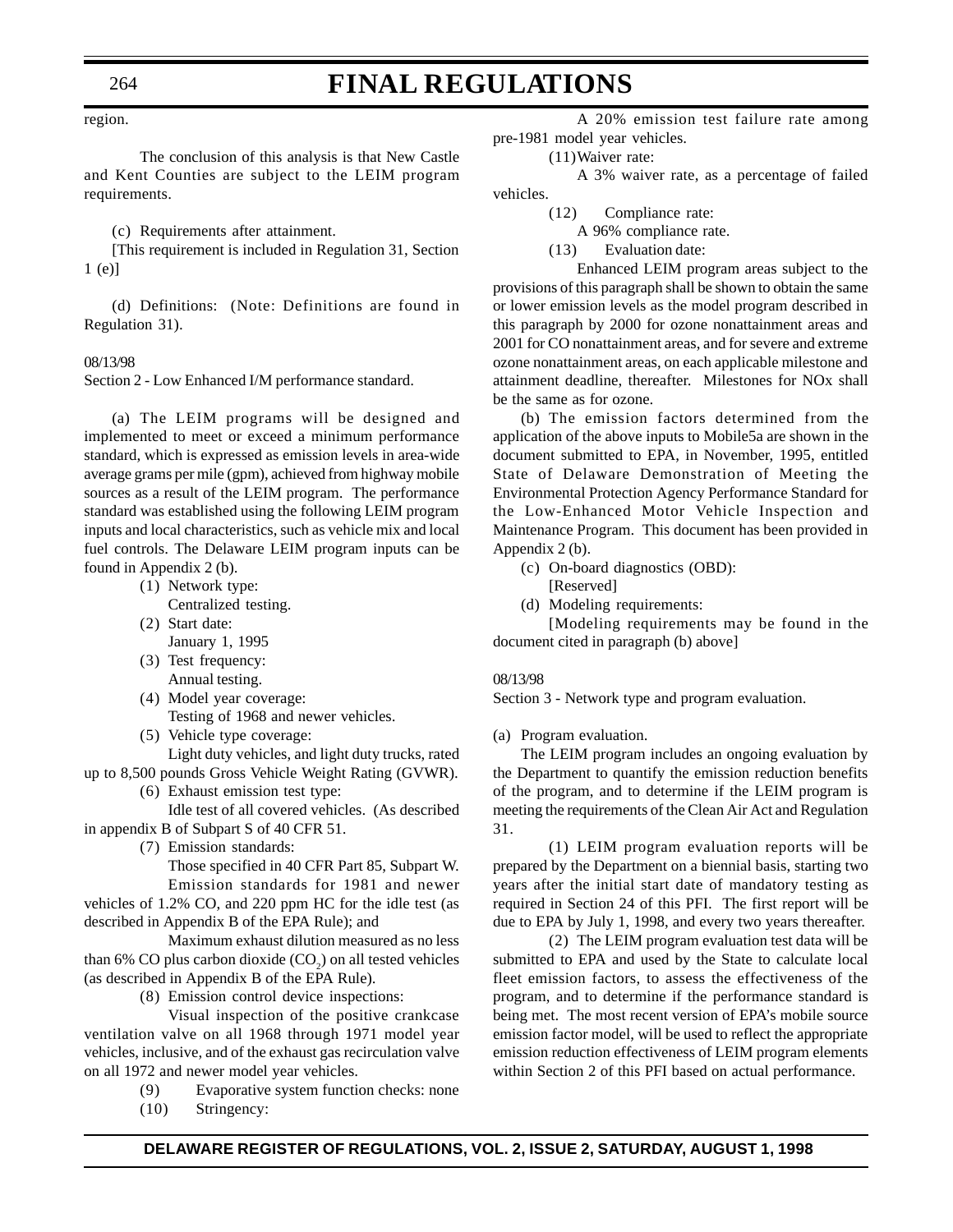08/13/98

Section 4 - Adequate tools and resources.

#### (a) Administrative resources.

The LEIM program will maintain the administrative resources necessary to perform all of the LEIM program functions including quality assurance, data analysis and reporting, and the holding of hearings and adjudication of cases.

Based on the passage of HB 360 which was signed by the Governor on November 9, 1993, on an annual schedule \$2.8 million is dedicated from fines derived from the Justice of the Peace Courts for the purpose of ongoing operation of the LEIM program. This signed legislation amends ' 6102 of Title 29 of the Delaware Code which is found in Appendix 4 (a). In addition, the yearly expected expenditures which Delaware is committed to for the LEIM program is detailed in Appendix 4 (a).

(b) Personnel.

The LEIM program shall employ sufficient personnel to effectively carry out the duties related to the program, including but not limited to administrative audits, inspector audits, data analysis, LEIM program oversight, LEIM program evaluation, public education and assistance, and enforcement against motorists who are out of compliance with LEIM program regulations and requirements. The category of personnel, the numbers of each category, the duties and responsibilities of each category and the location of each category within the structure of Delaware government is shown in Appendix 4 (b). When required, enforcement actions taken involving Division and Department personnel shall be conducted in accordance with the Agreement between the State of Delaware Department of Public Safety Motor Vehicle Division and Council 81 of the American Federation of State, County and Municipal Employees and the State of Delaware Merit Rules.

(c) Equipment.

The LEIM program shall possess equipment necessary to achieve the objectives of the program and meet LEIM program requirements, including but not limited to a steady supply of vehicles for covert auditing, test equipment and facilities for LEIM program evaluation, and computers capable of data processing, analysis, and reporting. Vehicles used for covert auditing will be derived from the State owned fleet of vehicles.

08/13/98

Section 5 - Test frequency and convenience.

(a) The biennial LEIM program test frequency is consistent with Delaware Code requirements of 7 Del. Chapter 21 '' 2109 and 2110 and found in Appendix 5(a). The test frequency shall be automatically integrated with the enforcement process since the date of registration renewal

is the same date as that of the emission testing requirement. Vehicles are assigned inspection cycles in Delaware. The inspection cycle normally remains with the vehicle when sold or transferred within the State. New vehicles, or used vehicles newly tagged in Delaware, enter the "cycle" on the date of registration, and remain on that cycle until removed from service or transferred to another state. [See Section 11 for a detailed explanation of the registration denial process]

(b) In LEIM programs, test systems are to be designed in such a way as to provide convenient service to motorists required to get their vehicles tested. The location of official inspection stations are located in Wilmington, New Castle and Dover and are essentially the same locations as before the requirement for the LEIM program. These locations have been found to be adequate and publicly accepted convenient locations since 1983.

The network of stations are to provide test services that are sufficient to insure short waiting times to get a test. In preparing the estimates for the number of lanes required, the State based all assumptions on the peak hours of operation, based on local experience. Additional relief will be realized with the inception of the change of expiration dates to daily, avoiding end of period delays. Short-term wait times will be addressed by opening only enough lanes to provide a convenient wait of no more than a monthly average of 20 minutes.

#### 08/13/98

Section 6 - Vehicle coverage.

The legal authority for this section is contained in  $7$  Del. C. 6707, as included in Appendix 11 (b).

The requirements of this section and the corresponding section in Regulation 31, shall apply to all of the subject vehicles registered in Delaware as described in the PFI. For the start up of the program on January 1, 1996, this number is an historical growth data projection of 478,000 vehicles. Delaware has confidence in this estimation based on a lengthy record of 3 percent per annum growth in the vehicle population.

#### 08/13/98

Section 7 -Test procedures and standards.

[ Requirements may be found in Section 6 of Regulation No. 31 ]

(a) Test procedure requirements: As a Division policy, a vehicle will only be retested for that portion of the LEIM program test (exhaust idle emissions or evaporative emissions) that it initially failed.

(1) On-board diagnostic checks.

- [Reserved].
- (b) Test standards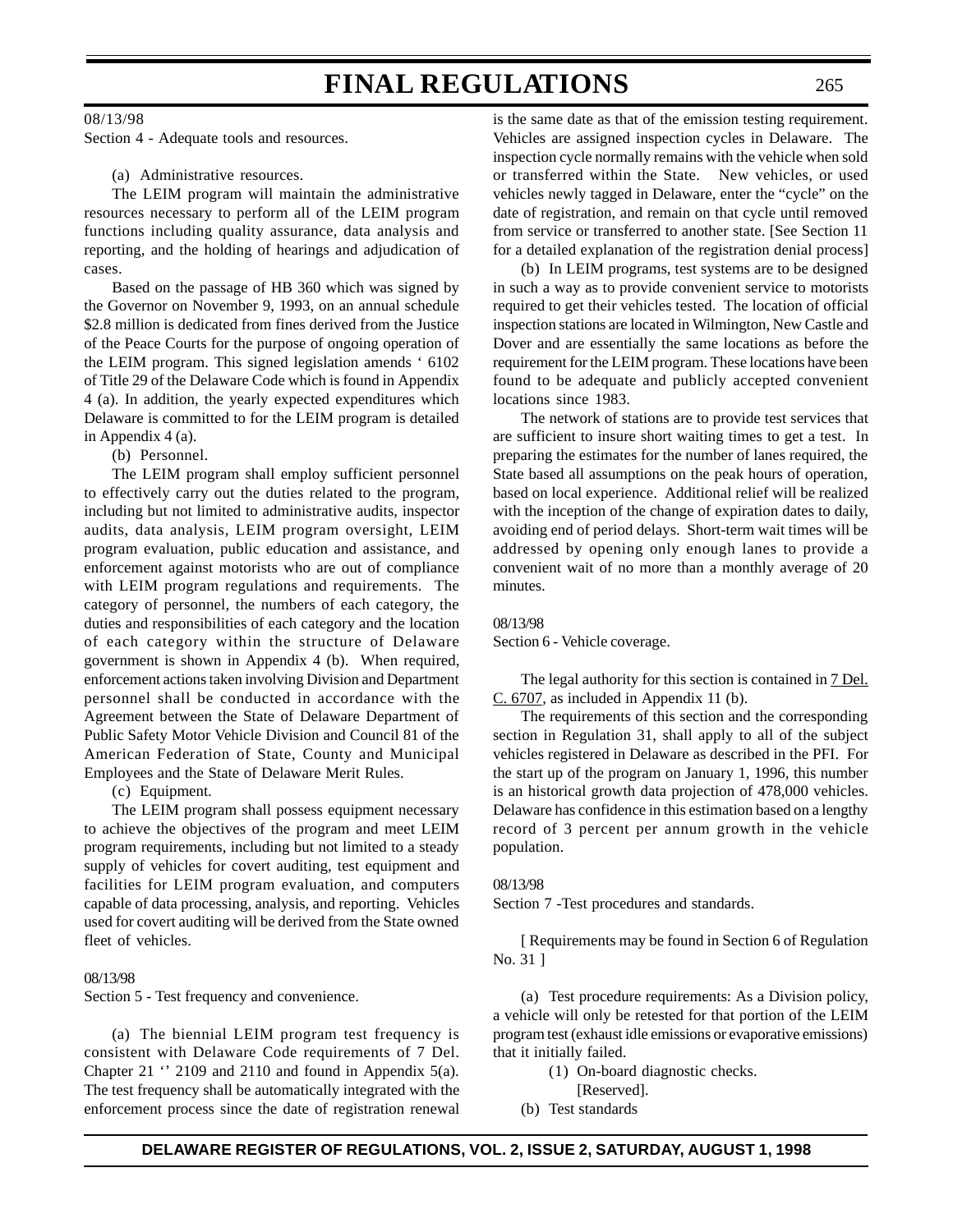### 08/13/98

Section 8 -Test equipment.

(a) Performance features of computerized test systems. Test equipment specifications are attached as Appendix 8 (a). Each test lane will be equipped with the following equipment for the idle test, at a minimum: a tailpipe probe, a flexible sample line, a water removal system, particulate trap, sample pump, flow control components, analyzers for HC, CO and  $CO_2$ , and  $O_2$  displays for exhaust concentrations of HC, CO,  $0_2$  and CO<sub>2</sub>. Materials that are in contact with the gases sampled shall not contaminate or change the character of the gases to be analyzed, including gases from alcohol fueled vehicles. The probe shall be capable of being inserted to a depth of at least eight inches into the tailpipe of the vehicle being tested, or into an extension boot if one is used. A pressure gauge and equipment for flowing compressed air into the fuel tank evaporative control system will be used for the pressure test. The same equipment shall be used to separately test the gas tank cap.

Test equipment for the Idle Test shall comply with the Bureau of Automotive Repair BAR 90 TEST ANALYZER SYSTEM SPECIFICATIONS dated April 1996, and is incorporated here by reference. Public review of this document may requested by contacting the Department at (302) 739-4791.

All test equipment will be fully computerized and all processes will be automated to the highest degree possible. All computerized equipment will have lock-out features to prevent tampering by unauthorized personnel. Station managers, or their supervisors will have authorization to clear lock-outs or access the hardware for any purpose other than to perform an emissions test: and will be required to enter an access code that identifies them personally in order to do so. The date and reason for all lock-outs, as well as the date, and by whom lock-outs are cleared will be kept in a data file.

The test process is completely computerized. The process begins with data entry, which will involve entering the license plate number or the VIN. The Motor Vehicle Technician will obtain the VIN digits from the vehicle itself and will check the tag number as well. The entry will either, call up a pre-existing or, create a new vehicle file based on the registration data base and previous inspections of the vehicle. The Motor Vehicle Technician will compare the data in the file and confirm that the vehicle presented matches the VIN/tag number combination in the file. The test process is completely automatic, including the pass/fail decision and test procedure. Test lanes will be linked on a real-time basis to a central computer; test data will be recorded onto the station server and to the central data base as each test is completed, and multiple initial testing will be prevented. Records will be kept on the central data base for 10 years or the life of the vehicle whichever is less. The central data base will be backed up nightly, and if the vehicle is purged,

data will be recorded on microfiche permanently. System lockouts will be initiated whenever the following quality control checks are failed or not conducted on schedule: periodic calibration or leak checks, and check of the pressure monitoring devices. All electronic calibration and system integrity checks will be performed automatically, i.e., without specific prompting by the Motor Vehicle Technician prior to each test, and quality control will be under computer control to the extent possible.

(1) Emission test equipment shall be capable of testing all subject vehicles and will be updated from time to time to accommodate new technology vehicles as well as changes to the LEIM program.

(2) At a minimum, emission test equipment:

(i) Shall be automated to the highest degree commercially available to minimize the potential for intentional fraud and/or human error;

(ii) Shall be secure from tampering and/or abuse;

(iii) Shall be based upon written specifications; and

(iv) Shall be capable of simultaneously sampling dual exhaust vehicles.

(v) Shall be able to determine the RPM of the vehicle.

(3) The vehicle owner or driver will normally be provided with a computer-generated record of test results, including all of the items listed in 40 CFR part 85, subpart W as being required on the test record. The test report will include:

(i) A vehicle description, including license tag number, vehicle identification number, and odometer reading; (ii) The date and time of test;

(iii) The name or identification number of the individual(s) performing the tests and the location of the test

station and lane; (iv) The type of tests performed, including emission tests, visual checks for the presence of emission control components including catalytic converter, and functional, evaporative system checks including a gas cap test;

(v) The applicable test standards;

(vi) abThe test results, including exhaust concentrations and pass/fail results for each mode measured, pass/fail results for evaporative system checks, and which emission control devices inspected were passed, failed, or not applicable;

(vii)A handout indicating the availability of warranty coverage as required in Section 207 of the Clean Air Act;

(viii) Certification that tests were performed in accordance with the regulations; and

(ix) For vehicles that fail the tailpipe emission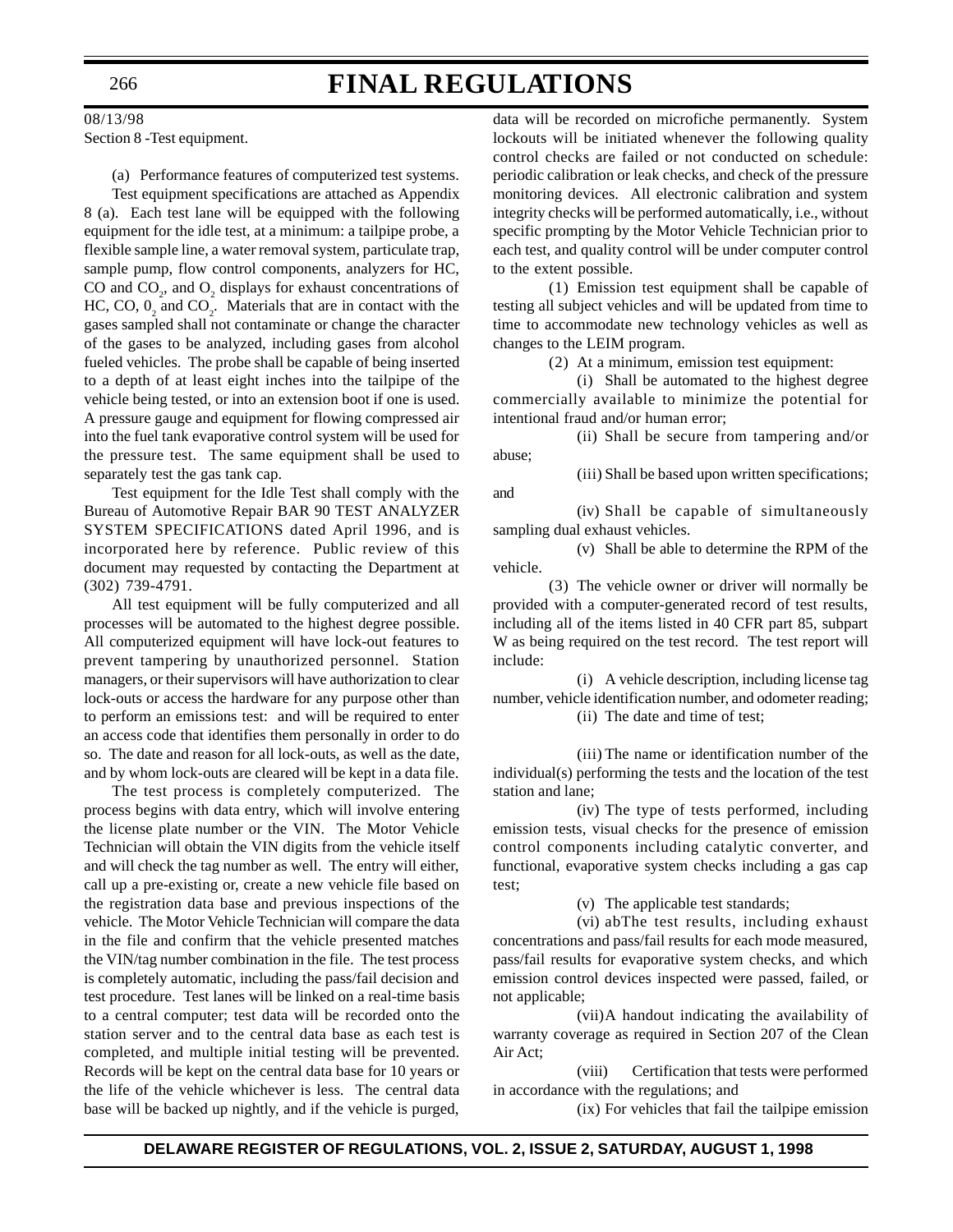test, some possible causes of the specific pattern of high emission levels found during the test are given in the Vehicle Inspection Program Brochure distributed at the inspection lane.

(b) Functional characteristics of computerized test systems. The test system is composed of emission measurement devices and other motor vehicle test equipment controlled by a computer.

(1) The test system shall automatically:

(i) Make a pass/fail decision for all measurements;

> (ii) Record test data to an electronic medium; (iii) Conduct regular self-testing of recording

accuracy;

(iv) Perform electrical calibration and system integrity checks before each test, as applicable, forwarded electronically to the inspection database where it shall be retained for 10 years or the life of the vehicle whichever is less, and;

(v) Initiate system lockouts for:

(A) Tampering with security aspects of the

test system;

(B) Failing to conduct or pass periodic calibration or leak checks;

(C) Failing to conduct or pass the pressure monitoring device check (if applicable);

(D) A full data recording medium or one that does not pass a cyclical redundancy check.

(2) The test systems will include a real-time data link to a host computer that prevents unauthorized multiple initial tests on the same vehicle in a test cycle and to insure test record accuracy.

(3) The test system will insure accurate data collection by limiting, cross-checking, and/or confirming manual data entry.

(4) On-board diagnostic test equipment requirements. [Reserved].

08/13/98

Section 9 - Quality control.

Quality control measures will insure that emission measurement equipment is calibrated and maintained properly, and that inspection, calibration records, and control charts are accurately created, recorded and maintained. (Concerning document maintenance see Regulation 31 Appendix 8(a) Systems Requirement Document - Registration Denial)

(a) General provisions.

(1) The practices described in this section and in Appendix 9 (a) (1) to this PFI shall be followed, at a minimum.

(2) Preventive maintenance on all inspection equipment necessary to insure accurate and repeatable

operation will be performed on a periodic basis.

(3) Computerized analyzers shall automatically record quality control check information, lockouts, attempted tampering, and any other recordable circumstances which should be monitored to insure quality control (e.g., service calls).

(b) Requirements for evaporative system functional test equipment.

Requirements for evaporative system functional test equipment.

Equipment shall be maintained by the operator according to demonstrated good engineering practices to assure test accuracy. Computer control of quality assurance checks and quality control charts shall be used whenever possible. Appendix 9 (b) contains periodic maintenance procedures which shall be performed on all emission testing equipment by the State.

(c) Document security.

Measures shall be taken to ensure that compliance documents and data files cannot be stolen, removed, changed or edited without being damaged or marked for detection. Additional procedures concern document security can be found in Appendix 9 (c).

(d) Covert Audits.

Unmarked state vehicles will be adjusted to fail emission tests and brought into the testing lanes by state employees not related to the LEIM program. Test records for these vehicles be kept by the Department auditing personnel. The number of covert vehicles that passed and failed the tests will be compiled and the Motor Vehicle Technician that performed the tests will be identified. Details of the actual operation of the covert program will remain confidential to the Department personnel doing the audits.

#### 08/13/98

Section 10 -Waivers and compliance via diagnostic inspection.

The LEIM program allows for the issuance of a waiver, which is a form of compliance with the LEIM program requirements that allows a motorist to comply without meeting the applicable test standards, as long as prescribed criteria are met.

(a) Issuance criteria.

[Requirements may be found in Regulation 31, Section 6 (a)]

(b) Compliance via diagnostic inspection.

[Requirements may be found in Regulation 31, Section 6 (b)]

(c) Quality control of waiver issuance.

(1) The Director shall provide control of waiver issuance and processing by establishing a system of waivers issued by the Division.

(2) Vehicle owners or lessors shall be informed via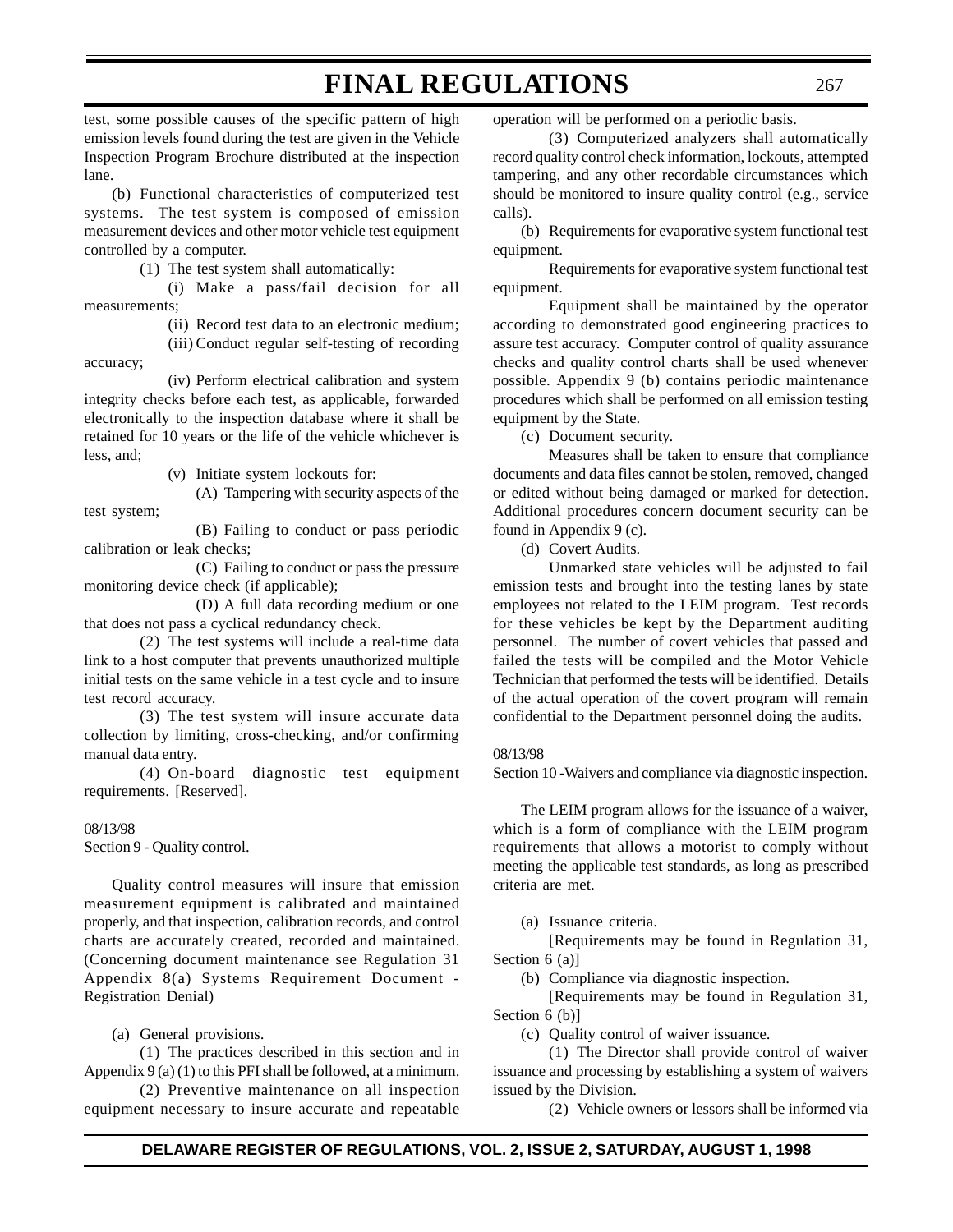a standardized form provided by the Division, of potential warranty coverage, and ways to obtain warranty repairs upon their failure of an emissions inspection.

(3) Division personnel shall insure that repair receipts are authentic and cannot be revised or reused. All qualified receipts shall be permanently marked so they cannot be revised or reused. Department personnel or personnel contracted by the Department, on a periodic schedule shall perform visual inspections of all related repairs done by anyone, except for waiver repairs done by Certified Emission Repair Technicians.

(4) Waivers shall be tracked, managed, and accounted for by the Division with respect to time extensions or exemptions in the Division's database so that owners or lessors cannot receive or retain a waiver improperly. Records shall be maintained in secured, limited access data files and cross checked on a quarterly basis with the main data base to ensure waivers are being properly managed and reinspected biennially by the inspection program.

#### 08/13/98

Section 11 - Motorist compliance enforcement.

Compliance shall be ensured through the denial of motor vehicle registration unless the vehicle has complied with the I/M requirement prior to initial registration or registration renewal.

(a) The following is a description of the Division of Motor Vehicles' registration policy according to Delaware law on the registration of newly titled vehicles and registration renewals:

(1) New motor vehicles that have never been titled/ registered in any state are allowed to register for a period of three years without complying with the I/M requirement.

(2) All other vehicles older than 3 model years (and that must comply with Regulation 31) coming into Delaware or being titled/registered for the first time are required to pass I/M inspection prior to titling and registration. Delaware Motor Vehicle Law Title 21, Section 2102, requires new residents to register all vehicles within 60 days after taking up residency in Delaware. Failure to comply subjects the violator to a fine of \$25 or no more than \$100 for the first offense; second offense not less than \$50 nor more than \$200 or imprisonment not less than 10 nor more than 30 days or both.

(3) All vehicles applying for registration renewal must pass an I/M inspection within 90 days of their registration expiration date in order for their registration to be renewed.

(4) Delaware's registration denial system is designed to prevent fraud and registrations without inspection. The system will be fully computerized by the end of 1998 which will allow the Division to use Vehicle Inspection

Reports (VIR's) which are generated when a vehicle is inspected as backup documentation. Currently, the VIR is printed on all inspections. A VIR showing the vehicle has passed inspection must be presented at the time of registration or registration renewal. The computer system when implemented will automate the entire system. The test record will be stored in the vehicle's registration database. A failure in any portion of the test will prevent the vehicle from being registered. The system will lock out the clerks from updating the vehicle record until the vehicle passes inspection. The VIR will only be used as backup documentation in the event a failure occurs in the automated system.

(5) The I/M test record for each vehicle is stored in the Division's mainframe computer database. The I/M test record is matched to the vehicle's Vehicle Identification Number (VIN), and the last ten (10) I/M inspections will be stored with the vehicle's registration record. The test record is a computer-based record with a paper back-up (VIR). The paper record is only kept for one year. The motorist is given the VIR when the inspection is completed.

(6) The Division currently issues a registration card and license plate sticker to show a vehicle is registered. In order to prevent theft of license plates and plate stickers, the Division anticipates issuing a windshield sticker in addition to the plate sticker. The window stickers will have unique serial numbers which will be loaded into the registration database and printed on the vehicle registration card. In addition, each sticker will have a unique bar code. The window sticker will also allow the Division to implement a daily expiration system. Currently, vehicle registrations expire the 15<sup>th</sup> and the last day of each month.

(7) Penalty for non-compliance:

(i) Delaware law prohibits a vehicle owner from operating or knowingly permitting the operation of a vehicle upon the highway that is not registered or which does not have attached thereon the number plate assigned by the Department or a current expiration sticker. The penalty for non-compliance for the first offense is a fine of not less than \$50 nor more than \$200, be imprisoned not less than 30 days nor more than 90 days or be penalized by both fine and imprisonment for each subsequent like offense, fined not less than \$100 nor more than \$300, be imprisoned not less than 90 days nor more than six months, or be penalized by both fine and imprisonment. Delaware law enforcement officers having probable cause to believe that a vehicle is not in compliance with the law or regulations may inspect the vehicle and documents and make arrests for noncompliance.

(ii) At any time and notwithstanding the possession of current registration plates as provided by Delaware Title 21, the Public Safety Secretary, any authorized agent of the Department or any police officer may, upon reasonable cause, require the owner or operator of a vehicle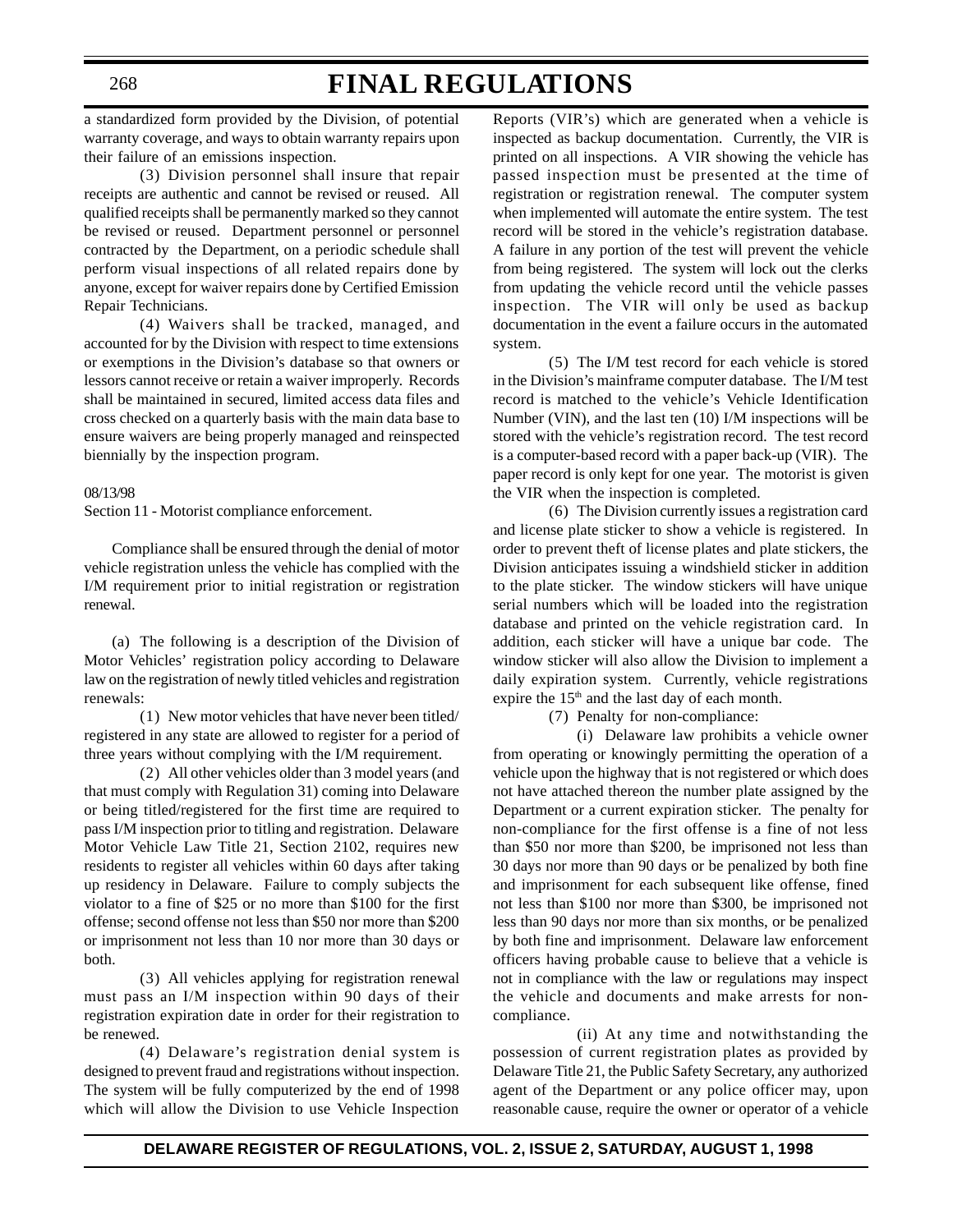to stop and submit such vehicle and the equipment to such further inspection and test with reference thereto as may be appropriate. In the event such vehicle is found to be in an unsafe condition or lacking the required equipment or is not in proper repair and adjustment, the officer shall give a written notice to the driver and shall send a copy thereof to the Department. The notice shall require that such vehicle and its equipment be placed in safe condition and in proper repair and adjustment and/or that proper equipment be obtained, and that a certificate of inspection and approval for such vehicle be obtained within five (5) days thereafter.

(iii) Every owner or driver upon receiving the notice prescribed in subsection (a) of Title 21, Section 2144, of the Delaware Code shall comply therewith and shall, within the five (5) day period, secure an endorsement upon such notice by an inspector of the Department that such vehicle is in safe condition and properly equipped and its equipment in proper repair and adjustment and shall then forward the notice to the Department. No person shall operate any such vehicle after receiving a notice with reference thereto as above provided, except as may be necessary to return such vehicle to the residence or the place of business of the owner or driver if within a distance of 20 miles or to a garage until the vehicle and its equipment has been placed in proper repair and adjustment and otherwise made to conform to the requirements of this title.

(8) Rental agencies are required to register in Delaware the number of vehicles the agency has available for rent in Delaware.

(9) Department personnel will perform periodic parking lot surveys to determine vehicle compliance rates and to ensure I/M program compliance is being adhered to in practice. During the surveys the Department personnel shall match vehicle tag numbers with Division Vehicle Inspection Reports to ensure Delaware registered vehicles have been inspected and complied with Regulation 31. Vehicles with expired tag stickers will be referred to the Division for enforcement action.

(10) In Delaware, the compliance sticker (and vehicle tag) normally remains with any vehicle already in the program, regardless of ownership. Vehicles changing the compliance sticker and vehicle tag with a change in vehicle ownership shall be assigned a new inspection cycle and require a new compliance sticker prior to re-registration. Manipulation of the title or registration shall therefore be ineffective in attempting to avoid inspection.

(b) The following explains how the system currently works and how the computer controlled system will work once implemented:

(1) A registration renewal notice is sent to each vehicle owner approximately 90 days prior to the expiration of the current registration/inspection.

(2) The vehicle is required to be inspected at one of the Division of Motor Vehicles inspection facilities. After

the vehicle is inspected the owner is issued a Vehicle Inspection Report (VIR). The VIR indicates if the vehicle failed or passed inspection. When the vehicle passes inspection, the owner presents the VIR to a registration specialist who verifies the vehicle has passed inspection and issues the registration renewal.

(3) Vehicles failing inspection must have the vehicle repaired and presented back for inspection. The Division allows one retest without proof of repair. After the first retest, documented repairs must be performed prior to another retest. Vehicle owners whose registration have expired or are about to expire can apply for a temporary license plate to allow for operation of the vehicle for 30 days while the vehicle is being repaired. Vehicles failing for safety violations may be provided a temporary permit for 15 days to allow for the vehicle to be driven directly to a repair shop from DMV. The temporary tags and permits are tightly controlled and are shown on the vehicle's registration record. This prevents an owner from obtaining more than one temporary tag or permit. The vehicle cannot obtain registration until a VIR is presented which shows the vehicle has passed I/M and the Division's safety inspection program.

(4) The new automated system that will be operating by the end of 1998 will provide the registration specialist with on-line access to the vehicle inspection record. When an owner comes in to register a vehicle, the computer will indicate if the vehicle failed or passed inspection. When a vehicle fails inspection, the computer will lock the vehicle record and prevent any attempt to register the vehicle. The registration specialist can look at the vehicle test record and inform the customer of the failed items. The customer can then be offered a 30-day temporary tag or temporary permit. Vehicles passing inspection will be allowed to register and will be provided a new registration card and plate sticker. Vehicles being titled for the first time in Delaware are subject to the same restrictions. The system will prevent the vehicle from being registered.

(5) The system will have two methods to override the inspection failure. The first method involves emission waivers issued under Regulation 31, Section 6. The waiver information and receipts will be verified by Delaware's Department of Natural Resources and Environmental Control (DNREC). The second method is by supervisory override. The override authority allows the registration specialists to change a vehicle record from fail to pass for certain safetyrelated failure items. Example: vehicle fails for license plate being damaged. The customer will be issued a new license plate by a registration specialist, and the failed safety item will be changed to pass. Registration specialists will not have the authority or the ability to change any I/M-related items. The second security level involves DMV supervisory personnel who would have the authority to override a record in the event of a computer failure. Example: vehicle owner takes vehicle through inspection, passes and receives a VIR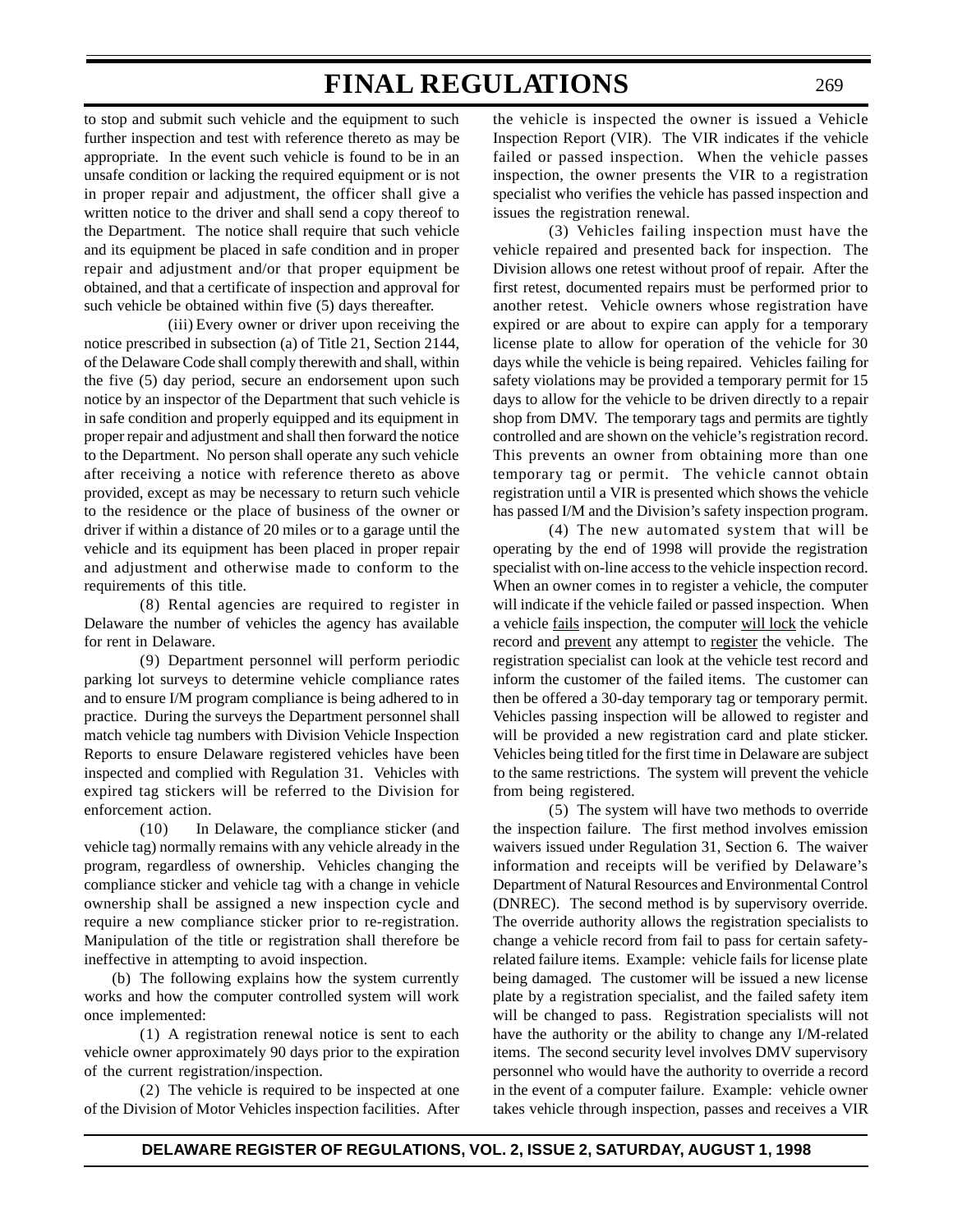showing a pass in all areas. Through a computer glitch, the vehicle record is not updated in the mainframe computer system. The supervisor can verify through the inspection lane station manager computer that the vehicle was inspected and passed. The supervisor would then override the system and allow the renewal. The supervisor would notify the Division's Computer Support of the computer problem and action would be taken to ensure the inspection test record is sent to the mainframe system. The override transaction ability will be strictly controlled. Managers will be provided with reports when the override is used. The override transaction report will contain information to easily identify the individual who performed the transaction override, date, time and the item overridden.

(c) The legal authority is contained in 7 Del. C.60, '6010(a), 7 Del. C. 67, '6702.. These provisions are found in Appendix 11 (b). In Regulation 31, Section 8 and Appendix 4 (a) procedures to be followed by the Division in the specific operation of the enforcement program, as well as a penalty schedule to be followed when violations occur, are included.

(d) (1) In the future, through the examination of data, test records and enforcement actions the Department will be able to assess the compliance rate. In addition, the Department will conduct on-road and parking lot surveys of vehicles with Delaware tags, noting the vehicle inspection sticker located on the tag and indicating the month and year of expiration. In these same surveys, tag numbers will be tracked and verified with the Division's record as to registration compliance. The number of out of compliance vehicles that are identified in the on-road test and the number of vehicles that have expired registration stickers that are identified by the parking lot checks will be compiled and a compliance rate will be determined.

(2) The State commits to a sustained level of LEIM program enforcement which shall ensure a compliance rate of no less than 96% of subject vehicles. This reflects the compliance rate used in LEIM program modeling. In the event that LEIM program evaluation reveals that this compliance rate is not being continuously met, the following contingency measures shall be implemented by the Department:

(i) additional on-road testing and additional parking lot surveillance

(ii) contact fleet and federal fleet managers to ensure full compliance

(3) Should these measures not be sufficient to bring the State's compliance rate to the needed level, a final measure shall be implemented. The Division shall generate a list of all vehicles known to be operating in the State under legal tags. This list shall be compared to a list of all vehicles in compliance with the LEIM program. Any outstanding vehicles shall be investigated by the Department and brought into compliance subject to current laws and regulations.

(e) As described in Section 6 (c) of Regulation No. 31,

certain vehicles shall be exempt from the inspection requirements of the LEIM program. Detailed in Appendix 11 (c)(1), is a 1993 estimation of the percentage of the fleet by vehicle type, and, the percentage of the subject fleet that vehicle type represents. The exempt status of these vehicles shall be confirmed through the registration inspection requirements and through other established enforcement mechanisms. If a violation is found, the exempt status of any individual vehicle may be revoked.

#### 08/13/98

Section 12 - Motorist compliance enforcement program oversight.

The enforcement program shall be audited regularly and shall follow effective program management practices, including adjustments to improve operation when necessary.

(a) Quality assurance and quality control.

A quality assurance program has been implemented to insure effective overall performance of the enforcement system. Quality control procedures are required to instruct individuals in the enforcement process regarding how to properly conduct their activities. Audits of the Quality Assurance and Quality Control procedures shall be performed by Department Auditors and reported to EPA on an annual basis. The quality control and quality assurance program shall include:

(1) Verification of exempt vehicle status by inspecting and confirming such vehicles during registration;

(2) Facilitation of accurate critical test data and vehicle identifier collection through the use of automatic data capture systems such as bar-code scanners or optical character readers, or through redundant data entry performed upon appearance for testing by lane personnel;

(3) Maintenance of an audit trail to allow for the assessment of enforcement effectiveness such that all documentation can be controlled, tracked and reported to EPA by the Department on an annual basis with program evaluations;

(4) Establishment of written procedures for personnel directly engaged in LEIM program enforcement activities, contained in Appendix 12 (a)(4);

(5) Establishment of written procedures for Division personnel engaged in LEIM program document handling and processing, such as registration clerks or personnel involved in sticker dispensing and waiver processing, as well as written procedures for the auditing of their performance, contained in Appendix 12- (a)(5);

(6) A determination of enforcement program effectiveness through annual audits of test records and LEIM program compliance documentation, with the procedures described in Appendix 12 (a)(6). Results shall be provided to EPA with annual program evaluation reports;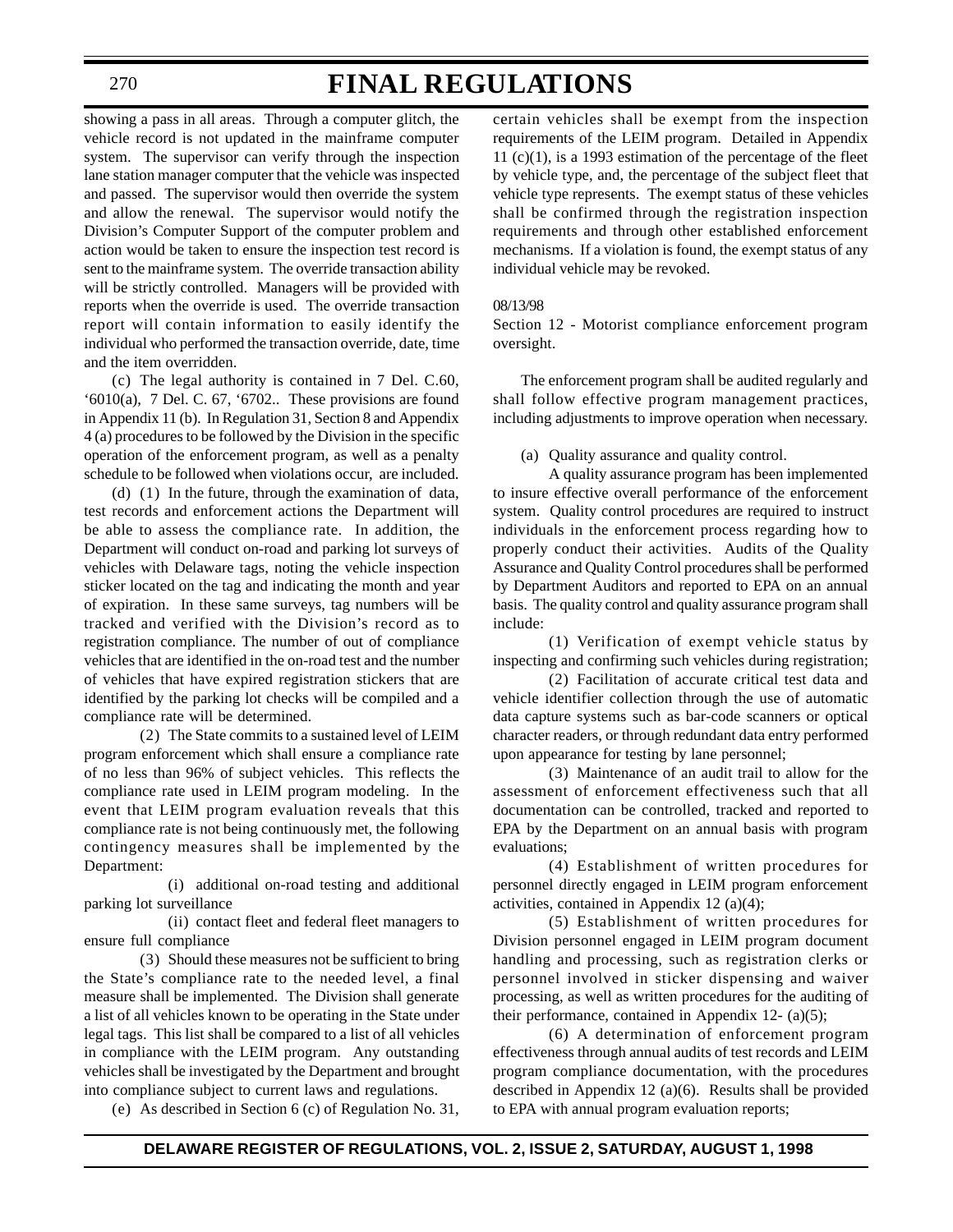(7) Enforcement procedures in accordance with the Agreement Between State of Delaware Department of Public Safety Motor Vehicle Division and Council 81 of the American Federation of State, County and Municipal Employees and the State of Delaware Merit Rules for immediate disciplining, retraining, or removing enforcement personnel who deviate from established requirements;

[Additional requirements may by found in Section 12 of the PFI]

(b) Information management.

The information data base to be used in characterizing, evaluating, and enforcing the LEIM program shall:

(1) Determine the subject vehicle population through analysis of vehicles receiving State of Delaware tags in New Castle and Kent Counties;

(2) Permit EPA audits of the enforcement process;

(3) Assure the accuracy of registration and other program document files and data bases through internal and cross data base comparisons of records;

(4) Maintain and ensure the accuracy of the testing database through periodic internal and/or third-party Departmental review; through automated or redundant data entry; and, through automated analysis for valid alpha-numeric sequences of the vehicle identification number (VIN), certificate number, or tag number. Department auditors shall annually review and verify analyses, and assist the Division and Police agencies in enforcement actions;

(5) Compare on a quarterly and annual basis, the testing database to the registration database to determine LEIM program effectiveness and establish compliance rates.

(6) Sample the fleet as a determination of compliance through parking lot surveys, road-side pull-overs, or other in-use vehicle measurements.

(c) The legal authority in Appendix 11 (b), 7 Del. C. '6010(a), includes the authority to develop and implement the enforcement oversight element of the LEIM program. The regulations also include procedures to be followed by the Division in the specific operation of the registration denial system, as well as a penalty schedule to be followed when violations occur. (See Regulation 31, Appendix 8 (a) Systems Requirement Document- Registration Denial)

#### 08/13/98

Section 13 - Quality assurance.

An ongoing quality assurance LEIM program has been implemented to discover, correct and prevent fraud, waste, and abuse and to determine whether procedures are being followed, are adequate, whether equipment is measuring accurately, and whether other problems might exist which would impede LEIM program performance. The quality assurance and quality control procedures shall be evaluated at least annually to assess their effectiveness and relevance

in achieving LEIM program goals.

(a) Performance audits.

Performance audits shall be conducted by the Departments auditors on a minimum of an annual basis to determine whether Motor Vehicle Technicians are correctly performing all tests and other required functions. Performance audits shall be of two types: overt and covert, and shall include:

(1) Performance audits based upon written procedures and results shall be reported using either electronic or written forms to be retained by the Division, with sufficient detail using violations of procedures found, to support a hearing if necessary. This shall include all evidence uncovered of a violation, including the time, date, nature of the violation, and possible effect on vehicles being inspected and the programs overall effectiveness. Preliminary results shall be discussed with the lane manager. Final results shall be transmitted to both the Division Director and the Department Secretary who shall decide if further action is required, and initiate that further action;

(2) Performance audits in addition to regularly programmed audits for Motor Vehicle Technicians suspected of violating regulations as a result of audits, data analysis, or consumer complaints;

(3) Overt performance audits shall be performed once per month and shall include:

(i) A check for the observance of issuing windshield stickers (when implemented;

(ii) A check to see that required record keeping practices are being followed;

(iii) A check for licenses or certificates and other required display information; and

(iv) Observation and written evaluation of each Motor Vehicle Technician's ability to properly perform an inspection;

(4) Covert performance audits shall include:

(i) Remote visual observation of Motor Vehicle Technician performance, which shall include the use of aids such as binoculars or video cameras, at least once per year per Motor Vehicle Technician.

(ii) Site visits at least once per year per number of Motor Vehicle Technicians using covert vehicles set to fail (this requirement sets a minimum level of activity to one covert inspection for each Motor Vehicle Technician at each station, not a requirement that each Motor Vehicle Technician be involved in a covert audit);

(iii) Full documentation of all audit preparation, execution and performance, including verified vehicle condition and preparation, which shall be sufficient for building a legal case and establishing a performance record;

(iv) Covert vehicles covering the range of vehicle technology groups (e.g., carbureted and fuel-injected vehicles) included in the LEIM program, including a full range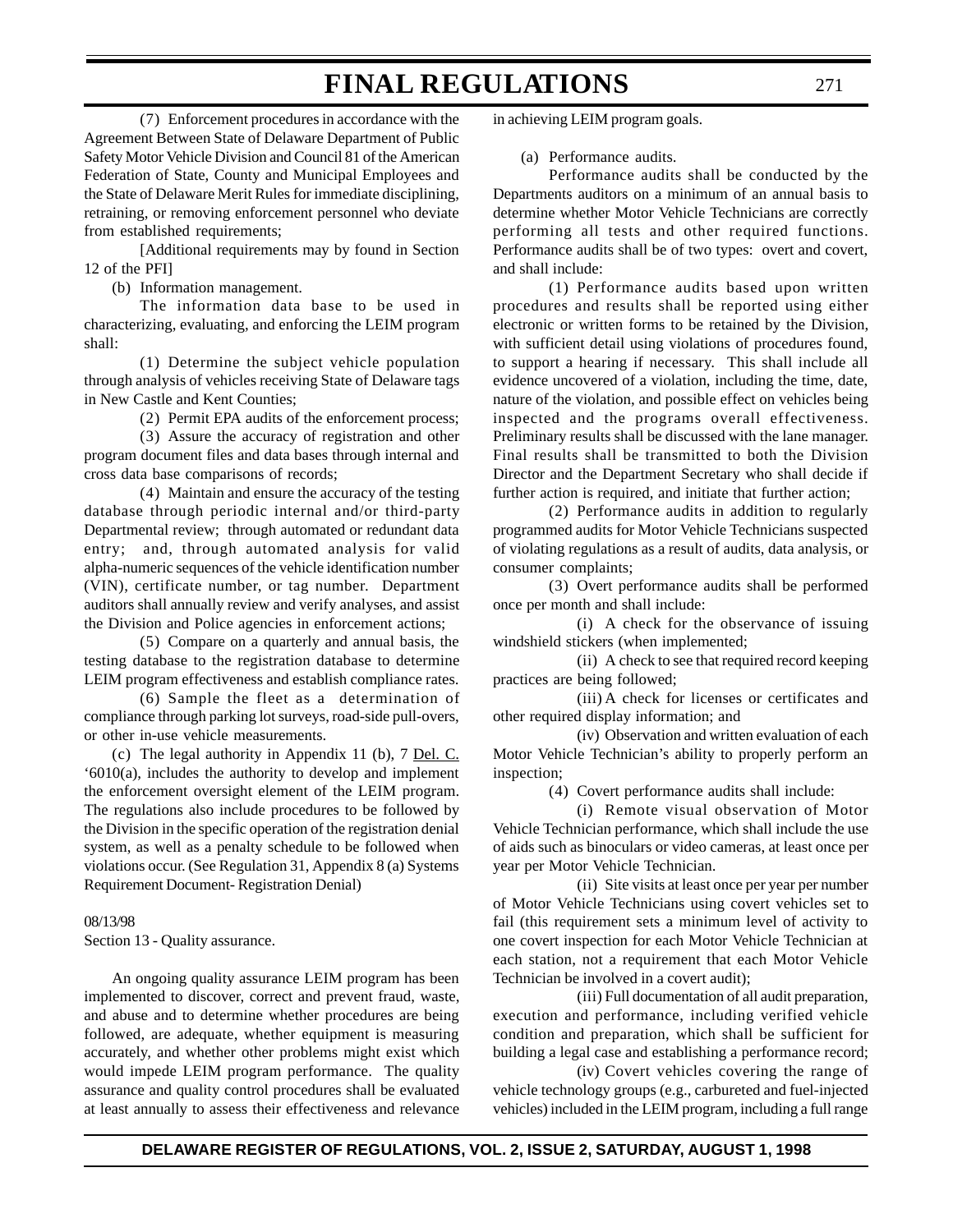of introduced malfunctions covering the emission test, the evaporative system tests, and emission control component checks (as applicable);

(v) Sufficient numbers of covert vehicles and auditors to allow for frequent rotation of both to prevent detection by station personnel during audits conducted once per month; and,

(vi) Access to on-line inspection databases by Department and Division personnel to permit the creation and maintenance of covert vehicle records.

Covert vehicles to be used in this requirement shall be supplied from the pool maintained by the State of Delaware for use throughout the State by various agencies. The records of these vehicles shall be temporarily modified by the Division and fitted with regular tags so that they cannot be identified either visually or through an electronic search of Division records as being anything other than regular vehicles used by an individual for normal transportation. Should re-use of any vehicle be necessary in conducting audits, the Division's System Administrator or designee only, shall reset the test records to avoid detection of the vehicle by lane personnel.

(b) Record audits.

Station and Motor Vehicle Technician records shall be reviewed or screened at least monthly by the Department, to assess station performance and identify problems that may indicate potential fraud or incompetence. Such review shall include:

(1) Software-based, computerized analysis which can be initiated by Division personnel to examine station records and identify statistical inconsistencies, unusual patterns, and other discrepancies;

(2) Visits to inspection stations by Department auditors, to review records not already covered in the electronic analysis (if any); and

(3) Comprehensive accounting for the windshield stickers (when implemented) used to demonstrate compliance with the LEIM program.

(c) Equipment audits.

During overt site visits, auditors shall conduct quality control evaluations of the required test equipment, including (where applicable):

(1) A gas audit using gases of known concentrations at least as accurate as those required for regular equipment quality control and comparing these concentrations to actual readings;

(2) A check for tampering, worn instrumentation, blocked filters, and other conditions that would impede accurate sampling;

(3) A leak check;

(4) A check to determine that station gas bottles used for calibration purposes are properly labeled and within the required tolerances;

(5) A check of the system's ability to accurately

detect background pollutant concentrations;

(6) A check of the pressure monitoring devices used to perform the evaporative canister pressure test; and

(d) Auditor training and proficiency.

(1) Auditors are required to be formally trained and knowledgeable in:

(i) The use of analyzers;

(ii) LEIM program rules and regulations;

(iii) The basics of air pollution control;

(iv) Basic principles of motor vehicle engine repair, related to emission performance;

(v) Emission control systems;

(vi) Evidence gathering;

(vii)State administrative procedures laws;

(viii) Quality assurance practices; and

(ix) Covert audit procedures.

(2) Auditors shall themselves be audited by their supervisor, at least once per annum.

(3) The training and knowledge requirements in paragraph  $(d)(1)$  of this section may be waived for temporary auditors engaged solely for the purpose of conducting covert vehicle runs.

### 08/13/98

Section 14 - Enforcement against operators and motor vehicle technicians.

Enforcement against operators or motor vehicle technicians shall include swift, sure, effective, and consistent penalties for violation of LEIM program requirements in accordance with the Agreement between the State of Delaware Department of Public Safety Motor Vehicle Division and Council 81 of the American Federation of State, County and Municipal Employees and the State of Delaware Merit Rules..

(a) Imposition of penalties.

[ Requirements may be found in Section 14 of Regulation No. 31 ]

(b) Legal authority.

[ Requirements may be found in Section 14 of Regulation No. 31 ]

(c) Recordkeeping. The Department shall maintain records of all warnings, civil fines, suspensions, revocations, and violations and shall compile statistics on violations and penalties on an annual basis. These records shall be provided to the Division Director and to the EPA on an annual basis beginning July 1, 1998.

### 08/13/98

Section 15 - Data collection.

Accurate data collection is essential to the management, evaluation, and enforcement of an LEIM program. The

# **FINAL REGULATIONS**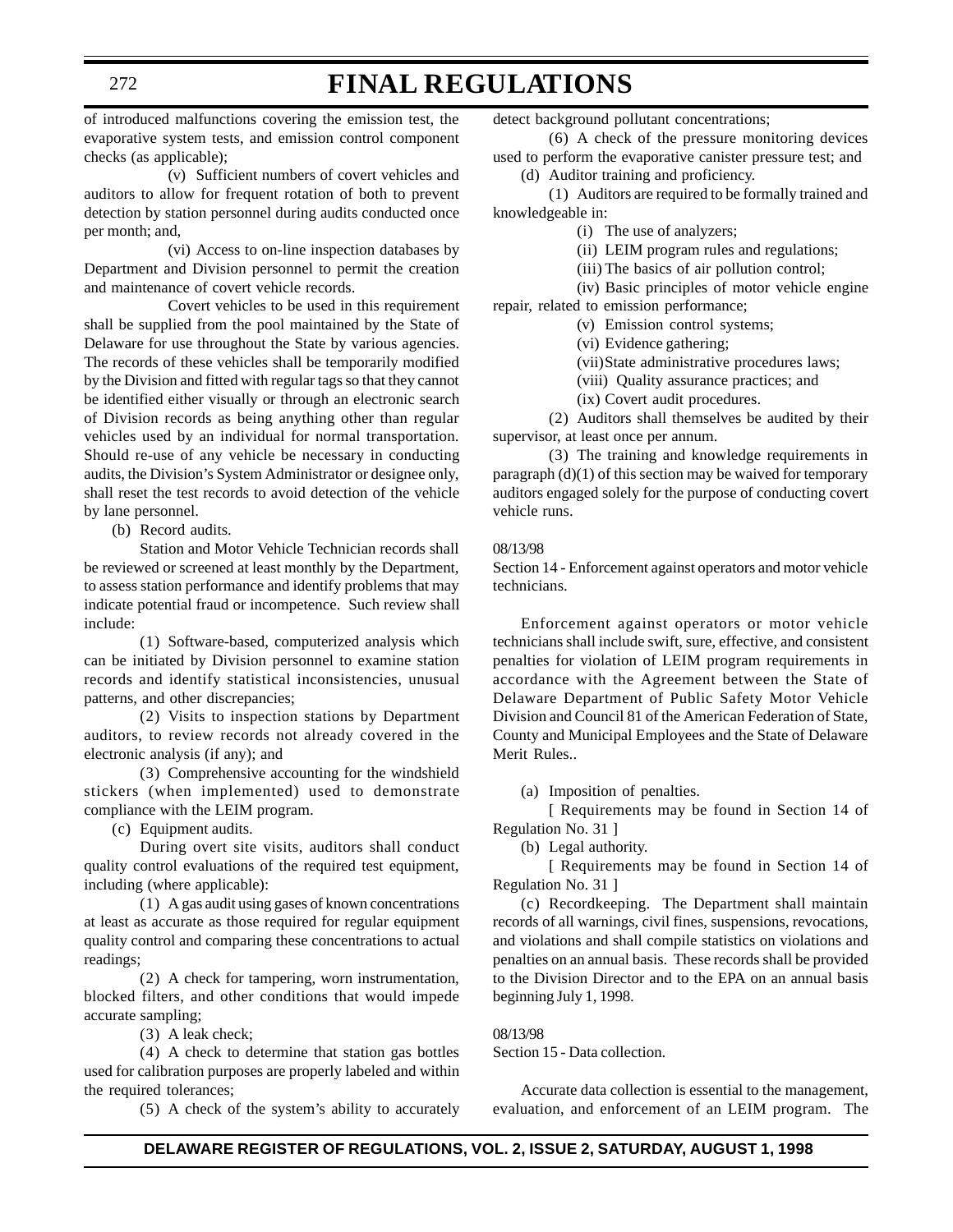Director shall gather test data on individual vehicles, as well as quality control data on test equipment.

(a) Test data.

The goal of gathering test data is to unambiguously link specific test results to a specific vehicle, LEIM program registrant, test site, and Motor Vehicle Technician, and to determine whether or not the correct testing parameters were observed for the specific vehicle in question. In turn, these data can be used to distinguish complying and non-complying vehicles as a result of analyzing the data collected and comparing it to the registration database, to screen inspection stations and Motor Vehicle Technicians for investigation as to possible irregularities, and to help establish the overall effectiveness of the LEIM program. At a minimum, the LEIM program shall collect the following with respect to each test conducted:

(1) Test record number;

(2) Inspection station and Motor Vehicle Technician numbers;

(3) Test system number;

(4) Date of the test;

(5) Vehicle Identification Number;

(6) Delaware tag number;

(7) Manufacturer's Gross Vehicle Weight Rating (GVWR) for vehicles above 8,500 pounds;

(8) Vehicle model year, make, and body style and EPA vehicle classification;

(9) Odometer reading;

(10) Category of test performed (i.e., initial test, first retest, or subsequent retest);

(11)Fuel type of the vehicle (i.e., gas, diesel, or other fuel);

(12) Emission test sequence(s) used;

(13) Hydrocarbon emission scores and standards for each applicable test mode;

(14) Carbon monoxide emission scores and standards for each applicable test mode;

(15) Carbon dioxide emission scores  $(CO+CO<sub>2</sub>)$ and standards for each applicable test mode;

(16) Nitrogen oxides emission scores, if available, and standards for each applicable test mode;

(17) Results (Pass/Fail/Not Applicable) of the applicable visual inspections for the gas cap, catalytic converter, evaporative system, and any other visual inspection for which emission reduction credit is claimed;

(18) Results of the evaporative system pressure test expressed as a pass or fail; and

(b) Quality control data. At a minimum, the program shall gather and report the results of the quality control checks required under Section 9 of this PFI, identifying each check by station number, system number, date, and start time. The data report shall also contain the concentration values of the calibration gases used to perform the gas characterization

portion of the quality control checks.

#### 08/13/98

Section 16 -Data analysis and reporting.

Data analysis and reporting are required to allow for monitoring and evaluation of the program by program management and EPA, and shall provide information regarding the types of program activities performed and their final outcomes, including summary statistics and effectiveness evaluations of the enforcement mechanism, the quality assurance system, the quality control program, and the testing element. Initial submission of the following annual reports shall commence on July 1, 1996. The biennial report shall commence on July 1, 1998.

(a) Test data report.

The Secretary shall submit to EPA by July of each year a report providing basic statistics on the testing program for January through December of the previous year, including:

(1) The number of vehicles tested by model year and vehicle type;

(2) By model year and vehicle type, the number and percentage of vehicles:

(i) Failing the emissions test initially;

(ii) Failing each emission control component check initially;

(iii) Failing the evaporative system integrity check initially;

(iv) Failing the first retest for tailpipe emissions;

(v) Passing the first retest for tailpipe emissions;

(vi) Initially failed vehicles passing the second or subsequent retest for tailpipe emissions;

(vii)Initially failed vehicles passing each emission control component check on the first or subsequent retest by component;

(viii) Initially failed vehicles passing the evaporative system integrity check on the first or subsequent retest;

(ix) Initially failed vehicles receiving a waiver; and

(x) Vehicles with no known final outcome (regardless of reason);

(3) The initial test volume by model year and test station;

(4) The initial test failure rate by model year and test station; and

(5) The average increase or decrease in tailpipe emission levels for HC, CO, and  $NO<sub>x</sub>$  (if applicable) after repairs by model year and vehicle type for vehicles receiving an emission test.

(b) Quality assurance report.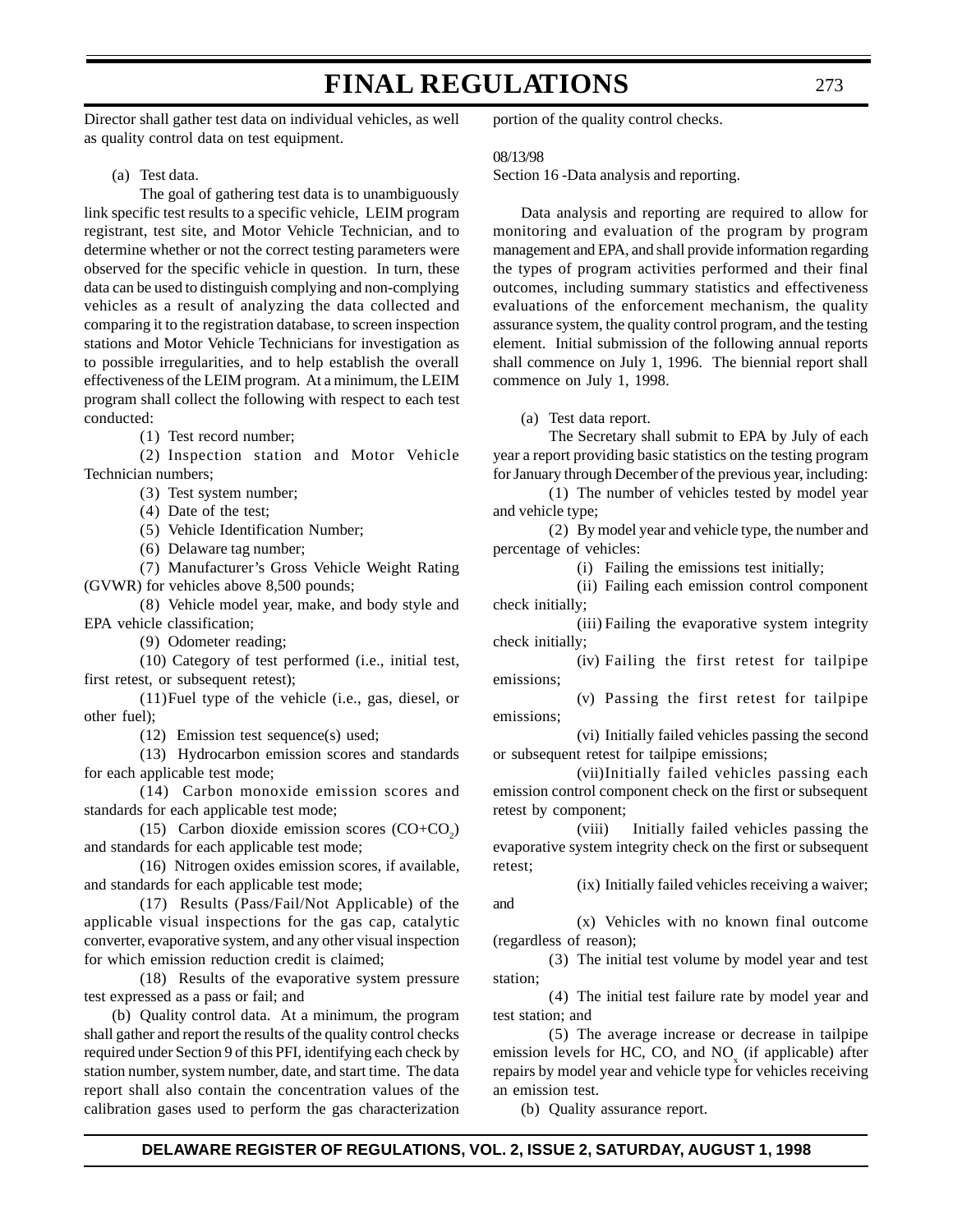The Secretary shall submit to EPA by July of each year a report providing basic statistics on the quality assurance program for January through December of the previous year, including:

(1) The number of inspection stations and lanes operating throughout the year; and

(2) The number of inspection stations and lanes operating throughout the year:

(i) Receiving overt performance audits in the year;

(ii) Not receiving overt performance audits in the year;

(iii) Receiving covert performance audits in the year;

(iv) Not receiving covert performance audits in the year.

(3) The number of covert audits:

(i) Conducted with the vehicle set to fail the emission test;

(ii) Conducted with the vehicle set to fail the component check;

(iii) Conducted with the vehicle set to fail the evaporative system check;

(iv) Conducted with the vehicle set to fail any combination of two or more of the above checks;

(v) Resulting in a false pass for emissions;

(vi) Resulting in a false pass for component

(vii)Resulting in a false pass for the evaporative system check; and

(viii) Resulting in a false pass for any combination of two or more of the above checks;

(4) The number of Motor Vehicle Technicians and stations, in accordance with the Agreement between State of Delaware Department of Public Safety Motor Vehicle Division and Council 81 of the American Federation of State, County and Municipal Employees and the State of Delaware Merit Rules:

(i) That were suspended, fired, or otherwise prohibited from testing as a result of overt or covert audits;

(ii) That were suspended, fired, or otherwise prohibited from testing for other causes; and

(5) The number of Motor Vehicle Technicians certified to conduct testing;

(6) The number of hearings:

(i) Held to consider adverse actions against Motor Vehicle Technicians and stations; and

(ii) Resulting in adverse actions against Motor Vehicle Technicians and stations;

(7) The total number of covert vehicles available for undercover audits over the year; and

(8) The number of covert auditors available for undercover audits.

(c) Quality control report.

The Secretary shall submit to EPA by July of each year a report providing basic statistics on the quality control program for January through December of the previous year, including:

(1) The number of emission testing sites and lanes in use in the LEIM program;

(2) The number of equipment audits by station and lane;

(3) The number and percentage of stations that have failed equipment audits; and

(4) Number and percentage of stations and lanes shut down as a result of equipment audits.

(d) Enforcement report.

(1) The Secretary shall, at a minimum, submit to EPA by July of each year a report providing basic statistics on the enforcement program for January through December of the previous year, including:

(i) An estimate of the number of vehicles subject to the inspection program, including the results of an analysis of the registration data base;

(ii) The percentage of motorist compliance based upon a comparison of the number of valid final tests with the number of subject vehicles;

(iii) The number of compliance surveys conducted, number of vehicles surveyed in each, and the compliance rates found.

(2) The Secretary shall provide the following additional information obtained from the Director:

(i) A report of the LEIM program's efforts and actions to prevent motorists from falsely registering vehicles out of the LEIM program area or falsely changing fuel type on the vehicle registration, and the results of special studies to investigate the frequency of such activity; and

(ii) The number of registration file audits, number of registrations reviewed, and compliance rates found in such audits.

(e) Additional reporting requirements.

In addition to the annual reports in paragraphs (a) through (d) of this section, LEIM programs shall submit to EPA by July of every other year, beginning with July 1, 1998, biennial reports addressing:

(1) Any changes made in LEIM program design, personnel levels, procedures, regulations, and legal authority, with detailed discussion and evaluation of the impact on the LEIM program of all such changes; and

(2) Any weaknesses or problems identified in the LEIM program within the two-year reporting period, what steps have already been taken to correct those problems, the results of those steps, and any future efforts planned.

08/13/98

Section 17 -Motor Vehicle Technician training and certification.

The Department and the Division shall jointly ensure that

checks;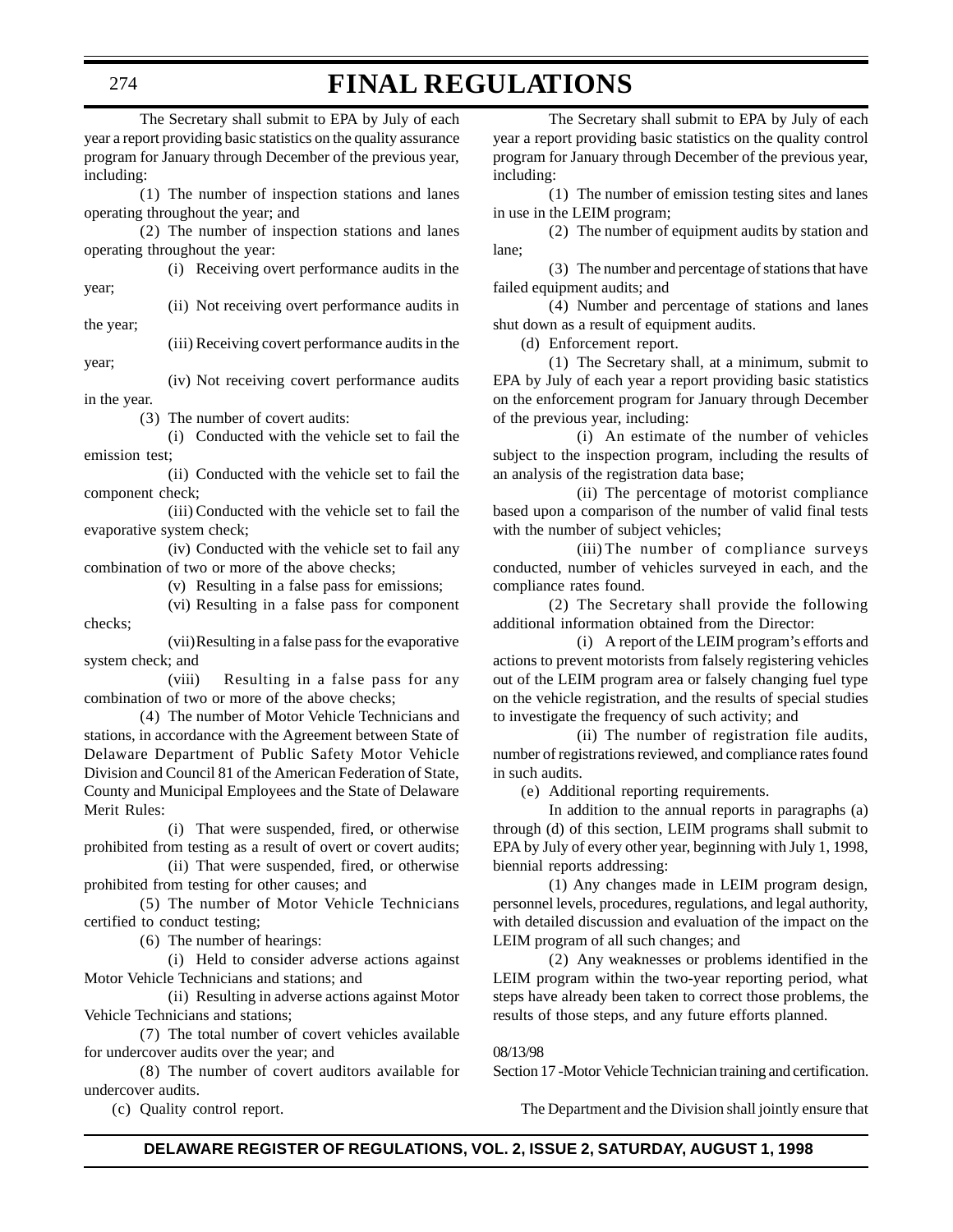adequate and appropriate training is available within the state. Interested agents may apply to be a state training facility. Upon evaluation of the program and a positive finding, the agent may be certified. The Department and the Division shall monitor and evaluate the training program delivery at least annually to ensure that it continues to meet the requirements of the program and reflects changes occurring in the program over time. (See also Appendix 17)

#### (a) Training.

(1) Motor vehicle technician training shall impart knowledge of the following:

(i) The air pollution problem, its causes and effects;

(ii) The purpose, function, and goal of the inspection LEIM program;

(iii) State inspection regulations and procedures;

(iv) Technical details of the test procedures and the rationale for their design;

(v) Emission control device function, configuration, and inspection;

(vi) Test equipment operation, calibration, and maintenance;

(vii)Quality control procedures and their purpose;

(viii) Public relations; and

(ix) Safety and health issues related to the inspection process.

(2) [ Requirements for monitoring and evaluating the training program delivery can be found in the PFI, Section 17]

(3) In order to complete the training requirement, a trainee shall pass with a minimum of 80% of correct responses to all questions, a written test administered by the Division. In addition, a hands-on test shall be administered in which the trainee demonstrates without assistance the ability to conduct a proper inspection, to properly utilize equipment and to follow other procedures. Inability to properly conduct all test procedures shall constitute failure of the test. The LEIM program shall take appropriate steps to insure the security and integrity of the testing process, and that sufficient training is provided to allow all motor vehicle technicians to complete the training requirements.

(b) Motor Vehicle Technician Certification.

(1) All motor vehicle technicians shall be certified by the Division in order to perform official inspections.

(2) Completion of motor vehicle technician training and passing required tests with a grade of at least 80% shall be a condition of certification.

(3) Motor vehicle technician certificates shall be valid for no more than 2 years, at which point refresher training and testing shall be required prior to renewal. Alternative approaches based on more comprehensive skill

examination and determination of motor vehicle technician competency may be used.

(4) Certificates shall not be considered a legal right but rather a privilege bestowed by the LEIM program conditional upon adherence to LEIM program requirements.

#### 08/13/98

Section 18 -Public information and consumer protection.

#### (a) Public awareness.

The Department and the Division shall ensure the development of a plan for informing the public on an ongoing basis throughout the life of the LEIM program of the air quality problem, the requirements of federal and state law, the role of motor vehicles in the air quality problem, the need for and benefits of an LEIM program, how to maintain a vehicle in a low-emission condition, how to find a qualified repair technician, and the requirements of the LEIM program. This information will be provided to motorists whose vehicles fail the emission test in a brochure developed by the Division entitled "Vehicle Inspection Program Brochure. Motorists shall also be offered a list of repair facilities in the area and information on the results of repairs performed by repair facilities in the area, as described in Section 20 $(b)(1)$  of this PFI.

(b) Consumer protection.

The Department shall institute procedures and mechanisms to protect the public from fraud and abuse by Motor Vehicle Technicians, and others involved in the LEIM program. It shall include mechanisms for protecting whistle blowers and following up on complaints by the public or others involved in the process. It shall include a program to assist owners in obtaining warranty covered repairs for eligible vehicles that fail a test. Additional consumer protection policies by the Division is included in Appendix  $18-(b)$ .

#### 08/13/98

Section 19 -Improving repair effectiveness.

Effective repairs are the key to achieving LEIM program goals and the state shall take steps to ensure the capability exists in the repair industry to repair vehicles that fail I/M tests.

(a) Technical assistance.

The Department shall provide the repair industry with information and assistance related to vehicle inspection diagnosis and repair.

(1) The Department shall regularly inform repair facilities of changes in the inspection LEIM program, training course schedules, common problems being found with particular engine families, diagnostic tips and the like.

(2) The Department shall provide a telephone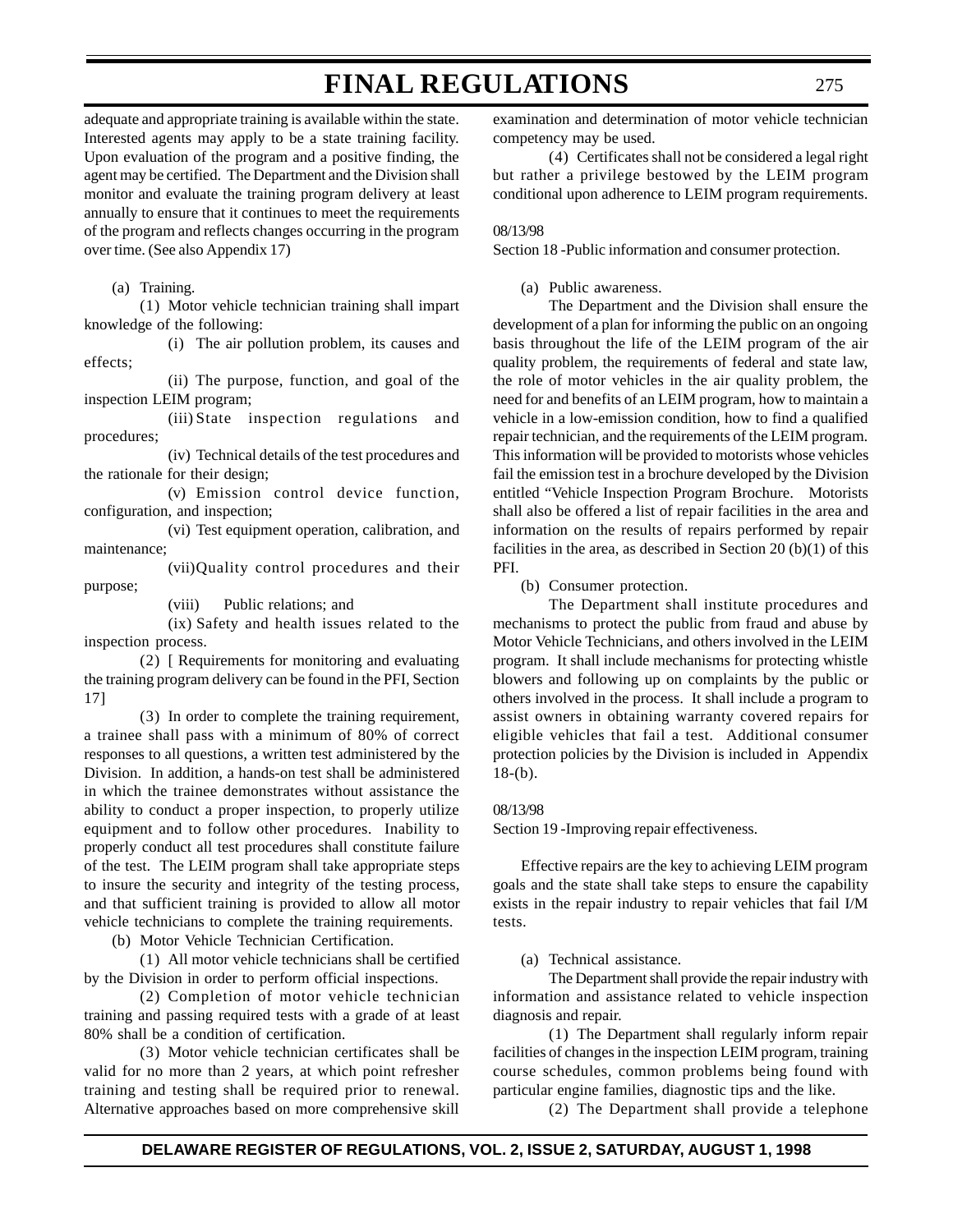number where the public may call with questions related to the legal requirements of state and Federal law with regard to emission control device tampering, engine switching, or similar issues. Where possible, the Department will assist repair technicians with repair problems and answer technical questions that arise out of the repair process.

(b) Performance monitoring.

(1) The Department shall monitor the performance of individual motor vehicle repair facilities, and provide to the public at the time of initial failure, a summary of the performance of Certified Emission Repair Technicians that have repaired vehicles for retest. The initial stage of the repair technician report card will score certified emission repair technicians only with a 1 each time a repaired vehicle comes in for a retest and passes and a 0 when the repaired vehicle fails after the retest. Motor Vehicle Technicians will enter the Certified Emission Repair Technician's code number into data management system and the vehicle emission report for that retest will then have the technician and the results of the test in the record. The records will then be compiled in a report an a percent of repaired vehicles that passed the retest will be given to each technician. The initial analysis will be to assess the training that the state provides to the technician to acquire certification. After the initial stage of the performance monitoring program is completed, a full performance monitoring shall include statistics on the number of vehicles submitted for a retest after repair by the repair facility, the percentage passing on first retest, the percentage requiring more than one repair/retest trip before passing, and the percentage receiving a waiver. The Department shall issue procedures to weight the averages for repair shops, to avoid causing a shop to carry a poor record from the beginning of the program that does not reflect their current ability to make repairs. The LEIM program may provide motorists with alternative statistics that convey similar information on the relative ability of repair facilities provide effective and convenient repairs, in light of the age and other characteristics of vehicles presented for repair at each facility.

This performance monitoring shall be achieved by requiring waiver applicants to have repairs performed at repair facilities with state certified technicians beginning on January 1, 1997 for vehicles registered in New Castle County and July 1, 1997 for vehicles registered in Kent County. Shops shall be encouraged to participate because market forces dictate the majority of customers will want to seek out State Certified repair technicians due to their implied and State regulated qualifications to perform emission repairs. By "closing the loop", a standard form readable by a scanner can be used to report repair information by shop and technician directly to a data-base, which will readily allow compilation of the required reporting statistics on performance monitoring. Department personnel will review the Vehicle Inspection Report and Vehicle Emission Repair Report Form

for the failures that occurred and the types of repairs done before retest. (See Appendix 6 (a) (5) in Regulation 31 for a copy of the Vehicle Emission Repair Report Form)

(2) The Secretary shall provide feedback, including statistical and qualitative information (repair technician report card) prior to releasing the information to the public, to individual repair facilities on a regular basis (at least annually) regarding their success in repairing failed vehicles. Copies will be sent to the Division.

(c) Repair technician training.

The Secretary shall assess the availability of adequate repair technician training in the emissions inspection area and, if the types of training described in paragraphs  $(c)(1)$ through (4) of this section are not currently available, shall insure that training is made available to all interested individuals in the community either through private or public facilities. This shall involve working with the College (or other training agencies or training companies approved by the Department and Division) to add curricula to existing programs or start new programs The training available shall include:

(1) Diagnosis and repair of malfunctions in computer controlled, closed-loop vehicles;

(2) The application of emission control theory and diagnostic data to the diagnosis and repair of failures on the emission test and the evaporative system functional check;

(3) Utilization of diagnostic information on systematic or repeated failures observed in the emission test and the evaporative system functional check; and

(4) General training on the various subsystems related to engine emission control.

(d) The College (or other training agencies or training companies approved by the Department and Division) shall provide, jointly certified by the Department and the Division, adequate training in emission repair to qualified individuals. The program of study shall be consistent with the EPA Rule, and shall qualify the trainees to perform effective repairs on vehicles failing the emission test. The course of study shall be available on ongoing basis. The Department shall cooperate with the College (or other training agencies or training companies approved by the Department) on an ongoing basis to ensure the training program remains current with any changes to the program or it's requirements.

08/13/98 Section 20 -Compliance with recall notices.

[RESERVED]

08/13/98 Section 21 -On-road testing.

On-road testing is defined as the measurement of HC,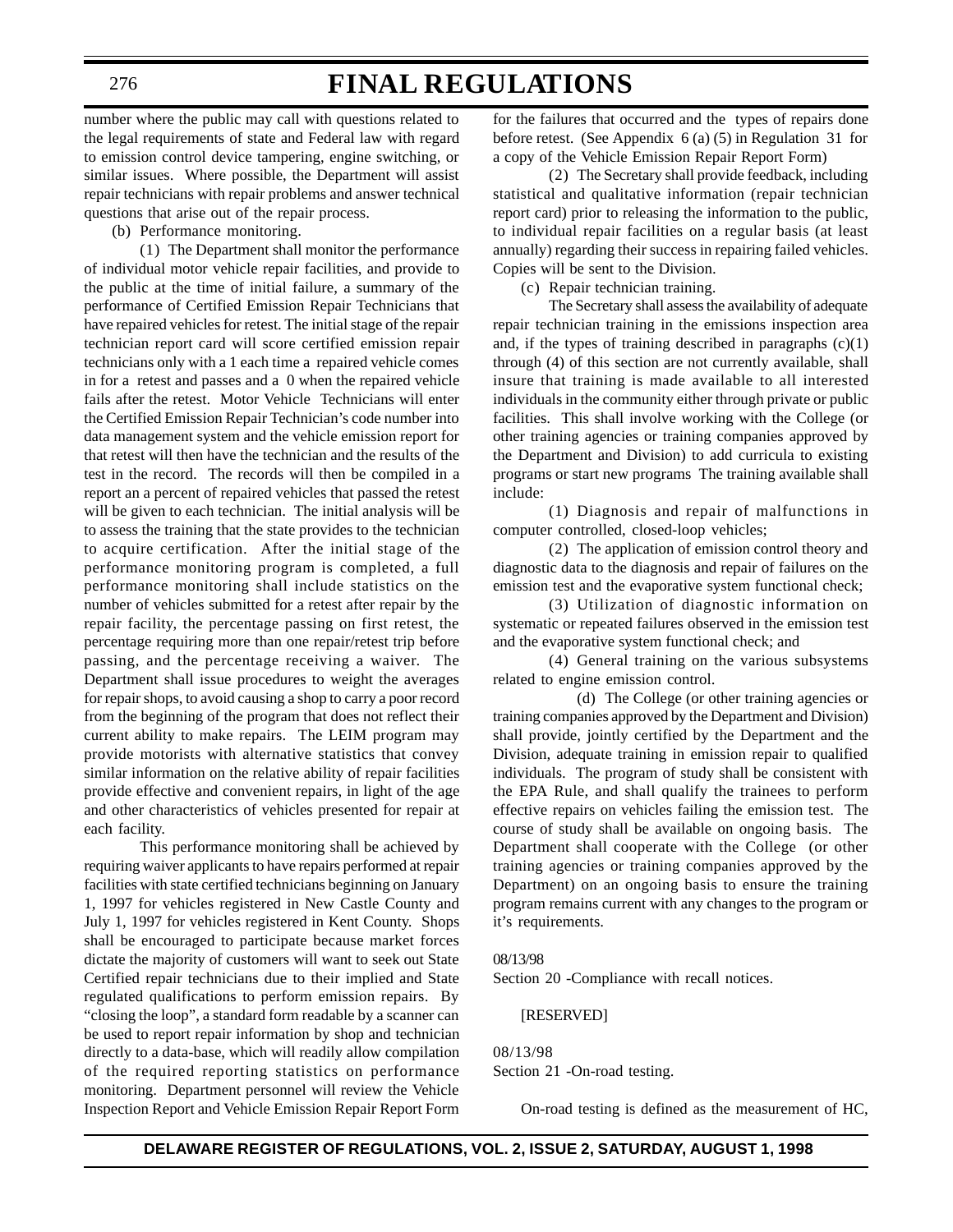CO, and/or  $CO_2$  emissions on any road or roadside in any I/ M area. On-road testing is required in the emission inspection area as defined in Regulation No. 31.

(a) General requirements.

(1) On-road testing shall be part of the emission testing system, but is to be a complement to testing otherwise required. Using a mobile Bar 90 unit to fulfill this requirement is one alternative under consideration.

(2) On-road testing shall evaluate the emission performance of 0.5% of the subject fleet or 20,000 vehicles, whichever is less, including any vehicles that may be subject to the follow-up inspection provisions of paragraph (a)(4) of this section, each inspection cycle. For Delaware, that means that at least 1,125 valid inspections on vehicles are to be conducted in this manner, adjusting annually for any changes in subject fleet size.

(3) Owners of vehicles that have previously been through the normal periodic inspection and passed the final retest and found to be high emitters shall be notified that the vehicles are required to pass an out-of-cycle follow-up inspection. Notification of the requirement to appear for testing shall be issued by mail.

(4) Number of vehicles failing the on-road emission test or found not in compliance with applicable sections of Regulation 31 will be compiled and used as a measurement of the compliance rate of the LEIM program.

(5) The on-road tests will be done at different locations in the LEIM area and cover different times of the year.

#### 08/13/98

Section 22 -Implementation deadlines.

[Requirements may be found in Regulation 31, Section 13].

### **[DEPARTMENT OF INSURANCE](http://www.state.de.us/inscom/index.htm)**

Statutory Authority: 18 Delaware Code, Sections 311, 2304(16), & 3212 (18 **Del.C.** 311, 2304(16), 2312)

### BEFORE THE INSURANCE COMMISSIONER OF THE STATE OF DELAWARE

In the Matter of: [THE PROMULGATION OF REGULATION](#page-3-0) | NO. 80. FINAL ORDER. |

### ORDER

COMES NOW**,** the Insurance Commissioner of the State of Delaware and Orders in conformance with the Proposed Order and Recommendation of the Hearing Officer as follows:

WHEREAS, I have considered the Proposed Order and Recommendation submitted by the Hearing Officer, as well as the entire record of this matter; and

WHEREAS, I adopt the Proposed Order and Recommendation and incorporate the summary of evidence, the proposed findings of fact, and the recommendation of the Hearing Officer by this reference.

NOW THEREFORE, I Order that Regulation No.80 be promulgated as referenced herein, effective 45 days from the date hereof.

SO ORDERED this 2nd day of July, 1998.

DONNA LEE WILLIAMS Insurance Commissioner State of Delaware

### BEFORE THE INSURANCE COMMISSIONER OF THE STATE OF DELAWARE

| In the Matter of:            |  |
|------------------------------|--|
| The Proposed Insurance       |  |
| Department Regulation No. 80 |  |

#### PROPOSED ORDER AND RECOMMENDATIONS

Proposed Regulation 80 requires health insurance companies to settle claims for health care services within a prescribed period of time. The purpose of this regulation is to ensure that health insurers pay claims to policyholders and health care providers in a timely manner. Regulation 80 is intended to establish standards for both determining promptness in settling claims and determining the existence of a general business practice for failing to promptly settle such claims under 18 *Del. C.* § 2304(16). On May 1, 1998, the proposed regulation was published in the Register of Regulations in accordance with 29 *Del. C.* chapters 11 and 101. Also in accordance with 29 *Del. C.* chapter 101, a hearing was held on May 28, 1998 before the below-signed hearing officer. The record was left open until July 19, 1998 allowing for the submission of additional exhibits by interested parties. The following is my Proposed Order and Recommendation regarding the adoption of Regulation 80.

Present at the May 28 hearing were numerous individuals representing consumers, healthcare providers, the insurance industry, the trial bar and others. A list of attendees is attached hereto as Exhibit "B". Those who testified are so designated.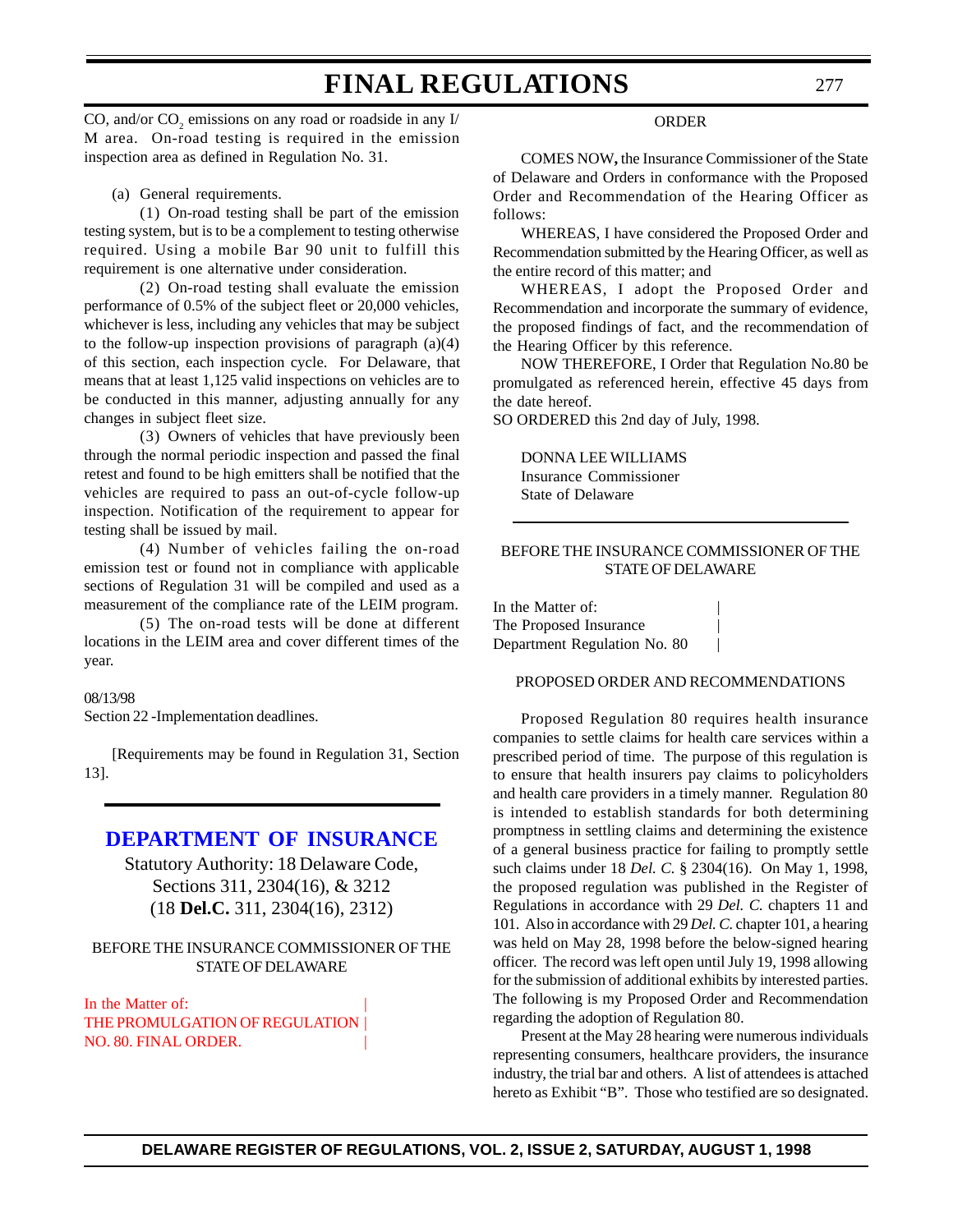### 278

# **FINAL REGULATIONS**

### I. Summary of the Evidence

### The evidence in this matter consists of the oral testimony of 14 individuals, as well as 32 written exhibits submitted by interested parties. Broad support for the notion of setting a bright line standard for the timely settlement of health care claims was expressed by those who testified at the hearing. Criticisms of the Regulation included:

1. a fear that health insurers would base their defense to any action for violation of Regulation 80 on an assertion that bills were not received;

2. a definition of a "clean claim " does not appear in the Regulation;

3. that the general business practice standard of three failures to met claims during any 36 month period is too strict; and

4. that the Insurance Commissioner lacked the authority to define what constitutes a general business practice.

#### II. Findings of Fact and Conclusions of Law

Based upon the evidence received in this matter both oral and written, I find that the failure to timely settle health care claims constitutes a serious problem adversely affecting consumers and health care providers alike. I find that the Insurance Commissioner is authorized to define by regulation what constitutes a general business practice. It is illogical to require the Insurance Commissioner to establish a general business practice in order to enforce the provisions of the Unfair Insurance Practice statute (Chapter 23 of the Insurance Code) without implicitly granting the Commissioner the authority to set that standard. Additionally, I find that the standard set establishes only a rebuttable presumption that general business practice exists and that evidence relating to the high percentage of claims processed in a timely fashion may serve to rebut the presumption.

I recommend numerous technical, non-substantive revisions to the proposed regulation evidenced by footnotes where they appear in the "marked up" version of the Regulation attached hereto as Exhibit "C".

#### III. Recommendation

For the above reasons, it is recommended that the Insurance Commissioner adopt Regulation 80 in the form attached as Exhibit "A".

#### SO RECOMMENDED, this 1<sup>st</sup> day of July 1998.

Fred A. Townsend III Hearing Officer

#### REGULATION NUMBER 80

#### STANDARDS FOR PROMPT, FAIR AND EQUITABLE SETTLEMENT OF CLAIMS FOR HEALTH CARE SERVICES

Sections

- 1. Authority
- 2. Definitions
- 3. Scope
- 4. Purpose
- 5. Prompt payment
- 6. General business practice
- 7. Penalty
- 8. Effective date

#### Section 1. Authority

This regulation is adopted by the Commissioner pursuant to 18 *Del. C.* §§ 311, 2304(16), and 2312. It is promulgated in accordance with 29 *Del. C. C*hapter 101.

#### Section 2. Definitions

For the purpose of this regulation, the following definitions shall apply:

a. *Health Insurer -* health insurance companies, health maintenance organizations, health service corporations and any other entity providing a plan of health insurance or benefits subject to state insurance regulation;

b. *Health Care Provider -* any entity or individual licensed, certified or otherwise permitted by law to provide health care in the ordinary course of business, practice or profession;

c. *Policyholder* - a person covered under [such ] [a **health insurance]** policy or a representative designated by such person and entitled to make claims on his or her behalf.

**[d.** *"Clean Claim"* **- a claim that has no defect or impropriety (including any lack of any required substantiating documentation) or particular circumstance requiring special treatment that substantially prevents timely payments from being made on the claim.1 ]**

Section 3. Scope

This regulation shall apply to all health insurers as defined in Section 2 above, and

shall apply to all [contracts for insurance issued by these entities] **[plans or policies of health insurance or benefits delivered or issued for delivery in this State and which cover residents of this State or employees of employers located in this State and their dependents. Exempted from the provisions of this Regulation are policies of automobile and workers compensation insurance, hospital income and disability income insurance, medicare supplement and long-term care insurance.2 ]**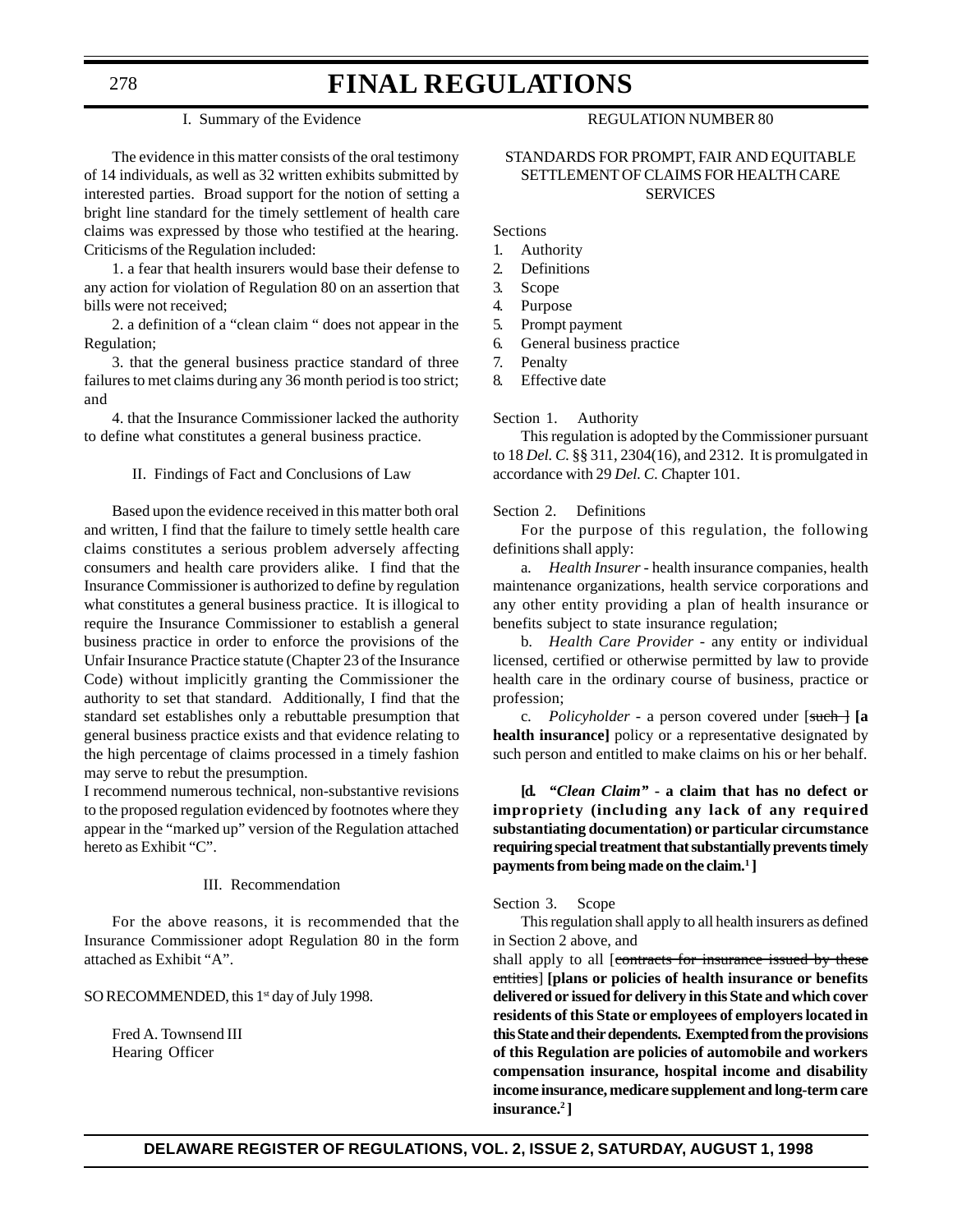Section 4. Purpose

The purpose of this regulation is to ensure that health insurers pay claims to policyholders and health care providers in a timely manner. This regulation will establish standards for both determining promptness in settling claims and determining the existence of a general business practice for failing to promptly settle such claims under 18 *Del. C.* § 2304(16).

Section 5. Prompt payment of claims

a. A health insurer shall pay a **[clean3 ]** claim to a policyholder or covered person, or make payment to a health care provider [within 45] **[no later than 45 calendar4 ]** days [of] [after] receipt of a claim or bill for services.

b. [Paragraph "a." of this section shall not apply in the following cases:

**[A claim is not a clean claim as defined in section 2 d. if any of the following circumstances exist: 5 ]**

[(1) Where the obligation to pay a claim is not reasonably clear based on information available to the health carrier.]

**[(1) Where the obligation of a health insurer to pay a claim or make a payment for health care services rendered is not reasonably clear due to a good faith dispute regarding the eligibility of a person for coverage, the liability of another insurer or corporation for all or part of a claim, the amount of the claim, the benefits covered under a contract or agreement , or the manner in which services were accessed or provided.]**

 $[(2)]$   $[$ ( $[$ 1) There<sup>{</sup>] **[Where there**} exists a reasonable basis supported by specific information, available for review by the Department, that such claim was submitted fraudulently.

**[(3) For claims properly disputed or litigated and subsequently paid.6 ]**

c. In those cases covered by subparagraph b(1) above, a health insurer shall pay [any undisputed] **[all]** portion**[s]** of [the] **[a]** claim **[meeting the definition of clean claim found in section 2 d.**] in accordance with subsection 5 a. hereof.  $[Additionally, a health insert]  $[\text{-}and^{-7}]$  shall notify the$ **policyholder in writing within 30 days of the receipt of the claim:**

**(1) that such carrier is not obligated to pay the claim or make the medical payment, [in whole or in part, ]** <sup>8</sup> **stating the specific reasons why it is not liable; or**

**(2) [to request all ] [that]** additional information **[is]** needed **[and is being sought9 ]** to determine liability to pay the claim or make the healthcare payment.

**[d.10 ]** Upon receipt of the information provided in subparagraph  $c(2)$  above, [or of an appeal of a claim or bill for health care services denied pursuant to subparagraph  $c(1)$ , **[or upon the administrative resolution of a dispute wherein the health insurer is deemed obligated to pay the claim or** make medical payment<sup>11</sup>, a health insurer shall comply with paragraph "a." of this section.

Section 6. General business practice

a. Within a 36 month period, three instances of a health insurer's failure to pay a claim or bill for services promptly, as defined in section 5 above, shall give rise to a rebuttable presumption that the insurer is in violation of 18 *Del. C.* § 2304(16)(f). **[In determining whether the presumption is rebutted the Commissioner may consider, among other things, whether the health insurer meets nationally recognized timeliness standards for claims payments such as those applicable to the Medicare, Medicaid or Federal Employees Health Benefit Plan programs.12 ]**

b. The 36 month period established in paragraph "a." above shall be measured based upon the date the **[claims or bills became due13 ]** [complaints are received at the Department]. Each claim or bill, or portion of a claim or bill, pertaining to a single medical treatment or procedure provided to an individual policyholder that is processed in violation of this regulation shall constitute an "instance" as described in paragraph "a." above.

#### Section 7. Penalties

In addition to the imposition of penalties in accordance with 18 *Del. C.* § 2312(b),  $\frac{1}{2}$  any health insurer that fails to adhere to the standards contained in this regulation shall be required ] **[the Commissioner may order the health insurer14 ]** to pay to the health care provider or claimant, in full settlement of the claim or bill for health care services, the amount of the claim or bill plus interest at the maximum rate allowable to lenders under 6 *Del. C.* 2301(a). Such interest shall be computed from the date the claim or bill for services first became due.

#### **Section 8. Causes of Action [ and Defenses]**

This regulation shall not create a cause of action for any person or entity, other than the Delaware Insurance Commissioner, against a health insurer or its representative based upon a violation of 18 *Del. C.* § 2304(16). <del>[In the same</del> manner, nothing in this regulation shall establish a defense for any party to any cause of action based upon a violation of 18 *Del. C.* § 2304(16).15 **]**

#### **Section 9. [Effective date] [Separability.]**

[This regulation shall become effective 120 days from the date signed by the Commissioner.] **[If any provision of this Regulation or the application of any such provision to any person or circumstance, shall be held invalid, the remainder of such provisions, and the application of such provision to any person or circumstance other than those as to which it is held invalid, shall not be affected.16 ]**

### [Section 10 Effective date

**This regulation shall become effective 120 days from the date signed by the Commissioner.]**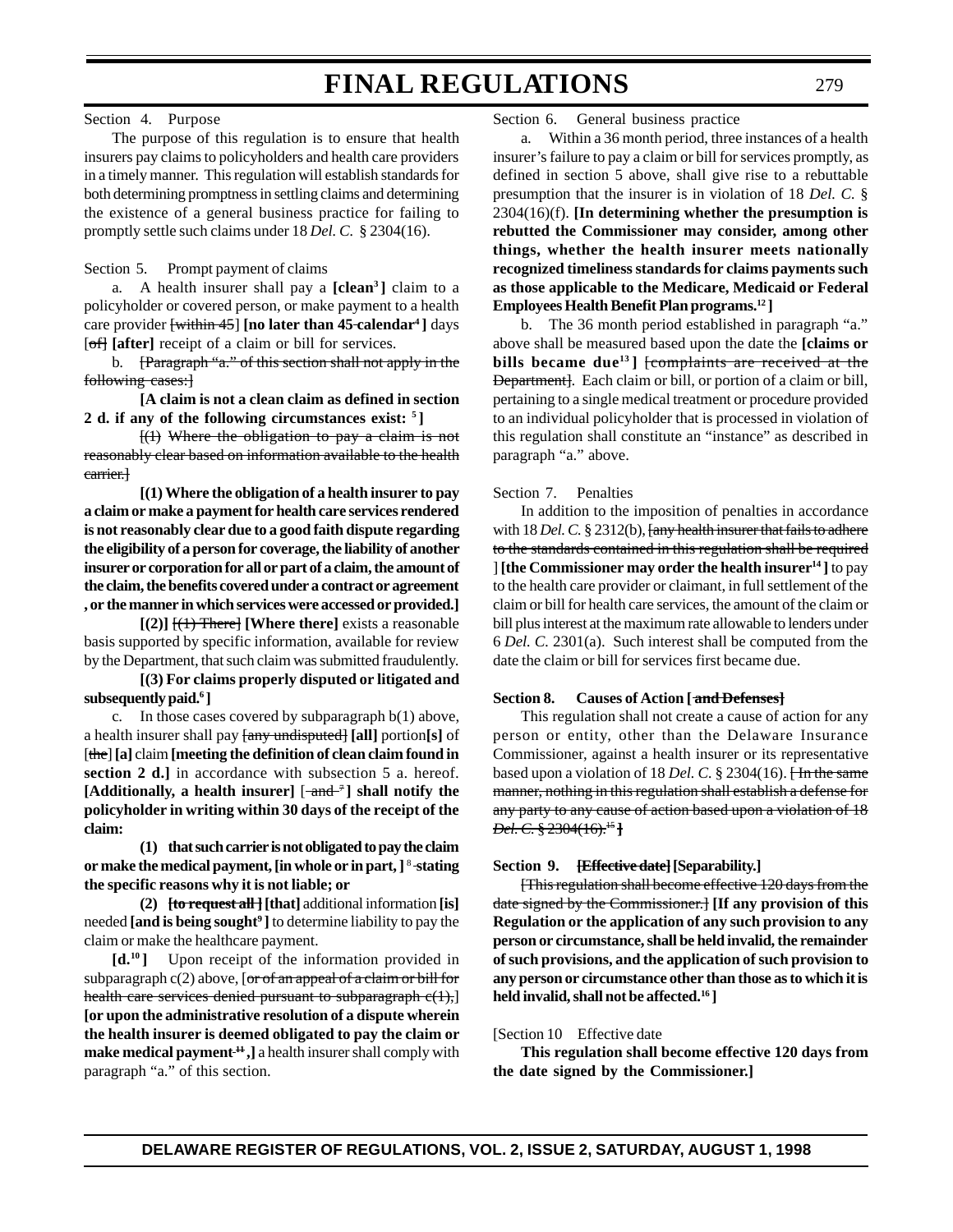1. Definition of clean claim established by HCFA. Clean claim definition called for by both industry and providers representatives.

2. Technical revision that conforms with other such references to Department jurisdiction in the Insurance Code.

- 3. See endnote 1
- 4. Technical revision
- 5. Technical revision clarifying intent.

6. Grants an exception for matters in dispute so as not to create a violation for each dispute that lasts more than 45 days.

- 7. Technical revision
- 8. Technical revision
- 9. Technical revision
- 10. Technical revision
- 11. Clarification to conform with endnote 5

12. Clarifies that evidence of high percentage of timely claim handling and satisfaction of national standards for claims processing may serve as evidence to rebut presumption of general business practice.

13. Revises standard that measures when late claims processing can establish a general business practice from the date of the report to date the claim is due.

14. Clarifies that penalties may be imposed by the Insurance Commissioner and are not applicable in any private cause of action. Also revision clarifies Commissioner's discretion in sanctioning offenders.

15. Strikes provisions that health insurer is prohibited from raising defenses based on this regulation in any private cause of action.

16. Technical revision

### **[PUBLIC SERVICE COMMISSION](http://www.state.de.us/govern/agencies/pubservc/delpsc.htm)**

### **PLEASE NOTE THE FOLLOWING REGULATORY CHANGES WERE MADE PRIOR TO THE EFFECTIVE DATE OF THE CURRENT ADMINISTRATIVE PROCEDURES ACT. THE FOLLOWING IS PRESENTED FOR INFORMATIONAL PURPOSES ONLY.**

### BEFORE THE PUBLIC SERVICE COMMISSION OF THE STATE OF DELAWARE

IN THE MATTER OF THE DEVELOPMENT OF REGULATIONS FOR THE **IMPLEMENTATION** OF THE TELECOM- IPSC REGULATION [MUNICATIONS TECHNOLOGY](#page-3-0) | DOCKET NO. 41 INVESTMENT ACT |

### FINDINGS, OPINION & ORDER NO. 4821

#### I. BACKGROUND

By Order No. 3647, dated July 20, 1993, the Delaware Public Service Commission ("the Commission") established this docket "to consider the development and implementation of such regulations as may be necessary to fully and effectively implement the revised regulatory scheme" called for by the Telecommunications Technology Investment Act ("TTIA"), 26 Del. C. Subchapter VII-A. The Commission's Order designated a Hearing Examiner to conduct the proceedings in this docket and to report thereon to the Commission. On January 22, 1998, the Hearing Examiner issued his Report including proposed "Rules and Regulations for Implementing the Telecommunications Technology Investment Act." The Hearing Examiner's Report and proposed Rules are attached hereto as Exhibit "A." The Commission gave the participants to this proceeding the opportunity to file exceptions to the Hearing Examiner's Report. The Public Service Commission Staff ("Staff"), AT&T Communications of Delaware, Inc. ("AT&T"), MCI Telecommunications Corp. ("MCI"), Bell Atlantic-Delaware, Inc. ("BA-Del") and the Division of the Public Advocate ("DPA") all filed timely exceptions.

### II. SUMMARY OF EVIDENCE AND INFORMATION SUBMITTED AND FINDINGS OF FACT AND CONCLUSIONS OF LAW

The record before the Hearing Examiner consisted of 42 exhibits and a 1366 page verbatim transcript of evidentiary hearings and oral argument in addition to competing texts of the proposed rules and written argument in the form of briefs. The Hearing Examiner's Report thoroughly summarizes the evidence and information contained in this record and includes recommended findings and conclusions based thereon. The Commission adopts as its own, and hereby incorporates herein as if fully set forth, the Hearing Examiner's summary of the proceedings, his summary of the evidence and information submitted, and his recommended findings of fact and conclusions of law, except to the extent otherwise noted herein.

#### III. DISCUSSION

A. Legal and Policy Issues

During the course of the proceedings, the parties pursued certain legal and policy positions which appear no longer to be in issue. Thus, BA-Del took the position that the Commission lacks authority to promulgate rules under the TTIA. The Hearing Examiner thoroughly considered this issue and concluded that BA-Del's position was not sound. BA-Del has not taken an exception to this conclusion. The Commission accordingly concludes, for the reasons set forth

#### 280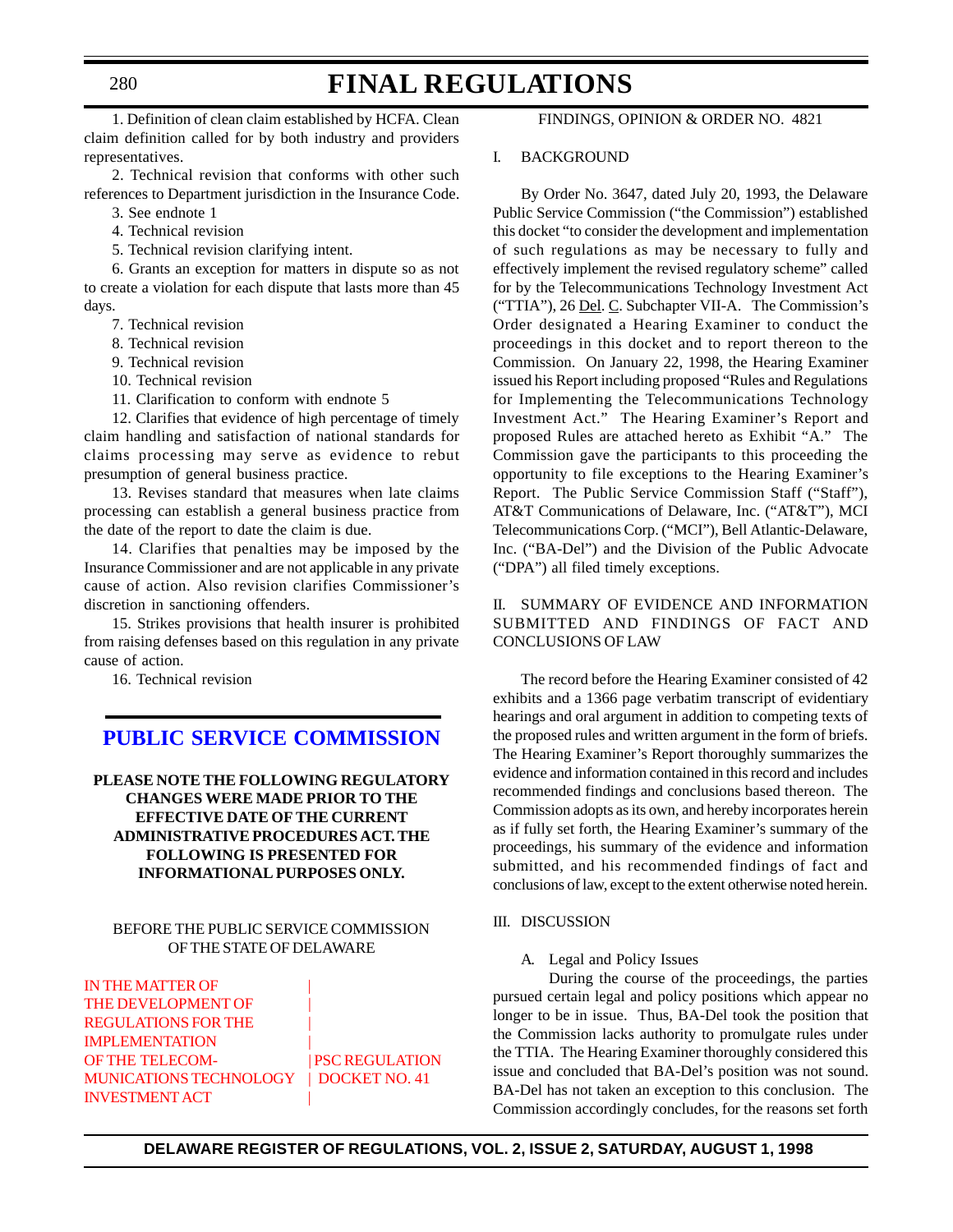in the Hearing Examiner's report, that promulgation of Rules to implement the TTIA is an appropriate exercise of its rulemaking authority.

Earlier in this docket the Commission determined that Section 710 of the TTIA required the adoption of adequate methodologies to ascertain both appropriate cost allocation and reasonable method(s) for determining incremental costs. PSC Order No. 3783, ordering ¶ 5 (May 17, 1994). In his report, the Hearing Examiner recommended that, if (as he recommended) a TS-LRIC pricing standard was adopted for basic services and an imputation standard was applied, then the Commission need not adopt a specific rule embracing a cost allocation methodology since such a rule would be redundant. No party filed any exceptions to this recommendation. Given the lack of any insistence on a cost allocation methodology, and given the duty of a telecommunications provider to file annual reports detailing total costs and revenues for discretionary and competitive services, the Commission will not now adopt a specific rule for allocation of non-direct costs.

### B. Rules

The Commission adopts the rules proposed by the Hearing Examiner, in their entirety, except as modified by the following determinations set out below. Because the Commission concludes that the modifications it adopts here do not make substantive, significant revisions and because staff's initial proposals and the Hearing Examiner's recommendations were not published in the Delaware Register<sup>1</sup>, the Commission does not believe these rules must be deemed new proposals which must be renoticed under 29 Del. C. § 10118(c).

Thus, the Commission accepts the recommendations of the Hearing Examiner and adopts his proposed Rules with the following modifications. (5-0) The Rules, as adopted, are attached hereto as Exhibit B.

#### Rule 2.1. Basic Service

This Rule provides a definition of basic services. The Rule proposed by the Hearing Examiner tracks the language of § 705(a) of the TTIA; however, BA-Del pointed out that in one section, the Hearing Examiner had omitted the word "local" which appears in the statute. We agree that this is a significant omission. Accordingly, we adopt Rule 2.1 as proposed by the Hearing Examiner except that paragraph (3) of that Rule shall read: "(3) Which are provided for the purpose of completing local telephone calls." (5-0)

MCI proposed deleting criteria (1) and (2) of this Rule. These criteria are set forth in the statute and we believe they are properly replicated in the Rule.

#### Rule 2.2. Discretionary Services

This Rule provides a definition of Discretionary services. The Hearing Examiner's proposed Rule limited

this category to services "furnished exclusively to end-users." BA-Del asserted that because BA-Del statutorily is required to offer all telecommunications services, including discretionary services, for resale, the proposed Rule would, in effect, eliminate the discretionary services category.

We agree that the cited language is unduly limiting and carries results unintended under the TTIA. We therefore adopt the following language for Rule 2.2:

Services provided by a telecommunications services provider that are classified by the Commission neither as basic services nor as competitive services. (5-0)

#### Rule 2.3. Competitive Services

This rule sets forth criteria under which services may be classified as "competitive." The Rule recommended by the Hearing Examiner provided that such classification would be appropriate if a competitor offers the "same" functions and features in the "same" geographic area. Bell Atlantic argued that this test is unnecessarily restrictive and suggested the following language, which we adopt:

Services may be classified as competitive if similar or substitute functions and features are offered and available from suppliers other than the electing telecommunications service provider within the relevant geographic areas in which the electing telecommunications service provider offers such services.

(5-0). No party took exception to the language of the remainder of the Rule which we adopt as proposed by the Hearing Examiner.

Rule 2.4. Just and Reasonable Rates

This Rule defines just and reasonable rates for basic and discretionary services. The Hearing Examiner's proposed Rule limited the definition to apply only to "new" basic and discretionary services. AT&T took exception to this limitation as inconsistent with the statute. We agree that the definition should not be limited to apply only to new services. Accordingly, we adopt the following language:

Pursuant to  $\S$  706(a)(1) and (2), rates for basic and discretionary services must be just and reasonable. A just and reasonable rate for a basic service: (a) shall be non-discriminatory; (b) shall be based on the direct cost of providing the service; and (c) may include a reasonable profit. A just and reasonable rate for a discretionary service: (a) shall be non-discriminatory; and (b) shall equal or exceed the incremental cost of providing such service.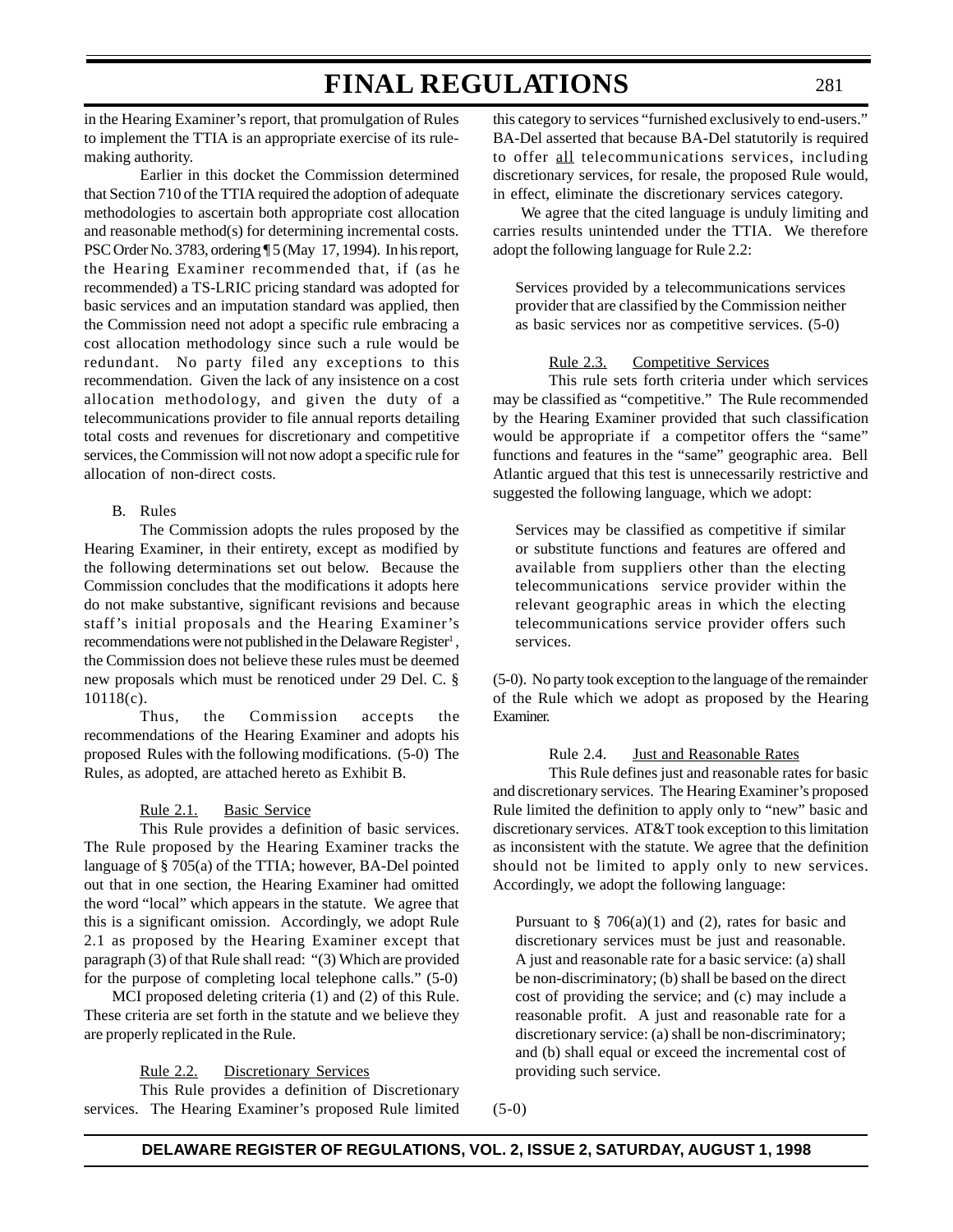### Rule 2.5. Same or Similar; Substitute

This Rule defines criteria under which a service or product may be found to have the "same or similar" capabilities as another service. Again, Bell Atlantic proposed revising the Hearing Examiner's Rule to eliminate the requirements that services have "the same" capabilities or functions and that alternate services be provided at "substantially equivalent" rates terms and conditions. BA-Del argued that services could function as substitutes in the market place without meeting these criteria. For its part, Staff proposed revising the Rule to clarify that the alternate service or product must be offered in a comparable geographic area.

We agree with BA-Del that the language proposed by the Hearing Examiner is too narrow. We similarly agree with Staff that the Rule should make reference to the geographic area in which the alternate service is provided; however, we believe that in this respect the Rule should track the language of § 705 of the TTIA. Accordingly, we adopt the following language:

A service or product shall not be deemed to have similar or substitute capabilities as service provided by an electing telecommunications service provider, or to be a similar or a substitute service or product, unless: (1) an unaffiliated provider is able to offer the alternative service or product in the relevant geographic area; (2) the service or product is capable of providing comparable functions or benefits as the telecommunications service provider's service to which it is being compared; and (3) customers are likely to perceive the services as similar or a substitute.

(5-0). Since the text of the Rule no longer refers to "same" capabilities, the caption shall be amended as well and shall be "Similar or Substitute."

#### Rule 2.13. Incremental Cost

The Hearing Examiner's text of this Rule contains a cross reference to "Rule 8" of the proposed Rules. Staff pointed out that this appears to be a typographical error since the reference is to the substance of Rule 7 and the Proposed Rules contain no Rule 8. We agree to make this correction. (5-0)

### Rule 2.15. Essential Service

In this section, the Hearing Examiner proposed a definition of "Essential Service." The text of the Proposed Rules do not further employ this term. Accordingly, Staff suggested that it be deleted. We agree. (5-0)

#### Section 3.0. Annual Price Index Filings

Section 3.0 deals, generally, with the mechanisms

for adjusting rates under the TTIA. Rules 3.1 through 3.4 address filing requirements and price adjustment mechanisms applicable to basic services. The parties took a variety of exceptions to the Hearing Examiner's proposed Rules in this area. In particular, both Staff and BA-Del suggested substantial modification to the Hearing Examiner's Rule 3.4.3 concerning application of the price index. Both Staff's and BA-Del's proposed revisions are offered to provide the Commission and BA-Del additional flexibility in implementing rate changes indicated by application of the price index. We accepted Staff's version (3 voting in favor, 2 opposed). BA-Del suggested revising Rule 3.1 to give itself the ability, with Commission approval, to implement price adjustments throughout the year, rather than only at the time of its price index filing. We agreed that such increased flexibility is appropriate and accepted BA-Del's language. (5-0)

On further discussion, the Commission recognized that the Commission's goal of allowing a greater degree of flexibility in the implementation and timing of price adjustments indicated under the price index formula would be furthered by allowing the parties an opportunity to jointly propose a single consistent revised version of Section 3.0. We directed the Staff to undertake to submit such a proposed revision to us, after consultation with the other parties (5- 0), and further directed Staff that, to the extent our previous votes concerning Rule 3.4.3 and 3.1 might have been inconsistent with the language of a unified revision of this portion of the Rules, it need not defer to those earlier votes. (5-0)

After the first deliberation, Staff submitted revised versions of Rules 3.1 through 3.4 to which the other parties do not object. We are satisfied that this submission accurately reflects our intentions and hereby adopt these revised rules. (5-0)

#### Rules 3.1 through 3.4 shall read:

3.1. Annual Price Index Report. The telecommunications service provider shall submit to the Commission and interested parties on an annual basis a Price Index Report (the "PI Report"). The filing of the PI Report shall be subject to the following requirements.

3.2. Timing and notice of PI Report. No later than March 31 of each year, the electing telecommunications service provider shall file with the Commission its Annual PI Report which shall identify the beginning and ending values for the GDP-PI as defined in Rule 3.41 and based thereon provide a calculation of the new PI to be applicable for the coming 12-month period. The telecommunications service provider shall give notice of the details of such filings in accordance with Rule 2.10 and newspaper notice in accordance with Rule 2.11. The Commission will, to the extent possible, approve or adjust the PI Report no later than 120 days after such filing.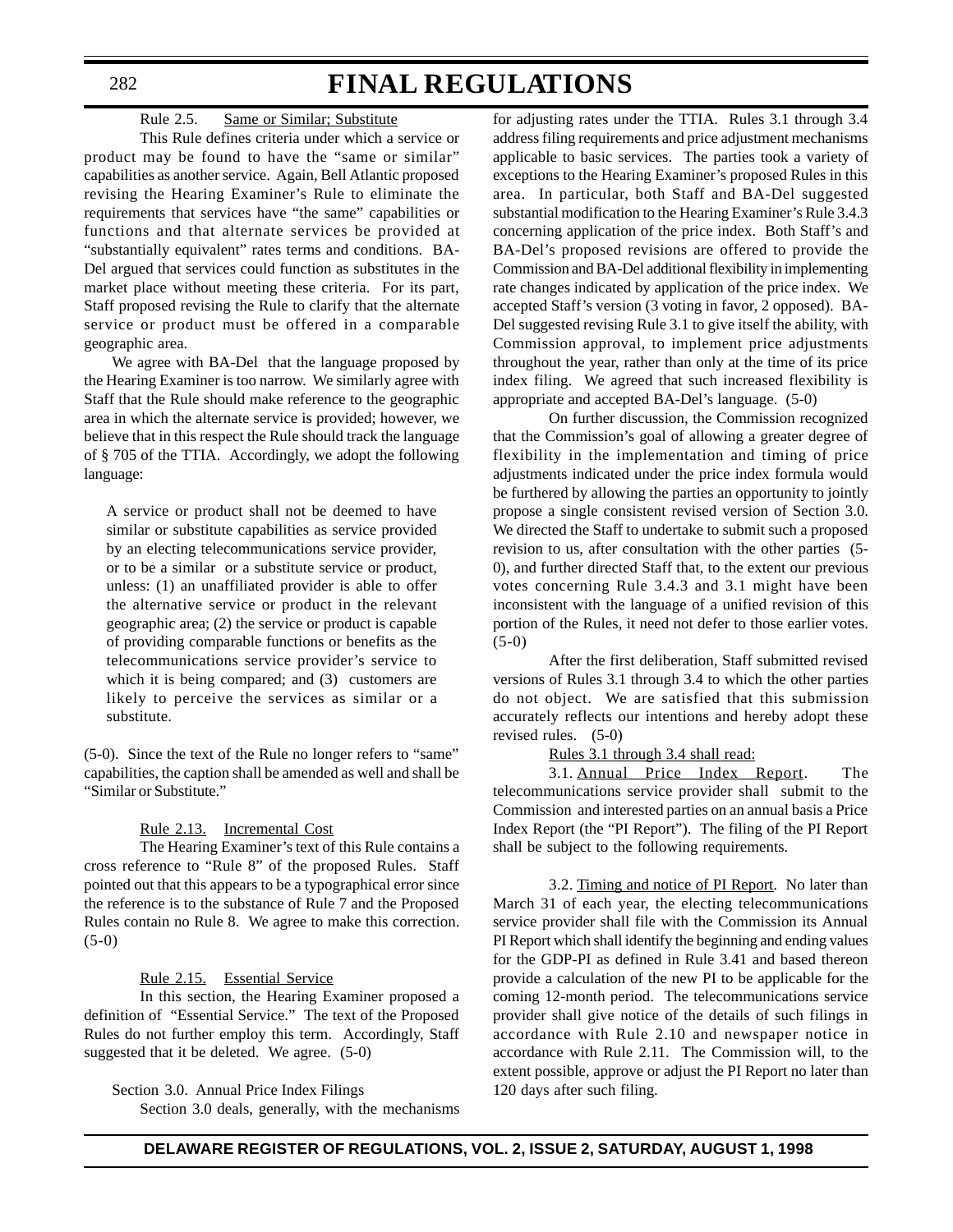3.3 Extension for filing a PI Report. The Commission may, for good cause shown, grant an extension to a telecommunications service provider for filing its annual PI Report. The telecommunications service provider shall notify the Commission promptly, file a request for a delay and suggested revised dates. The Commission may set a new date on which the filing will be submitted.

3.4. Rate adjustment mechanism for basic services. Rates for basic services may be adjusted consistent with the new PI throughout the calendar year upon approval by the Commission, but a rate for a basic service may not be changed based on the PI more than once in any calendar year.

3.4.1. Price Index. The Price Index ("PI") shall initially be set at 100 and shall be computed annually according to the following formula:

$$
PI_{\text{new}} = PI_{\text{old}} \; x \; [1 + \text{DGDP-PI} \; -X \pm Z)
$$

where

 $PI<sub>new</sub> = PI$  for current year

 $\text{PI}_{\text{old}}$  = Calculated PI for previous year

 $DGDP-PI = Percentage change in Gross Domestic$ Product fixed weight Price Index (expressed as decimal), for the most recent 12-month period available at the time of filing, as published by the United States Department of Commerce.

 $X =$ The productivity offset factor, where the produc tivity offset shall be 3% applied annually.

 $Z =$ The combined positive and negative effects of exogenous changes in the telecommunications service provider's costs of providing telecommunications services, measured as a percentage of previous years' revenues that are explicitly the result of unforeseen changes in the tele communications service provider's cost as defined in Rule 2.8.

3.4.2. Exogenous cost adjustments. Upon the application of any ratepayer or the telecommunications service provider, rates for basic services may be adjusted with approval by the Commission in order to reflect exogenous costs, as defined in Rule 2.8. Application by a service provider for exogenous cost adjustments, whether increases or decreases, may be filed once per calendar year in conjunction with the annual PI Report, as detailed in Rule 3.1.

3.4.3. Filing Requirements for PI Report. The PI shall be based upon the GDP-PI as defined in Rule 3.4.1 and appropriate exogenous cost adjustments (also referred to as "Z" adjustments), as provided for in Rule 2.8.

The PI Report shall contain supporting documentation and calculations (including documentation and calculations to support Z adjustments), and the telecommunications service provider shall, to the extent possible, respond to any requests for additional information propounded by the Commission's Staff within ten (10) business days of the receipt of such request by the telecommunications service provider.

3.4.4. Rate Increases for Basic Services. Increases in rates for basic services may not exceed that permitted by the application of the PI set forth in Rule 3.2. At its option, the telecommunications service provider filing the PI Report may seek, simultaneous with the filing of the Report, Commission approval for basic service rate increases permitted by application of the PI. The Commission shall render a decision on such proposed rate increases within120 days of filing.

In the event that the telecommunications service provider chooses to seek approval of basic service rate increases permitted by application of the PI at any time other than simultaneous with its annual PI Report, the provider shall file the rate change with the Commission and shall give notice in accordance with Rules 2.10 and 2.11. The Commission shall render a decision on such proposed rates within 120 days from such filing.

3.4.5. Rate Decreases for Basic Services. In years when the  $PI_{new}$  is less than  $PI_{old}$ , the telecommunications service provider shall decrease rates by no less than the change in the PI; provided, however, that the Commission may, for good cause shown, permit the requesting service provider to aggregate the resulting negative rate change and (1) apply the amount to less than all basic services; provided, however, that the aggregated amount shall be allocated equitably among residential, business and interexchange classes of customers, or (2) hold it in reserve and apply it in subsequent years, along with an amount representing interest at the rate established in Regulation Docket No. 11 for the period in which the telecommunications service provider reserved the rate decrease. In years when the  $PI_{new}$  is less than the  $PI_{old}$  the telecommunications service provider shall seek, simultaneous with the filing of the Report, Commission approval for basic service rate decreases indicated by the application of PI, or approval for aggregating or reserving such decreases as permitted by subparagraphs (1) and (2) of this Rule 3.4.5. The Commission shall render a decision on such proposal within 120 days from such filing.

Notwithstanding the provisions of this Rule 3.4.5, the telecommunications service provider, consistent with Section  $707(c)(2)$ , may elect to decrease rates in circumstances where the PI would permit otherwise and may decrease rates in an amount greater than would be required by the PI.

We note that adoption of these revised Rules also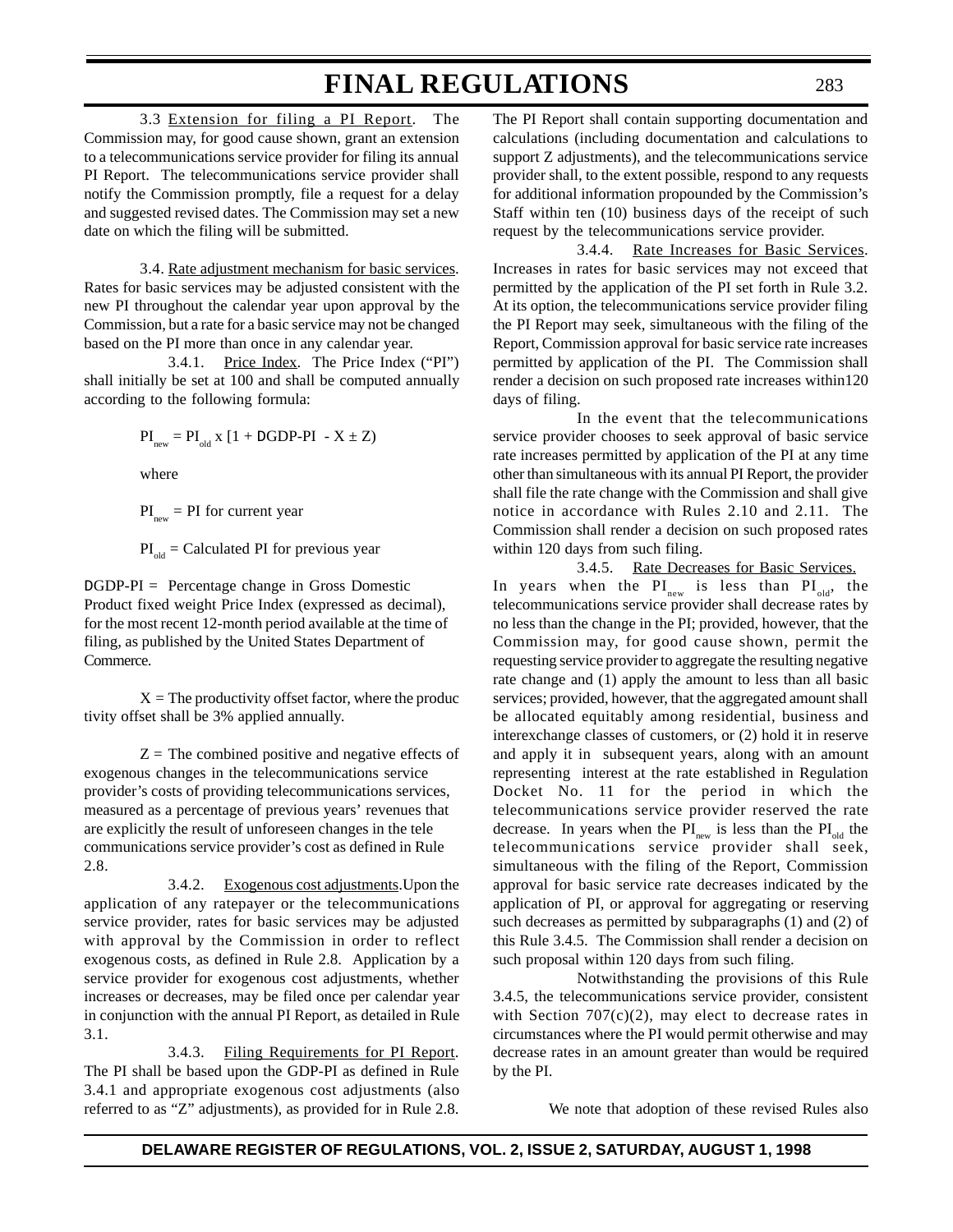#### 284

# **FINAL REGULATIONS**

entails revision, for consistency, of other portions of Section 3. Thus, the Hearing Examiner's proposed Rule 3.7 defining "Z adjustments" under the price index formula is deleted as it is redundant with new Rule 3.4.3. Similarly, the language of Hearing Examiner's Rules 3.10 and 3.11 (now renumbered as Rules 3.9 and 3.10) required minor revisions to their language to make them consistent. We hereby adopt those revisions. (5-0)

Rule 3.6. Rate Adjustments or Other Changes to the Terms and Conditions for Competitive Services

This Rule requires, among other things, that the telecommunications service provider shall provide written noticeto the Commission within 72 hours of a change to the prices, terms or conditions for competitive service. BA-Del tookexception to this provision but withdrew its exception at the time of the Commission's consideration. We therefore adopt the Hearing Examiner's proposed Rule. (5-0)

#### Rule 3.8. Prohibition Against Cross-Subsidization

This Rule sets forth the statutory prohibition against cross-subsidization. The Hearing Examiner's proposed Rule additionally addressed other matters. Staff proposed to delete this additional language as it duplicated provisions in other sections of these Rules. We agree. The text of the Rule shall be:

> In compliance with Section 710(a) of the Act, cross-subsidization of competitive services with revenue generated from basic services or discretionary services is prohibited.

Rule 3.9 (now Rule 3.8) Exogenous Cost Filing **Requirements** 

This Rule sets out the filing requirements that a telecommunications service provider must make to show the occurrence of an exogenous cost under the price index formula. BA-Del took exception to that portion of the Rule which required a telecommunications service provider to include information concerning the extent to which the claimed exogenous event is a unique and specific event affecting local exchange telecommunications providers and/or Delaware public utilities. Staff explained that this requirement is intended to give the Commission the information it requires to differentiate between cost changes which are reflected in the GDP-PI and those which are not. We agree with Staff that the requirement is appropriate. (5-0)

The DPA suggested specifying that the Rule provide that exogenous cost increases or decreases must be spread equitably between the basic, discretionary and competitive service categories. We decline to make this change as we believe this consideration can be taken into account at the time of the cost change. (5-0)

Rule 3.10 (now 3.9) Filing Requirements for Discretionary Services

The Hearing Examiner's proposed Rule requires, in subparagraph (3), the telecommunications service provider to submit with its annual price filing "a list of basic services used to deliver [Discretionary] services." The Rule further provides as an example of such underlying basic services, "loops, switching functions, etc." While not objecting to the requirement that it submit a list of underlying services, BA-Del argued that it is unnecessary to provide examples of such services in the Rule and that, in particular, "loops" and "switching functions" are arguably not "services" at all. Further, BA-Del proposed clarifying the initial sentence of proposed Rule 3.10. We agree with BA-Del on both points, though we do not reach the issue of whether "loops" and "switching functions" are or are not "services." Accordingly, we adopt the following language:

> The telecommunications service provider shall submit, with its annual PI Report, discretionary service data including:

> > \* \* \*

(3) A list of basic services herein used separately or in combination in order to deliver the services. (5-0)

Rule 3.11 (now 3.10) Filing Requirements for Competitive Services

BA-Del again suggested omitting the parenthetical in subparagraph (3) of this Proposed Rule which lists "loops" and "switching functions" as examples of "basic services" that may be used to deliver a competitive service. For the reasons stated above, we will delete this language from the Rule though, again the Commission does not reach the issue of whether "loops" and "switching functions" are or are not services. (5-0)

#### Rule 3.12 (now 3.11) Unbundling Require ments For Competitive Services

The Hearing Examiner's proposed Rule requires telecommunications service providers to provide access to "all components of their basic and competitive services on an unbundled basis at any technically feasible point on rates that are just, reasonable and non-discriminatory." BA-Del proposed striking the requirement that access be provided to "components" of basic or discretionary services (rather than to the services themselves) and further proposed striking the requirements that such access be provided at a technically feasible point and on rates that are just, reasonable and nondiscriminatory. BA-Del explained that it was concerned that these provisions might ultimately be interpreted in a manner inconsistent with the requirements imposed by the Telecommunications Act of 1996. Staff urged that the Hearing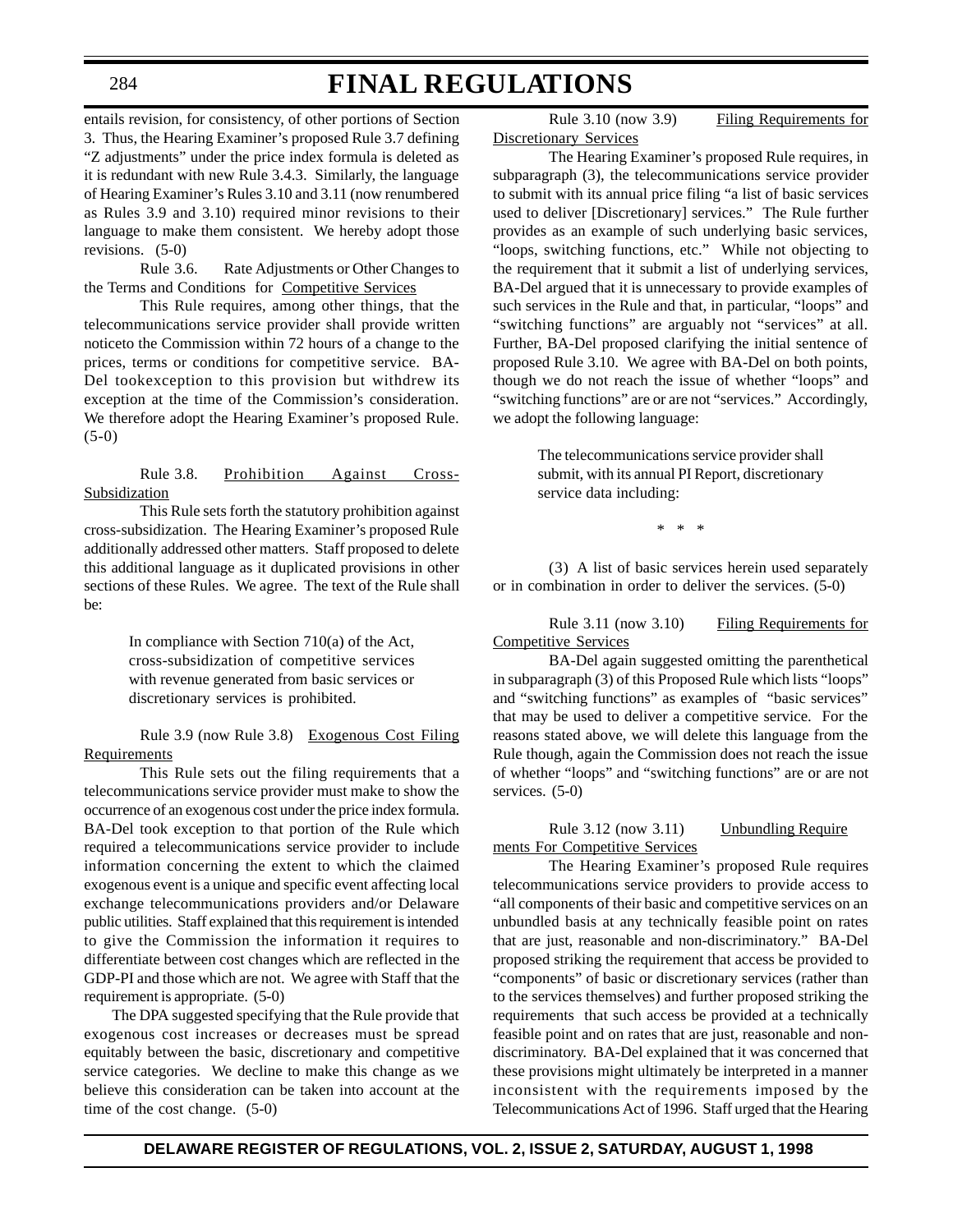Examiner's language be adopted as proposed. We agree. Accordingly, we adopt the Hearing Examiner's proposed Rule.  $(5-0)$ 

#### Proposed AT&T Rule 3.13

AT&T proposed adding a new Rule to Section 3 allowing "interested persons" to obtain discovery from the telecommunications service provider within ten days of a price index filing. We agree with BA-Del that this Rule is unnecessary. We reserve to the Commission the right to allow discovery in appropriate cases. (5-0)

Rule 4.1.3.1 Competitive Services Test

This Rule defines the criteria by which a service may be judged to be "competitive." The Hearing Examiner adopted standards which track the language of the TTIA. MCI suggested revising these criteria to require a complete absence of barriers to entry and pricing at economic cost. The Commission believes it more appropriate to track the statutory criteria and accordingly adopts the Hearing Examiner's proposed Rule. (5-0)

### Rule 5.3. Notice Requirements

The Hearing Examiner's proposed Rule requires a party petitioning for service reclassification to publish notice thereof. AT&T and the Public Advocate suggested that the Rule be revised to reflect the requirement of  $\S 706(a)(4)$  of the TTIA that notice also be served on interested interexchange telecommunications carriers and the Division of the Public Advocate. The Commission agrees this modification should be made. The Commission directed Staff to propose the necessary language, which it has done. We therefore adopt proposed revisions to Rule 5.3. The Rule shall read:

Any petition for reclassification shall be filed by the petitioning party concurrently with the Commission and the telecommunications service provider, no less than thirty (30) days prior to the proposed implementation date for the reclassified service. The petitioning party shall public newspaper notice pursuant to Rule 2.11. Such notice shall specifically describe the proposed filing and the effect of Commission approval of such filing, and shall state that written comments may be filed with the Commission for its consideration. In addition, the petitioning party shall serve a copy of the petition for reclassification on all interexchange telecommunications carriers and service providers who have submitted a written request for such notice with the petitioning party and the Commission, and on the Division of the Public Advocate.

(5-0)

Rule 5.4. Opportunity for Comment by Interested Parties

The Hearing Examiner's Proposed Rule set forth time periods within which interested parties may file comments concerning petitions for reclassification and within which the Commission is to render a decision. BA-Del suggested revisions to these time periods. The parties conferred prior to the Commission's consideration and submitted a jointly proposed modification to the Rule which the Commission accepts. The language of the Rule shall be:

Interested persons may file comments with the Commission regarding any petition for reclassification and may also request that the Commission hold an evidentiary hearing on such petition. Comments shall be due twenty (20) days following the date of publication of newspaper notice. The Commission may, for good cause shown, extend the comment period and the effective date for a specific petition. However, the Commission shall issue a final order on a petition to reclassify a service within one hundred twenty (120) days after the petition date.

(5-0)

Rule 7.1. Definition of Incremental Costs Used for the Determination of a Service Price Floor and the Determination of a Service Price Floor and the Determination of an Absence of Category Cross-Subsidization

As pointed out by AT&T, the caption of this Rule contains typographical errors. It shall be revised to read "Definition of Incremental Costs to be Used to Determine a Service Price Floor." (5-0)

Rule 7.2. Additional Use of Incremental Costs In the Calculation of a Price Floor For Discretionary and Competitive Services

Rules 7.2.1 and 7.2.2 set forth the imputation test governing rates for discretionary and competitive services. Under the Hearing Examiner's proposed formulation, the revenue resulting from a proposed rate must equal or exceed the revenue resulting from the sum of the rates which another telecommunications provider "must use" in provision of the service, plus additional factors. AT&T suggested replacing the phrase "must use" with the phrase "typically uses" since, in absolute terms, no service provider "must use" any service. AT&T further suggested a definition of the phrase "typically uses" with which the other parties are in agreement. We therefore adopt AT&T's proposed revisions to Rules 7.1 and 7.2. The Rules shall read:

Rule 7.2.1. That the revenue resulting from the proposed rate for a Discretionary Service equals or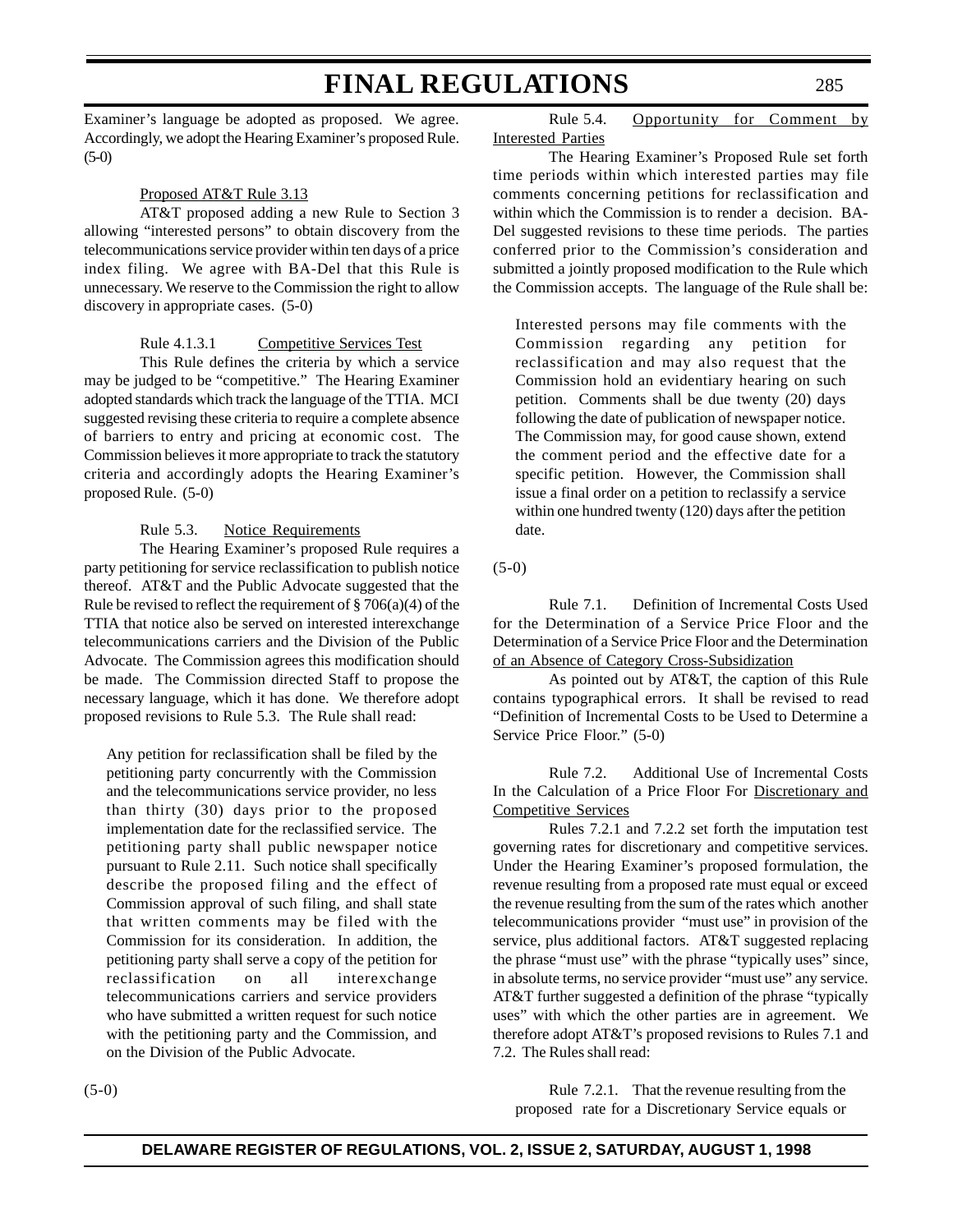exceeds the revenue resulting from the sum of the rate(s) for the Basic Services which another telecommunications service provider typically uses in its provision, plus any additional incremental costs incurred by the electing telecommunications service provider and not associated with the rate(s) for the Basic Services that are used to provide the Discretionary Service. In determining when another telecommunications service provider "typically uses" a Basic Service in its provision of a competing Discretionary Service, the Commission shall consider the current practices of other providers, whether technically feasible, economically reasonable alternatives exist for the underlying Basic Services, and such other factors as the Commission deems appropriate.

Rule 7.2.2 That the revenue resulting from the proposed rate for a Competitive Service equals or exceeds the revenue resulting from the rate(s) for Basic and Discretionary Services which another telecommunications service provider typically uses in its provision, plus any additional incremental costs incurred by the electing telecommunications service provider and not associated with the rate(s) for such Basic and Discretionary Services that are used to provide the Competitive Service. In determining when another telecommunications service provider "typically uses" a Basic or Discretionary Service in its provision of a competing Competitive Service, the Commission shall consider the current practices of other providers, whether technically feasible, economically reasonable alternatives exist for the underlying Basic and Discretionary Services and such other factors as the Commission deems appropriate.

#### (5-0)

Rule 7.2.3 applies the imputation test to individual customer contracts. The Hearing Examiner's proposed rule requires each service in an individual customer contract to meet the imputation standard. BA-Del suggested revising the Rule to apply the standard to the contract as an aggregate rather than to the individual services provided therein. Staff agreed with this change and we believe it to be reasonable. Rule 7.2.3 shall read:

Individual customer contracts that include Discretionary or Competitive Services with underlying Basic or Discretionary Services that competitors typically use to compete with BA-Del must satisfy the requirements of Rule 7.2.1 and 7.2.2, as applied to the complete contract price.  $(5-0)$ 

Rule 7.3. Total Service Long Run Incremental

Cost Study Methodology

Rule 7.3.1 establishes the general methodology for performing TSLRIC cost studies. The DPA took exception, arguing that the Commission should adopt the incremental cost rules proposed by the DPA's consultant as the appropriate costing methodology, instead of TSLRIC. The Commissioners conclude that use of TSLRIC as proposed by the Hearing Examiner is appropriate. (5-0)

#### Rule 7.3.1.7.Cost of Money

The Hearing Examiner's proposed Rule required that the telecommunications service provider fully document its assumptions concerning the cost of money. The Commission believes this Rule to be too narrowly phrased. Instead, the telecommunications service provider should be required to fully document all assumptions used, not merely the cost of money. Accordingly, the Commission adopts the following Rule.

Assumptions. The telecommunication service provider shall fully document all assumptions used to compute the proposed TSLRIC prices.

### (5-0)

Rule 7.3.2. Administrative Requirements.

This Rule imposes certain requirements on the telecommunications service provider to provide cost study and other information. Both Staff and BA-Del propose changes intended to clarify the scope of the Rule. The DPA requested an express requirement that it should receive copies of all materials produced. The Commission adopts Staff's proposed rephrasing together with the DPA's comments. The Rule we adopt is:

The telecommunications service provider shall produce available documentation for all incremental cost studies performed in compliance with this Rule. Such documentation shall be substantively equivalent to that provided by Bell Atlantic-Delaware, Inc. in connection with incremental cost studies at the time of the adoption of these rules. The telecommunications service provider shall provide a copy of all documentation produced to the Division of the Public Advocate.

(5-0)

Rule 7.4. The Application of the TSLRIC Price Floor and Imputation Standard.

Rule 7.4.1. requires that, in applying the TSLRIC price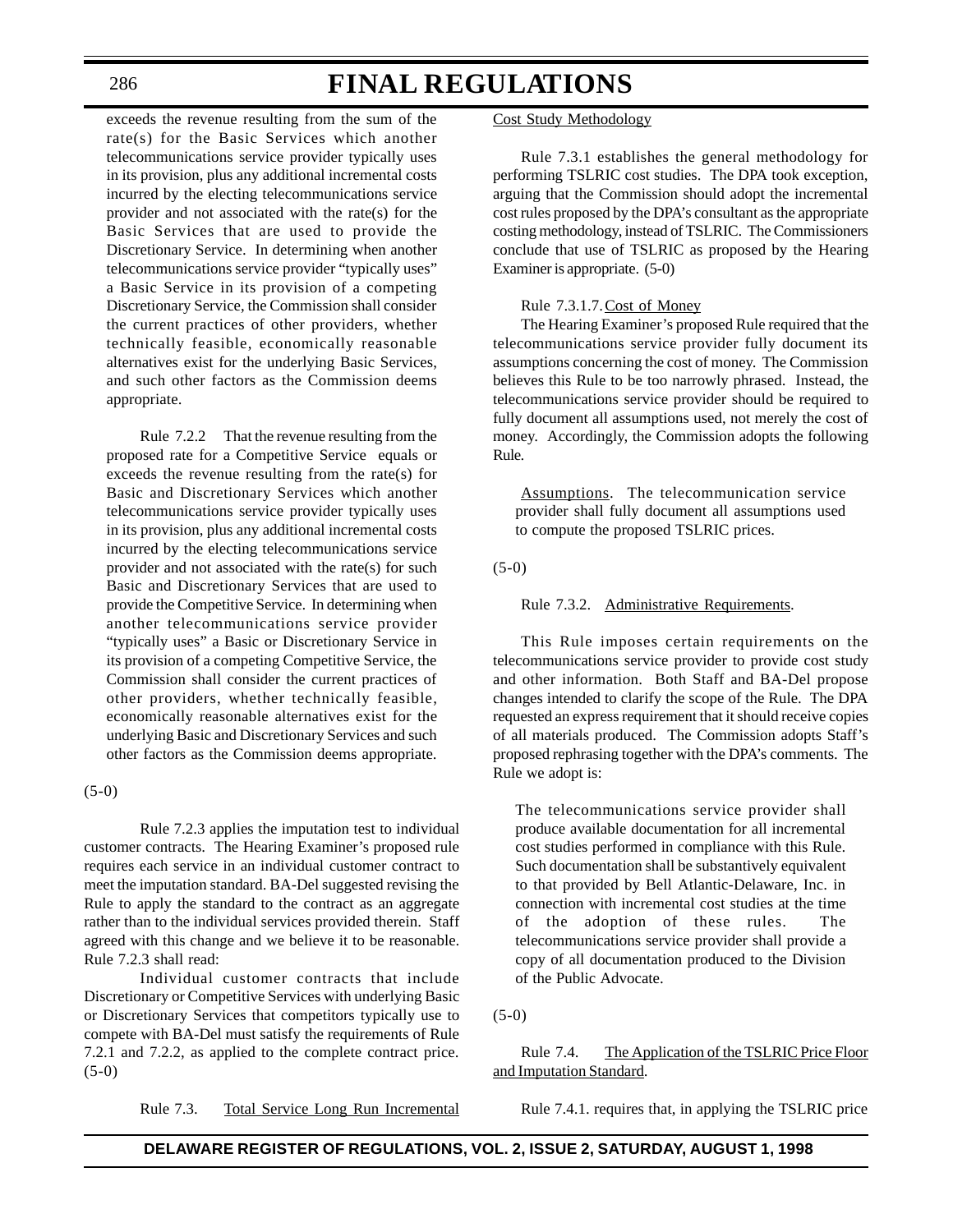floor and imputation standard, the revenue associated with a particular Basic Service offering must be sufficient to meet its TSLRIC price floor, unless otherwise authorized by the Commission. The DPA proposed elimination of this Rule for the reason that it is inappropriate to authorize the Commission to allow any basic service to be priced below cost. The Commission rejects this position and accepts the Rule as proposed by the Hearing Examiner. (5-0)

Notice to DPA. The DPA requested the Hearing Examiner's rules 3.0, 5.3 and 7.3.2 be amended to require a telecommunications service provider to serve the DPA with all documentation provided to Staff. The Rules as adopted require such service. (5-0)

NOW, THEREFORE, it is hereby ORDERED this 9th day of June, 1998:

1. The Rules and Regulations for Implementing the Telecommunications Technology Investment Act attached hereto as Exhibit "B" shall be and hereby are adopted.

2. The Secretary of the Commission shall arrange for publication of this Order and the Rules in the Delaware Registrar of Regulations at the earliest possible date.

3. The effective date of this Order shall be ten (10) days from the date of the publication of this Order and the Rules in the Delaware Registrar of Regulations.

4. The Commission reserves jurisdiction to enter such other and further orders in this matter as it may deem appropriate.

#### BY ORDER OF THE COMMISSION:

Joshua M. Twilley, Vice Chairman, Arnetta McRae, Commissioner John R. McClelland, Commissioner

ATTEST: Karen J. Nickerson Acting Secretary

#### EXHIBIT "B"

### BEFORE THE PUBLIC SERVICE COMMISSION OF THE STATE OF DELAWARE

| IN THE MATTER OF                 |                   |
|----------------------------------|-------------------|
| <b>THE DEVELOPMENT OF</b>        |                   |
| REGULATIONS FOR THE              | <b>REGULATION</b> |
| <b>IMPLEMENTATION OF THE</b>     | DOCKET NO. 41     |
| <b>TELECOMMUNICATIONS</b>        |                   |
| <b>TECHNOLOGY INVESTMENT</b>     |                   |
| ACT RULES AND REGULATIONS        |                   |
| FOR IMPLEMENTING THE             |                   |
| <b>TELECOMMUNICATIONS</b>        |                   |
| <b>TECHNOLOGY INVESTMENT ACT</b> |                   |
|                                  |                   |

### RULES AND REGULATIONS FOR IMPLEMENTING THE TELECOMMUNICATIONS TECHNOLOGY INVESTMENT ACT

§ 1.0 Applicability. These rules shall apply only to telecommunications service providers that elect, pursuant to Section 704 of Subchapter VII of Title 26 of the Delaware Code Annotated, hereinafter, the "Act", to have rates and prices governed by the Telecommunications Technology Investment Act ("TTIA").

#### § 2.0 Definition of Terms.

2.1. Basic service shall mean those local exchange carrier telecommunications services: (1) which are offered in the absence of services or products with the same or similar capabilities offered by another service provider; (2) for which significant barriers exist impeding entry into the market; (3) which are provided for the purpose of completing local telephone calls; (4) which are for the purpose of providing access to the local exchange carrier's network; or (5) which are purchased as necessary components for other providers of telecommunications services to offer, exclusive of stand-alone resale offerings, their telecommunications services. Unless and until the Commission shall determine otherwise pursuant to § 706 of this title, "basic services" shall include the following:

(1) Residence, business, public and semipublic "dial tone line" services;

(2) Residence, business and public "local usage services;"

(3) "Switched access" services;

(4) "Exchange access component of centrex" service;

(5) "White pages listings; whether listed, non-listed or private;"

(6) "Local directory assistance service;"

(7) "Telecommunications relay service;"

(8) "911 enhanced emergency system;"

- (9) "Direct inward dialing" for PBX trunks;
- (10) "Basic service elements;"
- (11) "TouchTone service;"
- (12) "ISDN service" and features;
- (13) "Basic rate interfaces;"
- (14) "Primary rate interfaces;"

(15) Services categorized as "basic serving arrangements" except for "high capacity special services" (1.544mb and above); and

(16) "Complementary network services" except as provided by a local exchange carrier to end users or for standalone resale.

The Commission may, after notice and hearing, classify other telecommunications services as basic services.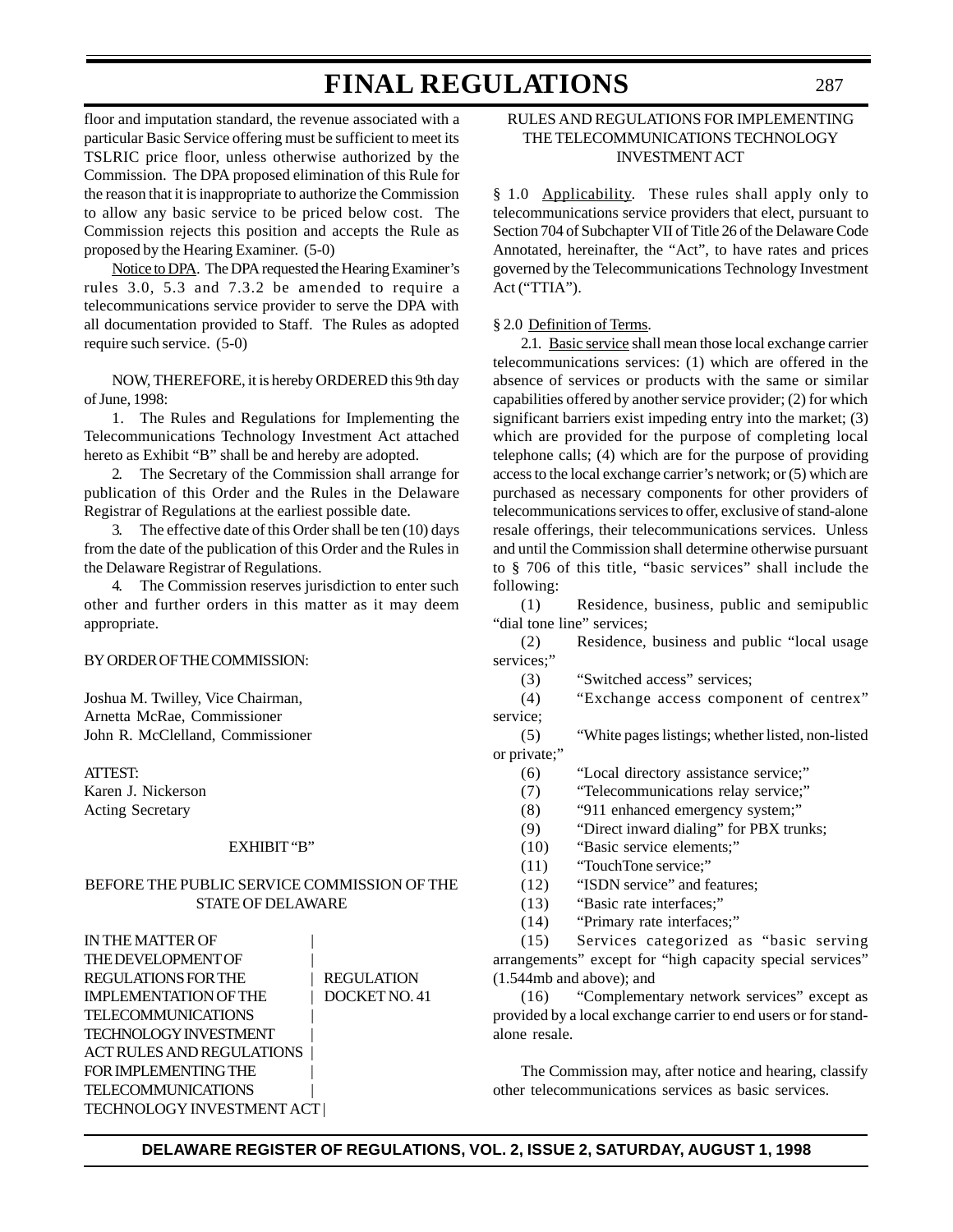2.2 Discretionary services. Services provided by a telecommunications service provider that are classified by the Commission neither as basic services nor as competitive services.

2.3. Competitive services. Services may be classified as competitive if similar or substitute functions and features are offered and available from suppliers other than the electing telecommunications service provider within the relevant geographic areas in which the electing telecommunications service provider offers such services. The provision of services in this category may require the use of plant and/or other resources of the electing telecommunications service provider which are also used by the telecommunications service provider jointly or in common for purposes of producing and/or furnishing services classified as basic, discretionary, or competitive. For any service provided by a telecommunications service provider to be classified by the Commission as competitive, the Commission shall have determined that all of the market conditions set forth in Section 705 (c) of the TTIA and Rule 4.1.3.1. exist with respect to such service. In addition, the Commission may consider any other factors it deems relevant and in the substantial public interest in making its determination regarding classification of a service as competitive, including, but not limited to, those factors enumerated in Rule 4.1.3.1. All competitive services shall be presumed to receive above-the-line regulatory treatment unless expressly assigned by the Commission to below-the-line treatment upon a finding, made pursuant to these Rules, that all of the criteria required for the transfer of a service or activity from above-the-line to below-the-line regulatory treatment have been satisfied.

2.4. Just and Reasonable Rates. Pursuant to §706 (a) (1) and (2), rates for basic and discretionary services must be just and reasonable. A just and reasonable rate for a basic service: (a) shall be non-discriminatory; (b) shall be based on the direct cost of providing the service; and (c) may include a reasonable profit. A just and reasonable rate for a discretionary service: (a) shall be non-discriminatory; and (b) shall equal or exceed the incremental cost of providing such service.

2.5. Similar or substitute. A service or product shall not be deemed to have similar or substitute capabilities as service provided by an electing telecommunications service provider, or to be a similar or a substitute service or product, unless: (1) an unaffiliated provider is able to offer the alternative service or product in the relevant geographic area; (2) the service or product is capable of providing comparable functions or benefits as the telecommunications service provider's service to which it is being compared; and (3) customers are likely to perceive the services as similar or a substitute.

2.6. Present and viable. The terms "present" and "viable"

may be defined differently depending on the characteristics of the market for the service in question. Therefore, the Commission shall, on a case-by-case basis, determine the definitions of these terms.

2.7. Barriers to market entry. Barriers to market entry may include any significant legal, regulatory, or economic factors that inhibit entry into the market, including, but not limited to, certification or franchise requirements, requirements for easements or rights-of-way, pre-qualification financial requirements, or exceptionally high start-up costs. The Commission shall, on a case-by-case basis, determine the definition of these terms.

2.8. Exogenous costs; unforeseen cost changes. Costs that reflect an unforeseen change in the telecommunications service provider's costs of providing telecommunications services, which change occurs for reasons beyond the control of the electing telecommunications service provider. Such change may include, but not be limited to, legal or regulatory changes which affect such costs, the method of accounting for such costs, or taxes applicable to the service provider.

2.9. Day. Any reference to a certain number of days shall be interpreted to mean calendar days unless otherwise noted.

2.10. Notice. Unless otherwise specified, notice shall, at a minimum, consist of concurrent service of all documents required to be filed with the Commission on: (a) the Public Advocate; and (b) all interested persons that submit a written request to the Commission to provide such notice, pursuant to an appropriate proprietary agreement, to the extent that any such documents contain information claimed to be proprietary. To the extent such proprietary documents are filed, and interested persons have submitted a written request for notice but have not executed an appropriate proprietary agreement, the telecommunications service provider shall provide an expurgated version of the notice to such parties.

2.11. Newspaper notice. Newspaper notice shall consist of publication of the required information, in a format and manner consistent with the provisions of 26 Del. C. §102A.

2.12. Telecommunications Service Provider; Electing Telecommunications Service Provider. A telecommunications service provider, otherwise subject to regulation by the Commission under Chapter I, Subchapter III of Title 26 of the Delaware Code Annotated, who elects in accordance with Section 704 of the TTIA, to be governed by the provisions of the TTIA.

2.13. Incremental cost. Incremental Cost shall be defined as long run, forward-looking, incremental costs calculated in accordance with the principles, guidelines, and requirements set forth in Section 7.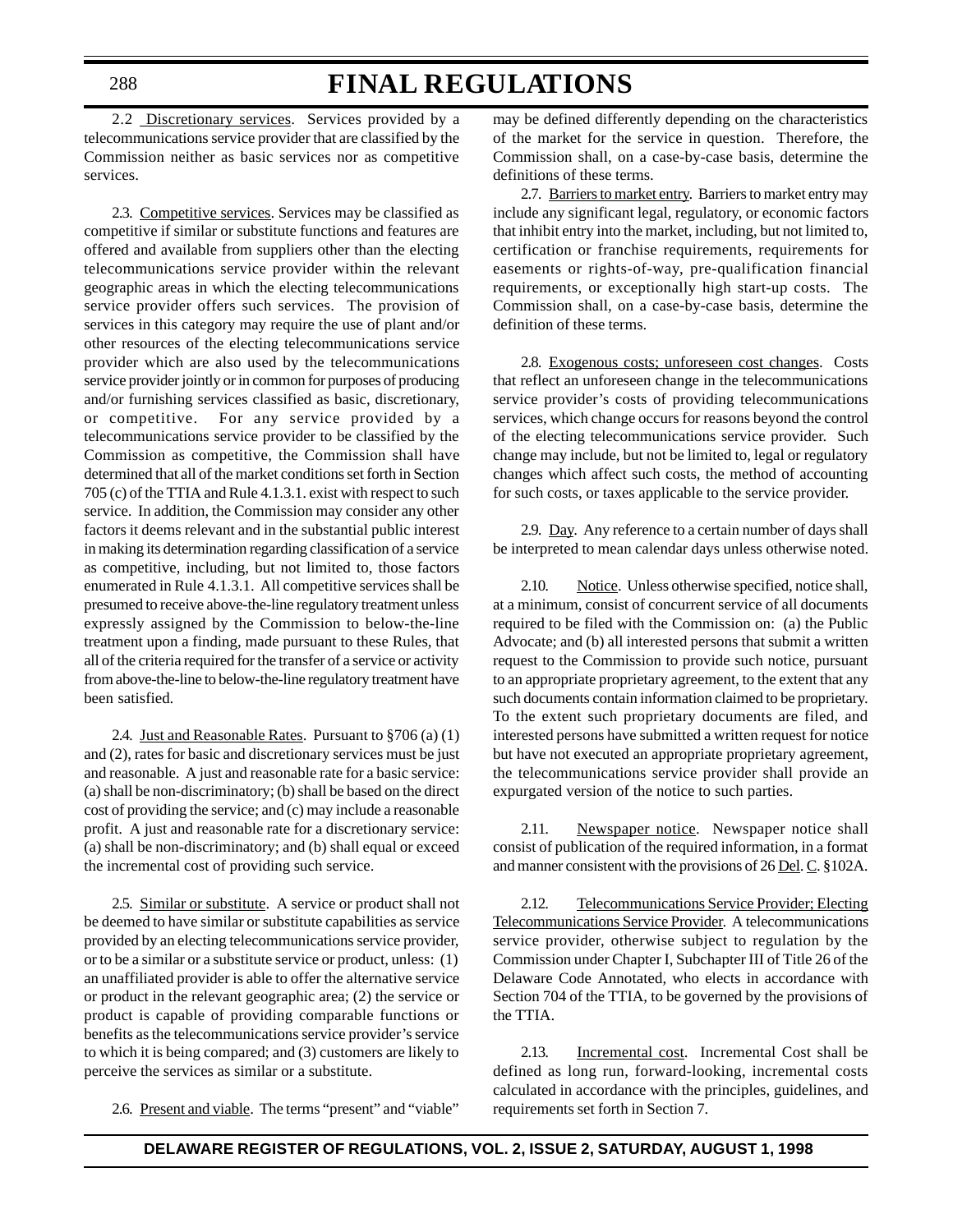2.14. Service. As used herein, the term "service" shall include any discrete, identifiable telecommunications service, specifically delineated as such in the telecommunications service provider's tariff and/or price lists, and/or legally classified as a competitive service, or determined by Order of the Commission to be specifically delineated in such tariff and/or price lists, in accordance with the TTIA and these rules.

§3.0. Annual Price Index Filings.

3.1. Annual Price Index Report.The telecommunications service provider shall submit to the Commission and interested parties on an annual basis a Price Index Report (the "PI Report"). The filing of the PI Report shall be subject to the following requirements.

3.2. Timing and notice of PI Report. No later than March 31 of each year, the electing telecommunications service provider shall file with the Commission its Annual PI Report which shall identify the beginning and ending values for the GDP-PI as defined in Rule 3.4.1. and based thereon provide a calculation of the new PI to be applicable for the coming 12 month period. The telecommunications service provider shall give notice of the details of such filings in accordance with Rule 2.10 and newspaper notice in accordance with Rule 2.11. The Commission will, to the extent possible, approve or adjust the PI Report no later than 120 days after such filing.

3.3 Extension for filing a PI Report. The Commission may, for good cause shown, grant an extension to a telecommunications service provider for filing its annual PI Report. The telecommunications service provider shall notify the Commission promptly, file a request for a delay and suggested revised dates. The Commission may set a new date on which the filing will be submitted.

3.4. Rate adjustment mechanism for basic services. Rates for basic services may be adjusted consistent with the new PI throughout the calendar year upon approval by the Commission, but a rate for a basic service may not be changed based on the PI more than once in any calendar year.

3.4.1. Price Index. The Price Index ("PI") shall initially be set at 100 and shall be computed annually according to the following formula:

$$
PI_{\!\! \rm new} = PI_{\rm old} \ x \ [1+{\rm DGDP\text{-}PI} \ -X \pm Z)
$$

where

 $PI_{new} = PI$  for current year

 $\text{PI}_{\text{old}}$  = Calculated PI for previous year

DGDP-PI = Percentage change in Gross Domestic

Product fixed weight Price Index (expressed as decimal), for the most recent 12-month period available at the time of filing, as published by the United States Department of Commerce.

 $X =$ The productivity offset factor, where the productivity offset shall be 3% applied annually.

 $Z =$ The combined positive and negative effects of exogenous changes in the telecommunications service provider's costs of providing telecommunications services, measured as a percentage of previous years' revenues that are explicitly the result of unforeseen changes in the telecommunications service provider's cost as defined in Rule 2.8.

3.4.2. Exogenous cost adjustments. Upon the application of any ratepayer or the telecommunications service provider, rates for basic services may be adjusted with approval by the Commission in order to reflect exogenous costs, as defined in Rule 2.8. Application by a service provider for exogenous cost adjustments, whether increases or decreases, may be filed once per calendar year in conjunction with the annual PI Report, as detailed in Rule 3.1.

3.4.3. Filing Requirements for PI Report. The PI shall be based upon the GDP-PI as defined in Rule 3.4.1 and appropriate exogenous cost adjustments (also referred to as "Z" adjustments), as provided for in Rule 2.8. The PI Report shall contain supporting documentation and calculations (including documentation and calculations to support Z adjustments), and the telecommunications service provider shall, to the extent possible, respond to any requests for additional information propounded by the Commission's Staff within ten (10) business days of the receipt of such request by the telecommunications service provider.

3.4.4. Rate Increases for Basic Services. Increases in rates for basic services may not exceed that permitted by the application of the PI set forth in Rule 3.2. At its option, the telecommunications service provider filing the PI Report may seek, simultaneous with the filing of the Report, Commission approval for basic service rate increases permitted by application of the PI. The Commission shall render a decision on such proposed rate increases within120 days of filing.

In the event that the telecommunications service provider chooses to seek approval of basic service rate increases permitted by application of the PI at any time other than simultaneous with its annual PI Report, the provider shall file the rate change with the Commission and shall give notice in accordance with Rules 2.10 and 2.11. The Commission shall render a decision on such proposed rates within 120 days from such filing.

3.4.5. Rate Decreases for Basic Services.<sup>I</sup> n years when the  $PI_{new}$  is less than  $PI_{old}$ , the telecommunications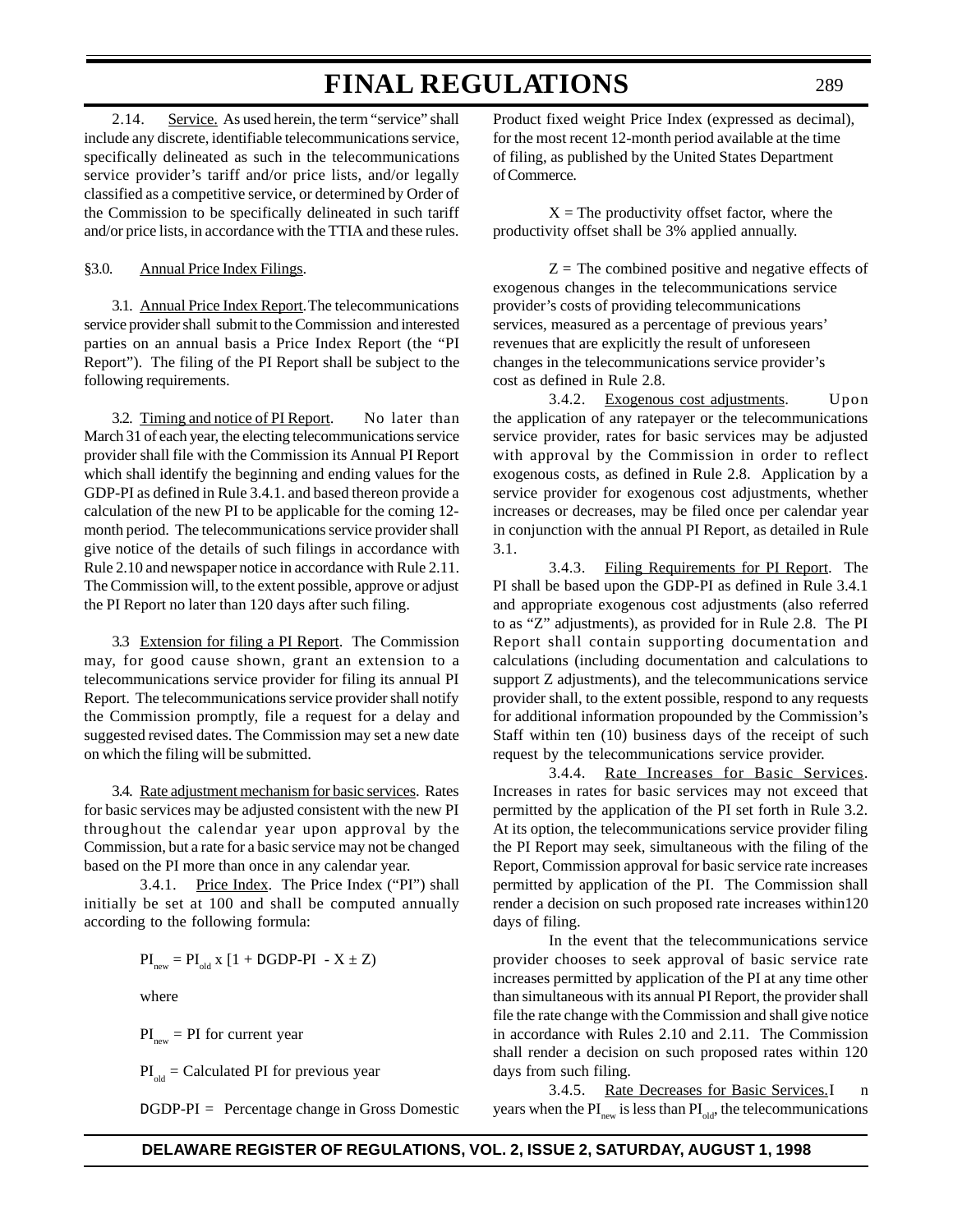service provider shall decrease rates by no less than the change in the PI; provided, however, that the Commission may, for good cause shown, permit the requesting service provider to aggregate the resulting negative rate change and (1) apply the amount to less than all basic services; provided, however, that the aggregated amount shall be allocated equitably among residential, business and interexchange classes of customers, or (2) hold it in reserve and apply it in subsequent years, along with an amount representing interest at the rate established in Regulation Docket No. 11 for the period in which the telecommunications service provider reserved the rate decrease. In years when the  $PI_{new}$  is less than the  $PI<sub>old</sub>$  the telecommunications service provider shall seek, simultaneous with the filing of the Report, Commission approval for basic service rate decreases indicated by the application of PI, or approval for aggregating or reserving such decreases as permitted by subparagraphs (1) and (2) of this Rule 3.4.5. The Commission shall render a decision on such proposal within 120 days from such filing.

Notwithstanding the provisions of this Rule 3.4.5, the telecommunications service provider, consistent with Section  $707(c)(2)$ , may elect to decrease rates in circumstances where the PI would permit otherwise and may decrease rates in an amount greater than would be required by the PI.

3.5. Rate cap for discretionary services. Discretionary service prices may not be increased by a telecommunications service provider until after one (1) year following the utility's initial election under Price Regulation. Discretionary service prices may be increased by not more than 15% per calendar year. All prices for discretionary services shall be filed with the Commission and made available for public inspection.

3.6. Rate adjustments or other changes to the terms and conditions for competitive services. Rates or terms and conditions for competitive services may be determined by the telecommunications service provider, subject to the provisions of 26 Del. C. §709. The telecommunications service provider shall provide information regarding prices, terms and conditions for competitive services to the Commission and shall, within 72 hours of a change thereto, give written notice to the Commission of such change or of a departure from such prices or terms and conditions.

3.7. Prohibition against cross-subsidization.

In compliance with Section $710(a)$  of the Act, crosssubsidization of competitive services with revenue generated from basic services or discretionary services is prohibited.

3.8. Exogenous cost filing requirements. Any proposal for recovery of exogenous costs through an adjustment to the PI mechanism must include all of the following information:

(1) a description of the exogenous event or

condition;

- (2) the date on which it occurred or became known;
- (3) the amount of the flow-through requested;
- (4) whether it is an increase or a decrease;

(5) an indication of how the increase or decrease would be spread to each of the service categories (i.e., Basic, Discretionary and Competitive);

(6) specifically how it would be spread to rates in the Basic category; and

(7) the extent to which such an event or condition has a unique and specific effect on local exchange telecommunications utilities and/or Delaware regulated public utilities by virtue of their status as such.

3.9. Filing requirements for discretionary services. The telecommunications service provider shall submit with its annual P.I. Report discretionary service data including:

(1) a list of all discretionary services;

(2) the prices for the service;

(3) a list of the basic services used separately or in combination in order to deliver the services;

(4) the total incremental cost associated with the provision of the discretionary service that is separate from the incremental cost associated with any underlying basic service; and

(5) the total revenues and incremental costs for competitive services as a whole.

3.10. Filing requirements for competitive services. The telecommunications service provider shall submit with its annual PI Report competitive service data sufficient to establish that no cross-subsidization of competitive services with revenues from basic or discretionary services exists. Such data shall include:

- (1) a list of all competitive services;
- (2) the rates for each service;

(3) a list of the basic and/or discretionary services used separately or in combination in order to deliver the competitive service;

(4) the total incremental cost associated with the provision of the competitive service that is separate from the incremental cost associated with any underlying basic and/or discretionary services; and

(5) the total revenues and incremental costs for competitive services as a whole.

3.11. Unbundling requirements for competitive services. For each competitive service, the electing telecommunications service provider shall provide, to any requesting telecommunications service provider, nondiscriminatory access to all components of each basic or discretionary service that is/are used to deliver the competitive service, on an unbundled basis at any technically feasible point, at rates, terms, and conditions that are just, reasonable,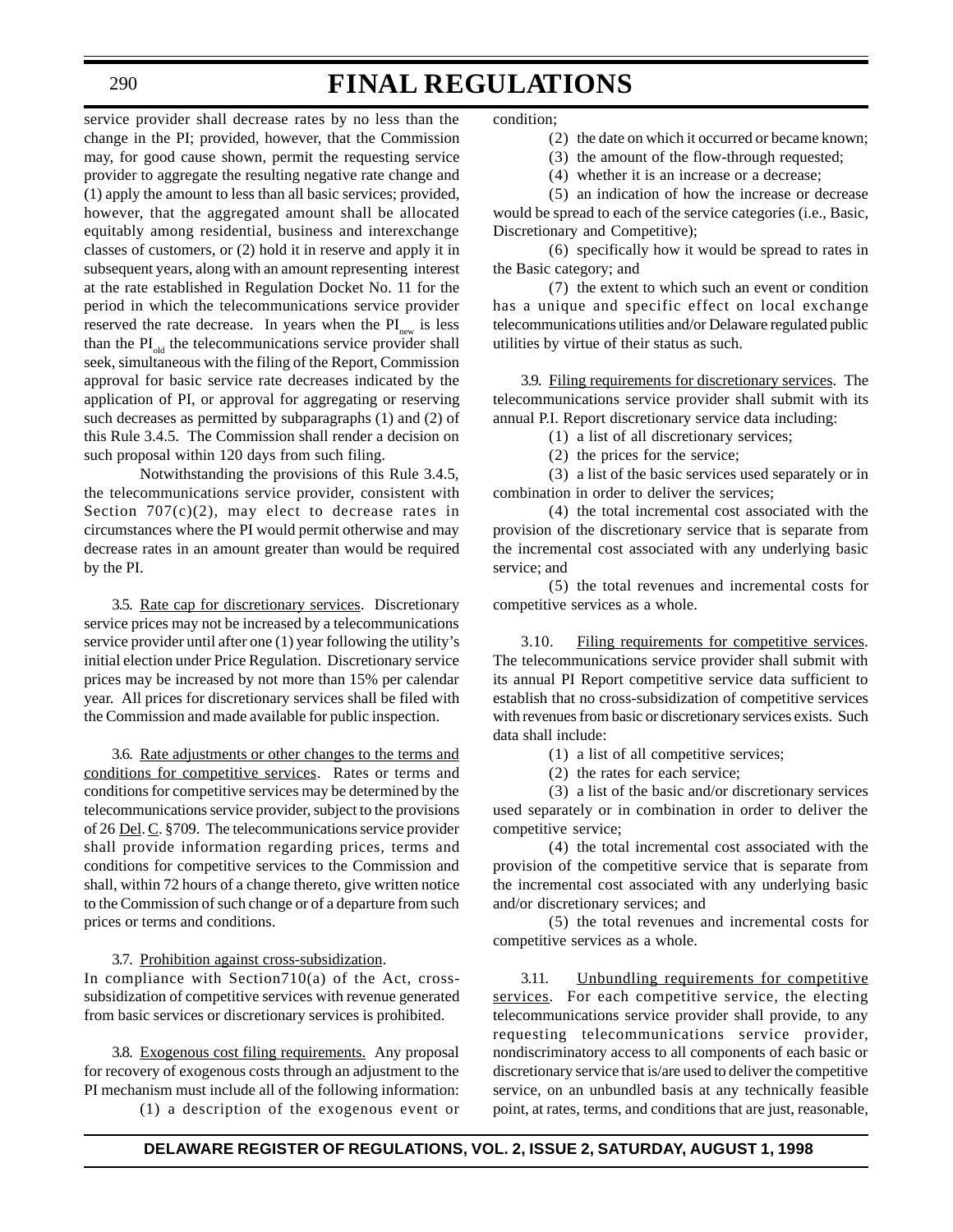and nondiscriminatory.

3.12. Review of annual PI Report. Interested persons shall have thirty (30) days following the annual PI Report date in which to submit written comments, and the telecommunications service provider shall file a response with the Commission within fifteen (15) days of the end of the comment period. The Commission may extend the comment period for good cause shown.

3.13. Application by Purchasing Service Provider for Determination that a Purchased Basic Service Rate is Just and Reasonable. Upon application by a provider of telecommunications service, the rate charged for a basic service which is purchased as a necessary component by such provider of telecommunications services may be adjusted by the Commission at any time upon a showing by such telecommunications service provider that the rate is not just and reasonable, provided that the rate so established is consistent with Rule 7 of these Rules.

3.14. Revenue Neutral Changes. Notwithstanding any provisions within Section 3 of these Rules, upon application by a telecommunications service provider, the rate structure for a basic service may be adjusted by the Commission where such adjustments would neither increase nor decrease the total revenue to the service provider from that particular basic service.

§ 4.0 Service classification and reclassification. Telecommunications services will be regulated in accordance with the provisions of §§705-709 of the TTIA and shall each be classified or reclassified as specified below.

4.1 Classification of new services. Services shall be classified according to the specifications set forth below. Phrases used to identify specific services within the foregoing classifications shall be given meanings commonly ascribed to them in proceedings before the Commission. If the Commission determines that any of such phrases have uncertain meaning, the Commission shall, by order after duly noticed hearing, adopt an appropriate definition.

4.1.1. Basic services. An electing telecommunications service provider shall file with the Commission tariffs setting forth therein rates, terms, and conditions for all basic services.

4.1.1.1. Basic services test. Any new service or any existing service for which reclassification has been proposed pursuant to Section 5.0, which exhibits any one or more of the following characteristics shall be classified as a basic service: (a) the service is offered in the absence of services or products with similar or substitute capabilities (as defined in Rule 2.5) offered by another service provider not affiliated with the telecommunications service provider;

(b) it is a service for which significant barriers exist that impede entry into the market; (c) it is a service provided for the purpose of completing local telephone calls; (d) the service provides access to a local exchange carrier's network; or (5) the service is purchased as a necessary component, feature, or function for other providers of telecommunications services in order to offer (exclusive of stand-alone resale offerings) their telecommunications services.

4.1.1.2. Initial list of basic services. Unless and until the Commission shall determine otherwise, basic services shall include all of the following services:

(1) residence, business, public and semipublic dial tone line services;

(2) residence, business, and public local usage services;

(3) switched access services;

(4) exchange access component of Centrex service;

(5) white page listings (whether listed, non-listed, or private);

(6) local directory assistance services;

(7) telecommunications relay service;

(8) 911 enhanced emergency system;

(9) direct inward dialing for PBX trunks;

(10) basic service elements;

(11)TouchTone service;

(12) ISDN service and features;

(13) basic rate interfaces;

(14) primary rate interfaces;

(15) services categorized as basic serving arrangements except for high capacity special services (1.544 mb and above); and

(16) complementary network services except as provided by a local exchange carrier to end users or for stand-alone resale.

4.1.1.3. Other services. The Commission may, after notice and hearing, classify other telecommunications services as basic services.

4.1.2. Discretionary services. The telecommunications service provider shall file with the Commission a price list for all discretionary services. A full description of all terms and conditions for all discretionary services shall be provided to the Commission.

4.1.2.1 Discretionary services test. "Discretionary services" shall mean those telecommunications services that the Commission determines to be neither "basic services" nor "competitive services."

4.1.3. Competitive services. The telecommunications service provider shall provide to the Commission a price list accompanied by a full description of terms and conditions for all competitive services. Such price list shall be made available for public inspection at the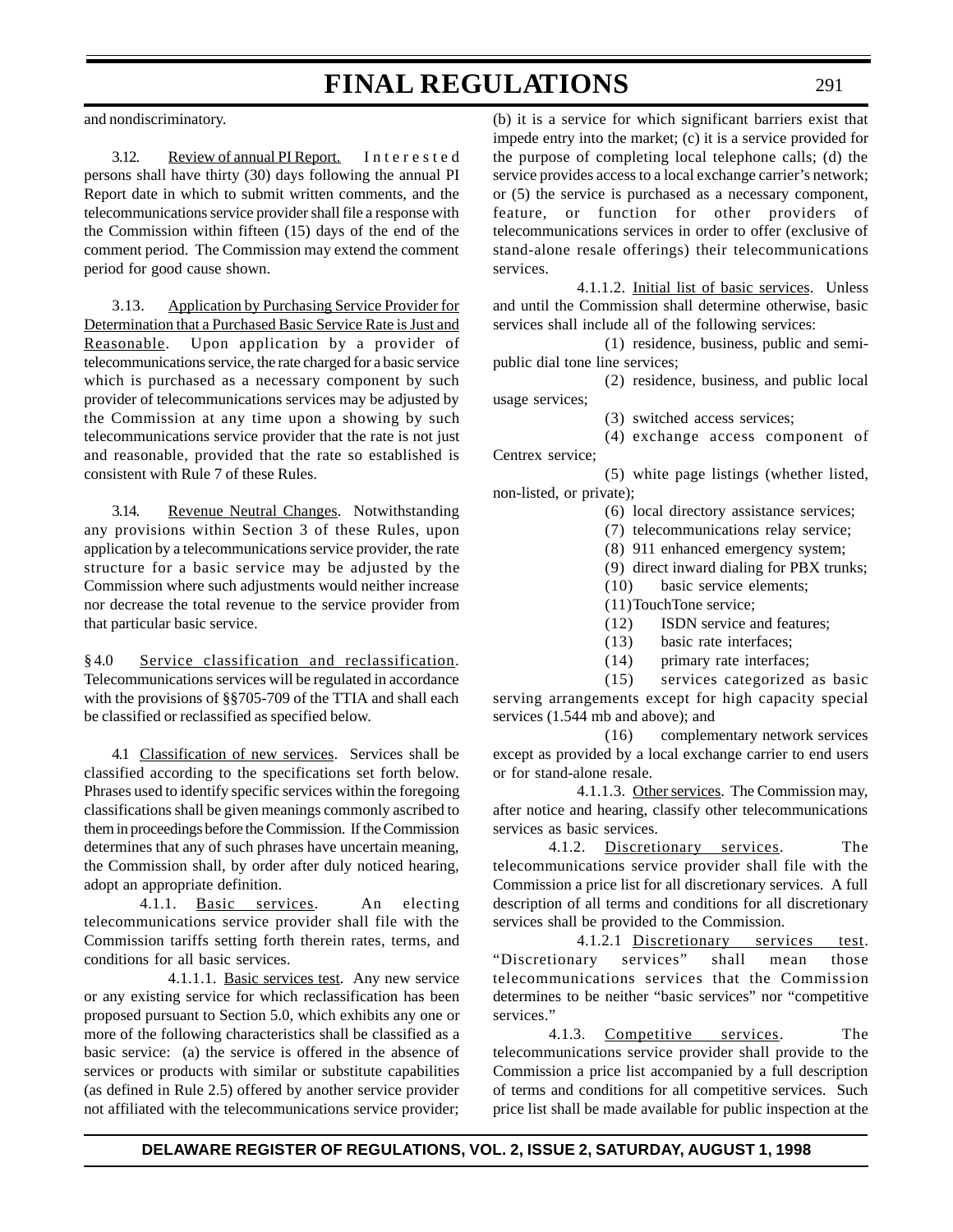offices of the Commission. Competitive services shall be classified consistent with the following requirements.

4.1.3.1. Competitive services test. In order for any existing or new service provided by a telecommunications service provider to be classified as competitive, the following market conditions must exist with respect to such service: (1) similar or substitute services or products, as defined in Rule 2.5., are offered and generally available within the relevant geographic area from at least one unaffiliated provider; (2) there is at least one unaffiliated provider that is present and viable, as determined by the Commission; and (3) there are no significant barriers to market entry, as defined in Rule 2.7.

4.1.3.2. Other competitive service measures. The Commission may also consider any other factors it deems relevant and in the substantial public interest in making determinations regarding the classification of services as competitive.

§5.0 Service Reclassification. Reclassification of existing services may occur as specified below subject to the requirement that no service may be reclassified by the Commission less than twelve (12) months after an initial election by a telecommunications service provider made pursuant to Section 704(a) of the Act.

5.1 Petitions to reclassify a service. A telecommunications service provider, the Public Advocate, or any party may file a petition with the Commission to reclassify a service. The Commission may also undertake such activity on its own motion. Any party, including the Commission's Staff, proposing any such reclassification shall have the burden of supporting its proposal, except with respect to the reclassification of a competitive service, in which case the telecommunications service provider shall bear the burden of demonstrating that said service continues to be a competitive service.

5.2 Petition filing requirements. Any petition for reclassification of a service made by any party must include, at a minimum, the following information.

(1) a description of the service to be reclassified;

(2) the present category in which the service is classified;

(3) the present and, if appropriate, the proposed rates of the service; and

(4) a showing that the subject service meets all tests and requirements of the category into which it has been proposed to be classified.

5.3. Notice requirements. Any petition for reclassification shall be filed by the petitioning party concurrently with the Commission and the telecommunications service provider, no less than thirty (30) days prior to the

proposed implementation date for the reclassified service. The petitioning party shall publish newspaper notice pursuant to Rule 2.11. Such notice shall specifically describe the proposed filing and the effect of Commission approval of such filing, and shall state that written comments may be filed with the Commission for its consideration. In addition, the petitioning party shall serve a copy of the petition for reclassification on all interexchange telecommunications carriers and service providers who have submitted a written request for such notice with the petitioning party and the Commission and on the Division of the Public Advocate.

5.4. Opportunity for comment by interested parties. Interested persons may file comments with the Commission regarding any petition for reclassification and may also request that the Commission hold an evidentiary hearing on such petition. Comments shall be due twenty (20) days following the date of publication of newspaper notice. The Commission may, for good cause shown, extend the comment period for a specific petition. However, the Commission shall issue a final

order on a petition to reclassify a service within one hundred

5.5. Rates for reclassified services. Where the Commission has reclassified a service as a Basic service or a Discretionary service, the Commission may determine whether the current rate is just and reasonable.

### § 6.0 Reporting Requirements.

twenty (120) days after the petition date.

6.1. Reports. A telecommunications service provider shall provide the Commission with any and all reports required by the Commission, unless a petition is filed and approved pursuant to Rule 7.2.

6.2. Petition to discontinue reports. A telecommunications service provider may petition the Commission to discontinue the provision of a report upon a showing that such report is no longer necessary in order for the Commission to fulfill its obligation under the Act.

### § 7.0 Incremental Cost Price Floor and Cross Subsidization Prohibitions.

7.1. Definition of Incremental Costs to be used to Determine a Service Price Floor. Calculations of incremental costs using the methodology described in this rule shall be used by the telecommunications service provider.

7.1.1. The incremental costs used to determine a price floor for a service and to insure the absence of service cross subsidization as required by Section 710 of the Act will be Total Service Long Run Incremental Costs ("TSLRIC"), defined as the difference in the forward looking total costs of the service provider less the forward looking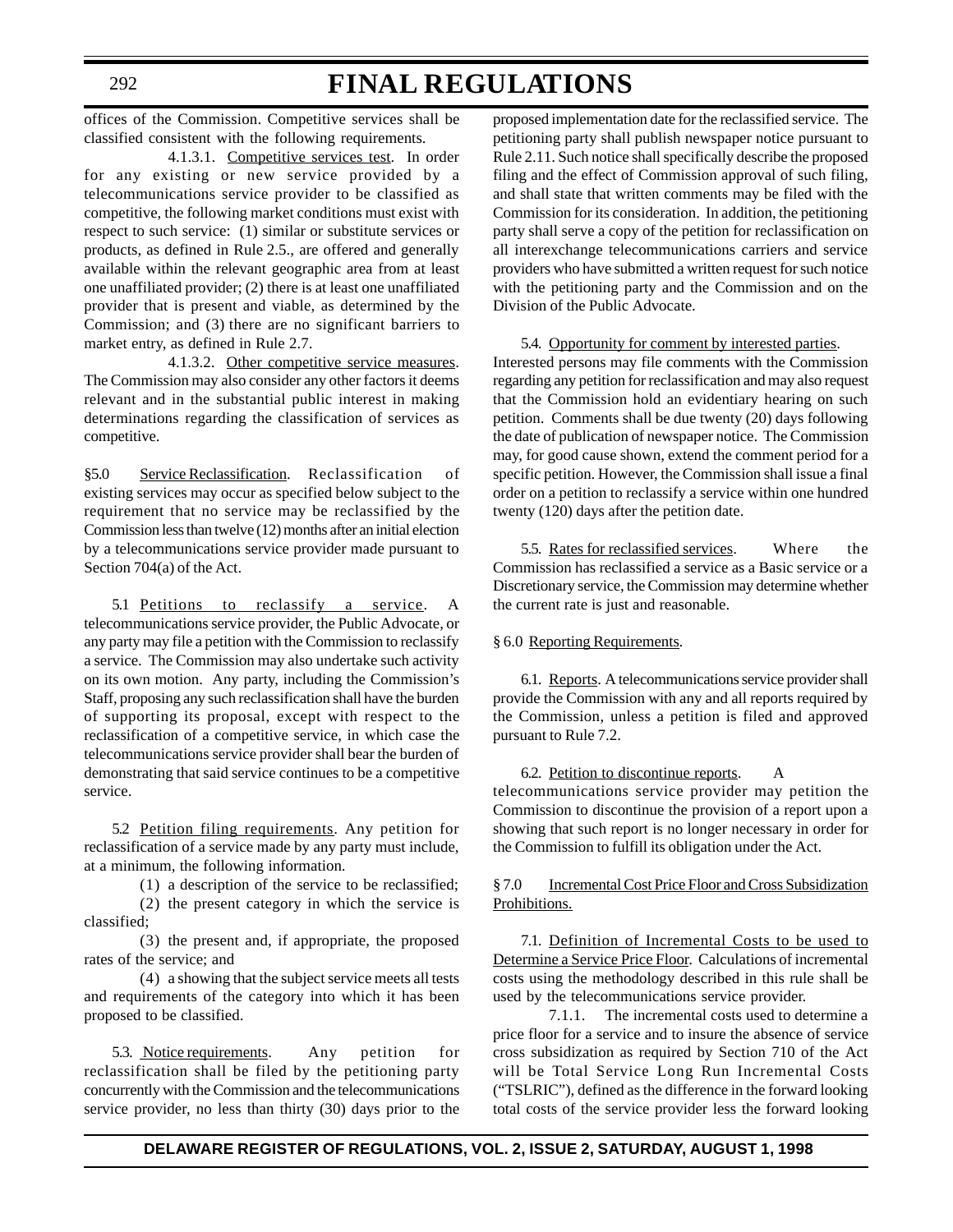total costs of the service provider without the service or services at issue.

7.1.2. TSLRIC for determination of product or service price floors shall be performed on the basis of the individual service and shall include the forward looking volume sensitive costs plus the product or service specific fixed costs. These forward looking volume sensitive costs and the product or service specific fixed costs shall be known as direct costs.

7.2. Additional Use of Incremental Costs in the Calculation of a Price Floor for Discretionary and Competitive Services. Incremental costs using the methodology described herein shall be used by the telecommunications service provider to meet the requirements of Sections 708 (a) (2) and 709 (2) of the TTIA. To meet these requirements a telecommunications service provider shall demonstrate:

7.2.1. That the revenue resulting from the proposed rate for a Discretionary Service equals or exceeds the revenue resulting from the sum of the rate(s) for the Basic Services which another telecommunications service provider typically uses in its provision, plus any additional incremental costs incurred by the electing telecommunications service provider and not associated with the rate(s) for the Basic Services that are used to provide the Discretionary Service. In determining when another telecommunications service provider "typically uses" a Basic Service in its provision of a competing Discretionary Service, the Commission shall consider the current practices of other providers, whether technically feasible, economically reasonable alternatives exist for the underlying Basic Services, and such other factors as the Commission deems appropriate.

7.2.2. That the revenue resulting from the proposed rate for a Competitive Service equals or exceeds the revenue resulting from the rate(s) for Basic and Discretionary Services which another telecommunications service provider typically uses in its provision, plus any additional incremental costs incurred by the electing telecommunications service provider and not associated with the rate(s) for such Basic and Discretionary Services that are used to provide the Competitive Service. In determining when another telecommunications service provider "typically uses" a Basic or Discretionary Service in its provision of a competing Competitive Service, the Commission shall consider the current practices of other providers, whether technically feasible, economically reasonable alternatives exist for the underlying Basic and Discretionary Services and such other factors as the Commission deems appropriate.

7.2.3. Individual customer contracts that include Discretionary or Competitive Services with underlying Basic or Discretionary Services that competitors typically use to compete with BA-Del must satisfy the requirements of Rule 7.2.1 and 7.2.2, as applied to the complete contract price.

7.3. Total Service Long Run Incremental Cost Study Methodology.

7.3.1. General Methodology. The telecommunications service provider will perform TSLRIC studies in compliance with the Act using the following:

1. Long Run. Long run shall be defined to mean a period of time over which all optimal capacity expansions or contractions can be accomplished.

2. Forward-Looking. Forward looking shall be defined to mean that the telecommunications service provider will include in its incremental cost studies the technology, or mix of technologies, that would be chosen in the long run as the most economically efficient choice for replacement of existing plant, equipment, or other investments.

3. Network Topology. Existing network topology will be assumed to exist over the long run, unless the telecommunications service provider has documented plans to change such topology. If a planned, rather than actual, network topology is used, it shall be used for all cost studies performed in compliance with this section. The technologies that provide the most efficient means of supplying the necessary capacity, given this topology, should be assumed.

4. Currently Available Technologies. The telecommunications service provider's economical choice of forward looking technologies may be restricted to those technologies available in the marketplace and for which vendor prices can be obtained at the time the study is performed.

5. Increment to be Studied. For purposes of all studies performed in compliance with this Rule, the relevant increment of output shall be the level of output necessary to satisfy the total current or forecasted demand of the service being studied.

6. Planning Period. The planning horizon for service offerings shall be no less than 5 years and no greater than 8 years, unless otherwise authorized by the Commission.

7. Assumptions. The telecommunications service provider shall fully document all assumptions used to compute the proposed TSLRIC prices.

7.3.2. Administrative Requirements The telecommunications service provider shall produce available documentation for all incremental cost studies performed in compliance with this Rule. Such documentation shall be substantively equivalent to that provided by Bell Atlantic-Delaware, Inc. in connection with incremental cost studies at the time of the adoption of these rules. The telecommunications service provider shall provide a copy of all documentation produced to the Division of the Public Advocate.

7.4. The Application of the TSLRIC Price Floor and Imputation Standard.

1. The revenue associated with a particular Basic service offering must be sufficient to meet its TSLRIC price floor, unless otherwise authorized by the Commission.

2. The revenue associated with a particular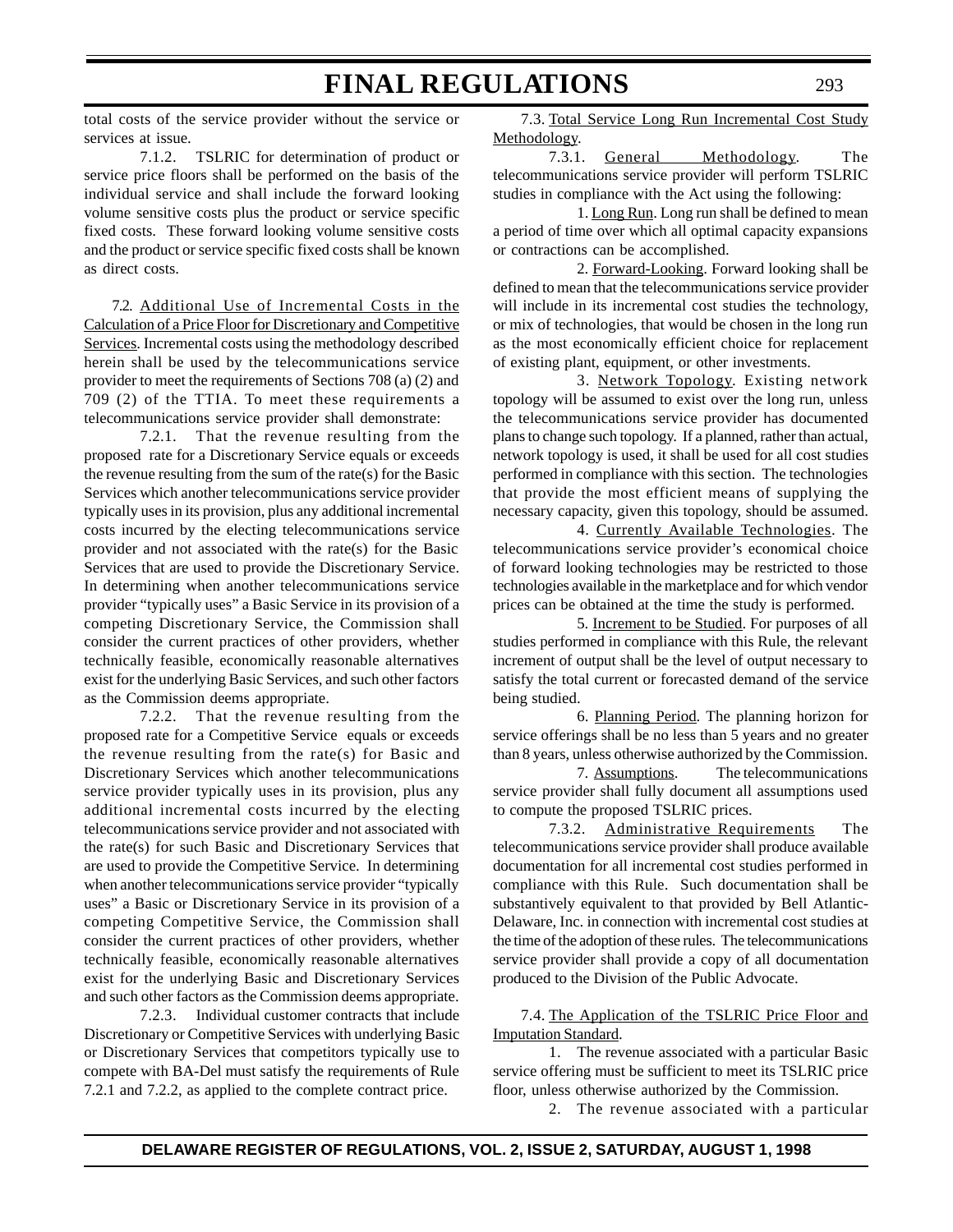294

# **FINAL REGULATIONS**

Discretionary service offering must be sufficient to meet its TSLRIC price floor and imputation standard.

3. The revenue associated with a particular Competitive service offering must be sufficient to meet its TSLRIC price floor and imputation standard.

4. The revenue associated with an individual customer contract must be sufficient to meet the contract's TSLRIC price floor and applicable imputation standard.

1 This docket commenced and hearings were held prior to the implementation of the Delaware Register and the modifications to the rule-making process brought about by 71 Del. Laws Ch. 48 (June 1, 1997).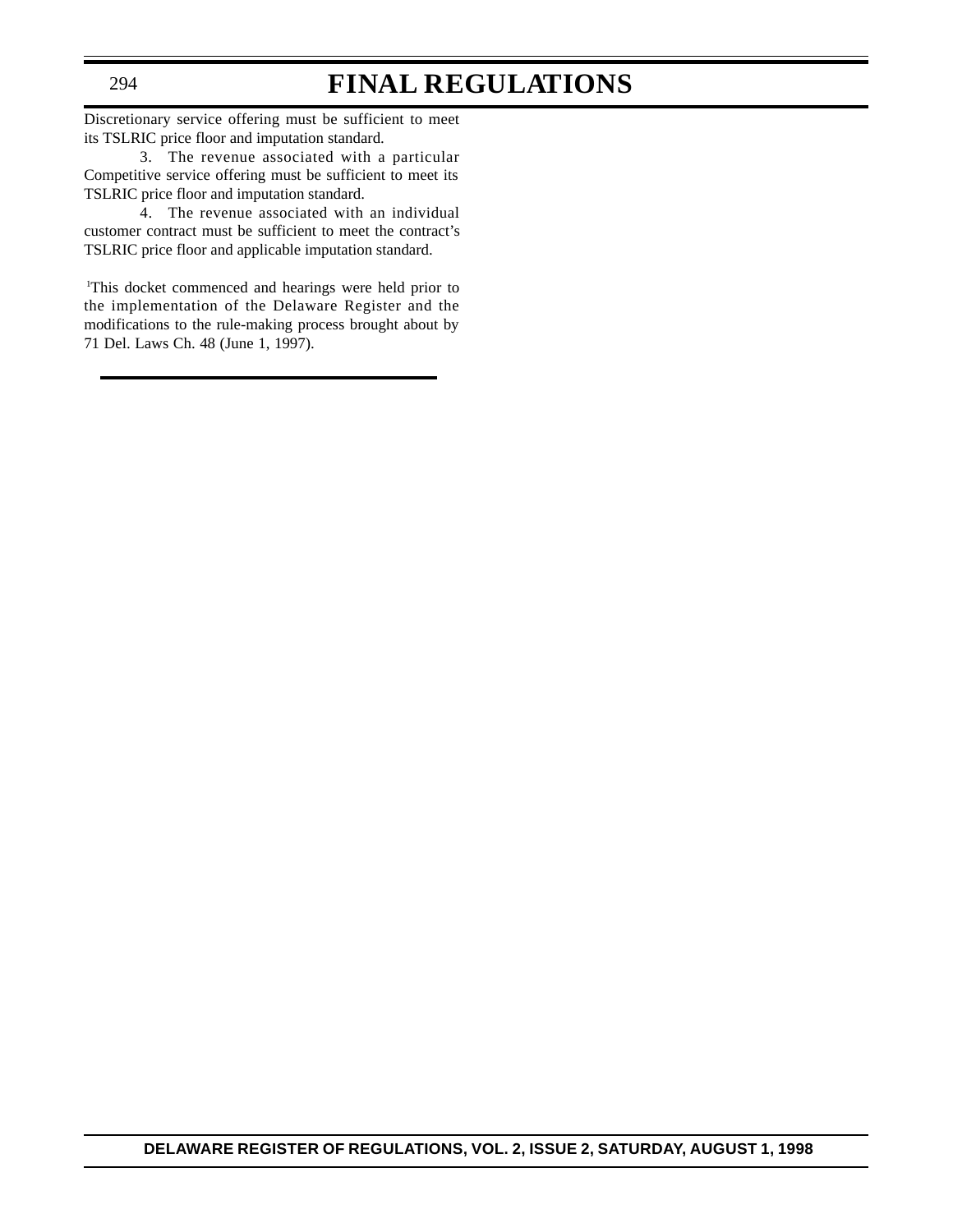### **DEPARTMENT OF STATE**

**OFFICE OF THE STATE BANKING COMMISSIONER**

Statutory Authority: 5 Delaware Code, Section 121(b) (5 Del.C. 121(b))

ORDER ADOPTING REVISED REGULATIONS 5.751.0013, 5.852.0002, 5.1403.0001, 5.1403.0002, 5.1403/1101.0003, 5.1422.0004, AND 5.3404.0001, AND RESCINDING REGULATION 5.853.0001.P

IT IS HEREBY ORDERED, this 13th day of July, 1998, that revised regulations 5.751.0013, 5.852.0002, 5.1403.0001, 5.1403.0002, 5.1403/1101.0003, 5.1422.0004, and 5.3404.0001 are adopted, and regulation 5.853.0001.P is rescinded, as regulations of the State Bank Commissioner. Copies of revised regulations 5.751.0013, 5.852.0002, 5.1403.0001, 5.1403.0002, 5.1403/1101.0003, 5.1422.0004, and 5.3404.0001 are attached hereto and incorporated herein by reference. Revised regulations 5.751.0013, 5.852.0002, 5.1403.0001, 5.1403.0002, 5.1403/1101.0003, 5.1422.0004, and 5.3404.0001 supersede previous regulations 5.750/751.0013, 5.852.0002, 5.1403.0001.P, 5.1403.0002.P, 5.1403/ 1101.0003.NC, 5.1422.0004.P, and 5.304(b).0001, respectively. The effective date of revised regulations 5.751.0013, 5.852.0002, 5.1403.0001, 5.1403.0002, 5.1403/1101.0003, 5.1422.0004, and 5.3404.0001 is August 13, 1998. Regulation 5.853.0001.P is rescinded, effective August 13, 1998. Revised regulations 5.751.0013, 5.852.0002, 5.1403.0001, 5.1403.0002, 5.1403/1101.0003, 5.1422.0004, and 5.3404.0001 are issued by the State Bank Commissioner, and regulation 5.853.0001.P is rescinded, in accordance with Title 5 of the Delaware Code.

Revised regulations 5.751.0013, 5.852.0002, 5.1403.0001, 5.1403.0002, 5.1403/1101.0003, 5.1422.0004, and 5.3404.0001 are adopted, and regulation 5.853.0001.P is rescinded, pursuant to the requirements of Chapters I I and 101 of Title 29 of the Delaware Code, as follows:

1. Notice of the proposed amendments and the text of amended regulations 5.751.0013, 5.852.0002, 5.1403.0001, 5.1403.0002, 5.1403/1101.0003, 5.1422.0004, and 5.3404.0001, and notice of the proposed rescission and the text of regulation 5.853.0001.1", were published in the June 1, 1998 issue of the Delaware Register of Regulations. The Notice also was published in the News Journal and the Delaware State News on June 3, 1998, and mailed on or before that date to all persons who had made timely written requests to the Office of the State Bank Commissioner for advance notice of its regulation-making proceedings. The Notice included, among other things, a summary of the proposed amended regulations, invited interested persons to submit written comments to the Office of the State Bank Commissioner on or beforeJuly 13, 1998, and stated that the proposed amended regulations were available for inspection at the Office of the State Bank Commissioner, that copies were available upon request, and that a public hearing would be held on July 13, 1998 at 1O: 00 a.m. in Room 113 of the Tatnall Building, William Penn Street, Dover, Delaware 19901.

2. No comments were received on or before July 13, 1998.

3. A public hearing was held on July 13, 199 8 at IO: 00 a.m. regarding the proposed amended regulations 5.751.0013, 5.852.0002, 5.1403.0001, 5.1403.0002, 5.1403/1101.0003, 5.1422.0004, and 5.3404.0001, and the proposed rescission of regulation 5.853.0001.P. The State Bank Commissioner, the Deputy Bank Commissioner for Supervisory Affairs, and the Court Reporter attended the hearing. No other person attended the hearing. The State Bank Commissioner and the Deputy Bank Commissioner for Supervisory Affairs summarized the proposed amended regulations for the record. No other comments were made or received at the hearing on the proposed amended regulations.

4. After review and consideration, the State Bank Commissioner decided to adopt revised regulations 5.751.0013, 5.852.0002, 5.1403.0001, 5.1403.0002, 5.1403/1101.0003, 5.1422.0004, and 5.3404.0001, and to rescind regulation 5.853.0001.P, as proposed.

Timothy R. McTaggart State Bank Commissioner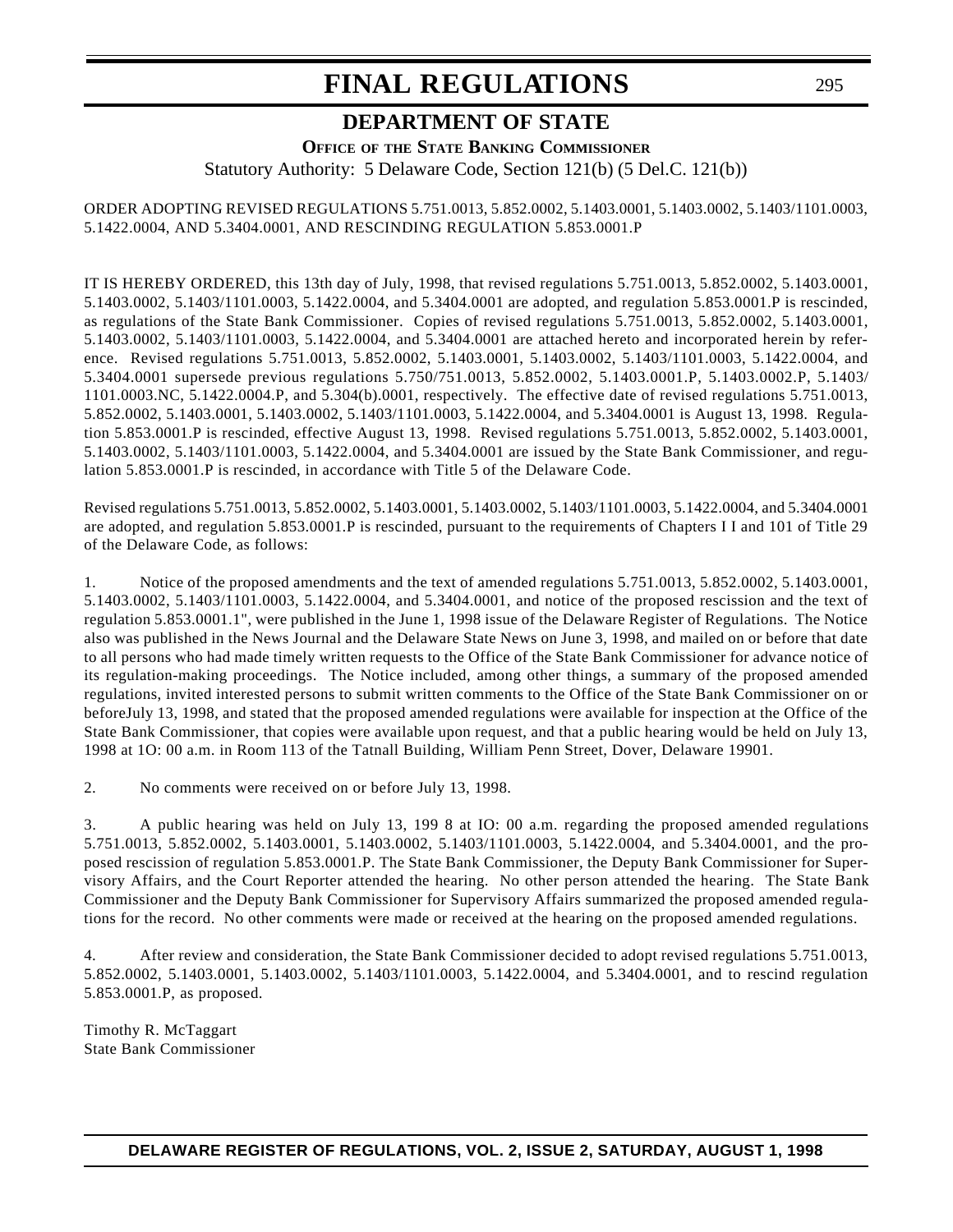Regulation No.: 5.751.0013 Effective Date: August 13, 1998

### [PROCEDURES GOVERNING THE DISSOLUTION OF A STATE CHARTERED BANK OR TRUST COMPANY](#page-4-0) 5 Del. C. §751

The procedure governing the dissolution of a state chartered bank or trust company are set forth in Chapter 1 of Title 8 (§§103 and 275) of the Delaware Code. In addition, no bank or trust company shall file a Certificate of Dissolution of the Bank with the Secretary of State until approval, both in form and substance, is granted by the State Bank Commissioner. The Commissioner may require such information as to the assets and liabilities and condition of the bank(s) concerned as necessary.

### Letter of Intent

A letter stating the intent to dissolve a bank or trust company and the target date for dissolution shall be filed with the Commissioner thirty (30) days prior to the anticipated dissolution. Included in the letter shall be a detailed description of the method used to dissolve the bank, including, but not limited to, the following:

- 1. Proposed or contracted terms of all asset sales including: loans, securities, fixed assets and other assets;
- 2. Proposed or contracted terms for the assumption of deposit liabilities;
- 3. Proposed or contracted terms for disposition of other liabilities including contingent liabilities;
- 4. Proposed disposition of capital accounts including, if any, settlements with dissenting shareholders.

In addition, the Applicant shall provide in timely manner verified copies of the following:

1. Consent of shareholders of the dissolution;

2. Letter of intent regarding the purchase and assumption of assets and liabilities as submitted to the Federal Deposit Insurance Corporation or other federal regulatory authorities;

3. Letters of approval from appropriate federal regulatory authorities.

### Findings and Decision of the Commissioner

A review and analysis of the proposed dissolution shall be performed by the State Bank Commissioner. Upon making a determination, the Commissioner shall issue his approval of dissolution pursuant to 5 Del. C. §751, if appropriate.

### Certificate of Dissolution

Applicant shall file in timely manner a certified copy of the Certificate of Dissolution, signed by the Secretary of State, with the Office of the State Bank Commissioner.

Document Control No.: 20-15/98/7/02

296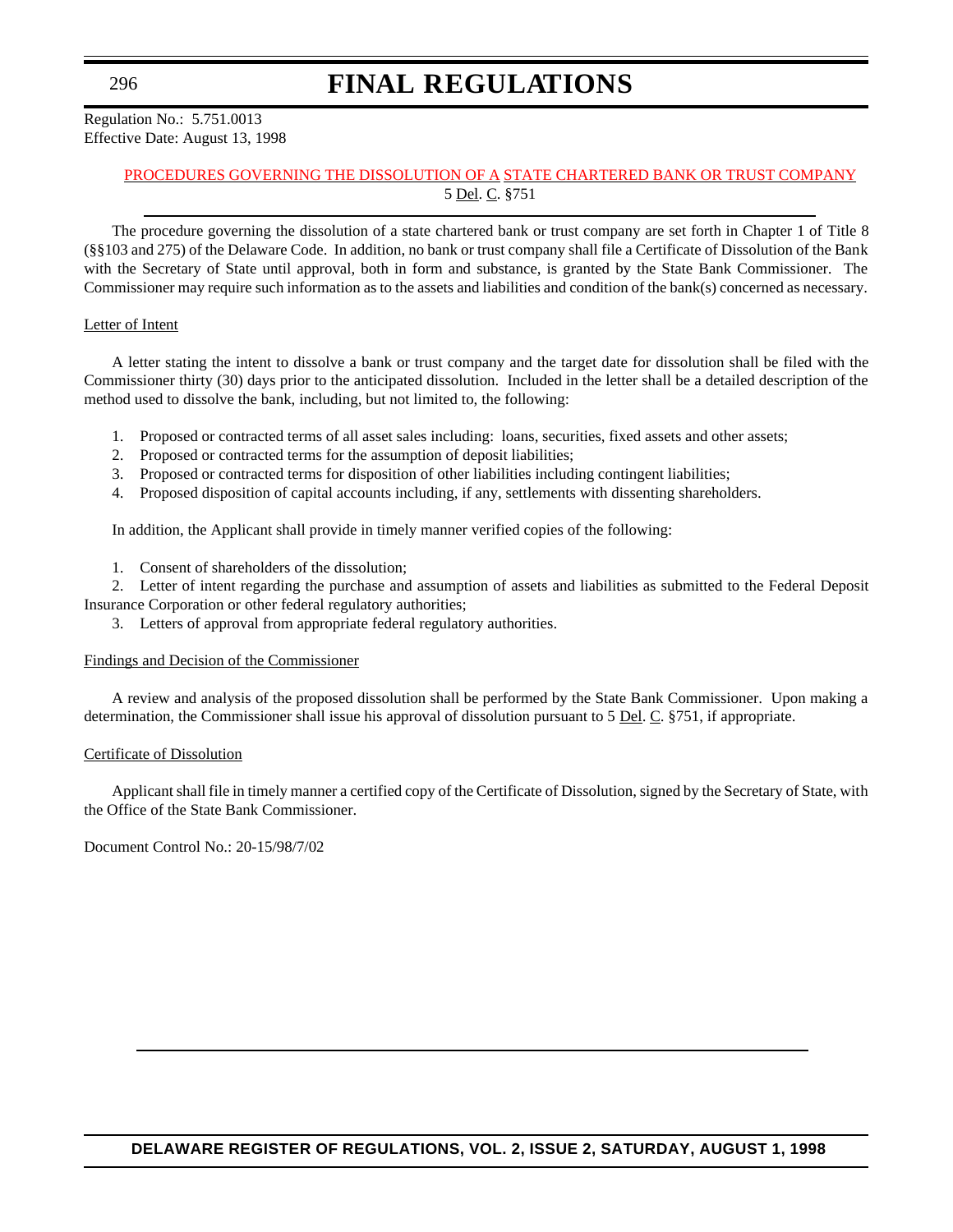Regulation No.: 5.852.0002 Effective Date: August 13, 1998

### [APPLICATION TO BECOME A DELAWARE BANK HOLDING COMPANY](#page-4-0) 5 DEL. C. §852

### I. Scope of Regulation

This regulation establishes procedures governing the creation of a Delaware bank holding company. A bank holding company with bank subsidiaries in Delaware whose operations are principally conducted within this state is required to become a Delaware bank holding company. A bank holding company is deemed to be principally conducting operations in Delaware when the total deposits of all bank subsidiaries in this State are greater than in any other state (See 5 Del. C. §851(3)). Except as provided in §852(a), no bank holding company other than a Delaware bank holding company may own a Delaware bank.

#### II. Application

Notice of Intent to become a Delaware Bank Holding Company constitutes an application. Said Notice of Intent shall be filed in duplicate with the Office of the State Bank Commissioner. The Notice of Intent shall include:

A) Name of Applicant and address of principal office.

B) The State in which the Applicant is (or will be) incorporated. If the Applicant is incorporated outside of the State of Delaware, identify the name and address of a resident of Delaware designated as the Applicant's agent for the service of any paper or notice of legal process.

C) If applicable, the corporate title and the address of the bank to be acquired; the number of voting shares to be acquired; and the percentage of said shares this number represents.

D) The name, address and telephone number of the person(s) to whom inquiries may be directed.

E) The Notice of Intent shall include the following exhibits:

1) A copy of the Resolution by the Board of Directors of the Applicant authorizing the establishment of a Delaware bank holding company.

2) A description of the Applicant and the transaction.

3) A description of the financial and managerial resources of the proposed Delaware bank holding company.

4) The future prospects of the bank holding company and the bank whose assets or shares it will acquire, if applicable, to include a statement in narrative form of a three (3) year business plan of the Applicant for the proposed bank holding company and, if applicable, the bank to be acquired.

5) The financial history of the Applicant:

a) Provide a narrative description of the financial history of the Applicant and its bank and deposit taking non-bank subsidiaries over the past three (3) years. Include as exhibits all annual statements of income and condition filed with the bank regulatory authority or authorities in each state where the bank holding company maintains a bank subsidiary or, in the case of a national bank, with the Comptroller of the Currency; provided that such filings shall not be required with respect to any bank subsidiary under the jurisdiction of the Delaware State Bank Commissioner.

b) Provide for the past three calendar years, copies of all Form 10-Ks.

c) Describe regulatory action taken or anticipated or any agreements in lieu thereof entered into with a regulatory agency, either federal or state, with regard to any bank subsidiary within the holding company.

6) The effects of the proposed acquisition on competition in Delaware.

7) Describe how this transaction will better meet the needs and convenience of the public in the State of Delaware.

8) A copy of the application filed with the Board of Governors of the Federal Reserve System to become a Bank Holding Company.

#### III. Publication

A proposed form of public notice shall be filed at the time the Notice of Intent (Application) is submitted for the Commissioner's approval. Said public notice shall include: the name and address of the Applicant, the subject matter of the application, the name and address of the bank to be acquired, and a statement indicating: a) for a period of 20 days commencing with the second date of publication, interested parties may submit written comments to the State Bank Commissioner at 555 E.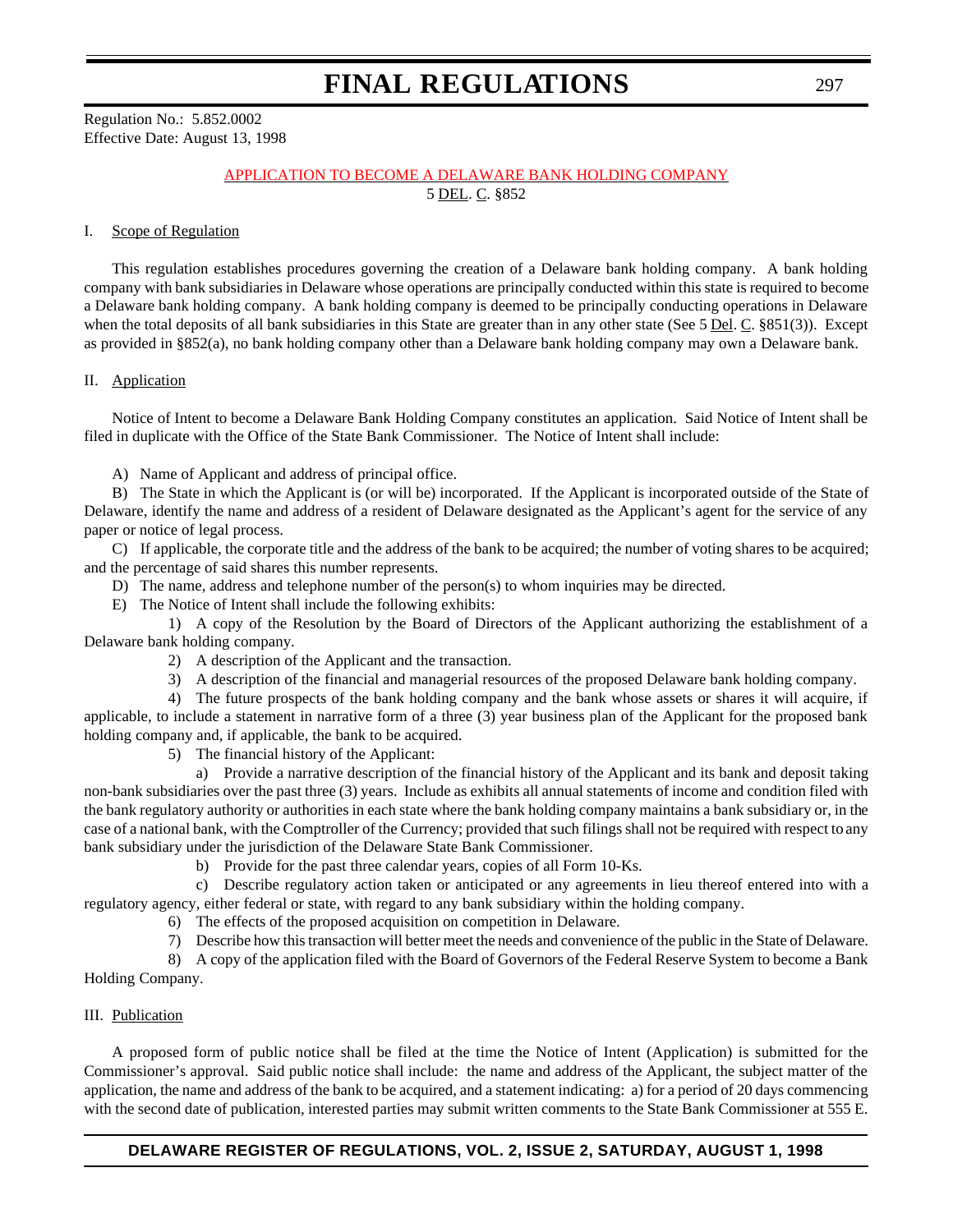#### 298

# **FINAL REGULATIONS**

Loockerman Street, Dover, Delaware 19901; and b) the application is on file in the Office of the State Bank Commissioner and the non-confidential portions thereof will be available for examination by interested parties during regular office hours.

Upon written notice from the Commissioner that the proposed public notice is satisfactory, the Applicant shall cause said public notice to be published once a week for two consecutive weeks in a newspaper of general circulation in the community in which the head office of the bank of which shares are to be acquired is located. An affidavit of publication shall be submitted to the Commissioner for the record.

#### IV. Additional Information

Upon review and consideration of the application, the Commissioner may require any additional information deemed necessary.

#### V. Confidential Information

An Applicant may request that specific information included in the Notice of Intent be treated as confidential. Any information or exhibits of which the applicant claims the designation of confidential shall be segregated at the end of the application as a separate exhibit designated as "confidential". The Commissioner, in his sole discretion, shall determine whether any or all of the information for which the "confidential" designation is requested by the Applicant meets the criteria for confidentiality set forth in 29 Del. C. §10112(b)(4). All portions of the Notice of Intent which the Commissioner does not designate as "confidential" shall be made available for public inspection and copying in the manner provided by law with the exception of the copy of the Application filed with the Federal Reserve.

#### VI. Fees

The Notice of Intent (Application) shall be accompanied by a filing fee in the amount of five thousand seven hundred and fifty dollars (\$5,750.00) for the use of the State and a non-refundable processing fee in the amount of one thousand one hundred and fifty dollars (\$1,150.00). Checks shall be made payable to the Office of the State Bank Commissioner.

### VII. Hearing

If, after the twenty (20) day comment period, the Commissioner determines a public hearing should be conducted, such determination shall be made within ten (10) days after the conclusion of the 20-day comment period. Notice fixing the time, place and date for the holding of a hearing on the application shall be published at least twenty (20) days prior to the day it is to be held. The hearing shall be conducted in accordance with Chapter 101 of Title 29 of the Delaware Code.

#### VIII. Findings and Decision of the Commissioner

The Findings and Decision approving or disapproving the Application will be issued in accordance with Chapter 101 of Title 29, Delaware Code.

#### Document Control No.: 20-15/98/7/03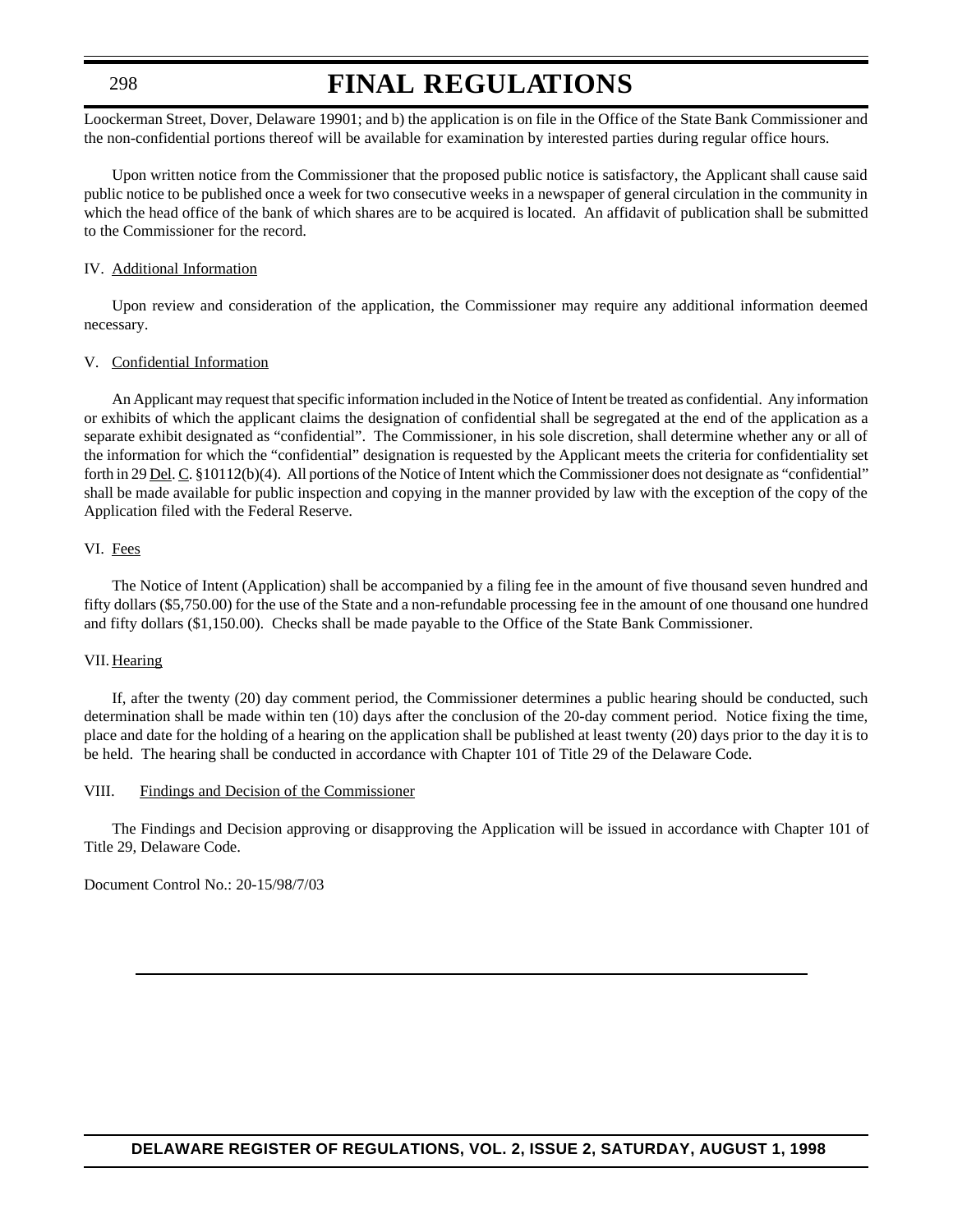Regulation No.: 5.1403.0001 Effective Date: August 13, 1998

### [PROCEDURES GOVERNING FILINGS AND DETERMINATIONS RESPECTING](#page-4-0) APPLICATIONS FOR A FOREIGN BANK LIMITED PURPOSE BRANCH OR FOREIGN BANK AGENCY 5 DEL. C. §1403

#### 1. Application Process

A. Form of Application - An Applicant to establish a limited purpose branch or agency of a foreign bank in Delaware shall complete the "Application for Chartering of a Delaware Foreign Bank Limited Purpose Branch or Foreign Bank Agency" (Regulation No. 5.1403.0002). Such Application shall not be regarded as having been received by the Commissioner for the purposes of these regulations unless (1) all information solicited is provided in satisfactory form; (2) all documents which are required are attached to the application; (3) a duly empowered executive officer has signed and certified to the Application; and the Application is accompanied by a certified check made payable to the "State of Delaware" in the amount of \$2,000.00.

B. Notice of Receipt of Application - Within seven (7) days of the date on which the Commissioner shall deem an Application to have been received, he shall cause to be published, at the expense of the Applicant, once a week for two consecutive weeks in a publication of general circulation within the County where the office of said Agency is to be located a notice acknowledging receipt of the Application, which further recites:

(i) The location of the proposed office of the Foreign Bank Limited Purpose Branch or Agency;

(ii) A statement regarding where members of the general public may view, for a period of twenty (20) days, a copy of that portion of the Application which is not deemed to be "confidential".

(iii) A statement requesting any objections to the application be filed with the State Bank Commissioner in writing within twenty (20) days of the first publication.

#### 2. Hearing

If after the twenty (20) day comment period, the Commissioner determines a public hearing shall be conducted:

(a) Such determination shall be made within ten (10) days after the conclusion of the 20-day comment period;

(b) The Commissioner shall fix a time, place, and date for the holding of a hearing for the presentation of data, views or arguments pertinent to the application. In no event may the date fixed be less than twenty (20) days after publication of notice of the hearing. The hearing shall be conducted in accordance with Chapter 101 of Title 29 of the Delaware Code.

#### 3. Findings and Decision of the Commissioner

The Commissioner shall issue his Findings and Decision relative to the application within sixty (60) days from the receipt of an Application, or within thirty (30) days of a hearing on such Application, whichever shall later occur.

Document Control No.: 20-15/98/7/04

Regulation No.: 5.1403.0002 Effective Date: August 13, 1998

### [APPLICATION BY A FOREIGN BANK FOR A CERTIFICATE OF AUTHORITY TO ESTABLISH](#page-4-0) A FOREIGN BANK LIMITED PURPOSE BRANCH OR FOREIGN BANK AGENCY PURSUANT TO 5 DELAWARE CODE, §1403

Any application made to the State Bank Commissioner pursuant to §1403 of Title 5, Delaware Code, shall be submitted on the form appended hereto and accompanied by all documents called for by such form as well as by a duly authenticated copy of its charter and bylaws. A non-refundable filing fee of \$2,000 - payable to "State of Delaware", must accompany the filing of the attached application  $(5 \text{ Del. C.}, \text{§}1403(c))$ .

**DELAWARE REGISTER OF REGULATIONS, VOL. 2, ISSUE 2, SATURDAY, AUGUST 1, 1998**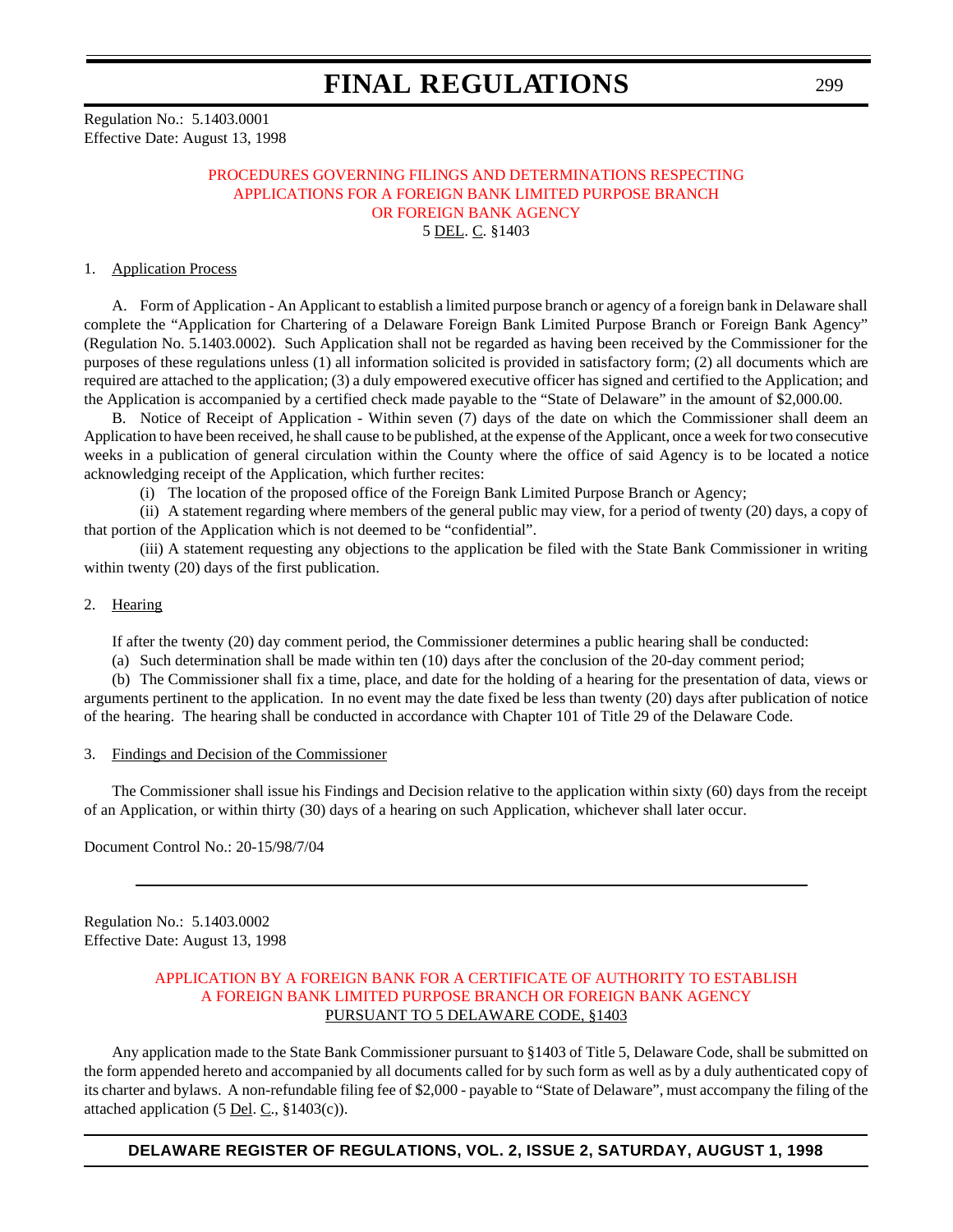Attachment

Document Control No.: 20-15/98/7/05

### State of Delaware OFFICE OF THE STATE BANK COMMISSIONER Application of a Foreign Bank for a Certificate of Authority to Establish a Foreign Bank Limited Purpose Branch or Foreign Bank Agency Pursuant to 5 Del. C. §1401

APPLICANT (Foreign Bank)

| Name of Bank<br>Address of Principal Office (Street, City/Town, County, Country and Zip Code) |                                                                    |               |                                  |  |
|-----------------------------------------------------------------------------------------------|--------------------------------------------------------------------|---------------|----------------------------------|--|
|                                                                                               |                                                                    |               |                                  |  |
| Type of Business: ______Commercial Banking                                                    |                                                                    | Merchant Bank | <b>Other Foreign Institution</b> |  |
| PROPOSED (please indicate)<br><b>FOREIGN BANK AGENCY</b>                                      | FOREIGN BANK LIMITED PURPOSE BRANCH OR                             |               |                                  |  |
|                                                                                               | Proposed Location (Street), City/Town, County, State and Zip Code) |               |                                  |  |

I, the undersigned, President of  $\_\_$ 

being duly authorized by a resolution of the Board of Directors (copy herewith submitted), hereby apply for a Certificate of Authority with respect to the proposed \_\_ foreign bank limited purpose branch or \_\_ foreign bank agency (please indicate). In making this application, I am not acting as an agency for other persons undisclosed to the State Bank Commissioner.

In support of the application, I hereby make the following statements and representations and submit the following information for the purpose of inducing the State Bank Commissioner to issue such Certificate of Authority:

The UNDERSIGNED HEREBY CERTIFIES that the statements contained herein are true to my best knowledge and belief.

Sworn and Subscribed before me this \_\_\_\_\_\_\_\_\_\_\_\_\_\_ day of

| (Prir<br>∵or Tyne Name of<br>$-$<br>------- |  |
|---------------------------------------------|--|

\_\_\_\_\_\_\_\_\_\_\_\_\_\_\_\_\_\_\_\_\_\_\_\_\_\_\_\_\_\_\_

 $\frac{1}{2}$  . The contract of the contract of the contract of the contract of the contract of the contract of the contract of the contract of the contract of the contract of the contract of the contract of the contract of t

Date

Notary Public

Part I. APPLICANT

1. List the States and Countries into which the Applicant has been admitted or is qualified to transact business. Provide the title and address of the appropriate regulator in each case.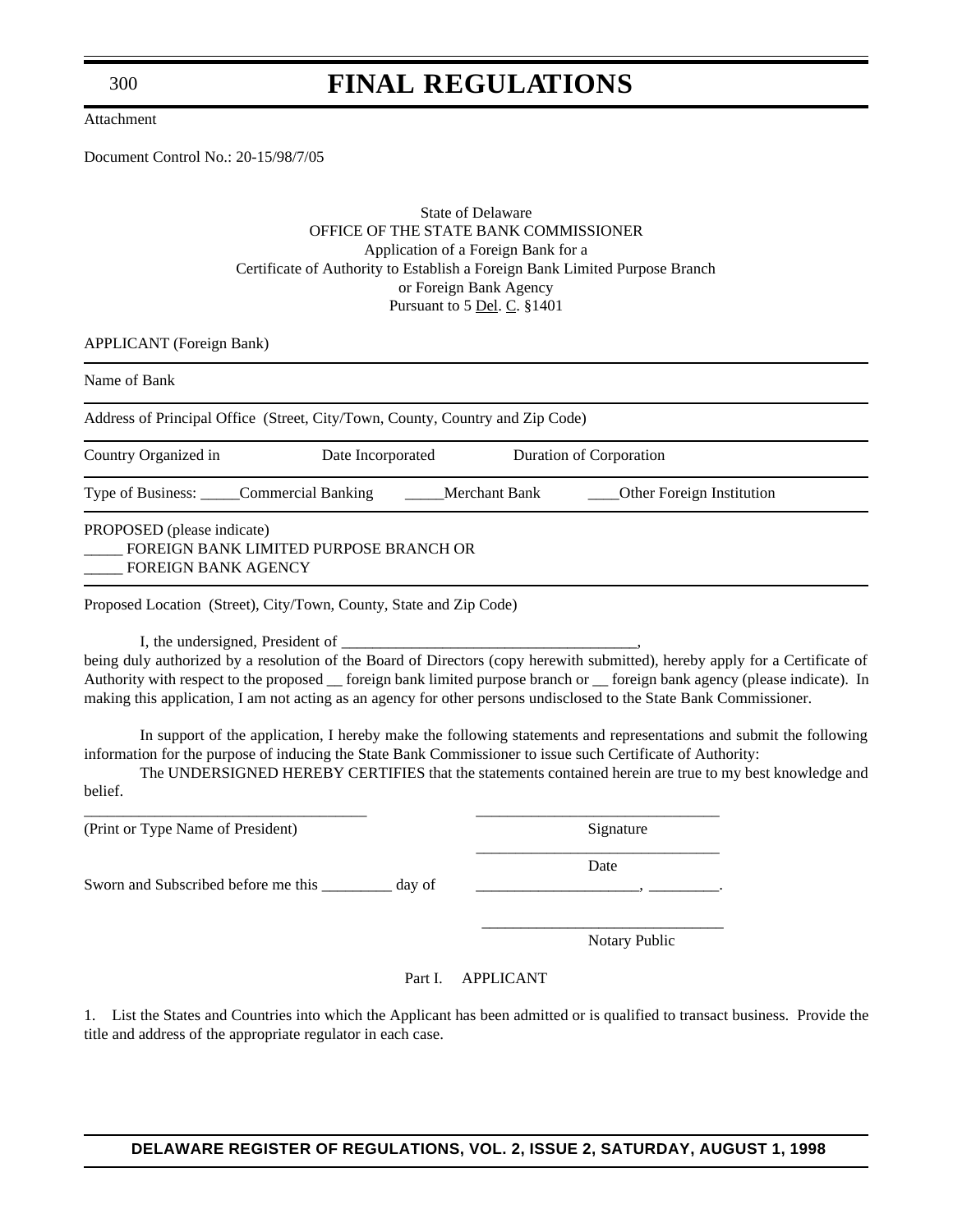2. Provide an opinion of a member of the Bar of the State or Country of origin that:

(a) applicant's charter authorizes it to carry on the business contemplated by the application;

(b) applicant has at all times conducted, and is now conducting, its business as authorized by its charter and bylaws and in compliance with the laws of the State or Country of origin; and

(c) the application complies with the laws of the State or Country of origin.

3. If the Applicant is required to make filings with the Securities and Exchange Commission under Section 14 or 15(d) of the Securities Exchange Act of 1934, the Applicant shall file with this application copies of all such filings made within the three year period immediately preceding the date of this application (provided that 10Q filings need not be included if 10K filings for the applicable year are provided). If no such filings are made, than there shall be attached to this application copies of the applicant's annual certified financial statements for the most recent three fiscal years for which they are available and the latest available quarterly statement. If the Applicant is a subsidiary of a bank holding company, the annual financial statements for such bank holding company for the most recent three fiscal years for which they are available and for the latest available fiscal quarter shall also be attached (provided that if the Applicant's annual financial statements are prepared on a consolidated basis with those of its parent bank company, only the consolidated financial statements need be attached).

Also attach a listing of all persons who are directors or executive officers of the Applicant Bank, listing as to each: his or her name and business address, present principal business activity, occupation or employment (including office held) and, if carried on with an organization other than that the applicant, the name, principal business and address of such other organization.

4. The attached statement of financial condition should be prepared as of the date within 120 days prior to the date of the application.

#### INSTRUCTIONS

This statement of the financial condition of your institution should be prepared as at the date within 120 days prior to the date of the application.

1. It is requested that the statement form be carefully reviewed before preparing the figures, and that all assets, liabilities and capital accounts be segregated and reported in the appropriate printed titles, wherever possible. If you have items which cannot properly be classified under these titles, use the additional lines, and indicate clearly the nature of each such item by attaching explanations where necessary.

2. All "reserves" or "provisions" should be analyzed and reported as follows:

- (a) Reserves or provision for known or expected losses on assets should be deducted from such asset accounts;
- (b) Reserves or provision for known or expected liabilities should be reported in Liability items 9 or 14, as the case may be; and
	- (c) Reserves or provision for future contingencies or unforeseen losses should be included in Liability item 18.

3. Include in Asset item 3 only balances on deposit by your institution with other banks. Do not include overdrafts by other banks in their accounts with your institution, or "call loans" or other extensions of credit to them. All such advances should be included as loans, Asset item 6, or should be reported separately below in Asset item 15, with appropriate explanations.

4. Include in Asset item 4 all obligations of National governments, such as short term "treasury bills" discounted, as well as bonds or other securities issued by them. Securities included in both Asset items 4 and 5 should be reported at net book values, less the allocated "reserves" or "provisions". The current market value (at the statement date) must also be reported in the footnote to the statement.

5. Include in Liability item 17 all "reserves" or "surplus" paid in or accumulated from prior periods, and all profits carried forward at previous closings of the books, less amounts actually appropriated for dividends already declared. Current earnings and profits, less expenses and losses incurred since the latest closing of the books, should also be included in this item.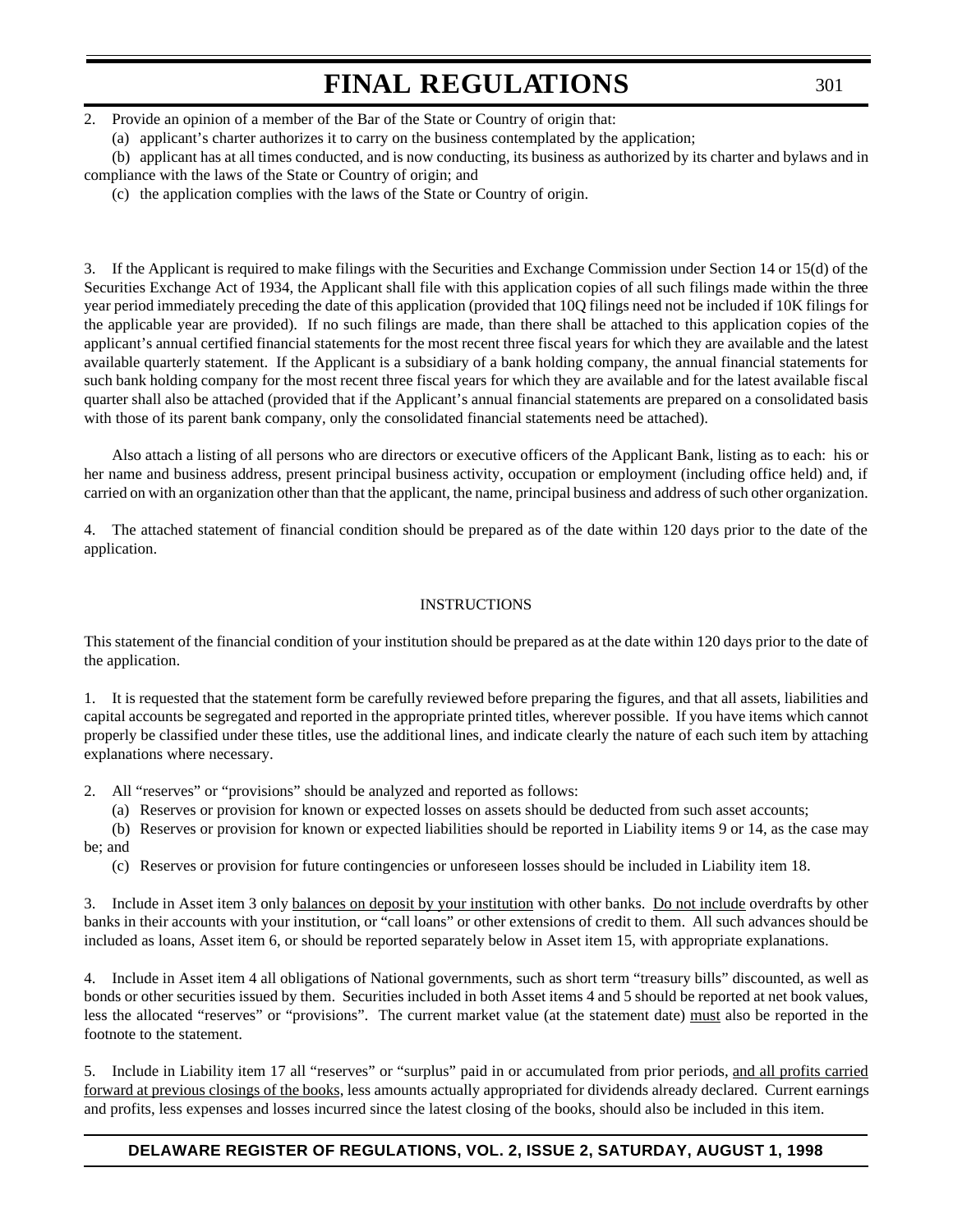6. Unpaid dividends, including amounts declared by the directors out of current or prior profits should be included in Liability item 14.

7. All "per contra" accounts such as "collections for account of customers," "securities held for account of customers," "customers' liability on letters of credit," "guarantees," et cetera, should be omitted from the statement of assets, liabilities and capital accounts, but should be reported separately as "contingent assets and liabilities."

8. This statement should be verified by the oath of a principal executive officer of the bank. If that officer is unable to verify, the reasons for his failure to execute the affidavit should be recited in and made a part of the verification. The required oath may be administered without the United States by an ambassador, a minister plenipotentiary, a minister extraordinary, a minister resident, a charge d'affaires, a consul-general, a vice-consul-general, a deputy-consul-general, a consul, a vice-consul, a deputy consul, a consular agent, a vice-consular agent, a commercial agent, or a vice-commercial agent of the United States within his jurisdiction. The seal of his office or the seal of the consulate or legation to which he is attached should be affixed.

#### BEFORE PREPARING THIS STATEMENT PLEASE READ THE INSTRUCTIONS ON THE PREVIOUS PAGE STATEMENT TO THE BANK COMMISSIONER OF THE STATE OF DELAWARE **ASSETS**

|                | <b>ASSETS</b>                                              | <b>FOREIGN</b> | <b>CONVERSION</b> | U.S.           |
|----------------|------------------------------------------------------------|----------------|-------------------|----------------|
|                |                                                            | <b>AMOUNT</b>  | RATE*             | <b>DOLLARS</b> |
| 1.             | Cash on hand (currency, coin, and bullion)                 |                |                   |                |
| 2.             | Exchanges and checks for next day's clearings              |                |                   |                |
| 3.             | Deposits in other banking institutions                     |                |                   |                |
|                | (See Instruction No. 3)                                    |                |                   |                |
| $\mathbf{4}$ . | Securities of National Governments**                       |                |                   |                |
|                | (See Instruction No. 4)                                    |                |                   |                |
| 5.             | Other readily marketable securities**                      |                |                   |                |
|                | (See Instruction No. 4)                                    |                |                   |                |
| 6.             | Loans and discounts, including overdrafts                  |                |                   |                |
|                | and mortgages                                              |                |                   |                |
| 7.             | Bills rediscounted or sold with endorsement                |                |                   |                |
| 8.             | Customers' liability on acceptances                        |                |                   |                |
| 9.             | Investments in banking premises, furniture                 |                |                   |                |
|                | and fixtures                                               |                |                   |                |
|                | 10. Investments in affiliated and subsidiary               |                |                   |                |
|                | companies                                                  |                |                   |                |
|                | 11. Loans and advances to affiliated and                   |                |                   |                |
|                | subsidiary companies                                       |                |                   |                |
|                | 12. Accrued interest and commissions receivable            |                |                   |                |
|                | 13. Inter-branch accounts                                  |                |                   |                |
|                | 14. Other cash items                                       |                |                   |                |
|                | 15. Other assets                                           |                |                   |                |
|                | 16. Total assets                                           |                |                   |                |
|                |                                                            |                |                   |                |
|                | *Conversion rate should be as of the date of the statement |                |                   |                |
|                | **Current market value of:                                 |                |                   |                |
|                | (Item 4) Securities of National Governments                |                |                   |                |
|                | (Item 5) Other readily marketable securities               |                |                   |                |

**DELAWARE REGISTER OF REGULATIONS, VOL. 2, ISSUE 2, SATURDAY, AUGUST 1, 1998**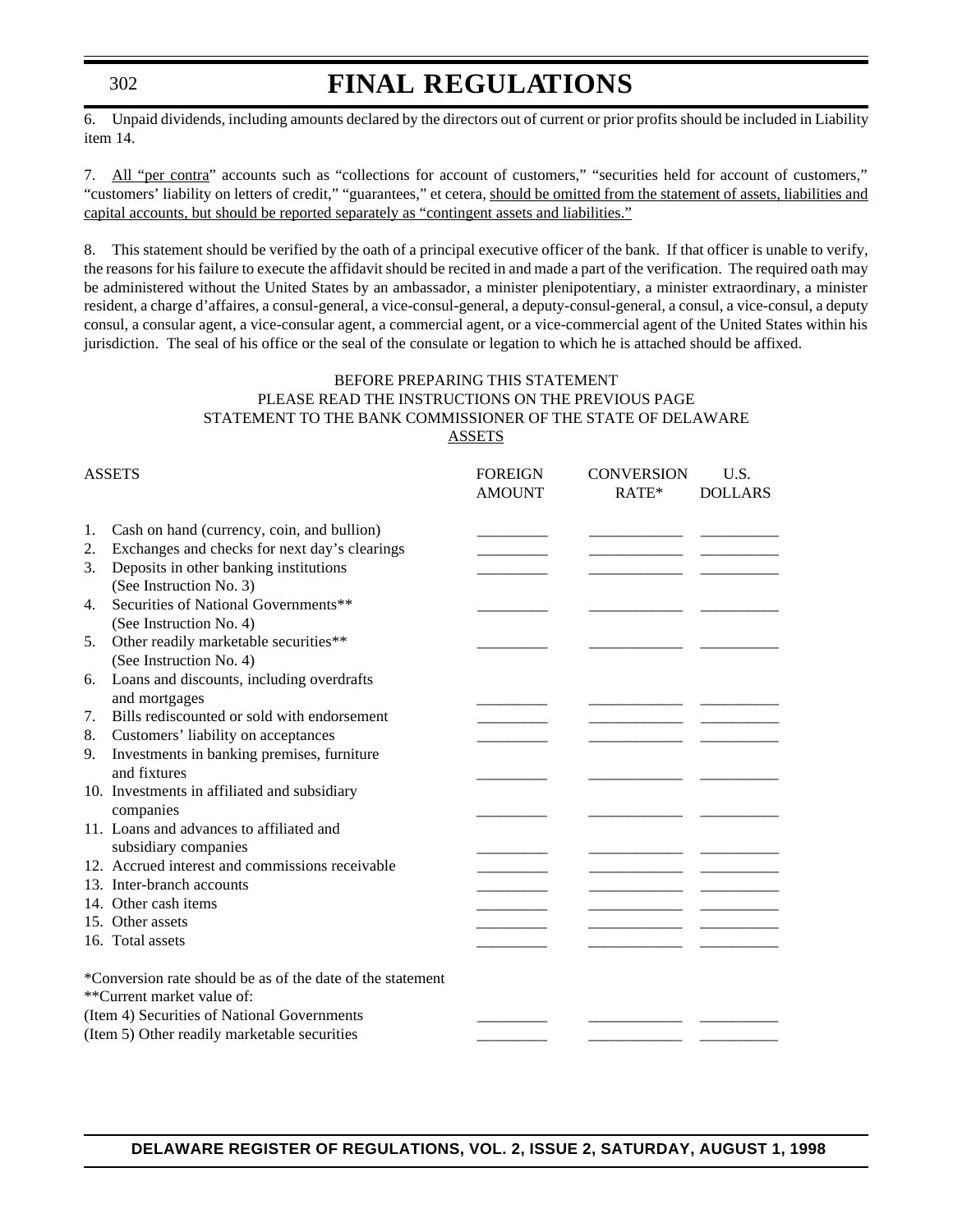#### STATEMENT TO THE BANK COMMISSIONER OF THE STATE OF DELAWARE LIABILITIES AND CAPITAL ACCOUNTS

|    | LIABILITIES AND CAPITAL ACCOUNTS                          | <b>FOREIGN</b> | <b>CONVERSION</b> | U.S.           |
|----|-----------------------------------------------------------|----------------|-------------------|----------------|
|    |                                                           | <b>AMOUNT</b>  | <b>RATE</b>       | <b>DOLLARS</b> |
| 1. | Deposits secured by pledge of assets                      |                |                   |                |
| 2. | Deposits of National Governments and                      |                |                   |                |
|    | political subdivisions                                    |                |                   |                |
| 3. | Deposits of banking institutions                          |                |                   |                |
| 4. | Other demand deposits, including certified                |                |                   |                |
|    | and officers' checks                                      |                |                   |                |
| 5. | Other time deposits, including certificates               |                |                   |                |
|    | of deposits and savings accounts                          |                |                   |                |
| 6. | Total deposits (total of items 1 to 5, inclusive)         |                |                   |                |
| 7. | Currency in circulation                                   |                |                   |                |
| 8. | Bills rediscounted or sold with endorsement               |                |                   |                |
| 9. | Other liabilities for borrowed money,                     |                |                   |                |
|    | however represented                                       |                |                   |                |
|    | 10. Acceptances outstanding                               |                |                   |                |
|    | 11. Accrued interest, taxes and expenses payable          |                |                   |                |
|    | 12. Unearned interest and commissions                     |                |                   |                |
|    | 13. Inter-branch accounts                                 |                |                   |                |
|    | 14. Other liabilities                                     |                |                   |                |
|    | 15. Total liabilities (total of items 6 to 14 inclusive)  |                |                   |                |
|    | 16. Capital stock                                         |                |                   |                |
|    | 17. Surplus and undivided profits (See Instruction No. 5) |                |                   |                |
|    | 18. Reserves for contingencies (See Instruction No. 2)    |                |                   |                |
|    | 19. Total capital accounts (items 16 to 18 inclusive)     |                |                   |                |
|    | 20. Total liabilities and capital (item 15 plus item 19)  |                |                   |                |

#### Part II. PROPOSED (please indicate)

\_\_\_\_ FOREIGN BANK LIMITED PURPOSE BRANCH OR

\_\_\_\_ FOREIGN BANK AGENCY

1. Provide the name and title of the individual(s) who shall be in charge of the business and affairs of the proposed \_\_\_\_ foreign bank limited purpose branch or

\_\_\_\_ foreign bank agency (please indicate).

2. List the address of the proposed registered office in this State and the name of the proposed registered agent in this State at that address for service of any paper, notice or legal process upon the applicant.

#### 3. PRO FORMA STATEMENT OF CONDITION - BEGINNING OF BUSINESS

| Assets                                                                                                                 |        | Liabilities and Capital                                |        |  |
|------------------------------------------------------------------------------------------------------------------------|--------|--------------------------------------------------------|--------|--|
| Description<br>Cash and due from banks<br>Securities<br>Loans<br>Bank premises<br>Furniture, fixtures and<br>equipment | Amount | Description<br>Liabilities<br><b>Total Liabilities</b> | Amount |  |
|                                                                                                                        |        |                                                        |        |  |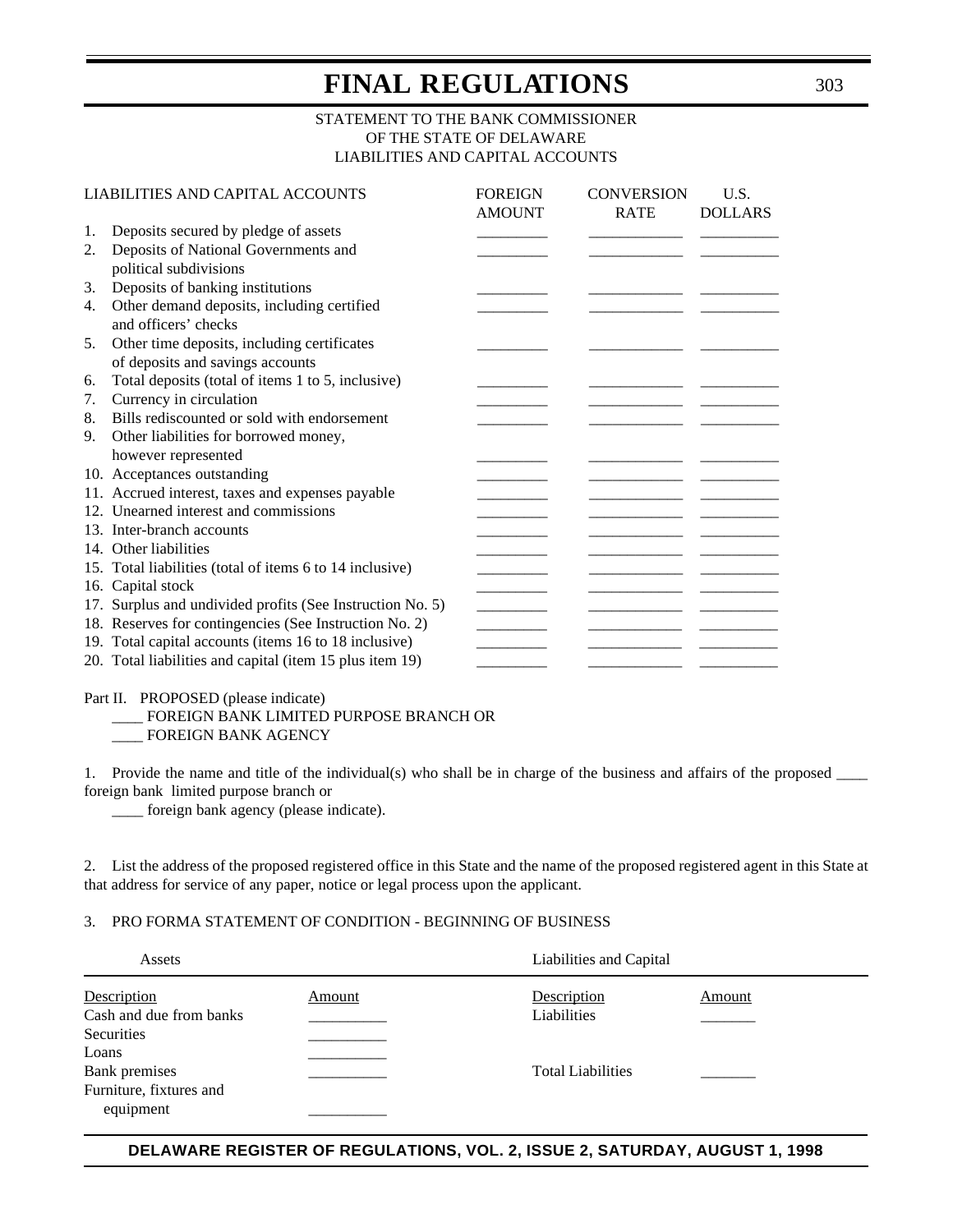#### 304

## **FINAL REGULATIONS**

Other Assets \_\_\_\_\_\_\_\_\_\_

Net organization expense

Total Assets \_\_\_\_\_\_\_\_\_\_

#### 4. OFFICE(S)

Instructions: Complete all appropriate sections below. Where not applicable, insert "none." When the disclosure of any information may adversely affect ongoing negotiations, include such information in the Confidential Section of this application. Copies of any completed contracts should be submitted for the confidential use of the State Bank Commissioner.

a. Type of Occupancy (Check all which apply to indicate both type of quarters at opening and contemplated permanent quarters.)

Permanent quarters leased (Complete b and c below)

\_\_\_\_\_\_\_Temporary quarters (Complete e below)

Permanent quarters owned (Complete b and d below)

b. Description of Premises

| emensions. | ensions. | Number of | Number of                |  |
|------------|----------|-----------|--------------------------|--|
|            |          |           |                          |  |
| of Lot     |          | tories    | <b>Spaces</b><br>Parking |  |

Type of construction of building:

Details of building interior (mention all employee facilities and size of lobby area):

c. PREMISES LEASED

| Cost and description of leasehold improvements: _________________________________ |
|-----------------------------------------------------------------------------------|
|                                                                                   |
| Annual Rental: <u>Contract Communication</u>                                      |

Copies of any lease should be submitted for the confidential use of the State Bank Commissioner. Except where State law obviates the need, a clause similar to the following should be incorporated in all leases drawn for the term exceeding one year in connection with this application:

"Notwithstanding any other provisions contained in this lease, in the event the lessee is closed or taken over by the banking authority in the State of Delaware, or other bank supervisory authority, the lessor may terminate the lease only with the concurrence of such banking authority or other bank supervisory authority, and any such authority shall in any event have the election either to continue or to terminate the lease: Provided, that in the event this lease is terminated, the maximum claim of Lessor for damages or indemnity for injury resulting from the rejection or abandonment of the unexpired term of the lease shall in no event be in any amount exceeding the rent reserved by the lease, without acceleration, for the year next succeeding the date of the surrender of the premises to the Lessor, or the date of re-entry of the Lessor, whichever first occurs, whether before or after the

#### **DELAWARE REGISTER OF REGULATIONS, VOL. 2, ISSUE 2, SATURDAY, AUGUST 1, 1998**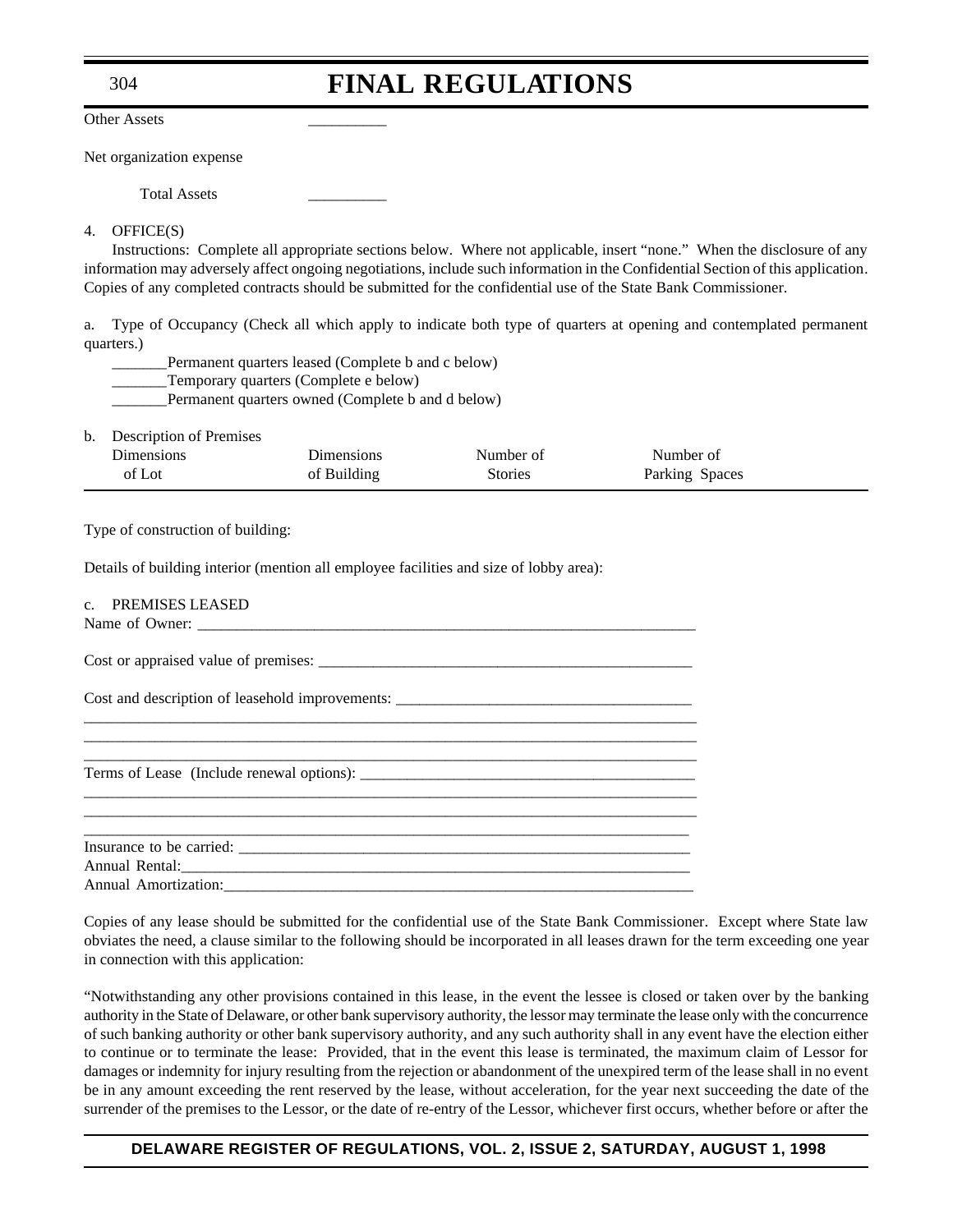closing of the lessee, plus an amount equal to the unpaid rent accrued, without acceleration up to such date."

#### d. PREMISES OWNED

#### Existing Structure

| Cost to Bank: North Cost of Bank:                                                                                 |                                       |
|-------------------------------------------------------------------------------------------------------------------|---------------------------------------|
|                                                                                                                   |                                       |
|                                                                                                                   |                                       |
|                                                                                                                   |                                       |
|                                                                                                                   |                                       |
| <b>Assessed Valuation:</b>                                                                                        |                                       |
| Insurance to be Carried:                                                                                          |                                       |
| <b>Estimated Annual Depreciation:</b>                                                                             |                                       |
| Depreciation Method:                                                                                              |                                       |
| <b>Proposed Structure</b>                                                                                         |                                       |
| Important: In estimating cost of construction, include architect's fee, site preparation, paving and landscaping. |                                       |
|                                                                                                                   |                                       |
| Cost of lot to bank:                                                                                              |                                       |
|                                                                                                                   |                                       |
|                                                                                                                   |                                       |
| Insurance to be carried:                                                                                          |                                       |
|                                                                                                                   |                                       |
|                                                                                                                   |                                       |
| Is the bank structure to be designed to permit additions to the building at a later date? _____ yes               | $\frac{1}{\sqrt{1-\frac{1}{2}}}\n$ no |
| e. Temporary Quarters                                                                                             |                                       |
|                                                                                                                   |                                       |
|                                                                                                                   |                                       |
| Location (Include distance and direction from permanent quarters): ______________                                 |                                       |
|                                                                                                                   |                                       |
|                                                                                                                   |                                       |
|                                                                                                                   |                                       |
| Description of facilities and services offered (submit copies of lease or other contracts):                       |                                       |
|                                                                                                                   |                                       |
|                                                                                                                   |                                       |
|                                                                                                                   |                                       |
|                                                                                                                   |                                       |
|                                                                                                                   |                                       |
|                                                                                                                   |                                       |
|                                                                                                                   |                                       |
|                                                                                                                   |                                       |

#### **DELAWARE REGISTER OF REGULATIONS, VOL. 2, ISSUE 2, SATURDAY, AUGUST 1, 1998**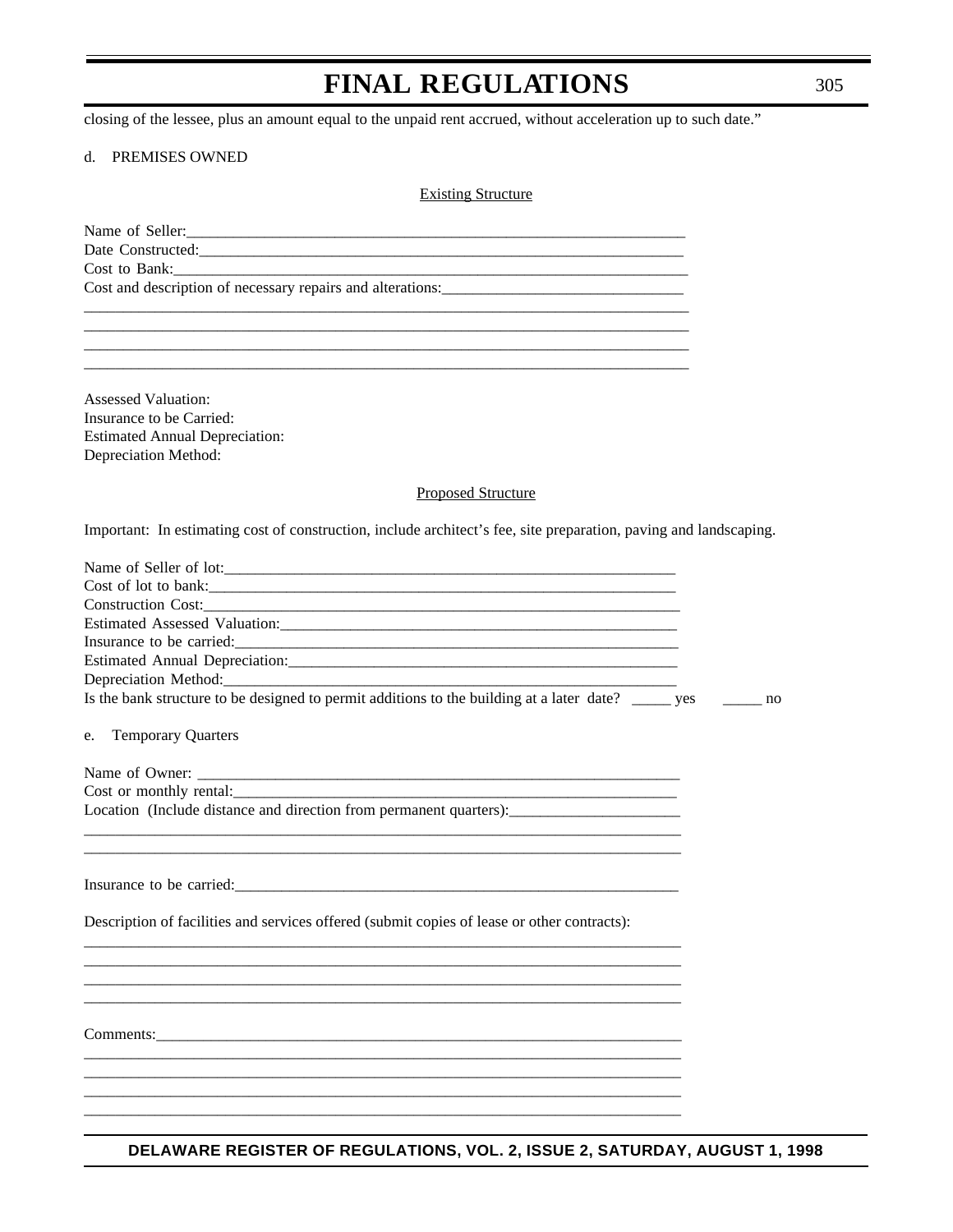#### 306

## **FINAL REGULATIONS**

#### 5. PROPOSED INVESTMENT IN AND RENTAL OF FURNITURE, FIXTURES AND EQUIPMENT

#### Description:

| <b>ITEM</b>                   | <b>Total Cost</b><br>(if owned)  | <b>Annual Rental</b><br>(if leased) |  |
|-------------------------------|----------------------------------|-------------------------------------|--|
|                               |                                  |                                     |  |
|                               |                                  |                                     |  |
|                               |                                  |                                     |  |
|                               |                                  |                                     |  |
|                               |                                  |                                     |  |
|                               |                                  |                                     |  |
|                               |                                  |                                     |  |
|                               |                                  |                                     |  |
| <b>TOTALS</b>                 |                                  |                                     |  |
| Total Insurance to be Carried | <b>Total Annual Depreciation</b> | Depreciation Method                 |  |

Do proponents plan to contract for off-premise electronic data processing service? \_\_\_\_\_\_yes \_\_\_\_\_\_\_no (If yes, list servicer(s) if known and the applications that would be processed off-premise. Attach copies of any electronic data processing agreements that have been executed.)

#### 6. ORGANIZATION EXPENSES

INSTRUCTIONS: List all expenses related to the organization of the foreign bank limited purpose branch or foreign bank agency. Include all expenses paid, additional costs anticipated prior to the opening date, and include any expenses for work performed during the organization phases for which disbursement has been deferred beyond the opening date. IMPORTANT: If legal or other fees appear to be excessive in volume or amount, supportive documentation will be required.

 $T$   $\overline{r}$   $\overline{r}$ 

|                          |                                          | TYPE OF RELATIONSHIP     |               |  |
|--------------------------|------------------------------------------|--------------------------|---------------|--|
|                          |                                          | (Specify Director,       |               |  |
|                          |                                          | Officer, 5% Stockholder, |               |  |
|                          | <b>ASSOCIATION</b>                       | or their relatives.      |               |  |
|                          | WITH BANK                                | Designate any business   |               |  |
| <b>NAME OF RECIPIENT</b> | Mark appropriate column interests of the |                          |               |  |
|                          | Direct Indirect None                     | aforementioned.)         | <b>AMOUNT</b> |  |
| <b>Attorney Fees:</b>    |                                          |                          |               |  |
|                          |                                          |                          |               |  |
|                          |                                          |                          |               |  |
|                          |                                          |                          |               |  |
|                          |                                          |                          |               |  |

### 1. TOTAL ATTORNEY FEES

Consultant Fees:

#### 2. TOTAL CONSULTANT FEES\_\_\_\_\_\_\_\_\_\_\_\_\_\_\_\_\_\_\_\_\_\_\_\_\_\_\_\_\_\_\_\_\_\_\_\_\_\_\_\_\_\_\_\_\_\_\_\_\_\_\_\_\_\_\_\_

- 3. TOTAL PRE-OPENING SALARIES\_\_\_\_\_\_\_\_\_\_\_\_\_\_\_\_\_\_\_\_\_\_\_\_\_\_\_\_\_\_\_\_\_\_\_\_\_\_\_\_\_\_\_\_\_\_\_\_\_\_\_
- 4. TOTAL PRE-OPENING TRAVEL AND ENTERTAINMENT\_

\_\_\_\_\_\_\_\_\_\_\_\_\_\_\_\_\_\_\_\_\_\_\_\_\_\_\_\_\_\_\_\_\_\_\_\_\_\_\_\_\_\_\_\_\_\_\_\_\_\_\_\_\_\_\_\_\_\_\_\_\_\_\_\_\_\_\_\_\_\_\_\_\_\_\_\_\_\_

**DELAWARE REGISTER OF REGULATIONS, VOL. 2, ISSUE 2, SATURDAY, AUGUST 1, 1998**

\_\_\_\_\_\_\_\_\_\_\_\_\_\_\_\_\_\_\_\_\_\_\_\_\_\_\_\_\_\_\_\_\_\_\_\_\_\_\_\_\_\_\_\_\_\_\_\_\_\_\_\_\_\_\_\_\_\_\_\_\_\_\_\_\_\_\_\_\_\_\_\_\_ \_\_\_\_\_\_\_\_\_\_\_\_\_\_\_\_\_\_\_\_\_\_\_\_\_\_\_\_\_\_\_\_\_\_\_\_\_\_\_\_\_\_\_\_\_\_\_\_\_\_\_\_\_\_\_\_\_\_\_\_\_\_\_\_\_\_\_\_\_\_\_\_\_ \_\_\_\_\_\_\_\_\_\_\_\_\_\_\_\_\_\_\_\_\_\_\_\_\_\_\_\_\_\_\_\_\_\_\_\_\_\_\_\_\_\_\_\_\_\_\_\_\_\_\_\_\_\_\_\_\_\_\_\_\_\_\_\_\_\_\_\_\_\_\_\_\_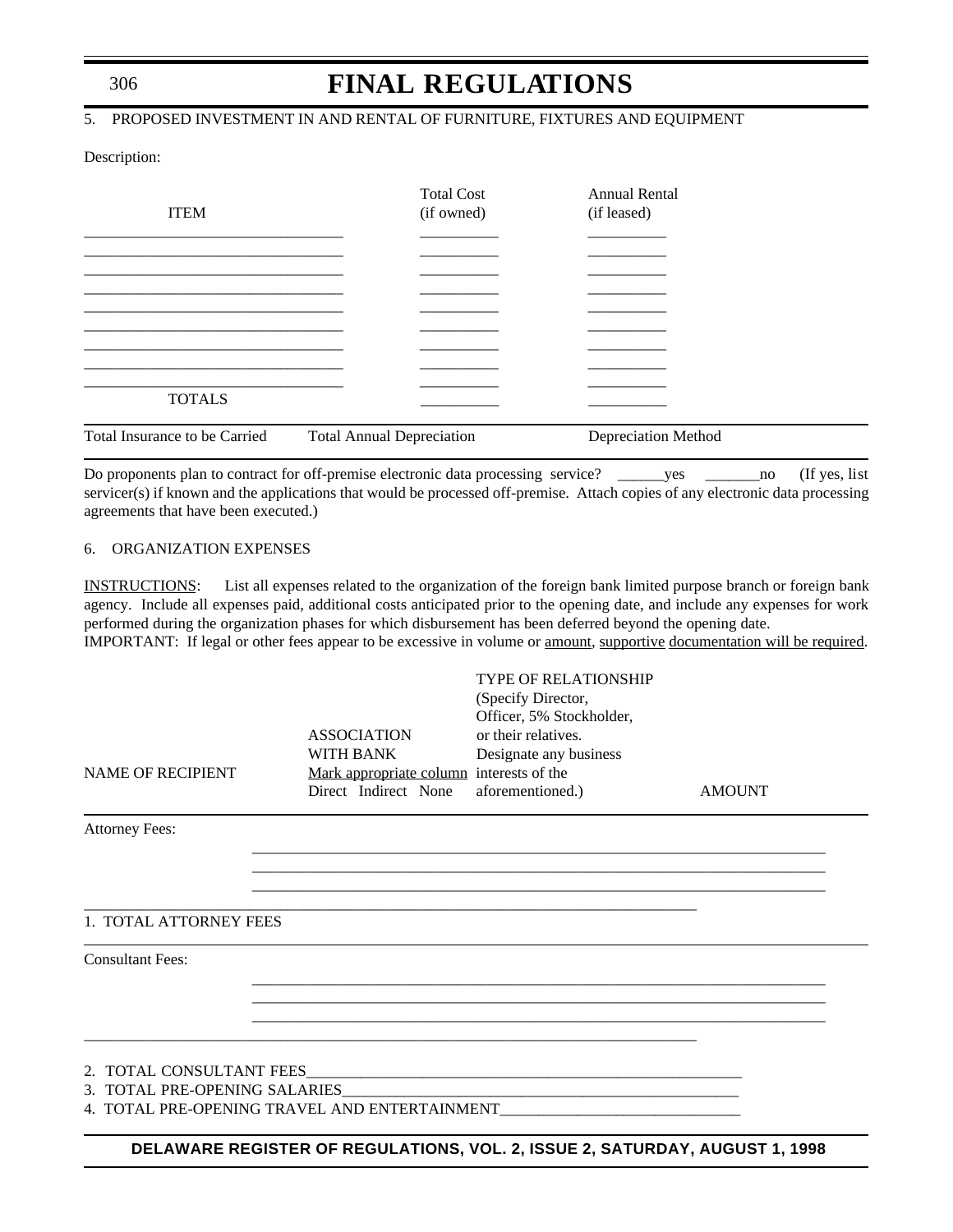\_\_\_\_\_\_\_\_\_\_\_\_\_\_\_\_\_\_\_\_\_\_\_\_\_\_\_\_\_\_\_\_\_\_\_\_\_\_\_\_\_\_\_\_\_\_\_\_\_\_\_\_\_\_\_\_\_\_\_\_\_\_\_\_\_\_\_\_\_\_\_\_ \_\_\_\_\_\_\_\_\_\_\_\_\_\_\_\_\_\_\_\_\_\_\_\_\_\_\_\_\_\_\_\_\_\_\_\_\_\_\_\_\_\_\_\_\_\_\_\_\_\_\_\_\_\_\_\_\_\_\_\_\_\_\_\_\_\_\_\_\_\_\_\_ \_\_\_\_\_\_\_\_\_\_\_\_\_\_\_\_\_\_\_\_\_\_\_\_\_\_\_\_\_\_\_\_\_\_\_\_\_\_\_\_\_\_\_\_\_\_\_\_\_\_\_\_\_\_\_\_\_\_\_\_\_\_\_\_\_\_\_\_\_\_\_\_ \_\_\_\_\_\_\_\_\_\_\_\_\_\_\_\_\_\_\_\_\_\_\_\_\_\_\_\_\_\_\_\_\_\_\_\_\_\_\_\_\_\_\_\_\_\_\_\_\_\_\_\_\_\_\_\_\_\_\_\_\_\_\_\_\_\_\_\_\_\_\_\_

#### 5. TOTAL APPLICATION AND INVESTIGATION FEES\_

Other Expenses: (Describe in detail any item in excess of \$1,000)

#### 6. TOTAL OTHER EXPENSES\_\_\_\_\_\_\_\_\_\_\_\_\_\_\_\_\_\_\_\_\_\_\_\_\_\_\_\_\_\_\_\_\_\_\_\_\_\_\_\_\_\_\_\_\_\_\_\_\_\_\_\_\_\_\_\_

Total Organization Expenses (Sum of lines 1-6 above.)

Pre-opening income

#### NET TOTAL

#### DESCRIBE SOURCE OF PRE-OPENING INCOME

#### DESCRIBE HOW ORGANIZATION EXPENSES WILL BE PAID

#### PROPOSED FOREIGN BANK LIMITED PURPOSE BRANCH OR FOREIGN BANK AGENCY PROJECTED AVERAGE ASSETS AND LIABILITIES

|                | <b>ASSETS</b>                                    | YEAR 1 | YEAR <sub>2</sub> | YEAR 3 |
|----------------|--------------------------------------------------|--------|-------------------|--------|
| $\mathbf{1}$ . | Cash & Cash Items in Process of Collection       |        |                   |        |
| 2.             | Due from U.S. Office of Banks                    |        |                   |        |
|                | (including placements of $\$$ ) (1)              |        |                   |        |
| 3.             | Due from Foreign Offices of Banks<br>(1)         |        |                   |        |
| $\mathbf{4}$ . | <b>Investment Securities</b>                     |        |                   |        |
| 5.             | Securities Purchased under Resale Agreements     |        |                   |        |
| 6.             | Loans, Advances, Overdrafts<br>(1)               |        |                   |        |
| 7.             | Federal Funds Sold<br>(1)                        |        |                   |        |
| 8.             | Customers' Liability on Acceptances and          |        |                   |        |
|                | Deferred Payment Credits<br>(1)                  |        |                   |        |
| 9.             | Bank Premises, Leasehold Improvements            |        |                   |        |
|                | 10. Furniture, Fixtures and Equipment            |        |                   |        |
|                | 11. Other Assets<br>(1)                          |        |                   |        |
| 12.            | TOTAL ASSETS (Excluding Head Office,             |        |                   |        |
|                | Branches & Wholly Owned Subsidiaries)            |        |                   |        |
|                | 13. Due from Head Office, Branches, Wholly Owned |        |                   |        |
|                | Subsidiaries (Including loans, overdrafts,       |        |                   |        |
|                | def. pay't credits, accept., FF sold, etc.)      |        |                   |        |
| 14.            | <b>TOTAL ASSETS</b>                              |        |                   |        |

(1) Excluding Due from Head Office, Branches and Wholly Owned Subsidiaries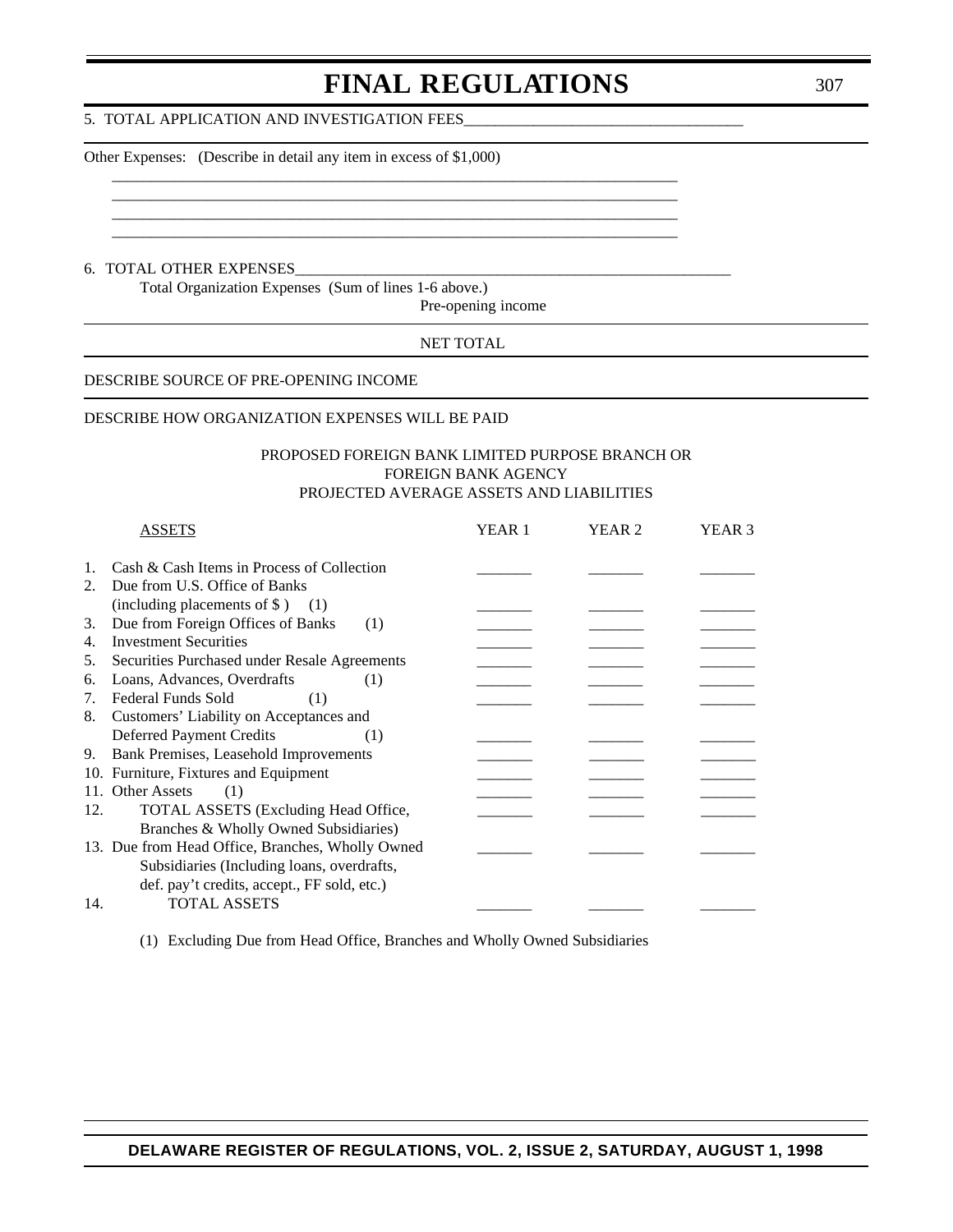#### PROPOSED FOREIGN BANK LIMITED PURPOSE BRANCH OR

FOREIGN BANK AGENCY

PROJECTED AVERAGE ASSETS AND LIABILITIES

|     | <b>LIABILITIES</b>                                  | YEAR <sub>1</sub> | YEAR <sub>2</sub> | YEAR <sub>3</sub> |
|-----|-----------------------------------------------------|-------------------|-------------------|-------------------|
|     | <b>CREDIT BALANCES</b><br>(1)                       |                   |                   |                   |
|     |                                                     |                   |                   |                   |
|     | 15. Domestic IPCs                                   |                   |                   |                   |
|     | 16. U.S. Offices of Banks                           |                   |                   |                   |
|     | 17. U. S. Government                                |                   |                   |                   |
|     | 18. Foreign IPCs                                    |                   |                   |                   |
|     | 19. Foreign Offices of Banks                        |                   |                   |                   |
|     | 20. Foreign Governments, Official Institutions      |                   |                   |                   |
|     | 21. Other Credit Balances                           |                   |                   |                   |
| 22. | TOTAL CREDIT BALANCES                               |                   |                   |                   |
|     | 23. Borrowings from Banks (Outside U.S. \$<br>(1)   |                   |                   |                   |
|     | 24. Securities Sold Under Repurchase Agreements (1) |                   |                   |                   |
|     | 25. Federal Funds Purchases<br>(1)                  |                   |                   |                   |
|     | 26. Acceptances & Deferred Payments Credits         |                   |                   |                   |
|     | 27. Other Liabilities<br>(1)                        |                   |                   |                   |
| 28. | SUBTOTAL LIABILITIES                                |                   |                   |                   |
|     | 29. Accrued Expenses Payable                        |                   |                   |                   |
|     |                                                     |                   |                   |                   |
|     | 30. Due to Head Office, Branches, Wholly Owned      |                   |                   |                   |
|     | Subsidiaries (including borrowings of \$            |                   |                   |                   |
|     | 31. Reserves for Loan Losses                        |                   |                   |                   |
|     | 32. Other Reserves (Specify)                        |                   |                   |                   |
| 33. | <b>TOTAL LIABILITIES</b>                            |                   |                   |                   |

(1) Excluding Due to Head Office, Branches and Wholly Owned Subsidiaries

#### PROJECTION OF INCOME AND EXPENSE TO BE FILED IN CONNECTION WITH APPLICATION BY FOREIGN BANKING CORPORATION TO OPEN AND MAINTAIN A FOREIGN BANK LIMITED PURPOSE BRANCH OR FOREIGN BANK AGENCY

|             | OPERATING INCOME                                | YEAR 1 | YEAR 2 | YEAR 3 |  |
|-------------|-------------------------------------------------|--------|--------|--------|--|
|             |                                                 |        |        |        |  |
|             | Interest & Fees on Loans                        |        |        |        |  |
|             | Income On:                                      |        |        |        |  |
| $2^{\circ}$ | Federal Funds Sold                              |        |        |        |  |
| 3           | Time Placements and C/Ds Purchased              |        |        |        |  |
| 4.          | Securities Purchased Under Agreements to Resell |        |        |        |  |
| 5.          | Interest & Dividends on Investment Securities   |        |        |        |  |
| 6.          | Service Charges, Commissions and Fees           |        |        |        |  |
|             | Foreign Exchange                                |        |        |        |  |
| 7.          | Service Charges, Commissions and Fees           |        |        |        |  |
|             | All Other                                       |        |        |        |  |
| 8.          | Net Profit on Foreign Exchange Trading          |        |        |        |  |
| 9.          | Other Operating Income (Itemized categories     |        |        |        |  |
|             | aggregating \$5,000 and over)                   |        |        |        |  |
|             | 10. TOTAL OPERATING INCOME                      |        |        |        |  |
|             |                                                 |        |        |        |  |
|             | OPERATING EXPENXE                               |        |        |        |  |
|             | 11. Salaries and other employee benefits        |        |        |        |  |
|             |                                                 |        |        |        |  |

### **DELAWARE REGISTER OF REGULATIONS, VOL. 2, ISSUE 2, SATURDAY, AUGUST 1, 1998**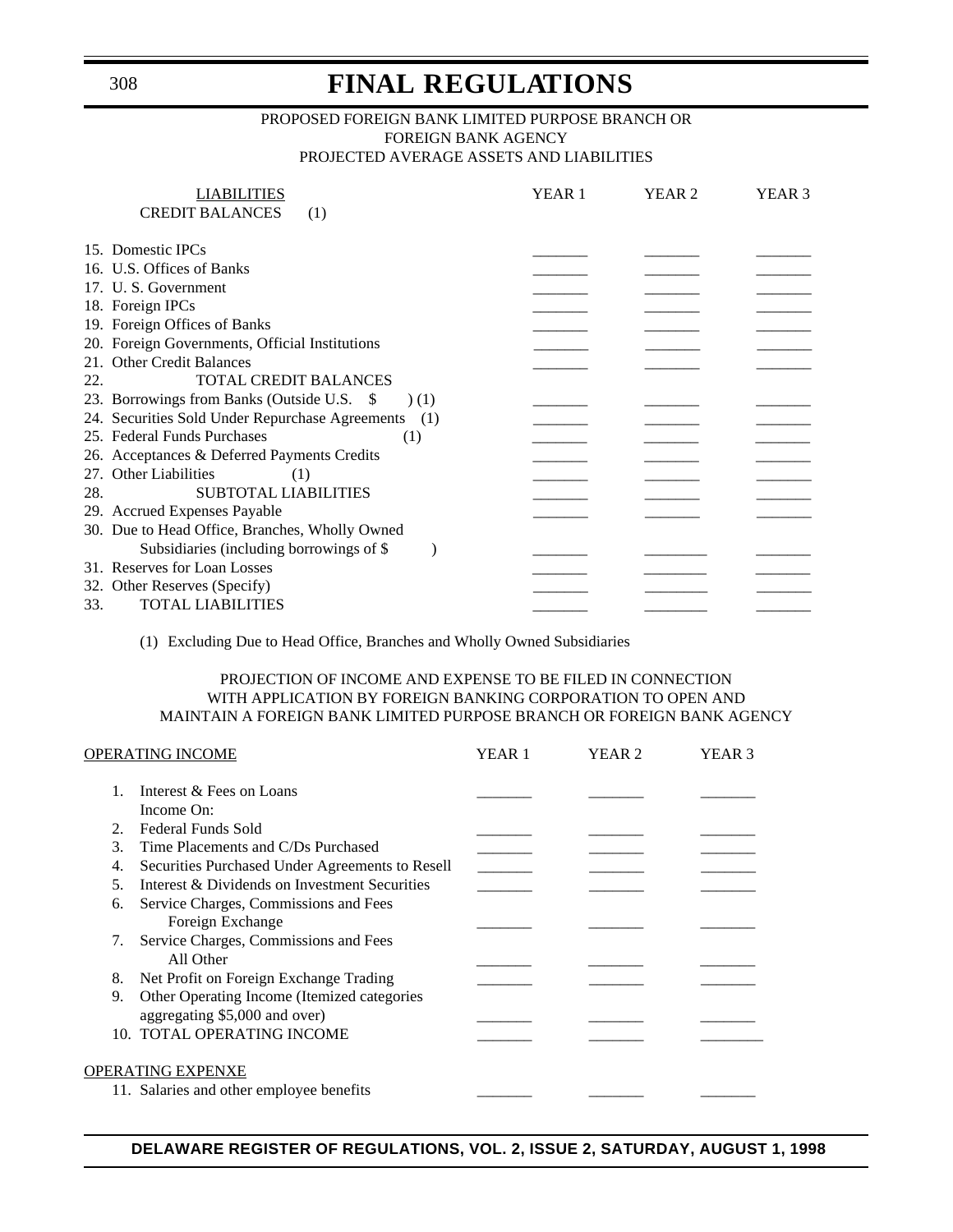|     | 12. Interest on time certificates of deposit          |  |  |
|-----|-------------------------------------------------------|--|--|
|     | of \$100,000 and over                                 |  |  |
|     | 13. Interest on all other deposits or credit balances |  |  |
|     | <b>EXPENSE INCURRED ON:</b>                           |  |  |
|     | 14. Federal funds purchased                           |  |  |
|     | 15. Securities Sold Under Agreements to Repurchase    |  |  |
|     | 16. Interest on borrowings (Other than Head Office    |  |  |
|     | Branches and Wholly Owned Subsidiaries)               |  |  |
|     | 17. Interest on borrowings from Head Office,          |  |  |
|     | Branches and Wholly Owned Subsidiaries                |  |  |
|     | 18. Occupancy Expense - Banking Premises              |  |  |
|     | 19. Furniture & Equipment Expense - Include Deprec.   |  |  |
|     | 20. Amortization of start-up costs                    |  |  |
|     | 21. Travel Expense                                    |  |  |
|     | 22. Insurance Expense                                 |  |  |
|     | 23. Legal Expense                                     |  |  |
|     | 24. Audit Expense                                     |  |  |
|     | 25. Communication Expense (Tel., Telex, Postage)      |  |  |
|     | 26. Promotional Expense                               |  |  |
|     | 27. Other Operating Expense (Itemize categories       |  |  |
|     | aggregating \$5,000 and Over)                         |  |  |
|     | 28. Provision for Loan Losses                         |  |  |
| 29. | <b>TOTAL OPERATING EXPENSE</b>                        |  |  |
| 30. | <b>INCOME BEFORE INCOME TAXES AND</b>                 |  |  |
|     | <b>SECURITIES GAINS OR LOSSES</b>                     |  |  |
|     | 31. Applicable Income Taxes                           |  |  |
| 32. | <b>INCOME BEFORE SECURITIES GAINS</b>                 |  |  |
|     | OR LOSSES                                             |  |  |
|     | 33. Net Securities Gains or Losses                    |  |  |
|     | (Net of Related Tax Effects)                          |  |  |
| 34. | <b>NET INCOME</b>                                     |  |  |

\* If projection does not show profitable operation (including provision for interest on borrowings from Head Office, branches and wholly owned subsidiaries) by year 3, please indicate when profits are expected.

#### 9. FIDELITY COVERAGE

The applicant bank will at all times maintain sufficient surety bond coverage on its active officers and employees to conform with generally accepted banking practices and will at all times maintain an excess employee dishonesty bond in the amount of \$1,000,000 or more.

#### 10. PUBLIC CONVENIENCE AND ADVANTAGE

INSTRUCTIONS: The proponents are responsible for developing the Legal factor Public Convenience and Advantage in a way which clearly shows the economic support and justification for the Proposed Foreign Bank Limited Purpose Branch or Foreign Bank Agency. Submit such data relating to the trade area which you feel is relevant to the proposal. If an economic survey or feasibility study has been prepared it may provide most of the information requested. Such information submitted in support of your application will be included in the public file.

A. Briefly describe the geographical and product markets which the proposed Agency will principally serve.

B. Briefly indicate the reasons for submitting this Application and how the proposed Agency will become an economically viable institution.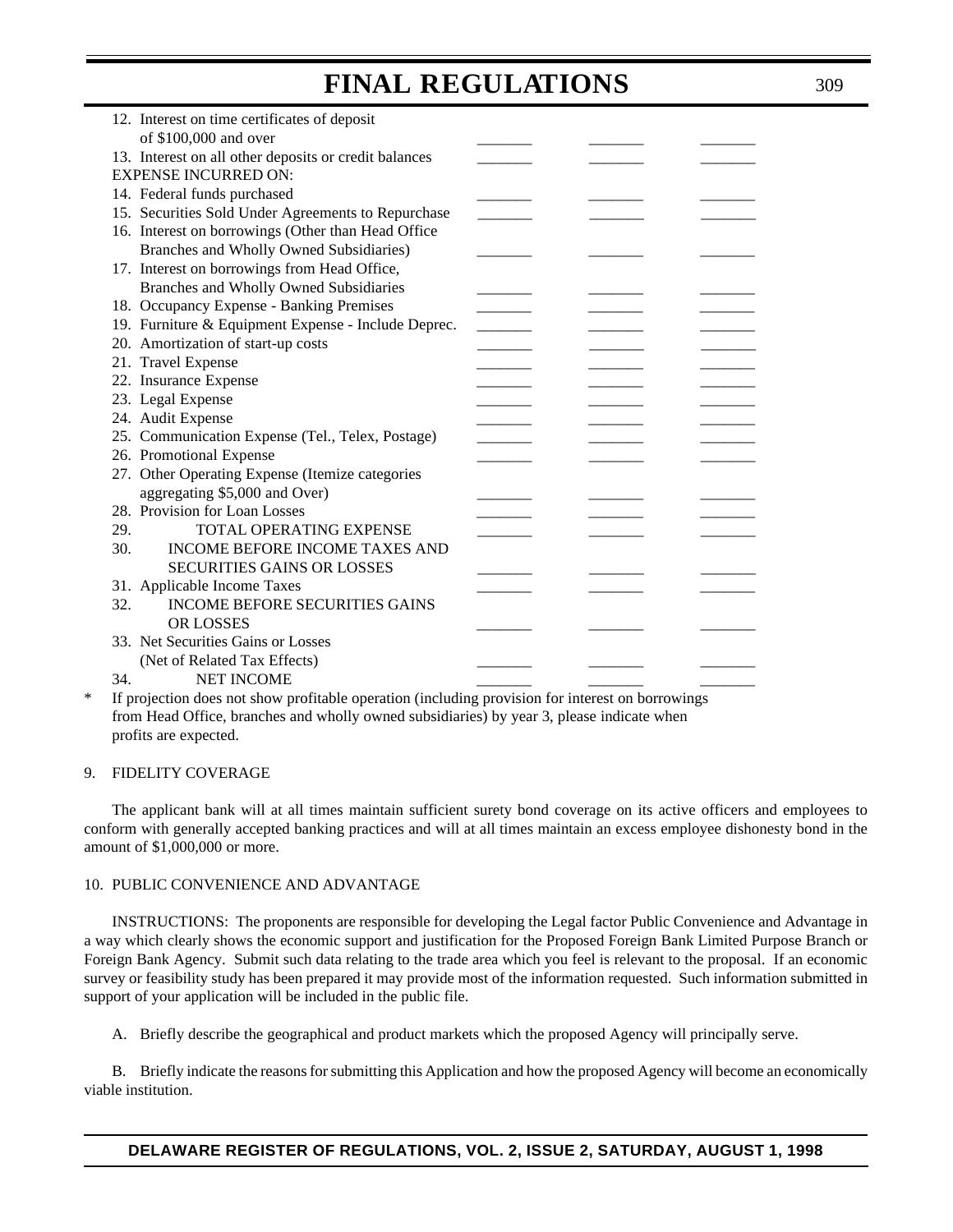#### PART III

#### APPLICATION FOR CERTIFICATE OF PUBLIC CONVENIENCE AND NECESSITY - CONFIDENTIAL SECTION

In preparing your application, keep in mind that the State Bank Commissioner deems that public policy warrants making all information submitted to him in connection with this application available for public review, unless it qualifies for confidential treatment under 29 Del. C. §§10002(d), 10112(b)(4), and Superior Court Rule of Civil Procedure 26(c). The Commissioner has determined that trade secrets, proprietary information and confidential financial information useful to the applicant in its business will ordinarily qualify for such protection.

However, specific determinations of the question of confidentiality and non-disclosure rests in the first instance in the discretion of the Commissioner and the specific information you include in the following section may be available for public review in the discretion of the Commissioner.

#### I. FINANCIAL HISTORY AND CONDITION

Outline below information with regard to fixed assets which you believe, if disclosed to the public, would adversely affect ongoing negotiations.

Outline below, in detail, the basis for cost estimates for premises shown in the public section.

If fixed assets are to be purchased from a related party, evidence of the reasonableness of the cost(s) must be provided. Attach copies of bids, independent appraisals and/or other supporting evidence.

If an insider is a party to any lease contract in connection with the application, explain the manner in which lease payments were determined.

Specify the time required to prepare the foreign bank limited purpose branch or foreign bank agency premises for occupancy. If temporary quarters are anticipated, estimate the probable term of occupancy and describe the disposition of such quarters.

#### II. FUTURE EARNINGS PROSPECTS

#### ESTIMATE OF SALARIES AND WAGES

| <b>POSITION</b>                    | <b>FIRST YEAR</b>                                              | <b>SECOND YEAR</b>                                          | <b>THIRD YEAR</b>                                              |
|------------------------------------|----------------------------------------------------------------|-------------------------------------------------------------|----------------------------------------------------------------|
| <b>Officers</b><br>Other Employees |                                                                |                                                             |                                                                |
| Total                              |                                                                |                                                             |                                                                |
|                                    | ESTIMATED LOAN DIVERSIFICATION                                 |                                                             |                                                                |
|                                    | <b>FIRST YEAR</b>                                              | <b>SECOND YEAR</b>                                          | <b>THIRD YEAR</b>                                              |
| <b>TYPE OF LOAN</b>                | Estimated<br>Average<br>Percent<br>Average<br>Volume<br>Return | Estimated Average<br>Percent<br>Average<br>Volume<br>Return | Estimated<br>Average<br>Percent<br>Average<br>Volume<br>Return |
| Commercial<br><b>Installment</b>   | $\frac{0}{0}$<br>$\frac{0}{0}$                                 | $\frac{0}{0}$<br>$\%$                                       | $\%$<br>$\%$                                                   |

**DELAWARE REGISTER OF REGULATIONS, VOL. 2, ISSUE 2, SATURDAY, AUGUST 1, 1998**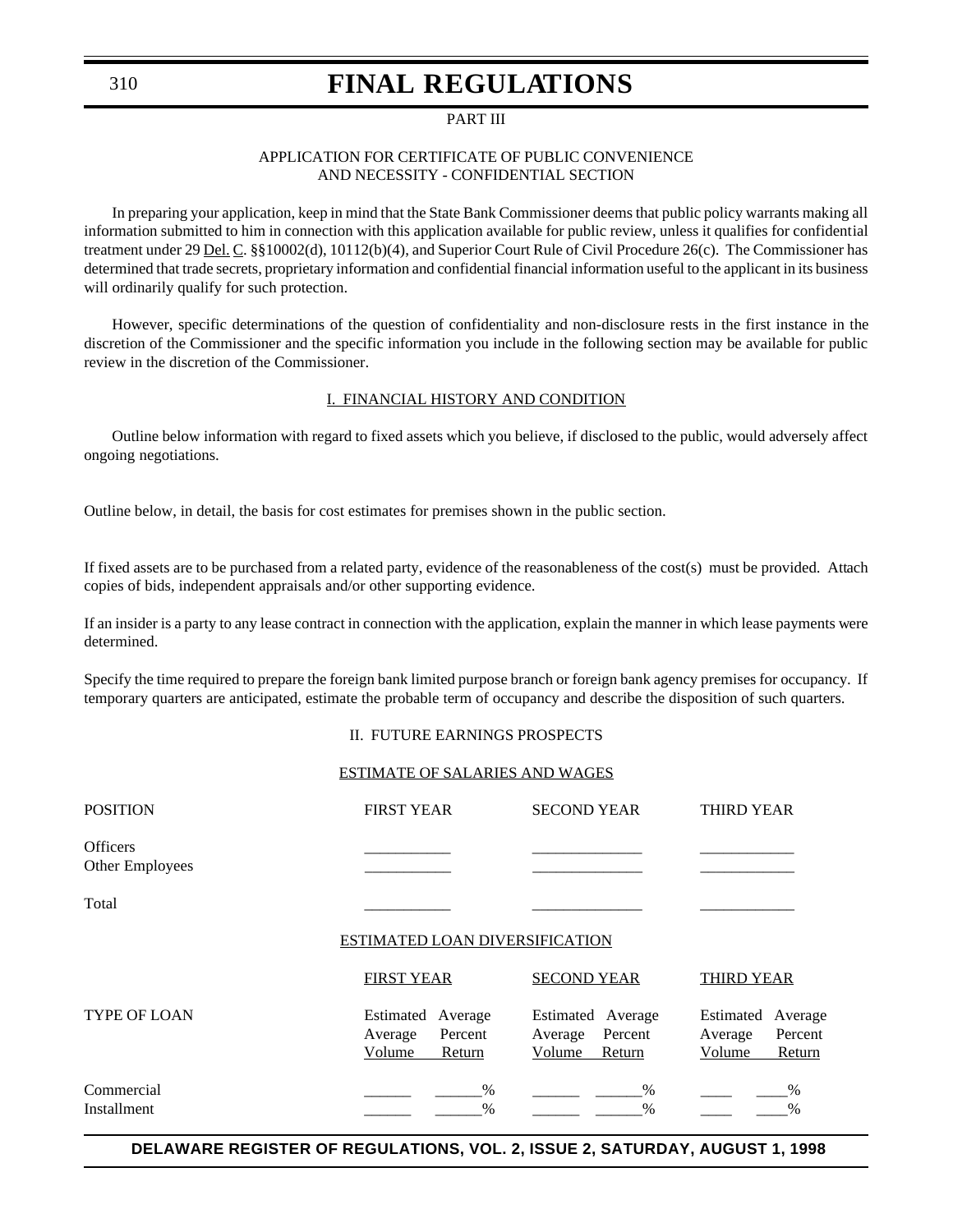| <b>Real Estate</b>              |  | 0 <sub>k</sub> | $\%$ |
|---------------------------------|--|----------------|------|
| Term                            |  |                | 0/2  |
| <b>Purchased Participations</b> |  | 0/             | 0/2  |

Exchange and Service charge policies to be followed.

COMMENTS (Include other information supporting income and expense estimates reported in the Public Section of this application).

#### III. PROPOSED OFFICERS

NOTE: Attach a copy of the financial report and biographical information to include educational and business background for each individual in charge of the business and affairs of the Proposed Foreign Bank Limited Purpose Branch or Foreign Bank Agency.

#### PROPOSED OFFICERS OF THE FOREIGN BANK LIMITED PURPOSE BRANCH OR FOREIGN BANK AGENCY

| <b>NAME</b> | <b>ADDRESS</b> | AGE | <b>OCCUPATION</b> | <b>TITLE</b> |
|-------------|----------------|-----|-------------------|--------------|
|             |                |     |                   |              |
|             |                |     |                   |              |
|             |                |     |                   |              |
|             |                |     |                   |              |
|             |                |     |                   |              |
|             |                |     |                   |              |

A. Has any proposed director, officer, or employee been convicted of any criminal offense involving dishonesty or a breach of trust? \_\_\_\_\_\_\_\_ yes \_\_\_\_\_\_\_\_\_ no (If yes, explain in Comments below.)

B. List names and addresses of all correspondent banks.

C. Are bonus, management or director compensation, or other similar plans in effect or anticipated? \_\_ yes \_\_ no (If yes, attach copies.)

COMMENTS:

#### IV. PUBLIC CONVENIENCE AND ADVANTAGE

List the proposed hours of operation for the proposed Foreign Bank Limited Purpose Branch or Foreign Bank Agency.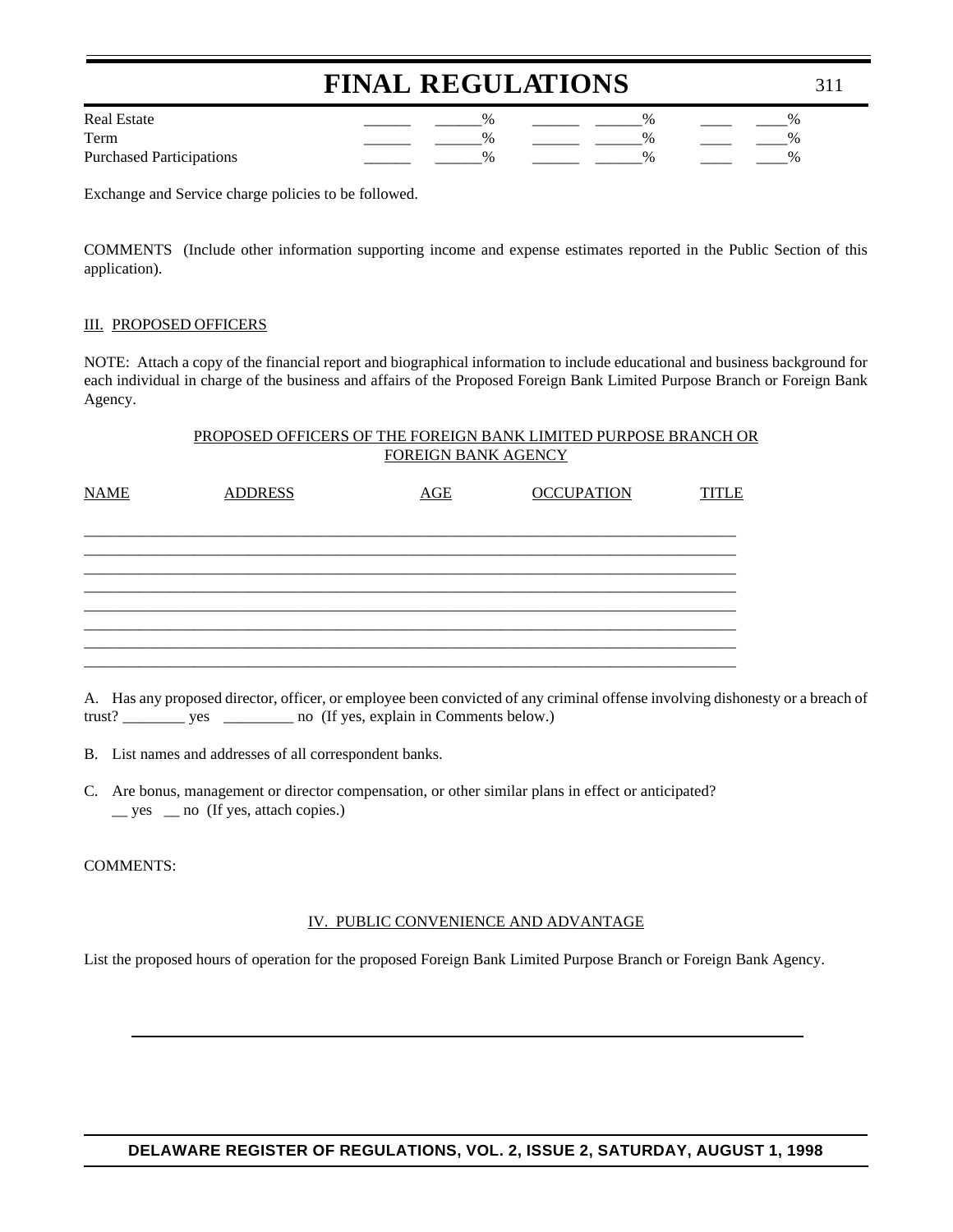Regulation No.: 5.1403/1101.0003 Effective Date: August 13, 1998

#### REGULATIONS GOVERNING THE ORGANIZATION, CHARTERING, SUPERVISION, OPERATION AND [AUTHORITY OF A DELAWARE FOREIGN BANK LIMITED PURPOSE BRANCH, A DELAWARE FOREIGN BANK](#page-4-0) AGENCY AND A DELAWARE FOREIGN BANK REPRESENTATIVE OFFICE

#### I. Statement of Authority.

These regulations are promulgated pursuant to the authority vested in the Commissioner under the provisions of Chapter 14, Title 5, Delaware Code, including without limitation §1403 (relating to the foreign bank limited purpose branch or foreign bank agency application process);  $\S1404(a)(2)$  (relating to the taking and maintenance of deposits by a foreign bank limited purpose branch or foreign bank agency); §1405 (maintenance of assets by a foreign bank limited purpose branch or foreign bank agency within Delaware); §1406(a) (relating to the making of written reports to the Commissioner by a foreign bank limited purpose branch or foreign bank agency); §1407 (relating to the rule-making power of the Commissioner generally); §1420 (relating to the licensing and operation of a foreign bank representative office); §1422(a) (relating to the application fee); and §1424(b) (relating to the fee which must accompany certain reports). The Commissioner is authorized to adopt appropriate regulations regarding the computation of tax liability of a foreign bank limited purpose branch or foreign bank agency or federal branch or agency located in Delaware pursuant to the provisions of §1101(a) of Title 5. Additionally, §121(b) authorizes the Commissioner to prescribe regulations to carry out the purposes of Title 5.

#### II. General Powers.

#### A. Foreign Bank Agency.

A "foreign bank agency", as defined in §101 of Title 5 of the Delaware Code, shall be entitled to engage within the State of Delaware in the general business of banking in the State of Delaware, subject, however, to the limitations set forth in 5 Del. C. §1404(a)(1). The deposit taking authority of such agency, in addition to the authority expressly granted under §1404, shall be co-extensive with the full authority which a federal agency operating in this State would have pursuant to the provisions of the International Banking Act of 1978 as amended.

#### B. Foreign Bank Limited Purpose Branch

A "foreign bank limited purpose branch", as defined in §101 of Title 5 of the Delaware Code, shall be entitled to engage in all the activities of a foreign bank agency and, in addition, may accept such deposits as would be permissible for a corporation organized under §25A of the Federal Reserve Act (12 U.S.C. §611 et seq.).

#### C. Foreign Bank Representative Office.

A foreign bank representative office may conduct within the State of Delaware representative activities intended to promote banking services offered by and originating from an office or offices of the foreign bank located outside the State of Delaware. A foreign bank representative office is prohibited from either offering or contracting for any product or service within the State of Delaware which would constitute the doing of a general banking business in Delaware.

#### III. General Regulations.

#### A. Application Fees.

1) A foreign bank shall apply for a certificate of authority for a foreign bank limited purpose branch or foreign bank agency on such forms and in such manner as the Commissioner shall from time to time prescribe. The application shall be accompanied by a filing fee in the amount of \$2,000.00 for the use of the State made payable to the State of Delaware.

2) A foreign bank shall apply for a license to establish a representative office on such forms and in such manner as the Commissioner shall from time to time prescribe. The application shall be accompanied by a license fee of \$500.00 and a processing fee of \$500.00 made payable to the State of Delaware.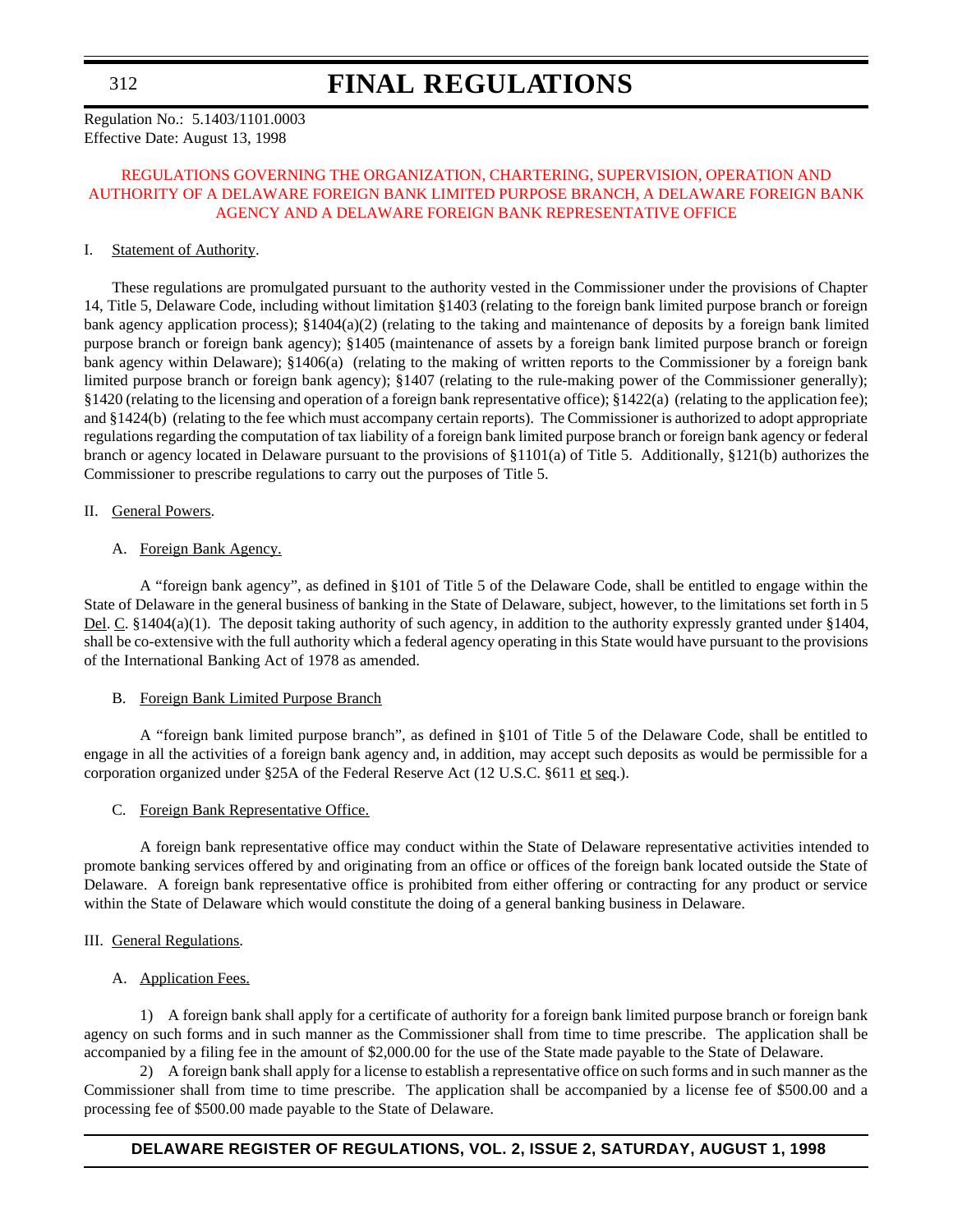#### B. Records.

In addition to such records as the Commissioner may from time to time require with respect to the computation of tax liability of a foreign bank limited purpose branch or foreign bank agency, each foreign bank limited purpose branch, foreign bank agency and foreign bank representative office shall maintain at its place of business in Delaware in the English language and in United States dollar equivalents a correct and complete set of books and records of account of all business transacted by such office.

#### C. Reports.

1) Whenever the Commissioner shall require, the foreign bank limited purpose branch or foreign bank agency shall make a written report in the English language and in United States dollar equivalents in such form as he shall from time to time prescribe and verified by a duly authorized executive officer of the foreign bank limited purpose branch or foreign bank agency. Such report shall show the actual financial condition of the business of the foreign bank limited purpose branch or foreign bank agency in the State of Delaware at the close of any past day designated by the Commissioner. The verification of such Report shall state that the person making it on behalf of the foreign bank limited purpose branch or foreign bank agency solemnly swears or affirms that the information set forth therein is a true and correct statement of the condition of the Delaware foreign bank limited purpose branch or foreign bank agency to the best of his knowledge, information and belief.

Additionally, the Commissioner may from time to time request from a foreign bank limited purpose branch or foreign bank agency a copy of any report of condition or the like filed by the foreign bank of which the foreign bank limited purpose branch or foreign bank agency is a part with any other State, the Federal Deposit Insurance Corporation, or the Federal Reserve Board.

2) Every licensed foreign bank representative office shall file annually a written report of activities conducted during the previous twelve-month period, in the English language and in United States dollar equivalents in such form as the Commissioner shall prescribe. Said report shall be accompanied by a \$500.00 fee.

#### D. Maintenance of Assets in Delaware; Separate Assets.

A foreign bank limited purpose branch or foreign bank agency shall maintain within the State of Delaware currency, real estate (at net book value or appraised value, whichever is less), precious metals (to the extent of 75% of market value), bonds, notes, debentures, drafts, bills of exchange or other evidence of indebtedness, including loan participation agreements or certificates, or other obligations payable in the United States or in United States funds, or, with the prior approval of the Commissioner, in funds freely convertible into United States funds, or also with the prior approval of the Commissioner, such other assets as the Commissioner may permit, in an amount which shall be equal to one hundred percent (100%) of the liabilities of the foreign bank of which the foreign bank limited purpose branch or foreign bank agency is a part which are payable at or through the foreign bank limited purpose branch or foreign bank agency, including acceptances, but excluding (without duplication) (1) accrued expenses, (2) amounts due and other liabilities to other offices, agencies or branches of, and wholly-owned (except for a nominal number of directors' shares) subsidiaries of, such foreign bank, (3) liabilities maintained on the books of an international banking facility located at such foreign bank limited purpose branch or foreign bank agency, and (4) such other liabilities as the Commissioner shall determine. The valuation of securities shall be in the manner provided in §1405. Each foreign bank limited purpose branch or foreign bank agency shall keep the assets of its business in this State separate and apart from the assets of its business outside this State.

#### E. Deposit of Assets.

The Commissioner may by order direct a foreign bank limited purpose branch or foreign bank agency to deposit all or a portion of the assets which the foreign bank limited purpose branch or foreign bank agency is required to maintain in this State with such banks or trust companies or national banks located in this State as the Commissioner may from time to time designate where the Commissioner finds such order necessary or desirable for the maintenance of the sound financial condition of the foreign bank limited purpose branch or foreign bank agency, the protection of depositors, creditors and the public interest, and the maintenance of public confidence in the business of a foreign bank limited purpose branch or foreign bank agency.

Where deposits constituting liabilities for purposes of paragraph (D) of this Article III are fully insured by the Federal Deposit Insurance Corporation, such deposits shall be excluded from the definition of liabilities for the purpose of determining the amount of assets which must be maintained by the foreign bank limited purpose branch or foreign bank agency within the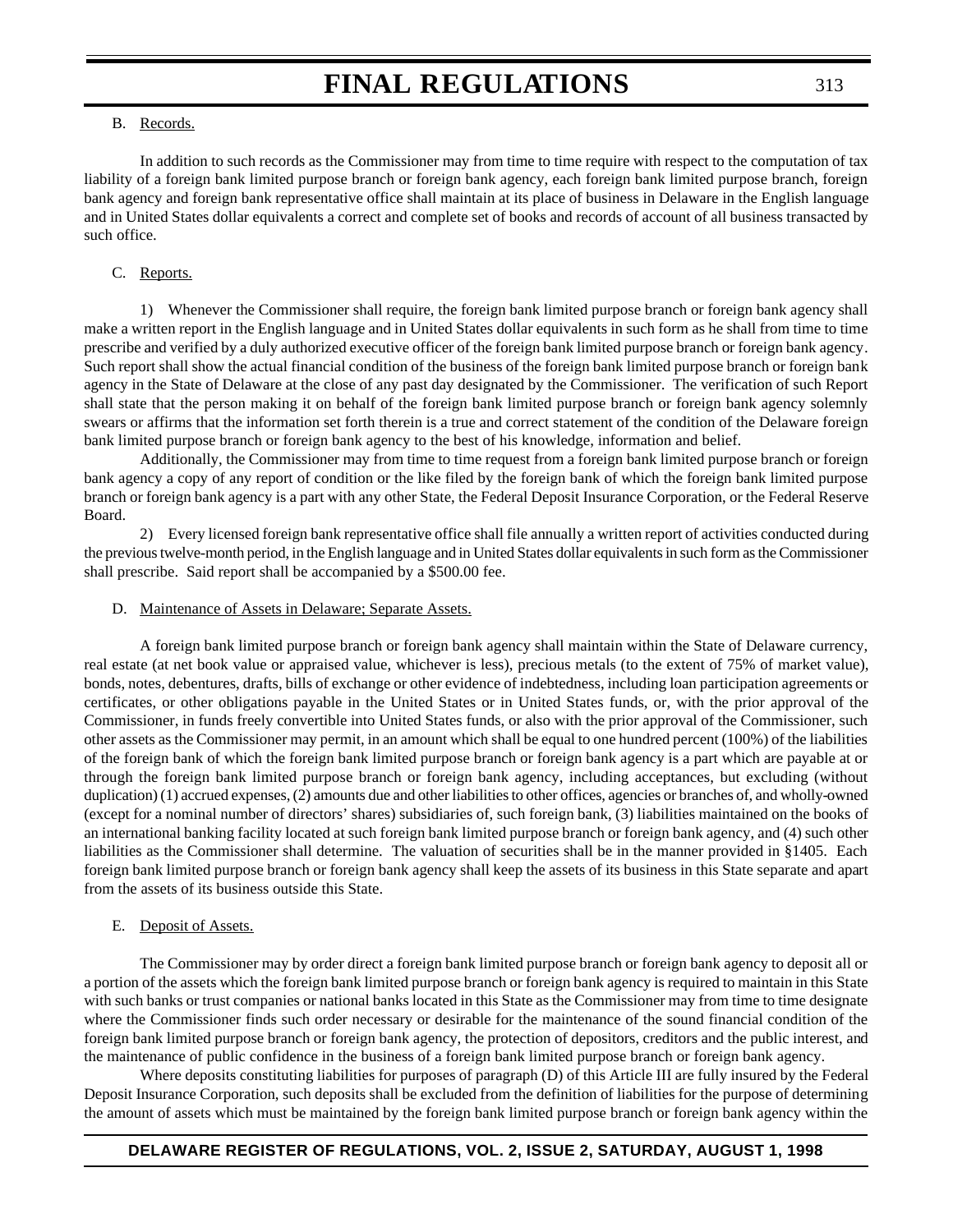State of Delaware.

#### IV. Revocation of Certificate of Authority or License.

- A. Revocation of Foreign Bank Limited Purpose Branch
	- or Foreign Bank Agency Certificate of Authority.
	- 1. Determination of Cause.

Whenever the Commissioner shall have cause to believe that a foreign bank limited purpose branch or foreign bank agency has engaged in conduct which, pursuant to Section 1410, would constitute cause for the revocation of the certificate of authority of such foreign bank limited purpose branch or foreign bank agency, he shall notify such foreign bank limited purpose branch or foreign bank agency in writing of the alleged violation, and, by means of informal fact-finding, determine whether an order should be issued directing such foreign bank limited purpose branch or foreign bank agency to cease and desist from the conduct giving rise to the violation by a date certain.

2. Violation of Order.

If the Commissioner shall determine that a foreign bank limited purpose branch or foreign bank agency which is the subject of a cease and desist order has not, within the time established, discontinued or rectified the conduct which was the subject of the violation order, he shall give written notice in the manner provided by the provisions of 29 Del. C. §10122 to the foreign bank limited purpose branch or foreign bank agency of the date, time and place of a formal hearing at which the foreign bank limited purpose branch or foreign bank agency shall appear and show cause why its certificate of authority should not be revoked. In addition to witnesses appearing on behalf of the foreign bank limited purpose branch or foreign bank agency, the Commissioner shall, by either informal or formal fact finding, take such testimony and gather such evidence as he deems necessary and appropriate in reaching a decision. Within thirty (30) days following the adjournment of such hearing, the Commissioner shall issue his findings and order revoking the certificate of authority, imposing a lesser sanction, or determining that the order to show cause should be retired without action. The foreign bank limited purpose branch or foreign bank agency shall have such right of appeal from such findings and order as is provided for in Subchapter V of Chapter 101, Title 29, Delaware Code.

B. Revocation of Foreign Bank Representative Office License.

Upon a preliminary determination by the Commissioner that a foreign bank representative office may have engaged in conduct which would constitute cause for the revocation of the license of such foreign bank representative office under the provisions of §1425, he shall give notice in writing to such foreign bank representative office setting forth the alleged violation, and directing such foreign bank representative office to appear at a place, on a date and at a time certain to show cause why its license should not be revoked. At such hearing, the foreign bank representative office shall be accorded the right to appear and be heard. The Commissioner shall, by either informal or formal fact finding and within thirty (30) days from the adjournment of such hearing, issue findings and order directing the revocation of the license of the foreign bank representative office, some lesser sanction, or the retirement of the notice to show cause without action. The foreign bank representative office shall have such rights of appeal from such findings and order as are provided in Subchapter V of Chapter 101, Title 29, Delaware Code.

#### V. Allocation of Income and Expenses for Purposes of Determining Delaware Tax Liability of Foreign Bank Limited Purpose Branch or Foreign Bank Agency.

#### A. Method of Allocation.

Although technically a part of the foreign bank, a Delaware foreign bank limited purpose branch or foreign bank agency is to be treated for purposes of assessing and collecting the Delaware Bank Franchise Tax on taxable income (5 Del. C. §1101 et seq.) as if it were a bank having separate corporate existence (§1101(a)). To that end, and in order to derive the amount of "net operating income before taxes" for purposes of §1101(a), a foreign bank limited purpose branch or foreign bank agency shall maintain at all times separate books of account in its Delaware office which fully segregate and portray:

1. With respect to income:

(a) all receipts directly attributable to an asset carried on the books of the foreign bank limited purpose branch or foreign bank agency; and

(b) all receipts arising from a transaction entered into or a service provided by the foreign bank limited purpose branch or foreign bank agency within the State of Delaware;

provided, that the foreign bank limited purpose branch or foreign bank agency may exclude from its accounting of income

#### **DELAWARE REGISTER OF REGULATIONS, VOL. 2, ISSUE 2, SATURDAY, AUGUST 1, 1998**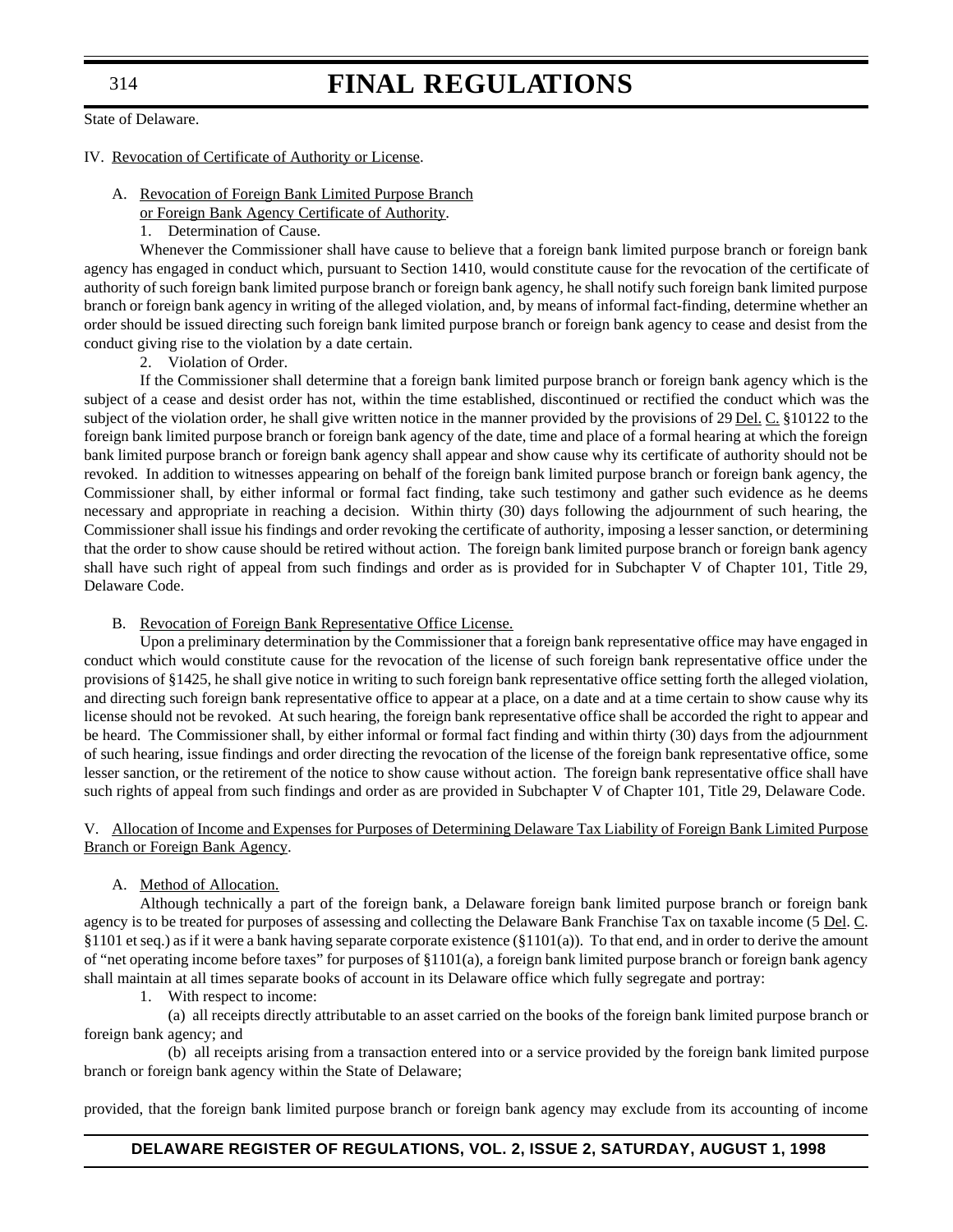otherwise properly allocated to Delaware such receipts as are directly or indirectly subject to taxation in any state other than Delaware by reason of either: (1) the existence of a taxable nexus under the laws of any such state between such state and the transaction of service giving rise to such receipts; or (2) the required inclusion under the laws of any such state of such receipts in the numerator of a receipts factor of a formula used to calculate the income of the foreign bank subject to tax in such state.

- 2. With respect to expenses:
	- (a) all costs directly incurred in the start up, maintenance and operation of the Delaware office;
	- (b) all other costs attributable to the generation of income allocated to Delaware pursuant to subsection 1. above;

and

(c) to the extent not included in paragraph (a) and (b) of this subsection 2. above, an aliquot portion of indirect costs incurred by the foreign bank (in both the United States and the home country) with respect to the start up, maintenance and operation of the foreign bank limited purpose branch or foreign bank agency.

Costs under subparagraphs (b) and (c) of this subsection 2. shall be allocated to Delaware in the same ratio as the gross receipts of the foreign bank are allocated to Delaware, or in such other fair, equitable and consistent manner as the Commissioner shall, upon request of a foreign bank limited purpose branch or foreign bank agency, approve.

#### B. Commissioner's Right of Examination

The Commissioner shall have the right from time to time to examine the books and records of a foreign bank limited purpose branch or foreign bank agency for the purpose of determining whether all or any portion of the income of the foreign bank limited purpose branch or foreign bank agency has been properly allocated to Delaware, and to issue such findings and orders as he deems necessary and appropriate regarding the reallocation of income which he shall find to have been improperly allocated to a state or states other than Delaware.

#### VI. Change of Location, Name or Business.

A foreign bank limited purpose branch or foreign bank agency may, pursuant to the provisions of §1408, make written request of the Commissioner to change its place of business (accompanied by a filing fee of \$500.00) or to change its corporate name for the duration of its corporate existence (no filing fee required). Upon the receipt of such application, the Commissioner shall grant such application within twenty (20) days thereof unless he shall have determined by informal fact finding or otherwise that there exists cause for denying such application. If the Commissioner should determine that facts or circumstances exist constituting cause for denying such application, he shall provide notice and opportunity to be heard to the applicant foreign bank limited purpose branch or foreign bank agency in the manner provided for under the provisions of 29 Del. C. §10123. Not less than thirty (30) days after the adjournment of such hearing, the Commissioner shall issue his final order and findings with respect to the grant or denial of the requested change of location or change of name. An applicant foreign bank limited purpose branch or foreign bank agency aggrieved by the determination of the Commissioner shall have such right of appeal as is granted pursuant to the provisions of Subchapter V, Chapter 101, Title 29, Delaware Code.

Document Control No.: 20-15/98/7/06

Regulation No.: 5.1422.0004 Effective Date: August 13, 1998

#### APPLICATION BY A FOREIGN BANK FOR A LICENSE TO ESTABLISH A FOREIGN BANK REPRESENTATIVE OFFICE [PURSUANT TO SUBCHAPTER II, CHAPTER 14, TITLE 5, DELAWARE CODE](#page-4-0)

Any application made to the State Bank Commissioner pursuant to §1422 of Title 5, Delaware Code, shall be submitted on the form appended hereto and accompanied by all documents called for by such form as well as by a duly authenticated copy of the foreign bank's charter and bylaws. A non-refundable processing fee of \$500 payable to "State of Delaware" must accompany the filing of the attached application. Upon approval of the application, an additional \$500 fee must be remitted prior to issuance of the license.

The Commissioner may, without notice or hearing, issue the requested license; provided that, at his discretion, the Commissioner may require public notice and a hearing on the application.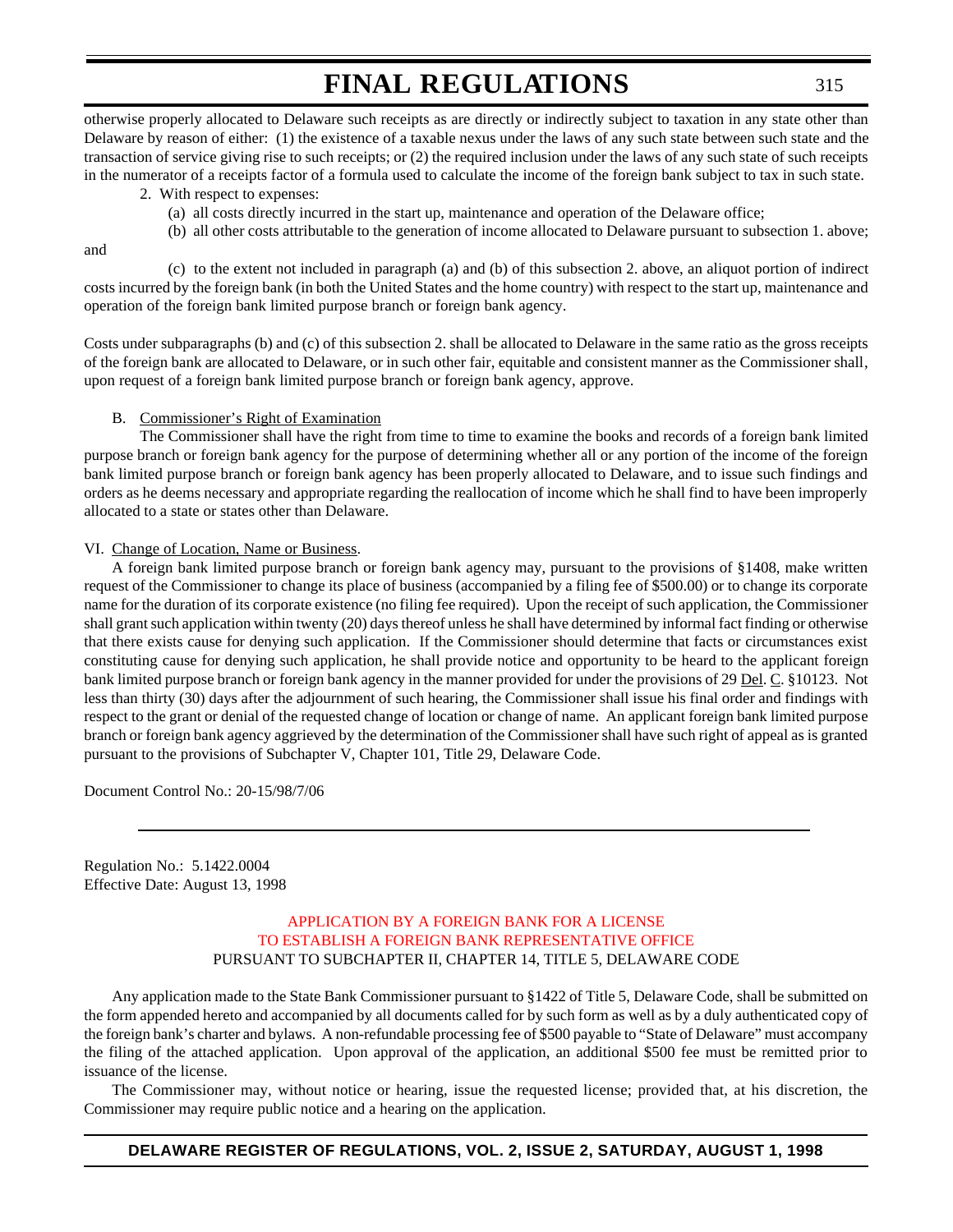316

## **FINAL REGULATIONS**

All portions, except for the financial report requested in item 5, of this application shall be considered public information.

Document Control No.: 20-15/98/7/07

#### State of Delaware OFFICE OF THE STATE BANK COMMISSIONER Application of a Foreign Bank for a License to Establish a Foreign Bank Representative Office Pursuant to 5 Del. C. Chapter 14 Subchapter II

APPLICANT (Foreign Bank)

Name of Bank

Address of Principal Office (Street, City/Town, County, Country and Zip Code)

Country Organized in Date Incorporated Duration of Corporation

Type of Business: \_\_\_\_\_Commercial Banking \_\_\_\_\_Merchant Bank \_\_\_\_Other Foreign Institution

PROPOSED FOREIGN REPRESENTATIVE OFFICE

Proposed Location (Street), City/Town, County, State and Zip Code)

I, the undersigned, President of

being duly authorized by a resolution of the Board of Directors (copy herewith submitted), hereby apply for a License with respect to the proposed foreign bank representative office. In making this application, I am not acting as an agent for other persons undisclosed to the State Bank Commissioner.

In support of the application, I hereby make the following statements and representations and submit the following information for the purpose of inducing the State Bank Commissioner to issue such License:

The UNDERSIGNED HEREBY CERTIFIES that the statements contained herein are true to my best knowledge and belief.

| (Print or Type Name of President)             | Signature |
|-----------------------------------------------|-----------|
|                                               | Date      |
| Sworn and Subscribed before me this<br>day of |           |

 $\overline{\phantom{a}}$  , and the set of the set of the set of the set of the set of the set of the set of the set of the set of the set of the set of the set of the set of the set of the set of the set of the set of the set of the s Notary Public

1. List the States and Countries into which the Applicant has been admitted or is qualified to transact business. Provide the title and address of the appropriate regulator in each case.

2. Provide an opinion of a member of the Bar of the State or Country of origin that:

(a) applicant's charter authorizes it to carry on the business contemplated by the application;

(b) applicant has at all times conducted, and is now conducting, its business as authorized by its charter and bylaws and in compliance with the laws of the State or Country of origin; and

(c) the application complies with the laws of the State or Country of origin.

3. If the Applicant is required to make filings with the Securities and Exchange Commission under Section 14 or 15(d) of the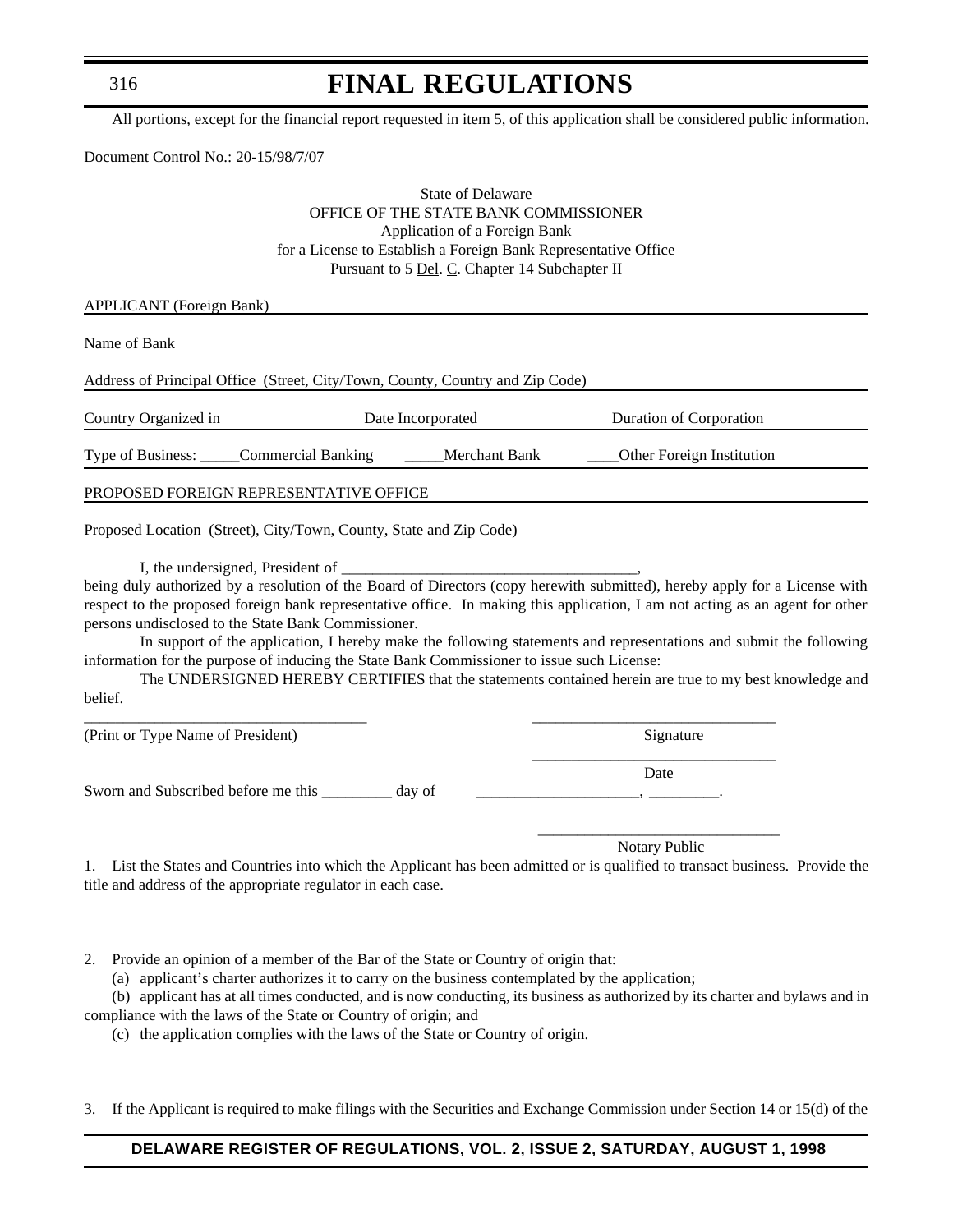Securities Exchange Act of 1934, the Applicant shall file with this application copies of all such filings made within the three year period immediately preceding the date of this application (provided that 10Q filings need not be included if 10K filings for the applicable year are provided). If no such filings are made, than there shall be attached to this application copies of the applicant's annual certified financial statements for the most recent three fiscal years for which they are available and the latest available quarterly statement. If the Applicant is a subsidiary of a bank holding company, the annual financial statements for such bank holding company for the most recent three fiscal years for which they are available and for the latest available fiscal quarter shall also be attached (provided that if the Applicant's annual financial statements are prepared on a consolidated basis with those of its parent bank company, only the consolidated financial statements need be attached).

Also attach a listing of all persons who are directors or executive officers of the Applicant Bank, listing as to each: his or her name and business address, present principal business activity, occupation or employment (including office held) and, if carried on with an organization other than that the applicant, the name, principal business and address of such other organization.

4. The attached statement of financial condition should be prepared as of the date within 120 days prior to the date of the application.

5. Attach the name and title as well as a biographical and financial report of the individual(s) who shall be in charge of the business and affairs of the proposed representative office. Additionally, three personal references are required.

6. Describe the scope and nature of the business to be conducted by the representative office.

7. Pursuant to §1422(b)(3), provide sufficient data as to how the convenience and needs of the public shall be served by the establishment of the representative office.

#### INSTRUCTIONS

This statement of the financial condition of your institution should be prepared as at the date within 120 days prior to the date of the application.

1. It is requested that the statement form be carefully reviewed before preparing the figures, and that all assets, liabilities and capital accounts be segregated and reported in the appropriate printed titles, wherever possible. If you have items which cannot properly be classified under these titles, use the additional lines, and indicate clearly the nature of each such item by attaching explanations where necessary.

2. All "reserves" or "provisions" should be analyzed and reported as follows:

(a) Reserves or provision for known or expected losses on assets should be deducted from such asset accounts;

(b) Reserves or provision for known or expected liabilities should be reported in Liability items 9 or 14, as the case may be; and

(c) Reserves or provision for future contingencies or unforeseen losses should be included in Liability item 18.

3. Include in Asset item 3 only balances on deposit by your institution with other banks. Do not include overdrafts by other banks in their accounts with your institution, or "call loans" or other extensions of credit to them. All such advances should be included as loans, Asset item 6, or should be reported separately below in Asset item 15, with appropriate explanations.

4. Include in Asset item 4 all obligations of National governments, such as short term "treasury bills" discounted, as well as bonds or other securities issued by them. Securities included in both Asset items 4 and 5 should be reported at net book values, less the allocated "reserves" or "provisions". The current market value (at the statement date) must also be reported in the footnote to the statement.

5. Include in Liability item 17 all "reserves" or "surplus" paid in or accumulated from prior periods, and all profits carried forward at previous closings of the books, less amounts actually appropriated for dividends already declared. Current earnings and profits, less expenses and losses incurred since the latest closing of the books, should also be included in this item.

6. Unpaid dividends, including amounts declared by the directors out of current or prior profits should be included in Liability

### **DELAWARE REGISTER OF REGULATIONS, VOL. 2, ISSUE 2, SATURDAY, AUGUST 1, 1998**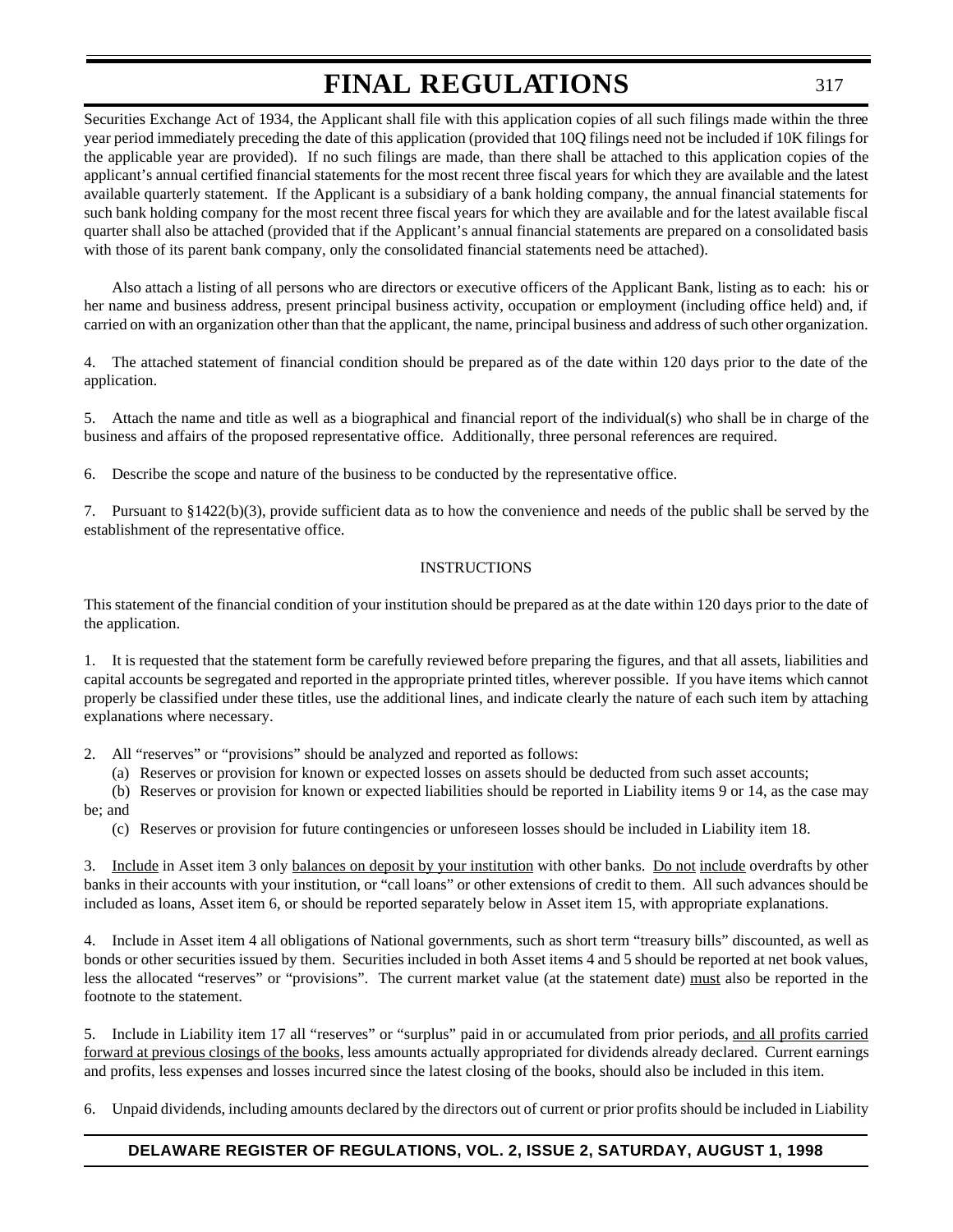item 14.

7. All "per contra" accounts such as "collections for account of customers," "securities held for account of customers," "customers' liability on letters of credit," "guarantees," et cetera, should be omitted from the statement of assets, liabilities and capital accounts, but should be reported separately as "contingent assets and liabilities."

8. This statement should be verified by the oath of a principal executive officer of the bank. If that officer is unable to verify, the reasons for his failure to execute the affidavit should be recited in and made a part of the verification. The required oath may be administered without the United States by an ambassador, a minister plenipotentiary, a minister extraordinary, a minister resident, a charge d'affaires, a consul-general, a vice-consul-general, a deputy-consul-general, a consul, a vice-consul, a deputy consul, a consular agent, a vice-consular agent, a commercial agent, or a vice-commercial agent of the United States within his jurisdiction. The seal of his office or the seal of the consulate or legation to which he is attached should be affixed.

#### BEFORE PREPARING THIS STATEMENT PLEASE READ THE INSTRUCTIONS ON THE PREVIOUS PAGE

#### STATEMENT TO THE BANK COMMISSIONER OF THE STATE OF DELAWARE ASSETS

|                | <b>ASSETS</b>                                              | <b>FOREIGN</b> | <b>CONVERSION</b> | U.S.           |
|----------------|------------------------------------------------------------|----------------|-------------------|----------------|
|                |                                                            | <b>AMOUNT</b>  | RATE*             | <b>DOLLARS</b> |
| 1.             | Cash on hand (currency, coin, and bullion)                 |                |                   |                |
| 2.             | Exchanges and checks for next day's clearings              |                |                   |                |
| 3.             | Deposits in other banking institutions                     |                |                   |                |
|                | (See Instruction No. 3)                                    |                |                   |                |
| $\mathbf{4}$ . | Securities of National Governments**                       |                |                   |                |
|                | (See Instruction No. 4)                                    |                |                   |                |
| 5.             | Other readily marketable securities**                      |                |                   |                |
|                | (See Instruction No. 4)                                    |                |                   |                |
| 6.             | Loans and discounts, including overdrafts                  |                |                   |                |
|                | and mortgages                                              |                |                   |                |
| 7.             | Bills rediscounted or sold with endorsement                |                |                   |                |
| 8.             | Customers' liability on acceptances                        |                |                   |                |
| 9.             | Investments in banking premises, furniture                 |                |                   |                |
|                | and fixtures                                               |                |                   |                |
|                | 10. Investments in affiliated and subsidiary               |                |                   |                |
|                | companies                                                  |                |                   |                |
|                | 11. Loans and advances to affiliated and                   |                |                   |                |
|                | subsidiary companies                                       |                |                   |                |
|                | 12. Accrued interest and commissions receivable            |                |                   |                |
|                | 13. Inter-branch accounts                                  |                |                   |                |
|                | 14. Other cash items                                       |                |                   |                |
|                | 15. Other assets                                           |                |                   |                |
|                | 16. Total assets                                           |                |                   |                |
|                | *Conversion rate should be as of the date of the statement |                |                   |                |
|                | **Current market value of:                                 |                |                   |                |
|                | (Item 4) Securities of National Governments                |                |                   |                |
|                | (Item 5) Other readily marketable securities               |                |                   |                |

### **DELAWARE REGISTER OF REGULATIONS, VOL. 2, ISSUE 2, SATURDAY, AUGUST 1, 1998**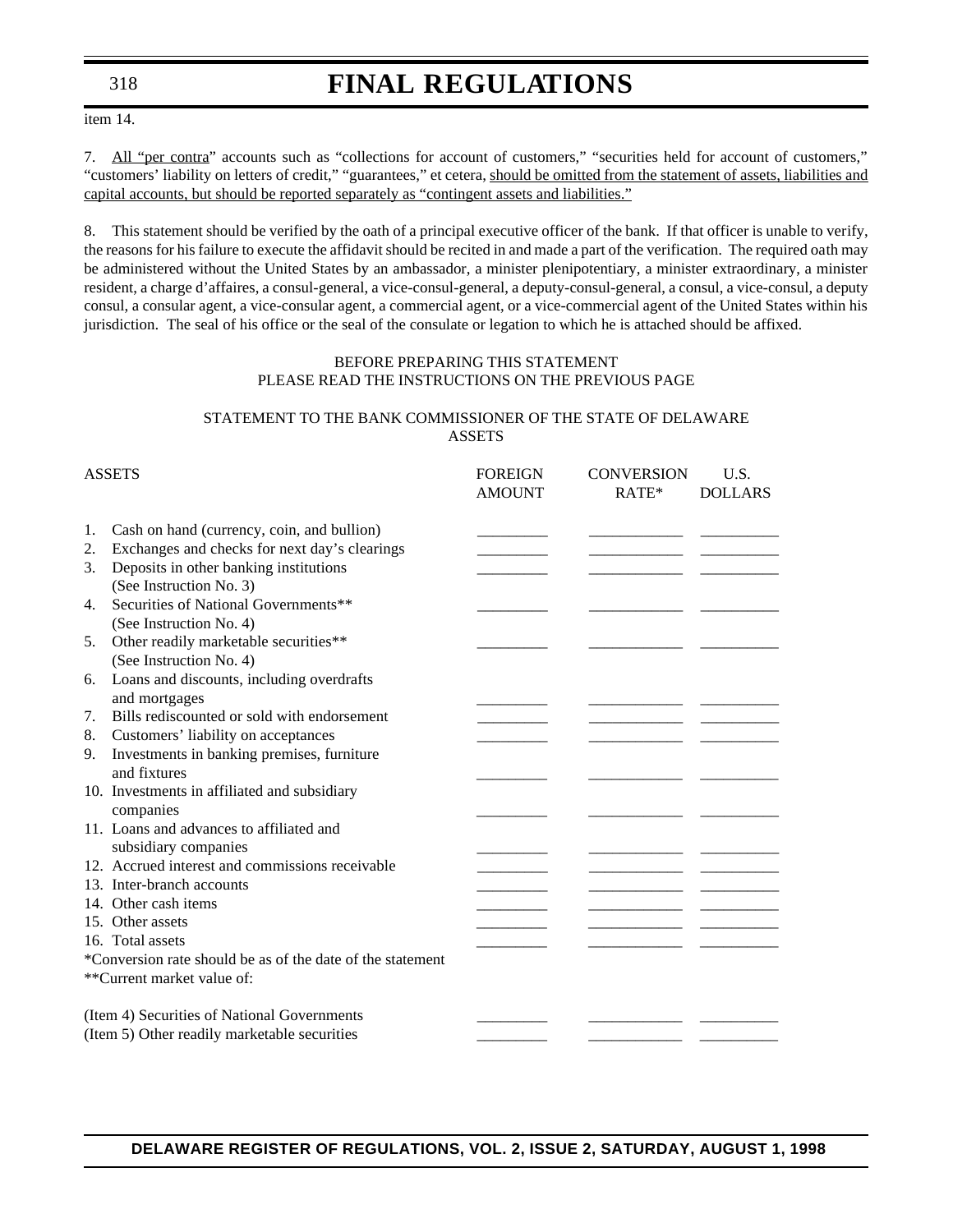#### STATEMENT TO THE BANK COMMISSIONER OF THE STATE OF DELAWARE LIABILITIES AND CAPITAL ACCOUNTS

|    | <b>LIABILITIES AND CAPITAL ACCOUNTS</b>          | <b>FOREIGN</b> | <b>CONVERSION</b> | U.S.           |
|----|--------------------------------------------------|----------------|-------------------|----------------|
|    |                                                  | <b>AMOUNT</b>  | <b>RATE</b>       | <b>DOLLARS</b> |
| 1. | Deposits secured by pledge of assets             |                |                   |                |
| 2. | Deposits of National Governments and             |                |                   |                |
|    | political subdivisions                           |                |                   |                |
| 3. | Deposits of banking institutions                 |                |                   |                |
| 4. | Other demand deposits, including certified       |                |                   |                |
|    | and officers' checks                             |                |                   |                |
| 5. | Other time deposits, including certificates      |                |                   |                |
|    | of deposits and savings accounts                 |                |                   |                |
| 6. | Total deposits (total of items 1 to 5,           |                |                   |                |
|    | inclusive)                                       |                |                   |                |
| 7. | Currency in circulation                          |                |                   |                |
| 8. | Bills rediscounted or sold with endorsement      |                |                   |                |
| 9. | Other liabilities for borrowed money,            |                |                   |                |
|    | however represented                              |                |                   |                |
|    | 10. Acceptances outstanding                      |                |                   |                |
|    | 11. Accrued interest, taxes and expenses payable |                |                   |                |
|    | 12. Unearned interest and commissions            |                |                   |                |
|    | 13. Inter-branch accounts                        |                |                   |                |
|    | 14. Other liabilities                            |                |                   |                |
|    | 15. Total liabilities (total of items 6 to 14    |                |                   |                |
|    | inclusive)                                       |                |                   |                |
|    | 16. Capital stock                                |                |                   |                |
|    | 17. Surplus and undivided profits                |                |                   |                |
|    | (See Instruction No. 5)                          |                |                   |                |
|    | 18. Reserves for contingencies                   |                |                   |                |
|    | (See Instruction No. 2)                          |                |                   |                |
|    | 19. Total capital accounts (items 16 to 18       |                |                   |                |
|    | inclusive)                                       |                |                   |                |
|    | 20. Total liabilities and capital                |                |                   |                |
|    | (item 15 plus item 19)                           |                |                   |                |
|    |                                                  |                |                   |                |

Regulation No.: 5.3404.0001 Effective Date: August 13, 1998

#### PRENEED FUNERAL CONTRACTS REGULATIONS [GOVERNING IRREVOCABLE TRUST AGREEMENTS](#page-4-0) 5 DEL. C. §3404

#### Disclosure Requirements for the Irrevocable Trust Document

The trust document establishing the irrevocable trust permitted by §3404 shall contain, at a minimum, the following mandatory provisions:

(a) A provision which expressly identifies the trust as irrevocable for the lifetime of the beneficiary;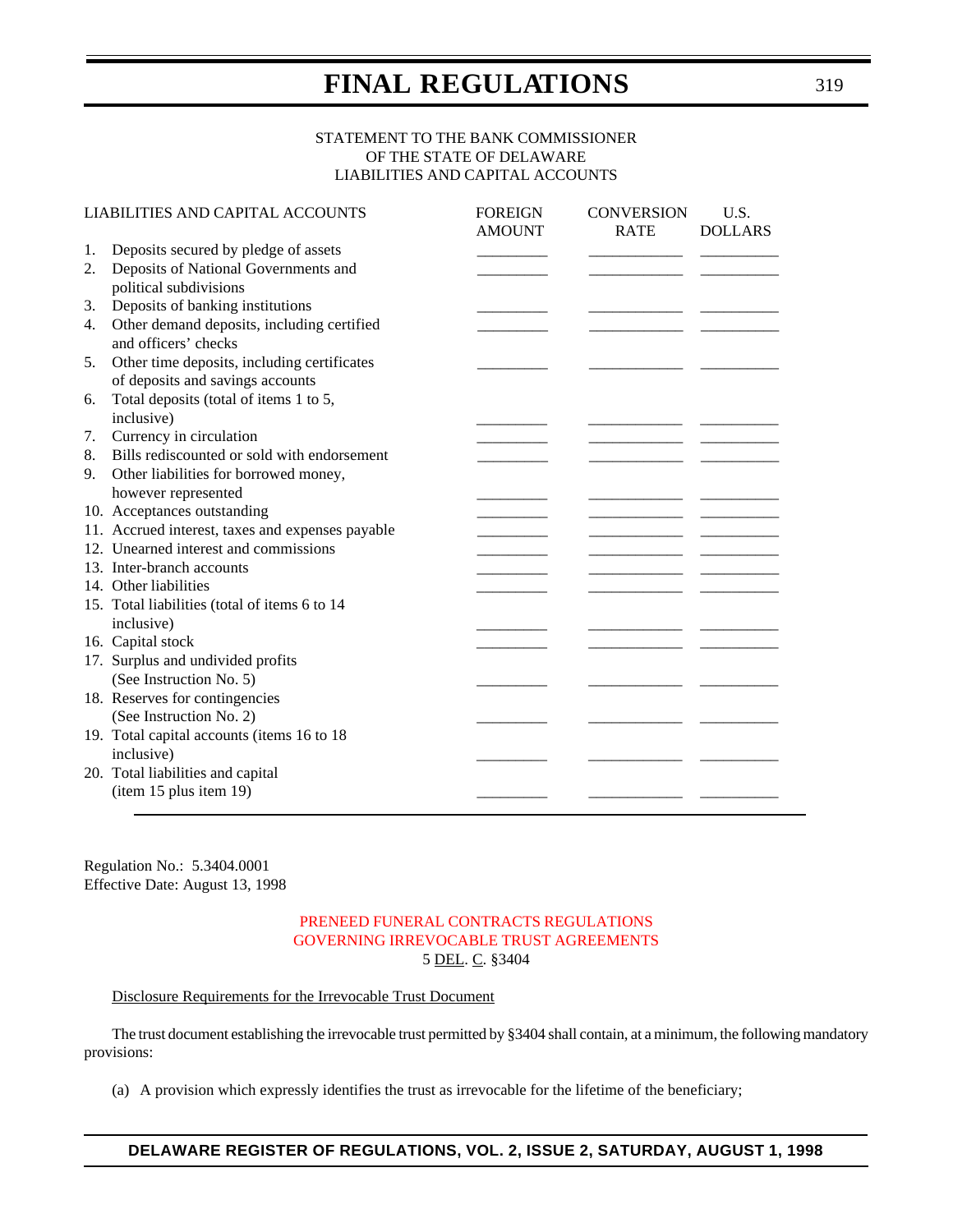(b) A provision for the disposition of trust funds to an alternate trustee upon discontinuation of business or inability to provide goods or services by the original trustee in accordance with the terms of the trust;

(c) A provision that in the event funds paid into the trust are inadequate, at the time of the death of the beneficiary, to cover anticipated funeral expenses, the trustee shall contribute all trust funds toward payment of the actual funeral expenses for the funeral of the beneficiary;

(d) A provision that in the event the sum held by the trust exceeds the total actual costs of the goods and services for the funeral of the beneficiary, the excess funds shall be paid to the estate of the beneficiary;

(e) A provision that the trustee may, from time to time, accept periodic monetary contributions to the trust, provided that the principal sum contributed, exclusive of interest earned, shall not exceed \$10,000;

(f) A provision which shall state "In no event shall the principal amount of the trust exceed \$10,000 plus interest."

Document Control No.: 20-15/98/7/08

Regulation No.: 5.853.0001.P Effective Date: 7/31/89

#### [PROCEDURES GOVERNING THE REGISTRATION OF DELAWARE BANK HOLDING COMPANIES WITH THE](#page-4-0) BANK COMMISSIONER PURSUANT TO THE PROVISIONS OF SECTION 853 OF TITLE 5, DELAWARE CODE

Subchapter V of Chapter of Chapter 8 of Title 5, Delaware Code provides for the regulation of Delaware bank holding companies. A Delaware bank holding company is defined in 5 Del. C. §851(3) as a bank holding company with bank subsidiaries whose operations are principally located in Delaware. The operations of a bank subsidiary or subsidiaries are deemed to be "principally located" in Delaware if the total deposits of all such subsidiaries in Delaware are greater than in any other state. (Note that non-Delaware bank holding companies may be subject to regulation by the Delaware Bank Commissioner under other Subchapters of Title 5: see, for example, 5 Del. C. §845, regarding the regulation and examination of out-of-state bank holding companies which acquire a Delaware bank or bank holding company).

Filing Deadline. Any bank holding company which was a Delaware bank holding company as of May 18, 1987 shall complete and file this registration form not later than September 1, 1989. Any bank holding company which became or intends to become a bank holding company after May 18, 1987 shall comply with the registration requirement by making application to become a Delaware bank holding company pursuant to the provisions of Section 852 of Title 5, Delaware Code.

#### Registration Information:

| 1. Name of Delaware bank holding company:       |  |
|-------------------------------------------------|--|
|                                                 |  |
| 2. Date on which bank holding company formed: . |  |

Date on which bank holding company became a Delaware bank holding company (if different):

- 3. Principal address of Delaware bank holding company:
- 4. Name and address of Delaware agent for the service of any paper, notice of legal process, etc.:
- Name and address of each Delaware bank subsidiary of the Delaware bank holding company: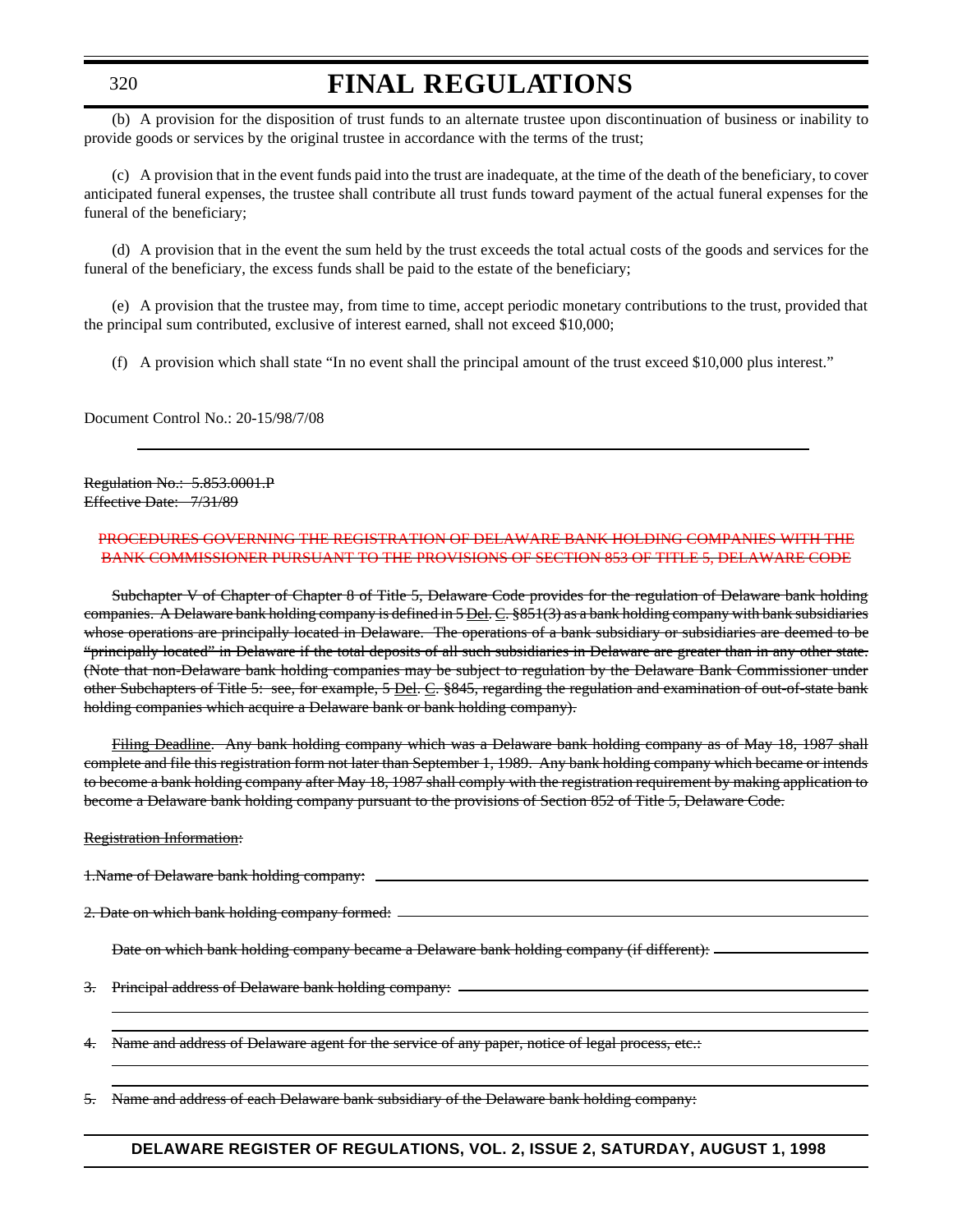Name and address of all non-bank subsidiaries of either the Delaware bank holding company of the Delaware bank:

7. Name and address of each bank subsidiary of the Delaware bank holding company located in a state other than Delaware:

8. Identify by government, region and address each regulatory authority (other than the Delaware Bank Commissioner) having jurisdiction over the Delaware bank holding company or any bank subsidiary thereof. With respect to each such regulator, identify each report filed by the Delaware bank holding company or bank subsidiary.

(Signed)

Keith H. Ellis State Bank Commissioner

#### **CERTIFICATION**

I, (Name)

(Title or designation)

of , a Delaware bank holding company, do hereby certify that I have been duly authorized to execute and file this registration; and I further certify that, to my knowledge, information and belief, the information provided as part of this registration is true and correct. Finally, I certify that \_

| (Name of Delaware Bank Holding Company)                      | -will fully comply with the reporting obligations |
|--------------------------------------------------------------|---------------------------------------------------|
| imposed upon it by the provisions of 5 <u>Del</u> . C. §854. |                                                   |

SWORN TO AND SUBSCRIBED BEFORE me, a Notary Public, this  $\frac{1}{198}$  day of  $\frac{1}{198}$ 

(NOTARY PUBLIC)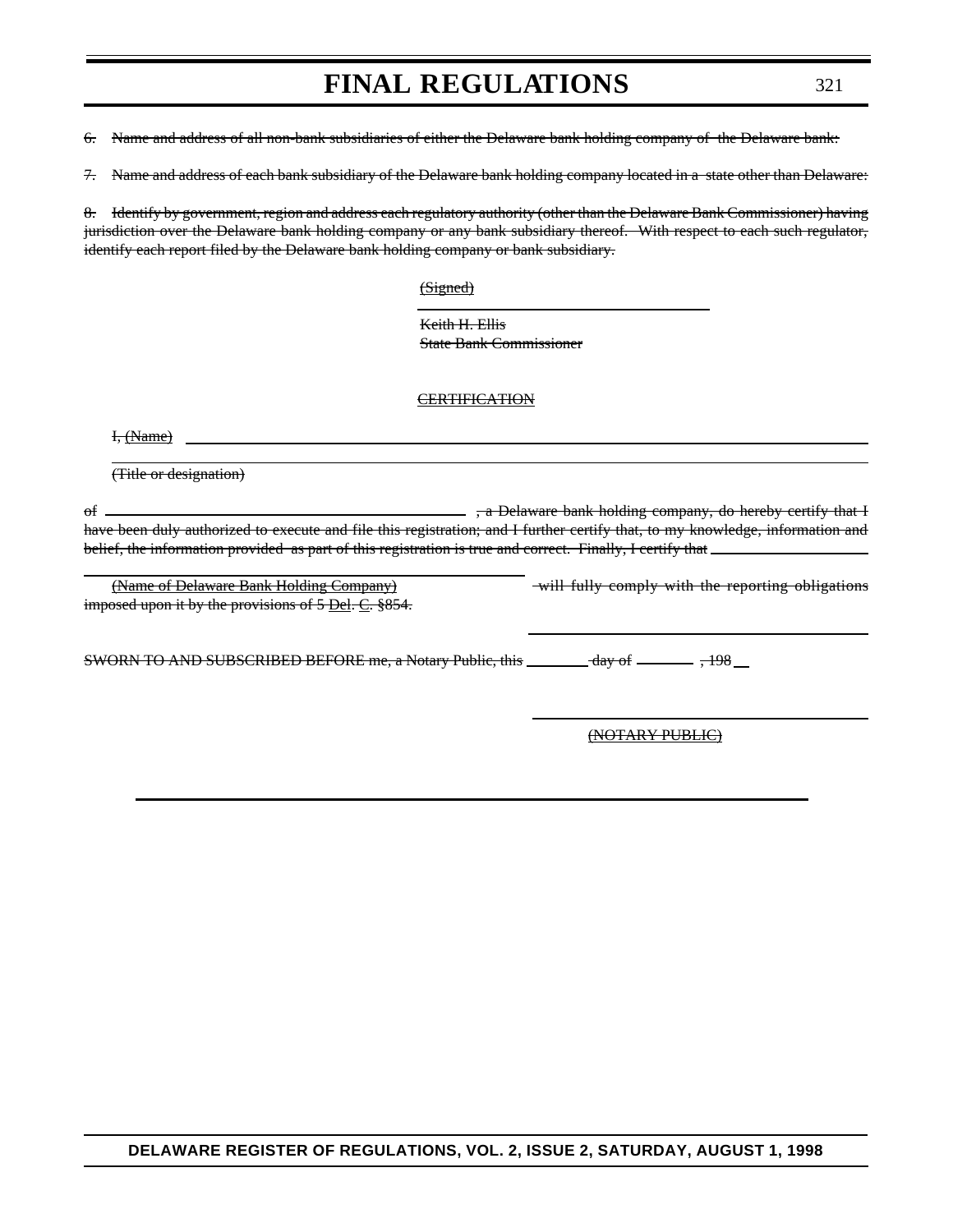## **[GOVERNOR'S](http://www.state.de.us/governor/index.htm) [APPOINTMENTS](#page-4-0)**

| <b>BOARD/COMMISSION</b><br><b>OFFICE</b> | <b>APPOINTEE</b>                      | <b>TERM OF</b><br><b>OFFICE</b> |
|------------------------------------------|---------------------------------------|---------------------------------|
| <b>Cash Management Policy Board</b>      | Mr. John V. Flynn, Jr., Chairperson   | 07/08/01                        |
| Delaware Advisory Council on             | Mr. George M. Records, Jr.            | 07/08/02                        |
| <b>Natural Areas</b>                     | Ms. Delores A. Washam                 | 07/08/02                        |
|                                          | Ms. Lynn W. Williams                  | 07/08/02                        |
| Delaware Solid Waste Authority           | Ms. Phyllis M. McKinley               | 07/08/01                        |
|                                          | The Honorable Theodore W. Ryan        | 07/08/01                        |
| <b>Health Facilities Authority</b>       | Mr. Desmond A. Baker                  | 06/19/03                        |
|                                          | Mr. Richard H. Derrickson             | 06/19/03                        |
|                                          | Mr. Rolf F. Eriksen                   | 06/19/03                        |
|                                          | Mr. Stephen T. Golding                | 06/19/03                        |
|                                          | Ms. Shirley Tarrant                   | 06/19/03                        |
| <b>Industrial Accident Board</b>         | Mr. Lowell L. Groundland              | 07/08/04                        |
| Justice of the Peace for Kent County     | The Honorable Margaret Barrett        | 07/08/04                        |
|                                          | The Honorable Karen N. Bundek         | 07/08/04                        |
|                                          | The Honorable Frederick W. Dewey, Jr. | 07/08/04                        |
| Justice of the Peace for New             | The Honorable Robert A. Armstrong     | 07/08/04                        |
| <b>Castle County</b>                     | The Honorable Thomas M. Kenney        | 07/08/04                        |
| Justice of the Peace for Sussex County   | The Honorable John R. Hudson          | 07/08/04                        |
|                                          | The Honorable Marcealeate S. Ruffin   | 07/08/04                        |
| Merit Employee Relations Board           | Ms. Susan L. Parker, Chairperson      | 07/08/01                        |
|                                          | Mr. Robert J. Burns                   | 07/08/01                        |
|                                          | Mr. Dallas D. Green                   | 07/08/01                        |
| New Castle County Board of Elections     | Mr. Ross E. Austin                    | 07/08/02                        |
|                                          | Mr. Edmund S. Krzyzanowski            | 07/08/02                        |
|                                          | Mr. Lowell W. Parke                   | 07/08/02                        |
| <b>Public Integrity Commission</b>       | The Honorable Paul E. Ellis           | 07/08/05                        |
|                                          | General Arthur V. Episcopo            |                                 |
| <b>State Coastal Zone Industrial</b>     | Mr. George J. Collins                 | 07/08/03                        |
| <b>Control Board</b>                     | Mr. R. Jefferson Reed                 | 07/08/03                        |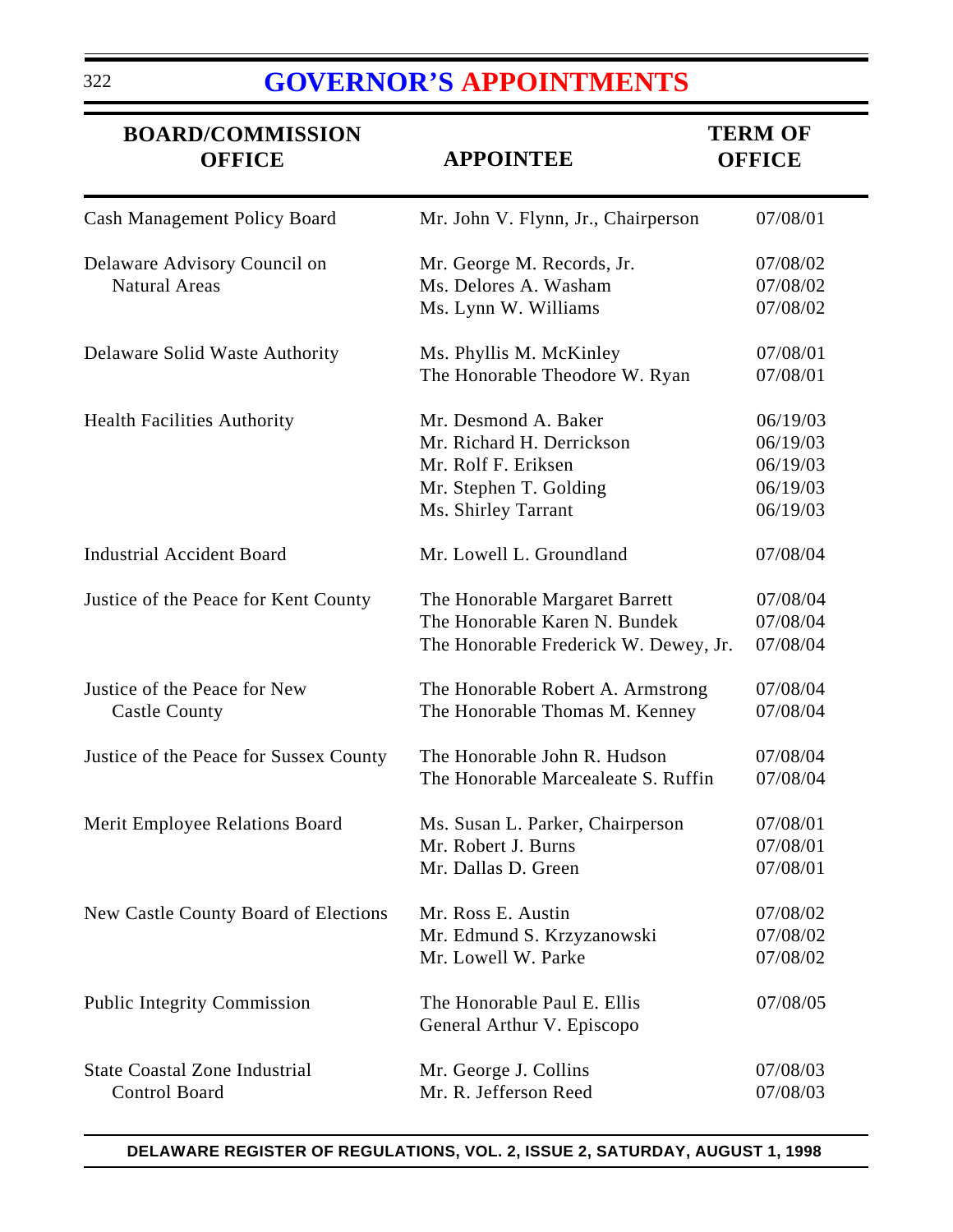# **GOVERNOR'S APPOINTMENTS**

| <b>BOARD/COMMISSION</b><br><b>OFFICE</b>                          | <b>APPOINTEE</b>                                                          | <b>TERM OF</b><br><b>OFFICE</b>  |
|-------------------------------------------------------------------|---------------------------------------------------------------------------|----------------------------------|
| <b>Sussex County Board of Elections</b>                           | Ms. Deborah B. Hammond                                                    | 07/08/02                         |
| Tax Appeals Board                                                 | Ms. John H. Cordrey, Esq.<br>Mr. Cynthia H. Jarman<br>Mr. Todd C. Schiltz | 07/08/01<br>07/08/01<br>07/08/01 |
| University of Delaware Board of Trustees Mr. Steven J. Rothschild |                                                                           | 07/08/04                         |
| Wastewater Facilities Advisory Council Mr. Thomas Novak, Jr.      |                                                                           | 07/08/01                         |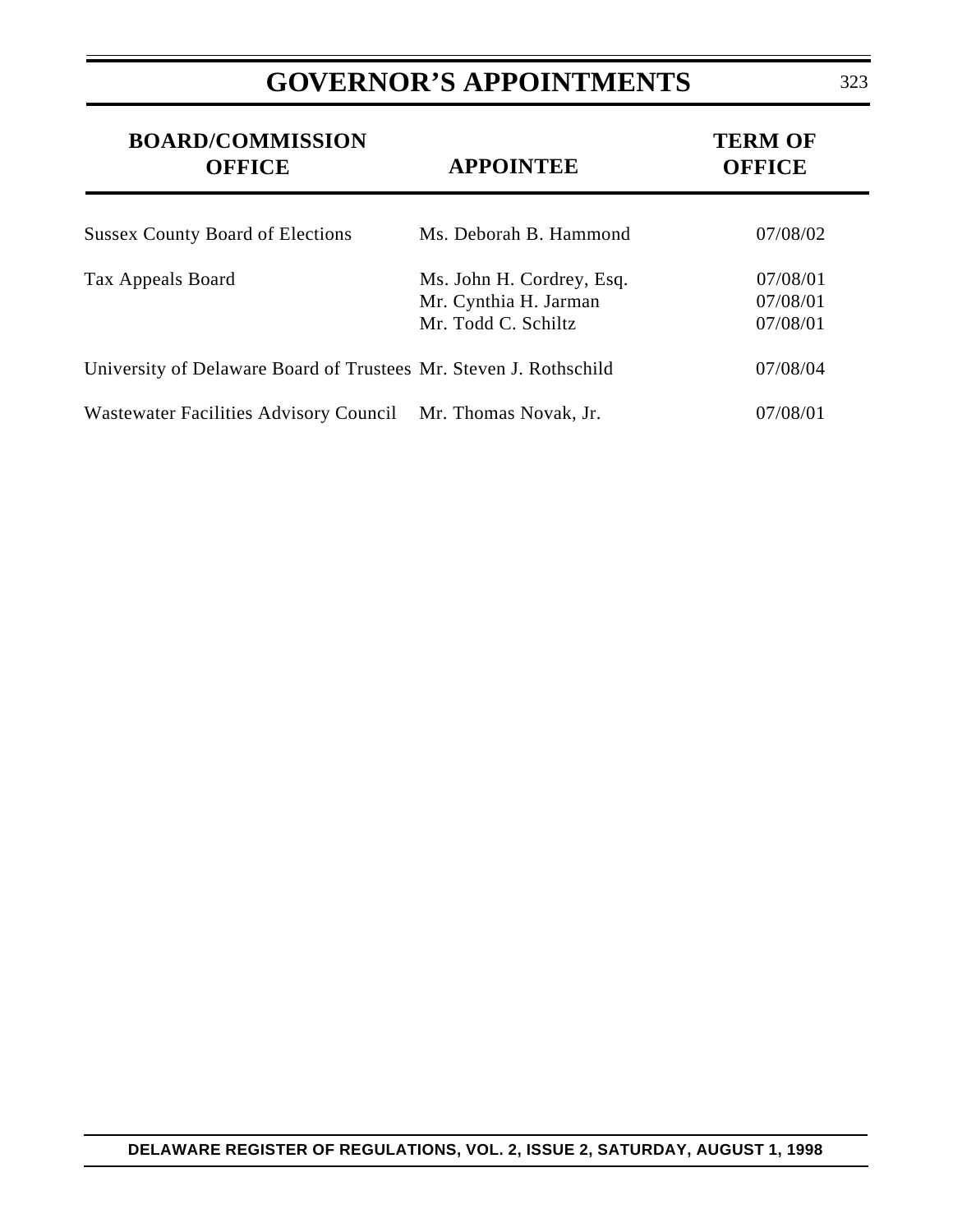### **[ATTORNEY GENERAL OPINIONS](http://www.state.de.us/attgen/index.htm)**

#### STATE OF DELAWARE DEPARTMENT OF JUSTICE [ATTORNEY GENERAL OPINION](#page-4-0) NO. 98-IB03

The Honorable Harriet Smith Windsor State Personnel Office Townsend Building 401 Federal Street, Suite 5 Dover, DE 19901

Re: Authority to Delegate Approval of Certain Personnel Transactions

Dear Dr. Windsor:

Pursuant to a report from the Office of Auditor of Accounts, you requested an informal opinion from the Attorney General as whether 29 Del.C. 5943(f) permits the State Personnel Director to delegate final authority for approving personnel transactions to individual state agencies. We conclude that the State Personnel Director's delegation of final authority to an agency does not violate Delaware law.

Twenty-nine Del.C. 5943(d) provides that a person who is appointed improperly under Delaware law or the Merit Rules bin who nonetheless renders services to the state may maintain an action against any officer to recover agreed wages and benefits or both. In addition, 5943(e) provides that it is the obligation of the appointing authority to determine that the documents necessary for placing a person on the state payroll are properly executed prior to the initial hiring, promotion, demotion or any other change in an employee's position in state employment. The statute provides examples of the proper documentation for such personnel transactions. Id.

Section 5943(f) provides:

For the purpose of subsections (d) and (e) of this section, the Director of Personnel or the Director's designee shall determine whether an employee is properly appointed. The Director or the Director's designee shall certify the appointment by approving the state personnel transaction supplied by the agency.

29 Del.C. 5943(f). Moreover, subsection (f) provides that the certification of the appointment relieves the appointing authority of any liability for an improper appointment except in cases of fraud.

Historically, an appointing authority would complete a Personnel Action Request ("PAR-34") form documenting new hires, promotions and changes of address or paygrade relating to state employees. These forms would be forwarded to the State Personnel Director for approval. The Office of State Personnel would then perform the simple ministerial task of confirming the documentation submitted, indicating approval by the signature of the State Personnel Director.

On May 6, 1981, the then State Personnel Director delegated the final approval of these personnel transactions to individual state agencies submitting the forms. As a result. PAR-34 forms are no longer reviewed and forwarded to the State Personnel Office. Instead, the forms are computer generated electronically and forwarded directly to the Department of Finance/Payroll. You have advised that there are approximately 50,000 PAR-34 forms completed each year.

Section 5943(f) does not restrict the Director's ability to delegate. In other words, the Director may delegate her responsibility under 5943(f) to a proper state agency at her sole election. Moreover, this delegation to state agencies is reasonably related to the Director's duty to "encourage the development of more effective personnel administration with the departments and agencies in the state service." 29 Del. C. 5911(4). Effective personnel administration requires the avoidance of unnecessary ministerial acts to effectuate a personnel transaction within an agency.

The delegation of this authority was made to agency personnel, specifically Human Resource professionals, who receive training and support from State Personnel Office on all aspects of personnel administration. There is no evidence that any state agency has improperly certified a personnel transaction without appropriate documentation, nor that any such transaction failed to receive final approval. Therefore, we conclude that the delegation by the State Personnel Director to individual state agencies of her authority to determine whether an employee is properly appointed does not violate any statute.

Please feel free to contact us if you have any questions or comments.

> Very truly yours, Marsha Kramarck Deputy Attorney

Elizabeth Daniello Maron Deputy Attorney General

Approved: Michael J. Rich, State Solicitor

**DELAWARE REGISTER OF REGULATIONS, VOL. 2, ISSUE 2, SATURDAY, AUGUST 1, 1998**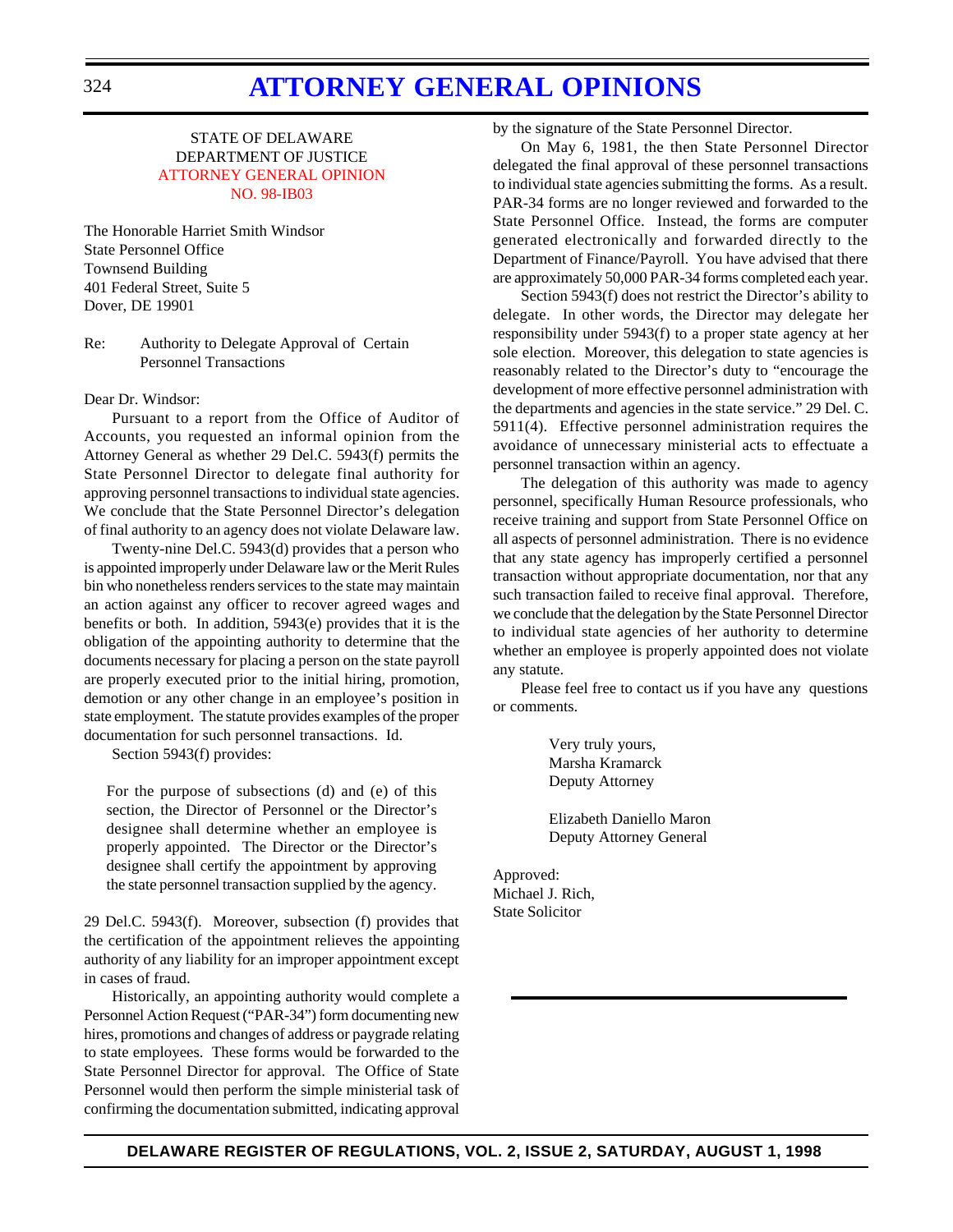### **[ATTORNEY GENERAL OPINIONS](http://www.state.de.us/attgen/index.htm)**

#### STATE OF DELAWARE DEPARTMENT OF JUSTICE [ATTORNEY GENERAL OPINION](#page-4-0) NO. 98-IB04

Mr. D. Wood 330 Union Church Road Townsend, DE 19734

RE: Freedom of Information Act Complaint Against Appoquinimink School District

Dear Mr. Wood:

By letter dated April 14, 1998 (received by this Office on April 20, 1998), you alleged that the Appoquinimink School District ("the School District") had violated the Delaware Freedom of Information Act, 29 Del. C. Sections 10001-10005 ("FOIA"), by holding a retreat workshop in executive session on April 4, 1998 where public business was discussed.

By letter dated April 21, 1998, we asked the School District for its response to your complaint. By letter dated May 1, 1998, Superintendent Marchio confirmed that the Appoquinimink Board of Education held a retreat workshop on April 4, 1998 "to do creative thinking and planning for the school district." The minutes of the April 7, 1998 meeting of the School Board state that the following matters were discussed at the retreat: (1) the consequences of a failed referendum; (2) a year-round school schedule; (3) the need to develop a comprehensive vocational and career development program and tracking system; (4) reporting requirements for the human resource department; (5) raising standards for athletic participation; (6) recruitment; (7) electrical rates; (8) common terms for curriculum, instruction and policy; and (9) review of grants.

Mr. Marchio states in his letter that "no official action was taken by the board" at the April 7, 1998 meeting on the basis of his report of the matters discussed at the April 4 retreat. He further stated: "The district did err, however, in how the workshop was posted in the newspaper. It should have been posted as a workshop open to the public. Instead, it was posted as a closed executive session." According to Mr. Marchio, "this was not done intentionally, and I can assure you that future workshops will be advertised correctly. . . . The posting and advertising of meetings is a responsibility of the district office administration not the board of education, and the error that has occurred here clearly belongs to me. I can assure you that this error will not be repeated."

#### STATUTORY PROVISIONS

Section 10004 of FOIA requires that every meeting of a public body "shall be open to the public except those closed"

for a purpose authorized by statute for executive session. Although the notice FOIA authorizes a public body to go into executive session to discuss personnel matters (Section 10004(b)(9)), or to discuss pending or potential litigation (Section 10004(b)(4)), at the April 4, 1998 retreat the School Board did not in fact discuss legal and personnel issues but rather discussed other matters of public business.

#### OPINION

The School District has admitted that it violated FOIA by giving improper notice of its April 4, 1998 retreat. By stating in the notice that the retreat would be "a closed executive session," the School District deprived the public of an opportunity to attend and speak out on matters of important public interest. It is irrelevant whether any "official action" was taken at the retreat. The open meeting law "applies to meetings called to discuss public business as well as to meetings called to take action on public business." The News Journal Co. v. McLaughlin, Del. Ch., 377 A.2d 358, 362 (1977) (Brown, V.C.).

Whether the error in the posting of the notice was the fault of the district office administration or the board of education is also irrelevant. The important point is that a public body held a meeting to discuss matters of important public interest; the public not only was not invited, but was discouraged from attending by noticing the meeting as an executive session. If the board relies on the district office administration to post notice, and that notice is defective, then the meeting of the board was in violation of law and may be deemed invalid.

As for remediation of this violation of law, we do not believe that it would be appropriate, under the circumstances, to direct the School Board to meet again. As Mr. Marchio points out, the board members "gave up a Saturday of their own time to better fulfill their responsibilities as board members." Moreover, since the School District does not appear to have taken any action on the matters discussed at the retreat, presumably the public will have a further opportunity for input before the School District takes any action. If, however, the School District were to take action on any of the matters discussed at the retreat, the School District would have to give notice to the public and an opportunity to comment at a public meeting before taking action.

#### **CONCLUSION**

For the foregoing reasons, we determine that the School District violated FOIA by: (1) stating in the posted notice that the retreat workshop would be held in executive session, thereby conveying the message to the public that they could not attend; and (2) meeting in executive session for a purpose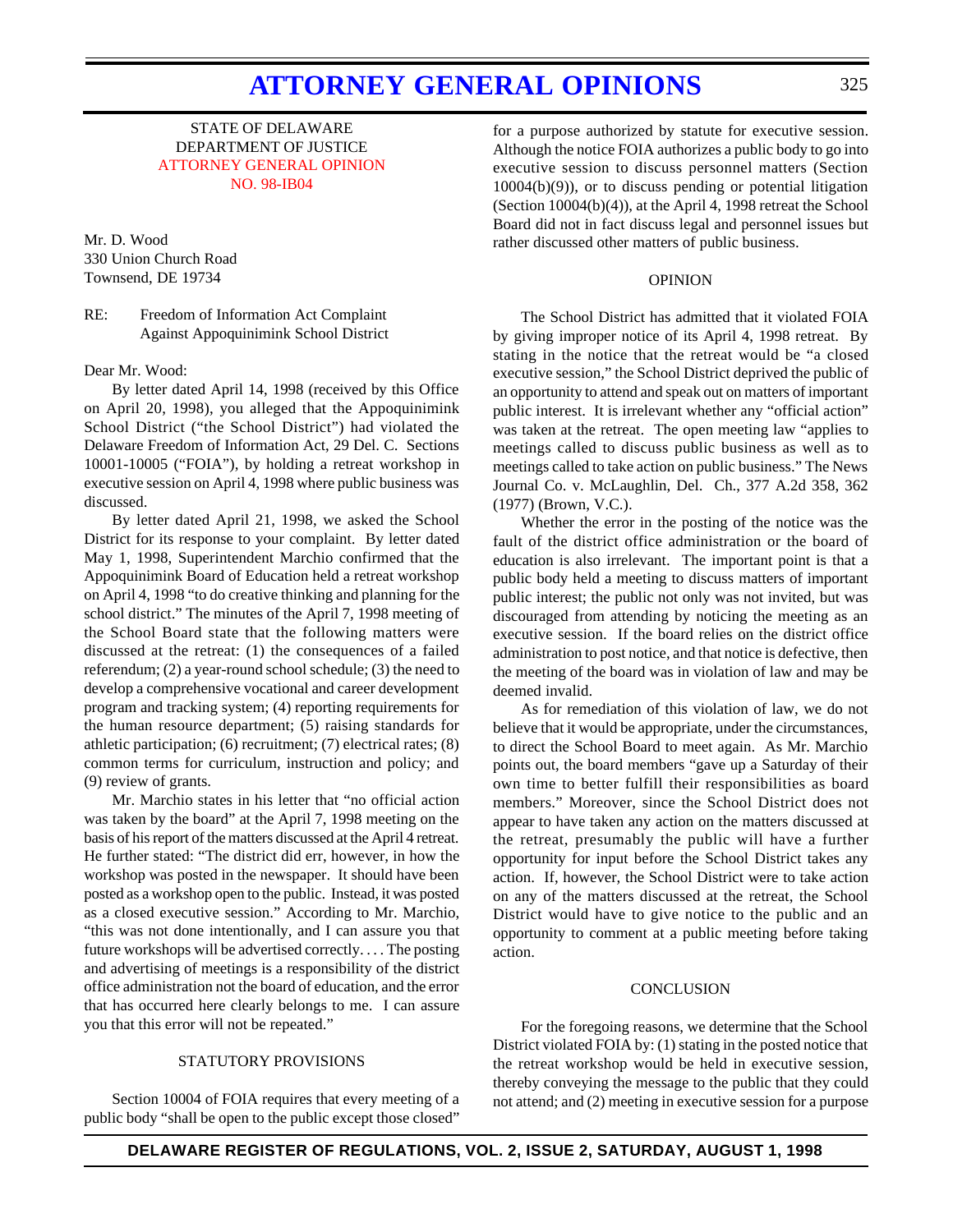## **ATTORNEY GENERAL OPINIONS**

not authorized by law. We do not feel that any remediation is necessary, however, for two reasons. First, at the next meeting of the School District on April 7, 1998, Mr. Marchio reported on the matters discussed at the retreat workshop. Since that meeting was publicly noticed, the public had an opportunity to comment. Second, the School Board did not take any action based on what happened at the retreat workshop.

While we agree with the School District that workshops can be "useful and productive," they should be noticed and open to the public unless the topic to be discussed falls within a statutorily authorized ground for executive session. The School District has represented "that future workshops will be advertised correctly." The School District is on notice that the requirements of the open meeting law must be strictly followed in the future.

> Very truly yours, W. Michael Tupman Deputy Attorney General

APPROVED: Michael. J. Rich State Solicitor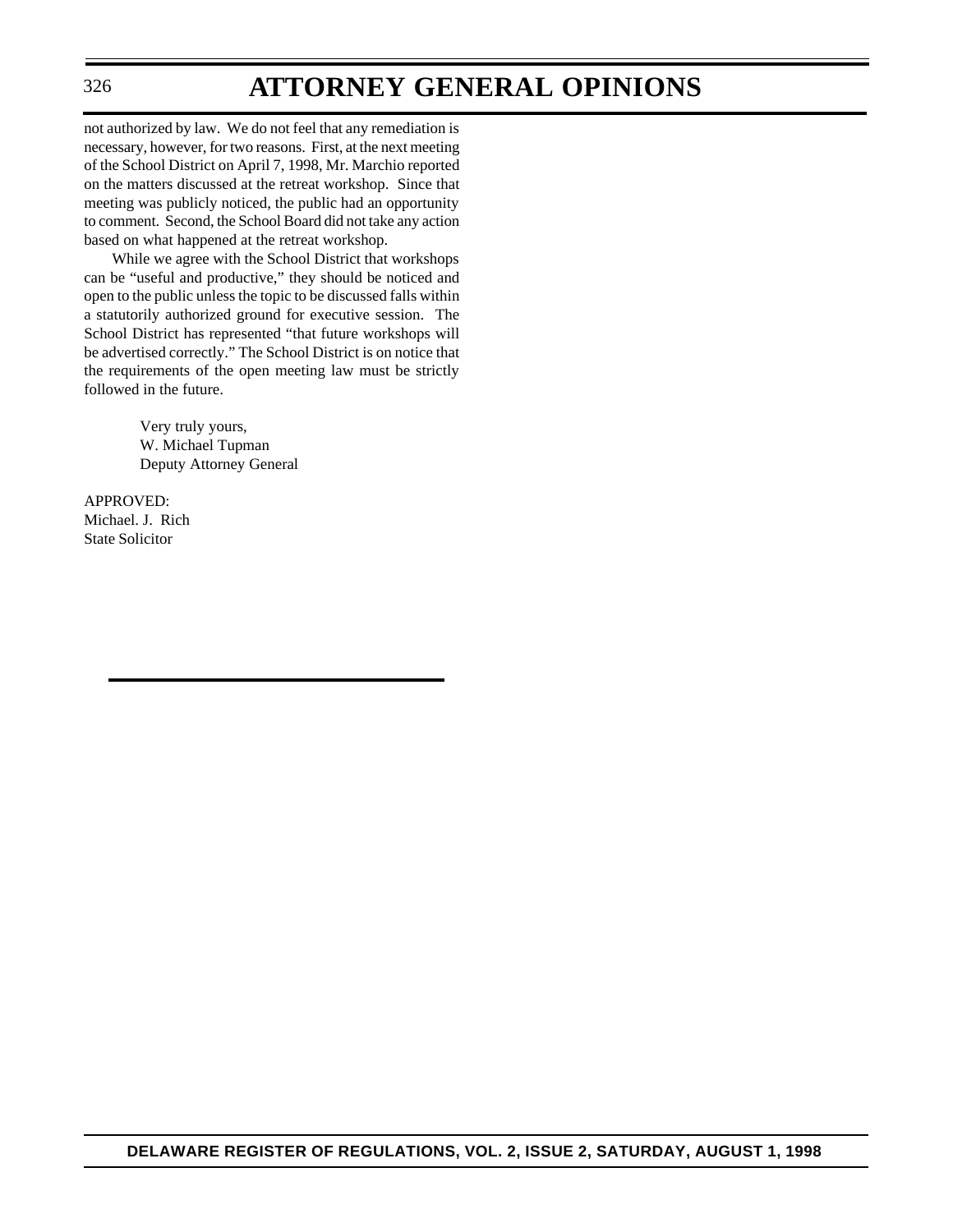# **GENERAL NOTICES**

### **[DEPARTMENT OF FINANCE](http://www.state.de.us/govern/agencies/revenue/revenue.htm) DIVISION OF REVENUE**

#### [Technical Information No. 98-3](#page-4-0) July 14, 1998

Subject: Offset of State Tax Refunds for Federal Liabilities.

Senate Bill No. 347 of the 139<sup>th</sup> General Assembly, amended by Senate Amendment No. 1, 71 Del. Laws, ch. 386, permits the setoff of state refunds for federal tax obligations provided the Director:

"finds, based on specific action of the United States Senate or House of Representatives or a Committee thereof, reasons to believe the United States may extend a like comity for the collection of a tax debt owed to this State no later than January 1, 2001."

In fact, the IRS Restructuring Legislation, H.R. 2676, has passed both the House and the Senate and provides for reciprocal offsets by January 1, 2000.

This constitutes the finding required in 30 <u>Del</u>. C. § 558(b)(10).

William M. Remington Director of Revenue

### **DEPARTMENT OF [TRANSPORTATION](http://www.state.de.us/deldot/index.html)**

#### **[SUBDIVISION PLAN REVIEW FEE PROCEDURES](#page-4-0) EFFECTIVE OCTOBER 1, 1998**

17 Delaware Code, Section 131(i) as amended provides for the Department of Transportation to collect fees for the costs of administering the subdivision approval process.

These fees will be assessed for both residential and nonresidential development proposals at two different stages: (1) the Initial Stage and (2) the Construction Stage.

#### **Definitions**

1. Gross floor area: The sum of the total horizontal areas of every floor of every building on a lot. The measurement of gross floor area shall be computed by applying the following criteria:

a. The horizontal square footage is measured from the face of all exterior walls.

b. Enclosed storage, mechanical areas, mezzanines and similar structures shall be included as gross floor area wherever at least seven feet are provided between the finished floor and the ceiling.

c. No deduction shall apply for horizontal areas void of actual floor space, for example, elevator shafts and stairwells.

2. Lot: A parcel of land whose boundaries are established by legal instrument such as recorded deed, court order or a recorded plot which is recognized as a separate legal entity for the purposes of transfer of title.

3. Major residential subdivision: A subdivision of five or more residential lots.

4. Minor residential subdivision: A subdivision of four or less residential lots.

5. Record plan: A complete plan which defines property lines, proposed street and other improvements, and easements; or a plan of private streets to be dedicated to public use.

6. Subdivision:

a. The division or redivision of a lot, or a parcel of land, by any means, including a plan or a description of metes and bounds, into two or more lots, tracts, parcels, or other divisions of land for the purpose of, whether immediate or future, of lease, of the transfer of ownership or of building development.

b. The division or allocation of land for the opening, widening, or extension of any street or streets, or other public facilities.

#### **Policy/Guideline**

(1) All fees are non-refundable. Fees to be assessed are as follows:

(a) **Initial Stage.** Fees are collected at the time of submission of the Record Plan for the Department's review. The fees associated with this stage reimburse the Department for all plan review activities prior to plan recordation by the county. An "Initial Stage Fee Calculation Form" must be submitted with the fee.

- (1) Minor residential subdivision: \$100
- (2) Major residential subdivision: \$400 plus \$10 per

(3) Non-residential development: \$500 plus \$20 per lot or \$500 plus \$20 per 1,000 square feet of gross floor area, whichever is greater.

(b) Construction Stage. Fees are collected at the time of submission of the Construction Plans for the Department's review. The fees associated with this review reimburse the Department for the technical review of subdivision street plans

lot.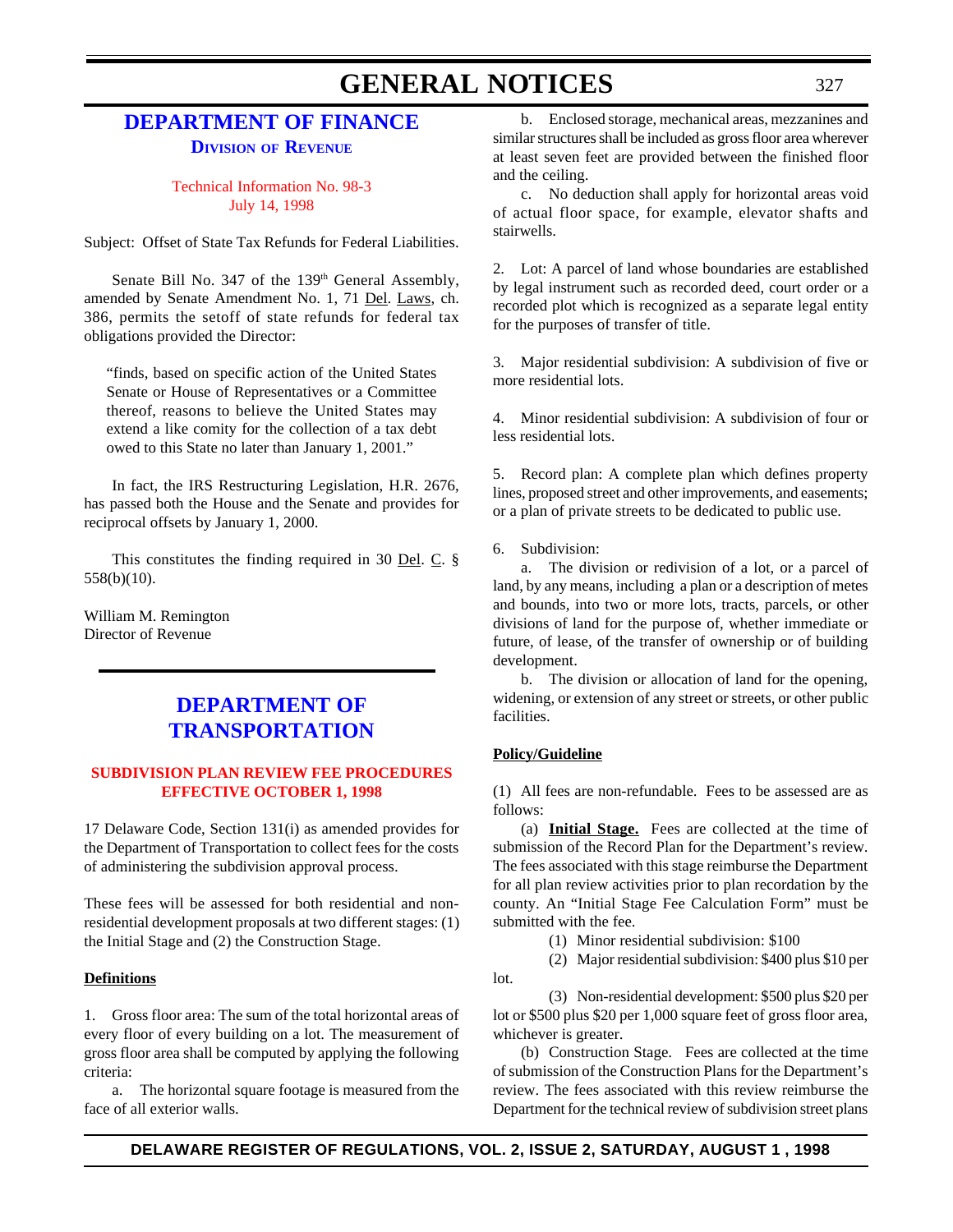328

# **GENERAL NOTICES**

and highway access plans. A "Construction Stage Fee Calculation Form" must be submitted with the fee.

(1) Minor residential subdivision: N/A

(2) Major residential subdivision: 125% of the Initial Stage fee for a major residential subdivision as identified in item  $1(a)$ .

(3) Non-residential development: 150% of the Initial Stage fee for non-residential development as identified in item  $1(a)$ .

(2) The person responsible for implementing this procedure within the Subdivision Office will be the Subdivision/Utilities Engineer. Collection and recording of fees will take place in the Division of Preconstruction's financial management unit. All fees shall be submitted to the Subdivision/Utilities Engineer or designee with the appropriate fee calculation form and plan submission. The Subdivision/Utilities Engineer or a Subdivision Manager shall review for accuracy the fee calculation form with respect to the plan and fee submitted. Once reviewed and approved for accuracy, the reviewer will give the check/money order to the Division of Preconstruction's financial management unit. The financial management unit will record the payment, assign an internal control number and initiate the process to deposit the fee through the Office of Finance.

(3) The Department's Cash Receipt Policy must be followed in order to be in compliance with 29 Delaware Code, Section 6103 (all receipts in excess of \$100 per day must be deposited daily). The date that applications/fees are received in the Division of Preconstruction's financial management unit in the Department's administration building in Dover will be recorded for this purpose.

(4) Separate spreadsheets have been developed which will record fees received by the Division of Preconstruction's financial management unit for Initial Stage fees and Construction Stage fees. These spreadsheets are to be utilized to record the payment, verify fees received and perform monthly reconciliation of revenues.

(5) The following program code has been established for the revenues generated in accordance with this policy.

1898203-2N-8405-87-05000000 Plan Review Fees

(6) The following revenue codes have been established for recording the revenue on both the DFMS and BACIS accounting systems.

> Initial Stage fee - 3717 01 Construction Stage fee - 3717 02

(7) Monthly Remittance to Trust Fund Administrator

Each month the Department's Finance Office shall process a payment voucher if the Subdivision Review Fee account balance exceeds \$1,000. This check will be forwarded with a cover letter to the Trust Fund Administrator for deposit.

(8) The Division of Preconstruction's financial management unit must maintain a ledger of all receipts. Monthly revenue reports shall be generated by the Department's Finance office and forwarded to the Division of Preconstruction's financial management unit in order to reconcile monthly receipts. A report of reconciliation, including any discrepancies with explanation thereof, will be forwarded to the Department's Finance Office, Trust Fund Administrator, and the Subdivision Section on or before the  $15<sup>th</sup>$  day of the next following month. The Finance Office will retain a copy of the reconciliation for one full year after successful audit.

(9) The Department will not accept a Record Plan or Construction Plan submission without a respective fee calculation form and payment. Should any payment received be deemed insufficient, one of the following two options are available at the discretion of the Department:

(a) Funds will be accepted and deposited in accordance with the Department's Cash Receipts Policy. The Department shall notify the applicant that no action on paperwork submitted will take place until the balance of required fees is received.

(b) All documents subject to review by the Subdivision Office will be returned to the applicant. Documents can be resubmitted with correct fees at a later date.

(10) Only certified checks or money orders will be accepted and shall be made out to the Delaware Department of Transportation.

(11) Any requests for changes in this policy/guideline must be forwarded in writing for approval of the following:

- (a) Subdivision/Utilities Engineer
- (b) Assistant Director for Design Support
- (c) Office of Administration, Finance Administrator.
- (d) Trust Fund Administrator
- (e) Deputy Attorney General (representing DelDOT)

Upon approval of modifications, written approval will be forwarded.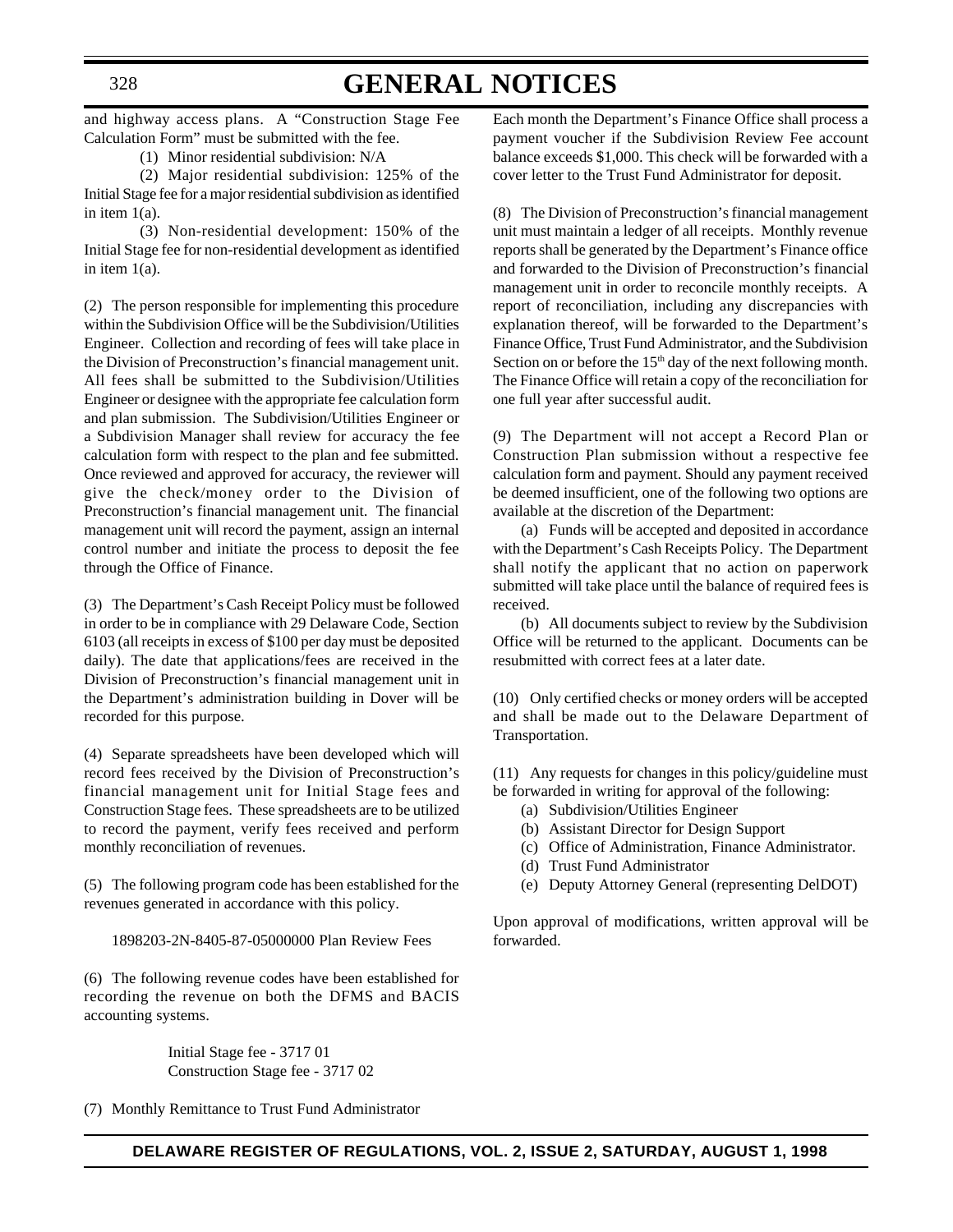### **DELAWARE DEPARTMENT OF TRANSPORTATION Subdivision Plan Review Fee**

### **CONSTRUCTION STAGE FEE CALCULATION FORM**

| I.         |                                     |           | <b>Application Information</b>                                                                             |  |
|------------|-------------------------------------|-----------|------------------------------------------------------------------------------------------------------------|--|
|            |                                     |           | Development Name                                                                                           |  |
|            |                                     |           |                                                                                                            |  |
|            |                                     |           | Parcel Number                                                                                              |  |
|            |                                     |           |                                                                                                            |  |
|            |                                     |           |                                                                                                            |  |
|            |                                     |           |                                                                                                            |  |
| II.        | <b>Construction Plan Submission</b> |           |                                                                                                            |  |
|            | А.                                  |           | <b>Example 2</b> Residential Land Development                                                              |  |
|            |                                     |           |                                                                                                            |  |
|            |                                     |           |                                                                                                            |  |
|            | <b>B.</b>                           |           | Non-Residential land development                                                                           |  |
| Ш.         |                                     |           | <b>Construction Stage Fee Calculations</b>                                                                 |  |
|            |                                     |           | Initial Stage Fees Previously Submitted (attach a copy of the Initial Stage Fee Form):                     |  |
|            |                                     | A.        |                                                                                                            |  |
|            |                                     |           |                                                                                                            |  |
|            |                                     |           |                                                                                                            |  |
|            |                                     |           | $\frac{1}{2}$ x 1.25 x $\frac{1}{2}$ = \$                                                                  |  |
|            |                                     |           | <b>Design Fee</b><br><b>Phased Const. Ratio</b><br><b>Total</b>                                            |  |
|            |                                     |           | (For Phased Construction Plans, adjust total by ratio of Number of Lots                                    |  |
|            |                                     |           | for Phase/Total Number of Recorded Lots)                                                                   |  |
|            |                                     | <b>B.</b> | Non-Residential Land Development  150% of Design Fee<br>$x 1.50 = $$                                       |  |
|            |                                     |           | <b>Design Fee</b><br><b>Total</b>                                                                          |  |
| IV.        |                                     |           | Total Amount Remitted: \$ _________________________________Check/M.O. Number: _______________________      |  |
|            |                                     |           | (Please make certified check or money order payable to the Department of Transportation)                   |  |
|            |                                     |           |                                                                                                            |  |
| V.         | <b>Signatures</b>                   |           |                                                                                                            |  |
| Applicant: |                                     |           | Date:<br><u> 1980 - Jan Barbarat, manala</u><br>Applicant                                                  |  |
|            |                                     |           |                                                                                                            |  |
|            | Reviewed by:                        |           |                                                                                                            |  |
|            |                                     |           | <b>DelDOT</b>                                                                                              |  |
|            |                                     |           | (This signature acknowledges receipt of fee and does not constitute approval of project by the Department) |  |
|            |                                     |           |                                                                                                            |  |
|            |                                     |           |                                                                                                            |  |
|            |                                     |           |                                                                                                            |  |
|            |                                     |           |                                                                                                            |  |

Remit this form along with copy of Initial Stage Fee Form and certified check or money order to the Delaware Department of Transportation, P.O. Box 778, Dover, DE 19903.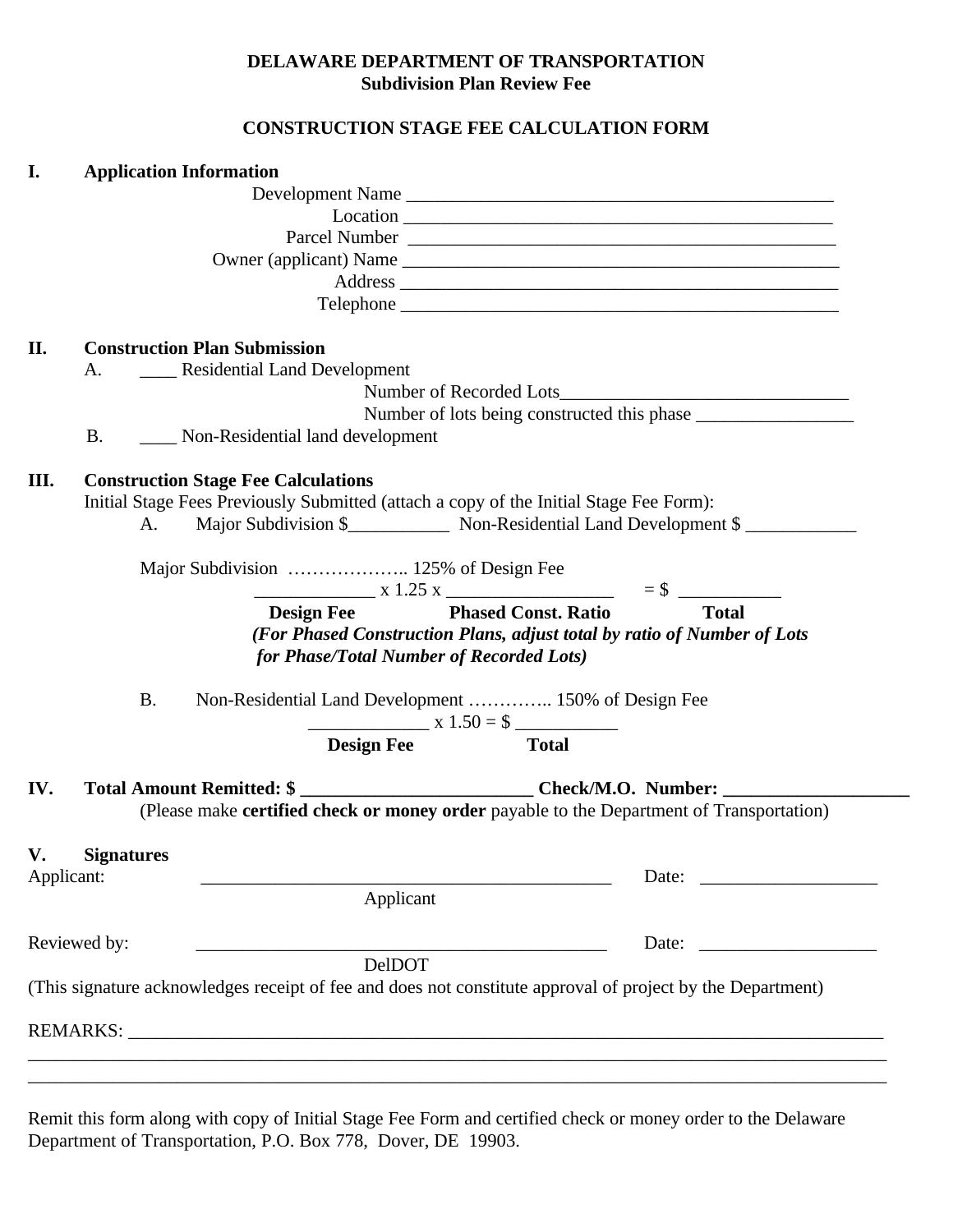### **DELAWARE DEPARTMENT OF TRANSPORTATION Subdivision Plan Review Fee**

### **INITIAL STAGE FEE CALCULATION FORM**

| I.         |                   | <b>Application Information</b>                                                                                                  |                |
|------------|-------------------|---------------------------------------------------------------------------------------------------------------------------------|----------------|
|            |                   | Development Name                                                                                                                |                |
|            |                   |                                                                                                                                 |                |
|            |                   |                                                                                                                                 |                |
|            |                   | Owner (applicant) Name                                                                                                          |                |
|            |                   |                                                                                                                                 |                |
|            |                   |                                                                                                                                 |                |
| II.        |                   | <b>Record Plan Submission</b>                                                                                                   |                |
|            | A.                | Minor Residential Subdivision (4 or less lots)                                                                                  | Number of lots |
|            | <b>B.</b>         | ____ Major Subdivision (5 or more lots)                                                                                         | Number of lots |
|            | C.                | Non-residential land development (i.e. commercial, school, office, church)                                                      |                |
|            |                   |                                                                                                                                 |                |
| Ш.         |                   | <b>Initial Stage Fee Calculations</b>                                                                                           |                |
|            | A.                | Minor Residential Subdivision (4 lots or less)\$100                                                                             |                |
|            |                   |                                                                                                                                 |                |
|            | <b>B.</b>         | Major Subdivision $$400 + (Number of Lost x $10) = total fee$                                                                   |                |
|            |                   | $$400 + [$ x \$10] = \$                                                                                                         |                |
|            |                   | <b>Number of Lots</b><br><b>Total</b>                                                                                           |                |
|            |                   |                                                                                                                                 |                |
|            | $C$ .             | Non-Residential land development $$500 + (Number of Lost x $20) = total fee \t OR$                                              |                |
|            |                   | $$500 + ($20 \times \text{Gross floor area}/1000 \text{ s.f.}) = \text{total fee}$ (which ever is greater)                      |                |
|            |                   |                                                                                                                                 |                |
|            |                   |                                                                                                                                 |                |
|            |                   | <b>Number of Lots</b>                                                                                                           | <b>Total</b>   |
|            |                   |                                                                                                                                 |                |
|            |                   | <b>Gross Floor Area</b>                                                                                                         | <b>Total</b>   |
| IV.        |                   |                                                                                                                                 |                |
|            |                   | Total Amount Remitted: \$<br>(Please make certified check or money order payable to the Delaware Department of Transportation.) |                |
|            |                   |                                                                                                                                 |                |
| V.         | <b>Signatures</b> |                                                                                                                                 |                |
| Applicant: |                   |                                                                                                                                 |                |
|            |                   | Applicant                                                                                                                       |                |
|            |                   |                                                                                                                                 |                |
|            |                   |                                                                                                                                 |                |
|            |                   | (This signature acknowledges receipt of fee and does not constitute approval of project by the Department.)                     |                |
|            |                   |                                                                                                                                 |                |
|            |                   |                                                                                                                                 |                |
|            |                   |                                                                                                                                 |                |

Remit this form and certified check or money order to the Delaware Department of Transportation, P.O. Box 778, Dover, DE 19903.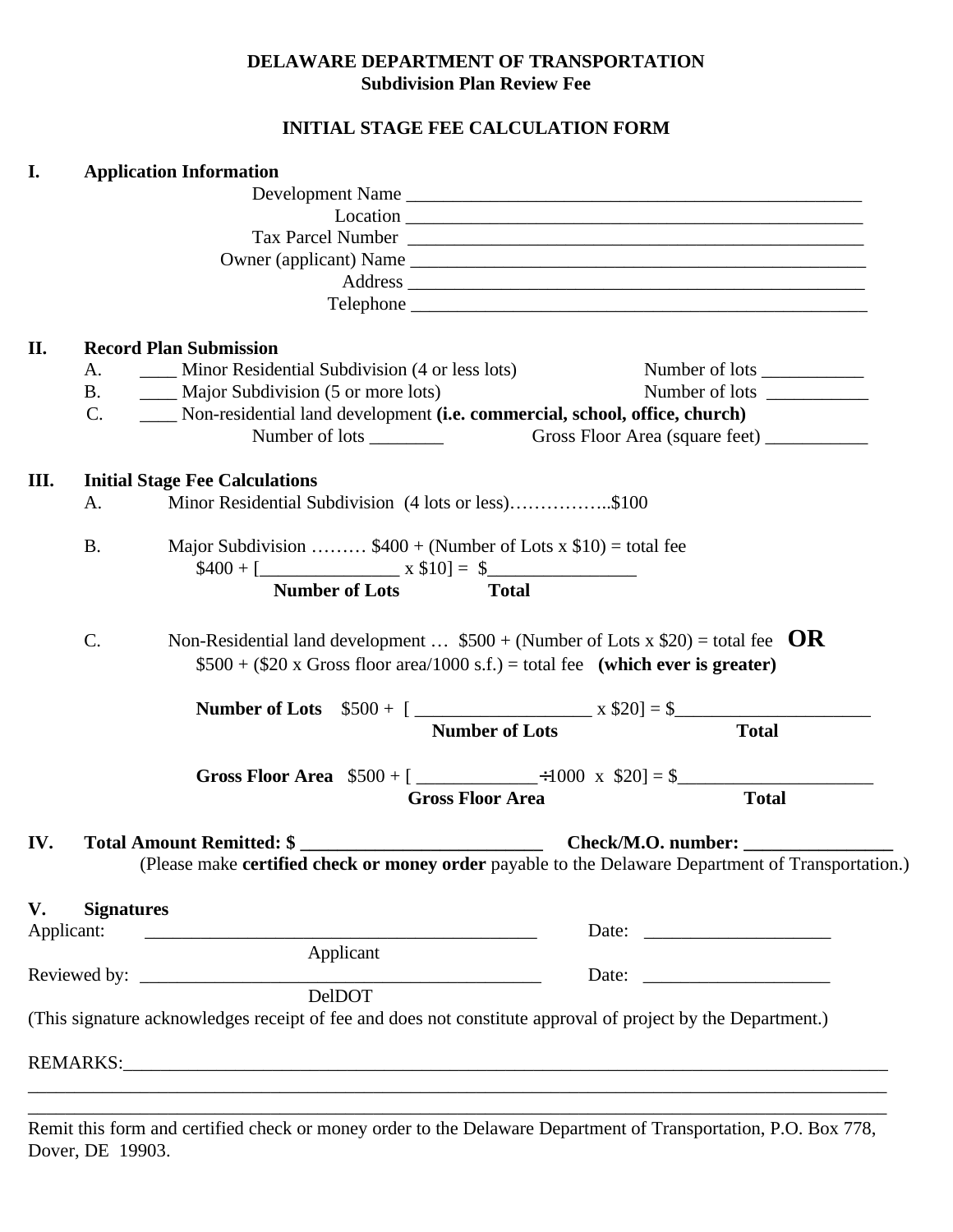### **CALENDAR OF EVENTS/HEARING NOTICES**

### **DEPARTMENT OF ADMINISTRATIVE SERVICES**

**DIVISION OF PROFESSIONAL REGULATION DELAWARE BOARD OF CLINICAL SOCIAL WORK EXAMINERS**

[The Delaware Board of Clinical Social Work Examiners](#page-4-0)

shall, pursuant to Title 24, Sections 3901 and 3906(a)(1) of the Delaware Code, and Title 29, Section 10115 of the Delaware Code , conduct a public hearing on the proposed rules and regulations of the Delaware Board of Clinical Social Work Examiners for clinical social workers licensed in the State of Delaware.

The hearing shall be held on Monday, September 21, 1998 at 9:30 a.m. in the Second Floor Conference Room B of the Cannon Building, 861 Silver Lake Boulevard, Dover, Delaware.

The proposed rules and regulations include provisions: (1) requiring an applicant holding a degree from a program outside the United States to supply the Board with an educational credential evaluation; (2) changing the date by which licensees must submit documentation of continuing education hours and providing for good cause extensions of time in which continuing education credits can be submitted; and (3) establishing procedures and requirements for licensees seeking inactive status.

Copies of the proposed rules and regulations of the Delaware Board of Clinical Social Work Examiners may be obtained by contacting Ms. Gayle L. Franzolino at (302) 739- 4522 Extension 220, or by writing the Board of Clinical Social Work Examiners at 861 Silver Lake Blvd., Suite 203, Cannon Building, Dover, DE 19904-2467.

Persons wishing to comment in writing on the proposed rules and regulations must submit such comments to Ms. Gayle L. Franzolino at the above address on or before the scheduled hearing.

### **[DEPARTMENT OF EDUCATION](www.doe.state.de.us)**

Statutory Authority: 14 Delaware Code, Section 122(d) (14 **Del.C.** 122(d))

[State Board of Education will hold its monthly meeting](#page-4-0) on August 20, 1998 at 11:00 a.m.

### **[DEPARTMENT OF HEALTH AND](http://www.state.de.us/govern/agencies/dhss/irm/dss/dsshome.htm) SOCIAL SERVICES**

**DIVISION OF SOCIAL SERVICES**

#### [Food Stamp Program](#page-4-0)

The Delaware Health and Social Services, Division of Social Services, is proposing to implement a policy change to the Division of Social Services' Manual Section 9068, regarding certification periods during which a household is eligible to receive food stamp benefits.

#### SUMMARY OF PROPOSED REVISIONS:

Establishes circumstances under which different households will be assigned certification periods of varying lengths.

### COMMENT PERIOD

Any person who wishes to make written suggestions, compilations of data, testimony, briefs or other written materials concerning the proposed new regulations must submit same to the Director, Division of Social Services, P.O. Box 906, New Castle, DE, by August 30, 1998.

#### [Simplified Food Stamp Program](#page-4-0)

The Delaware Health and Social Services, Division of Social Services, is proposing to implement on a permanent basis a policy change to the Division of Social Services' Manual Section 9000 that was implemented previously by emergency order. The change arises from Public Law 104- 193, the Personal Responsibility and Work Opportunity Reconciliation Act of 1996 (national welfare reform), as an option and was first announced in January, 1995, as part of the original *A Better Chance (ABC)* waiver design. These changes were previously published for public comment in the June 1, 1998 Delaware Register of Regulations. However, due to subsequent staff analysis and substantial modification of the proposal, it is being re-proposed for public comment.

#### SUMMARY OF PROPOSED REVISIONS:

Replaces food stamp work exemptions with ABC exemptions, lowering to under 13 weeks the age at which a child exempts a parent/caretaker for ABC clients in Workfare.

Allows the agency to use the food stamp allotment along with the ABC benefit in determining the number of hours a household is required to participate in Workfare, which is a work experience program in which participants work to earn their benefits.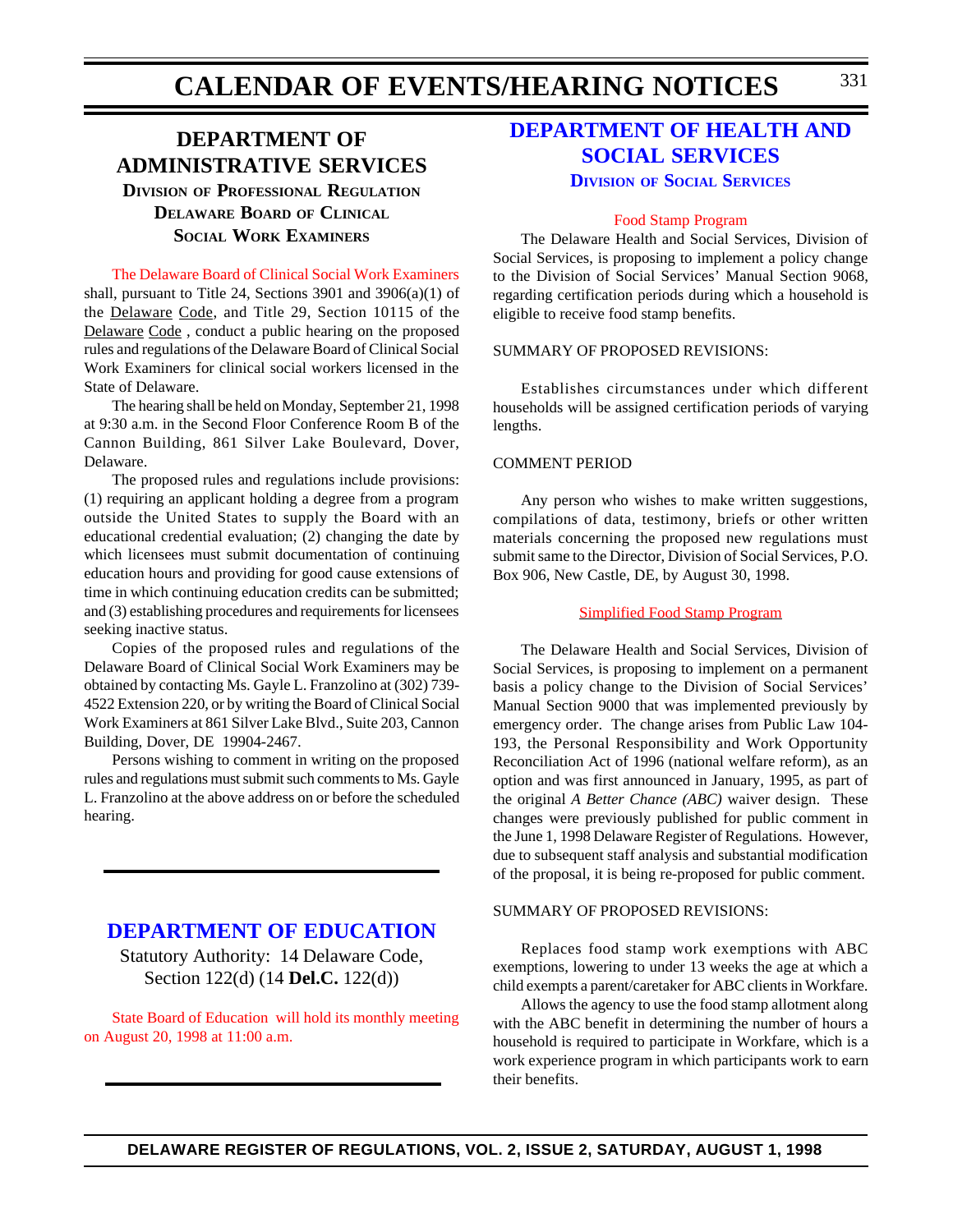332

### **CALENDAR OF EVENTS/HEARING NOTICES**

#### COMMENT PERIOD

Any person who wishes to make written suggestions, compilations of data, testimony, briefs or other written materials concerning the proposed new regulations must submit same to the Director, Division of Social Services, P.O. Box 906, New Castle, DE, by August 30, 1998.

### **DEPARTMENT OF NATURAL RESOURCES AND [ENVIRONMENTAL CONTROL](http://www.dnrec.state.de.us/water.htm) DIVISION OF WATER RESOURCES WATER SUPPLY SECTION**

#### **TITLE OF THE REGULATIONS:**

Regulations for Licensing Water Well Contractors, Pump [Installer Contractors, Well Drillers, Well Drivers and Pump](#page-4-0) Installers.

#### **BRIEF SYNOPSIS OF THE SUBJECT, SUBSTANCE AND ISSUES:**

The proposed changes and additions add a continuing education requirement as a prerequisite for renewing licenses to practice well drilling, well driving and pump installation. Revisions are proposed to section 6 and a new section 7 has been added. Sections 7 through 15 of the current regulations will be renumbered and section references located throughout the current regulations will be corrected as needed.

#### **NOTICE OF PUBLIC COMMENT:**

The public hearing will be held on August 27, 1998 at 7:00 p.m. in the auditorium of the DNREC office building located at 89 Kings Highway in Dover. Written comments must be received by 4:30 p.m. on August 31, 1998. Comments may be mailed to the attention of Carol W. Apgar, Water Supply Section, 89 Kings Highway, Dover, DE 19901 or E-Mailed to capgar@dnrec.state.de.us.

### **DIVISION OF WATER [RESOURCES](http://www.dnrec.state.de.us/water.htm) WATERSHED ASSESSMENT SECTION**

#### **[Total Maximum Daily Loads \(TMDLs\) for Indian River,](#page-4-0) Indian River Bay, and Rehoboth Bay, Delaware**

#### **Brief Synopsis of the Subject, Substance, and Issues**

The Department of Natural Resources and Environmental Control (DNREC) is proposing to adopt Total Maximum Daily Load (TMDL) Regulations for nitrogen and for phosphorous for the Indian River, Indian River Bay, and Rehoboth Bay. A TMDL sets a limit on the amount of a pollutant that can be discharged into a waterbody and still protect water quality. TMDLs are composed of three components, including Waste Load Allocations (WLAs) for point source discharges, Load Allocations (LAs) for nonpoint sources, and a Margin of Safety (MOS).

#### **Possible Terms of the Agency Action**

Following adoption of the proposed Total Maximum Daily Load for the Indian River, Indian River Bay, and Rehoboth Bay, DNREC will develop a Pollution Control Strategy (PCS) to achieve the necessary load reductions. The PCS will identify specific pollution reduction activities and timeframes and will be developed in concert with the Department's ongoing Whole Basin Management Program and the affected public.

#### **Notice of Public Comment**

A public workshop will be held on Wednesday, September 2, 1998, 1:00 to 4:00 p.m., at the Virden Center, University of Delaware College of Marine Studies, Lewes, Delaware.

A public hearing will be held on Wednesday, September 2, 1998, at 6:00 p.m. at the Virden Center, University of Delaware College of Marine Studies, Lewes, Delaware. The hearing record will remain open until 4:30 p.m., September 11, 1998. Please bring written comments to the hearing or send them to Rod Thompson, Hearing Officer, DNREC, 89 Kings Highway, Dover, DE, 19901; facsimile: (302) 739- 6242. All written comments must be received by 4:30 p.m., September 11, 1998. For planning purposes, those individuals wishing to make oral comments at the public hearing are requested to notify Betty Turner, (302-739-4590; facsimile: (302) 739-6140; email: bturner@state.de.us) by 4:30 p.m., September 1, 1998.

Additional information and supporting technical documents may be obtained from the Watershed Assessment Section, Division of Water Resources, Department of Natural Resources and Environmental Control, 29 South State Street, Dover, DE 19901, (302) 739-4590, facsimile: (302) 739-6140.

#### **[Total Maximum Daily Loads \(TMDLs\) for Nanticoke](#page-4-0) River and Broad Creek, Delaware**

#### **Brief Synopsis of the Subject, Substance, and Issues**

The Department of Natural Resources and Environmental Control (DNREC) is proposing to adopt Total Maximum Daily Load (TMDL) Regulations for nitrogen and for phosphorous